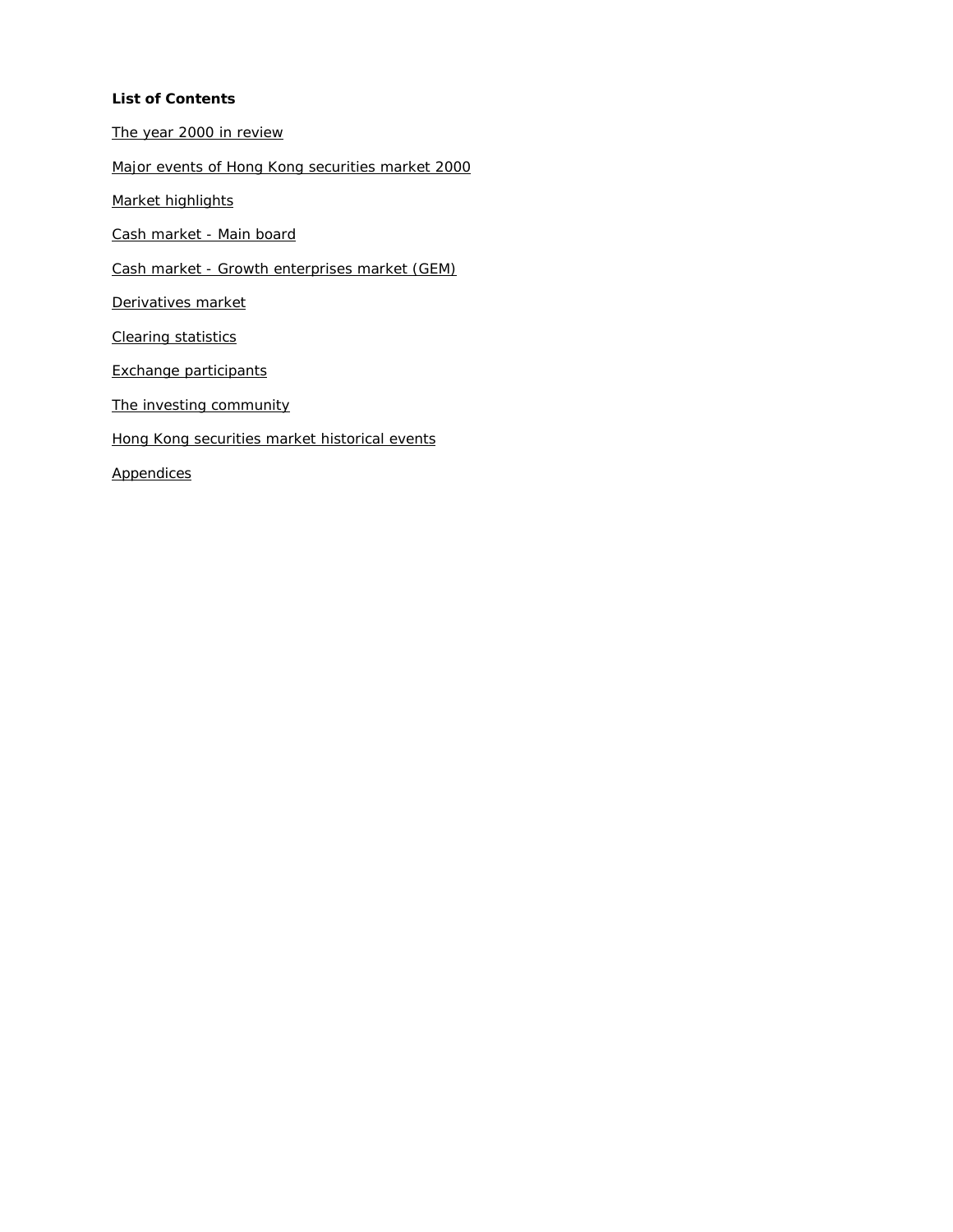#### **THE YEAR 2000 IN REVIEW**

Hong Kong made good progress in its economic recovery during the year 2000. The latest economic forecast expected a GDP growth of 10% in real terms for 2000. Labour market conditions continued to improve with the sustained pick-up in overall economic activity. The unemployment rate showed a further decline to 4.5% in December 2000. By the end of the year, deflation improved with the Composite Consumer Price Index falling 1.8% as compared with the correspondence period last year.

The Hong Kong stock and futures markets experienced a volatile year during 2000. Driven by the global technology stock boom and the expected admission of China into the World Trade Organisation, the Hang Seng Index surged to a record high of 18,301 in March. However, the market was subsequently deflated by negative factors including rising oil prices, Middle East violence, disappointing corporate earnings and finally global disillusionment with technology stocks. The Hang Seng Index ended the year at 15,095, 11% below the 1999 closing. The average daily turnover of the stock market (Main Board and GEM) during the year was HK\$12.7 billion. With a total market capitalisation of HK\$4,862 billion (Main Board and GEM) as at the end of 2000, Hong Kong was the 11th largest stock exchange in the world and the second in Asia.

One of the key achievements of 2000 was the demutualisation and merger of the stock and futures exchanges and their clearing houses. The new integrated exchange, Hong Kong Exchanges and Clearing Limited (HKEx), was established on 6 March 2000. It was subsequently listed on its own marketplace on 27 June 2000. To avoid potential conflicts of interest, arrangements were made for HKEx to be regulated as a listed issuer directly by the Securities and Futures Commission (SFC). HKEx shares attract wide interest from retail and institutional investors. HKEx's year-end closing price of HK\$17.9 was more than four times its valuation during the demutualisation and merger. The total market capitalisation of HKEx was HK\$18.6 billion and its P/E ratio (based on 1999 earnings) was 35.8 times. During the year, HKEx went through an organisational restructuring to streamline and integrate its business and support functions. The initial integration phase, involving most of the operations, was completed by the end of 2000.

During the year, the HKEx signed a Memorandum of Understanding with the Australian Stock Exchange to exchange market surveillance information and began the Global Equity Market partnership talks with nine leading equity Exchanges. The Pilot Programme with NASDAQ for the trading of US securities in Hong Kong marked the first step in the potential development of a global market.

#### **Stock market**

#### *Main Board - primary market*

In the primary market, 43 companies were newly listed on the Main Board during the year. They raised HK\$117.3 billion in total. As at the end of the December 2000, there were 736 companies listed on the Main Board with a total market capitalisation of HK\$4,795 billion.

Following the formation of HKEx, the stock and futures exchanges transferred some of their regulatory functions to the SFC. The SFC assumed primary responsibility for routine inspection of the businesses of exchange participants, monitoring of their compliance with conduct rules and liquid capital requirements and appropriate actions to ensure that they have proper systems of management and control. HKEx continues to monitor and enforce compliance with the rules relating to trading, clearing and risk management.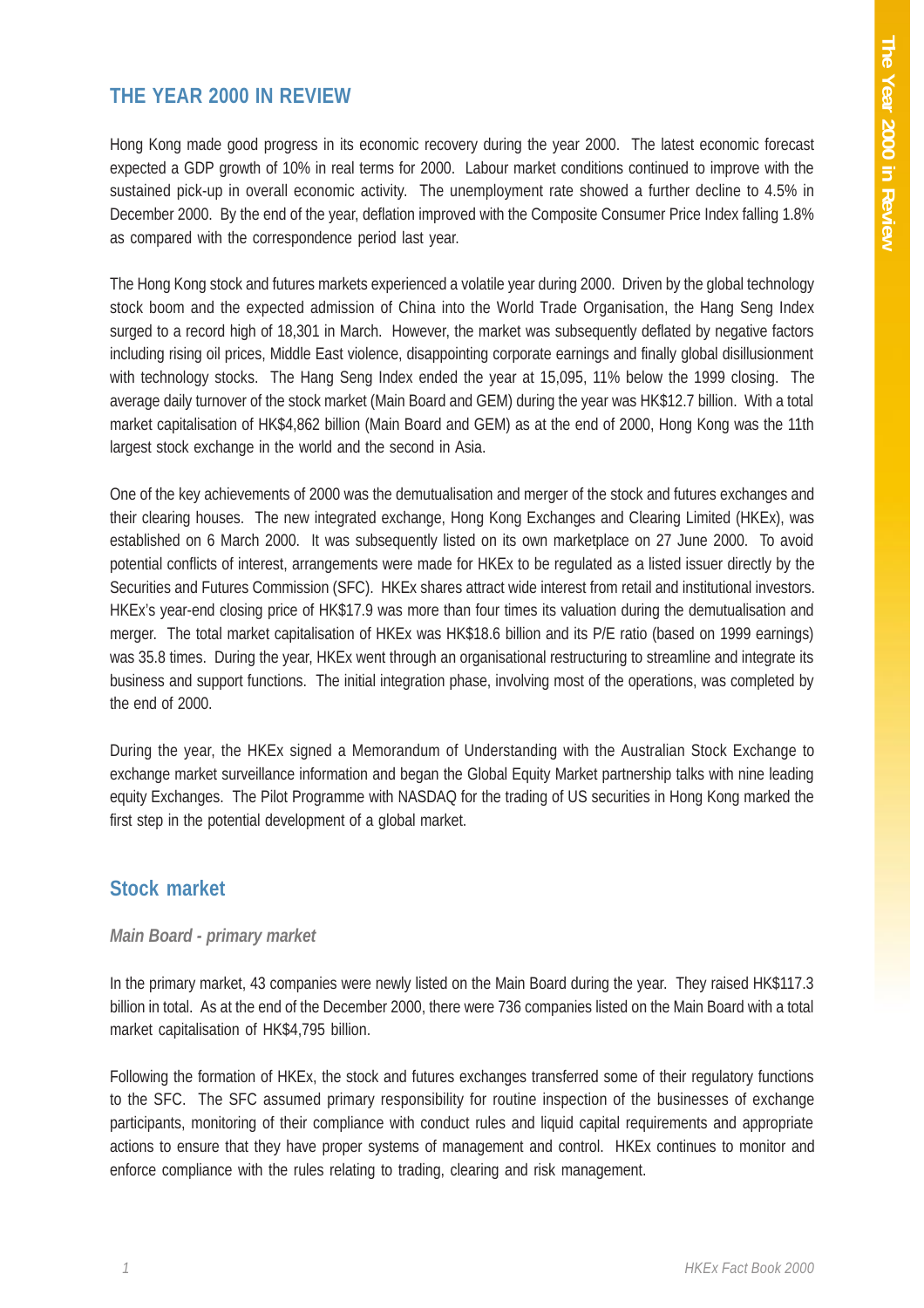Recognising the trend of market globalisation and the wide acceptance of International Accounting Standards (IAS), HKEx proposed rule amendments to allow the Main Board's listed issuers and listing applicants to adopt IAS. In addition, it also proposed to allow overseas-incorporated listed issuers and listing applicants which have or are to have a secondary listing on the Exchange to adopt US Generally Accepted Accounting Principles (GAAP).

#### *Main Board - secondary market*

The secondary market was volatile in 2000. The Hang Seng index surged to a record high of 18,301 in March due to the global Internet fever. Over-shadowed by rising oil price, Middle East violence, disappointing corporate earnings and disillusionment with technology stocks, the Hang Seng Index dived to its year-lowest of 13722.7 at the end of May. The end of rising US interest rates and optimistic views on the US economy pushed the index back to the 17,000 points level in July. However the sentiment did not last long and the Hang Seng Index and All Ordinaries Index closed the year at 15,095 and 6,107 respectively, representing a decrease of 11% and 14.4% during the year. The Hang Seng China Enterprise Index and Hang Seng China-Affiliated Corporations Index, which track H-share and red-chip companies respectively, declined 17.7% and 16.7% during the year. The Hang Seng MidCap 50 index declined 33.9%. All sectors except two of the All Ordinaries Index recorded declines in 2000, with Consolidated Enterprises down 26%, Industrials down 29.9%, Properties down 11.7%, Hotels down 17.2%, Finance up 7.2% and Utilities up 14.9%.

In May, the Stock Exchange of Hong Kong (SEHK) introduced the Pilot Programme for trading US securities. Accordingly, NASDAQ and the SEHK signed an agreement on exchange of regulatory information. Seven large established securities listed on NASDAQ were quoted on the SEHK initially. Regulation of the Pilot Programme's issuers lies with the primary exchange/market and they are admitted to the SEHK for trading only. These Pilot Programme shares are traded and settled in Hong Kong dollars, via the Hong Kong trading and clearing system, following the standard Hong Kong T+2 settlement period.

Trading activity in equities recorded a year total of HK\$2,860 billion which represented 93.9% of the total trading turnover. Of this total, HK\$272 million was contributed by trading in NASDAQ PP stocks.

The Stock Exchange of Hong Kong successfully launched AMS/3, the Third Generation Automatic Order Matching and Execution System, in the last quarter of the year. The AMS/3 trading system introduced newly three major features: multi-workstation system (MWS), open gateway (OG) and order routing system. The Broker Supplied Systems (BSS) and the MWS were introduced in November and December respectively. In the final phase scheduled to be launched in early 2001, the Order Routing System will enable investors to trade Hong Kong stocks from anywhere in the world using computers or mobile phones through the Internet.

Effective from 7 April 2000, stamp duty on securities trading in Hong Kong was reduced from HK\$1.25 to HK\$1.125 for every HK\$1,000, payable by both the buyer and the seller. In May, to reduce the transaction costs for securities trading in Hong Kong, HKEx endorsed a proposal to remove the rules for stock and futures transactions with effect from April 1, 2002.

To provide individual investors with an additional electronic mechanism for submitting applications for initial public offerings, the Internet Initial Public Offering (iIPO) service was introduced in 2000. Investors are now able to access the iIPO service directly over the Internet without using a Central Clearing & Settlement System (CCASS) terminal.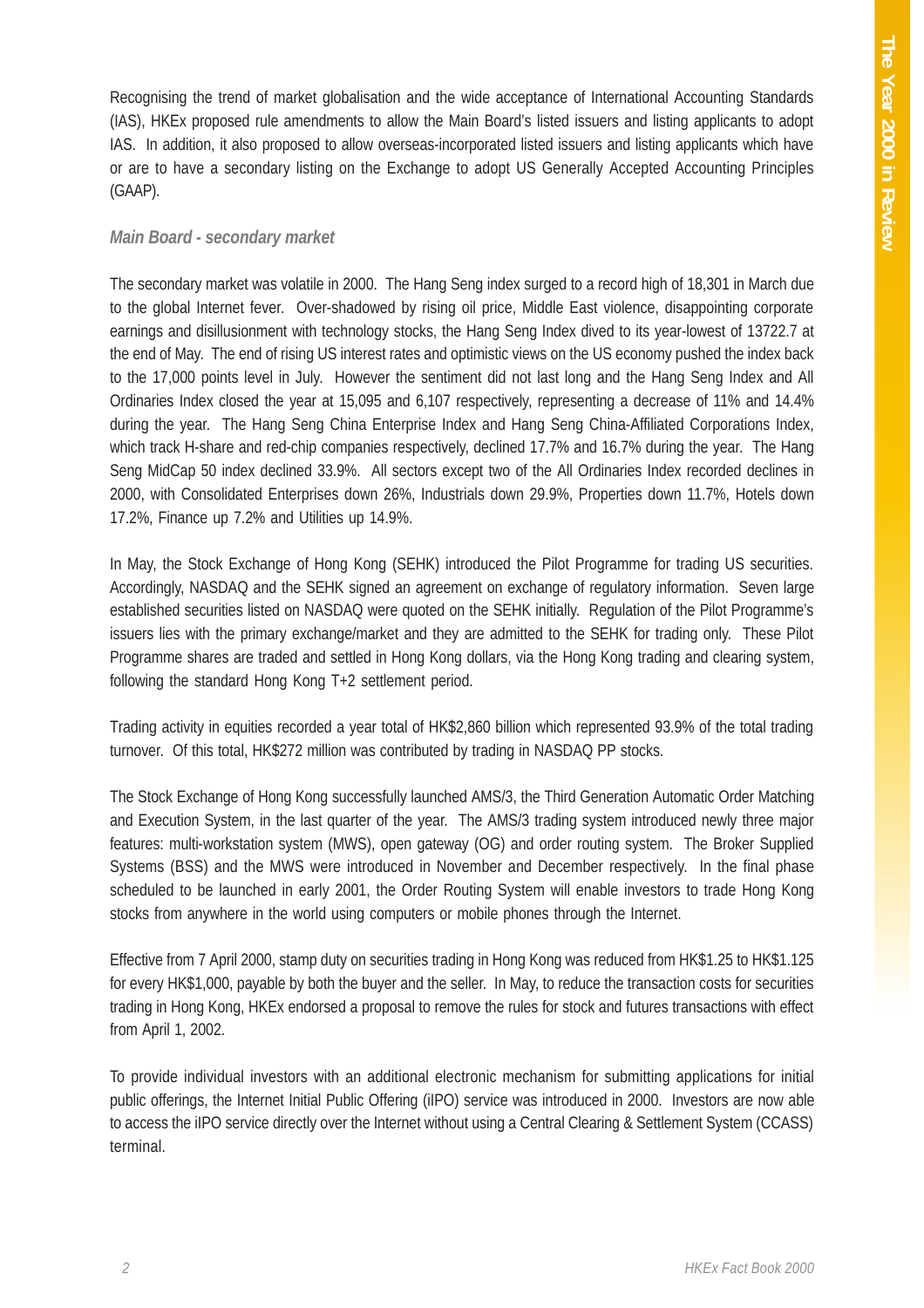During the year, CCASS was enhanced to support the clearing and settlement of securities transactions denominated in foreign currencies so as to facilitate trading of foreign stocks in Hong Kong. The US dollar was the first foreign currency in which securities and clearing services were provided.

Internet access to CCASS for Investor Participants as an alternative to access through the CCASS phone system was launched in October. Investor Participants are given Internet access to affirm Investor Settlement Instructions, check account details and apply for shares through HKEx's iIPO service. Other services are underway to allow on-line viewing and downloading of account statements and giving dividend election and voting instructions.

#### *Growth Enterprise Market (GEM)*

The Growth Enterprise Market (GEM) commenced operations on 15 November 1999 to provide capital formation facilities for growth companies that are not qualified to list on the Main Board. 47 companies were newly listed during the year. In total, they raised HK\$14.8 billion of new capital. GEM's average daily turnover value in 2000 was HK\$341 million. As of the end of 2000, 54 companies were listed on the GEM with a total market value of HK\$67.3 billion.

During the year, the GEM was recognised by the US Securities and Exchange Commission as a designated offshore securities market. As a result, all GEM-listed shares may generally be resold without restriction to US and non-US persons in and outside the United States.

A full review was carried out during the year to gather market feedback on certain proposed changes to the GEM Listing Rules. Key areas of review include the moratorium period for the initial management shareholders, the prohibition on share issues within six months of listing, the minimum track record period, and the limit on the shares over which companies may grant share options.

The SEHK launched the Growth Enterprise Index on 20 March to provide investors a benchmark for the market. The Growth Enterprise Index is a market value-weighted index which includes all the ordinary shares listed on GEM. The base value of the index was 1,000 with the base date on 17 March 2000. The GEM Index closed the year at 309, a decline of 69.1% from the base date.

#### **Warrant market**

The warrant market was more energetic during 2000. Forty-five equity warrants and 280 derivative warrants were newly listed on the Exchange in 2000. The total number of warrants listed on the Exchange rose to 291 as at the end of 2000, compared to 192 in 1999. The turnover of warrants for 2000 increased to HK\$167.4 billion, representing an increase of 28.6% compared with 1999's HK\$130.2 billion.

#### **Debt securities market**

Twenty new debt securities listed in Hong Kong in 2000, compared with 87 in 1999. The total number of debt securities expanded to 240 at the end of December 2000. Trading remained inactive with a year total of HK\$58.7 million.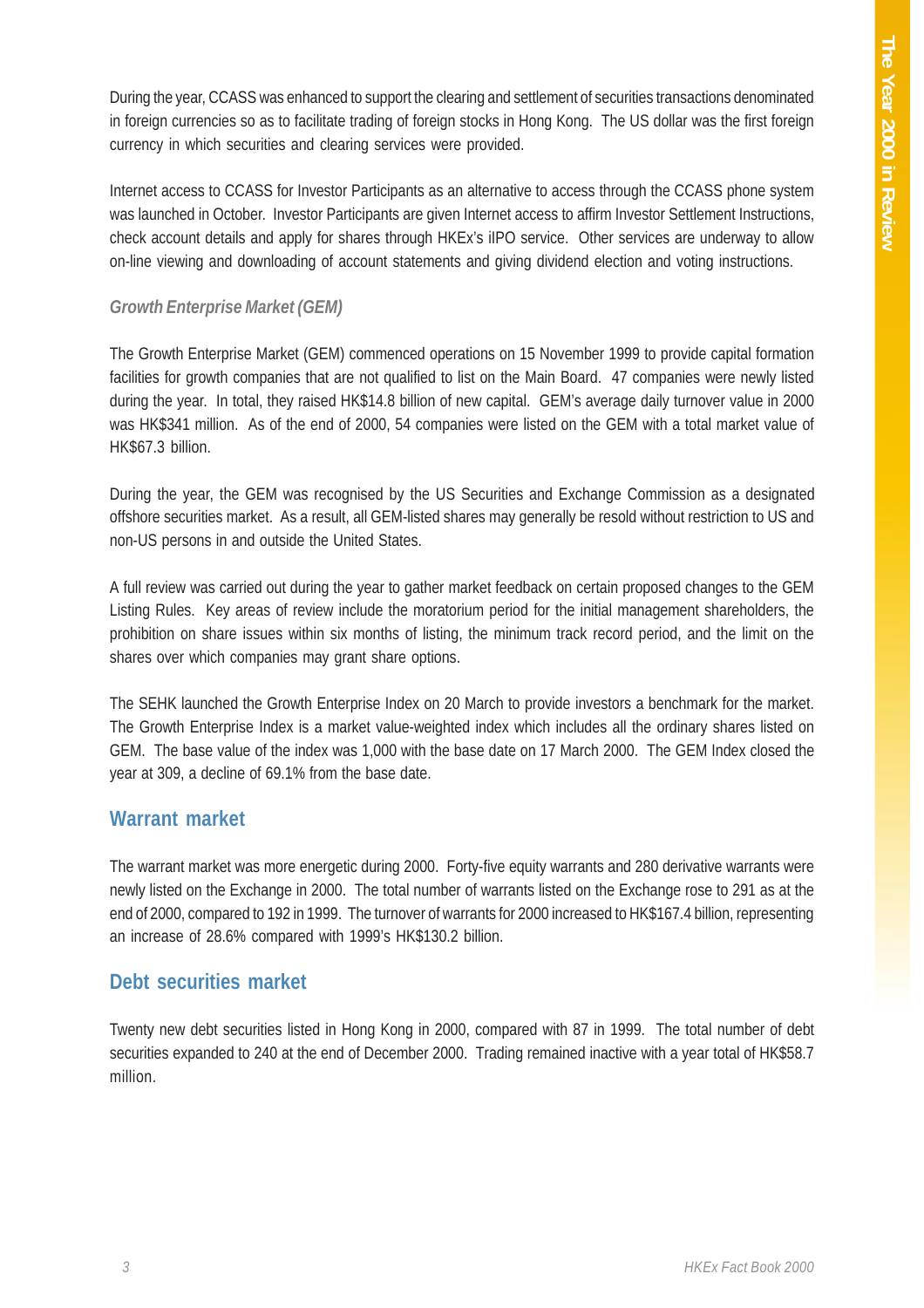#### **Unit trusts and mutual funds**

There were 21 unit trusts listed on the Exchange as at the end of December 2000, compared to 23 and 27 in 1999 and 1998 respectively. As a result of the successful launch of the Tracker Fund of Hong Kong (TraHK) in the end of 1999, the total trading turnover of unit trusts listed on the Exchange increased substantially to HK\$20 billion in 2000 compared to HK\$12.5 billion in 1999 and HK\$8.8 million in 1998.

#### **Derivatives market**

The total number of contracts traded in the HKEx derivatives market increased 8.6% to 9,260,570 in 2000. The average daily volume recorded 45,713 contracts. The growth was primarily contributed by the improved performance of the stock options market, which offset the decline in index options and futures.

Turnover volumes of Hang Seng Index futures and options in 2000 were 4,023,138 contracts and 544,047 contracts, the two products recording a decline of 21.6% and 23.8% respectively. Other stock index futures and options and Rolling Forex also experienced a substantial decline in their trading activities during the year. The good performers for 2000 were the two HIBOR contracts and the 18 stock options classes.

With the addition of stock options on TraHK, the total number of stock option classes traded in Hong Kong increased to 18 at the end of 2000. Turnover volume of stock options grew strongly in 2000, with the average daily turnover reaching 16,958 contracts, almost double the figure for 1999 (8,899 contracts). The total premium for the whole year was 13.9 billion. For stock options trading, agency trading and principal trading contributed 13.8% and 24.6% of total contract volume respectively in 2000, market makers contributed the rest of 61.6%. The derivatives market became fully electronic following the migration of Hang Seng Index (HSI) futures and options trading to the new electronic platform HKATS in June 2000.

The Hong Kong Futures Exchange (HKFE) also obtained the approval of the US Commodity Futures Trading Commission to place HKATS terminals and automated order-routing systems connected to HKATS in the US. This would help expand the trading network of its product to the US market.

During the year two new products were launched - Hong Kong interbank offered rate (HIBOR) Futures Strips and Mini-Hang Seng Index (Mini-HSI) Futures. The HIBOR Futures Strips enable market participants to trade consecutive series of HIBOR futures contract in a single transaction. The Mini-HSI Futures are fungible with the HSI Futures, allowing market participants to offset positions between the contracts. The contract multiplier and the margin of the Mini HSI Futures are one-fifth of those for HSI Futures. The trading hours and the contract months are the same as for HSI futures.

The MSCI China Free Index was licensed for use by the HKEx Derivatives Market. HKEx products based on the MSCI China Free Index would be introduced in 2001 subject to the approval by the SFC.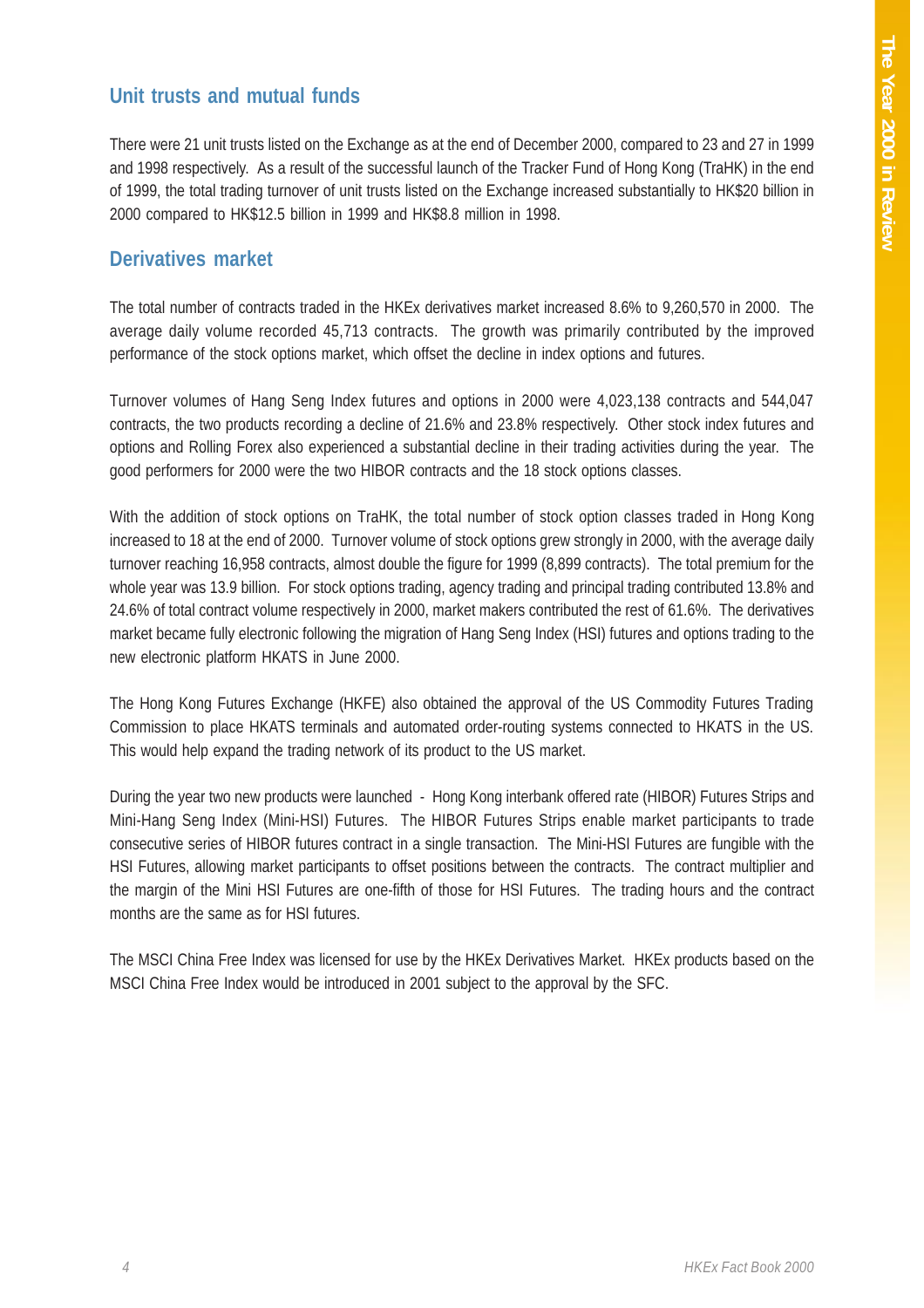# **MAJOR EVENTS OF THE HONG KONG SECURITIES MARKET 2000**

| <b>Event Month</b> | Event                                                                                                                                                                                                                                                                                                                                                                                                                                                                                                 |
|--------------------|-------------------------------------------------------------------------------------------------------------------------------------------------------------------------------------------------------------------------------------------------------------------------------------------------------------------------------------------------------------------------------------------------------------------------------------------------------------------------------------------------------|
| March              | On 6 March, the Stock Exchange of Hong Kong Limited, the Hong Kong Futures Exchange<br>and the Hong Kong Securities Clearing Company became wholly-owned subsidiaries of<br>Hong Kong Exchanges and Clearing Limited (HKEx). Mr Kwong Ki-chi was appointed<br>the Chief Executive of HKEx.                                                                                                                                                                                                            |
|                    | On 20 March, the Growth Enterprise Index (GEI) was introduced to provide a benchmark<br>indicator on the movement of its Growth Enterprise Market (GEM). GEI covers all GEM<br>stocks and is market-value weighted. It has a base value of 1000 on the base date of<br>17 March 2000.                                                                                                                                                                                                                 |
|                    | On 28 March, HSI reached a record high of 18301.69.                                                                                                                                                                                                                                                                                                                                                                                                                                                   |
| April              | On 7 April, the reduction of stamp duty on stock transactions became effective. The new<br>rate is \$1.125 for every \$1,000 or part thereof of the transaction value by both the buyer<br>and the seller.                                                                                                                                                                                                                                                                                            |
|                    | On 25 April, Hongkong Clearing began to clear and settle Stock Exchange trades of<br>interest-bearing debt securities, including the Exchange Fund Notes (EFN) and Hong<br>Kong Mortgage Corporation Notes, using Continuous Net Settlement (CNS), instead of<br>on a trade-for-trade basis.                                                                                                                                                                                                          |
| May                | On 2 May, the SFC and the Exchange issued consultation papers regarding the standards<br>and responsibilities respectively of corporate finance advisers and sponsors. The SFC's<br>paper was on a proposed new Code of Conduct for Corporate Finance Advisers while the<br>Exchange's paper was on a proposed new chapter of the Listing Rules for the Main<br>Board on sponsors and financial advisers. The two papers provide a benchmark for<br>standards and behaviour expected in the industry. |
|                    | On 16 May, The Exchange handed over responsibility for the Securities Industry<br>Examinations to the Hong Kong Securities Institute. The examinations comprise Broker's<br>Representatives Examination (BRE), Securities Brokers Examination (SBE), Options<br>Officer and Representative Examination (OORE) and Options Clearing Officer<br>Examination (OCOE).                                                                                                                                     |
|                    | On 17 May, the Board of HKEx endorsed the proposal to remove the minimum brokerage<br>commission rates for stock and futures transactions with effect from 1 April 2002. In<br>addition, transactions on new products under the Nasdaq-Amex Pilot Program and similar<br>pilot programs before the effective date are exempt from this rule.                                                                                                                                                          |
|                    | On 24 May, the Exchange launched a web-based Investment Service Centre (ISC) which<br>offered investors listed company news alert, portfolio valuation and other information<br>services free of charge.                                                                                                                                                                                                                                                                                              |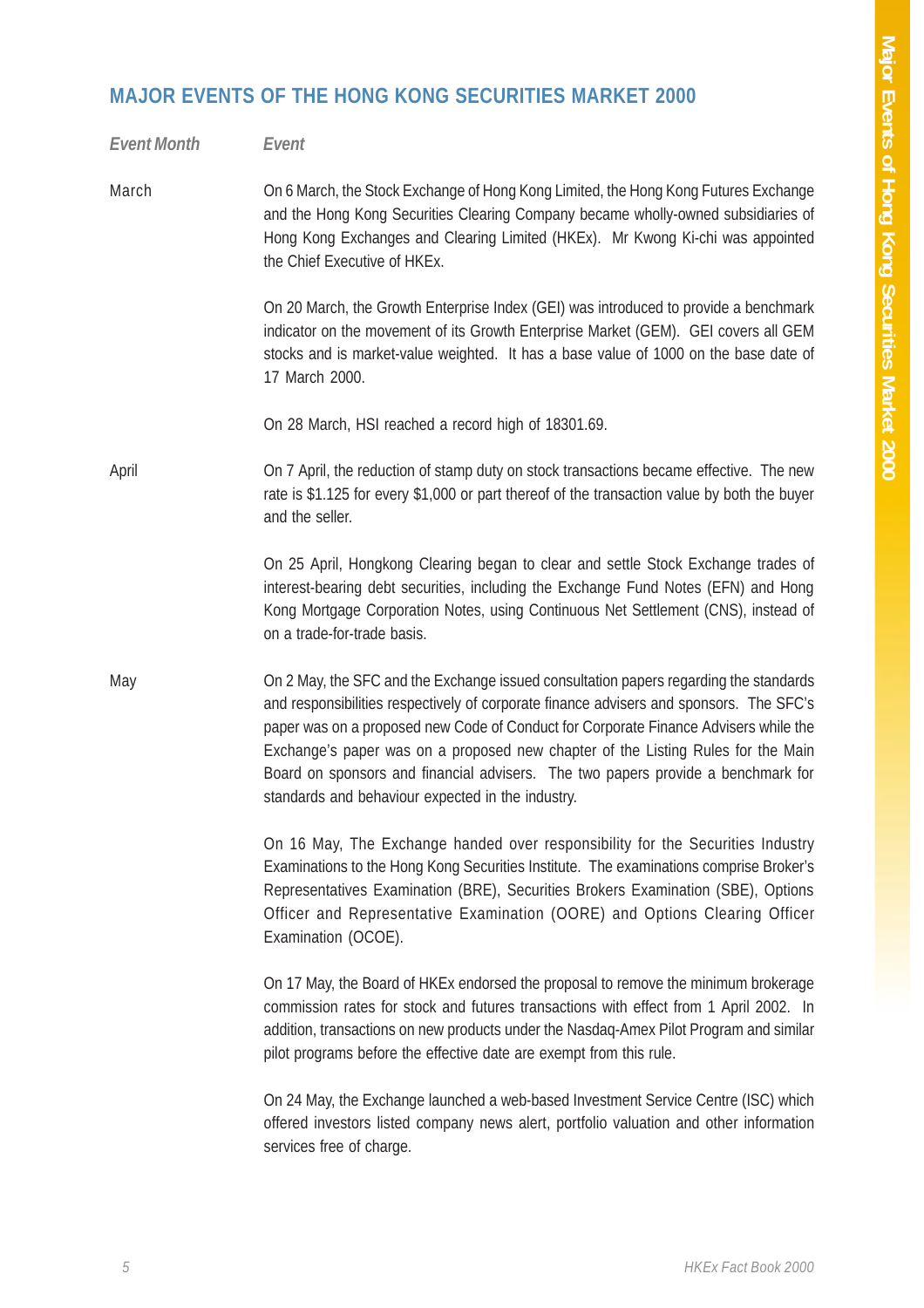On 31 May, the Exchange launched the Pilot Programme for Trading US Securities with initially seven Nasdaq stocks admitted to trading. Stocks introduced under the programme acquired trading status but not listing status on the Exchange.

June On 5 June, HSI Futures and Options migrated from open outcry trading to the HKFE's electronic trading system, HKATS (Hong Kong Futures Automated Trading System). Floor trading in HKFE was totally abolished.

> On 7 June, the announcement was made that HKEx and nine other leading equity exchanges from Asia-Pacific, Europe and Americas were in discussion about forming a Global Equity Market, aiming to provide investors around the world with a transparent, round-the-clock trading mechanism for the world's global companies. The nine other exchanges were New York, Tokyo, Australia, Euronext (Amsterdam, Brussels, Paris), Toronto, Mexico and Sao Paulo.

> On 12 June, the Securities (Margin Financing) (Amendment) Ordinance 2000 and revised Financial Resources Rules became effective. Under the amended ordinance, any entity with a business of providing securities margin finance, with certain exceptions, must be registered as a securities margin financier. Also, any individual, who acts on behalf of a securities margin financier, has to be registered as a securities margin financier's representative.

> On 12 June, the transaction levy for every securities transaction on the Exchange was reduced from 0.011% to 0.01%. The levy shared between the Exchange and the SFC also changed from the ratio of 7:4 into 5:5.

> On 14 June, the HKFE received approval from the US Commodity Futures Trading Commission (CFTC) to place HKATS (Hong Kong Futures Automated Trading System) terminals and automated order-routing systems connected to HKATS in the U.S.

> On 27 June, shares of the HKEx were listed by introduction on the SEHK with a stock code of "388".

July On 17 July, the Securities and Futures Legislation (Provision of False Information) Bill 2000, passed earlier by the Legislative Council became effective. The bill makes false reporting, in writing, to the SFC or other financial regulators a criminal offence.

> On 24 July, the SFC issued Guidelines for Registered Persons Using the Internet to collect Applications for Securities in an Initial Public Offering.

August On 16 August, GEM was recognised by the US SEC as a designated offshore securities market, thus allowing GEM stocks to be resold in and outside the US to US and non-US residents.

> On 21 August, Hongkong Clearing's enhancements of CCASS became effective. These enhancements included the handling of securities transactions denominated in foreign currencies, the first being US dollar. And EIPOs for securities denominated in US dollar also became possible.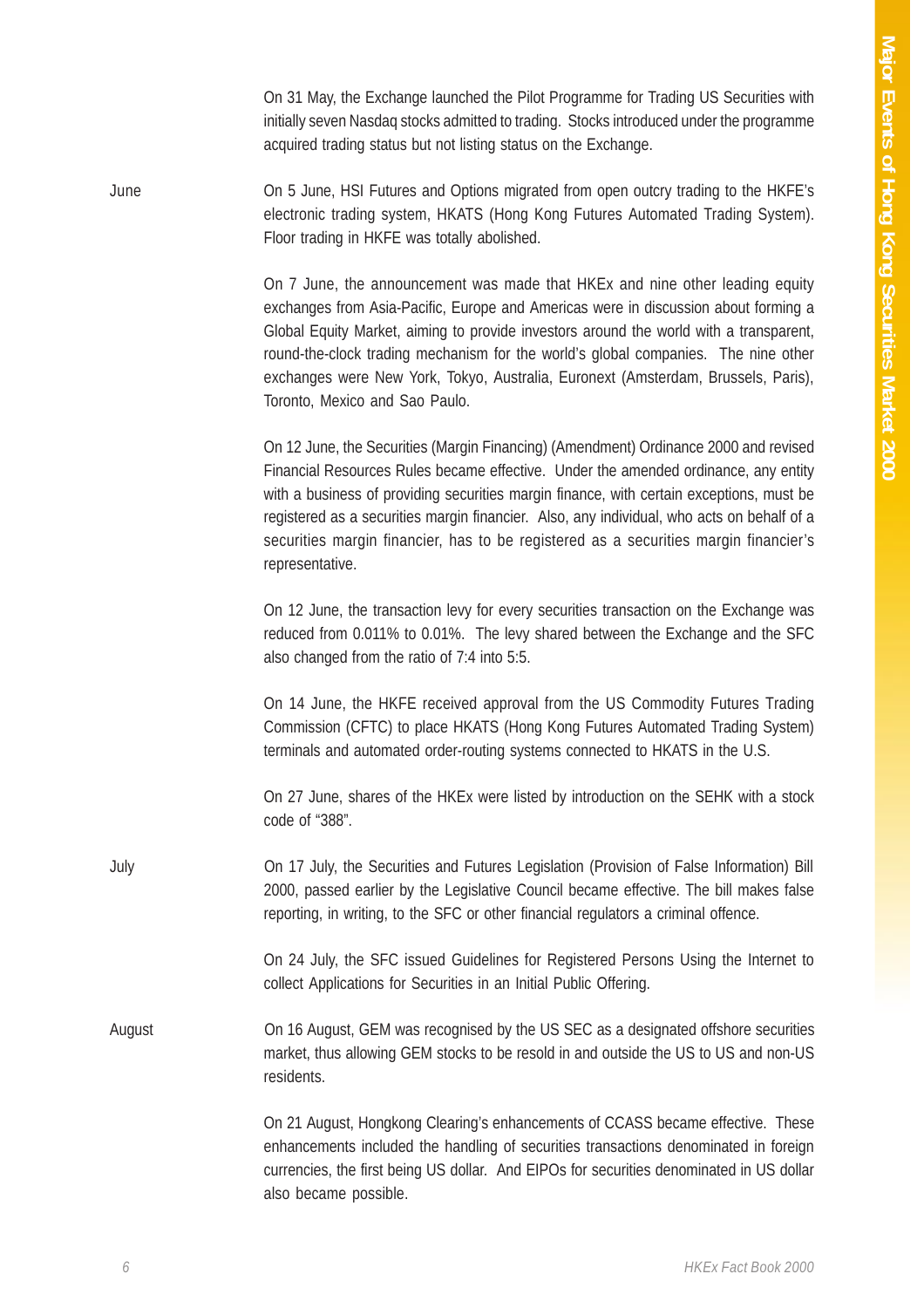| September | On 6 September, amendments made to Practice Note 15 to the Exchange Listing Rules<br>regarding the remaining business of listed issuers after spin-off of assets or businesses<br>became effective. A new provision was introduced that enables a waiver to be granted in<br>certain circumstances to a listed issuer from strict compliance with the minimum profit<br>requirement as stated in the Listing Rules.                                                                                                                                    |
|-----------|--------------------------------------------------------------------------------------------------------------------------------------------------------------------------------------------------------------------------------------------------------------------------------------------------------------------------------------------------------------------------------------------------------------------------------------------------------------------------------------------------------------------------------------------------------|
|           | On 15 September, HKEx announced the introduction of an Internet Initial Public Offering<br>(iIPO) service to provide individual investors with an additional electronic mechanism for<br>submitting applications for IPOs.                                                                                                                                                                                                                                                                                                                             |
|           | On 26 September, HKFE introduced the trading of HIBOR Futures Strips to allow market<br>participants to trade consecutive series of HIBOR futures contracts in a single transaction.                                                                                                                                                                                                                                                                                                                                                                   |
| October   | On 5 October, MTR Corporation Ltd (MTRC), the first government-owned organisation<br>to be privatised, was listed on the SEHK. Also, MTRC was the first listing issuer using<br>HKEx's iIPO.                                                                                                                                                                                                                                                                                                                                                           |
|           | On 9 October, HKFE introduced Mini-Hang Seng Index (Mini-HSI) Futures contracts.<br>The mini contract has a contract multiplier and margins one-fifth those of the HSI Futures.<br>It is also subject to a lower Exchange transaction fee and minimum commission fee.                                                                                                                                                                                                                                                                                  |
|           | On 23 October, the first phase of the Third Generation Automatic Order Matching and<br>Execution System (AMS/3) was launched. Multi-workstation Systems were introduced<br>on the same day. The Order Routing System (ORS) developed by the Stock Exchange to<br>take investors' orders through electronic channels is expected to be introduced in early<br>2001. By end-2000, 40 Exchange Participants joined the rollout of Broker Supplied<br>Systems (BSS) and 37 Exchange Participants joined the rollout of Multi-workstation<br>Systems (MWS). |
| December  | On 13 December, HKFE announced that the MSCI China Free Index had been licensed<br>for use by the HKEx Derivatives Market. Subject to approval by the SFC, futures and<br>options products based on the index will be introduced in 2001.                                                                                                                                                                                                                                                                                                              |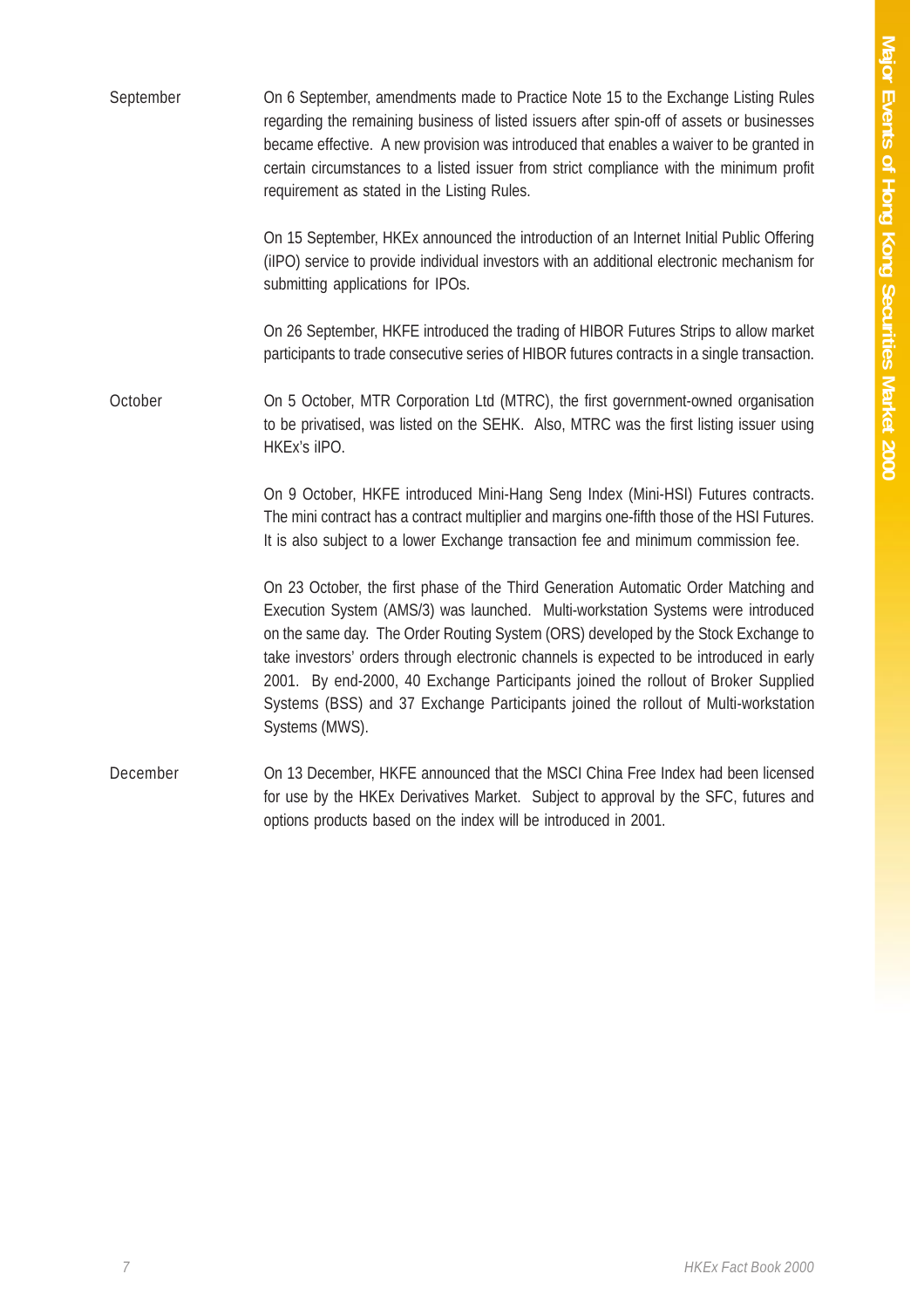## **Stock market (Main Board) highlights**

|                                                                                                                                                 |                                | Year         |              |
|-------------------------------------------------------------------------------------------------------------------------------------------------|--------------------------------|--------------|--------------|
|                                                                                                                                                 | 1998                           | 1999         | 2000         |
| Listed securities (as at year end)                                                                                                              |                                |              |              |
| No. of listed companies                                                                                                                         | 680                            | 701          | 736          |
| Domestic (1)                                                                                                                                    | 665                            | 688          | 725          |
| Foreign (2)                                                                                                                                     | 15                             | 13           | 11           |
| No. of listed securities                                                                                                                        | 1,246                          | 1,205        | 1,294        |
| No. of new listed companies                                                                                                                     | 32                             | 31           | 43           |
| Total issued capital (HK\$mil)                                                                                                                  | 238,612.39                     | 225,577.27   | 283,355.88   |
| Total market capitalization (HK\$mil)                                                                                                           | 2,661,712.74                   | 4,727,527.07 | 4,795,150.07 |
| Equity funds raised (HK\$mil)                                                                                                                   | 38,257.01                      | 148,120.08   | 451,280.80   |
| <b>Trading</b>                                                                                                                                  |                                |              |              |
| No. of trading days                                                                                                                             | 247                            | 247          | 247          |
| Total turnover value (HK\$mil) (3)                                                                                                              |                                |              |              |
| Annual                                                                                                                                          | 1,701,112.01                   | 1,915,940.58 | 3,047,565.32 |
| Average daily                                                                                                                                   | 6,887.09                       | 7,756.84     | 12,338.32    |
|                                                                                                                                                 |                                |              |              |
|                                                                                                                                                 | 816,358.08                     | 1,392,284.36 | 2,323,972.86 |
| Average daily                                                                                                                                   |                                | 5,636.78     | 9,408.80     |
| <b>Stock price indices</b>                                                                                                                      |                                |              |              |
|                                                                                                                                                 |                                |              |              |
|                                                                                                                                                 |                                |              | 7825.57      |
| Low                                                                                                                                             |                                | 3806.92      | 5709.82      |
| Year-end                                                                                                                                        | 4319.20                        | 7134.79      | 6107.89      |
|                                                                                                                                                 |                                |              |              |
|                                                                                                                                                 | 11810.63                       | 16962.10     | 18301.69     |
| Low                                                                                                                                             | 6660.42                        | 9076.33      | 13722.70     |
| Year-end                                                                                                                                        | 10048.58                       | 16962.10     | 15095.53     |
| Market ratios (4)                                                                                                                               |                                |              |              |
| Average dividend yield (%)                                                                                                                      | 3.69                           | 2.20         | 2.01         |
| Average P/E ratio (times)                                                                                                                       | 10.66                          | 26.73        | 12.80        |
| Average book value ratio (times)                                                                                                                | 1.17                           | 2.16         | 1.79         |
| Annual turnover velocity (%)                                                                                                                    | 60.00                          | 37.51        | 59.64        |
| Number of market participants                                                                                                                   | n.a.                           | n.a.         | 515          |
| Total turnover volume (mil shs)<br>Annual<br>All Ordinaries Index (2 April 1986 = 1000)<br>High<br>Hang Seng Index (31 July 1964 = 100)<br>High | 3,305.09<br>5427.48<br>3081.15 | 7137.12      |              |

Note : (1) All the China incorporated enterprises with H shares listed on the Exchange are included.

(2) A listed company would be counted as a foreign company if it is incorporated overseas AND has a majority of its business outside Hong Kong and China, and as a domestic company if otherwise.

(3) Turnover values have been adjusted for late reported and rejected sales.

(4) Calculations are based on year-end figures of AOI stocks.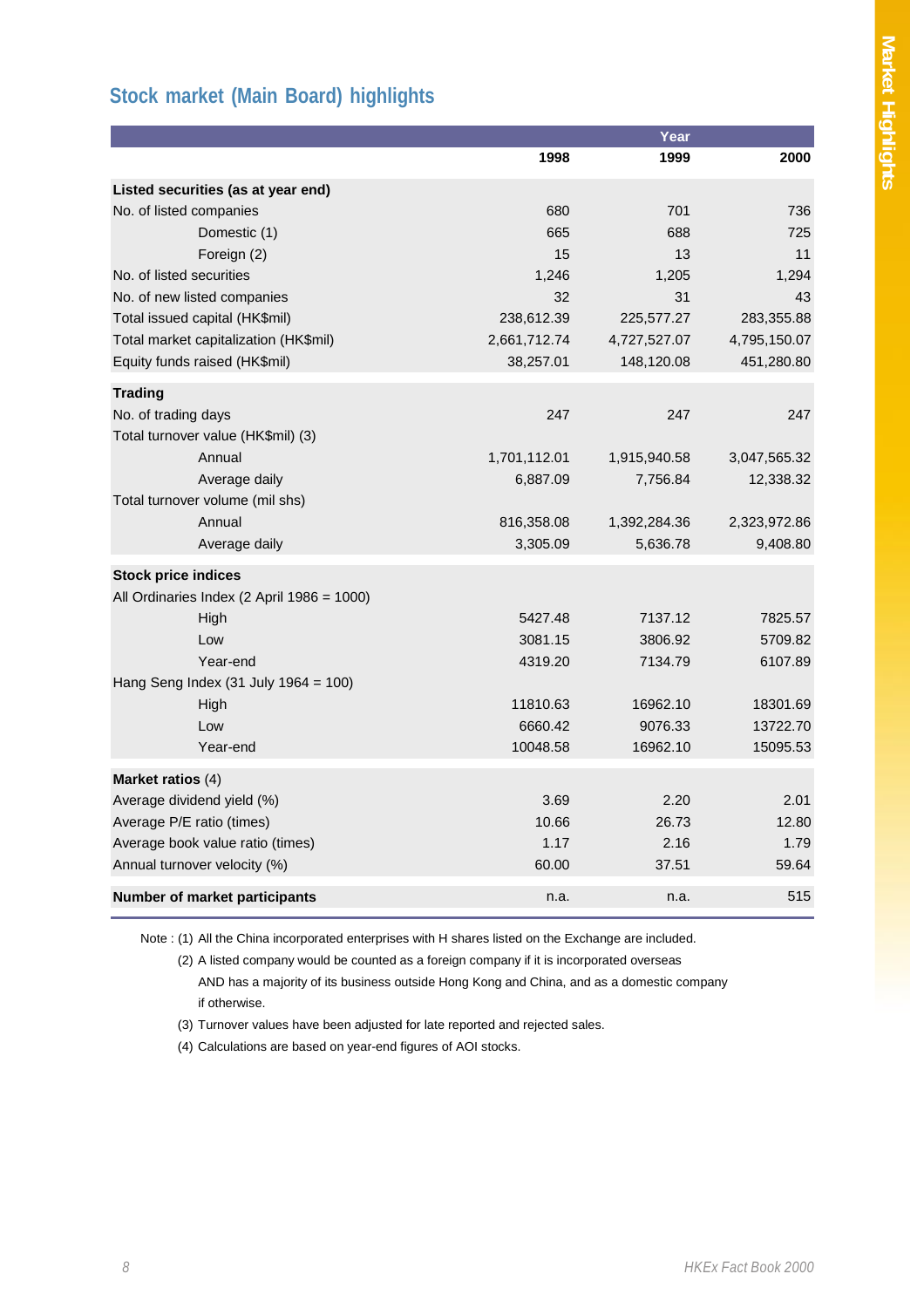# **Growth Enterprise Market (GEM) highlights**

|                                       |          | Year      |
|---------------------------------------|----------|-----------|
|                                       | 1999     | 2000      |
| Listed securities (as at year end)    |          |           |
| No. of listed companies               | 7        | 54        |
| No. of listed securities              | 7        | 55        |
| No. of new listed companies           | 7        | 47        |
| Total issued capital (HK\$mil)        | 288.43   | 5,567.72  |
| Total market capitalisation (HK\$mil) | 7,236.84 | 67,290.06 |
| Equity funds raised (HK\$mil)         | 1,583.00 | 16,055.75 |
| <b>Trading</b>                        |          |           |
| No. of trading days                   | 25       | 247       |
| Total turnover value (HK\$mil)        |          |           |
| Annual                                | 3,604.74 | 84,287.13 |
| Average daily                         | 144.19   | 341.24    |
| Total turnover volume (mil shs)       |          |           |
| Annual                                | 1,499.35 | 30,715.28 |
| Average daily                         | 59.97    | 124.35    |
| Market ratios*                        |          |           |
| Average dividend yield (%)            |          |           |
| Average P/E ratio (times)             |          |           |
| Average book value ratio (times)      |          | 17.40     |
| Annual turnover velocity (%)          | 49.81    | 125.25    |
|                                       |          |           |

The Growth Enterprise Market was launched on 25 November 1999.

\* Calculations are based on year-end figures of GEM stocks.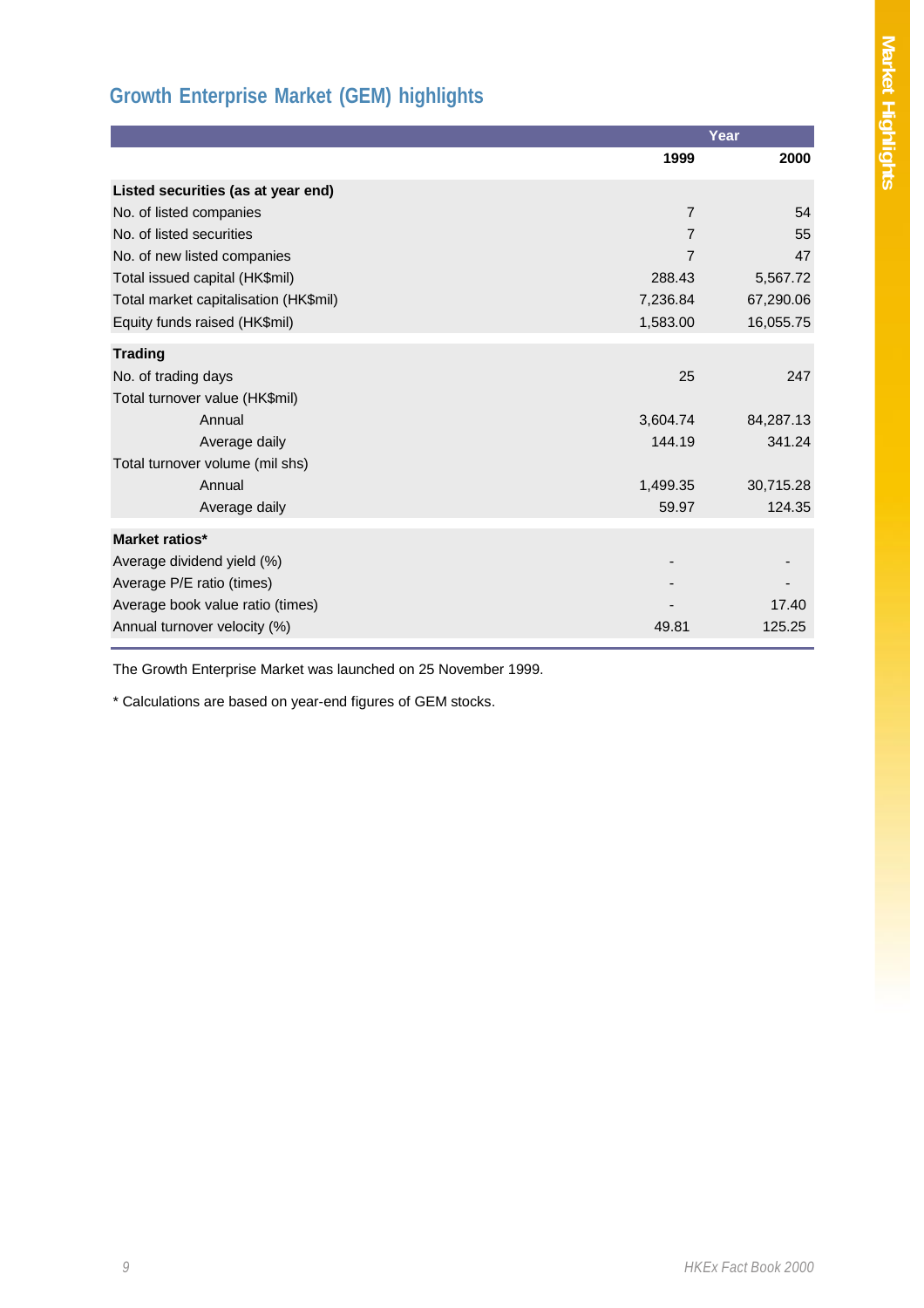# **Derivatives market highlights**

|                                                            |                | Year      |           |
|------------------------------------------------------------|----------------|-----------|-----------|
|                                                            | 1998           | 1999      | 2000      |
| All futures and options products (excluding stock options) |                |           |           |
| No. of trading days                                        | 245.5          | 244.5     | 247.0     |
| Contract volume                                            | 8,489,642      | 6,331,400 | 5,071,868 |
| Equity index products                                      | 7,961,027      | 5,998,290 | 4,728,037 |
| <b>Stock futures</b>                                       | 4,082          | 5,696     | 3,322     |
| Interest rates products                                    | 507,387        | 318,372   | 337,230   |
| Currency products                                          | 17,146         | 9,042     | 3,279     |
|                                                            |                |           |           |
| Average daily                                              | 34,581         | 25,895    | 20,534    |
| Open interest at the year end                              | 95,097         | 81,244    | 72,481    |
| Equity index products                                      | 73,180         | 60,535    | 42,661    |
| <b>Stock futures</b>                                       | 9              | 1,213     | 21        |
| Interest rates products                                    | 21,301         | 19,208    | 29,592    |
| Currency products                                          | 607            | 288       | 207       |
|                                                            |                |           |           |
| <b>Stock options</b>                                       |                |           |           |
| No. of stock options classes at the year end               | 17             | 17        | 18        |
| No. of stock options series at the year end                | 1,672          | 1,566     | 1,544     |
| No. of newly introduced stock options classes              | $\overline{2}$ |           | 2         |
| No. of trading days                                        | 247            | 247       | 247       |
| Contract volume                                            |                |           |           |
| Annual total                                               | 1,637,447      | 2,197,972 | 4,188,702 |
| Average daily                                              | 6,629          | 8,899     | 16,958    |
| Premium (HK\$ Mil.)                                        |                |           |           |
| Annual total                                               | 4,290          | 5,315     | 13,905    |
| Average daily                                              | 17             | 22        | 56        |
| Number of trades                                           |                |           |           |
| Annual total                                               | 49,882         | 69,807    | 88,088    |
| Average daily                                              | 202            | 283       | 357       |
| Open interest at the year end                              | 62,080         | 209,210   | 462,494   |
| Contracts exercised                                        | 267,560        | 299,680   | 487,873   |
| Average premium per contract (HK\$)                        | 2,620          | 2,418     | 3,320     |
| Average contract per trade (contracts)                     | 33             | 31        | 48        |
| No. of market makers                                       | 8              | 6         | 6         |
| Percentage of contract volume by type of account           |                |           |           |
| Market maker                                               | 72.7%          | 70.5%     | 61.6%     |
| Principal                                                  | 10.3%          | 9.9%      | 24.6%     |
| Agency                                                     | 17.0%          | 19.6%     | 13.8%     |
| Put volume/call volume                                     | 0.67           | 0.89      | 0.48      |
| Average daily contract volume/open interest                | 10.7%          | 4.3%      | 3.7%      |
| Options volume (shares)/underlying stock volume            | 3.4%           | 6.4%      | 8.5%      |
| All futures and options products                           |                |           |           |
| Contract volume                                            | 10,127,089     | 8,529,372 | 9,260,570 |
| Open interest at the year end                              | 157,177        | 290,454   | 534,975   |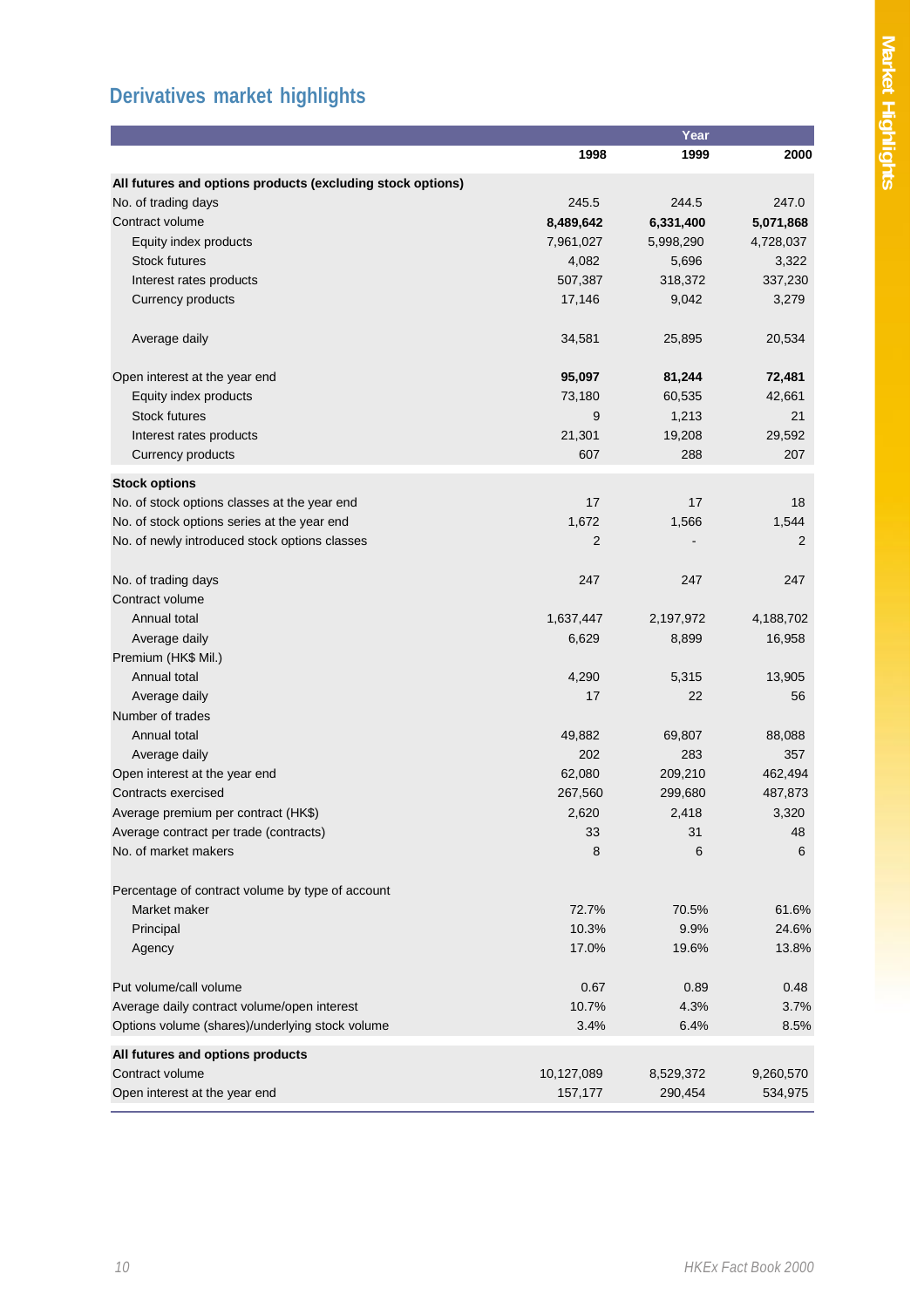#### **All Ordinaries Index**

#### *Introduction*

Since 1 February 1989, the Exchange has calculated the All Ordinaries Index (AOI) to provide a benchmark for measuring the performance of all stocks in Hong Kong stock market. The base index of AOI is 1000 as at the close of 2 April 1986.

The Exchange has also calculated AOI Sectorial Indices since 2 April 1992, to provide market watchers with tools to track and evaluate different market sectors. The base index for all the AOI Sectorial Indices is 2333.77 which is the close of the AOI on 2 January 1992. The AOI Sectorial Indices covers seven sectors: Finance, Utilities, Properties, Consolidated Enterprises, Industrials, Hotels and Miscellaneous. The AOI and its Sectorial Indices are disseminated over the Exchange's live information services at one-minute intervals.

#### *Calculation method*

The AOI is market value-weighted index which includes all the ordinary shares listed on the Exchange. Each company's influence on the AOI is directly proportional to its market value. The AOI summarises price movements by following the changes in the Aggregate Market Value (AMV) of the constituent stocks. The AMV will be adjusted for capital changes and stock additions and deletions.

The simplified calculation formula for AOI is as follows:

Current AMV

X Previous day's closing index = Current index

Adjusted previous day's AMV

#### *Composition of AOI*

The AOI includes the ordinary shares of every company listed on the Exchange except:

- (i) Stocks of overseas incorporated companies whose principal activities are carried on outside Hong Kong and China; or
- (ii) Stocks which have been suspended for over one year; or
- (iii) Stocks which are not traded in Hong Kong Dollars.

#### *Key statistics*

The following table shows the composition of the constituent stocks and the weighting of each sector as of end of 2000:

|                          | <b>Aggregate market value</b><br>(HK\$mil) | <b>Weighting</b><br>$(\%)$ | <b>Number of</b><br><b>stocks</b> |  |
|--------------------------|--------------------------------------------|----------------------------|-----------------------------------|--|
| Finance                  | 1,441,086                                  | 30.05                      | 52                                |  |
| <b>Utilities</b>         | 290,000                                    | 6.05                       | 12                                |  |
| Properties               | 698,378                                    | 14.56                      | 106                               |  |
| Consolidated enterprises | 1,968,423                                  | 41.05                      | 223                               |  |
| <b>Industrials</b>       | 333,631                                    | 6.96                       | 307                               |  |
| <b>Hotels</b>            | 34,620                                     | 0.72                       | 14                                |  |
| <b>Miscellaneous</b>     | 28,770                                     | 0.60                       | 9                                 |  |
|                          | 4,794,909                                  | 100.00                     | 723                               |  |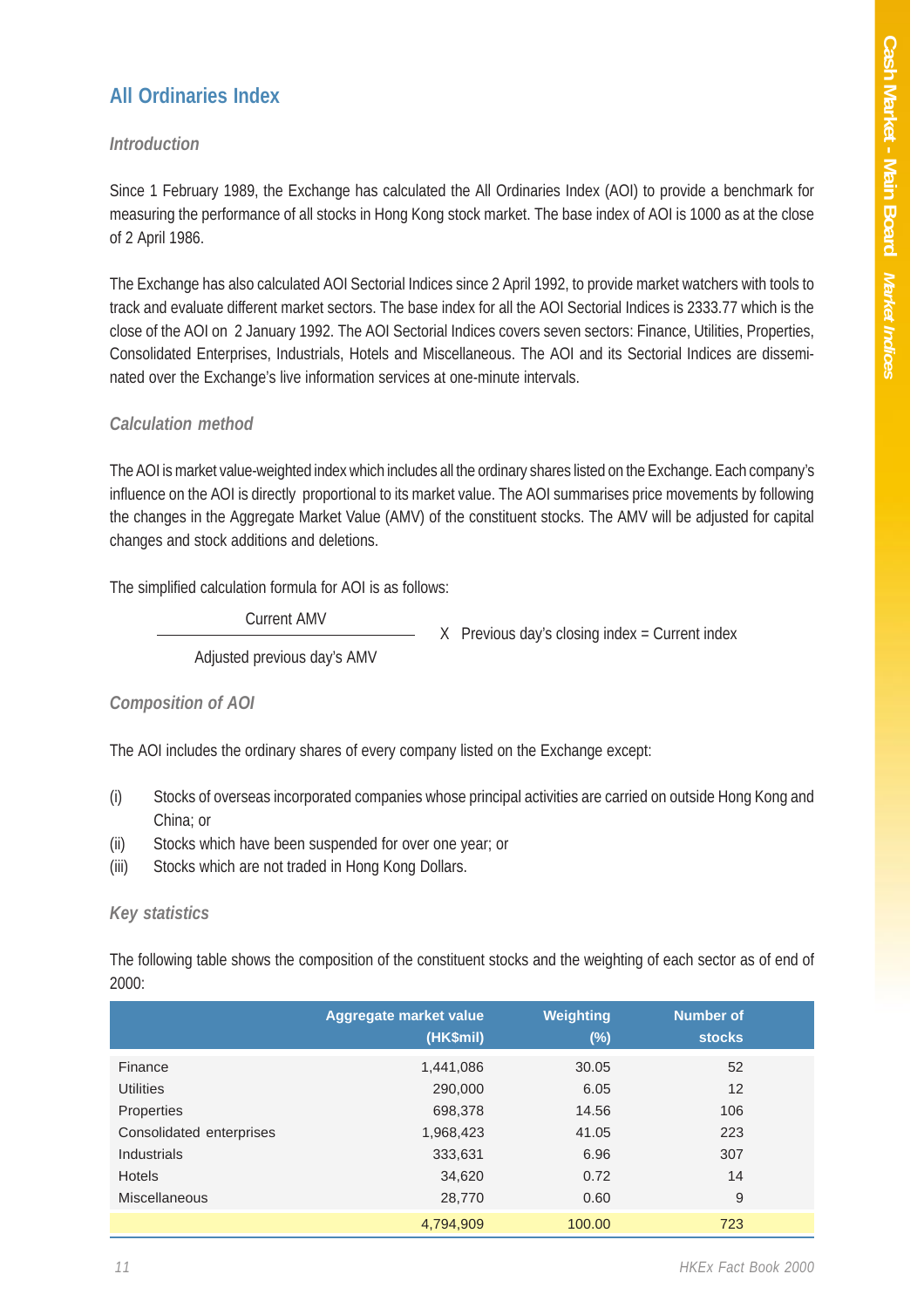



#### **Hang Seng Index, monthly movement (1964 - 2000)**

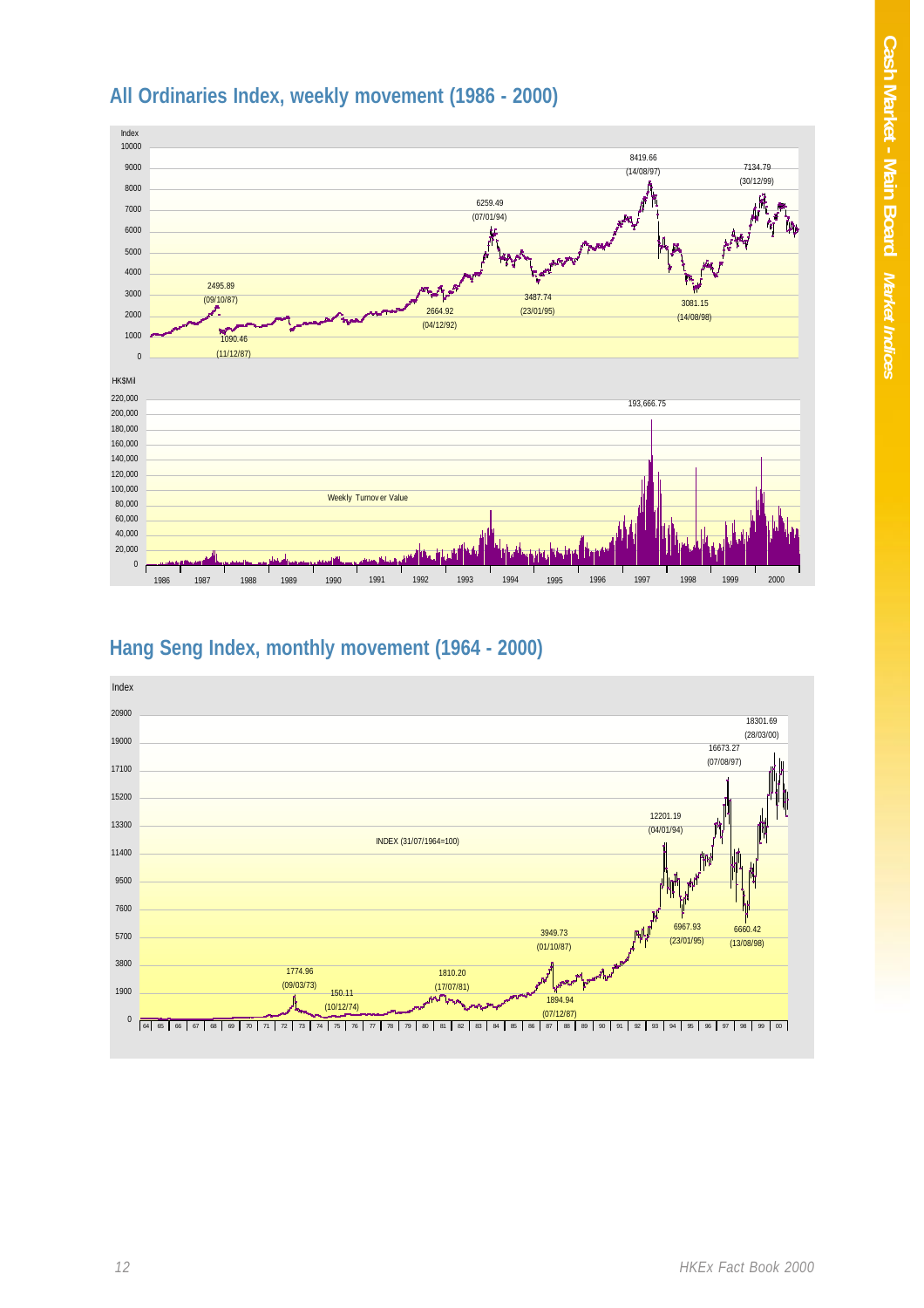# **All Ordinaries Index, daily closing (2000)**

2 April 1986 = 1000

| <b>Date</b>    | Jan                      | Feb                      | <b>Mar</b>                 | Apr                      | May              | Jun             | Jul              | Aug              | <b>Sep</b>               | Oct                      | <b>Nov</b>               | <b>Dec</b>               |
|----------------|--------------------------|--------------------------|----------------------------|--------------------------|------------------|-----------------|------------------|------------------|--------------------------|--------------------------|--------------------------|--------------------------|
| $\mathbf{1}$   | $\overline{\phantom{a}}$ | 6791.10                  | 7252.73                    | $\overline{\phantom{a}}$ | $\sim$           | 6231.51         | $\sim$           | 7042.10          | 7190.34                  | $\overline{\phantom{a}}$ | 6305.84                  | 5904.24                  |
| $\overline{2}$ | $\sim$                   | 6867.35                  | 7324.22                    | $\overline{\phantom{a}}$ | 6648.01          | 6371.38         | $\sim$           | 7166.67          | $\overline{\phantom{a}}$ | $\sim$                   | 6280.03                  | $\sim$                   |
| 3              | 7340.68                  | 6982.52                  | 7492.34                    | 7144.49                  | 6555.59          | $\sim$          | 6669.63          | 7180.44          | $\sim$ 100 $\pm$         | 6502.64                  | 6413.65                  | $\sim$ 100 $\pm$         |
| $\overline{4}$ | 7247.81                  | $\overline{\phantom{a}}$ | $\sim$                     | $\sim$                   | 6446.60          | $\sim$          | 6725.65          | 7238.27          | 7342.77                  | 6550.50                  | <b>Contract Contract</b> | 5947.55                  |
| 5              | 6709.50                  | $\overline{\phantom{a}}$ | $\sim$                     | 6829.44                  | 6443.49          | 6594.77         | 6801.91          | $\sim$           | 7300.50                  | 6664.82                  | $\sim$ 100 $\pm$         | 5954.86                  |
| 6              | 6403.63                  | $\overline{\phantom{a}}$ | 7736.20                    | 6930.12                  | $\sim$           | $\sim$          | 6779.18          | <b>Contract</b>  | 7295.58                  | $\sim$                   | 6453.40                  | 6160.62                  |
| $\overline{7}$ | 6530.05                  | $\sim$                   | 7793.58                    | 7150.70                  | <b>Contract</b>  | 6619.39         | 6897.73          | 7343.67          | 7222.58                  | $\overline{\phantom{a}}$ | 6509.20                  | 6121.38                  |
| 8              | $\sim 100$               | 7117.60                  | 7825.57                    | $\sim$ 100 $\pm$         | 6270.09          | 6593.47         | $\sim$ 100 $\pm$ | 7140.00          | 7161.65                  | $\overline{\phantom{a}}$ | 6442.69                  | 6180.14                  |
| 9              | <b>Contract Contract</b> | 7342.79                  | 7696.55                    | $\sim$ 100 $\pm$         | 6221.72          | 6693.61         | <b>Contract</b>  | 7116.44          | <b>Contract</b>          | 6473.31                  | 6392.23                  | $\sim$ 100 $\pm$         |
| 10             | 6736.15                  | 7372.53                  | 7735.87                    | 7098.16                  | 6097.27          | $\sim$          | 7058.93          | 7169.32          | <b>Contract</b>          | 6421.42                  | 6346.45                  | $\sim 100$               |
| 11             | 6761.25                  | 7648.02                  | $\sim$ 100 $\pm$           | 6972.01                  | <b>Contract</b>  | $\sim$          | 7110.05          | 7135.60          | 7047.53                  | 6252.72                  | <b>Contract Contract</b> | 6252.50                  |
| 12             | 6697.46                  | $\sim$                   | $\sim 100$ km s $^{-1}$    | 7009.03                  | 6319.86          | 6695.51         | 7214.41          | <b>Contract</b>  | 6890.57                  | 6226.50                  | $\sim 100$               | 6226.65                  |
| 13             | 6687.92                  | $\sim 100$               | 7420.54                    | 6916.34                  | $\sim$           | 6553.10         | 7187.89          | <b>Contract</b>  | <b>Contract Contract</b> | 6055.69                  | 6109.50                  | 6340.22                  |
| 14             | 6655.70                  | 7505.20                  | 7333.61                    | 6831.06                  | $\sim$ 100 $\pm$ | 6614.96         | 7249.02          | 7079.45          | 6791.12                  | <b>Contract</b>          | 6250.24                  | 6294.63                  |
| 15             | $\sim$ 100 $\pm$         | 7382.51                  | 7274.04                    | $\sim$ 100 $\pm$         | 6266.03          | 6685.19         | $\sim$ 100 $\pm$ | 7248.66          | 6741.23                  | <b>State State</b>       | 6230.58                  | 6089.04                  |
| 16             | <b>Contract Contract</b> | 7506.64                  | 7067.49                    | $\sim$ 100 $\pm$         | 6391.81          | 6816.62         | $\sim 100$       | 7347.61          | $\sim 100$ m $^{-1}$     | 6159.48                  | 6294.40                  | $\sim$ 100 $\pm$         |
| 17             | 6665.45                  | 7501.14                  | 7355.56                    | 6189.72                  | 6282.88          | $\sim$          | 7330.97          | 7329.04          | $\sim$ 100 $\pm$         | 6110.65                  | 6249.77                  | $\sim 100$               |
| 18             | 6737.85                  | 7393.00                  | $\sim$ 100 $\pm$ 100 $\pm$ | 6410.47                  | 6120.22          | $\sim$          | 7172.44          | 7264.07          | 6446.92                  | 5930.28                  | <b>Contract Contract</b> | 6095.18                  |
| 19             | 6561.12                  | $\sim 100$               | $\sim 100$ km s $^{-1}$    | 6437.50                  | 6180.41          | 6774.43         | 7257.14          | $\sim 100$       | 6478.85                  | 5908.78                  | $\sim 100$               | 6128.96                  |
| 20             | 6527.09                  | $\sim$ 100 $\pm$         | 7397.96                    | 6422.08                  | $\sim 100$       | 6697.65         | 7296.38          | <b>Contract</b>  | 6485.82                  | 6155.05                  | 6302.84                  | 6045.85                  |
| 21             | 6519.54                  | 7242.97                  | 7351.13                    | $\sim$                   | $\sim$           | 6752.12         | 7372.27          | 7285.33          | 6273.60                  | $\sim 100$ km s $^{-1}$  | 6249.22                  | 5945.71                  |
| 22             | $\sim 100$               | 7129.90                  | 7468.26                    | $\overline{\phantom{a}}$ | 6032.36          | 6644.67         | $\sim 100$       | 7337.37          | 6043.47                  | $\sim 100$               | 6083.13                  | 5976.86                  |
| 23             | <b>Contract Contract</b> | 7175.11                  | 7551.40                    | $\overline{\phantom{a}}$ | 6046.21          | 6553.59         | $\sim$           | 7224.26          | $\sim$ 100 $\pm$         | 6170.97                  | 5996.82                  | $\sim$                   |
| 24             | 6552.94                  | 7414.84                  | 7625.94                    | $\sim$                   | 5894.63          | $\sim$          | 7302.01          | 7224.01          | $\sim$ 100 $\pm$         | 6094.16                  | 5893.23                  |                          |
| 25             | 6509.78                  | 7419.78                  | $\sim 100$                 | 6393.69                  | 5840.87          | $\sim$          | 7188.45          | 7147.60          | 6359.13                  | 6143.77                  | $\sim$                   | $\overline{\phantom{a}}$ |
| 26             | 6662.54                  | $\sim$                   | $\sim 100$ km s $^{-1}$    | 6340.24                  | 5753.58          | 6623.81         | 7274.89          | $\sim 100$       | 6319.00                  | 6124.57                  | $\sim$ 100 $\pm$         | $\sim$                   |
| 27             | 6844.90                  | $\sim 100$               | 7823.53                    | 6337.97                  | $\sim$ 100 $\pm$ | 6675.77         | 7215.56          | $\sim$ 100 $\pm$ | 6381.43                  | 6099.72                  | 5966.32                  | 5973.61                  |
| 28             | 6957.20                  | 7226.29                  | 7793.31                    | 6492.52                  | $\sim 100$       | 6780.60         | 7086.33          | 7076.85          | 6381.15                  | $\sim$ 100 $\pm$         | 5926.99                  | 5991.48                  |
| 29             | $\sim$ 100 $\pm$         | 7363.68                  | 7692.36                    | $\sim$                   | 5865.87          | 6720.32         | $\sim$           | 7147.11          | 6481.09                  | $\sim$ 100 $\pm$         | 5765.34                  | 6107.89                  |
| 30             | $\sim$ 100 $\pm$         | $\sim$                   | 7458.09                    | $\sim$                   | 5866.88          | 6678.54         | $\sim$ 100 $\pm$ | 7099.42          | $\sim$ 100 $\pm$         | 6070.96                  | 5709.82                  | $\sim$                   |
| 31             | 6721.81                  | $\sim$ 100 $\pm$         | 7407.51                    | $\sim$ $-$               | 6135.94          | <b>Contract</b> | 6971.42          | 7097.76          | <b>Contract</b>          | 6117.87                  | <b>Contractor</b>        | $\sim$                   |
| <b>High</b>    | 7340.68                  | 7648.02                  | 7825.57                    | 7150.70                  | 6648.01          | 6816.62         | 7372.27          | 7347.61          | 7342.77                  | 6664.82                  | 6509.20                  | 6340.22                  |
| Low            | 6403.63                  | 6791.10                  | 7067.49                    | 6189.72                  | 5753.58          | 6231.51         | 6669.63          | 7042.10          | 6043.47                  | 5908.78                  | 5709.82                  | 5904.24                  |
|                |                          |                          |                            |                          |                  |                 |                  |                  |                          |                          |                          |                          |
| Avg            | 6715.73                  | 7283.31                  | 7516.43                    | 6700.33                  | 6175.25          | 6636.71         | 7102.96          | 7193.09          | 6731.72                  | 6211.69                  | 6189.62                  | 6091.44                  |

# **All Ordinaries Index - Finance, daily closing (2000)**

2 January 1992 = 2333.77

| <b>Date</b>    | <b>Jan</b>               | <b>Feb</b>                    | <b>Mar</b>               | Apr                      | <b>May</b>                           | Jun                      | Jul                      | Aug                                  | <b>Sep</b>               | Oct                                  | <b>Nov</b>               | <b>Dec</b>               |
|----------------|--------------------------|-------------------------------|--------------------------|--------------------------|--------------------------------------|--------------------------|--------------------------|--------------------------------------|--------------------------|--------------------------------------|--------------------------|--------------------------|
| $\mathbf{1}$   | $\sim$                   | 11231.44                      | 10715.93                 | $\sim$                   | <b>Contractor</b>                    | 10270.23                 | $\sim$                   | 12248.34                             | 13451.83                 | $\sim$                               | 13432.19                 | 12860.49                 |
| $\overline{2}$ | $\overline{\phantom{a}}$ | 11190.78                      | 10553.08                 | $\sim$                   | 10469.35                             | 10313.84                 | <b>Contract Contract</b> | 12532.35                             | <b>Contract Contract</b> | <b>Contract Contract</b>             | 13456.47                 |                          |
| 3              | 12994.41                 | 11182.01                      | 10482.69                 | 10510.54                 | 10423.55                             | <b>Contract Contract</b> | 10776.02                 | 12435.29                             | <b>Contractor</b>        | 13243.98                             | 13812.27                 | <b>Contract Service</b>  |
| $\overline{4}$ | 12735.52                 | $\sim$                        | <b>Contractor</b>        | $\sim$ $-$               | 10402.01                             | <b>Contract Contract</b> | 10806.39                 | 12641.50                             | 13681.76                 | 13172.04                             | <b>Contract State</b>    | 12911.47                 |
| 5              | 12084.12                 | $\sim$                        | <b>Contractor</b>        | 10598.89                 | 10342.50                             | 10657.99                 | 10929.11                 | <b>Contract Contract</b>             | 13460.66                 | 13216.67                             | <b>Contract Contract</b> | 13156.95                 |
| 6              | 11656.26                 | <b>Contract Contract</b>      | 10460.55                 | 10524.11                 | <b>Contract Contract</b>             | <b>Contractor</b>        | 10868.40                 | <b>Contractor</b>                    | 13589.81                 | <b>Contract Contract</b>             | 13809.67                 | 13608.50                 |
| $\overline{7}$ | 12101.12                 | <b>Contract State</b>         | 10380.58                 | 10506.79                 | <b>Contractor</b>                    | 11000.47                 | 10941.47                 | 12887.96                             | 13591.67                 | <b>Contract State</b>                | 13858.72                 | 13654.07                 |
| 8              | $\sim 100$               | 10886.45                      | 10670.05                 | <b>Contract Contract</b> | 10129.50                             | 10932.39                 | <b>Contract Service</b>  | 12705.76                             | 13503.67                 | <b>Contract Contract</b>             | 13755.34                 | 13733.66                 |
| 9              | <b>Contract</b>          | 11003.43                      | 10614.62                 | <b>Contractor</b>        | 10140.89                             | 10955.79                 | <b>Contractor</b>        | 12711.10                             | <b>Contractor</b>        | 12974.46                             | 13667.89                 | <b>Contract State</b>    |
| 10             | 12059.20                 | 10910.25                      | 10627.57                 | 10414.75                 | 10039.36                             | <b>Contractor</b>        | 11126.74                 | 12828.89                             | <b>Contractor</b>        | 12880.94                             | 13571.90                 | <b>Contract</b>          |
| 11             | 11868.67                 | 10967.15                      | <b>Contract Service</b>  | 10482.63                 | <b>Contractor</b>                    | <b>Contractor</b>        | 11461.96                 | 12933.97                             | 13461.58                 | 12427.44                             | <b>Contract</b>          | 13903.41                 |
| 12             | 11668.15                 | <b>Contract Contract</b>      | <b>Contractor</b>        | 10547.19                 | 10251.72                             | 10938.83                 | 11722.35                 | <b>Contractor</b>                    | 13143.38                 | 12498.85                             | <b>Contract State</b>    | 13933.38                 |
| 13             | 11723.15                 | <b>Contractor</b>             | 10302.72                 | 10540.55                 | $\sim 10^{-10}$ km $^{-1}$           | 10849.73                 | 11797.69                 | <b>Contractor</b>                    | <b>Contract Contract</b> | 12290.01                             | 13134.44                 | 14110.47                 |
| 14             | 11719.60                 | 10637.14                      | 10233.12                 | 10557.86                 | <b>Contract Contract</b>             | 11061.09                 | 11739.14                 | 12786.47                             | 13052.12                 | <b>Contract</b>                      | 13478.57                 | 14030.44                 |
| 15             | $\sim 100$               | 10654.49                      | 10216.63                 | <b>Contract Contract</b> | 10224.16                             | 11158.20                 | <b>Contract</b>          | 13061.51                             | 13071.03                 | <b>Contract Contract</b>             | 13336.02                 | 13527.35                 |
| 16             | <b>Contract</b>          | 11244.91                      | 10302.44                 | <b>Contractor</b>        | 10291.02                             | 11179.44                 | <b>Contract Contract</b> | 13137.12                             | <b>Contractor</b>        | 12663.57                             | 13473.32                 | $\sim 100$               |
| 17             | 11700.56                 | 11224.04                      | 10777.28                 | 10320.09                 | 10212.75                             | <b>Contractor</b>        | 11921.94                 | 13019.46                             | <b>Contract Contract</b> | 12866.38                             | 13447.47                 | <b>Contract</b>          |
| 18             | 11665.73                 | 11021.15                      | <b>Contract Contract</b> | 10469.29                 | 9986.40                              | <b>Contractor</b>        | 11678.42                 | 12983.13                             | 12490.98                 | 12694.43                             | <b>Contract Contract</b> | 13458.48                 |
| 19             | 11343.47                 | $\sim$ 100 $\pm$              | <b>Contract Contract</b> | 10642.58                 | 10055.06                             | 11027.87                 | 11853.15                 | <b>Contract Contract</b>             | 12456.71                 | 12439.71                             | <b>Contract Contract</b> | 13813.71                 |
| 20<br>21       | 11223.92<br>11087.27     | <b>Contractor</b><br>10831.29 | 10588.63<br>10458.06     | 10609.53<br>$\sim$       | <b>Contract</b><br><b>Contractor</b> | 10928.61<br>10880.47     | 11931.65<br>12111.00     | <b>Contract Contract</b><br>13101.69 | 12551.22<br>12450.00     | 12762.64<br><b>Contract Contract</b> | 13591.51<br>13492.47     | 13701.25<br>13553.34     |
| 22             | $\sim 100$ km s $^{-1}$  | 10707.37                      | 10654.03                 | $\sim$                   | 9957.66                              | 10661.41                 | <b>Contract Contract</b> | 13469.41                             | 12187.55                 | <b>Contractor</b>                    | 13224.47                 | 13661.55                 |
| 23             | $\sim 100$ km s $^{-1}$  | 10691.39                      | 10676.80                 | $\sim$                   | 10019.68                             | 10488.51                 | <b>Contract Contract</b> | 13401.65                             | <b>Contractor</b>        | 13075.73                             | 12945.94                 | $\sim 100$               |
| 24             | 11299.77                 | 10877.62                      | 10923.47                 | <b>Contract</b>          | 9890.47                              | <b>Contractor</b>        | 12196.53                 | 13596.40                             | <b>Contractor</b>        | 13047.98                             | 12893.95                 | $\sim$                   |
| 25             | 11046.79                 | 10803.47                      | <b>Contract</b>          | 10644.45                 | 9905.17                              | <b>Contract</b>          | 12287.43                 | 13378.93                             | 12728.69                 | 13159.79                             | $\sim$ $-$               | $\overline{\phantom{a}}$ |
| 26             | 11172.18                 | $\sim$ 100 $\pm$              | <b>Contract</b>          | 10624.01                 | 9917.64                              | 10597.66                 | 12631.94                 | <b>Contract Contract</b>             | 12722.47                 | 12907.63                             | <b>Contract Contract</b> | $\sim$                   |
| 27             | 11379.74                 | <b>Contract Contract</b>      | 11220.19                 | 10545.85                 | <b>Contract</b>                      | 10603.07                 | 12580.69                 | <b>Contractor</b>                    | 12858.76                 | 12805.19                             | 13129.78                 | 13632.37                 |
| 28             | 11522.89                 | 10694.90                      | 11056.52                 | 10531.04                 | <b>Contract</b>                      | 10652.24                 | 12380.90                 | 12959.48                             | 12797.46                 | <b>Contract Contract</b>             | 13228.43                 | 13781.90                 |
| 29             | <b>Contract</b>          | 10735.30                      | 10911.28                 | <b>Contract Contract</b> | 9996.45                              | 10614.61                 | <b>Contract Contract</b> | 13213.89                             | 12936.08                 | <b>Contractor</b>                    | 12936.30                 | 14054.84                 |
| 30             | <b>State State</b>       | <b>Contract Contract</b>      | 10880.08                 | $\sim$ 100 $\pm$         | 10023.74                             | 10789.43                 | <b>Contractor</b>        | 13078.78                             | <b>Contractor</b>        | 12766.11                             | 12615.72                 | $\sim 100$               |
| 31             | 11245.57                 | <b>Contractor</b>             | 10856.55                 | <b>Contract Contract</b> | 10176.11                             | $-12261.02$              |                          | 13167.28                             | <b>Contractor</b>        | 12959.97                             | <b>Contractor</b>        | $\sim 100$ km s $^{-1}$  |
| <b>High</b>    | 12994.41                 | 11244.91                      | 11220.19                 | 10644.45                 | 10469.35                             | 11179.44                 | 12631.94                 | 13596.40                             | 13681.76                 | 13243.98                             | 13858.72                 | 14110.47                 |
|                |                          |                               |                          |                          |                                      |                          |                          |                                      |                          |                                      |                          |                          |
| Low            | 11046.79                 | 10637.14                      | 10216.63                 | 10320.09                 | 9890.47                              | 10270.23                 | 10776.02                 | 12248.34                             | 12187.55                 | 12290.01                             | 12615.72                 | 12860.49                 |
| Avg            | 11680.86                 | 10920.77                      | 10633.17                 | 10533.54                 | 10135.96                             | 10788.66                 | 11714.47                 | 12968.71                             | 13009.37                 | 12842.68                             | 13376.95                 | 13636.19                 |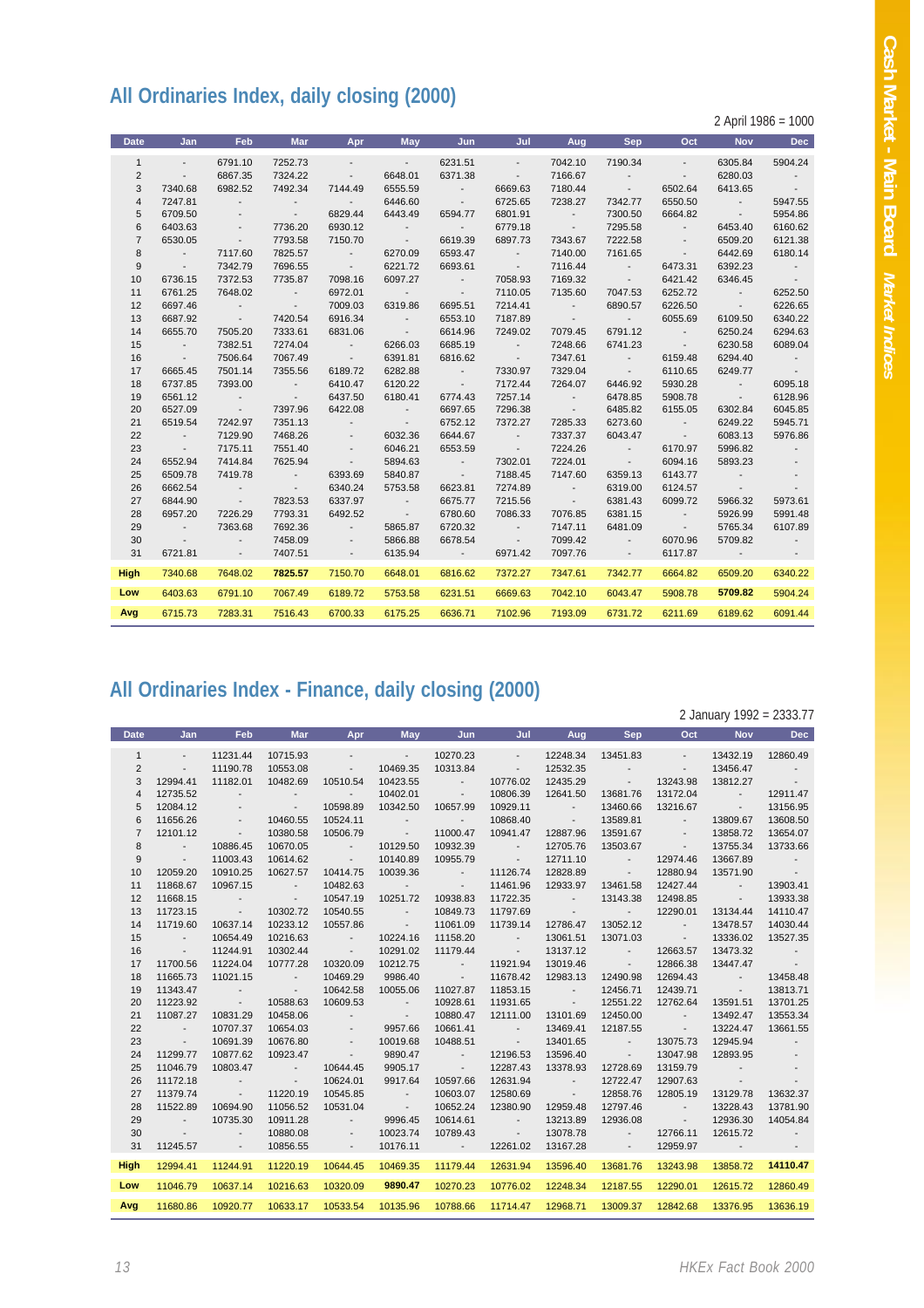## **All Ordinaries Index - Utilities, daily closing (2000)**

2 January 1992 = 2333.77

| <b>Date</b>    | Jan                      | <b>Feb</b>                 | <b>Mar</b>                    | Apr                      | May                        | Jun                        | Jul                      | Aug                        | <b>Sep</b>               | Oct                      | <b>Nov</b>                                           | <b>Dec</b>               |
|----------------|--------------------------|----------------------------|-------------------------------|--------------------------|----------------------------|----------------------------|--------------------------|----------------------------|--------------------------|--------------------------|------------------------------------------------------|--------------------------|
| $\mathbf{1}$   | $\sim$                   | 8642.66                    | 8484.33                       | $\overline{\phantom{a}}$ | $\sim 100$                 | 9119.26                    | $\sim$                   | 9162.21                    | 9408.13                  | $\sim$                   | 9411.37                                              | 9506.27                  |
| $\overline{2}$ | $\sim$                   | 8722.15                    | 8449.34                       | $\sim$                   | 8638.88                    | 9186.67                    | $\sim$                   | 9247.03                    | $\overline{\phantom{a}}$ | $\overline{\phantom{a}}$ | 9256.49                                              | $\sim$                   |
| 3              | 9174.51                  | 8639.82                    | 8441.27                       | 8713.26                  | 8704.26                    | $\sim$ 100 $\pm$           | 9134.11                  | 9218.88                    | <b>Contract Contract</b> | 9161.75                  | 9297.84                                              | $\sim 100$               |
| $\overline{4}$ | 9180.11                  | $\overline{\phantom{a}}$   | $\sim$                        | $\sim$                   | 8819.23                    | $\sim$                     | 9119.98                  | 9222.59                    | 9492.17                  | 9107.93                  | <b>Contract Contract</b>                             | 9615.62                  |
| 5              | 9048.59                  |                            | $\sim 100$                    | 8788.38                  | 8936.00                    | 9086.93                    | 9082.59                  | <b>Contract</b>            | 9474.23                  | 9046.06                  | <b>Contract</b>                                      | 9670.37                  |
| 6              | 8946.18                  | $\overline{\phantom{a}}$   | 8399.89                       | 8905.84                  | $\sim$ 100 $\pm$ 100 $\pm$ | $\sim 100$                 | 9001.90                  | <b>Contract</b>            | 9510.56                  | $\sim$                   | 9275.62                                              | 9655.55                  |
| $\overline{7}$ | 9094.99                  | $\sim$ 100 $\pm$           | 8575.94                       | 8786.31                  | <b>Contract Contract</b>   | 9140.72                    | 8899.52                  | 9199.55                    | 9493.55                  | $\sim$                   | 9317.57                                              | 9707.32                  |
| 8              | $\sim 100$               | 8449.90                    | 8664.60                       | $\sim 100$               | 8933.28                    | 9167.27                    | $\sim 100$               | 9191.56                    | 9493.99                  | $\sim$ 100 $\pm$         | 9348.95                                              | 9882.59                  |
| 9              | <b>Contract Contract</b> | 8476.81                    | 8606.11                       | $\sim 100$ km s $^{-1}$  | 8969.27                    | 9213.36                    | <b>Contract Contract</b> | 9168.45                    | <b>Contract Contract</b> | 9204.05                  | 9516.75                                              | <b>Contract Contract</b> |
| 10             | 9192.45                  | 8460.77                    | 8540.91                       | 8768.67                  | 8916.11                    | $\sim$                     | 8887.06                  | 9227.66                    | <b>Contractor</b>        | 9125.76                  | 9451.16                                              | $\sim 100$ km s $^{-1}$  |
| 11             | 9112.39                  | 8243.92                    | <b>Contract</b>               | 8766.87                  | <b>Contractor</b>          | $\sim$                     | 8934.13                  | 9253.38                    | 9458.76                  | 9110.05                  | <b>Contract Contract</b>                             | 9960.85                  |
| 12             | 9108.17                  | $\sim$                     | <b>Contract</b>               | 8845.39                  | 9099.19                    | 9189.01                    | 9043.49                  | <b>Contractor</b>          | 9440.62                  | 9216.46                  | <b>Contractor</b>                                    | 9977.36                  |
| 13             | 9060.30                  | <b>Contract Contract</b>   | 8410.41                       | 8766.82                  | <b>Contract</b>            | 9085.02                    | 8963.97                  | <b>Contractor</b>          | <b>Contract Contract</b> | 9185.94                  | 9275.94                                              | 10068.37                 |
| 14             | 9151.41                  | 7876.61                    | 8357.13                       | 8853.59                  | <b>Contractor</b>          | 9173.39                    | 8994.40                  | 9283.62                    | 9445.95                  | <b>Contract Contract</b> | 9414.04                                              | 9987.39                  |
| 15             | $\sim$ 100 $\pm$         | 7994.26                    | 8489.28                       | $\sim 100$               | 9051.30                    | 9317.55                    | $\sim 100$               | 9251.26                    | 9440.09                  | <b>Contractor</b>        | 9365.52                                              | 9859.92                  |
| 16             | <b>Contract</b>          | 8453.28                    | 8587.44                       | <b>Contract</b>          | 9236.89                    | 9334.77                    | <b>Contract</b>          | 9249.36                    | <b>Contract</b>          | 9326.27                  | 9377.45                                              | <b>Contract</b>          |
| 17             | 9114.14                  | 8660.63                    | 8678.28                       | 8635.31                  | 9123.53                    | <b>Contract</b>            | 9055.16                  | 9225.15                    | <b>Contractor</b>        | 9275.11                  | 9350.26                                              | <b>Contract</b>          |
| 18             | 9071.72                  | 8563.82                    | <b>Contract</b>               | 8723.82                  | 8903.83                    | <b>Contractor</b>          | 8988.08                  | 9226.03                    | 9443.00                  | 9216.66                  | <b>Contract Contract</b>                             | 9952.65                  |
| 19             | 8899.99                  | $\sim 100$                 | <b>Contract</b>               | 8852.97                  | 9141.86                    | 9291.68                    | 9096.14                  | <b>Contractor</b>          | 9493.25                  | 9181.37                  | <b>Contract Contract</b>                             | 10041.97                 |
| 20             | 8904.69                  | $\sim 100$ m $^{-1}$       | 8525.11                       | 8869.15                  | <b>Contract</b>            | 9206.19                    | 9237.10                  | <b>Contractor</b>          | 9326.33                  | 9206.44                  | 9423.99                                              | 10196.39                 |
| 21             | 8864.05                  | 8434.69                    | 8448.01                       | $\sim$                   | <b>Contractor</b>          | 9136.71                    | 9187.00                  | 9249.80                    | 9147.68                  | <b>Contractor</b>        | 9380.38                                              | 10245.90                 |
| 22             | $\sim 100$               | 8394.88                    | 8510.45                       | $\overline{\phantom{a}}$ | 9216.66                    | 8952.77                    | <b>Contract Contract</b> | 9190.18                    | 9105.09                  | <b>Contractor</b>        | 9375.41                                              | 10330.26                 |
| 23             | <b>Contract</b>          | 8512.16                    | 8567.63                       | $\overline{\phantom{a}}$ | 9243.80                    | 8965.99                    | <b>Contract</b>          | 9097.98                    | <b>Contractor</b>        | 9093.50                  | 9523.57                                              | $\sim$                   |
| 24             | 8843.08                  | 8524.25<br>8455.60         | 8693.99                       | $\sim 100$ km s $^{-1}$  | 9192.14                    | <b>Contract</b>            | 9180.89                  | 9256.86                    | <b>Contractor</b>        | 9119.89                  | 9476.65                                              | $\sim$                   |
| 25<br>26       | 8818.50<br>8823.29       |                            | $\sim 100$<br><b>Contract</b> | 8942.77<br>8853.01       | 9178.54<br>9261.76         | <b>Contract</b><br>9033.65 | 9143.29<br>9149.35       | 9242.28<br><b>Contract</b> | 9131.20<br>9036.78       | 9159.65<br>9280.01       | <b>Contract Contract</b><br><b>Contract Contract</b> | $\sim$<br>$\sim$         |
| 27             | 8835.02                  | $\sim 100$ m $^{-1}$       | 8673.49                       | 8913.56                  | <b>Contract</b>            | 9076.00                    | 9259.48                  |                            | 9023.45                  | 9270.61                  | 9501.81                                              | 10430.48                 |
| 28             | 8738.21                  | <b>Contract</b><br>8352.09 | 8666.43                       | 8786.75                  | <b>Contractor</b>          | 9142.12                    | 9234.51                  | <b>Contract</b><br>9261.75 | 9021.63                  | <b>Contract Contract</b> | 9589.23                                              | 10469.81                 |
| 29             | <b>Contract Contract</b> | 8562.80                    | 8686.66                       | $\sim$                   | 9150.16                    | 9051.03                    | <b>Contract</b>          | 9322.87                    | 9239.18                  | <b>Contractor</b>        | 9572.17                                              | 10600.32                 |
| 30             | <b>Contract Contract</b> | $\overline{\phantom{a}}$   | 8674.02                       | $\overline{\phantom{a}}$ | 8983.59                    | 9139.79                    | <b>Contract</b>          | 9390.39                    | <b>Contractor</b>        | 9284.58                  | 9565.15                                              | <b>Contractor</b>        |
| 31             | 8680.82                  | $\sim$                     | 8736.07                       | $\sim$                   | 9035.05                    | <b>Contractor</b>          | 9124.94                  | 9339.30                    | <b>Contractor</b>        | 9417.44                  | $\sim$                                               | $\overline{\phantom{a}}$ |
|                |                          |                            |                               |                          |                            |                            |                          |                            |                          |                          |                                                      |                          |
| <b>High</b>    | 9192.45                  | 8722.15                    | 8736.07                       | 8942.77                  | 9261.76                    | 9334.77                    | 9259.48                  | 9390.39                    | 9510.56                  | 9417.44                  | 9589.23                                              | 10600.32                 |
| Low            | 8680.82                  | 7876.61                    | 8357.13                       | 8635.31                  | 8638.88                    | 8952.77                    | 8887.06                  | 9097.98                    | 9021.63                  | 9046.06                  | 9256.49                                              | 9506.27                  |
| Avg            | 8983.93                  | 8443.22                    | 8559.43                       | 8810.15                  | 9035.02                    | 9143.33                    | 9081.77                  | 9238.18                    | 9331.28                  | 9199.48                  | 9412.15                                              | 10008.39                 |
|                |                          |                            |                               |                          |                            |                            |                          |                            |                          |                          |                                                      |                          |

## **All Ordinaries Index - Properties, daily closing (2000)**

2 January 1992 = 2333.77

| <b>Date</b>    | Jan                      | <b>Feb</b>               | Mar                     | Apr                      | <b>May</b>               | Jun                      | Jul                     | Aug                      | Sep                      | Oct                      | <b>Nov</b>               | <b>Dec</b>               |
|----------------|--------------------------|--------------------------|-------------------------|--------------------------|--------------------------|--------------------------|-------------------------|--------------------------|--------------------------|--------------------------|--------------------------|--------------------------|
| $\mathbf{1}$   | $\blacksquare$           | 4880.95                  | 4592.53                 |                          | <b>Contractor</b>        | 3464.67                  | $\sim$                  | 4235.67                  | 4919.34                  | $\sim$                   | 4182.94                  | 3997.09                  |
| 2              | $\sim$                   | 4953.43                  | 4603.74                 | $\sim$                   | 4151.28                  | 3613.61                  | $\sim 100$ km s $^{-1}$ | 4299.85                  | <b>Contract</b>          | $\sim$                   | 4184.91                  | <b>Contract</b>          |
| 3              | 5361.21                  | 5014.73                  | 4634.12                 | 4650.15                  | 4121.30                  | <b>Contract</b>          | 3971.90                 | 4301.48                  | <b>Contract</b>          | 4490.58                  | 4199.87                  | $\sim$ 100 $\pm$         |
| 4              | 5314.16                  | <b>State State</b>       | <b>Contract</b>         | $\sim 100$               | 3991.15                  | $\sim 100$               | 4012.21                 | 4391.20                  | 5050.55                  | 4519.48                  | <b>Contractor</b>        | 4050.20                  |
| 5              | 4928.94                  |                          | <b>Contract</b>         | 4554.77                  | 3946.50                  | 3783.68                  | 4048.80                 | <b>Contractor</b>        | 4985.56                  | 4533.64                  | $\sim 100$ km s $^{-1}$  | 4059.39                  |
| 6              | 4705.43                  | $\overline{\phantom{a}}$ | 4806.56                 | 4573.22                  | <b>Contract Contract</b> | <b>Contract Contract</b> | 4082.70                 | $\sim 100$               | 4938.46                  | <b>Contractor</b>        | 4146.32                  | 4342.02                  |
| $\overline{7}$ | 4782.06                  | $\sim 100$               | 4838.52                 | 4567.58                  | $\sim 100$               | 3817.02                  | 4170.61                 | 4485.48                  | 4848.00                  | $\sim$ 100 $\pm$         | 4201.48                  | 4345.42                  |
| 8              | <b>Contract Contract</b> | 4976.54                  | 4873.31                 | <b>Contractor</b>        | 3844.97                  | 3773.00                  | <b>Contractor</b>       | 4461.99                  | 4800.23                  | <b>Contract Contract</b> | 4172.23                  | 4382.39                  |
| 9              | $\sim 100$ km s $^{-1}$  | 5105.90                  | 4852.17                 | $\sim 100$ km s $^{-1}$  | 3769.37                  | 3834.59                  | $\sim 100$ km s $^{-1}$ | 4461.99                  | <b>Contractor</b>        | 4389.24                  | 4143.80                  | <b>Contract Contract</b> |
| 10             | 4867.88                  | 5087.92                  | 4917.54                 | 4614.31                  | 3711.29                  | <b>Contractor</b>        | 4357.39                 | 4494.71                  | <b>Contract</b>          | 4322.42                  | 4100.45                  | $\sim$ $-$               |
| 11             | 4825.10                  | 5221.94                  | $\sim 100$ km s $^{-1}$ | 4533.12                  | <b>Contractor</b>        | $\sim 100$ km s $^{-1}$  | 4445.74                 | 4504.91                  | 4726.87                  | 4288.32                  | <b>Contractor</b>        | 4430.42                  |
| 12             | 4813.87                  | <b>Contractor</b>        | $\sim 100$ km s $^{-1}$ | 4515.60                  | 3825.23                  | 3849.56                  | 4474.79                 | <b>Contract Contract</b> | 4593.18                  | 4268.85                  | <b>Contract Contract</b> | 4410.33                  |
| 13             | 4815.26                  | <b>State State</b>       | 4765.77                 | 4431.16                  | <b>Contract</b>          | 3730.17                  | 4326.86                 | <b>Contract Contract</b> | <b>Contract</b>          | 4180.16                  | 3978.01                  | 4497.56                  |
| 14             | 4776.71                  | 5034.64                  | 4695.02                 | 4431.64                  | $\sim 100$ km s $^{-1}$  | 3799.00                  | 4372.06                 | 4570.77                  | 4552.26                  | <b>Contractor</b>        | 4074.26                  | 4520.29                  |
| 15             | <b>Contract</b>          | 4933.24                  | 4660.40                 | <b>Contractor</b>        | 3798.24                  | 3918.13                  | <b>Contractor</b>       | 4739.51                  | 4454.05                  | <b>Contract Contract</b> | 4058.07                  | 4382.20                  |
| 16             | <b>Contract</b>          | 5058.96                  | 4511.90                 | <b>Contractor</b>        | 3834.47                  | 4137.80                  | <b>Contractor</b>       | 4789.35                  | <b>Contractor</b>        | 4201.55                  | 4071.66                  | <b>Contractor</b>        |
| 17             | 4783.50                  | 5059.09                  | 4682.61                 | 4084.44                  | 3725.75                  | <b>Contractor</b>        | 4380.68                 | 4793.46                  | <b>Contractor</b>        | 4147.37                  | 4070.13                  | <b>Contract</b>          |
| 18             | 4815.38                  | 4943.51                  | <b>Contract</b>         | 4167.83                  | 3569.94                  | <b>Contractor</b>        | 4295.93                 | 4746.03                  | 4266.20                  | 4004.06                  | <b>Contractor</b>        | 4450.50                  |
| 19             | 4735.94                  | <b>Contract Contract</b> | <b>Contractor</b>       | 4133.08                  | 3603.50                  | 4064.54                  | 4387.82                 | <b>Contractor</b>        | 4365.41                  | 3999.79                  | <b>Contract Contract</b> | 4533.23                  |
| 20             | 4712.48                  | <b>Contract</b>          | 4624.34                 | 4099.38                  | <b>Contractor</b>        | 3991.48                  | 4440.77                 | <b>Contractor</b>        | 4353.33                  | 4162.47                  | 4095.72                  | 4543.08                  |
| 21             | 4708.54                  | 4853.21                  | 4595.55                 | <b>Contract Contract</b> | <b>Contractor</b>        | 3996.44                  | 4523.23                 | 4763.11                  | 4233.89                  | <b>Contractor</b>        | 4078.65                  | 4569.81                  |
| 22             | $\sim 100$ km s $^{-1}$  | 4731.43                  | 4687.27                 | $\sim$                   | 3533.92                  | 3940.49                  | <b>Contractor</b>       | 4849.85                  | 4104.21                  | <b>Contractor</b>        | 4023.42                  | 4545.23                  |
| 23             | <b>Contract</b>          | 4809.67                  | 4746.48                 | $\overline{\phantom{a}}$ | 3522.90                  | 3916.10                  | <b>Contractor</b>       | 4843.04                  | <b>Contractor</b>        | 4151.60                  | 4015.96                  | $\sim 100$ km s $^{-1}$  |
| 24             | 4743.61                  | 4926.62                  | 4759.77                 | $\sim$                   | 3439.45                  | <b>Contractor</b>        | 4501.73                 | 4856.93                  | <b>Contractor</b>        | 4108.33                  | 4031.67                  |                          |
| 25             | 4707.10                  | 4840.91                  | <b>Contract</b>         | 4105.58                  | 3415.85                  | <b>Contract</b>          | 4423.95                 | 4778.01                  | 4288.73                  | 4074.32                  | $\sim 100$ km s $^{-1}$  |                          |
| 26             | 4861.73                  | <b>Contract</b>          | <b>Contractor</b>       | 4053.93                  | 3293.71                  | 3938.75                  | 4415.95                 | <b>Contract</b>          | 4256.92                  | 4075.05                  | <b>Contract</b>          |                          |
| 27             | 4965.49                  | <b>Contractor</b>        | 4867.57                 | 4078.43                  | <b>Contract</b>          | 3939.27                  | 4371.32                 | <b>Contractor</b>        | 4348.34                  | 3947.57                  | 4109.72                  | 4548.93                  |
| 28             | 5031.88                  | 4600.33                  | 4921.22                 | 4180.90                  | <b>Contractor</b>        | 3947.00                  | 4330.27                 | 4722.20                  | 4382.14                  | <b>Contractor</b>        | 4101.83                  | 4557.61                  |
| 29             | $\sim 100$               | 4651.56                  | 4907.98                 | $\sim$                   | 3300.00                  | 3861.04                  | <b>Contractor</b>       | 4757.35                  | 4492.97                  | <b>Contractor</b>        | 4003.84                  | 4602.95                  |
| 30             | $\sim$                   | $\sim$                   | 4878.51                 | $\overline{\phantom{a}}$ | 3309.42                  | 3911.13                  | $\sim 100$ km s $^{-1}$ | 4752.06                  | <b>Contract Contract</b> | 3958.11                  | 3875.87                  | $\sim$ 100 $\pm$         |
| 31             | 4867.88                  |                          | 4825.28                 | $\sim$                   | 3372.01                  | <b>Contract Contract</b> | 4224.72                 | 4788.09                  | $\sim$                   | 4016.36                  | $\sim 100$               |                          |
| <b>High</b>    | 5361.21                  | 5221.94                  | 4921.22                 | 4650.15                  | 4151.28                  | 4137.80                  | 4523.23                 | 4856.93                  | 5050.55                  | 4533.64                  | 4201.48                  | 4602.95                  |
| Low            | 4705.43                  | 4600.33                  | 4511.90                 | 4053.93                  | 3293.71                  | 3464.67                  | 3971.90                 | 4235.67                  | 4104.21                  | 3947.57                  | 3875.87                  | 3997.09                  |
| Avg            | 4863.05                  | 4930.77                  | 4749.92                 | 4339.71                  | 3670.49                  | 3867.97                  | 4312.35                 | 4625.52                  | 4548.03                  | 4191.96                  | 4087.31                  | 4408.88                  |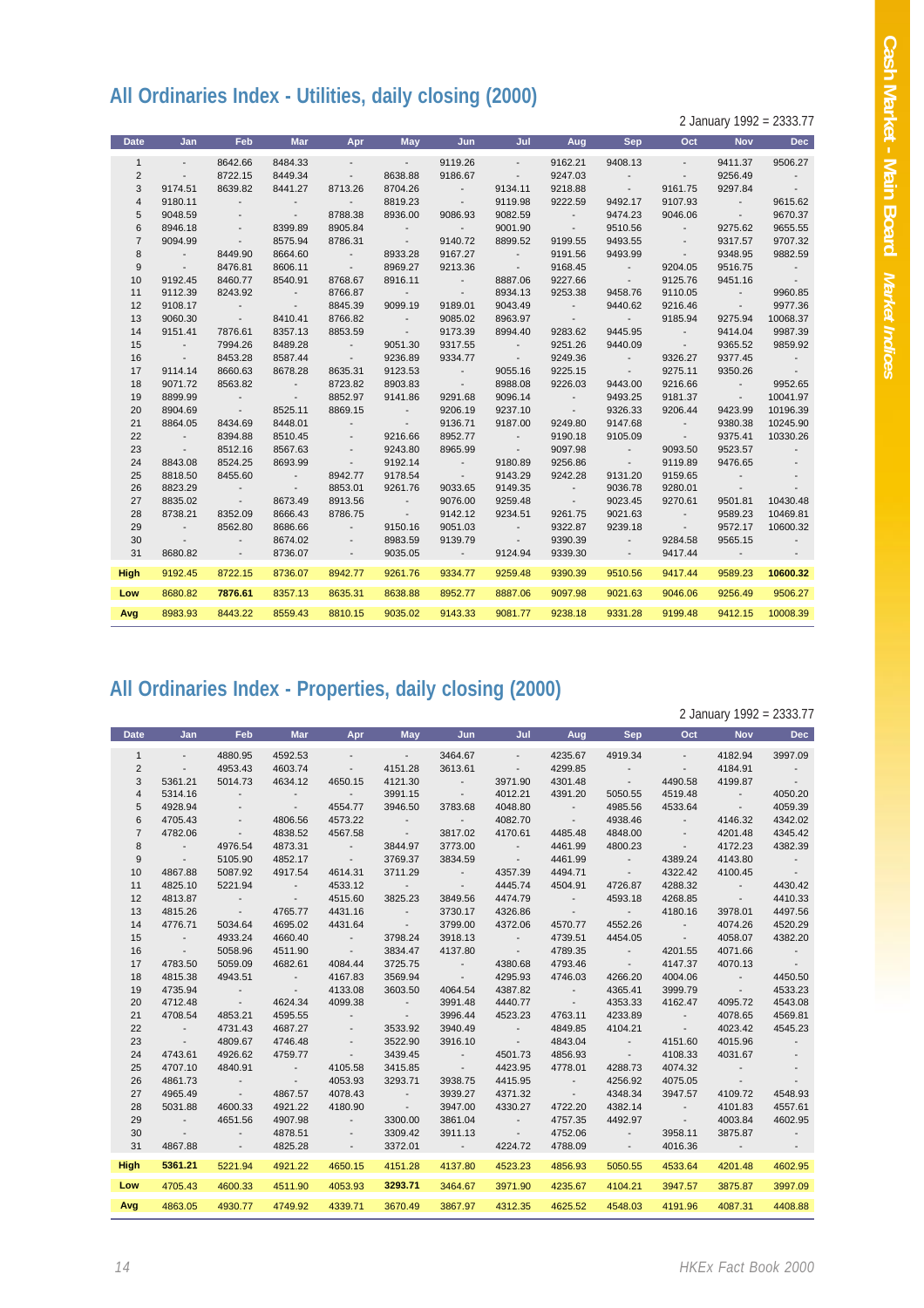## **All Ordinaries Index - Consolidated Enterprises, daily closing (2000)**

2 January 1992 = 2333.77

| <b>Date</b>    | Jan                      | <b>Feb</b>               | <b>Mar</b>               | Apr                      | May                      | Jun                      | Jul                      | Aug                                                     | <b>Sep</b>               | Oct                      | <b>Nov</b>               | <b>Dec</b>               |
|----------------|--------------------------|--------------------------|--------------------------|--------------------------|--------------------------|--------------------------|--------------------------|---------------------------------------------------------|--------------------------|--------------------------|--------------------------|--------------------------|
| $\mathbf{1}$   | $\sim$                   | 6000.66                  | 7115.38                  | $\overline{\phantom{a}}$ | <b>Contract Contract</b> | 5898.28                  | $\sim$                   | 6484.41                                                 | 6220.66                  | $\sim$                   | 5050.39                  | 4601.19                  |
| $\overline{2}$ | $\sim 100$               | 6104.24                  | 7234.26                  | $\sim$                   | 6252.96                  | 6064.53                  | <b>Contract Contract</b> | 6629.36                                                 | <b>Contract</b>          | $\sim$                   | 5017.21                  | <b>Contract</b>          |
| 3              | 6375.42                  | 6259.86                  | 7506.89                  | 6861.92                  | 6123.08                  | <b>Contractor</b>        | 6348.19                  | 6669.56                                                 | <b>Contract Contract</b> | 5305.07                  | 5144.35                  | <b>Contract Contract</b> |
| $\overline{4}$ | 6266.69                  | <b>Contract Contract</b> | <b>Contract</b>          | $\sim 100$               | 5980.83                  | <b>Contractor</b>        | 6432.18                  | 6685.37                                                 | 6373.17                  | 5427.53                  | <b>Contractor</b>        | 4637.91                  |
| 5              | 5683.97                  | $\sim$                   | <b>Contract Contract</b> | 6387.52                  | 5988.09                  | 6291.29                  | 6521.30                  | <b>Contractor</b>                                       | 6375.95                  | 5634.77                  | <b>Contractor</b>        | 4586.50                  |
| 6              | 5354.53                  | $\sim$                   | 7805.41                  | 6533.10                  | <b>Service State</b>     | <b>Contract Contract</b> | 6508.53                  | $\mathcal{L}_{\rm{max}}$ , and $\mathcal{L}_{\rm{max}}$ | 6364.34                  | <b>Contractor</b>        | 5227.27                  | 4736.02                  |
| $\overline{7}$ | 5419.33                  | <b>Contractor</b>        | 7890.55                  | 6889.30                  | <b>Contract Contract</b> | 6202.92                  | 6687.18                  | 6770.22                                                 | 6278.96                  | <b>Contract Contract</b> | 5299.92                  | 4671.50                  |
| 8              | <b>Contractor</b>        | 6601.90                  | 7829.80                  | <b>Contractor</b>        | 5810.01                  | 6216.41                  | <b>Contractor</b>        | 6488.57                                                 | 6220.05                  | <b>Contractor</b>        | 5222.05                  | 4736.24                  |
| 9              | <b>Contractor</b>        | 6889.10                  | 7621.33                  | <b>Contractor</b>        | 5748.79                  | 6353.96                  | <b>Contractor</b>        | 6431.01                                                 | <b>Contractor</b>        | 5415.72                  | 5150.56                  | <b>Contractor</b>        |
| 10             | 5739.87                  | 6989.88                  | 7681.02                  | 6812.54                  | 5602.51                  | <b>Contractor</b>        | 6851.66                  | 6478.31                                                 | <b>Contractor</b>        | 5378.53                  | 5114.25                  | <b>Contract</b>          |
| 11             | 5848.19                  | 7459.90                  | <b>Contract</b>          | 6574.98                  | <b>Contractor</b>        | <b>Contractor</b>        | 6816.18                  | 6387.99                                                 | 6068.20                  | 5219.97                  | <b>Contractor</b>        | 4814.81                  |
| 12             | 5785.25                  | <b>Contractor</b>        | <b>Contractor</b>        | 6629.75                  | 5863.93                  | 6343.22                  | 6898.45                  | <b>Contractor</b>                                       | 5935.43                  | 5156.22                  | <b>Contract Contract</b> | 4764.24                  |
| 13             | 5748.44                  | <b>Contractor</b>        | 7309.85                  | 6554.04                  | <b>Contract Contract</b> | 6183.49                  | 6890.08                  | <b>Contractor</b>                                       | <b>Contractor</b>        | 4952.95                  | 4889.11                  | 4884.61                  |
| 14             | 5687.28                  | 7387.86                  | 7209.79                  | 6397.47                  | <b>Contractor</b>        | 6204.47                  | 6994.51                  | 6310.35                                                 | 5809.43                  | <b>Contractor</b>        | 4988.62                  | 4825.37                  |
| 15             | <b>Contractor</b>        | 7165.77                  | 7103.87                  | <b>Contract</b>          | 5763.88                  | 6253.36                  | <b>Contractor</b>        | 6484.38                                                 | 5749.65                  | <b>Contractor</b>        | 5000.46                  | 4657.36                  |
| 16             | <b>Contractor</b>        | 7157.72                  | 6821.17                  | <b>Contractor</b>        | 5922.50                  | 6388.92                  | <b>Contractor</b>        | 6614.34                                                 | <b>Contractor</b>        | 5021.01                  | 5069.63                  | <b>Contract</b>          |
| 17             | 5721.48                  | 7138.11                  | 7126.54                  | 5575.60                  | 5800.47                  | <b>Contractor</b>        | 7093.00                  | 6608.75                                                 | <b>Contractor</b>        | 4919.10                  | 4995.87                  | <b>Contract</b>          |
| 18             | 5864.20                  | 7035.27                  | <b>Contractor</b>        | 5863.94                  | 5653.67                  | <b>Contractor</b>        | 6906.60                  | 6518.78                                                 | 5475.31                  | 4724.21                  | <b>Contract Contract</b> | 4662.49                  |
| 19             | 5661.01                  | <b>Contractor</b>        | <b>Contract Contract</b> | 5876.94                  | 5695.76                  | 6381.51                  | 6962.44                  | <b>Contract Contract</b>                                | 5509.56                  | 4764.76                  | <b>Contractor</b>        | 4615.93                  |
| 20             | 5622.50                  | <b>Contractor</b>        | 7283.84                  | 5859.29                  | <b>Contractor</b>        | 6318.03                  | 6967.86                  | <b>Contractor</b>                                       | 5516.09                  | 5039.32                  | 5047.00                  | 4495.00                  |
| 21             | 5630.29                  | 6886.20                  | 7252.98                  | <b>Contract Contract</b> | <b>Contractor</b>        | 6426.65                  | 7000.41                  | 6516.94                                                 | 5246.85                  | <b>Contract Contract</b> | 4985.22                  | 4358.13                  |
| 22             | <b>Contractor</b>        | 6820.01                  | 7367.55                  | $\overline{\phantom{a}}$ | 5492.25                  | 6332.49                  | <b>Contractor</b>        | 6486.47                                                 | 4985.57                  | <b>Contractor</b>        | 4787.82                  | 4394.33                  |
| 23             | <b>Contractor</b>        | 6844.21                  | 7448.95                  | $\overline{\phantom{a}}$ | 5520.70                  | 6222.60                  | <b>Contractor</b>        | 6330.56                                                 | <b>Contractor</b>        | 4990.68                  | 4688.62                  | $\sim$                   |
| 24             | 5615.40                  | 7208.81                  | 7477.15                  | <b>Contractor</b>        | 5358.50                  | <b>Contractor</b>        | 6843.86                  | 6265.17                                                 | <b>Contractor</b>        | 4879.77                  | 4520.67                  |                          |
| 25             | 5644.79                  | 7299.24                  | <b>Contract</b>          | 5805.11                  | 5307.22                  | <b>Contractor</b>        | 6662.44                  | 6213.96                                                 | 5302.50                  | 4951.48                  | $\sim 100$ km s $^{-1}$  | $\overline{\phantom{a}}$ |
| 26             | 5803.70                  | $\sim 100$ km s $^{-1}$  | <b>Contractor</b>        | 5736.59                  | 5203.23                  | 6319.17                  | 6736.86                  | <b>Contract Contract</b>                                | 5249.20                  | 4966.33                  | <b>Contract</b>          | $\overline{\phantom{a}}$ |
| 27             | 6046.28                  | <b>Contractor</b>        | 7697.74                  | 5745.40                  | <b>Contractor</b>        | 6422.78                  | 6670.47                  | <b>Contractor</b>                                       | 5285.03                  | 4981.36                  | 4558.89                  | 4383.43                  |
| 28             | 6178.27                  | 7146.47                  | 7694.68                  | 5965.26                  | <b>Contractor</b>        | 6592.18                  | 6515.79                  | 6215.56                                                 | 5264.50                  | <b>Contract Contract</b> | 4486.93                  | 4370.86                  |
| 29             | <b>Contract Contract</b> | 7287.88                  | 7571.63                  | $\sim$ 100 $\pm$         | 5392.54                  | 6534.06                  | <b>Contract Contract</b> | 6265.10                                                 | 5347.84                  | <b>Contract Contract</b> | 4335.25                  | 4468.67                  |
| 30             | $\sim 100$               |                          | 7169.85                  | $\overline{\phantom{a}}$ | 5406.25                  | 6378.22                  | <b>Contractor</b>        | 6214.83                                                 | <b>Contract Contract</b> | 4928.10                  | 4367.92                  | $\sim$ $-$               |
| 31             | 5898.37                  |                          | 7123.91                  | $\sim$                   | 5818.73                  | $\sim 100$ km s $^{-1}$  | 6388.31                  | 6192.05                                                 | <b>Contract Contract</b> | 4917.03                  | $\sim 100$ m $^{-1}$     |                          |
| <b>High</b>    | 6375.42                  | 7459.90                  | 7890.55                  | 6889.30                  | 6252.96                  | 6592.18                  | 7093.00                  | 6770.22                                                 | 6375.95                  | 5634.77                  | 5299.92                  | 4884.61                  |
| Low            | 5354.53                  | 6000.66                  | 6821.17                  | 5575.60                  | 5203.23                  | 5898.28                  | 6348.19                  | 6192.05                                                 | 4985.57                  | 4724.21                  | 4335.25                  | 4358.13                  |
| Avg            | 5790.25                  | 6930.69                  | 7406.27                  | 6239.34                  | 5700.28                  | 6301.36                  | 6747.44                  | 6446.18                                                 | 5728.91                  | 5078.70                  | 4906.73                  | 4613.93                  |
|                |                          |                          |                          |                          |                          |                          |                          |                                                         |                          |                          |                          |                          |

## **All Ordinaries Index - Industrials, daily closing (2000)**

2 January 1992 = 2333.77

| Date           | Jan                      | <b>Feb</b>               | <b>Mar</b>               | Apr                      | May                      | Jun                      | Jul                      | Aug                      | <b>Sep</b>               | Oct                      | <b>Nov</b>               | <b>Dec</b>               |
|----------------|--------------------------|--------------------------|--------------------------|--------------------------|--------------------------|--------------------------|--------------------------|--------------------------|--------------------------|--------------------------|--------------------------|--------------------------|
| $\mathbf{1}$   | $\sim$                   | 2568.00                  | 2633.64                  | $\sim$                   | <b>Contractor</b>        | 2262.06                  | $\sim$                   | 2492.55                  | 2385.55                  | $\sim$                   | 1968.35                  | 1828.47                  |
| 2              | $\sim$                   | 2604.90                  | 2763.14                  | $\sim$                   | 2552.36                  | 2305.88                  | <b>Contract Contract</b> | 2449.98                  | <b>Contract</b>          | $\sim 100$               | 1943.81                  | <b>Contract</b>          |
| 3              | 2473.19                  | 2698.34                  | 2870.43                  | 2769.65                  | 2503.74                  | <b>Contractor</b>        | 2321.55                  | 2472.28                  | <b>Contract Contract</b> | 2115.66                  | 1994.70                  | <b>Contract Contract</b> |
| $\overline{4}$ | 2513.57                  | <b>Contractor</b>        | <b>Contract</b>          | <b>Contract Contract</b> | 2473.54                  | <b>Contractor</b>        | 2309.69                  | 2477.24                  | 2420.07                  | 2062.56                  | <b>Contractor</b>        | 1834.99                  |
| 5              | 2320.15                  | <b>State State</b>       | <b>Contractor</b>        | 2539.31                  | 2498.36                  | 2389.49                  | 2332.11                  | <b>Contract Contract</b> | 2423.60                  | 2051.37                  | <b>Contractor</b>        | 1836.02                  |
| 6              | 2244.69                  | <b>Contract State</b>    | 3085.04                  | 2651.87                  | <b>Contractor</b>        | <b>Contract Contract</b> | 2281.50                  | <b>Contract Contract</b> | 2391.27                  | <b>Contractor</b>        | 2025.52                  | 1867.83                  |
| $\overline{7}$ | 2280.30                  | <b>Contractor</b>        | 3118.75                  | 2807.32                  | <b>Contractor</b>        | 2442.28                  | 2271.09                  | 2496.99                  | 2357.04                  | <b>Contract Contract</b> | 2017.58                  | 1825.78                  |
| 8              | <b>Contractor</b>        | 2756.14                  | 3159.50                  | <b>Contractor</b>        | 2396.55                  | 2389.50                  | <b>Contractor</b>        | 2433.24                  | 2334.87                  | <b>Contractor</b>        | 1993.29                  | 1818.52                  |
| 9              | <b>Contractor</b>        | 2863.90                  | 3138.02                  | <b>Contractor</b>        | 2383.30                  | 2423.77                  | <b>Contractor</b>        | 2454.46                  | <b>Contractor</b>        | 1981.68                  | 1991.43                  | <b>Contractor</b>        |
| 10             | 2362.19                  | 2846.01                  | 3112.31                  | 2774.62                  | 2311.65                  | <b>Contractor</b>        | 2297.51                  | 2465.20                  | <b>Contract Contract</b> | 1967.09                  | 1983.84                  | <b>Contractor</b>        |
| 11             | 2388.72                  | 2833.59                  | <b>Contractor</b>        | 2800.59                  | <b>Contractor</b>        | <b>Contractor</b>        | 2326.05                  | 2445.41                  | 2301.21                  | 1913.97                  | <b>Contractor</b>        | 1796.96                  |
| 12             | 2391.66                  | <b>Contractor</b>        | <b>Contractor</b>        | 2800.35                  | 2371.08                  | 2451.95                  | 2376.12                  | <b>Contractor</b>        | 2247.79                  | 1900.41                  | <b>Contract Contract</b> | 1800.90                  |
| 13             | 2410.13                  | <b>Contract Contract</b> | 2981.73                  | 2693.95                  | <b>Contract Contract</b> | 2390.95                  | 2374.31                  | <b>Contractor</b>        | <b>Contractor</b>        | 1834.86                  | 1889.35                  | 1808.23                  |
| 14             | 2438.29                  | 2811.88                  | 2935.18                  | 2658.04                  | <b>Contractor</b>        | 2395.80                  | 2363.65                  | 2408.51                  | 2206.74                  | <b>Contractor</b>        | 1949.65                  | 1797.94                  |
| 15             | <b>Contractor</b>        | 2846.74                  | 2965.75                  | <b>Contractor</b>        | 2412.13                  | 2395.10                  | <b>Contractor</b>        | 2435.12                  | 2212.15                  | <b>Contractor</b>        | 1946.53                  | 1744.04                  |
| 16             | <b>Contractor</b>        | 2859.19                  | 2812.96                  | <b>Contractor</b>        | 2485.31                  | 2413.12                  | <b>Contractor</b>        | 2451.96                  | <b>Contractor</b>        | 1858.51                  | 1966.86                  | <b>Contract</b>          |
| 17             | 2412.74                  | 2862.92                  | 2881.28                  | 2320.65                  | 2468.68                  | and the state of         | 2378.22                  | 2450.04                  | <b>Contractor</b>        | 1823.28                  | 1964.72                  | <b>Contract</b>          |
| 18             | 2394.71                  | 2881.99                  | <b>Contract Contract</b> | 2410.08                  | 2410.00                  | and the state of         | 2369.01                  | 2450.10                  | 2107.56                  | 1753.09                  | <b>Contractor</b>        | 1729.02                  |
| 19             | 2399.27                  | <b>Contractor</b>        | <b>Contractor</b>        | 2410.26                  | 2462.61                  | 2408.46                  | 2397.17                  | <b>Contractor</b>        | 2092.41                  | 1738.68                  | <b>Contract Contract</b> | 1707.21                  |
| 20             | 2432.65                  | <b>Contractor</b>        | 2901.52                  | 2429.27                  | <b>Contractor</b>        | 2375.65                  | 2425.47                  | <b>Contractor</b>        | 2081.78                  | 1819.45                  | 1958.36                  | 1679.56                  |
| 21             | 2479.40                  | 2797.91                  | 2889.97                  | <b>Contractor</b>        | <b>Contractor</b>        | 2399.37                  | 2487.68                  | 2456.32                  | 1994.64                  | <b>Contractor</b>        | 1953.19                  | 1641.80                  |
| 22             | <b>Contractor</b>        | 2677.90                  | 2916.70                  | <b>Contract Contract</b> | 2412.47                  | 2360.41                  | <b>Contractor</b>        | 2465.75                  | 1905.63                  | <b>Contract Advised</b>  | 1921.46                  | 1634.65                  |
| 23             | <b>Contractor</b>        | 2726.24                  | 3001.32                  | <b>Contract State</b>    | 2381.12                  | 2347.39                  | <b>Contractor</b>        | 2409.74                  | <b>Contractor</b>        | 1831.43                  | 1931.37                  | $\sim 100$ km s $^{-1}$  |
| 24             | 2494.18                  | 2710.84                  | 3079.73                  | <b>Contractor</b>        | 2283.38                  | <b>Contractor</b>        | 2523.39                  | 2405.98                  | <b>Contractor</b>        | 1806.51                  | 1913.79                  |                          |
| 25             | 2442.62                  | 2671.53                  | <b>Contract Contract</b> | 2390.51                  | 2198.36                  | <b>Contractor</b>        | 2492.84                  | 2398.28                  | 2030.64                  | 1813.61                  | <b>Contract</b>          |                          |
| 26             | 2504.25                  | <b>Contract Contract</b> | <b>Contractor</b>        | 2387.43                  | 2160.12                  | 2323.28                  | 2499.43                  | <b>Contract Contract</b> | 2016.36                  | 1828.16                  | <b>Contractor</b>        | $\sim$                   |
| 27             | 2509.90                  | <b>Contractor</b>        | 3139.61                  | 2370.64                  | <b>Contractor</b>        | 2300.32                  | 2465.29                  | <b>Contractor</b>        | 2041.78                  | 1854.35                  | 1935.89                  | 1642.81                  |
| 28             | 2542.36                  | 2491.50                  | 3060.15                  | 2455.51                  | <b>Contractor</b>        | 2306.18                  | 2438.80                  | 2385.71                  | 2093.86                  | <b>Contractor</b>        | 1884.82                  | 1648.93                  |
| 29             | <b>Contractor</b>        | 2650.21                  | 3004.61                  | <b>Contractor</b>        | 2169.76                  | 2307.03                  | <b>Contract Contract</b> | 2383.94                  | 2112.01                  | <b>Contractor</b>        | 1822.32                  | 1694.52                  |
| 30             | <b>Contract Contract</b> | $\sim$                   | 2956.74                  | <b>Service</b>           | 2145.23                  | 2331.47                  | <b>Contract Contract</b> | 2374.37                  | <b>Contract Contract</b> | 1862.47                  | 1792.50                  | $\sim$                   |
| 31             | 2506.82                  | $\sim$                   | 2909.09                  | $\sim$                   | 2205.92                  | $\sim 100$ km s $^{-1}$  | 2428.11                  | 2359.69                  | <b>Contract Contract</b> | 1895.97                  | $\sim 100$ km s $^{-1}$  |                          |
| <b>High</b>    | 2542.36                  | 2881.99                  | 3159.50                  | 2807.32                  | 2552.36                  | 2451.95                  | 2523.39                  | 2496.99                  | 2423.60                  | 2115.66                  | 2025.52                  | 1867.83                  |
| Low            | 2244.69                  | 2491.50                  | 2633.64                  | 2320.65                  | 2145.23                  | 2262.06                  | 2271.09                  | 2359.69                  | 1905.63                  | 1738.68                  | 1792.50                  | 1634.65                  |
| Avg            | 2425.80                  | 2745.25                  | 2970.31                  | 2568.83                  | 2365.98                  | 2367.59                  | 2388.52                  | 2435.78                  | 2187.85                  | 1885.66                  | 1943.15                  | 1754.64                  |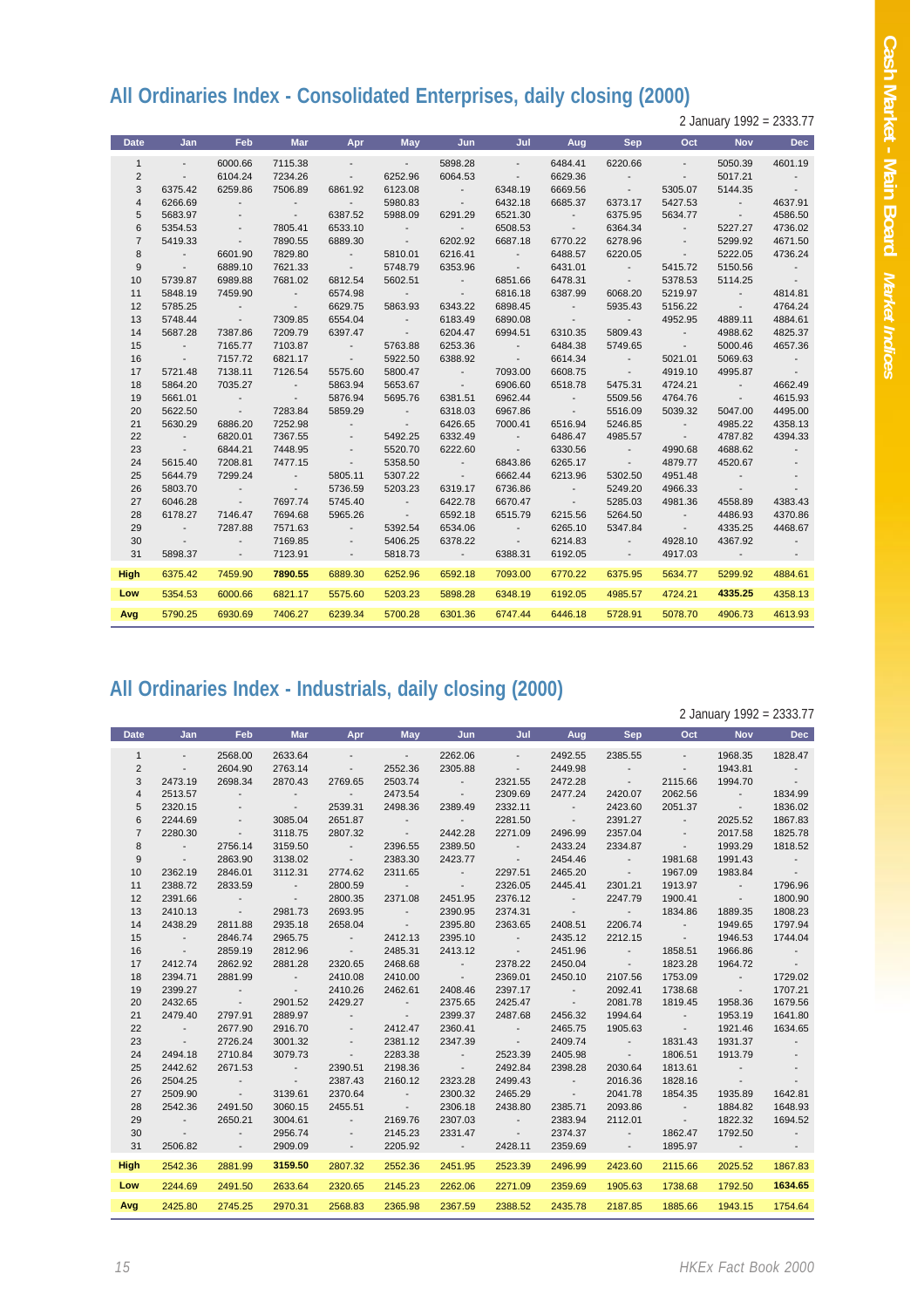## **All Ordinaries Index - Hotels, daily closing (2000)**

2 January 1992 = 2333.77

| <b>Date</b>    | Jan                                    | Feb                      | <b>Mar</b>               | Apr                      | May                      | Jun                      | Jul                          | Aug                      | <b>Sep</b>                 | Oct                                 | <b>Nov</b>               | <b>Dec</b>               |
|----------------|----------------------------------------|--------------------------|--------------------------|--------------------------|--------------------------|--------------------------|------------------------------|--------------------------|----------------------------|-------------------------------------|--------------------------|--------------------------|
| $\mathbf{1}$   | $\sim$                                 | 3158.16                  | 2845.31                  | $\overline{\phantom{a}}$ | $\sim$                   | 2680.82                  | $\sim$                       | 2772.70                  | 2957.41                    | $\mathcal{L}^{\pm}$                 | 2764.84                  | 2642.04                  |
| $\overline{2}$ | $\sim$                                 | 3135.46                  | 2800.56                  | $\sim$                   | 2842.97                  | 2690.10                  | $\sim$                       | 2891.53                  | $\sim$ 100 $\pm$           | $\sim$                              | 2776.32                  | $\sim$                   |
| 3              | 3320.95                                | 3135.88                  | 2850.81                  | 3067.23                  | 2855.43                  | $\sim$                   | 2898.14                      | 2858.26                  | <b>Contract Contract</b>   | 2867.35                             | 2778.05                  | $\sim$ 100 $\pm$         |
| 4              | 3374.68                                | $\overline{\phantom{a}}$ | $\sim$                   | $\sim$ $-$               | 2937.41                  | $\sim 100$               | 2908.79                      | 2893.29                  | 2946.12                    | 2846.50                             | <b>Contract</b>          | 2618.81                  |
| 5              | 3239.82                                |                          | <b>Contract Contract</b> | 3042.77                  | 3032.18                  | 2715.03                  | 2872.36                      | <b>Contract</b>          | 2982.19                    | 2883.46                             | <b>Contract</b>          | 2649.93                  |
| 6              | 3205.10                                | $\overline{\phantom{a}}$ | 2895.20                  | 2950.49                  | $\sim$                   | <b>Contract Contract</b> | 2939.51                      | $\sim 100$ km s $^{-1}$  | 2992.72                    | <b>Contract Contract</b>            | 2786.68                  | 2708.45                  |
| $\overline{7}$ | 3136.75                                | $\sim 100$               | 3040.19                  | 2999.18                  | <b>Contract Contract</b> | 2746.09                  | 2891.60                      | 2941.37                  | 2995.15                    | $\sim$                              | 2775.21                  | 2696.48                  |
| 8              | $\sim$ 100 $\pm$ 100 $\pm$             | 2963.16                  | 3198.28                  | $\sim 100$               | 2933.49                  | 2722.28                  | $\sim 100$                   | 2779.76                  | 2946.27                    | $\sim$ 100 $\pm$                    | 2781.53                  | 2683.91                  |
| 9              | <b>Contract Contract</b>               | 3023.33                  | 3241.61                  | <b>Contract</b>          | 2957.61                  | 2749.87                  | <b>Contractor</b>            | 2891.90                  | <b>Contract Contract</b>   | 2879.43                             | 2754.32                  | $\sim$ $-$               |
| 10             | 3190.67                                | 2977.22                  | 3211.97                  | 2948.71                  | 2801.77                  | $\sim 100$               | 2952.55                      | 2870.92                  | <b>Contract Contract</b>   | 2907.05                             | 2751.29                  | $\sim 100$               |
| 11             | 3244.33                                | 2916.39                  | $\sim 100$               | 2954.40                  | <b>Contractor</b>        | $\sim$                   | 2958.57                      | 2924.23                  | 2919.65                    | 2834.04                             | <b>Contract Contract</b> | 2705.40                  |
| 12             | 3224.53                                | $\sim$ 100 $\pm$         | $\sim 100$ km s $^{-1}$  | 3039.18                  | 2965.30                  | 2756.47                  | 2959.66                      | <b>Contract Contract</b> | 2932.85                    | 2841.70                             | <b>Contract Contract</b> | 2673.92                  |
| 13             | 3163.65                                | $\sim 100$ m $^{-1}$     | 2978.42                  | 2844.27                  | $\sim$                   | 2704.41                  | 2965.79                      | <b>Contractor</b>        | <b>Contract Contract</b>   | 2851.10                             | 2714.77                  | 2687.92                  |
| 14             | 3148.01                                | 2926.06                  | 3226.31                  | 2817.06                  | $\sim$                   | 2822.22                  | 3016.40                      | 2973.11                  | 2862.25                    | <b>Contract Contract</b>            | 2718.47                  | 2717.16                  |
| 15             | $\sim$ 100 $\pm$                       | 3056.74                  | 2954.78                  | <b>Contract Contract</b> | 2981.40                  | 2834.87                  | $\sim$ 100 $\pm$             | 2924.66                  | 2802.59                    | $\sim 100$ km s $^{-1}$             | 2731.50                  | 2728.37                  |
| 16             | <b>Contract</b>                        | 3048.08                  | 2873.35                  | <b>Contract</b>          | 2888.63                  | 2914.76                  | <b>Contract</b>              | 2990.04                  | <b>Contractor</b>          | 2905.97                             | 2706.34                  | $\sim$                   |
| 17             | 3151.01                                | 3089.01                  | 2991.90                  | 2579.23                  | 2868.23                  | <b>Contract Contract</b> | 2936.81                      | 2978.18                  | <b>Contractor</b>          | 2822.59                             | 2683.84                  | $\sim 100$               |
| 18             | 3190.40                                | 2997.19                  | $\sim$ 100 $\pm$         | 2687.96                  | 2751.14                  | <b>Contractor</b>        | 2875.97                      | 2951.10                  | 2766.48                    | 2656.75                             | $\sim 100$ km s $^{-1}$  | 2717.22                  |
| 19             | 3080.51                                | $\sim$                   | <b>Contract Contract</b> | 2762.93                  | 2824.78                  | 2901.99                  | 2932.97                      | <b>Contract</b>          | 2763.27                    | 2687.94                             | $\sim$ 100 $\pm$         | 2763.12                  |
| 20             | 3107.16                                | $\sim 100$ km s $^{-1}$  | 2902.61                  | 2798.79                  | $\sim$ 100 $\pm$         | 2884.38                  | 2902.98                      | <b>Contractor</b>        | 2793.65                    | 2748.25                             | 2671.78                  | 2740.39                  |
| 21             | 3028.15                                | 3013.11                  | 2883.72                  | $\sim$                   | $\sim$                   | 2902.78                  | 2967.77                      | 2971.82                  | 2775.42                    | <b>State State</b>                  | 2723.72                  | 2737.69                  |
| 22<br>23       | $\sim$ $-$<br><b>Contract Contract</b> | 2860.17<br>2924.17       | 2906.37<br>2964.23       | $\sim$                   | 2762.45<br>2886.58       | 2883.24<br>2879.02       | $\sim$ 100 $\pm$             | 2997.69                  | 2673.89<br><b>Contract</b> | <b>Contract Contract</b><br>2729.06 | 2697.44<br>2709.18       | 2705.84<br>$\sim$        |
| 24             | 3030.32                                | 2872.42                  | 2950.89                  | $\overline{\phantom{a}}$ | 2785.34                  | $\sim 100$               | <b>Contractor</b><br>2979.43 | 2981.39<br>3016.48       | <b>Contract Contract</b>   | 2687.29                             | 2705.73                  |                          |
| 25             | 2921.25                                | 2766.87                  | <b>Contract Contract</b> | $\sim$<br>2937.17        | 2768.52                  | <b>Contractor</b>        | 2988.63                      | 2933.46                  | 2717.17                    | 2672.79                             | $\sim$                   | $\overline{\phantom{a}}$ |
| 26             | 3035.57                                | <b>Contract</b>          | $\sim$ 100 $\pm$         | 2989.76                  | 2699.25                  | 2891.24                  | 2992.29                      | <b>Contract</b>          | 2741.01                    | 2690.08                             | <b>Contract Contract</b> | $\overline{\phantom{a}}$ |
| 27             | 3063.58                                | $\sim$ 100 $\pm$         | 3016.88                  | 2992.95                  | $\sim$                   | 2884.63                  | 2996.07                      | <b>Contract</b>          | 2750.57                    | 2696.61                             | 2697.38                  | 2697.37                  |
| 28             | 3222.63                                | 2659.47                  | 3088.34                  | 2923.63                  | $\sim$                   | 2889.83                  | 2944.93                      | 2905.20                  | 2732.26                    | $\sim$ 100 $\pm$ 100 $\pm$          | 2693.79                  | 2711.29                  |
| 29             | $\sim$ 100 $\pm$                       | 2683.00                  | 3122.34                  | $\sim$                   | 2629.09                  | 2811.89                  | $\sim$ 100 $\pm$             | 2911.04                  | 2852.28                    | <b>Contract Contract</b>            | 2700.10                  | 2775.20                  |
| 30             | <b>Contract Contract</b>               | $\overline{\phantom{a}}$ | 3223.57                  | $\overline{\phantom{a}}$ | 2606.62                  | 2939.43                  | $\sim 100$                   | 2919.60                  | $\sim$                     | 2714.23                             | 2666.32                  | $\overline{\phantom{a}}$ |
| 31             | 3121.36                                | $\sim$                   | 3161.90                  | $\sim$                   | 2537.00                  | $\sim 100$ km s $^{-1}$  | 2848.41                      | 2869.37                  | $\sim$                     | 2736.78                             | $\sim 100$               |                          |
|                |                                        |                          |                          |                          |                          |                          |                              |                          |                            |                                     |                          |                          |
| <b>High</b>    | 3374.68                                | 3158.16                  | 3241.61                  | 3067.23                  | 3032.18                  | 2939.43                  | 3016.40                      | 3016.48                  | 2995.15                    | 2907.05                             | 2786.68                  | 2775.20                  |
| Low            | 2921.25                                | 2659.47                  | 2800.56                  | 2579.23                  | 2537.00                  | 2680.82                  | 2848.41                      | 2772.70                  | 2673.89                    | 2656.75                             | 2666.32                  | 2618.81                  |
| Avg            | 3152.40                                | 2958.20                  | 3014.33                  | 2902.10                  | 2824.53                  | 2819.30                  | 2939.51                      | 2919.44                  | 2845.16                    | 2782.95                             | 2726.75                  | 2703.18                  |
|                |                                        |                          |                          |                          |                          |                          |                              |                          |                            |                                     |                          |                          |

#### **All Ordinaries Index - Miscellaneous, daily closing (2000)**

2 January 1992 = 2333.77 **Date Jan Feb Mar Apr May Jun Jul Aug Sep Oct Nov Dec** 1 - 1930.72 1787.17 - - 2038.94 - 2347.70 2358.99 - 1995.55 1733.99 2 - 1963.80 1784.59 - 1666.69 2049.82 - 2332.20 - - 1984.57 - 3 1807.84 2090.90 1899.58 1633.06 1623.91 - 2072.79 2346.40 - 2114.69 1988.72 - 4 1913.89 - - - 1633.42 - 2095.89 2388.52 2389.72 2164.20 - 1764.19 5 1810.46 - - 1530.26 1620.36 2081.25 2082.96 - 2380.44 2088.39 - 1748.33 6 1789.20 - 1882.55 1607.92 - - 2026.81 - 2362.22 - 1995.50 1738.70 7 1861.77 - 1914.65 1688.98 - 2136.70 1975.53 2448.26 2359.59 - 2008.47 1701.98 8 - 2103.16 1950.55 - 1594.08 2087.56 - 2375.66 2319.00 - 1993.06 1734.55 9 - 2203.10 1921.65 - 1624.62 2102.37 - 2349.04 - 2017.46 1980.75 - 10 1895.05 2111.17 1933.09 1679.93 1689.70 - 1983.33 2367.75 - 2033.62 1972.18 - 11 1853.32 2184.30 - 1730.83 - - 1948.70 2374.78 2232.36 2009.07 - 1690.98 12 1847.67 - - 1700.23 1958.13 2111.96 2080.94 - 2217.70 2039.25 - 1755.97 13 1858.83 - 1906.19 1650.80 - 2100.00 2146.89 - - 2054.82 1891.59 1788.05 14 1842.62 2189.75 1894.36 1710.25 - 2120.99 2267.67 2304.18 2226.74 - 1920.04 1728.84 15 - 2225.82 1895.10 - 1949.65 2138.30 - 2228.71 2217.28 - 1896.36 1678.76 16 - 2220.02 1801.14 - 2049.03 2226.46 - 2385.96 - 2049.97 1918.34 - 17 1849.15 2163.51 1859.99 1546.40 1979.65 - 2180.45 2433.02 - 2039.79 1913.96 - 18 1823.67 2186.88 - 1657.01 2120.17 - 2143.78 2394.42 2158.35 1941.14 - 1667.54 19 1809.90 - - 1602.19 2099.14 2277.81 2173.23 - 2159.24 1836.41 - 1627.78 20 1783.88 - 1815.07 1606.78 - 2185.10 2349.26 - 2143.00 1903.79 1902.98 1602.81 21 1790.71 2093.20 1771.60 - - 2127.66 2444.46 2401.92 2031.45 - 1872.26 1540.22 22 - 1970.25 1748.25 - 2073.77 2141.81 - 2398.59 1941.27 - 1825.56 1575.79 23 - 2074.46 1815.90 - 1977.98 2141.44 - 2348.85 - 1985.27 1800.67 - 24 1873.81 1982.23 1790.46 - 1896.66 - 2451.80 2424.04 - 1995.50 1823.95 - 25 1882.70 1921.32 - 1561.54 1831.27 - 2385.98 2464.85 1952.21 2014.63 - - 26 1870.60 - - 1545.98 1871.54 2209.01 2371.29 - 2018.83 1976.43 - - 27 1849.57 - 1825.53 1570.30 - 2153.01 2296.88 - 1987.01 2012.90 1800.37 1600.73 28 1878.60 1771.07 1855.08 1647.43 - 2165.47 2244.15 2535.82 1989.74 - 1771.73 1626.62 29 - 1837.16 1806.78 - 1963.86 2101.19 - 2509.14 1998.08 - 1623.14 1632.55 30 - - 1821.59 - 1946.89 2078.83 - 2486.36 - 1992.21 1667.05 - 31 1873.47 - 1758.17 - 1992.96 - 2261.47 2342.18 - 1999.18 - - **High** 2225.82 1913.89 1950.55 1730.83 2120.17 2277.81 2451.80 **2535.82** 2164.20 2389.72 2008.47 1788.05 **Low** 1771.07 1783.88 1748.25 **1530.26** 2038.94 1594.08 1948.70 2228.71 1941.27 1836.41 1623.14 1540.22 **Avg** 2064.36 1846.03 1845.18 1627.64 1864.93 2132.18 2189.73 2390.80 2172.16 2013.44 1888.49 1680.97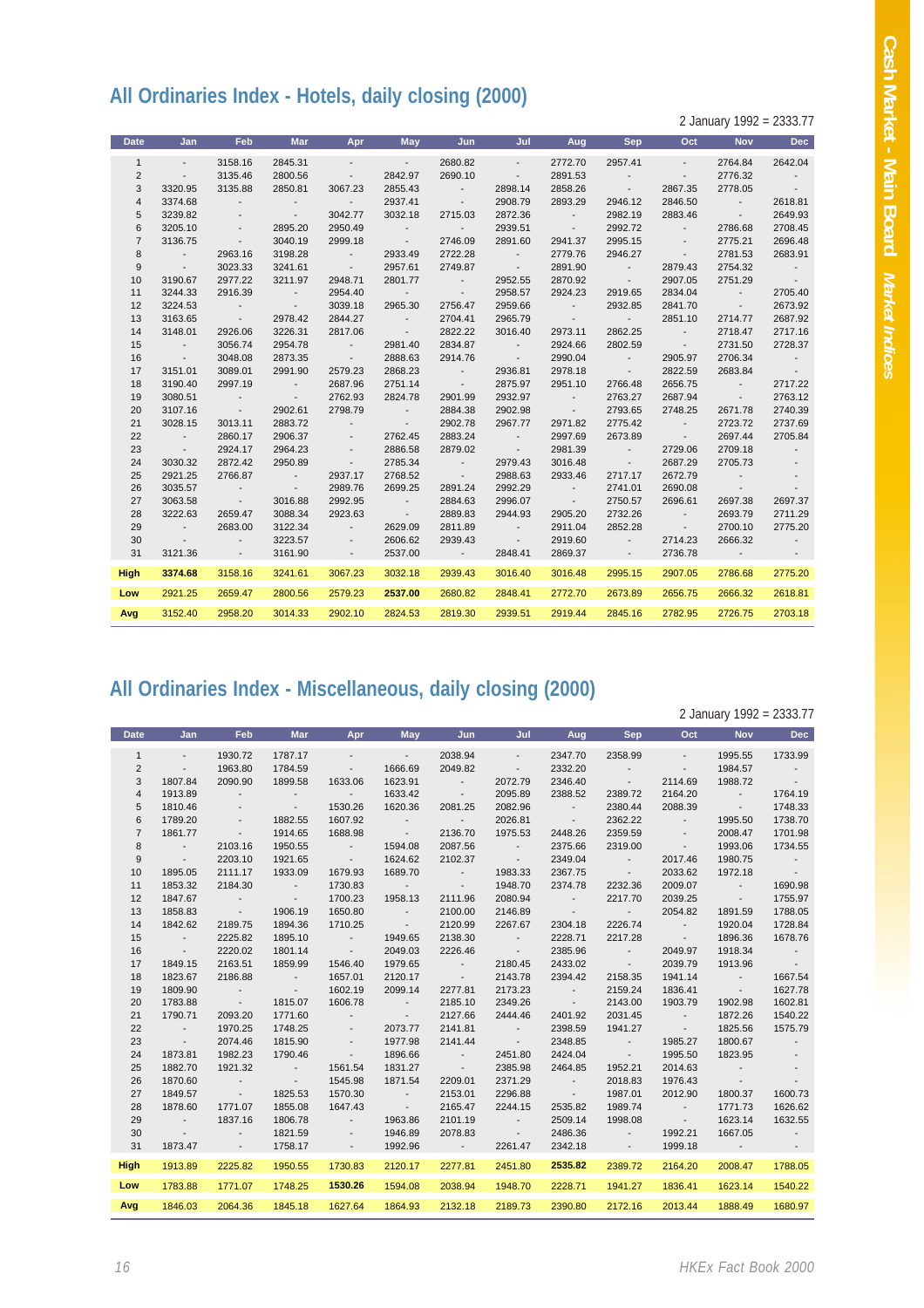### **All Ordinaries Index and its sectorial indices, daily movement (2000)**

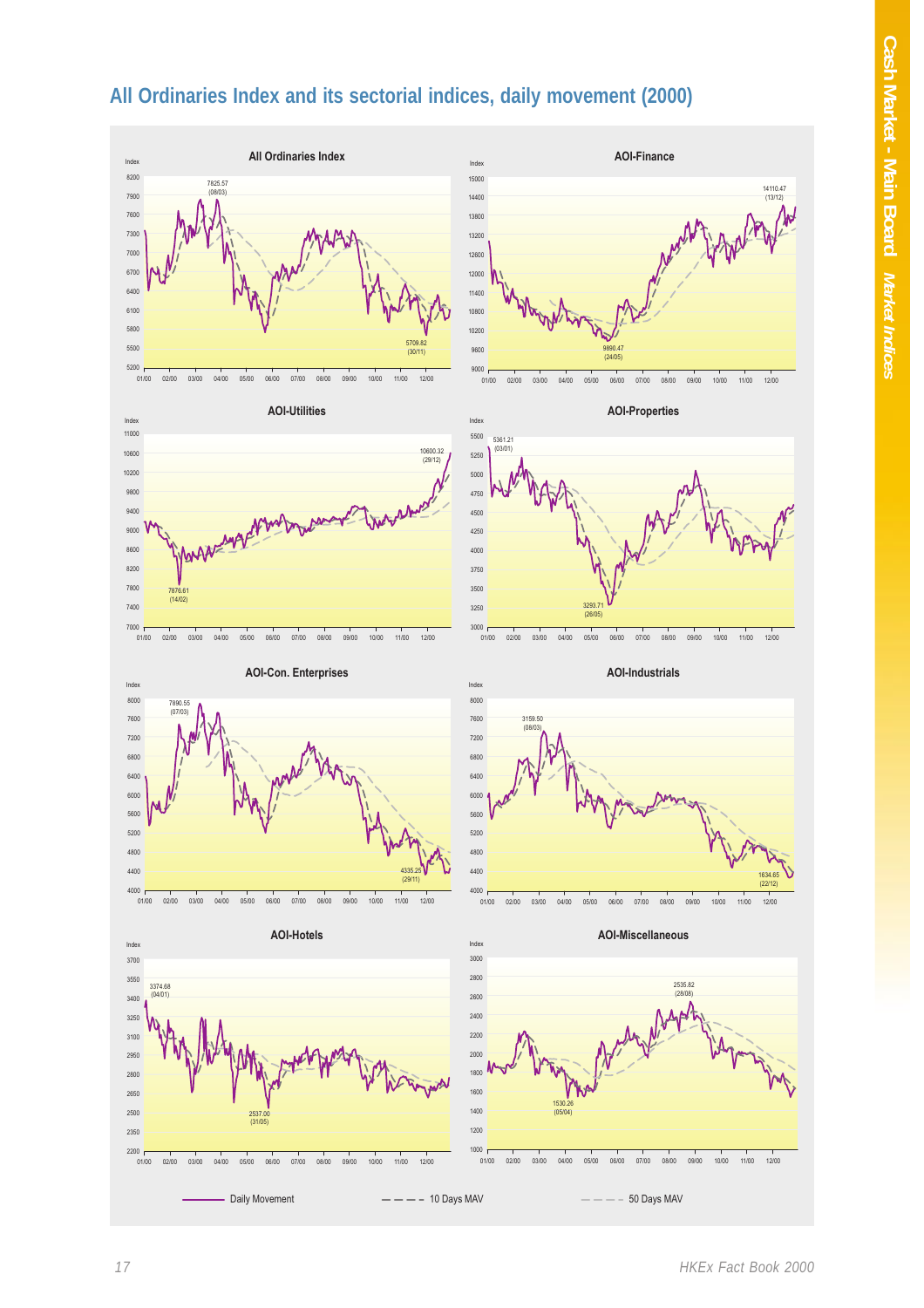## **Hang Seng Index, daily closing (2000)**

31 July 1964 = 100

| <b>Date</b>    | Jan                      | <b>Feb</b>                          | <b>Mar</b>                    | Apr                      | <b>May</b>               | Jun                           | Jul                      | Aug                                      | Sep                                                 | Oct                      | <b>Nov</b>                           | <b>Dec</b>               |
|----------------|--------------------------|-------------------------------------|-------------------------------|--------------------------|--------------------------|-------------------------------|--------------------------|------------------------------------------|-----------------------------------------------------|--------------------------|--------------------------------------|--------------------------|
| $\mathbf{1}$   | $\sim$                   | 15653.86                            | 16843.59                      | $\sim$                   | <b>Contractor</b>        | 14941.19                      | $\sim$                   | 16897.45                                 | 17333.61                                            | $\sim$                   | 15349.01                             | 14441.43                 |
| $\overline{2}$ | $\sim$                   | 15789.82                            | 16936.81                      | $\sim$                   | 15817.76                 | 15284.10                      | $\sim$                   | 17277.39                                 | $\sim$                                              | $\sim$                   | 15291.54                             |                          |
| 3              | 17369.63                 | 15968.12                            | 17285.24                      | 16892.93                 | 15577.47                 | <b>Contractor</b>             | 16124.97                 | 17274.28                                 | <b>Contract Contract</b>                            | 15725.96                 | 15594.12                             | $\sim 100$ km s $^{-1}$  |
| 4              | 17072.82                 | $\sim$                              | $\sim$                        | $\sim$                   | 15314.07                 | <b>Contract</b>               | 16235.76                 | 17425.70                                 | 17726.17                                            | 15878.89                 | <b>Contract Contract</b>             | 14559.24                 |
| 5              | 15846.72                 |                                     | <b>Contract State</b>         | 16318.44                 | 15268.64                 | 15861.68                      | 16474.27                 | <b>Contract Contract</b>                 | 17595.22                                            | 16184.68                 | <b>Contract</b>                      | 14573.21                 |
| 6              | 15153.23                 | $\overline{\phantom{a}}$            | 17758.76                      | 16491.39                 | <b>Contract</b>          | <b>Contractor</b>             | 16489.59                 | <b>Contract State</b>                    | 17605.23                                            | <b>Contractor</b>        | 15671.15                             | 15098.95                 |
| $\overline{7}$ | 15405.63                 | $\sim$                              | 17865.36                      | 16941.68                 | <b>Contractor</b>        | 15900.06                      | 16829.96                 | 17727.25                                 | 17431.95                                            | <b>Contract Contract</b> | 15820.79                             | 15011.52                 |
| 8              | <b>Contract</b>          | 16228.73                            | 17951.43                      | <b>Contract Contract</b> | 14901.00                 | 15876.93                      | <b>Contract</b>          | 17211.84                                 | 17275.45                                            | <b>Contract</b>          | 15654.13                             | 15189.33                 |
| 9              | $\sim 100$ km $^{-1}$    | 16819.46                            | 17637.03                      | <b>Contract</b>          | 14776.90                 | 16120.26                      | <b>Contractor</b>        | 17181.99                                 | <b>Contract Contract</b>                            | 15693.50                 | 15504.80                             | <b>Contract</b>          |
| 10             | 15848.15                 | 16845.17                            | 17831.86                      | 16850.74                 | 14492.92                 | <b>Contract Contract</b>      | 17238.67                 | 17333.21                                 | <b>Contract</b>                                     | 15554.11                 | 15389.39                             | $\sim 10$                |
| 11             | 15862.10                 | 17380.30                            | <b>Contract Contract</b>      | 16487.66                 | <b>Contractor</b>        | $\sim 100$ km s $^{-1}$       | 17359.66                 | 17214.42                                 | 17007.98                                            | 15127.00                 | <b>Contract Contract</b>             | 15408.54                 |
| 12             | 15714.20                 | <b>Contract</b>                     | $\sim 100$ km s $^{-1}$       | 16577.09                 | 15111.94                 | 16055.05                      | 17552.26                 | <b>Contract Contract</b>                 | 16629.78                                            | 15074.80                 | <b>Contract</b>                      | 15329.60                 |
| 13             | 15633.96                 | <b>Contract</b>                     | 17096.68                      | 16352.56                 | <b>Contract Contract</b> | 15692.94                      | 17449.50                 | <b>Contractor</b>                        | <b>Contractor</b>                                   | 14680.50                 | 14815.69                             | 15621.73                 |
| 14             | 15542.23                 | 17188.96                            | 16929.16                      | 16142.76                 | <b>Contractor</b>        | 15857.07                      | 17586.16                 | 16998.06                                 | 16395.43                                            | <b>Contract Contract</b> | 15177.52                             | 15496.99                 |
| 15             | $\sim 100$ km s $^{-1}$  | 16688.16                            | 16747.20                      | <b>Contract State</b>    | 14881.30                 | 16080.34                      | <b>Contract Contract</b> | 17463.53                                 | 16249.53                                            | <b>Contract</b>          | 15127.40                             | 14975.53                 |
| 16             | $\sim 100$ km s $^{-1}$  | 17043.39                            | 16359.00                      | $\sim 100$ km s $^{-1}$  | 15160.29                 | 16434.38                      | <b>Contract</b>          | 17734.15                                 | <b>Contract Contract</b>                            | 14973.40                 | 15298.35                             | <b>Contract</b>          |
| 17             | 15574.56                 | 16981.23                            | 17082.99                      | 14762.37                 | 14827.81                 | <b>Contract Contract</b>      | 17834.78                 | 17622.01                                 | <b>Contract</b>                                     | 14873.43                 | 15180.85                             | $\sim 100$ km s $^{-1}$  |
| 18             | 15789.20                 | 16599.16                            | <b>Contract State</b>         | 15278.32                 | 14322.60                 | <b>Contract</b>               | 17440.83                 | 17440.00                                 | 15560.16                                            | 14458.52                 | <b>Contract Contract</b>             | 15024.53                 |
| 19             | 15275.34                 | $\sim 100$                          | <b>Contract</b>               | 15427.20                 | 14478.26                 | 16267.47                      | 17710.07                 | <b>Contract Contract</b>                 | 15677.20                                            | 14422.52                 | <b>Contract Service</b>              | 15188.04                 |
| 20             | 15215.31                 | <b>Contract</b>                     | 17234.46                      | 15367.14                 | <b>Contract Contract</b> | 16086.74                      | 17758.51                 | <b>Contract State</b>                    | 15665.62                                            | 15044.53                 | 15346.66                             | 14930.72                 |
| 21             | 15108.41                 | 16322.37                            | 17199.98                      | $\sim$                   | <b>Contractor</b>        | 16238.14                      | 17920.86                 | 17501.48                                 | 15164.45                                            | <b>Contract Contract</b> | 15188.30                             | 14659.32                 |
| 22             | <b>Contract</b>          | 16255.17                            | 17547.04                      | $\overline{\phantom{a}}$ | 14140.73                 | 15952.36                      | <b>Contract State</b>    | 17668.28                                 | 14612.88                                            | <b>Contract Contract</b> | 14772.51                             | 14738.21                 |
| 23             | $\sim 100$ km s $^{-1}$  | 16376.79                            | 17710.58                      | $\overline{\phantom{a}}$ | 14257.18                 | 15738.08                      | <b>Contract Contract</b> | 17427.40                                 | <b>Contract Contract</b>                            | 15102.36                 | 14563.51                             | $\overline{\phantom{a}}$ |
| 24             | 15167.55                 | 17058.66                            | 17784.57                      | <b>Contract</b>          | 13933.98                 | $\sim 100$ km s $^{-1}$       | 17659.69                 | 17439.70                                 | <b>Contract Service</b>                             | 14925.93                 | 14376.90                             |                          |
| 25<br>26       | 15103.04<br>15427.72     | 17200.98                            | <b>Contract</b>               | 15380.01<br>15227.39     | 13921.06<br>13722.70     | <b>Contractor</b><br>15978.91 | 17375.34<br>17620.23     | 17236.74                                 | 15428.95<br>15290.85                                | 15061.14<br>14996.24     | <b>Contract</b>                      | $\overline{\phantom{a}}$ |
| 27             | 15917.81                 | $\sim$ 100 $\pm$<br><b>Contract</b> | <b>Contractor</b><br>18292.86 | 15192.87                 | <b>Contractor</b>        | 16155.77                      | 17450.09                 | <b>Contract</b><br><b>Contract State</b> | 15444.13                                            | 14902.46                 | <b>Contract Contract</b><br>14602.76 | 14748.36                 |
| 28             | 16185.94                 | 16984.44                            | 18301.69                      | 15519.30                 | <b>Contractor</b>        | 16438.42                      | 17183.93                 | 17019.76                                 | 15415.75                                            | <b>Contractor</b>        | 14566.22                             | 14796.55                 |
| 29             | <b>Contract Contract</b> | 17169.44                            | 18096.37                      | <b>Contractor</b>        | 13975.07                 | 16286.80                      | $\sim$ 100 $\pm$         | 17240.11                                 | 15648.98                                            | <b>Contract State</b>    | 14169.06                             | 15095.53                 |
| 30             | <b>Contract Contract</b> | $\sim$                              | 17467.15                      | $\sim$                   | 13990.90                 | 16155.78                      | <b>Contract Contract</b> | 17095.88                                 | $\mathcal{L}_{\rm{max}}$ , $\mathcal{L}_{\rm{max}}$ | 14799.90                 | 13984.39                             | <b>Contract</b>          |
| 31             | 15532.34                 | $\sim 100$                          | 17406.54                      | $\sim$                   | 14713.86                 | <b>Contractor</b>             | 16840.98                 | 17097.51                                 | <b>Contractor</b>                                   | 14895.34                 | $\sim 100$ km s $^{-1}$              |                          |
|                |                          |                                     |                               |                          |                          |                               |                          |                                          |                                                     |                          |                                      |                          |
| <b>High</b>    | 17369.63                 | 17380.30                            | 18301.69                      | 16941.68                 | 15817.76                 | 16438.42                      | 17920.86                 | 17734.15                                 | 17726.17                                            | 16184.68                 | 15820.79                             | 15621.73                 |
| Low            | 15103.04                 | 15653.86                            | 16359.00                      | 14762.37                 | 13722.70                 | 14941.19                      | 16124.97                 | 16897.45                                 | 14612.88                                            | 14422.52                 | 13984.39                             | 14441.43                 |
| Avg            | 15702.19                 | 16660.75                            | 17450.71                      | 15953.52                 | 14646.97                 | 15971.55                      | 17244.58                 | 17327.31                                 | 16257.97                                            | 15118.76                 | 15065.68                             | 14994.07                 |
|                |                          |                                     |                               |                          |                          |                               |                          |                                          |                                                     |                          |                                      |                          |

Note : HSI is compiled by HSI Services Ltd.

### **Hang Seng Index, daily movement (2000)**

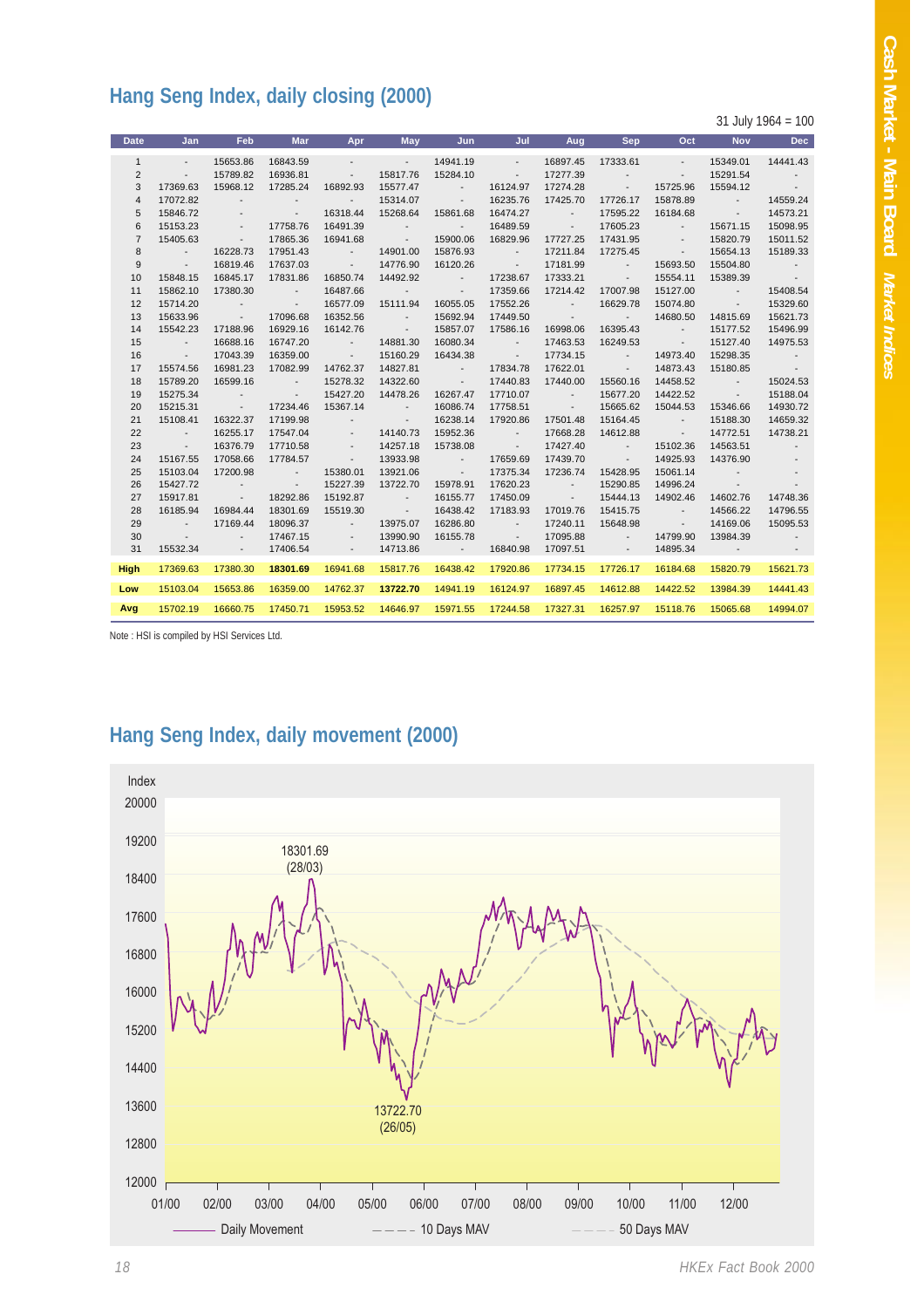# **Hang Seng 100 Index, daily closing (2000)**

2 January 1998 = 100

| <b>Date</b>    | Jan                      | <b>Feb</b>               | <b>Mar</b>               | Apr                      | <b>May</b>               | Jun                                                  | Jul                      | Aug                      | <b>Sep</b>               | Oct                      | <b>Nov</b>                 | <b>Dec</b>           |
|----------------|--------------------------|--------------------------|--------------------------|--------------------------|--------------------------|------------------------------------------------------|--------------------------|--------------------------|--------------------------|--------------------------|----------------------------|----------------------|
| $\mathbf{1}$   | $\sim$                   | 137.67                   | 146.93                   | $\sim$                   | <b>Contract</b>          | 130.57                                               | $\sim$                   | 147.53                   | 151.16                   | $\sim$                   | 133.22                     | 126.22               |
| $\overline{2}$ | $\sim$                   | 139.16                   | 148.34                   | <b>Contract Contract</b> | 138.89                   | 133.46                                               | $\sim 100$ km s $^{-1}$  | 150.66                   | $\sim 100$ km s $^{-1}$  | <b>Contract Contract</b> | 132.71                     | $\sim$ 100 $\pm$     |
| 3              | 151.50                   | 140.78                   | 151.67                   | 148.03                   | 136.71                   | <b>Contract Contract</b>                             | 140.05                   | 150.83                   | <b>Contractor</b>        | 136.92                   | 135.41                     | $\sim 100$           |
| $\overline{4}$ | 149.31                   | $\sim 100$ km s $^{-1}$  | <b>Contract Contract</b> | <b>Contractor</b>        | 134.32                   | <b>Contract Contract</b>                             | 140.84                   | 152.10                   | 154.44                   | 138.04                   | <b>Contract Contract</b>   | 127.22               |
| 5              | 138.56                   | $\sim$                   | <b>Contract Contract</b> | 142.46                   | 134.01                   | 138.20                                               | 142.68                   | $\sim 100$ km s $^{-1}$  | 153.34                   | 140.51                   | <b>Contract Contract</b>   | 127.35               |
| 6              | 132.58                   | $\sim$                   | 156.67                   | 144.33                   | <b>Contract Contract</b> | <b>Contractor</b>                                    | 142.30                   | $\sim 100$ km s $^{-1}$  | 153.38                   | <b>Contract Contract</b> | 136.19                     | 131.99               |
| $\overline{7}$ | 134.94                   | $\sim 100$ km s $^{-1}$  | 157.41                   | 148.80                   | <b>Contract Contract</b> | 138.58                                               | 144.95                   | 154.65                   | 151.91                   | <b>Contract</b>          | 137.44                     | 131.19               |
| 8              | <b>Contract Contract</b> | 142.88                   | 158.38                   | <b>Contractor</b>        | 130.69                   | 138.13                                               | <b>Contractor</b>        | 150.05                   | 150.53                   | <b>Contract</b>          | 136.00                     | 132.56               |
| 9              | <b>Contract Contract</b> | 148.05                   | 155.74                   | <b>Contract Contract</b> | 129.70                   | 140.31                                               | $\sim 100$ km s $^{-1}$  | 149.89                   | <b>Contract Contract</b> | 136.25                   | 134.78                     | <b>Contractor</b>    |
| 10             | 138.80                   | 148.18                   | 157.00                   | 147.87                   | 127.11                   | $\alpha$ , $\alpha$ , $\alpha$ , $\alpha$ , $\alpha$ | 148.62                   | 151.13                   | $\sim 100$ km s $^{-1}$  | 135.07                   | 133.75                     | $\sim 100$ m $^{-1}$ |
| 11             | 138.94                   | 152.36                   | <b>Contractor</b>        | 145.09                   | <b>Contract Contract</b> | <b>Contract</b>                                      | 149.77                   | 150.11                   | 148.06                   | 131.39                   | <b>Contract Contract</b>   | 134.25               |
| 12             | 137.62                   | <b>Contract Contract</b> | <b>Contractor</b>        | 145.77                   | 132.25                   | 140.27                                               | 151.88                   | <b>Contractor</b>        | 144.67                   | 130.96                   | <b>Contract Contract</b>   | 133.70               |
| 13             | 136.92                   | <b>Contract Contract</b> | 150.48                   | 143.67                   | <b>Contractor</b>        | 137.18                                               | 150.98                   | <b>Contractor</b>        | <b>Contract Contract</b> | 127.43                   | 128.69                     | 136.32               |
| 14             | 136.31                   | 150.37                   | 148.87                   | 141.87                   | <b>Contract Contract</b> | 138.48                                               | 151.91                   | 148.42                   | 142.53                   | <b>Contractor</b>        | 131.86                     | 135.26               |
| 15             | <b>Contractor</b>        | 146.76                   | 147.55                   | <b>Contract Contract</b> | 130.76                   | 140.11                                               | <b>Contract</b>          | 152.28                   | 141.33                   | $\sim 100$ km s $^{-1}$  | 131.45                     | 130.62               |
| 16             | <b>Contractor</b>        | 149.52                   | 143.94                   | <b>Contractor</b>        | 133.28                   | 142.94                                               | $\sim 100$ km s $^{-1}$  | 154.52                   | <b>Contractor</b>        | 129.84                   | 132.90                     | <b>Contractor</b>    |
| 17             | 136.48                   | 148.91                   | 150.10                   | 129.32                   | 130.60                   | <b>Contract Contract</b>                             | 153.86                   | 153.60                   | <b>Contract Contract</b> | 128.87                   | 131.94                     | $\sim$ 100 $\pm$     |
| 18             | 138.21                   | 146.08                   | <b>Contractor</b>        | 134.03                   | 126.51                   | $\sim 100$ km s $^{-1}$                              | 150.60                   | 152.10                   | 135.26                   | 125.18                   | <b>Contract Contract</b>   | 130.80               |
| 19             | 134.14                   | <b>Contract Contract</b> | <b>Contractor</b>        | 135.13                   | 128.04                   | 141.90                                               | 152.73                   | <b>Contractor</b>        | 136.10                   | 124.81                   | <b>Contract Contract</b>   | 131.68               |
| 20             | 133.49                   | <b>Contract Contract</b> | 151.42                   | 134.67                   | <b>Contractor</b>        | 140.40                                               | 153.26                   | <b>Contract Contract</b> | 136.16                   | 130.16                   | 133.29                     | 129.78               |
| 21             | 132.80                   | 143.45                   | 151.21                   | <b>Contractor</b>        | <b>Contractor</b>        | 141.63                                               | 154.95                   | 152.64                   | 131.78                   | <b>Contract Contract</b> | 132.12                     | 127.50               |
| 22             | <b>Contract Contract</b> | 142.46                   | 153.91                   | <b>Contract State</b>    | 124.93                   | 139.28                                               | <b>Contract Contract</b> | 154.05                   | 126.93                   | <b>Contract Contract</b> | 128.66                     | 128.18               |
| 23             | <b>Contract Contract</b> | 143.78                   | 155.36                   | $\sim$                   | 125.54                   | 137.58                                               | <b>State State</b>       | 151.82                   | <b>Contract Contract</b> | 130.63                   | 126.96                     | $\sim$ 100 $\pm$     |
| 24             | 133.49                   | 149.11                   | 156.24                   | <b>Contractor</b>        | 122.57                   | <b>Contractor</b>                                    | 153.10                   | 151.91                   | $\sim 100$ km s $^{-1}$  | 129.04                   | 125.42                     | $\sim$               |
| 25             | 132.67                   | 150.08                   | <b>Contractor</b>        | 134.42                   | 122.04                   | <b>Contract Contract</b>                             | 150.72                   | 150.15                   | 133.89                   | 130.18                   | $\sim 100$                 | $\sim$               |
| 26             | 135.56                   | <b>Contract Contract</b> | <b>Contractor</b>        | 133.28                   | 120.21                   | 139.38                                               | 152.62                   | <b>Contract Contract</b> | 132.74                   | 129.74                   | $\sim$ 100 $\pm$ 100 $\pm$ | $\sim$               |
| 27             | 139.54                   | <b>Contract Contract</b> | 160.64                   | 133.07                   | <b>Contractor</b>        | 140.47                                               | 151.57                   | <b>Contract Contract</b> | 134.11                   | 128.99                   | 127.28                     | 128.08               |
| 28             | 141.96                   | 147.61                   | 160.62                   | 136.01                   | $\sim 100$ km s $^{-1}$  | 142.64                                               | 149.06                   | 148.31                   | 134.03                   | <b>Contract Contract</b> | 126.90                     | 128.54               |
| 29             | <b>Contractor</b>        | 149.63                   | 158.94                   | <b>Contract</b>          | 122.48                   | 141.45                                               | <b>Contract Contract</b> | 150.12                   | 136.22                   | <b>Contract Contract</b> | 123.47                     | 131.13               |
| 30             | <b>Contractor</b>        | <b>Contract Contract</b> | 153.63                   | $\sim 100$               | 122.53                   | 140.46                                               | <b>Contract Contract</b> | 149.05                   | <b>Contract Contract</b> | 128.30                   | 121.79                     | $\sim$ 100 $\pm$     |
| 31             | 136.58                   | <b>Contractor</b>        | 152.84                   | $\sim$                   | 128.51                   | $\sim 100$ km s $^{-1}$                              | 146.51                   | 149.04                   | $\sim 100$ km s $^{-1}$  | 129.21                   | $\sim 100$ km s $^{-1}$    | $\sim$               |
| <b>High</b>    | 151.50                   | 152.36                   | 160.64                   | 148.80                   | 138.89                   | 142.94                                               | 154.95                   | 154.65                   | 154.44                   | 140.51                   | 137.44                     | 136.32               |
| Low            | 132.58                   | 137.67                   | 143.94                   | 129.32                   | 120.21                   | 130.57                                               | 140.05                   | 147.53                   | 126.93                   | 124.81                   | 121.79                     | 126.22               |
| Avg            | 137.64                   | 146.15                   | 153.39                   | 139.87                   | 128.65                   | 139.21                                               | 149.19                   | 151.09                   | 141.43                   | 131.08                   | 131.01                     | 130.65               |

Note : Hang Seng 100 Index is compiled by HSI Services Ltd.

### **New Hang Seng Midcap 50 Index, daily closing (2000)**

2 January 1998 = 1000

| <b>Date</b>    | Jan                     | Feb                      | Mar                      | Apr                      | May                     | <b>Jun</b>              | Jul                      | Aug              | Sep                      | Oct                        | <b>Nov</b>        | Dec                      |
|----------------|-------------------------|--------------------------|--------------------------|--------------------------|-------------------------|-------------------------|--------------------------|------------------|--------------------------|----------------------------|-------------------|--------------------------|
| $\mathbf{1}$   | $\sim$                  | 973.87                   | 1007.63                  | $\overline{\phantom{a}}$ | $\sim$ $-$              | 781.79                  | $\overline{\phantom{a}}$ | 855.80           | 881.33                   | $\sim$                     | 701.28            | 658.92                   |
| 2              | $\sim$                  | 982.73                   | 1017.09                  | $\sim$                   | 852.85                  | 813.83                  | $\sim$                   | 850.16           | $\sim 100$               | $\sim$                     | 688.88            | $\sim 100$               |
| 3              | 1011.89                 | 1010.46                  | 1031.33                  | 923.73                   | 843.63                  | $\sim$ 100 $\pm$        | 808.36                   | 855.26           | $\sim$ 100 $\pm$         | 738.30                     | 711.12            | $\sim 100$               |
| $\overline{4}$ | 1021.31                 | $\sim$                   | $\sim$ 100 $\pm$         | $\sim 100$ km s $^{-1}$  | 842.77                  | $\sim$ 100 $\pm$        | 810.27                   | 851.53           | 891.12                   | 733.72                     | <b>Contractor</b> | 664.86                   |
| 5              | 944.46                  | $\overline{\phantom{a}}$ | <b>Contractor</b>        | 874.49                   | 849.63                  | 849.07                  | 814.65                   | <b>Contract</b>  | 882.77                   | 730.59                     | $\sim$ 100 $\pm$  | 669.25                   |
| 6              | 908.88                  | $\overline{\phantom{a}}$ | 1046.08                  | 884.20                   | $\sim 100$ m $^{-1}$    | <b>Contract</b>         | 799.83                   | $\sim$ 100 $\pm$ | 880.37                   | $\sim$ 100 $\pm$ 100 $\pm$ | 722.97            | 687.07                   |
| $\overline{7}$ | 940.51                  | $\sim$                   | 1055.71                  | 912.20                   | $\sim 100$ m $^{-1}$    | 858.57                  | 801.97                   | 855.07           | 863.15                   | $\sim$                     | 723.16            | 681.14                   |
| 8              | <b>Contract</b>         | 1012.12                  | 1048.47                  | $\sim 100$               | 826.09                  | 843.60                  | $\sim 100$ km s $^{-1}$  | 851.62           | 846.94                   | $\sim$                     | 713.97            | 683.22                   |
| 9              | $\sim 100$ km s $^{-1}$ | 997.80                   | 1050.74                  | $\sim 100$               | 824.03                  | 860.29                  | $\sim 100$               | 861.13           | <b>Contractor</b>        | 705.09                     | 710.35            | $\sim 100$ m $^{-1}$     |
| 10             | 988.88                  | 1021.03                  | 1041.94                  | 907.44                   | 809.39                  | $\sim 100$              | 817.33                   | 858.86           | <b>Contract Contract</b> | 698.33                     | 704.42            | $\sim$ 100 $\pm$         |
| 11             | 993.13                  | 1022.31                  | $\sim 100$ km s $^{-1}$  | 895.39                   | $\sim 100$ km s $^{-1}$ | $\sim 100$              | 826.43                   | 856.43           | 823.00                   | 685.32                     | <b>Contract</b>   | 684.00                   |
| 12             | 992.62                  | $\sim 100$               | $\sim 100$               | 905.56                   | 824.14                  | 859.05                  | 857.23                   | <b>Contract</b>  | 797.31                   | 679.22                     | $\sim 100$        | 679.74                   |
| 13             | 984.13                  | <b>Contractor</b>        | 1014.97                  | 891.87                   | $\sim 100$              | 838.38                  | 846.88                   | $\sim$ 100 $\pm$ | <b>Contractor</b>        | 654.30                     | 670.65            | 683.03                   |
| 14             | 978.07                  | 1009.54                  | 995.53                   | 891.29                   | $\sim 100$ m $^{-1}$    | 847.58                  | 850.18                   | 855.81           | 776.21                   | $\sim$ 100 $\pm$           | 691.27            | 681.34                   |
| 15             | $\sim 100$              | 1034.11                  | 985.48                   | $\sim 100$               | 850.04                  | 847.81                  | $\sim$ 100 $\pm$         | 862.53           | 787.63                   | $\sim 100$ m $^{-1}$       | 687.19            | 664.06                   |
| 16             | $\sim 100$ km s $^{-1}$ | 1057.85                  | 949.16                   | $\sim 100$ km s $^{-1}$  | 871.93                  | 864.79                  | $\sim 100$               | 880.39           | $\sim 100$               | 658.91                     | 691.94            | <b>Contract Contract</b> |
| 17             | 969.47                  | 1097.54                  | 984.09                   | 789.41                   | 868.23                  | $\sim 100$              | 850.68                   | 887.23           | $\sim 100$               | 645.24                     | 683.31            | $\sim 100$               |
| 18             | 969.17                  | 1115.80                  | $\sim 100$               | 825.56                   | 860.41                  | $\sim 100$              | 839.43                   | 891.24           | 737.56                   | 615.30                     | $\sim$ 100 $\pm$  | 660.50                   |
| 19             | 966.87                  | $\sim$ 100 $\pm$         | <b>Contract Contract</b> | 818.83                   | 852.99                  | 865.89                  | 848.08                   | $\sim$ 100 $\pm$ | 739.91                   | 607.23                     | $\sim$ 100 $\pm$  | 653.42                   |
| 20             | 956.63                  | $\sim 100$ m $^{-1}$     | 981.92                   | 817.95                   | $\sim 100$              | 847.21                  | 864.54                   | $\sim 100$       | 743.90                   | 636.70                     | 680.16            | 649.71                   |
| 21             | 967.20                  | 1077.89                  | 962.70                   | $\sim$                   | $\sim 100$              | 853.14                  | 880.57                   | 897.48           | 713.94                   | $\sim$ 100 $\pm$           | 687.80            | 647.95                   |
| 22             | $\sim 100$              | 1027.25                  | 968.02                   | $\sim$                   | 836.29                  | 835.14                  | $\sim 100$               | 893.49           | 680.26                   | $\sim 100$                 | 683.29            | 651.83                   |
| 23             | $\sim$ 100 $\pm$        | 1056.45                  | 975.19                   | $\overline{\phantom{a}}$ | 818.62                  | 822.58                  | $\sim 100$               | 869.89           | $\sim 100$               | 641.18                     | 682.69            | $\sim$ $-$               |
| 24             | 969.35                  | 1056.83                  | 989.81                   | $\sim 100$               | 795.74                  | $\sim 100$              | 906.03                   | 869.21           | $\sim 100$               | 634.73                     | 683.15            | $\sim$                   |
| 25             | 949.63                  | 1025.91                  | $\sim 100$               | 817.13                   | 769.56                  | $\sim 100$              | 893.49                   | 862.27           | 702.70                   | 639.33                     | $\sim$ 100 $\pm$  | $\overline{\phantom{a}}$ |
| 26             | 973.06                  | $\sim$ 100 $\pm$         | $\sim 100$ km s $^{-1}$  | 818.68                   | 752.05                  | 813.06                  | 901.59                   | $\sim 100$       | 704.49                   | 651.34                     | $\sim$ 100 $\pm$  | $\sim$                   |
| 27             | 971.38                  | $\sim 100$ km s $^{-1}$  | 1009.58                  | 809.87                   | $\sim 100$              | 802.00                  | 881.59                   | $\sim 100$       | 711.83                   | 655.83                     | 688.40            | 650.16                   |
| 28             | 975.33                  | 974.57                   | 991.72                   | 827.17                   | $\sim 100$              | 807.67                  | 856.08                   | 858.76           | 725.59                   | $\sim$ 100 $\mu$           | 672.21            | 644.01                   |
| 29             | $\sim 100$              | 1021.99                  | 972.29                   | $\sim$ 100 $\mu$         | 764.56                  | 802.47                  | $\sim 100$               | 867.25           | 747.31                   | $\sim 100$                 | 657.87            | 653.26                   |
| 30             | $\sim$ $-$              | $\sim$                   | 966.16                   | $\blacksquare$           | 750.16                  | 799.05                  | $\sim 100$               | 863.60           | $\sim 100$               | 661.39                     | 645.25            | $\sim$ 100 $\pm$         |
| 31             | 965.09                  | $\sim$                   | 960.40                   | $\sim$                   | 761.44                  | $\sim 100$ km s $^{-1}$ | 848.54                   | 867.61           | <b>Contract</b>          | 674.34                     | $\sim 100$        | $\sim 100$               |
| <b>High</b>    | 1021.31                 | 1115.80                  | 1055.71                  | 923.73                   | 871.93                  | 865.89                  | 906.03                   | 897.48           | 891.12                   | 738.30                     | 723.16            | 687.07                   |
| Low            | 908.88                  | 973.87                   | 949.16                   | 789.41                   | 750.16                  | 781.79                  | 799.83                   | 850.16           | 680.26                   | 607.23                     | 645.25            | 644.01                   |
| Avg            | 971.29                  | 1030.32                  | 1000.26                  | 859.46                   | 820.22                  | 833.95                  | 847.80                   | 866.20           | 781.87                   | 667.32                     | 690.06            | 665.66                   |

Note : NHSMCI is compiled by HSI Services Ltd.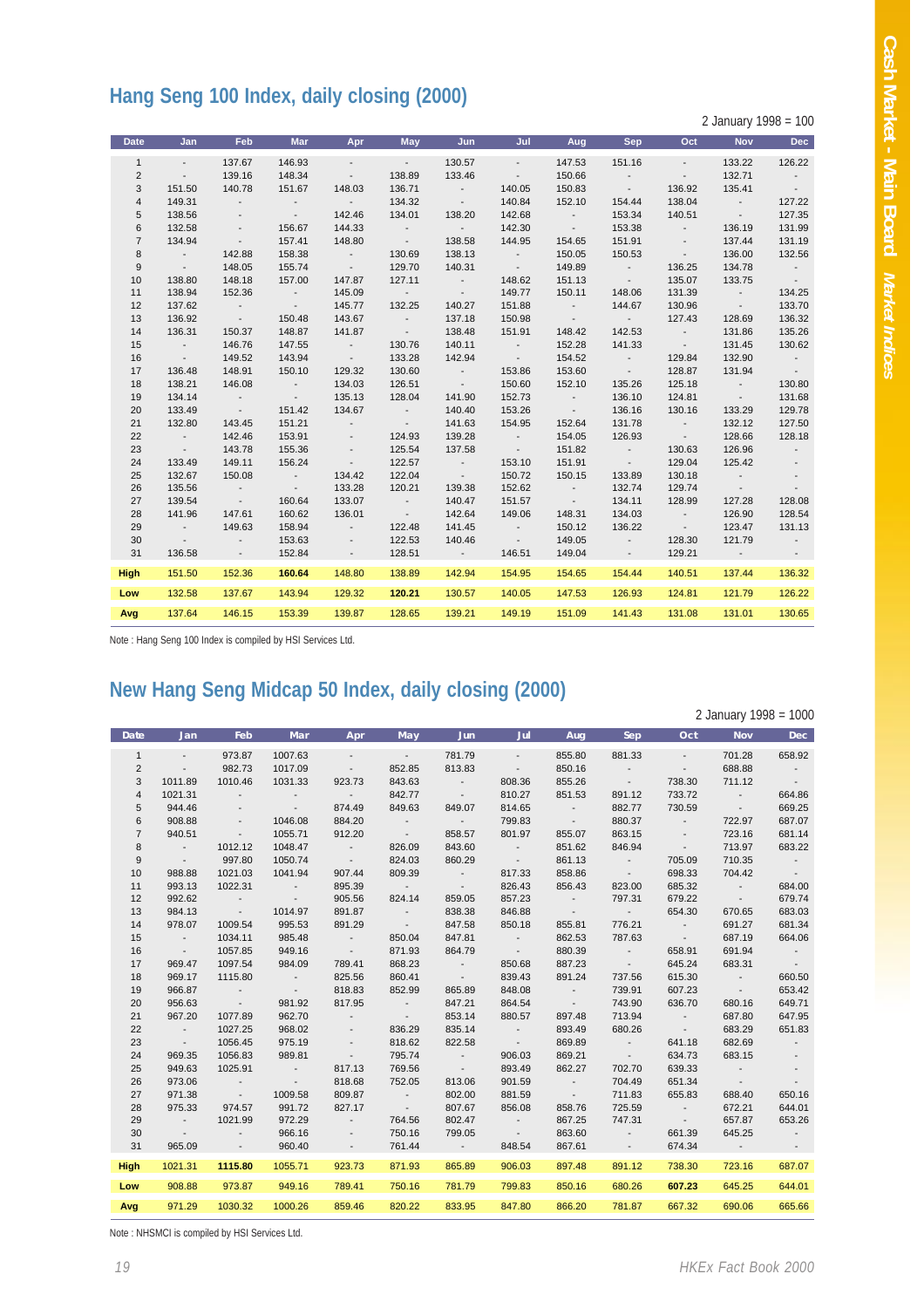# **Hang Seng China Enterprises Index, daily closing (2000)**

| <b>Date</b>    | Jan                     | <b>Feb</b>               | <b>Mar</b>               | Apr                      | May                      | <b>Jun</b>               | Jul                     | Aug                      | <b>Sep</b>               | Oct                      | <b>Nov</b>               | <b>Dec</b>        |
|----------------|-------------------------|--------------------------|--------------------------|--------------------------|--------------------------|--------------------------|-------------------------|--------------------------|--------------------------|--------------------------|--------------------------|-------------------|
| $\mathbf{1}$   | $\sim$ $-$              | 403.93                   | 324.94                   | $\sim$ $\sim$            | $\sim 100$               | 403.92                   | $\sim$ $-$              | 538.31                   | 519.87                   | $\sim$ $-$               | 425.96                   | 381.98            |
| $\overline{2}$ | $\sim$ $-$              | 396.90                   | 321.53                   | $\sim$                   | 368.96                   | 421.87                   | $\sim$ $-$              | 530.30                   | <b>Contract Contract</b> | $\sim$ 100 $\pm$         | 416.52                   | $\sim$ $-$        |
| 3              | 460.58                  | 411.92                   | 330.42                   | 339.15                   | 359.36                   | $\sim 100$ km s $^{-1}$  | 436.12                  | 539.63                   | <b>Contract Contract</b> | 453.82                   | 426.19                   | $\sim$ 100 $\pm$  |
| $\overline{4}$ | 479.68                  | $\sim$ 100 $\pm$         | $\sim 100$ m $^{-1}$     | <b>Contract</b>          | 362.92                   | $\sim 100$               | 444.86                  | 545.84                   | 526.33                   | 456.16                   | <b>Contractor</b>        | 390.29            |
| 5              | 450.58                  |                          | <b>Contractor</b>        | 324.00                   | 362.83                   | 423.44                   | 444.12                  | $\sim 100$ km s $^{-1}$  | 520.58                   | 446.39                   | $\sim 100$ km s $^{-1}$  | 390.38            |
| 6              | 438.52                  | $\sim$                   | 336.06                   | 337.78                   | <b>Contract</b>          | <b>Contract Contract</b> | 432.21                  | $\sim$ 100 $\pm$         | 514.71                   | <b>Contract Contract</b> | 434.41                   | 395.71            |
| $\overline{7}$ | 461.62                  | $\sim$ 100 $\pm$         | 352.40                   | 346.28                   | <b>Contract Contract</b> | 434.39                   | 425.54                  | 555.75                   | 510.33                   | $\sim$                   | 431.93                   | 387.83            |
| 8              | <b>Contractor</b>       | 402.70                   | 353.49                   | $\sim 100$               | 351.18                   | 426.55                   | $\sim$ 100 $\pm$        | 543.81                   | 502.56                   | $\sim$ 100 $\pm$         | 425.06                   | 390.51            |
| 9              | $\sim 100$ km s $^{-1}$ | 390.65                   | 349.35                   | $\sim 100$               | 354.06                   | 433.90                   | $\sim 100$ km s $^{-1}$ | 536.59                   | <b>Contract</b>          | 432.69                   | 422.90                   | $\sim$ 100 $\pm$  |
| 10             | 474.63                  | 376.53                   | 348.86                   | 347.66                   | 363.54                   | $\sim 100$ km s $^{-1}$  | 427.98                  | 539.84                   | $\sim 100$               | 429.36                   | 419.44                   | $\sim$ 100 $\pm$  |
| 11             | 459.73                  | 367.10                   | $\sim 100$ km s $^{-1}$  | 354.23                   | $\sim 100$ km s $^{-1}$  | $\sim 100$               | 430.83                  | 536.88                   | 482.51                   | 420.90                   | $\sim 100$ km s $^{-1}$  | 383.48            |
| 12             | 454.35                  | $\sim 100$ km s $^{-1}$  | $\sim 100$               | 352.46                   | 402.07                   | 434.79                   | 463.12                  | <b>Contact Contact</b>   | 465.03                   | 422.81                   | $\sim 100$ km s $^{-1}$  | 390.23            |
| 13             | 444.19                  | $\sim$ 100 $\pm$         | 354.77                   | 348.03                   | $\sim 100$               | 431.83                   | 467.01                  | $\sim 100$               | $\sim 100$ km s $^{-1}$  | 412.45                   | 402.21                   | 396.03            |
| 14             | 437.07                  | 350.21                   | 363.21                   | 367.77                   | $\sim$ 10 $\pm$          | 433.83                   | 484.20                  | 526.56                   | 463.46                   | <b>Contractor</b>        | 412.71                   | 389.75            |
| 15             | $\sim 100$ km s $^{-1}$ | 351.61                   | 351.81                   | <b>Contact</b>           | 416.63                   | 446.02                   | $\sim 100$ km s $^{-1}$ | 514.11                   | 470.05                   | $\sim 100$ km s $^{-1}$  | 411.02                   | 379.00            |
| 16             | $\sim 100$              | 356.31                   | 339.23                   | $\sim 100$               | 436.37                   | 463.31                   | $\sim 100$ km s $^{-1}$ | 532.90                   | <b>Contact Contact</b>   | 416.04                   | 422.39                   | <b>Contractor</b> |
| 17             | 432.44                  | 360.47                   | 349.01                   | 338.44                   | 426.92                   | <b>Contract Contract</b> | 473.16                  | 542.96                   | $\sim 100$ km s $^{-1}$  | 416.53                   | 420.36                   | $\sim$ 100 $\pm$  |
| 18             | 430.70                  | 389.05                   | $\sim 100$ km s $^{-1}$  | 374.44                   | 437.92                   | $\sim 100$               | 463.24                  | 538.04                   | 448.45                   | 396.46                   | <b>Contractor</b>        | 375.74            |
| 19             | 428.10                  | <b>Contractor</b>        | $\sim 100$               | 371.39                   | 431.79                   | 472.06                   | 481.56                  | $\sim 100$ km s $^{-1}$  | 442.78                   | 379.28                   | $\sim 100$ km s $^{-1}$  | 366.54            |
| 20             | 420.43                  | $\sim$ 100 $\pm$         | 337.98                   | 368.28                   | <b>Contract Contract</b> | 457.12                   | 521.20                  | $\sim 100$ km s $^{-1}$  | 445.63                   | 395.72                   | 421.44                   | 360.88            |
| 21             | 423.06                  | 376.95                   | 334.04                   | <b>Contract</b>          | $\sim 100$               | 447.58                   | 540.23                  | 531.08                   | 426.07                   | $\sim 100$ km s $^{-1}$  | 418.51                   | 355.40            |
| 22             | <b>Contractor</b>       | 360.82                   | 331.79                   | $\sim$                   | 421.15                   | 448.92                   | $\sim 100$ km s $^{-1}$ | 527.92                   | 411.82                   | <b>Contract</b>          | 410.38                   | 359.83            |
| 23             | $\sim 100$ km s $^{-1}$ | 361.21                   | 337.51                   | $\overline{\phantom{a}}$ | 402.03                   | 448.54                   | $\sim 100$ km s $^{-1}$ | 508.61                   | $\sim 100$ km s $^{-1}$  | 400.10                   | 411.18                   | <b>Contractor</b> |
| 24             | 427.03                  | 353.29                   | 338.80                   | $\sim 100$               | 389.79                   | $\sim 100$ km s $^{-1}$  | 552.51                  | 513.87                   | $\sim 100$               | 392.60                   | 409.61                   | $\sim$ $-$        |
| 25             | 429.16                  | 344.14                   | <b>Contract Contract</b> | 373.28                   | 375.59                   | $\sim 100$               | 529.49                  | 518.06                   | 423.61                   | 390.59                   | $\sim 100$ km s $^{-1}$  | $\sim$            |
| 26             | 430.53                  | <b>Contract Contract</b> | <b>Contract Contract</b> | 369.29                   | 375.01                   | 457.52                   | 527.58                  | <b>Contract Contract</b> | 438.44                   | 389.45                   | $\sim 100$               | $\sim$            |
| 27             | 420.38                  | <b>Contract</b>          | 343.87                   | 360.33                   | $\sim 100$               | 446.96                   | 513.71                  | $\sim$ 100 $\pm$         | 433.44                   | 397.27                   | 403.82                   | 360.58            |
| 28             | 421.27                  | 329.23                   | 353.39                   | 362.35                   | $\sim 100$               | 449.86                   | 500.23                  | 522.75                   | 435.78                   | <b>Contract Contract</b> | 392.06                   | 369.17            |
| 29             | <b>Contractor</b>       | 334.93                   | 347.67                   | $\sim$ 100 $\pm$         | 387.54                   | 440.22                   | $\sim 100$ km s $^{-1}$ | 519.64                   | 445.07                   | <b>Contract</b>          | 367.02                   | 374.02            |
| 30             | $\sim 100$              | $\sim$ 100 $\pm$         | 351.96                   | $\sim$                   | 381.61                   | 438.46                   | $\sim 100$ m $^{-1}$    | 518.44                   | <b>Contract</b>          | 402.52                   | 368.50                   | <b>Contract</b>   |
| 31             | 419.14                  | $\sim$                   | 348.83                   | $\sim$                   | 390.32                   | $\sim 100$ km s $^{-1}$  | 509.21                  | 507.04                   | <b>State State</b>       | 412.43                   | <b>Contract Contract</b> | $\sim$            |
| <b>High</b>    | 479.68                  | 411.92                   | 363.21                   | 374.44                   | 437.92                   | 472.06                   | 552.51                  | 555.75                   | 526.33                   | 456.16                   | 434.41                   | 396.03            |
|                |                         |                          |                          |                          |                          |                          |                         |                          |                          |                          |                          |                   |
| Low            | 419.14                  | 329.23                   | 321.53                   | 324.00                   | 351.18                   | 403.92                   | 425.54                  | 507.04                   | 411.82                   | 379.28                   | 367.02                   | 355.40            |
| Avg            | 440.15                  | 369.37                   | 343.52                   | 355.01                   | 390.36                   | 441.00                   | 479.43                  | 529.95                   | 466.33                   | 413.18                   | 412.44                   | 378.81            |

Note : HSCEI is compiled by HSI Services Ltd.

## **Hang Seng China-Affiliated Corporation Index, daily closing (2000)**

4 January 1993 = 1000

8 July 1994 = 1000

| <b>Date</b>    | Jan                      | <b>Feb</b>                                                | <b>Mar</b>                             | Apr                          | May                                                       | Jun                          | Jul                               | Aug                      | <b>Sep</b>                   | Oct                      | <b>Nov</b>                                    | Dec                                |
|----------------|--------------------------|-----------------------------------------------------------|----------------------------------------|------------------------------|-----------------------------------------------------------|------------------------------|-----------------------------------|--------------------------|------------------------------|--------------------------|-----------------------------------------------|------------------------------------|
| $\mathbf{1}$   | $\sim$                   | 1357.25                                                   | 1300.95                                | $\sim$                       | <b>Contractor</b>                                         | 1136.20                      | $\sim$                            | 1469.85                  | 1369.55                      | $\sim 100$               | 1137.65                                       | 1074.12                            |
| 2              | $\sim$                   | 1384.00                                                   | 1415.10                                | $\sim$                       | 1281.64                                                   | 1187.72                      | <b>Contract</b>                   | 1450.76                  | <b>Contractor</b>            | $\sim 100$               | 1114.11                                       |                                    |
| 3              | 1305.66                  | 1414.26                                                   | 1502.53                                | 1411.68                      | 1248.43                                                   | <b>Contractor</b>            | 1196.28                           | 1449.52                  | <b>Contractor</b>            | 1204.39                  | 1141.70                                       | <b>Contract Contract</b>           |
| $\overline{4}$ | 1344.65                  | $\sim$                                                    | <b>State State</b>                     | <b>Contract Contract</b>     | 1232.52                                                   | <b>Service State</b>         | 1209.05                           | 1462.91                  | 1399.90                      | 1176.33                  | <b>Contractor</b>                             | 1078.21                            |
| 5              | 1225.62                  | <b>Contractor</b>                                         | <b>Contract Contract</b>               | 1276.35                      | 1235.16                                                   | 1212.84                      | 1246.36                           | <b>Contractor</b>        | 1396.21                      | 1174.46                  | <b>Contractor</b>                             | 1089.94                            |
| 6              | 1216.03                  | $\sim$                                                    | 1682.82                                | 1358.46                      | $\mathcal{L}(\mathcal{A})$ and $\mathcal{A}(\mathcal{A})$ | <b>Contractor</b>            | 1206.11                           | <b>Contractor</b>        | 1385.65                      | <b>Contractor</b>        | 1155.04                                       | 1132.66                            |
| $\overline{7}$ | 1261.67                  | <b>Contractor</b>                                         | 1632.24                                | 1480.06                      | <b>Contractor</b>                                         | 1258.98                      | 1214.09                           | 1477.72                  | 1371.07                      | <b>Contract Contract</b> | 1151.68                                       | 1124.93                            |
| 8              | $\sim 100$ km s $^{-1}$  | 1432.58                                                   | 1657.80                                | <b>Contractor</b>            | 1186.80                                                   | 1228.80                      | <b>Contract Contract</b>          | 1448.54                  | 1348.53                      | <b>Contractor</b>        | 1136.81                                       | 1118.81                            |
| 9              | <b>Contractor</b>        | 1537.37                                                   | 1672.79                                | <b>Contractor</b>            | 1186.61                                                   | 1230.45                      | <b>Contractor</b>                 | 1443.41                  | <b>Contractor</b>            | 1132.28                  | 1130.48                                       | <b>Contractor</b>                  |
| 10             | 1305.76                  | 1482.41                                                   | 1649.20                                | 1426.87                      | 1145.64                                                   | <b>Contractor</b>            | 1240.59                           | 1440.74                  | <b>Contractor</b>            | 1126.61                  | 1118.16                                       | <b>Contractor</b>                  |
| 11             | 1296.00                  | 1473.13                                                   | <b>Contractor</b>                      | 1451.88                      | <b>Contractor</b>                                         | <b>Contractor</b>            | 1306.23                           | 1425.53                  | 1312.99                      | 1089.27                  | <b>Contractor</b>                             | 1111.74                            |
| 12             | 1267.22                  | <b>Contract Contract</b>                                  | <b>Contractor</b>                      | 1429.42                      | 1191.74                                                   | 1232.40                      | 1329.21                           | <b>Contractor</b>        | 1271.75                      | 1079.87                  | <b>Contractor</b>                             | 1106.97                            |
| 13             | 1270.02                  | <b>Contract Contract</b>                                  | 1561.17                                | 1392.66                      | <b>Contractor</b>                                         | 1221.47                      | 1330.19                           | <b>Contractor</b>        | <b>Contract Contract</b>     | 1038.09                  | 1049.82                                       | 1110.23                            |
| 14             | 1278.47                  | 1407.04                                                   | 1531.43                                | 1379.36                      | <b>Contractor</b>                                         | 1227.59                      | 1318.74                           | 1411.77                  | 1241.98                      | <b>Contractor</b>        | 1094.67                                       | 1116.37                            |
| 15             | $\sim 100$ km s $^{-1}$  | 1453.54                                                   | 1571.43                                | <b>Contractor</b>            | 1235.19                                                   | 1225.77                      | <b>Contractor</b>                 | 1426.63                  | 1259.04                      | <b>Contractor</b>        | 1091.92                                       | 1079.59                            |
| 16             | <b>Contractor</b>        | 1426.95                                                   | 1494.04                                | <b>Contractor</b>            | 1273.05                                                   | 1243.47                      | <b>Contractor</b>                 | 1434.26                  | <b>Contractor</b>            | 1052.22                  | 1123.61                                       | <b>Contractor</b>                  |
| 17             | 1259.21                  | 1395.07                                                   | 1542.10                                | 1209.97                      | 1250.20                                                   | <b>Contractor</b>            | 1314.07                           | 1451.42                  | <b>Contractor</b>            | 1037.93                  | 1112.47                                       | <b>Contractor</b>                  |
| 18             | 1245.79                  | 1418.14                                                   | <b>Contractor</b>                      | 1250.81                      | 1218.40                                                   | <b>Contractor</b>            | 1315.65                           | 1444.48                  | 1200.39                      | 980.14                   | <b>Contractor</b>                             | 1076.72                            |
| 19             | 1235.19                  | $\mathcal{L}(\mathcal{A})$ and $\mathcal{A}(\mathcal{A})$ | <b>Contractor</b>                      | 1231.12                      | 1249.25                                                   | 1270.86                      | 1324.40                           | <b>Contract Contract</b> | 1171.75                      | 974.51                   | <b>Contractor</b>                             | 1068.75                            |
| 20             | 1214.38                  | <b>Contractor</b>                                         | 1579.50                                | 1235.99                      | <b>Contractor</b>                                         | 1268.61                      | 1374.49                           | <b>Contractor</b>        | 1176.96                      | 1035.44                  | 1113.95                                       | 1051.62                            |
| 21             | 1246.70                  | 1375.77                                                   | 1589.23                                | <b>Contract Contract</b>     | <b>Contractor</b>                                         | 1272.35                      | 1435.22                           | 1452.70                  | 1111.77                      | <b>Contractor</b>        | 1136.57                                       | 1036.95                            |
| 22             | <b>Contract</b>          | 1331.28                                                   | 1571.98                                | <b>Contract Contract</b>     | 1212.57                                                   | 1249.78                      | <b>Contract Contract</b>          | 1460.73                  | 1048.65                      | <b>Contractor</b>        | 1120.83<br>1121.70                            | 1035.40                            |
| 23             | <b>Contractor</b>        | 1377.24                                                   | 1589.84                                | $\overline{\phantom{a}}$     | 1198.56                                                   | 1252.89                      | <b>Contractor</b>                 | 1408.85                  | <b>Contractor</b>            | 1038.96                  |                                               | <b>Contract</b>                    |
| 24             | 1302.54<br>1269.48       | 1358.77<br>1359.76                                        | 1628.54                                | <b>Contractor</b><br>1181.64 | 1161.56<br>1107.40                                        | <b>Contractor</b>            | 1463.70<br>1429.47                | 1400.52<br>1382.49       | <b>Contractor</b><br>1133.79 | 1013.13<br>1009.51       | 1107.14                                       |                                    |
| 25<br>26       | 1306.42                  |                                                           | <b>Contractor</b><br><b>Contractor</b> | 1183.50                      | 1075.43                                                   | <b>Contractor</b><br>1243.59 | 1417.01                           | <b>Contractor</b>        | 1132.07                      | 1024.39                  | <b>Contract Contract</b><br><b>Contractor</b> | $\overline{\phantom{a}}$<br>$\sim$ |
| 27             | 1324.30                  | <b>Contract Contract</b><br><b>Contractor</b>             | 1666.87                                | 1179.89                      | <b>Contractor</b>                                         | 1215.19                      | 1397.87                           | <b>Contractor</b>        | 1151.59                      | 1045.95                  | 1113.20                                       | 1039.01                            |
| 28             | 1366.32                  | 1266.76                                                   | 1628.81                                | 1234.02                      | <b>Contractor</b>                                         | 1211.74                      | 1365.63                           | 1370.79                  | 1163.61                      | <b>Contractor</b>        | 1087.08                                       | 1052.13                            |
| 29             | <b>Contractor</b>        | 1327.33                                                   | 1577.54                                | <b>Contractor</b>            | 1098.13                                                   | 1202.90                      | <b>Contractor</b>                 | 1367.57                  | 1200.09                      | <b>Contract Contract</b> | 1052.53                                       | 1071.45                            |
| 30             | <b>Contract Contract</b> | $\sim$                                                    | 1550.51                                | $\sim$                       | 1069.48                                                   | 1202.57                      | <b>Contract Contract Contract</b> | 1360.54                  | <b>Contract Contract</b>     | 1068.44                  | 1034.08                                       |                                    |
| 31             | 1344.34                  | $\sim 100$                                                | 1524.23                                | $\sim$                       | 1115.38                                                   | <b>Contractor</b>            | 1374.24                           | 1351.57                  | <b>Contractor</b>            | 1097.53                  |                                               |                                    |
|                |                          |                                                           |                                        |                              |                                                           |                              |                                   |                          |                              |                          |                                               |                                    |
| <b>High</b>    | 1366.32                  | 1537.37                                                   | 1682.82                                | 1480.06                      | 1281.64                                                   | 1272.35                      | 1463.70                           | 1477.72                  | 1399.90                      | 1204.39                  | 1155.04                                       | 1132.66                            |
| Low            | 1214.38                  | 1266.76                                                   | 1300.95                                | 1179.89                      | 1069.48                                                   | 1136.20                      | 1196.28                           | 1351.57                  | 1048.65                      | 974.51                   | 1034.08                                       | 1035.40                            |
| Avg            | 1280.27                  | 1398.88                                                   | 1570.46                                | 1312.57                      | 1189.20                                                   | 1228.39                      | 1324.22                           | 1425.80                  | 1242.37                      | 1069.97                  | 1111.15                                       | 1082.93                            |

Note : HSCCI is compiled by HSI Services Ltd.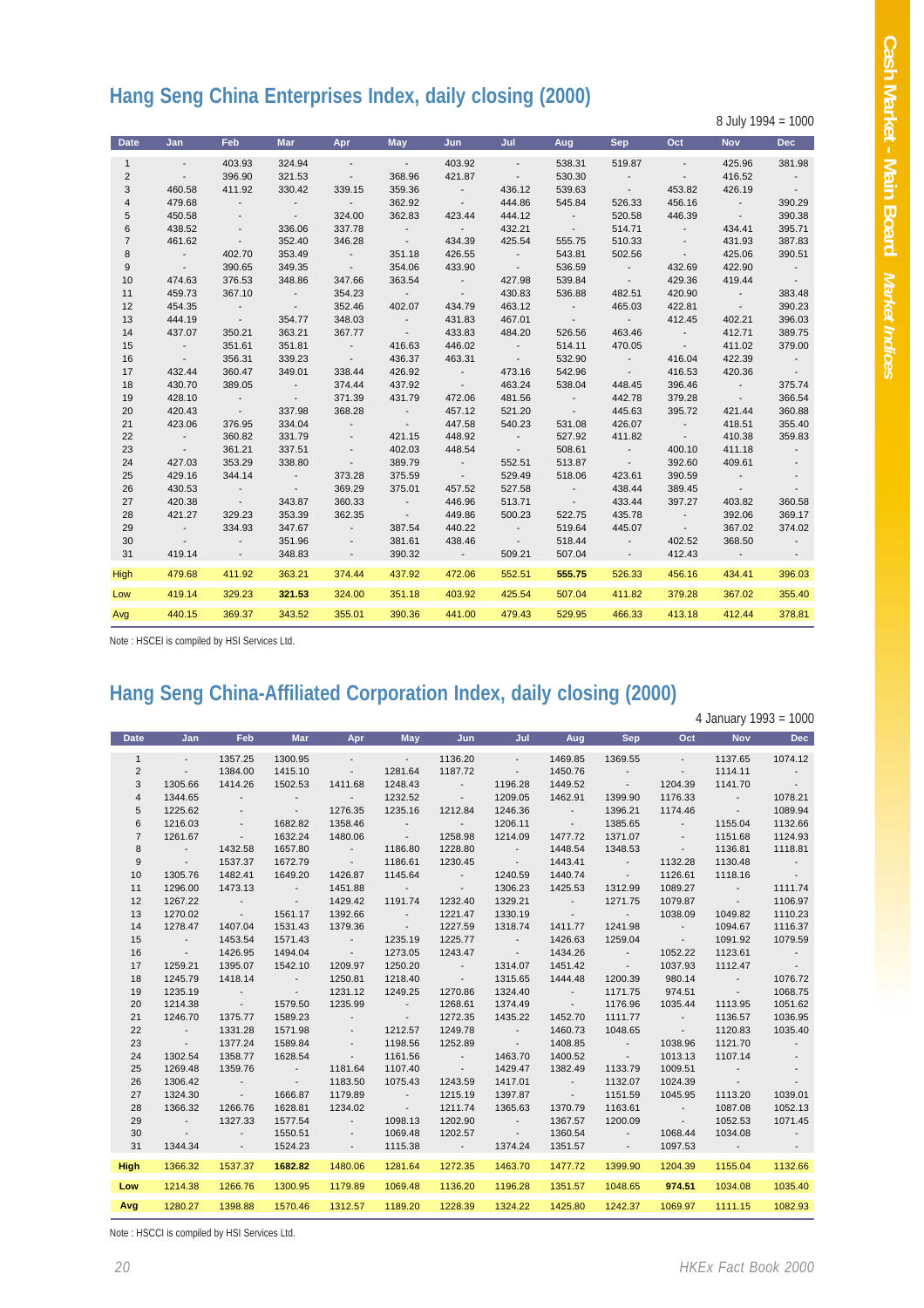### **HSI100, New HSMCI, HSCEI and HSCCI, daily movement (2000)**



#### **Comparison of All Ordinaries Index and Hang Seng Index**

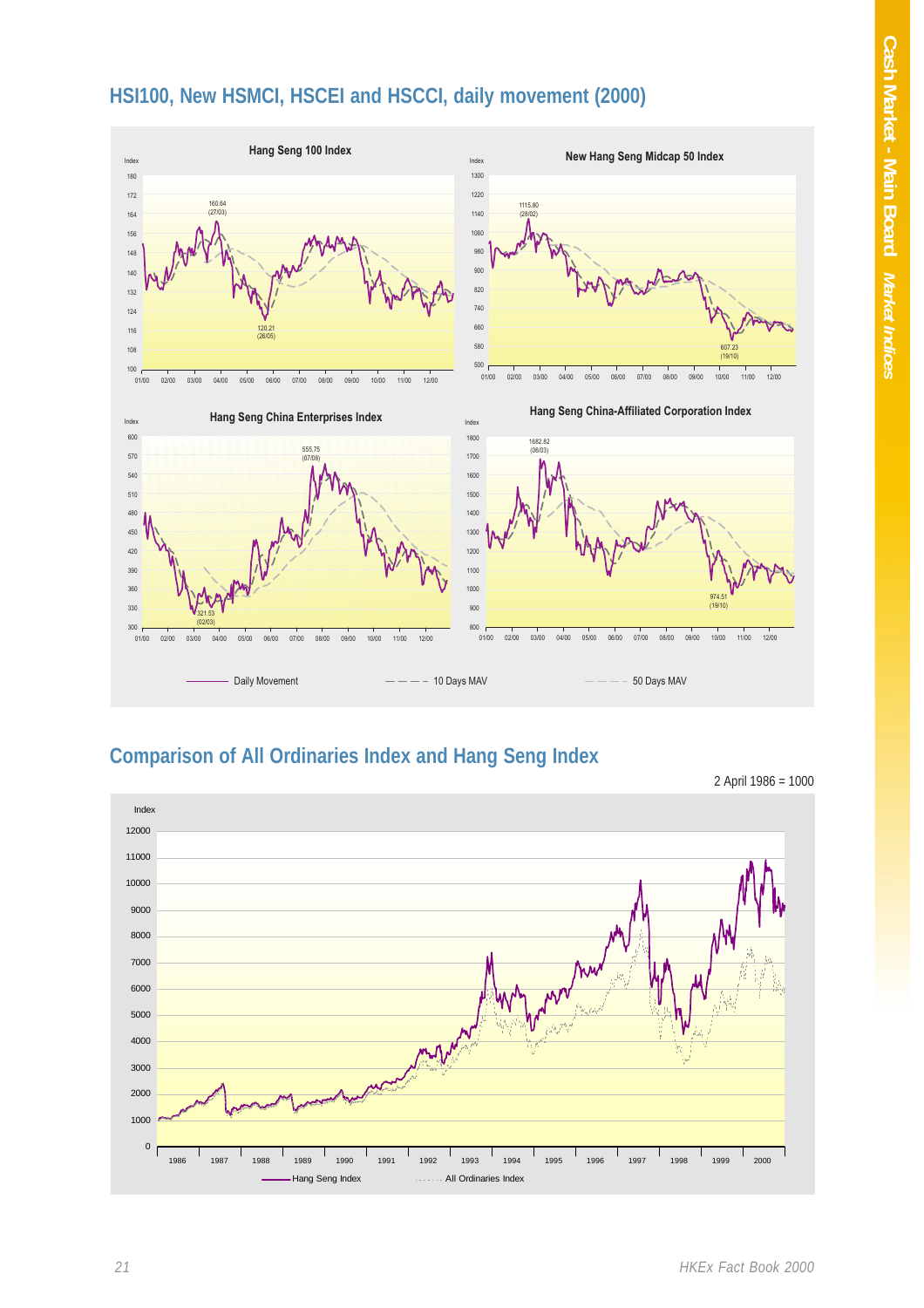## **Number of securities by type (1996 - 2000)**

|                          | Year  |       |       |       |       |  |  |  |
|--------------------------|-------|-------|-------|-------|-------|--|--|--|
| Type                     | 1996  | 1997  | 1998  | 1999  | 2000  |  |  |  |
| Ordinary shares          | 591   | 666   | 688   | 705   | 737   |  |  |  |
| Preference shares        | 3     | 5     | 5     | 5     | 5     |  |  |  |
| Warrants                 | 375   | 533   | 271   | 192   | 291   |  |  |  |
| - Equity warrants        | 156   | 187   | 129   | 100   | 89    |  |  |  |
| - Derivative warrants    | 219   | 346   | 142   | 92    | 202   |  |  |  |
| Unit trusts/Mutual funds | 47    | 43    | 27    | 23    | 21    |  |  |  |
| Debt securities          | 256   | 286   | 255   | 280   | 240   |  |  |  |
| <b>Total</b>             | 1,272 | 1,533 | 1,246 | 1.205 | 1,294 |  |  |  |

# **Number of newly listed securities (1996 - 2000)**

|                          | Year        |             |             |                |             |  |  |  |
|--------------------------|-------------|-------------|-------------|----------------|-------------|--|--|--|
| Type                     | 1996        | 1997        | 1998        | 1999           | 2000        |  |  |  |
| Ordinary shares          | 49          | 82          | 32          | 31             | 43          |  |  |  |
| Preference shares        | $\mathbf 0$ | 2           | $\mathbf 0$ | $\overline{0}$ | $\mathbf 0$ |  |  |  |
| Warrants                 | 281         | 452         | 188         | 213            | 325         |  |  |  |
| - Equity warrants        | 80          | 101         | 31          | 51             | 46          |  |  |  |
| - Derivative warrants    | 201         | 351         | 157         | 162            | 279         |  |  |  |
| Unit trusts/Mutual funds | 1           | $\mathbf 0$ | 0           | 1              | 0           |  |  |  |
| Debt securities          | 84          | 61          | 21          | 87             | 20          |  |  |  |
| <b>Total</b>             | 415         | 597         | 241         | 332            | 388         |  |  |  |

### **Number of delisted securities (1996 - 2000)**

|                          |             |                | Year        |          |             |
|--------------------------|-------------|----------------|-------------|----------|-------------|
| Type                     | 1996        | 1997           | 1998        | 1999     | 2000        |
| Ordinary shares          | 8           | 7              | 10          | 14       | 9           |
| Preference shares        | $\mathbf 0$ | $\mathbf 0$    | $\mathbf 0$ | $\Omega$ | $\mathbf 0$ |
| Warrants                 | 150         | 294            | 450         | 292      | 226         |
| - Equity warrants        | 85          | 70             | 89          | 80       | 57          |
| - Derivative warrants    | 65          | 224            | 361         | 212      | 169         |
| Unit trusts/mutual funds | 6           | $\overline{4}$ | 16          | 5        | 2           |
| Debt securities          | 12          | 31             | 52          | 62       | 60          |
| <b>Total</b>             | 176         | 336            | 528         | 373      | 297         |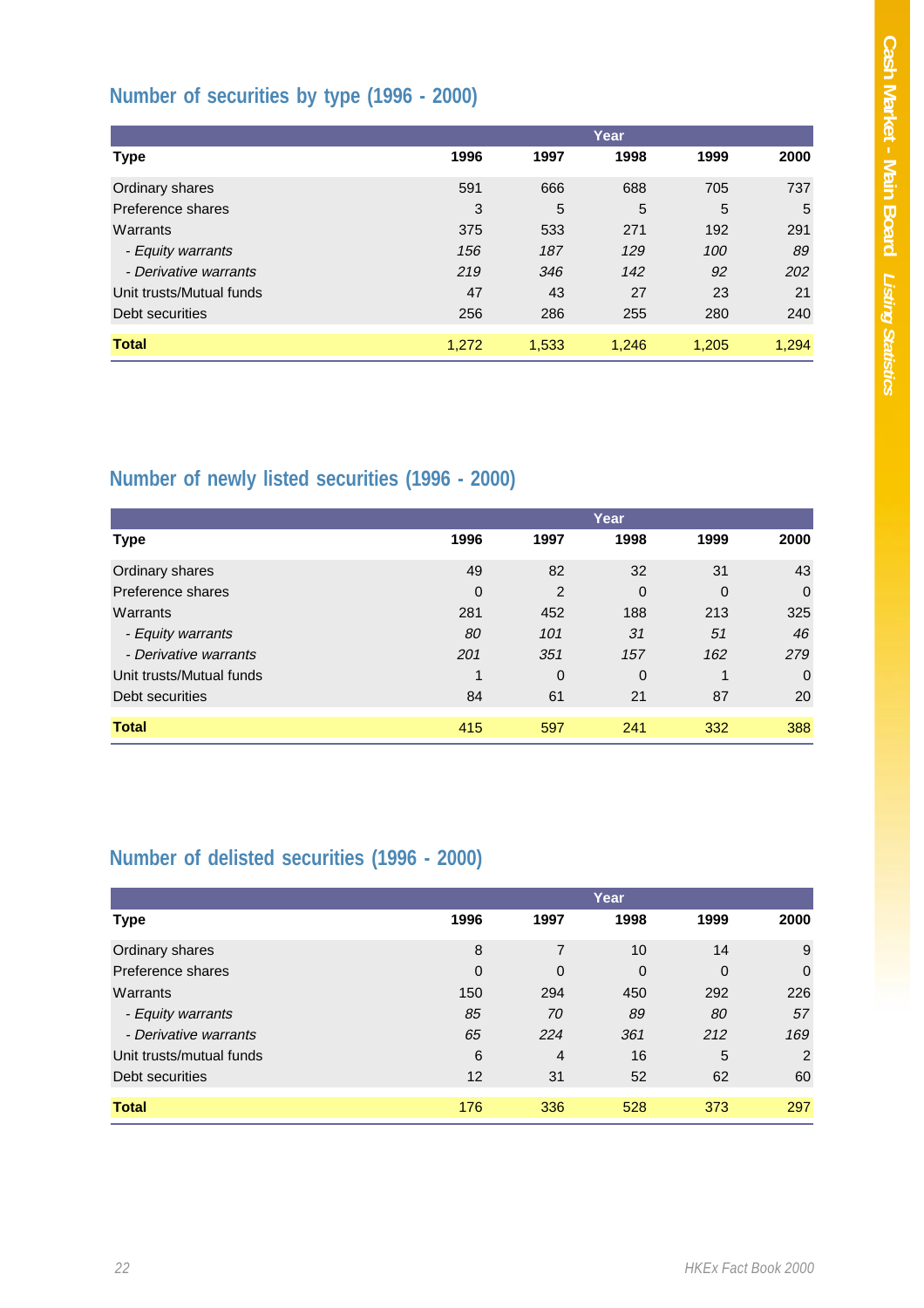#### **Total market capitalisation by classification**

|      |                |                  |                   | <b>Classification</b>       |                    |               |                      |              |
|------|----------------|------------------|-------------------|-----------------------------|--------------------|---------------|----------------------|--------------|
| 2000 | <b>Finance</b> | <b>Utilities</b> | <b>Properties</b> | Consolidated<br>enterprises | <b>Industrials</b> | <b>Hotels</b> | <b>Miscellaneous</b> | Total        |
| Jan  | 1,051,560.58   | 182,817.19       | 723,164.74        | 2,066,813.84                | 395,968.98         | 37.243.98     | 9.542.13             | 4,467,111.43 |
| Feb  | 1,003,951.19   | 180,331.70       | 695,093.44        | 2,581,584.57                | 422,748.95         | 32.011.91     | 9,504.97             | 4,925,226.74 |
| Mar  | 1,015,598.86   | 183,980.73       | 721,883.61        | 2,545,482.98                | 469,749.86         | 37,591.78     | 9,096.33             | 4,983,384.15 |
| Apr  | 987,954.11     | 185,047.95       | 627,813.54        | 2,150,099.99                | 415,390.06         | 34,941.13     | 29,279.06            | 4,430,525.85 |
| May  | 958.840.84     | 190.277.09       | 506,813.40        | 2,100,733.05                | 374,780.85         | 30,493.40     | 35,697.64            | 4,197,636.26 |
| Jun  | 1,027,168.84   | 192.483.06       | 590,974.33        | 2,518,692.38                | 405,482.06         | 35,330.27     | 37.248.25            | 4,807,379.19 |
| Jul  | 1,178,215.45   | 191,523.88       | 638,135.76        | 2.528.293.61                | 422,253.84         | 35,360.91     | 39,905.07            | 5,033,688.53 |
| Aug  | 1,340,873.14   | 195,819.51       | 724,055.57        | 2,410,483.44                | 412,679.48         | 35,641.33     | 41,329.17            | 5,160,881.64 |
| Sep  | 1,321,124.22   | 193,644.68       | 679,861.95        | 2,083,991.06                | 371,794.06         | 35,429.07     | 35,257.86            | 4,721,102.90 |
| Oct  | 1,324,387.11   | 257,639.41       | 608,848.13        | 1,915,136.10                | 364,726.12         | 33,994.32     | 35,274.37            | 4,540,005.55 |
| Nov  | 1,292,995.65   | 261,680.28       | 587,730.24        | 1,922,454.23                | 348,322.22         | 33,104.96     | 29,372.04            | 4,475,659.62 |
| Dec  | 1,441,086.03   | 290,000.36       | 698,378.35        | 1,968,446.92                | 333,848.20         | 34,619.77     | 28,770.44            | 4,795,150.07 |

Note: Month-end figures

### **Market capitalisation trends (1996 - 2000)**

|                             |              |              |              |              |              |              |              |              |              | <b>HK\$mil</b> |
|-----------------------------|--------------|--------------|--------------|--------------|--------------|--------------|--------------|--------------|--------------|----------------|
| <b>Classification</b>       | 1996         |              | 1997         |              | 1998         |              | 1999         |              | 2000         |                |
| Finance                     | 805.526.59   | (23.17%)     | 864,008.47   | (26.98%)     | 787,358.28   | (29.58%)     | 1.224.168.48 | (25.89%)     | 1,441,086.03 | (30.05%)       |
| <b>Utilities</b>            | 357.489.22   | (10.28%)     | 598,860.09   | $(18.70\%)$  | 527.727.41   | (19.83%)     | 1.132.492.90 | (23.96%)     | 290,000.36   | (6.05%)        |
| Properties                  | 1.079.347.33 | (31.05%)     | 679.294.79   | $(21.21\%)$  | 562.577.10   | $(21.14\%)$  | 773.490.30   | (16.36%)     | 698.378.35   | (14.56%)       |
| Consolidated<br>enterprises | 903.180.82   | (25.98%)     | 674.781.00   | (21.07%)     | 527.961.01   | $(19.84\%)$  | 1,170,674.72 | (24.76%)     | 1.968.446.92 | (41.05%)       |
| Industrials                 | 252.041.26   | (7.25%)      | 320,038.21   | $(9.99\%)$   | 216.973.74   | (8.15%)      | 377.542.03   | (7.99%)      | 333.848.20   | (6.96%)        |
| Hotels                      | 68.829.19    | $(1.98\%)$   | 48.225.71    | $(1.51\%)$   | 31.576.29    | (1.19%)      | 39.987.29    | (0.85%)      | 34,619.77    | $(0.72\%)$     |
| Miscellaneous               | 9.550.98     | (0.27%)      | 17.421.52    | $(0.54\%)$   | 7.538.91     | (0.28%)      | 9.171.36     | (0.19%)      | 28.770.44    | $(0.60\%)$     |
| <b>Equity total</b>         | 3,475,965.40 | $(100.00\%)$ | 3,202,629.78 | $(100.00\%)$ | 2.661.712.74 | $(100.00\%)$ | 4,727,527.07 | $(100.00\%)$ | 4,795,150.07 | $(100.00\%)$   |

( )% of equity market total Year-end figures

#### **Market capitalisation (1986 - 2000)**



HK\$mil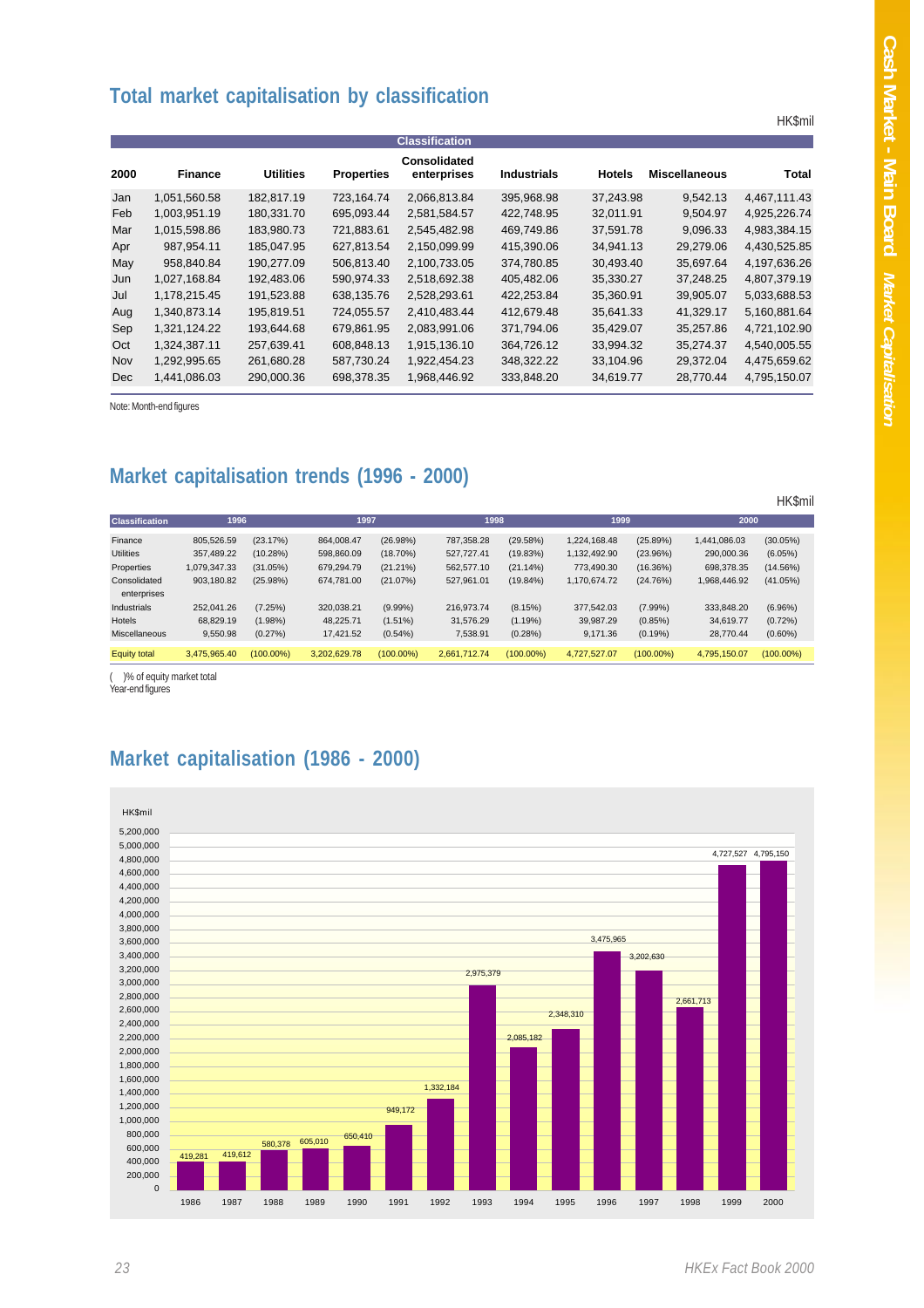# **50 leading companies in market capitalisation**

|                         |              |                                                  |                                         |                                |                                           | End of 2000            |
|-------------------------|--------------|--------------------------------------------------|-----------------------------------------|--------------------------------|-------------------------------------------|------------------------|
| Rank                    | Code         | Company                                          | <b>Issued capital</b><br>(shares)       | <b>Closing price</b><br>(HK\$) | <b>Market capitalisation</b><br>(HK\$mil) | $%$ of<br>equity total |
| $\mathbf{1}$            | 0005         | <b>HSBC Holdings</b>                             | 9,267,361,681                           | 115.500                        | 1,070,380.27                              | 22.32                  |
| $\overline{\mathbf{c}}$ | 0941         | China Mobile (Hong Kong)                         | 18,605,312,241                          | 42.600                         | 792,586.30                                | 16.53                  |
| 3                       | 0013         | Hutchison Whampoa                                | 4,263,370,780                           | 97.250                         | 414,612.81                                | 8.65                   |
| 4                       | 0001         | Cheung Kong (Holdings)                           | 2,316,164,338                           | 99.750                         | 231,037.39                                | 4.82                   |
| 5                       | 0011         | Hang Seng Bank                                   | 1,911,842,736                           | 105.000                        | 200,743.49                                | 4.19                   |
| 6                       | 0016         | Sun Hung Kai Properties                          | 2,400,907,362                           | 77.750                         | 186,670.55                                | 3.89                   |
| $\overline{7}$          | 0762         | China Unicom                                     | 12,552,996,070                          | 11.950                         | 150,008.30                                | 3.13                   |
| 8                       | 0008         | Pacific Century CyberWorks                       | 21,880,289,453                          | 5.050                          | 110,495.46                                | 2.30                   |
| 9                       | 0002         | <b>CLP Holdings</b>                              | 2,081,227,000                           | 38.900                         | 80,959.73                                 | 1.69                   |
| 10                      | 0019         | <b>Swire Pacific</b>                             | 940,111,885 "A"<br>"B"<br>3,059,301,271 | 56.250<br>6.800                | 73,684.54                                 | 1.54                   |
| 11                      | 0012         | Henderson Land                                   | 1,722,140,000                           | 39.700                         | 68,368.96                                 | 1.43                   |
| 12                      | 0066         | <b>MTR Corporation</b>                           | 5,000,000,000                           | 13.650                         | 68,250.00                                 | 1.42                   |
| 13                      | 0006         | <b>Hongkong Electric</b>                         | 2,134,261,654                           | 28.800                         | 61,466.74                                 | 1.28                   |
| 14                      | 0267         | <b>CITIC Pacific</b>                             | 2,196,000,160                           | 27.650                         | 60,719.40                                 | 1.27                   |
| 15                      | 0003         | Hong Kong Gas                                    | 5, 137, 585, 155                        | 11.450                         | 58,825.35                                 | 1.23                   |
| 16                      | 0293         | Cathay Pacific Airways                           | 3,357,521,848                           | 14.400                         | 48,348.31                                 | 1.01                   |
| 17                      | 0004         | Wharf (Holdings)                                 | 2,446,274,629                           | 18.950                         | 46,356.90                                 | 0.97                   |
| 18                      | 0179         | Johnson Electric Holdings                        | 3,673,788,920                           | 12.000                         | 44,085.47                                 | 0.92                   |
| 19                      | 0494         | Li & Fung                                        | 2,750,268,000                           | 14.200                         | 39,053.81                                 | 0.81                   |
| 20                      | 0992         | <b>Legend Holdings</b>                           | 7,474,492,519                           | 4.900                          | 36,625.01                                 | 0.76                   |
| 21                      | 0223         | Dao Heng Bank                                    | 696,673,200                             | 44.300                         | 30,862.62                                 | 0.64                   |
| 22                      | 1038         | Cheung Kong Infrastructure                       | 2,254,209,945                           | 12.850                         | 28,966.60                                 | 0.60                   |
| 23                      | 0023         | Bank of East Asia                                | 1,414,085,532                           | 20.150                         | 28,493.82                                 | 0.59                   |
| 24                      | 0101         | <b>Amoy Properties</b>                           | 2,891,113,407                           | 8.700                          | 25,152.69                                 | 0.52                   |
| 25                      | 0857         | PetroChina Co - H Shares                         | 17,582,418,000                          | 1.300                          | 22,857.14                                 | 0.48                   |
| 26<br>27                | 0386<br>0017 | Sinopec Corp - H Shares<br>New World Development | 16,780,488,000                          | 1.240<br>9.450                 | 20,807.81                                 | 0.43<br>0.42           |
| 28                      | 0291         | China Resources Enterprise                       | 2,114,084,809<br>1,986,570,293          | 9.950                          | 19,978.10<br>19,766.37                    | 0.41                   |
| 29                      | 0069         | Shangri-La Asia                                  | 2,214,013,670                           | 8.450                          | 18,708.42                                 | 0.39                   |
| 30                      | 0388         | HK Exchanges and Clearing                        | 1,040,664,846                           | 17.900                         | 18,627.90                                 | 0.39                   |
| 31                      | 0511         | <b>Television Broadcasts</b>                     | 438,000,000                             | 41.000                         | 17,958.00                                 | 0.37                   |
| 32                      | 0097         | Henderson Investment                             | 2,817,327,395                           | 5.600                          | 15,777.03                                 | 0.33                   |
| 33                      | 0083         | Sino Land                                        | 3,629,901,942                           | 4.075                          | 14,791.85                                 | 0.31                   |
| 34                      | 0020         | Wheelock and Co.                                 | 2,030,855,287                           | 6.450                          | 13,099.02                                 | 0.27                   |
| 35                      | 1199         | <b>COSCO Pacific</b>                             | 2,139,228,298                           | 6.050                          | 12,942.33                                 | 0.27                   |
| 36                      | 0363         | Shanghai Industrial Holdings                     | 897,856,000                             | 14.200                         | 12,749.56                                 | 0.27                   |
| 37                      | 0165         | China Everbright                                 | 1,542,770,712                           | 8.050                          | 12,419.30                                 | 0.26                   |
| 38                      | 0683         | <b>Kerry Properties</b>                          | 1,134,417,155                           | 10.500                         | 11,911.38                                 | 0.25                   |
| 39                      | 0144         | China Merchants Holdings                         | 2,050,022,388                           | 5.650                          | 11,582.63                                 | 0.24                   |
| 40                      | 0014         | <b>Hysan Development</b>                         | 1,030,751,303                           | 11.000                         | 11,338.26                                 | 0.24                   |
| 41                      | 0440         | Dah Sing Financial                               | 246,278,802                             | 42.000                         | 10,343.71                                 | 0.22                   |
| 42                      | 0583         | South China Morning Post                         | 1,733,082,996                           | 5.800                          | 10,051.88                                 | 0.21                   |
| 43                      | 0053         | Guoco Group                                      | 426,631,086                             | 23.250                         | 9,919.17                                  | 0.21                   |
| 44                      | 0551         | Yue Yuen Industrial (Holdings)                   | 706,367,953                             | 13.500                         | 9,535.97                                  | 0.20                   |
| 45                      | 0010         | Hang Lung Development                            | 1,322,461,242                           | 6.950                          | 9,191.11                                  | 0.19                   |
| 46                      | 0302         | Wing Hang Bank                                   | 293,404,500                             | 28.200                         | 8,274.01                                  | 0.17                   |
| 47                      | 0330         | <b>Esprit Holdings</b>                           | 1,120,556,836                           | 6.650                          | 7,451.70                                  | 0.16                   |
| 48                      | 0062         | <b>KMB Holdings</b>                              | 403,639,413                             | 18.300                         | 7,386.60                                  | 0.15                   |
| 49                      | 0096         | Wing Lung Bank                                   | 232,190,115                             | 31.600                         | 7,337.21                                  | 0.15                   |
| 50                      | 0041         | <b>Great Eagle Holdings</b>                      | 552,085,908                             | 13.250                         | 7,315.14                                  | 0.15                   |
|                         |              | <b>Total</b><br><b>Equity total</b>              |                                         |                                | 4,298,876.13<br>4,795,150.07              | 89.65<br>100.00        |
|                         |              |                                                  |                                         |                                |                                           |                        |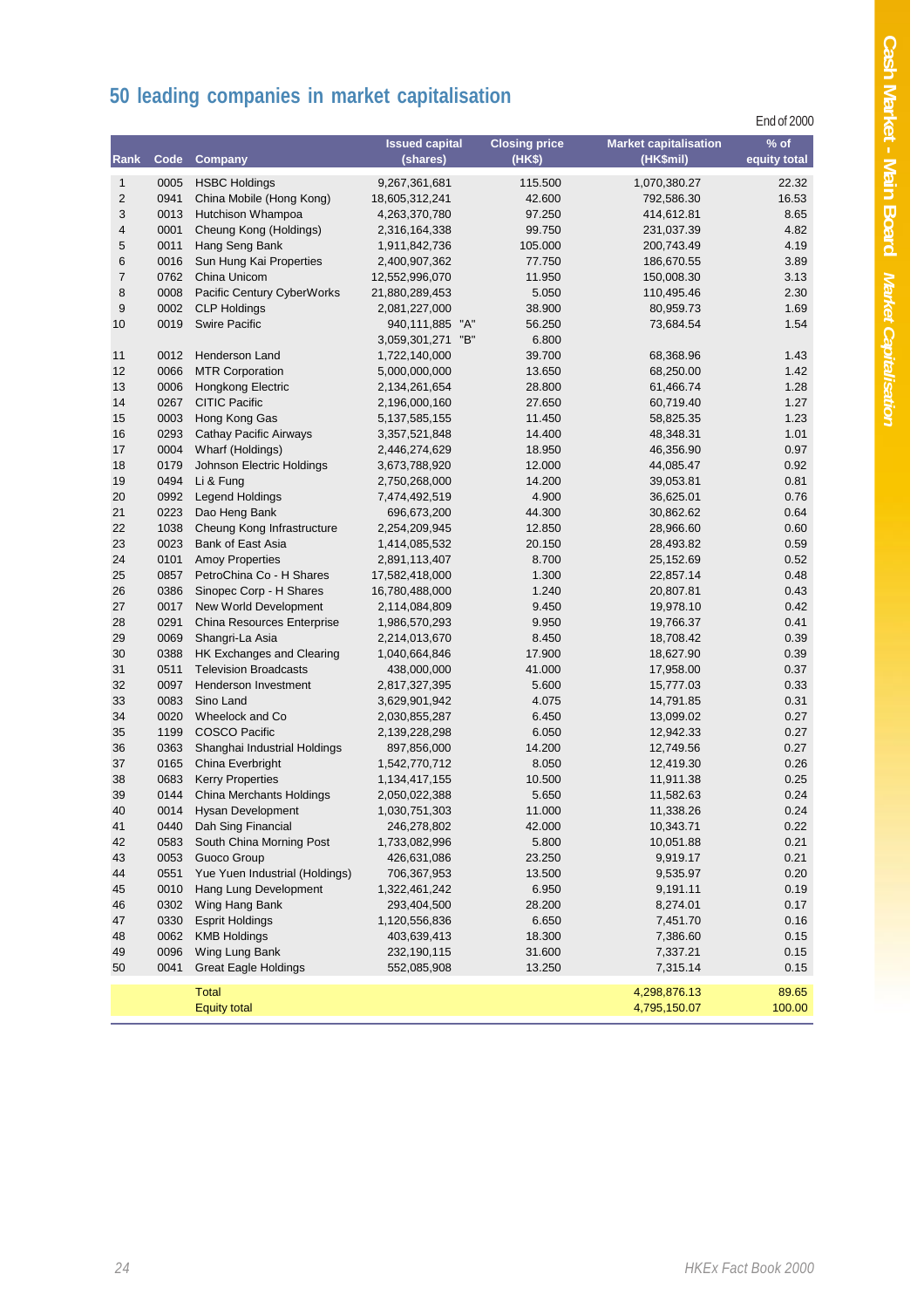## **20 stocks with largest price changes (increase)**

|                  |                              | <b>Closing price</b><br>(HK\$) |        |            |         |         |  |
|------------------|------------------------------|--------------------------------|--------|------------|---------|---------|--|
| Rank             | <b>Stock</b>                 |                                | 1999   |            | 2000    | % up    |  |
| 1                | New Rank City Development    |                                | 0.065  |            | 0.900   | 1284.62 |  |
| $\overline{2}$   | <b>Mandarin Resources</b>    |                                | 0.084  |            | 0.810   | 864.29  |  |
| 3                | Sun Man Tai                  |                                | 0.186A |            | 0.930   | 400.00  |  |
| $\overline{4}$   | JF Japan OTC Fund Inc        | <b>USD</b>                     | 1.625A | <b>USD</b> | 7.500   | 361.54  |  |
| 5                | Global Link Cyber Int'l      |                                | 0.048  |            | 0.190   | 295.83  |  |
| $\,6$            | New Island Printing Holdings |                                | 0.510  |            | 1.840   | 260.78  |  |
| $\overline{7}$   | Interchina Holdings          |                                | 0.170  |            | 0.570   | 235.29  |  |
| 8                | Pam & Frank Int'l Holdings   |                                | 0.057  |            | 0.190   | 233.33  |  |
| $\boldsymbol{9}$ | Rockapetta Holdings          |                                | 0.180  |            | 0.580   | 222.22  |  |
| 10               | Softbank Investment Int'l    |                                | 0.305  |            | 0.940   | 208.20  |  |
| 11               | China Land Group             |                                | 0.214  |            | 0.650   | 203.74  |  |
| 12               | Hong Kong Fortune            |                                | 0.034A |            | 0.100   | 194.12  |  |
| 13               | <b>Telecom Plus</b>          |                                | 0.117  |            | 0.335   | 186.32  |  |
| 14               | Compass Pacific              |                                | 0.179  |            | 0.500   | 179.33  |  |
| 15               | EC-Founder                   |                                | 0.455  |            | 1.200   | 163.74  |  |
| 16               | Goldwiz Holdings             |                                | 0.191  |            | 0.500   | 161.78  |  |
| 17               | Rivera (Holdings)            |                                | 0.106  |            | 0.270   | 154.72  |  |
| 18               | Ta Fu Int'l Holdings         |                                | 0.092  |            | 0.232   | 152.17  |  |
| 19               | <b>Manulife Financial</b>    |                                | 95.250 |            | 236,000 | 147.77  |  |
| 20               | South China Holdings         |                                | 1.010  |            | 2.400   | 137.62  |  |

(A) Adjusted

# **20 stocks with largest price changes (decrease)**

|                  |                           | <b>Closing Prices</b><br>(HK\$) |       |          |
|------------------|---------------------------|---------------------------------|-------|----------|
| Rank             | <b>Stock</b>              | 1999                            | 2000  | $%$ down |
| 1                | City e-Solution           | 17.280 A                        | 0.380 | 97.80    |
| $\overline{2}$   | Wah Fu Int'l Holdings     | 1.830 A                         | 0.067 | 96.34    |
| 3                | 401.com                   | 0.215                           | 0.011 | 94.88    |
| 4                | Hikari Tsushin Int'l      | 4.025 A                         | 0.208 | 94.83    |
| 5                | New World CyberBase       | 3.300                           | 0.174 | 94.73    |
| $\,6$            | netalone.com              | 3.200                           | 0.180 | 94.38    |
| 7                | G-Prop (Holdings)         | 2.125                           | 0.125 | 94.12    |
| 8                | City Telecom (HK)         | 7.550                           | 0.540 | 92.85    |
| $\boldsymbol{9}$ | Pearl Oriental Cyberforce | 0.350                           | 0.027 | 92.29    |
| 10               | B-Tech (Hold)             | 0.113                           | 0.010 | 91.15    |
| 11               | <b>HyComm Wireless</b>    | 1.700                           | 0.151 | 91.12    |
| 12               | Star East Holdings        | 2.825                           | 0.270 | 90.44    |
| 13               | Kin Don Holdings          | 0.340                           | 0.033 | 90.29    |
| 14               | Akai Holdings             | 0.260                           | 0.026 | 90.00    |
| 15               | Luen Cheong Tai Int'l     | 1.650                           | 0.170 | 89.70    |
| 16               | <b>CIL Holdings</b>       | 0.093                           | 0.010 | 89.25    |
| 17               | Wireless InterNetworks    | 0.104                           | 0.012 | 88.46    |
| 18               | Star Bio-Tech             | 0.102A                          | 0.012 | 88.24    |
| 19               | King Pacific Int'l        | 0.930                           | 0.122 | 86.88    |
| 20               | Prosper eVision           | 3.275                           | 0.445 | 86.41    |

(A) Adjusted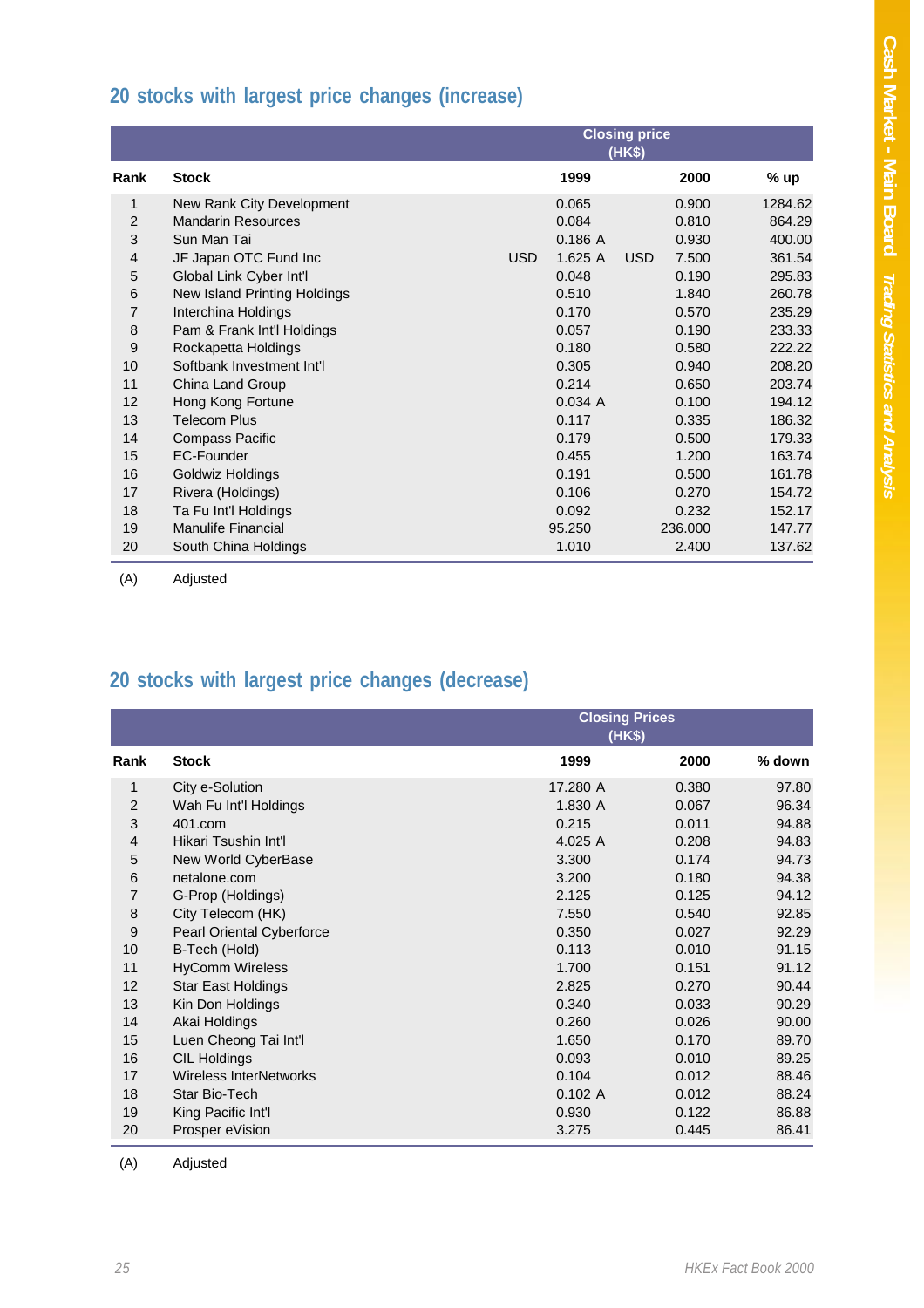### **Trading value and volume (1996 - 2000)**

|            |     |                     |              | Value (HK\$mil) |              | <b>Volume (mil of shares)</b> |              | <b>Deals</b>  |
|------------|-----|---------------------|--------------|-----------------|--------------|-------------------------------|--------------|---------------|
| Year/Month |     | No. of trading days | Total        | Average daily   | <b>Total</b> | Average daily                 | <b>Total</b> | Average daily |
| 1996       |     | 249                 | 1,412,242.38 | 5,671.66        | 587,278.86   | 2,358.55                      | 12,087,397   | 48,544        |
| 1997       |     | 245                 | 3,788,959.79 | 15,465.14       | 1,767,896.72 | 7,215.90                      | 32,601,162   | 133,066       |
| 1998       |     | 247                 | 1,701,112.01 | 6,887.09        | 816,358.08   | 3,305.09                      | 17,126,682   | 69,339        |
| 1999       |     | 247                 | 1,915,940.58 | 7,756.84        | 1,392,284.36 | 5,636.78                      | 23,004,496   | 93,136        |
| 2000       |     | 247                 | 3,047,565.32 | 12,338.32       | 2,323,972.86 | 9,408.80                      | 35,644,384   | 144,309       |
|            |     |                     |              |                 |              |                               |              |               |
| 2000       | Jan | 21                  | 367,324.72   | 17,491.65       | 372,228.86   | 17,725.18                     | 4,827,711    | 229,891       |
|            | Feb | 19                  | 419,666.29   | 22,087.70       | 415,780.82   | 21,883.20                     | 5,419,331    | 285,228       |
|            | Mar | 23                  | 345,796.78   | 15,034.64       | 252,113.97   | 10,961.48                     | 4,260,909    | 185,257       |
|            | Apr | 17                  | 187,948.34   | 11,055.78       | 119,245.98   | 7,014.47                      | 2,286,915    | 134,524       |
|            | May | 21                  | 219,009.82   | 10,429.04       | 175,180.68   | 8,341.94                      | 2,521,812    | 120,086       |
|            | Jun | 21                  | 216,897.64   | 10,328.46       | 160,023.18   | 7,620.15                      | 2,467,044    | 117,478       |
|            | Jul | 21                  | 286,840.64   | 13,659.08       | 143,468.18   | 6,831.82                      | 2,904,117    | 138,291       |
|            | Aug | 23                  | 266,780.45   | 11,599.15       | 165,399.45   | 7,191.28                      | 2,757,166    | 119,877       |
|            | Sep | 20                  | 201,877.48   | 10,093.87       | 129,890.22   | 6,494.51                      | 2,001,999    | 100,100       |
|            | Oct | 20                  | 176,897.06   | 8,844.85        | 125,147.81   | 6,257.39                      | 1,903,619    | 95,181        |
|            | Nov | 22                  | 197,556.32   | 8,979.83        | 154,857.43   | 7,038.97                      | 2,434,897    | 110,677       |
|            | Dec | 19                  | 160,969.79   | 8,472.09        | 110,636.27   | 5,822.96                      | 1,858,864    | 97,835        |

Notes: Stock transactions in foreign currencies are excluded from the total turnover in value.

# **Trading value and volume of foreign stocks (1996 - 2000)**

|            |     |                     |              | <b>Value (HK\$thousand)</b> | <b>Volume (thousands of shares)</b> |               |              | <b>Deals</b>  |
|------------|-----|---------------------|--------------|-----------------------------|-------------------------------------|---------------|--------------|---------------|
| Year/Month |     | No. of trading days | <b>Total</b> | Average daily               | <b>Total</b>                        | Average daily | <b>Total</b> | Average daily |
| 1996       |     | 249                 | 1,524,296.39 | 6,121.67                    | 284,649.08                          | 1,143.17      | 6,370        | 26            |
| 1997       |     | 245                 | 2,531,470.44 | 10,332.53                   | 825,852.13                          | 3,370.83      | 20,206       | 82            |
| 1998       |     | 247                 | 1,444,526.40 | 5,848.29                    | 1,113,470.49                        | 4,507.98      | 20,892       | 85            |
| 1999       |     | 247                 | 3,403,012.90 | 13,777.38                   | 745,236.72                          | 3,017.15      | 35,474       | 144           |
| 2000       |     | 247                 | 5,497,256.92 | 22,256.10                   | 1,211,855.33                        | 4,906.30      | 59,024       | 239           |
|            |     |                     |              |                             |                                     |               |              |               |
| 2000       | Jan | 21                  | 453,314.95   | 21,586.43                   | 69,200.19                           | 3,295.25      | 5,600        | 267           |
|            | Feb | 19                  | 287.660.32   | 15,140.02                   | 69,642.82                           | 3,665.41      | 4,451        | 234           |
|            | Mar | 23                  | 727.517.25   | 31,631.18                   | 80,012.62                           | 3,478.81      | 10,179       | 443           |
|            | Apr | 17                  | 447,364.07   | 26,315.53                   | 36,073.42                           | 2,121.97      | 5,010        | 295           |
|            | May | 21                  | 331,544.40   | 15,787.83                   | 33,507.95                           | 1,595.62      | 3,284        | 156           |
|            | Jun | 21                  | 410,621.87   | 19,553.42                   | 75,224.81                           | 3,582.13      | 4,583        | 218           |
|            | Jul | 21                  | 496,539.97   | 23,644.76                   | 118,876.25                          | 5,660.77      | 4,015        | 191           |
|            | Aug | 23                  | 775,171.78   | 33,703.12                   | 239,958.08                          | 10,432.96     | 4,920        | 214           |
|            | Sep | 20                  | 406,999.71   | 20,349.99                   | 214,787.82                          | 10,739.39     | 3,530        | 177           |
|            | Oct | 20                  | 451,577.14   | 22,578.86                   | 222,425.84                          | 11,121.29     | 5,060        | 253           |
|            | Nov | 22                  | 361,313.23   | 16,423.33                   | 29,972.71                           | 1,362.40      | 3,736        | 170           |
|            | Dec | 19                  | 347,632.24   | 18,296.43                   | 22,172.82                           | 1,166.99      | 4,656        | 245           |

Notes: 1. Foreign stocks are stocks of listed companies incorporated overseas which have a majority of their business outside Hong Kong and

2. The exchange rate of HK\$7.8/US\$1 was used to calculate the equivalent value in Hong Kong dollars.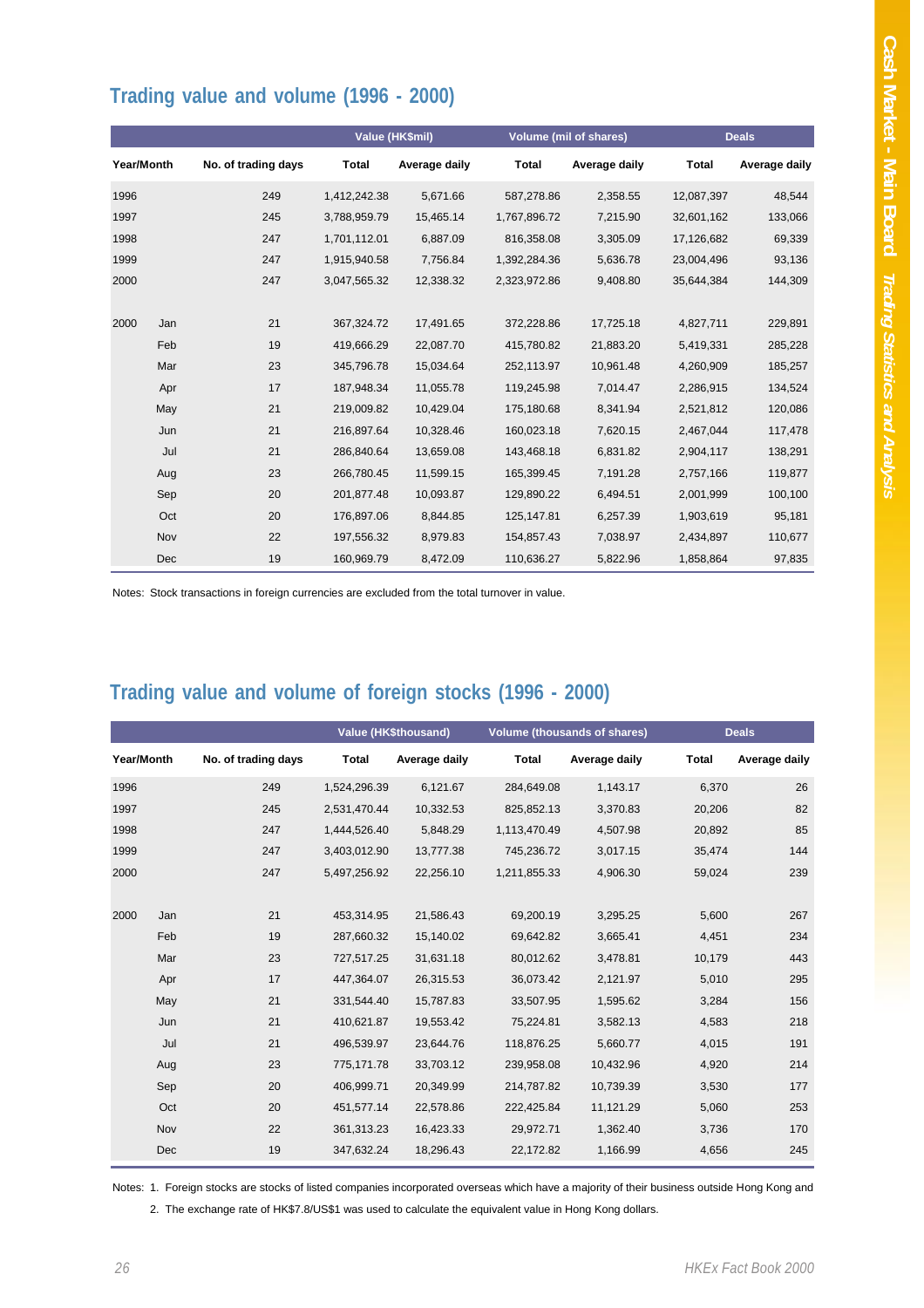### **Trading value by type of securities (2000)**

|              |               | <b>Equities</b>           | <b>Warrants</b> | <b>Unit trusts</b> | <b>Debt securities</b> | <b>Market total</b> |
|--------------|---------------|---------------------------|-----------------|--------------------|------------------------|---------------------|
| <b>Month</b> | Mil of shares | HK\$mil                   | HK\$mil         | HK\$mil            | HK\$mil                | HK\$mil             |
| Jan          | 345,483.03    | 353,719.88                | 10,991.47       | 2,606.83           | 6.53                   | 367,324.72          |
| Feb          | 394,250.07    | 406,444.84                | 10,043.67       | 3,175.37           | 2.41                   | 419,666.29          |
| Mar          | 234,092.05    | 334,349.61                | 8,762.56        | 2,682.93           | 1.69                   | 345,796.78          |
| Apr          | 107,562.28    | 183,222.39                | 3,791.32        | 928.09             | 6.54                   | 187,948.34          |
| May          | 158,425.04    | 212,970.82                | 4,971.58        | 1,064.13           | 3.29                   | 219,009.82          |
| Jun          | 131,104.80    | 201,491.66                | 14,302.42       | 1,102.39           | 1.17                   | 216,897.64          |
| Jul          | 102,527.14    | 259,121.44                | 26,743.10       | 974.04             | 2.06                   | 286,840.64          |
| Aug          | 127,132.83    | 245,439.31                | 20,729.47       | 609.90             | 1.77                   | 266,780.45          |
| Sep          | 93,752.37     | 187,257.32                | 13,385.12       | 1,234.63           | 0.40                   | 201,877.48          |
| Oct          | 85,295.06     | 159,677.90                | 15,668.72       | 1,550.25           | 0.19                   | 176,897.06          |
| Nov          | 111,955.99    | 176,799.35                | 18,616.46       | 2,140.37           | 0.14                   | 197,556.32          |
| Dec          | 69,088.32     | 139,632.40                | 19,401.62       | 1,903.22           | 32.55                  | 160,969.79          |
| <b>Total</b> |               | 1,960,669.00 2,860,126.93 | 167,407.50      | 19,972.15          | 58.74                  | 3,047,565.32        |

Notes : 1. Turnover values and shares have been adjusted for late reported and rejected sales.

2. Figures may not add up to total due to rounding.

#### **Trading value by industrial classification (2000)**

|                          |               |                | <b>Turnover</b> |                                        |
|--------------------------|---------------|----------------|-----------------|----------------------------------------|
| <b>Classification</b>    | No. of issue* | <b>HK\$mil</b> | % of total      | <b>Annual turnover</b><br>velocity (%) |
| Finance                  | 60            | 378,812.01     | 13.25           | 26.29                                  |
| <b>Utilities</b>         | 12            | 81,941.53      | 2.87            | 28.26                                  |
| Properties               | 107           | 393,168.48     | 13.75           | 56.30                                  |
| Consolidated enterprises | 230           | 1,382,834.32   | 48.35           | 70.25                                  |
| Industrials              | 309           | 549,519.46     | 19.21           | 164.60                                 |
| <b>Hotels</b>            | 15            | 10,507.64      | 0.37            | 30.35                                  |
| <b>Miscellaneous</b>     | 9             | 63,071.53      | 2.21            | 219.22                                 |
| <b>Total</b>             | 742           | 2,859,855.00   | 100.00          | 59.64                                  |

Notes : 1. Turnover in NASDAQ stocks, warrants, debt securities and unit trusts are not included.

2. Turnover values have been adjusted for late reported and rejected sales.

3. Figures may not add up to total due to rounding.

\* Year-end figures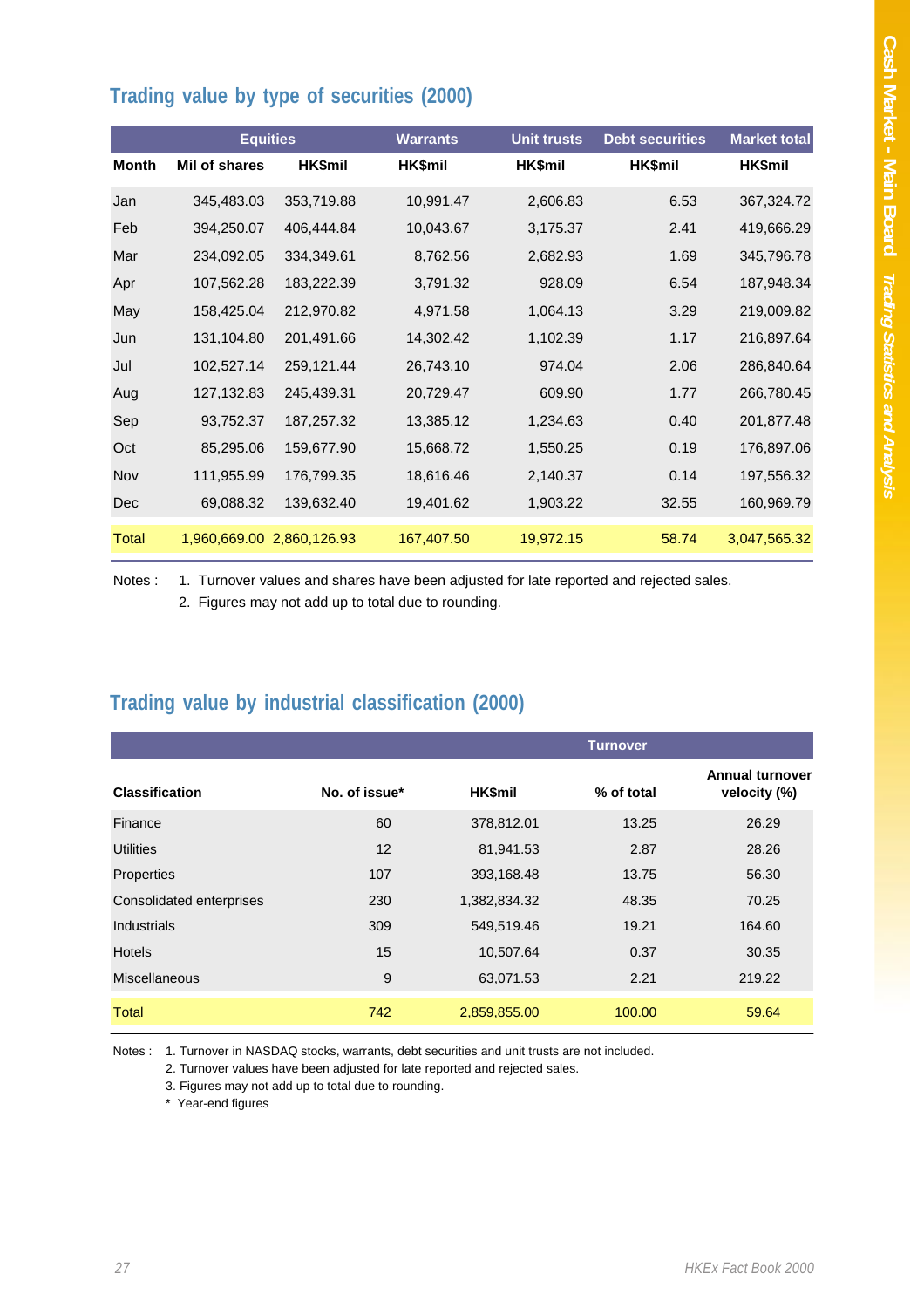## **20 most active stocks (in dollars)**

| Rank           | <b>Stock</b>                     | <b>Turnover (HK\$mil)</b> | % of equity total |
|----------------|----------------------------------|---------------------------|-------------------|
| 1              | Pacific Century CyberWorks       | 251,789.36                | 8.80              |
| $\overline{2}$ | China Mobile (Hong Kong)         | 243,564.56                | 8.52              |
| 3              | <b>HSBC Holdings</b>             | 212,822.19                | 7.44              |
| 4              | Hutchison Whampoa                | 184,423.06                | 6.45              |
| 5              | Cheung Kong (Holdings)           | 138,914.74                | 4.86              |
| 6              | <b>CITIC Pacific</b>             | 64,806.21                 | 2.27              |
| 7              | China Unicom                     | 63,265.59                 | 2.21              |
| 8              | Legend Holdings                  | 63,170.97                 | 2.21              |
| 9              | Sun Hung Kai Properties          | 58,669.27                 | 2.05              |
| 10             | PetroChina Co - H Shares         | 44,886.71                 | 1.57              |
| 11             | Hang Seng Bank                   | 38,950.28                 | 1.36              |
| 12             | <b>HK Exchanges and Clearing</b> | 35,839.12                 | 1.25              |
| 13             | <b>Culturecom Holdings</b>       | 34,697.68                 | 1.21              |
| 14             | Leading Spirit High-Tech         | 28,125.79                 | 0.98              |
| 15             | Li & Fung                        | 26,928.16                 | 0.94              |
| 16             | <b>Henderson Land</b>            | 24,615.84                 | 0.86              |
| 17             | <b>CLP Holdings</b>              | 23,242.98                 | 0.81              |
| 18             | Swire Pacific 'A'                | 23,221.37                 | 0.81              |
| 19             | Founder Holdings                 | 20,322.86                 | 0.71              |
| 20             | Shenzhen Int'l Holdings          | 20,210.82                 | 0.71              |
|                | <b>Total</b>                     | 1,602,467.55              | 56.03             |
|                | <b>Equity total</b>              | 2,860,126.93              | 100.00            |

# **20 most active stocks (in shares)**

| Rank           | <b>Stock</b>                   | <b>Turnover (mil of shares)</b> | % of equity total |
|----------------|--------------------------------|---------------------------------|-------------------|
| 1              | Leading Spirit High-Tech       | 106,211.29                      | 5.42              |
| $\overline{2}$ | <b>China United Holdings</b>   | 105,479.31                      | 5.38              |
| 3              | Singapore Hong Kong Properties | 89,127.60                       | 4.55              |
| 4              | <b>Styland Holdings</b>        | 73,218.15                       | 3.73              |
| 5              | Digital World Holdings         | 69,177.16                       | 3.53              |
| 6              | China DigiContent              | 61,129.51                       | 3.12              |
| 7              | Global Link Cyber Int'l        | 52,509.00                       | 2.68              |
| 8              | Solartech Int'l                | 46,310.33                       | 2.36              |
| 9              | 401.com                        | 46,124.44                       | 2.35              |
| 10             | Shenzhen Int'l Holdings        | 37,525.43                       | 1.91              |
| 11             | B-Tech (Hold)                  | 30,784.60                       | 1.57              |
| 12             | PetroChina Co - H Shares       | 27,586.70                       | 1.41              |
| 13             | <b>Culturecom Holdings</b>     | 25,284.86                       | 1.29              |
| 14             | Ecopro Hi-Tech Holdings        | 24,571.19                       | 1.25              |
| 15             | Sen Hong Resources             | 24,410.37                       | 1.25              |
| 16             | Star Bio-Tech                  | 24,374.54                       | 1.24              |
| 17             | China Elegance Int'l           | 23,794.38                       | 1.21              |
| 18             | Companion Bldg Material Int'l  | 23,714.18                       | 1.21              |
| 19             | EganaGoldpfeil (Holdings)      | 20,764.19                       | 1.06              |
| 20             | Pacific Century CyberWorks     | 19,213.39                       | 0.98              |
|                | <b>Total</b>                   | 931,310.60                      | 47.50             |
|                | <b>Equity total</b>            | 1,960,669.00                    | 100.00            |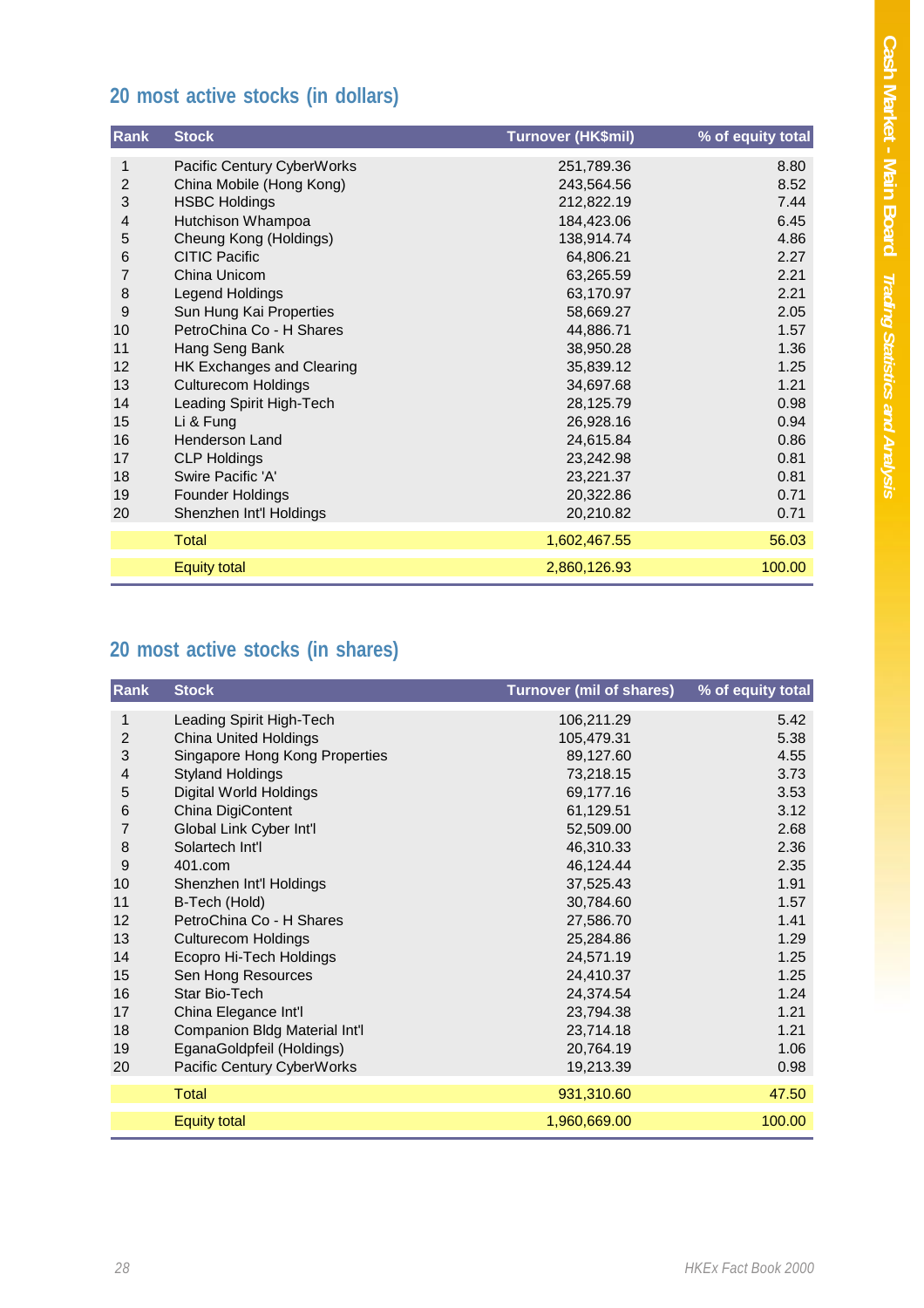## **Turnover, market capitalisation and price earning ratio of HSI stocks (2000)**

End of 2000

|                |                                     | <b>Turnover</b> | $%$ of       | <b>Market capitalisation</b> | $%$ of       | <b>Closing price</b> | Change*  | P/E ratio |
|----------------|-------------------------------------|-----------------|--------------|------------------------------|--------------|----------------------|----------|-----------|
| Rank           | <b>Company (stock code)</b>         | (HK\$mil)       | equity total | (HK\$mil)                    | equity total | (HKS)                | $(\%)$   | (times)   |
| $\mathbf{1}$   | HSBC Holdings (0005)                | 212,822.19      | 7.44         | 1,070,380.27                 | 22.32        | 115.500              | 5.96     | 22.92     |
| $\overline{2}$ | China Mobile (Hong Kong) (0941)     | 243,564.56      | 8.52         | 792,586.30                   | 16.53        | 42.600               | $-12.35$ | 113.87    |
| 3              | Hutchison Whampoa (0013)            | 184,423.06      | 6.45         | 414,612.81                   | 8.65         | 97.250               | $-5.33$  | 3.53      |
| 4              | Cheung Kong (Holdings) (0001)       | 138,914.74      | 4.86         | 231,037.39                   | 4.82         | 99.750               | 1.01     | 3.86      |
| 5              | Hang Seng Bank (0011)               | 38,950.28       | 1.36         | 200,743.49                   | 4.19         | 105.000              | 18.31    | 24.17     |
| 6              | Sun Hung Kai Properties (0016)      | 58,669.27       | 2.05         | 186,670.55                   | 3.89         | 77.750               | $-4.01$  | 17.25     |
| 7              | Pacific Century CyberWorks (0008)   | 251,789.36      | 8.80         | 110,495.46                   | 2.30         | 5.050                | $-71.57$ | 50.55     |
| 8              | CLP Holdings (0002)                 | 23,242.98       | 0.81         | 80,959.73                    | 1.69         | 38,900               | 8.66     | 13.90     |
| 9              | Henderson Land (0012)               | 24,615.84       | 0.86         | 68,368.96                    | 1.43         | 39.700               | $-20.44$ | 11.75     |
| 10             | Hongkong Electric (0006)            | 13,903.34       | 0.49         | 61,466.74                    | 1.28         | 28,800               | 18.52    | 11.16     |
| 11             | CITIC Pacific (0267)                | 64,806.21       | 2.27         | 60,719.40                    | 1.27         | 27.650               | $-5.47$  | 19.83     |
| 12             | Hong Kong Gas (0003)                | 14,502.97       | 0.51         | 58,825.35                    | 1.23         | 11.450               | 18.26    | 20.49     |
| 13             | Swire Pacific 'A' (0019)            | 23,221.37       | 0.81         | 52,881.29                    | 1.10         | 56.250               | 22.55    | 19.68     |
| 14             | Cathay Pacific Airways (0293)       | 14,506.26       | 0.51         | 48,348.31                    | 1.01         | 14.400               | 3.97     | 22.24     |
| 15             | Wharf (Holdings) (0004)             | 14,945.78       | 0.52         | 46,356.90                    | 0.97         | 18.950               | 4.99     | 13.67     |
| 16             | Johnson Electric Holdings (0179)    | 17,821.88       | 0.62         | 44,085.47                    | 0.92         | 12.000               | $-3.81$  | 41.77     |
| 17             | Li & Fung (0494)                    | 26,928.16       | 0.94         | 39,053.81                    | 0.81         | 14.200               | 45.64    | 63.48     |
| 18             | Legend Holdings (0992)              | 63,170.97       | 2.21         | 36,625.01                    | 0.76         | 4.900                | 1.55     | 72.38     |
| 19             | Dao Heng Bank (0223)                | 8,268.79        | 0.29         | 30,862.62                    | 0.64         | 44.300               | 10.47    | 17.78     |
| 20             | Cheung Kong Infrastructure (1038)   | 4,662.02        | 0.16         | 28,966.60                    | 0.60         | 12.850               | $-14.33$ | 9.22      |
| 21             | Bank of East Asia (0023)            | 16,841.42       | 0.59         | 28,493.82                    | 0.59         | 20.150               | $-6.71$  | 18.73     |
| 22             | Amoy Properties (0101)              | 4,987.48        | 0.17         | 25,152.69                    | 0.52         | 8.700                | 32.82    | 20.67     |
| 23             | New World Development (0017)        | 16,661.97       | 0.58         | 19,978.10                    | 0.42         | 9.450                | $-46.00$ | 94.50     |
| 24             | China Resources Enterprise (0291)   | 19,171.35       | 0.67         | 19,766.37                    | 0.41         | 9.950                | $-20.08$ | 12.53     |
| 25             | Television Broadcasts (0511)        | 12,869.65       | 0.45         | 17,958.00                    | 0.37         | 41.000               | $-22.64$ | 34.95     |
| 26             | Henderson Investment (0097)         | 5,363.17        | 0.19         | 15,777.03                    | 0.33         | 5.600                | $-30.86$ | 9.82      |
| 27             | Sino Land (0083)                    | 3,708.91        | 0.13         | 14,791.85                    | 0.31         | 4.075                | $-8.94$  | 10.59     |
| 28             | Wheelock and Co (0020)              | 3,285.51        | 0.11         | 13,099.02                    | 0.27         | 6.450                | $-20.86$ | 18.11     |
| 29             | Shanghai Industrial Holdings (0363) | 10,685.17       | 0.37         | 12,749.56                    | 0.27         | 14.200               | $-12.62$ | 12.41     |
| 30             | Hysan Development (0014)            | 2,746.18        | 0.10         | 11,338.26                    | 0.24         | 11.000               | 11.68    | 9.45      |
| 31             | Hang Lung Development (0010)        | 3,669.69        | 0.13         | 9,191.11                     | 0.19         | 6.950                | $-21.02$ | 10.57     |
| 32             | First Pacific (0142)                | 4,402.59        | 0.15         | 6,985.99                     | 0.15         | 2.225                | $-62.92$ | 5.34      |
| 33             | SmarTone Telecommunications (0315)  | 11,690.36       | 0.41         | 6,750.77                     | 0.14         | 11.250               | $-70.00$ |           |
|                | Total                               | 1,559,813.45    | 54.54        | 3,866,079.04                 | 80.62        |                      |          |           |
|                | <b>Equity total</b>                 | 2,860,126.93    | 100.00       | 4,795,150.07                 | 100.00       |                      |          |           |

\* As compared with previous year.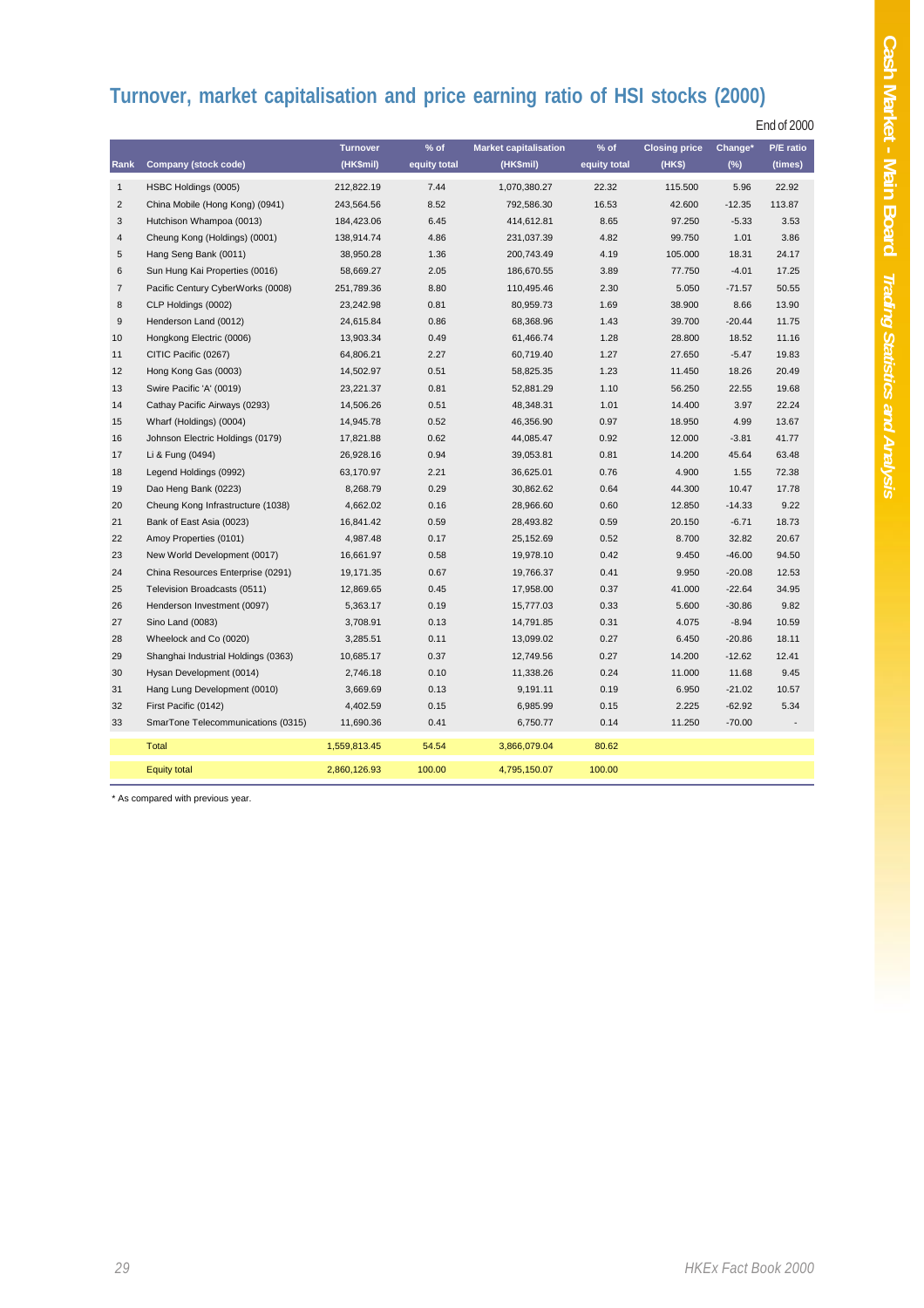# **Turnover, market capitalisation and price earning ratio of HSI 100 stocks (2000)**

End of 2000

|                |                                       | <b>Turnover</b> | $%$ of       | <b>Market capitalisation</b> | $%$ of       | <b>Closing price</b> | Change** | P/E ratio                |
|----------------|---------------------------------------|-----------------|--------------|------------------------------|--------------|----------------------|----------|--------------------------|
| Rank           | <b>Company (stock code)</b>           | (HK\$mil)       | equity total | (HK\$mil)                    | equity total | (HK\$)               | $(\%)$   | (times)                  |
|                |                                       |                 |              |                              |              |                      |          |                          |
| $\mathbf{1}$   | HSBC Holdings (0005)                  | 212,822.19      | 7.44         | 1,070,380.27                 | 22.32        | 115.500              | 5.96     | 22.92                    |
| $\sqrt{2}$     | China Mobile (Hong Kong) (0941)       | 243,564.56      | 8.52         | 792,586.30                   | 16.53        | 42.600               | $-12.35$ | 113.87                   |
| 3              | Hutchison Whampoa (0013)              | 184,423.06      | 6.45         | 414,612.81                   | 8.65         | 97.250               | $-5.33$  | 3.53                     |
| $\overline{4}$ | Cheung Kong (Holdings) (0001)         | 138,914.74      | 4.86         | 231,037.39                   | 4.82         | 99.750               | 1.01     | 3.86                     |
| 5              | Hang Seng Bank (0011)                 | 38,950.28       | 1.36         | 200,743.49                   | 4.19         | 105.000              | 18.31    | 24.17                    |
| 6              | Sun Hung Kai Properties (0016)        | 58,669.27       | 2.05         | 186,670.55                   | 3.89         | 77.750               | $-4.01$  | 17.25                    |
| $\overline{7}$ | China Unicom (0762) *                 | 63,265.59       | 2.21         | 150,008.30                   | 3.13         | 11.950               |          |                          |
| 8              | Pacific Century CyberWorks (0008)     | 251,789.36      | 8.80         | 110,495.46                   | 2.30         | 5.050                | $-71.57$ | 50.55                    |
| 9              | CLP Holdings (0002)                   | 23,242.98       | 0.81         | 80,959.73                    | 1.69         | 38.900               | 8.66     | 13.90                    |
| 10             | Henderson Land (0012)                 | 24,615.84       | 0.86         | 68,368.96                    | 1.43         | 39.700               | $-20.44$ | 11.75                    |
| 11             | Hongkong Electric (0006)              | 13,903.34       | 0.49         | 61,466.74                    | 1.28         | 28.800               | 18.52    | 11.16                    |
| 12             | CITIC Pacific (0267)                  | 64,806.21       | 2.27         | 60,719.40                    | 1.27         | 27.650               | $-5.47$  | 19.83                    |
| 13             | Hong Kong Gas (0003)                  | 14,502.97       | 0.51         | 58,825.35                    | 1.23         | 11.450               | 18.26    | 20.49                    |
| 14             | Swire Pacific 'A' (0019)              | 23,221.37       | 0.81         | 52,881.29                    | 1.10         | 56.250               | 22.55    | 19.68                    |
| 15             | Cathay Pacific Airways (0293)         | 14,506.26       | 0.51         | 48,348.31                    | 1.01         | 14.400               | 3.97     | 22.24                    |
| 16             | Wharf (Holdings) (0004)               | 14,945.78       | 0.52         | 46,356.90                    | 0.97         | 18.950               | 4.99     | 13.67                    |
| 17             | Johnson Electric Holdings (0179)      | 17,821.88       | 0.62         | 44,085.47                    | 0.92         | 12.000               | $-3.81$  | 41.77                    |
| 18             | Li & Fung (0494)                      | 26,928.16       | 0.94         | 39,053.81                    | 0.81         | 14.200               | 45.64    | 63.48                    |
| 19             | Legend Holdings (0992)                | 63,170.97       | 2.21         | 36,625.01                    | 0.76         | 4.900                | 1.55     | 72.38                    |
| 20             | Dao Heng Bank (0223)                  | 8,268.79        | 0.29         | 30,862.62                    | 0.64         | 44.300               | 10.47    | 17.78                    |
| 21             | Cheung Kong Infrastructure (1038)     | 4,662.02        | 0.16         | 28,966.60                    | 0.60         | 12.850               | $-14.33$ | 9.22                     |
|                |                                       |                 |              |                              |              |                      |          |                          |
| 22             | Bank of East Asia (0023)              | 16,841.42       | 0.59         | 28,493.82                    | 0.59         | 20.150               | $-6.71$  | 18.73                    |
| 23             | Amoy Properties (0101)                | 4,987.48        | 0.17         | 25,152.69                    | 0.52         | 8.700                | 32.82    | 20.67                    |
| 24             | PetroChina Co - H Shares (0857) *     | 44,886.71       | 1.57         | 22,857.14                    | 0.48         | 1.300                |          | 8.19                     |
| 25             | New World Development (0017)          | 16,661.97       | 0.58         | 19,978.10                    | 0.42         | 9.450                | $-46.00$ | 94.50                    |
| 26             | China Resources Enterprise (0291)     | 19,171.35       | 0.67         | 19,766.37                    | 0.41         | 9.950                | $-20.08$ | 12.53                    |
| 27             | Shangri-La Asia (0069)                | 3,023.57        | 0.11         | 18,708.42                    | 0.39         | 8.450                | $-5.06$  | 30.69                    |
| 28             | HK Exchanges and Clearing (0388) *    | 35,839.12       | 1.25         | 18,627.90                    | 0.39         | 17.900               |          |                          |
| 29             | Television Broadcasts (0511)          | 12,869.65       | 0.45         | 17,958.00                    | 0.37         | 41.000               | $-22.64$ | 34.95                    |
| 30             | Henderson Investment (0097)           | 5,363.17        | 0.19         | 15,777.03                    | 0.33         | 5.600                | $-30.86$ | 9.82                     |
| 31             | Sino Land (0083)                      | 3,708.91        | 0.13         | 14,791.85                    | 0.31         | 4.075                | $-8.94$  | 10.59                    |
| 32             | Wheelock and Co (0020)                | 3,285.51        | 0.11         | 13,099.02                    | 0.27         | 6.450                | $-20.86$ | 18.11                    |
| 33             | COSCO Pacific (1199)                  | 13,974.59       | 0.49         | 12,942.33                    | 0.27         | 6.050                | $-6.20$  | 12.20                    |
| 34             | Shanghai Industrial Holdings (0363)   | 10,685.17       | 0.37         | 12,749.56                    | 0.27         | 14.200               | $-12.62$ | 12.41                    |
| 35             | China Everbright (0165)               | 16,622.19       | 0.58         | 12,419.30                    | 0.26         | 8.050                | 25.78    | 25.24                    |
| 36             | Kerry Properties (0683)               | 2,303.24        | 0.08         | 11,911.38                    | 0.25         | 10.500               | $-3.67$  | 9.52                     |
| 37             | China Merchants Holdings (0144)       | 11,857.13       | 0.41         | 11,582.63                    | 0.24         | 5.650                | $-11.72$ | 15.78                    |
| 38             | Hysan Development (0014)              | 2,746.18        | 0.10         | 11,338.26                    | 0.24         | 11.000               | 11.68    | 9.45                     |
| 39             | Dah Sing Financial (0440)             | 3,644.59        | 0.13         | 10,343.71                    | 0.22         | 42.000               | 35.48    | 17.52                    |
| 40             | South China Morning Post (0583)       | 3,416.37        | 0.12         | 10,051.88                    | 0.21         | 5.800                | $-13.43$ | 16.91                    |
| 41             | Guoco Group (0053)                    | 2,756.79        | 0.10         | 9,919.17                     | 0.21         | 23.250               | $-1.90$  | 13.18                    |
| 42             | Yue Yuen Industrial (Holdings) (0551) | 1,550.92        | 0.05         | 9,535.97                     | 0.20         | 13.500               | $-27.42$ | 5.94                     |
| 43             | Hang Lung Development (0010)          | 3,669.69        | 0.13         | 9,191.11                     | 0.19         | 6.950                | $-21.02$ | 10.57                    |
| 44             | Wing Hang Bank (0302)                 | 2,552.55        | 0.09         | 8,274.01                     | 0.17         | 28.200               | 6.02     | 12.14                    |
| 45             | Esprit Holdings (0330)                | 3,479.82        | 0.12         | 7,451.70                     | 0.16         | 6.650                | $-20.83$ | 16.09                    |
| 46             | Great Eagle Holdings (0041)           | 2,040.51        | 0.07         | 7,315.14                     | 0.15         | 13.250               | $-3.99$  | 11.22                    |
| 47             | First Pacific (0142)                  | 4,402.59        | 0.15         | 6,985.99                     | 0.15         | 2.225                | $-62.92$ | 5.34                     |
| 48             | CITIC Ka Wah Bank (0183)              | 5,135.07        |              |                              | 0.14         | 2.675                | $-10.08$ | 63.84                    |
| 49             | SmarTone Telecommunications (0315)    |                 | 0.18         | 6,941.25                     | 0.14         |                      | $-70.00$ |                          |
|                |                                       | 11,690.36       | 0.41         | 6,750.77                     |              | 11.250               |          |                          |
| 50             | i-CABLE Communications (1097)         | 5,984.65        | 0.21         | 6,646.20                     | 0.14         | 3.300                | $-68.72$ | $\overline{\phantom{a}}$ |
| 51             | Asia Satellite Telecom (1135)         | 2,462.89        | 0.09         | 6,322.30                     | 0.13         | 16.200               | $-34.01$ | 17.87                    |
| 52             | Huaneng Power Int'l - H Shares (0902) | 4,533.93        | 0.16         | 5,662.50                     | 0.12         | 3.775                | 104.05   | 12.15                    |
| 53             | China Overseas Land (0688)            | 7,352.07        | 0.26         | 5,490.87                     | 0.11         | 1.010                | $-9.82$  |                          |
| 54             | Giordano Int'l (0709)                 | 7,432.46        | 0.26         | 5,134.34                     | 0.11         | 3.600                | $-10.00$ | 14.03                    |
| 55             | Beijing Enterprises (0392)            | 3,722.67        | 0.13         | 4,419.75                     | 0.09         | 7.100                | $-42.04$ | 9.11                     |
| 56             | <b>HKR Int'l (0480)</b>               | 1,783.57        | 0.06         | 4,282.30                     | 0.09         | 3.700                | $-32.11$ | 5.41                     |
| 57             | TCL Int'l Holdings (1070)             | 15,003.56       | 0.52         | 4,281.97                     | 0.09         | 1.780                | $-67.34$ | 6.49                     |
| 58             | ASM Pacific Technology (0522)         | 4,478.48        | 0.16         | 4,195.80                     | 0.09         | 11.100               | $-19.57$ | 12.62                    |
| 59             | Global Tech (Holdings) (0143)         | 4,878.99        | 0.17         | 4,117.50                     | 0.09         | 9.000                |          | 9.76                     |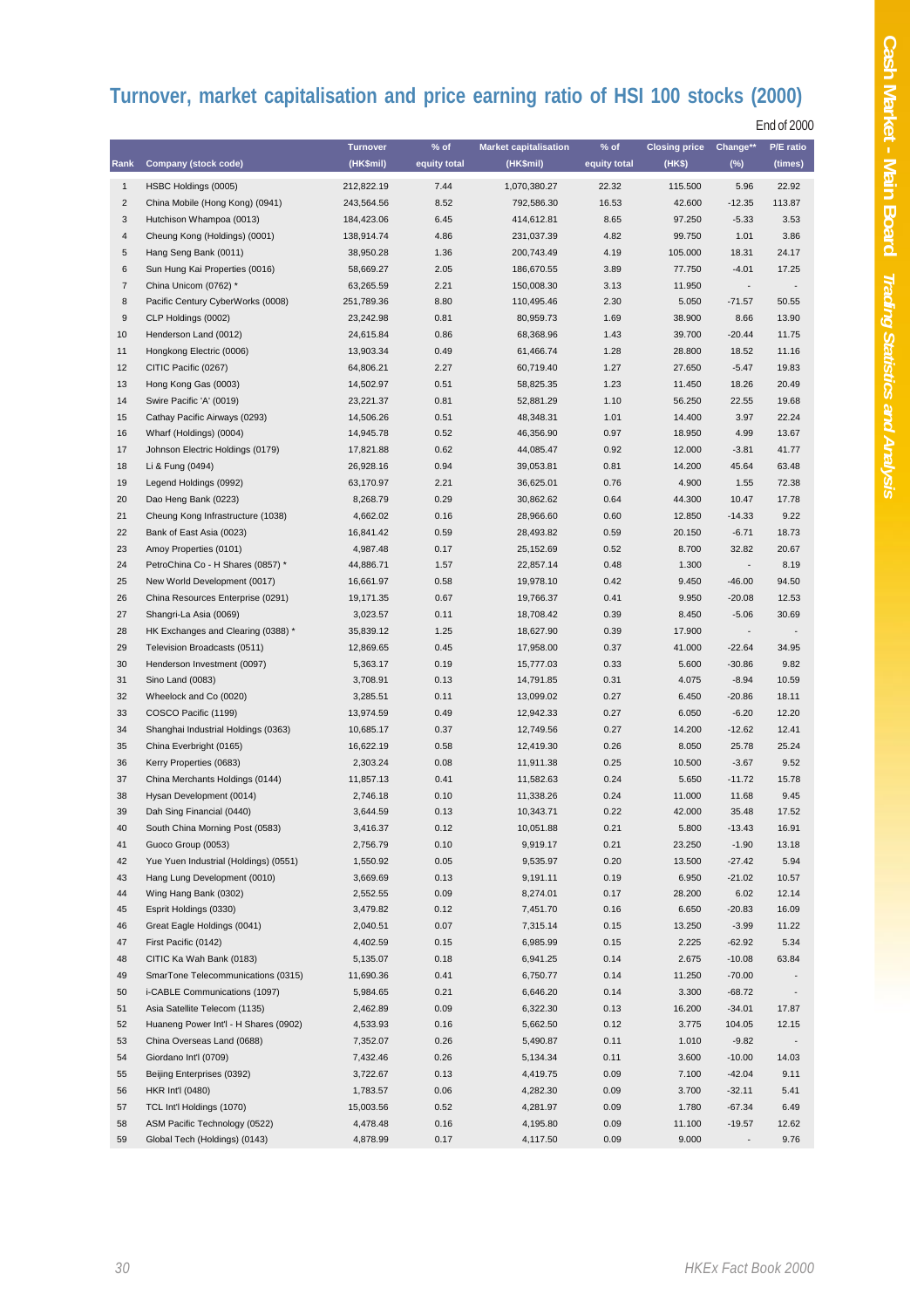#### **Turnover, market capitalisation and price earning ratio of HSI 100 stocks (2000) (continued)**

|      |                                         |                 |              |                              |              |                      |          | End of 2000 |
|------|-----------------------------------------|-----------------|--------------|------------------------------|--------------|----------------------|----------|-------------|
|      |                                         | <b>Turnover</b> | $%$ of       | <b>Market capitalisation</b> | $%$ of       | <b>Closing price</b> | Change** | P/E ratio   |
| Rank | <b>Company (stock code)</b>             | (HK\$mil)       | equity total | (HK\$mil)                    | equity total | (HK\$)               | $(\%)$   | (times)     |
| 60   | New World Infrastructure (0301)         | 3,180.13        | 0.11         | 4,041.41                     | 0.08         | 4.725                | $-52.51$ | 3.40        |
| 61   | HKCB Bank Holding (0655)                | 1,828.30        | 0.06         | 3,649.15                     | 0.08         | 2.700                | 22.73    | 90.00       |
| 62   | Shenzhen Int'l Holdings (0152)          | 20,210.82       | 0.71         | 3,441.26                     | 0.07         | 0.310                | 8.77     |             |
| 63   | China Travel (0308)                     | 5,728.01        | 0.20         | 3,186.09                     | 0.07         | 0.980                | $-11.71$ | 12.74       |
| 64   | ICBC (Asia) (0349)                      | 3,803.28        | 0.13         | 3,020.84                     | 0.06         | 6.700                | 3.08     |             |
| 65   | Beijing Datang Power-H Shares (0991)    | 4,792.03        | 0.17         | 2,897.10                     | 0.06         | 2.025                | 58.20    | 8.89        |
| 66   | Oriental Press (0018)                   | 6,310.76        | 0.22         | 2,733.63                     | 0.06         | 1.140                | 38.18    | 58.16       |
| 67   | ICG Asia (0715)                         | 15,111.97       | 0.53         | 2,525.48                     | 0.05         | 0.455                | 54.24    | 12.30       |
| 68   | Founder Holdings (0418)                 | 20,322.86       | 0.71         | 2,444.26                     | 0.05         | 2.175                | $-77.11$ |             |
| 69   | CNPC (Hong Kong) (0135)                 | 3,927.17        | 0.14         | 2,426.78                     | 0.05         | 0.465                | $-45.29$ | 11.10       |
| 70   | Guangdong Investment (0270)             | 1,575.83        | 0.06         | 2,310.87                     | 0.05         | 0.900                | $-22.41$ |             |
| 71   | Guangzhou Investment (0123)             | 3,119.70        | 0.11         | 2,283.17                     | 0.05         | 0.580                | $-6.45$  | 111.54      |
| 72   | QPL Int'l (0243)                        | 18,696.55       | 0.65         | 2,274.94                     | 0.05         | 4.475                | $-22.84$ | 2.04        |
| 73   | Varitronix Int'l (0710)                 | 2,122.67        | 0.07         | 2,074.34                     | 0.04         | 7.100                | $-60.34$ | 7.95        |
| 74   | Yizheng Chemical - H Shares (1033)      | 9,561.89        | 0.33         | 2,044.00                     | 0.04         | 1.460                | $-32.87$ | 8.04        |
| 75   | EganaGoldpfeil (Holdings) (0048)        | 5,741.08        | 0.20         | 1,936.66                     | 0.04         | 0.171                | $-32.94$ | 10.75       |
| 76   | Sinopec Shanghai Petrochem              | 8,675.46        | 0.30         | 1,817.40                     | 0.04         | 0.780                | $-36.07$ | 9.85        |
|      | - H Shares (0338)                       |                 |              |                              |              |                      |          |             |
| 77   | Softbank Investment Int'l (0648)        | 20,048.82       | 0.70         | 1,772.76                     | 0.04         | 0.940                | 208.20   |             |
| 78   | VTech Holdings (0303)                   | 1,589.37        | 0.06         | 1,609.83                     | 0.03         | 7.150                | $-71.74$ | 4.37        |
| 79   | China Shipping Dev - H Shares (1138)    | 8,406.01        | 0.29         | 1,529.28                     | 0.03         | 1.180                | $-23.38$ | 29.43       |
| 80   | China Aerospace Int'l (0031)            | 12,888.48       | 0.45         | 1,499.69                     | 0.03         | 0.700                | $-36.36$ |             |
| 81   | Culturecom Holdings (0343)              | 34,697.68       | 1.21         | 1,490.59                     | 0.03         | 0.550                | 22.22    | 211.54      |
| 82   | Celestial Asia Securities (1049)        | 11,540.57       | 0.40         | 1,415.54                     | 0.03         | 0.260                | $-73.74$ | 7.88        |
| 83   | CCT Telecom Holdings (0138)             | 11,654.10       | 0.41         | 1,336.72                     | 0.03         | 0.850                | $-85.22$ | 9.21        |
| 84   | Champion Technology (0092)              | 5,772.25        | 0.20         | 1,306.56                     | 0.03         | 0.222                | $-59.64$ | 3.96        |
| 85   | Tianjin Development (0882)              | 1,815.91        | 0.06         | 1,263.68                     | 0.03         | 2.100                | $-48.15$ | 11.95       |
| 86   | Stone Electronic Technology (0409)      | 9,158.68        | 0.32         | 1,256.06                     | 0.03         | 1.190                | $-78.36$ | 793.33      |
| 87   | Next Media (0282)                       | 9,361.06        | 0.33         | 1,181.94                     | 0.02         | 0.365                | $-65.24$ |             |
| 88   | Great Wall Technology - H Shares (0074) | 13,923.14       | 0.49         | 1,157.37                     | 0.02         | 2.550                | $-66.23$ | 7.41        |
| 89   | Hanny Holdings (0275)                   | 13,528.56       | 0.47         | 1,146.69                     | 0.02         | 0.290                | $-84.22$ | 3.03        |
| 90   | e-New Media (0128)                      | 7,271.71        | 0.25         | 990.09                       | 0.02         | 0.600                | $-84.21$ |             |
| 91   | Hikari Tsushin Int'l (0603)             | 12,013.94       | 0.42         | 970.07                       | 0.02         | 0.208                | $-94.83$ |             |
| 92   | China Online (Bermuda) (0383)           | 5,535.63        | 0.19         | 854.35                       | 0.02         | 0.092                | $-70.32$ | 3.22        |
| 93   | e-Kong Group (0524)                     | 17,448.03       | 0.61         | 686.38                       | 0.01         | 0.440                | $-48.84$ |             |
| 94   | New World CyberBase (0276)              | 7,906.62        | 0.28         | 662.12                       | 0.01         | 0.174                | $-94.73$ |             |
| 95   | China Everbright Technology (0256)      | 6,419.16        | 0.22         | 647.49                       | 0.01         | 0.415                | $-56.32$ |             |
| 96   | Guangdong Kelon Elect-H Shares (0921)   | 3,236.13        | 0.11         | 592.87                       | 0.01         | 1.290                | $-78.14$ | 2.07        |
| 97   | Leading Spirit High-Tech (0606)         | 28,125.79       | 0.98         | 525.27                       | 0.01         | 0.033                | $-74.02$ |             |
| 98   | Sino-i.com (0250)                       | 8,898.22        | 0.31         | 487.47                       | 0.01         | 0.124                | $-82.78$ | 8.00        |
| 99   | China DigiContent (1197)                | 9,575.90        | 0.33         | 388.28                       | 0.01         | 0.020                | $-78.26$ |             |
| 100  | Pearl Oriental Cyberforce (0988)        | 3,872.87        | 0.14         | 362.29                       | 0.01         | 0.027                | $-92.29$ |             |
|      | <b>Total</b>                            | 2,233,192.59    | 78.08        | 4,315,763.60                 | 90.00        |                      |          |             |
|      | <b>Equity total</b>                     | 2,860,126.93    | 100.00       | 4,795,150.07                 | 100.00       |                      |          |             |

\* Newly listed stock in 2000

\*\* As compared with previous year.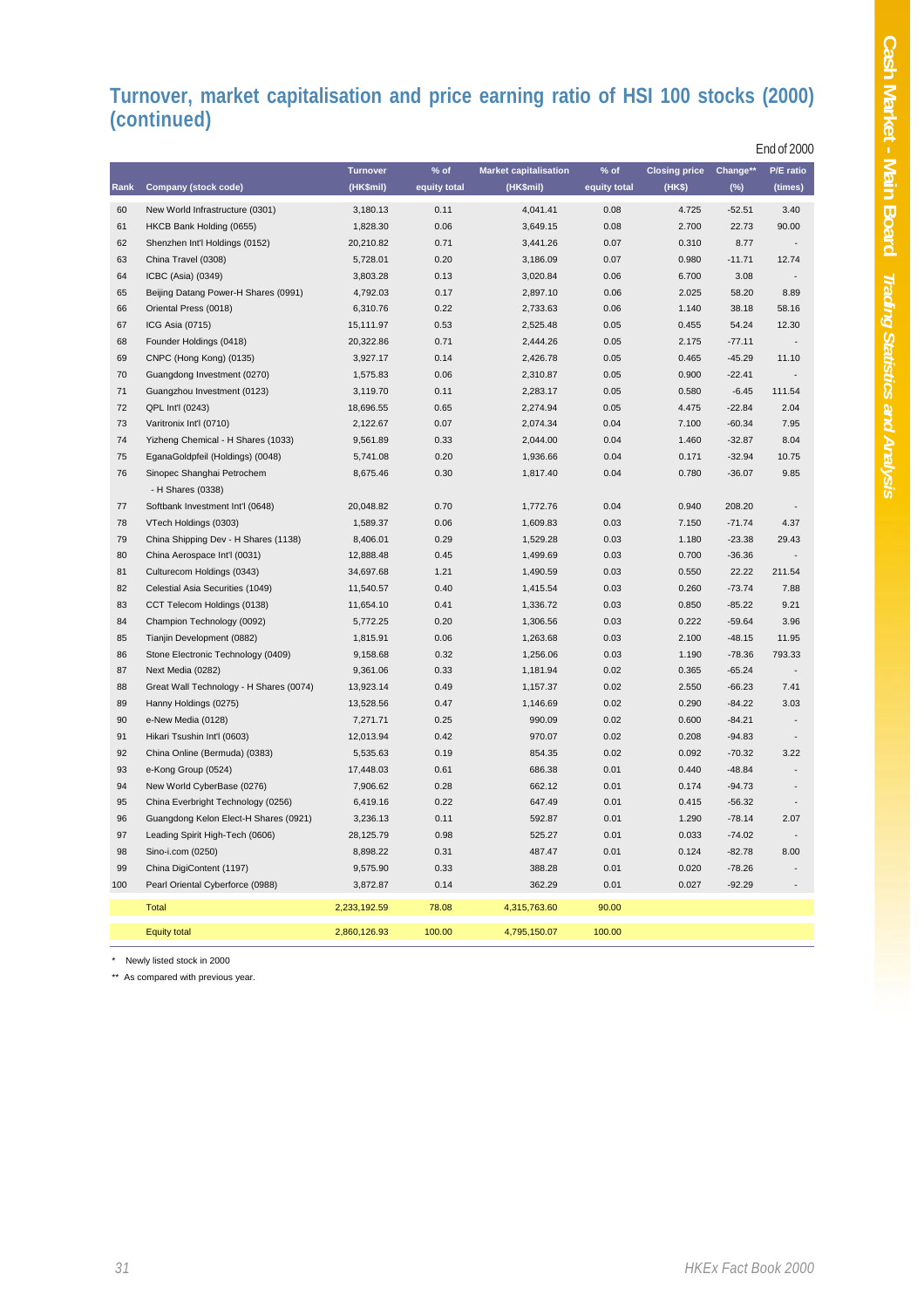## **Turnover, market capitalisation and price earning ratio of New HSMCI stocks (2000)**

End of 2000

|                         |                                           | <b>Turnover</b> | $%$ of       | <b>Market capitalisation</b> | $%$ of       | <b>Closing price</b> | Change**                 | P/E ratio                |
|-------------------------|-------------------------------------------|-----------------|--------------|------------------------------|--------------|----------------------|--------------------------|--------------------------|
| Rank                    | <b>Company (stock code)</b>               | (HK\$mil)       | equity total | (HK\$mil)                    | equity total | (HK\$)               | $(\%)$                   | (times)                  |
| $\mathbf{1}$            | Wing Lung Bank (0096)                     | 980.92          | 0.03         | 7,337.21                     | 0.15         | 31.600               | 0.32                     | 8.58                     |
| $\overline{\mathbf{c}}$ | Hong Kong Hotels (0045)                   | 679.18          | 0.02         | 5,034.82                     | 0.10         | 4.300                | $-16.50$                 | 8.65                     |
| 3                       | Tingyi (Cayman Islands) (0322)            | 310.34          | 0.01         | 5,029.83                     | 0.10         | 0.900                | 63.64                    | $\overline{\phantom{a}}$ |
| $\overline{\mathbf{4}}$ | FPB Bank Holding (0717)                   | 2,014.81        | 0.07         | 4,305.60                     | 0.09         | 3.450                | 115.63                   | 70.55                    |
| $\sqrt{5}$              | Denway Motors (0203)                      | 5,166.97        | 0.18         | 4,011.66                     | 0.08         | 1.360                |                          | 86.62                    |
| 6                       | Liu Chong Hing Bank (1111)                | 573.84          | 0.02         | 3,936.75                     | 0.08         | 9.050                | 11.04                    | 11.03                    |
| $\overline{7}$          | New World China Land (0917)               | 1,148.35        | 0.04         | 3,220.30                     | 0.07         | 2.200                | $\overline{\phantom{a}}$ | 15.83                    |
| 8                       | China Southern Airlines - H Shares (1055) | 7,065.60        | 0.25         | 2,788.67                     | 0.06         | 2.375                | 39.71                    | 103.26                   |
| 9                       | Hopewell Holdings (0054)                  | 656.61          | 0.02         | 2,649.85                     | 0.06         | 3.025                | $\overline{\phantom{a}}$ | 15.65                    |
| 10                      | JCG Holdings (0626)                       | 545.43          | 0.02         | 2,580.63                     | 0.05         | 3.650                | $-16.57$                 | 7.06                     |
| 11                      | China Resources Beijing Land (1109)       | 3,700.06        | 0.13         | 2,439.23                     | 0.05         | 1.630                | 83.15                    | 15.89                    |
| 12                      | International Bank of Asia (0636)         | 754.60          | 0.03         | 2,432.23                     | 0.05         | 2.075                | 9.21                     | 102.22                   |
| 13                      | China Eastern Airlines - H Shares (0670)  | 8,264.27        | 0.29         | 1,927.35                     | 0.04         | 1.230                | 33.70                    | 42.27                    |
| 14                      | Pacific Century Insurance (0065)          | 1,538.76        | 0.05         | 1,843.74                     | 0.04         | 2.675                | $-42.78$                 | 22.77                    |
| 15                      | Yanzhou Coal Mining - H Shares (1171)     | 4,501.94        | 0.16         | 1,827.50                     | 0.04         | 2.150                | $\overline{\phantom{a}}$ | 7.19                     |
| 16                      | Zhejiang Expressway - H Shares (0576)     | 2,780.50        | 0.10         | 1,777.98                     | 0.04         | 1.240                | 5.08                     | 10.52                    |
| 17                      | Shandong Int'l Power Dev-H Shares (1071)  | 2,141.10        | 0.07         | 1,760.16                     | 0.04         | 1.230                | 11.82                    | 5.16                     |
| 18                      | Hengan Int'l (1044)                       | 549.55          | 0.02         | 1,711.94                     | 0.04         | 1.720                | $-20.00$                 | 5.76                     |
| 19                      | SUNDAY Communications (0866) *            | 3,371.32        | 0.12         | 1,644.50                     | 0.03         | 0.550                |                          |                          |
| 20                      | Allied Group (0373)                       | 1,894.66        | 0.07         | 1,556.12                     | 0.03         | 0.450                | $-43.75$                 | 5.92                     |
| 21                      | Shum Yip Investment (0604)                | 2,496.26        | 0.09         | 1,554.48                     | 0.03         | 1.440                | $-4.00$                  | 6.47                     |
| 22                      | Pacific Concord (0438)                    | 1,500.50        | 0.05         | 1,473.42                     | 0.03         | 0.580                | $-34.83$                 | 4.86                     |
| 23                      | Hing Kong Holdings (0535)                 | 2,035.15        | 0.07         | 1,467.78                     | 0.03         | 0.880                | $-74.31$                 | 48.62                    |
| 24                      | Guangshen Railway - H Shares (0525)       | 2,276.44        | 0.08         | 1,388.36                     | 0.03         | 0.970                | 11.49                    | 8.43                     |
| 25                      | IDT Int'l (0167)                          | 1,016.51        | 0.04         | 1,276.14                     | 0.03         | 0.620                | $-31.11$                 | 3.45                     |
| 26                      | Top Glory Int'l Holdings (0268)           | 1,277.34        | 0.04         | 1,257.31                     | 0.03         | 0.470                | $-12.96$                 | 20.89                    |
| 27                      | TCC Int'l Hold (1136)                     | 4,715.04        | 0.16         | 1,203.04                     | 0.03         | 1.500                |                          | 4.98                     |
| 28                      | Tian An China (0028)                      | 3,213.13        | 0.11         | 1,137.75                     | 0.02         | 0.134                | $-50.00$                 | 46.21                    |
| 29                      | Computer & Technologies Hldg (0046)       | 5,066.31        | 0.18         | 1,111.34                     | 0.02         | 4.225                | $-55.99$                 | 67.49                    |
| 30                      | Qingling Motors - H Shares (1122)         | 2,898.70        | 0.10         | 962.75                       | 0.02         | 0.980                | 4.26                     | 4.61                     |
| 31                      | China Pharmaceutical (1093)               | 1,297.01        | 0.05         | 955.14                       | 0.02         | 0.770                | $-21.43$                 | 6.15                     |
| 32                      | Beijing Yanhua - H Shares (0325)          | 3,305.37        | 0.12         | 789.36                       | 0.02         | 0.780                | $-13.33$                 | 8.07                     |
| 33                      | China Strategic (0235)                    | 1,637.72        | 0.06         | 783.66                       | 0.02         | 0.170                | $-61.80$                 | 0.73                     |
| 34                      | Skyworth Digital (0751) *                 | 6,243.24        | 0.22         | 779.00                       | 0.02         | 0.380                |                          | 1.70                     |
| 35                      | HiNet Holdings (0155)                     | 9,991.13        | 0.35         | 669.99                       | 0.01         | 0.133                | $-48.45$                 | 11.37                    |
| 36                      | Skynet (Int'l Group) Hldgs (0577)         | 6,624.31        | 0.23         | 628.19                       | 0.01         | 0.169                | $-63.26$                 | 88.95                    |
| 37                      | Asia Logistics (0862)                     | 7,923.87        | 0.28         | 625.08                       | 0.01         | 0.245                | $-30.00$                 |                          |
| 38                      | Asia Orient Holdings (0214)               | 7,870.87        | 0.28         | 621.78                       | 0.01         | 0.083                | $-83.16$                 |                          |
| 39                      | Yugang Int'l (0613)                       | 6,139.71        | 0.21         | 591.73                       | 0.01         | 0.070                | $-75.00$                 | 4.27                     |
| 40                      | Sunway Int'l (0058)                       | 2,670.17        | 0.09         | 572.04                       | 0.01         | 0.570                | $-66.67$                 | 1.62                     |
| 41                      | RNA Holdings (0501)                       | 6,470.14        | 0.23         | 495.66                       | 0.01         | 0.360                | $-55.00$                 | 28.57                    |
| 42                      | Century City Int'l (0355)                 | 5,576.76        | 0.19         | 489.04                       | 0.01         | 0.147                | $-52.58$                 |                          |
| 43                      | eSun Holdings (0571)                      | 4,208.00        | 0.15         | 480.75                       | 0.01         | 0.170                | $-67.92$                 |                          |
| 44                      | Vanda Systems & Communications (0757)     | 7,597.05        | 0.27         | 478.13                       | 0.01         | 1.140                | $-57.78$                 | 10.45                    |
| 45                      | Oriental Union Holdings (1182)            | 3,198.40        | 0.11         | 470.75                       | 0.01         | 0.405                | $-55.49$                 | 10.71                    |
| 46                      | China Star Entertainment (0326)           | 8,304.38        | 0.29         | 426.71                       | 0.01         | 0.242                | $-52.55$                 | 31.43                    |
| 47                      | Prosper eVision (0979)                    | 4,010.53        | 0.14         | 295.53                       | 0.01         | 0.445                | $-86.41$                 |                          |
| 48                      | Asia Tele-Net And Technology (0679)       | 3,161.35        | 0.11         | 291.60                       | 0.01         | 0.056                | $-82.50$                 | 10.00                    |
| 49                      | City Telecom (HK) (1137)                  | 2,612.91        | 0.09         | 264.94                       | 0.01         | 0.540                | $-92.85$                 | 3.62                     |
| 50                      | Solartech Int'l (1166)                    | 9,034.52        | 0.32         | 212.13                       | 0.00         | 0.016                | $-79.22$                 |                          |
|                         |                                           |                 |              |                              |              |                      |                          |                          |
|                         | Total                                     | 183,011.60      | 6.40         | 83,569.68                    | 1.74         |                      |                          |                          |
|                         | <b>Equity total</b>                       | 2,860,126.93    | 100.00       | 4,795,150.07                 | 100.00       |                      |                          |                          |

\* Newly listed stock in 2000

\*\* As compared with previous year.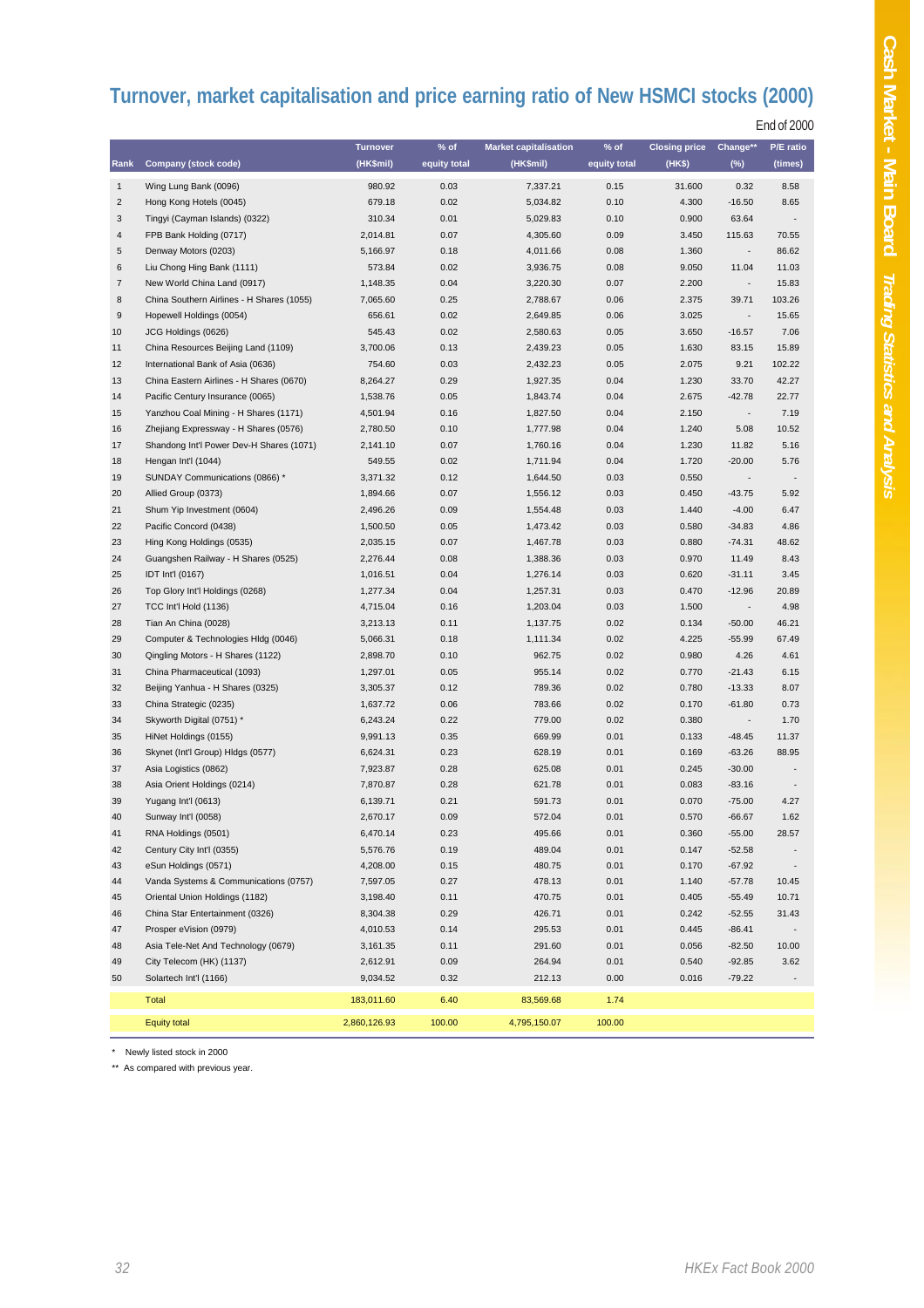## **Turnover, market capitalisation and price earning ratio of HSCEI stocks (2000)**

| <b>End of 2000</b> |
|--------------------|
|--------------------|

|                         |                                                                     | Turnover         | % of             | <b>Market capitalisation</b> | % of         | <b>Closing price</b> | Change**                 | P/E ratio                |
|-------------------------|---------------------------------------------------------------------|------------------|------------------|------------------------------|--------------|----------------------|--------------------------|--------------------------|
| Rank                    | <b>Company (stock code)</b>                                         | (HK\$mil)        | equity total     | (HK\$mil)                    | equity total | (HK\$)               | $(\%)$                   | (times)                  |
| $\mathbf{1}$            | PetroChina Co - H Shares (0857) *                                   | 44,886.71        | 1.57             | 22,857.14                    | 0.48         | 1.300                | $\overline{\phantom{a}}$ | 8.19                     |
| $\overline{c}$          | Sinopec Corp - H Shares (0386) *                                    | 7,951.30         | 0.28             | 20,807.81                    | 0.43         | 1.240                | ٠                        |                          |
| 3                       | Huaneng Power Int'l - H Shares (0902)                               | 4,533.93         | 0.16             | 5,662.50                     | 0.12         | 3.775                | 104.05                   | 12.15                    |
| $\overline{\mathbf{4}}$ | Beijing Datang Power-H Shares (0991)                                | 4,792.03         | 0.17             | 2,897.10                     | 0.06         | 2.025                | 58.20                    | 8.89                     |
| $\mathbf 5$             | China Southern Airlines - H Sh (1055)                               | 7,065.60         | 0.25             | 2,788.67                     | 0.06         | 2.375                | 39.71                    | 103.26                   |
| 6                       | Beijing Capital Int Airport-H (0694) *                              | 1,181.05         | 0.04             | 2,355.76                     | 0.05         | 1.750                | $\overline{\phantom{a}}$ | 9.38                     |
| $\overline{7}$          | Yizheng Chemical - H Shares (1033)                                  | 9,561.89         | 0.33             | 2,044.00                     | 0.04         | 1.460                | $-32.87$                 | 8.04                     |
| $\bf8$                  | China Eastern Airlines - H Shs (0670)                               | 8,264.27         | 0.29             | 1,927.35                     | 0.04         | 1.230                | 33.70                    | 42.27                    |
| $\boldsymbol{9}$        | Yanzhou Coal Mining - H Shares (1171)                               | 4,501.94         | 0.16             | 1,827.50                     | 0.04         | 2.150                | $\overline{\phantom{a}}$ | 7.19                     |
| 10                      | Sinopec Shanghai Petrochem - H (0338)                               | 8,675.46         | 0.30             | 1,817.40                     |              | 0.780                | $-36.07$                 | 9.85                     |
| 11                      | Zhejiang Expressway - H Shares (0576)                               | 2,780.50         | 0.10<br>1,777.98 |                              | 0.04         | 1.240                | 5.08                     | 10.52                    |
| 12                      | Shandong Int'l Power Dev-H Shs (1071)                               | 2,141.10         | 0.07<br>1,760.16 |                              | 0.04         | 1.230                | 11.82                    | 5.16                     |
| 13                      | China Shipping Dev - H Shares (1138)                                | 8,406.01         | 0.29<br>1,529.28 |                              | 0.03         | 1.180                | $-23.38$                 | 29.43                    |
| 14                      | Jiangsu Expressway - H Shares (0177)                                | 809.06           | 0.03             | 1,503.06                     | 0.03         | 1.230                | $-3.15$                  | 10.13                    |
| 15                      | Guangshen Railway - H Shares (0525)                                 | 2,276.44         | 0.08             | 1,388.36                     | 0.03         | 0.970                | 11.49                    | 8.43                     |
| 16                      | Great Wall Technology - H Shs (0074)                                | 13,923.14        | 0.49             | 1,157.37                     | 0.02         | 2.550                | $-66.23$                 | 7.41                     |
| 17                      | Qingling Motors - H Shares (1122)                                   | 2,898.70         | 0.10             | 962.75                       | 0.02         | 0.980                | 4.26                     | 4.61                     |
| 18                      | Jiangxi Copper - H Shares (0358)                                    | 2,030.36         | 0.07             | 797.97                       | 0.02         | 0.690                | $-20.69$                 | 77.53                    |
| 19                      | Beijing Yanhua - H Shares (0325)                                    | 3,305.37         | 0.12             | 789.36                       | 0.02         | 0.780                | $-13.33$                 | 8.07                     |
| 20                      | Sinopec Zhenhai Refining -H Sh (1128)                               | 2,239.73         | 0.08             | 767.18                       | 0.02         | 1.060                | $-23.19$                 | 4.73                     |
| 21                      | Shenzhen Expressway - H Shares (0548)                               | 1,544.72         | 0.05             | 717.60                       | 0.01         | 0.960                | $-21.95$                 | 6.09                     |
| 22                      | Maanshan Iron & Steel-H Shares (0323)                               | 1,917.95         | 0.07             | 641.18                       | 0.01         | 0.370                | $-11.90$                 | 194.74                   |
| 23                      | Angang New Steel - H Shs (0347)                                     | 3,646.05         | 0.13             | 631.90                       | 0.01         | 0.710                | 14.52                    | 6.41                     |
| 24                      | Beijing Beida Jade Bird - H Sh (8095) *                             | 3,277.06         | 0.11             | 600.60                       | 0.01         | 2.275                | $\overline{\phantom{a}}$ |                          |
| 25                      | Guangdong Kelon Elect-H Shares (0921)                               | 3,236.13         | 0.11             | 592.87                       | 0.01         | 1.290                | $-78.14$                 | 2.07                     |
| 26                      | Tsingtao Brewery - H Shares (0168)                                  | 457.93           | 0.02             | 565.37                       | 0.01         | 1.630                | $-31.37$                 | 38.35                    |
| 27                      | Beijing North Star - H Shares (0588)                                | 1,044.91         | 0.04             | 551.48                       | 0.01         | 0.780                | 13.04                    | 11.32                    |
| 28                      | Shenyang Public Utility - H Sh (0747)                               | 962.28           | 0.03             | 437.22                       | 0.01         | 1.040                | $-2.80$                  | 3.08                     |
| 29                      | NJ Panda Electronics - H Share (0553)                               | 2,783.46         | 0.10             | 416.24                       | 0.01         | 1.720                | $-11.79$                 | 101.78                   |
| 30                      | Sichuan Expressway - H Shs (0107)                                   | 660.94           | 0.02             | 411.85                       | 0.01         | 0.460                | $-13.21$                 | 7.37                     |
| 31                      | Jilin Chemical - H Shares (0368)                                    | 1,401.22         | 0.05             | 395.56                       | 0.01         | 0.410                | $-30.51$                 | 10.07                    |
| 32                      | Anhui Expressway - H Shares (0995)                                  | 446.74           | 0.02             | 350.04                       | 0.01         | 0.710                | $-2.74$                  | 5.15                     |
| 33                      | Tianjin Bohai Chemical H Share (1065)                               | 457.44           | 0.02             | 234.60                       | 0.00         | 0.690                | 16.95                    |                          |
| 34                      | Tong Ren Tang - H Shares (8069) *                                   | 387.89           | 0.01             | 232.96                       | 0.00         | 3.200                | $\overline{\phantom{a}}$ | $\overline{\phantom{a}}$ |
| 35                      | Anhui Conch Cement - H Shs (0914)                                   | 122.10           | 0.00             | 198.55                       | 0.00         | 0.550                | $-11.29$                 | 9.80                     |
| 36<br>37                | Guangzhou Phar - H Shares (0874)                                    | 310.64<br>482.52 | 0.01<br>0.02     | 186.92<br>180.80             | 0.00<br>0.00 | 0.850<br>1.000       | 4.94<br>25.00            | 5.15<br>5.14             |
| 38                      | Jingwei Textile - H Shares (0350)<br>Harbin Power - H Shares (1133) | 659.61           | 0.02             | 161.86                       | 0.00         | 0.345                | $-17.86$                 | 12.59                    |
| 39                      | Shanghai Fudan - H Shares (8102) *                                  | 3,203.63         | 0.11             | 158.13                       | 0.00         | 1.100                | $\overline{\phantom{a}}$ |                          |
| 40                      | First Tractor - H Shares (0038)                                     | 760.66           | 0.03             | 154.10                       | 0.00         | 0.460                | $-58.18$                 | 4.78                     |
| 41                      | Chongqing Iron & Steel - H Shs (1053)                               | 442.26           | 0.02             | 126.25                       | 0.00         | 0.305                | $-18.67$                 |                          |
| 42                      | Shandong Xinhua - H Shares (0719)                                   | 92.29            | 0.00             | 124.50                       | 0.00         | 0.830                | 18.57                    | 6.51                     |
| 43                      | Luoyang Glass - H Shares (1108)                                     | 126.95           | 0.00             | 122.50                       | 0.00         | 0.490                | 22.50                    | 5.76                     |
| 44                      | CATIC Shenzhen - H Shares (0161)                                    | 162.87           | 0.01             | 96.80                        | 0.00         | 0.400                | $-24.53$                 | 7.43                     |
| 45                      | Northeast Electrical-H Shares (0042)                                | 85.55            | 0.00             | 85.12                        | 0.00         | 0.330                | $-17.50$                 |                          |
| 46                      | Chengdu PTIC - H Shares (1202)                                      | 85.70            | 0.00             | 76.80                        | 0.00         | 0.480                | $-15.79$                 |                          |
| 47                      | Beiren Printing - H Shares (0187)                                   | 42.67            | 0.00             | 75.00                        | 0.00         | 0.750                | 11.94                    | 6.33                     |
| 48                      | Guangzhou Shipyard - H Shares (0317)                                | 68.19            | 0.00             | 71.62                        | 0.00         | 0.455                | $-10.78$                 | 252.78                   |
| 49                      | Kunming Machine Tool-H Shares (0300)                                | 11.09            | 0.00             | 57.20                        | 0.00         | 0.880                | 95.56                    |                          |
| 50                      | Dongfang Electrical - H Shares (1072)                               | 72.17            | 0.00             | 56.95                        | 0.00         | 0.335                | $-33.00$                 |                          |
|                         | <b>Total</b>                                                        | 171,178.21       | 5.98             | 86,131.27                    | 1.80         |                      |                          |                          |
|                         |                                                                     |                  |                  |                              |              |                      |                          |                          |
|                         | <b>Equity Total</b>                                                 | 2,860,126.93     | 100.00           | 4,795,150.07                 | 100.00       |                      |                          |                          |

\* Newly listed stock in 2000

\*\* As compared with previous year.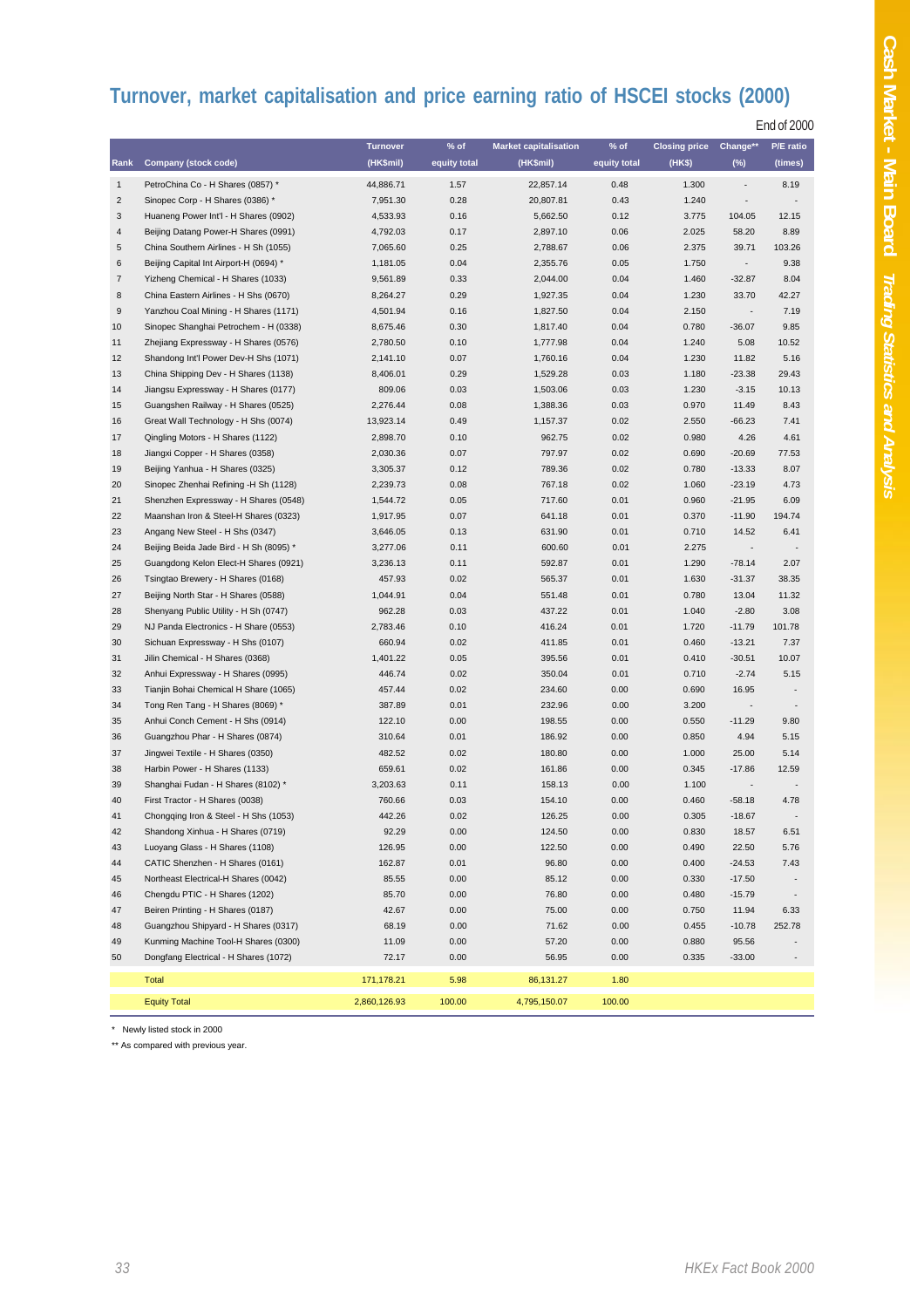# **Turnover, market capitalisation and price earning ratio of HSCCI stocks (2000)**

|                  |                                       | <b>Turnover</b> | $%$ of       | <b>Market capitalisation</b> | $%$ of       | <b>Closing price</b> | Change*  | P/E ratio                    |
|------------------|---------------------------------------|-----------------|--------------|------------------------------|--------------|----------------------|----------|------------------------------|
| Rank             | <b>Company (stock code)</b>           | (HK\$mil)       | equity total | (HK\$mil)                    | equity total | (HK\$)               | $(\%)$   | (times)                      |
| $\mathbf{1}$     | Legend Holdings (0992)                | 63,170.97       | 2.21         | 36,625.01                    | 0.76         | 4.900                | 1.55     | 72.38                        |
| 2                | China Resources Enterprise (0291)     | 19,171.35       | 0.67         | 19,766.37                    | 0.41         | 9.950                | $-20.08$ | 12.53                        |
| 3                | COSCO Pacific (1199)                  | 13,974.59       | 0.49         | 12,942.33                    | 0.27         | 6.050                | $-6.20$  | 12.20                        |
| 4                | Shanghai Industrial Holdings (0363)   | 10,685.17       | 0.37         | 12,749.56                    | 0.27         | 14.200               | $-12.62$ | 12.41                        |
| 5                | China Everbright (0165)               | 16,622.19       | 0.58         | 12,419.30                    | 0.26         | 8.050                | 25.78    | 25.24                        |
| 6                | China Merchants Holdings (0144)       | 11,857.13       | 0.41         | 11,582.63                    | 0.24         | 5.650                | $-11.72$ | 15.78                        |
| $\boldsymbol{7}$ | CITIC Ka Wah Bank (0183)              | 5,135.07        | 0.18         | 6,941.25                     | 0.14         | 2.675                | $-10.08$ | 63.84                        |
| 8                | China Overseas Land (0688)            | 7,352.07        | 0.26         | 5,490.87                     | 0.11         | 1.010                | $-9.82$  |                              |
| 9                | Beijing Enterprises (0392)            | 3,722.67        | 0.13         | 4,419.75                     | 0.09         | 7.100                | $-42.04$ | 9.11                         |
| 10               | China National Aviation (1110)        | 691.07          | 0.02         | 4,205.74                     | 0.09         | 1.300                | 22.64    | 19.85                        |
| 11               | Denway Motors (0203)                  | 5,166.97        | 0.18         | 4,011.66                     | 0.08         | 1.360                | 106.06   | 86.62                        |
| 12               | China Travel (0308)                   | 5,728.01        | 0.20         | 3,186.09                     | 0.07         | 0.980                | $-11.71$ | 12.74                        |
| 13               | ICBC (Asia) (0349)                    | 3,803.28        | 0.13         | 3,020.84                     | 0.06         | 6.700                | 3.08     |                              |
| 14               | Founder Holdings (0418)               | 20,322.86       | 0.71         | 2,444.26                     | 0.05         | 2.175                | $-77.11$ |                              |
| 15               | China Resources Beijing Land (1109)   | 3,700.06        | 0.13         | 2,439.23                     | 0.05         | 1.630                | 83.15    | 15.89                        |
| 16               | CNPC (Hong Kong) (0135)               | 3,927.17        | 0.14         | 2,426.78                     | 0.05         | 0.465                | $-45.29$ | 11.10                        |
| 17               | Guangdong Investment (0270)           | 1,575.83        | 0.06         | 2,310.87                     | 0.05         | 0.900                | $-22.41$ |                              |
| 18               | Guangzhou Investment (0123)           | 3,119.70        | 0.11         | 2,283.17                     | 0.05         | 0.580                | $-6.45$  | 111.54                       |
| 19               | Shum Yip Investment (0604)            | 2,496.26        | 0.09         | 1,554.48                     | 0.03         | 1.440                | $-4.00$  | 6.47                         |
| 20               | China Aerospace Int'l (0031)          | 12,888.48       | 0.45         | 1,499.69                     | 0.03         | 0.700                | $-36.36$ |                              |
| 21               | Tianjin Development (0882)            | 1,815.91        | 0.06         | 1,263.68                     | 0.03         | 2.100                | $-48.15$ | 11.95                        |
| 22               | Top Glory Int'l Holdings (0268)       | 1,277.34        | 0.04         | 1,257.31                     | 0.03         | 0.470                | $-12.96$ | 20.89                        |
| 23               | Stone Electronic Technology (0409)    | 9,158.68        | 0.32         | 1,256.06                     | 0.03         | 1.190                | $-78.36$ | 793.33                       |
| 24               | GZI Transport (1052)                  | 150.95          | 0.01         | 1,213.88                     | 0.03         | 1.170                | $-1.68$  | 4.54                         |
| 25               | COSCO Int'l (0517)                    | 1,534.01        | 0.05         | 1,188.48                     | 0.02         | 0.860                | $-25.22$ | 68.80                        |
| 26               | China Foods Holdings (0506)           | 515.71          | 0.02         | 1,129.23                     | 0.02         | 1.710                | 23.91    | 12.96                        |
| 27               | Guangnan (Holdings) (1203)            | 113.59          | 0.00         | 1,010.92                     | 0.02         | 0.117                | $-7.14$  |                              |
| 28               | China Pharmaceutical (1093)           | 1,297.01        | 0.05         | 955.14                       | 0.02         | 0.770                | $-21.43$ | 6.15                         |
| 29               | Logic Int'l Holdings (1193)           | 3,405.26        | 0.12         | 950.56                       | 0.02         | 0.630                | 121.05   |                              |
| 30               | Continental Mariner Investment (0119) | 847.91          | 0.03         | 921.11                       | 0.02         | 1.120                | 1.82     | 20.63                        |
| 31               | China Everbright Int'l (0257)         | 571.75          | 0.02         | 751.75                       | 0.02         | 0.295                | $-51.64$ |                              |
| 32               | China Everbright Technology (0256)    | 6,419.16        | 0.22         | 647.49                       | 0.01         | 0.415                | $-56.32$ | $\qquad \qquad \blacksquare$ |
| 33               | Sinopec Kantons (0934)                | 732.17          | 0.03         | 611.73                       | 0.01         | 0.590                | 3.51     | 3.50                         |
| 34               | HK Construction (0190)                | 361.09          | 0.01         | 543.40                       | 0.01         | 1.070                | $-62.12$ |                              |
| 35               | Chu Kong Shipping (0560)              | 164.42          | 0.01         | 480.00                       | 0.01         | 0.640                | $-9.86$  | 5.05                         |
| 36               | Shougang Concord Int'l (0697)         | 211.79          | 0.01         | 436.05                       | 0.01         | 0.230                | $-22.03$ |                              |
| 37               | CASIL Telecom Holdings (1185)         | 2,448.07        | 0.09         | 353.60                       | 0.01         | 0.455                | $-53.09$ |                              |
| 38               | Oriental Metals (Holdings) (1208)     | 1,300.69        | 0.05         | 336.53                       | 0.01         | 0.255                | $-76.17$ | $\frac{1}{2}$                |
| 39               | Guangdong Brewery Holdings (0124)     | 58.95           | 0.00         | 331.25                       | 0.01         | 0.265                | $-30.26$ | 6.76                         |
| 40               | Poly Investments Holdings (0263)      | 495.98          | 0.02         | 302.31                       | 0.01         | 0.249                | $-36.15$ | 25.41                        |
| 41               | Zhu Kuan Development (0908)           | 244.74          | 0.01         | 279.65                       | 0.01         | 0.350                | $-39.66$ | 23.49                        |
| 42               | Min Xin Holdings (0222)               | 104.60          | 0.00         | 248.09                       | 0.01         | 0.540                | $-21.74$ | 10.49                        |
| 43               | Shougang Concord Technology (0521)    | 355.59          | 0.01         | 235.51                       | 0.00         | 0.295                | $-43.27$ | 8.99                         |
| 44               | ONFEM Holdings (0230)                 | 70.30           | 0.00         | 204.63                       | 0.00         | 0.265                | $-56.56$ | 7.91                         |
| 45               | Shenyin Wanguo (HK) (0218)            | 160.30          | 0.01         | 176.58                       | 0.00         | 0.340                | $-51.43$ | 7.14                         |
|                  | <b>Total</b>                          | 248,926.83      | 8.70         | 169,404.86                   | 3.53         |                      |          |                              |
|                  | <b>Equity total</b>                   | 2,860,126.93    | 100.00       | 4,795,150.07                 | 100.00       |                      |          |                              |

\* As compared with previous year.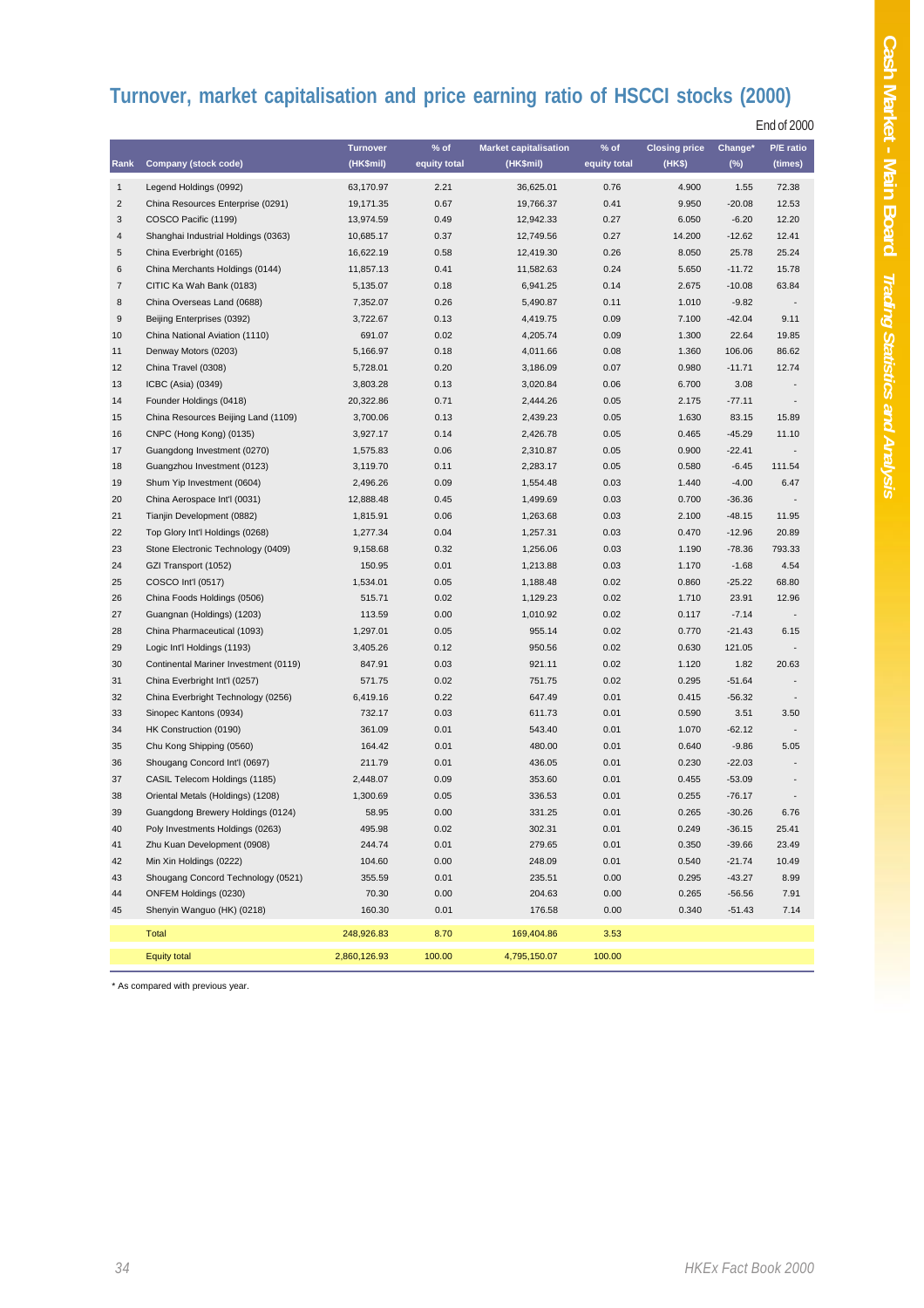### **Turnover and market capitalisation of China enterprises (H shares) (1996 - 2000)**

| <b>Turnover</b> |            |               |              |                                   |            |                   | <b>Market capitalisation</b> |                   |  |
|-----------------|------------|---------------|--------------|-----------------------------------|------------|-------------------|------------------------------|-------------------|--|
|                 | Year/Month | No. of issues | Shares (mil) | % of equity total Value (HK\$mil) |            | % of equity total | HK\$mil                      | % of equity total |  |
| 1996            |            | 23            | 15,267.18    | 4.63                              | 24,890.24  | 1.93              | 31,530.63                    | 0.91              |  |
| 1997            |            | 39            | 111,936.68   | 10.28                             | 297.769.58 | 8.48              | 48,622.01                    | 1.52              |  |
| 1998            |            | 41            | 64,739.85    | 11.97                             | 73,538.67  | 4.61              | 33,532.66                    | 1.26              |  |
| 1999            |            | 44            | 76,610.60    | 7.28                              | 102.788.51 | 5.80              | 41,888.78                    | 0.89              |  |
| 2000            |            | 47            | 117.925.78   | 5.07                              | 164,309.62 | 5.39              | 85,139.58                    | 1.78              |  |
|                 |            |               |              |                                   |            |                   |                              |                   |  |
| 2000            | Jan        | 44            | 3,983.30     | 1.07                              | 6,884.85   | 1.87              | 38,649.01                    | 0.87              |  |
|                 | Feb        | 45            | 4,321.09     | 1.04                              | 5,512.62   | 1.31              | 32,882.23                    | 0.67              |  |
|                 | Mar        | 45            | 5,200.58     | 2.06                              | 8,886.57   | 2.57              | 34,247.07                    | 0.69              |  |
|                 | Apr        | 46            | 10,375.40    | 8.70                              | 12,581.35  | 6.69              | 57,836.01                    | 1.31              |  |
|                 | May        | 46            | 15,372.70    | 8.78                              | 19,196.82  | 8.77              | 62,299.86                    | 1.48              |  |
|                 | Jun        | 46            | 11,991.91    | 7.49                              | 15.500.42  | 7.15              | 69.984.65                    | 1.46              |  |
|                 | Jul        | 46            | 17.480.93    | 12.18                             | 25,847.69  | 9.01              | 81,276.86                    | 1.61              |  |
|                 | Aug        | 46            | 15,466.88    | 9.35                              | 23,778.21  | 8.91              | 80,875.77                    | 1.51              |  |
|                 | Sep        | 46            | 7,697.26     | 5.93                              | 11,068.80  | 5.48              | 71,087.13                    | 1.51              |  |
|                 | Oct        | 47            | 9,435.43     | 7.54                              | 12,840.07  | 7.26              | 94,003.38                    | 2.07              |  |
|                 | Nov        | 47            | 10,488.71    | 6.77                              | 14,317.27  | 7.25              | 83,930.45                    | 1.88              |  |
|                 | Dec        | 47            | 6,111.60     | 5.52                              | 7,894.95   | 4.90              | 85,139.58                    | 1.78              |  |

Note: Market capitalisation represents the value of the H shares only, not that of the entire issued capital of the enterprise.

### **Average dividend yields of AOI stocks\* (1996 - 2000)**

|            |     |                |                |                  |                   |                     |                    |               | $(\%)$               |
|------------|-----|----------------|----------------|------------------|-------------------|---------------------|--------------------|---------------|----------------------|
|            |     |                |                |                  |                   | <b>Consolidated</b> |                    |               |                      |
| Year/Month |     | All AOI stocks | <b>Finance</b> | <b>Utilities</b> | <b>Properties</b> | enterprises         | <b>Industrials</b> | <b>Hotels</b> | <b>Miscellaneous</b> |
| 1996       |     | 2.89           | 3.03           | 5.62             | 2.45              | 2.44                | 2.16               | 2.62          | 2.24                 |
| 1997       |     | 3.51           | 3.29           | 3.05             | 4.65              | 3.62                | 2.42               | 3.96          | 1.04                 |
| 1998       |     | 3.69           | 3.79           | 3.97             | 3.41              | 3.73                | 3.10               | 5.28          | 1.93                 |
| 1999       |     | 2.20           | 3.12           | 1.68             | 2.04              | 1.80                | 2.46               | 1.63          | 0.48                 |
| 2000       |     | 2.01           | 2.68           | 3.44             | 2.35              | 1.01                | 2.94               | 2.31          | 3.59                 |
|            |     |                |                |                  |                   |                     |                    |               |                      |
| 2000       | Jan | 2.34           | 3.64           | 4.78             | 2.19              | 1.53                | 2.39               | 1.75          | 0.46                 |
|            | Feb | 2.20           | 4.08           | 5.24             | 2.27              | 1.22                | 2.29               | 2.04          | 0.46                 |
|            | Mar | 2.30           | 4.07           | 5.23             | 2.55              | 1.35                | 2.17               | 1.91          | 0.48                 |
|            | Apr | 2.64           | 4.19           | 5.26             | 3.18              | 1.60                | 2.56               | 2.06          | 0.15                 |
|            | May | 2.80           | 4.34           | 5.05             | 3.90              | 1.65                | 2.95               | 2.36          | 0.15                 |
|            | Jun | 2.45           | 4.04           | 4.99             | 3.34              | 1.39                | 2.81               | 2.04          | 0.15                 |
|            | Jul | 2.34           | 3.55           | 5.00             | 3.07              | 1.36                | 2.74               | 2.11          | 0.14                 |
|            | Aug | 1.95           | 2.84           | 5.14             | 2.74              | 0.86                | 2.46               | 2.10          | 2.54                 |
|            | Sep | 2.15           | 2.90           | 5.23             | 3.07              | 0.98                | 2.70               | 2.13          | 2.97                 |
|            | Oct | 2.25           | 2.91           | 3.93             | 3.41              | 1.07                | 2.82               | 2.25          | 2.97                 |
|            | Nov | 2.27           | 2.99           | 3.82             | 3.55              | 1.06                | 2.91               | 2.31          | 3.57                 |
|            | Dec | 2.01           | 2.68           | 3.44             | 2.35              | 1.01                | 2.94               | 2.31          | 3.59                 |

\* Month-end or year-end figures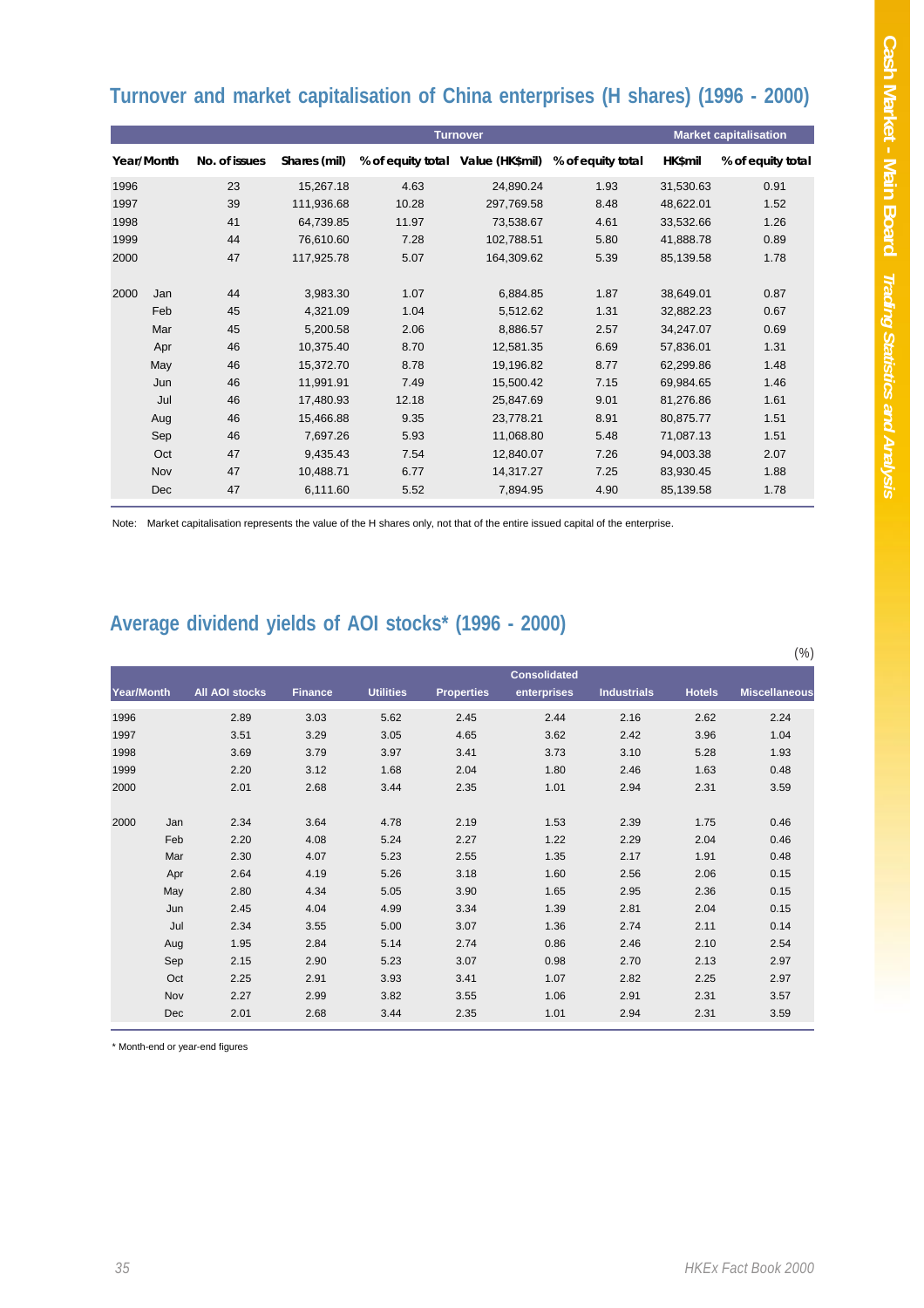#### **Average price earnings ratios of AOI stocks\* (1996 - 2000)**

|            |     |                       |                |                  |                   |                     |                    |               | (Times)              |
|------------|-----|-----------------------|----------------|------------------|-------------------|---------------------|--------------------|---------------|----------------------|
|            |     |                       |                |                  |                   | <b>Consolidated</b> |                    |               |                      |
| Year/Month |     | <b>All AOI stocks</b> | <b>Finance</b> | <b>Utilities</b> | <b>Properties</b> | enterprises         | <b>Industrials</b> | <b>Hotels</b> | <b>Miscellaneous</b> |
| 1996       |     | 16.69                 | 15.63          | 15.70            | 16.80             | 18.10               | 16.02              | 20.54         | 11.87                |
| 1997       |     | 12.10                 | 13.81          | 20.83            | 8.48              | 11.07               | 11.67              | 11.41         | 26.36                |
| 1998       |     | 10.66                 | 11.94          | 13.05            | 9.36              | 9.73                | 8.48               | 11.57         | 13.18                |
| 1999       |     | 26.73                 | 25.75          | 31.81            | 19.26             | 37.88               | 17.62              | 41.20         | 37.70                |
| 2000       |     | 12.80                 | 22.35          | 17.41            | 7.47              | 12.32               | 9.47               | 19.78         | 8.98                 |
| 2000       | Jan | 25.16                 | 22.05          | 11.14            | 18.01             | 40.98               | 18.33              | 38.37         | 39.23                |
|            | Feb | 26.24                 | 17.41          | 11.51            | 17.33             | 50.87               | 18.94              | 32.98         | 39.07                |
|            | Mar | 13.72                 | 16.85          | 11.20            | 7.69              | 15.21               | 20.11              | 23.32         | 37.39                |
|            | Apr | 12.13                 | 16.74          | 11.09            | 6.76              | 12.95               | 16.15              | 21.67         | 9.20                 |
|            | May | 11.83                 | 16.25          | 11.41            | 5.49              | 13.53               | 13.98              | 18.62         | 11.22                |
|            | Jun | 13.29                 | 17.40          | 11.54            | 6.39              | 15.70               | 14.43              | 21.57         | 11.70                |
|            | Jul | 13.97                 | 19.73          | 11.48            | 6.86              | 16.16               | 14.30              | 20.25         | 12.62                |
|            | Aug | 13.98                 | 21.23          | 11.75            | 7.73              | 15.23               | 12.80              | 19.97         | 12.89                |
|            | Sep | 12.79                 | 20.88          | 11.62            | 7.19              | 13.21               | 11.61              | 20.60         | 11.00                |
|            | Oct | 12.28                 | 20.68          | 15.47            | 6.51              | 12.14               | 11.10              | 19.41         | 11.00                |
|            | Nov | 12.02                 | 20.06          | 15.71            | 6.28              | 12.05               | 10.47              | 18.91         | 9.17                 |
|            | Dec | 12.80                 | 22.35          | 17.41            | 7.47              | 12.32               | 9.47               | 19.78         | 8.98                 |

\* Month-end or year-end figures

#### **Average dividend yields of HSI, HSI100, New HSMCI, HSCEI and HSCCI stocks\* (1996 - 2000)**

|             |                   |                |                         |                     | $(\%)$              |
|-------------|-------------------|----------------|-------------------------|---------------------|---------------------|
| Year/Month  | <b>HSI stocks</b> | <b>HSI 100</b> | <b>New HSMCI stocks</b> | <b>HSCEI stocks</b> | <b>HSCCI stocks</b> |
| 1996        | 2.60              | n.a.           | n.a.                    | 3.31                | n.a.                |
| 1997        | 3.73              | n.a.           | n.a.                    | 2.36                | 1.23                |
| 1998        | 3.53              | 3.55           | 4.60                    | 2.87                | 2.43                |
| 1999        | 1.90              | 1.88           | 2.73                    | 2.98                | 1.18                |
| 2000        | 1.84              | 1.86           | 2.83                    | 2.17                | 1.46                |
|             |                   |                |                         |                     |                     |
| 2000<br>Jan | 2.07              | 2.04           | 2.77                    | 3.18                | 1.12                |
| Feb         | 1.88              | 1.86           | 2.88                    | 3.98                | 1.07                |
| Mar         | 2.05              | 2.02           | 2.87                    | 4.51                | 0.96                |
| Apr         | 2.30              | 2.27           | 3.28                    | 2.40                | 1.16                |
| May         | 2.40              | 2.37           | 3.58                    | 2.21                | 1.42                |
| Jun         | 2.18              | 2.05           | 2.61                    | 2.00                | 1.29                |
| Jul         | 2.10              | 1.96           | 2.41                    | 1.72                | 1.13                |
| Aug         | 1.71              | 1.73           | 2.35                    | 1.73                | 1.16                |
| Sep         | 1.88              | 1.90           | 2.60                    | 1.97                | 1.31                |
| Oct         | 1.98              | 2.02           | 2.84                    | 2.05                | 1.43                |
| Nov         | 2.10              | 2.14           | 2.94                    | 2.29                | 1.52                |
| Dec         | 1.84              | 1.86           | 2.83                    | 2.17                | 1.46                |
|             |                   |                |                         |                     |                     |

\* Month-end or year-end figures

n.a. not available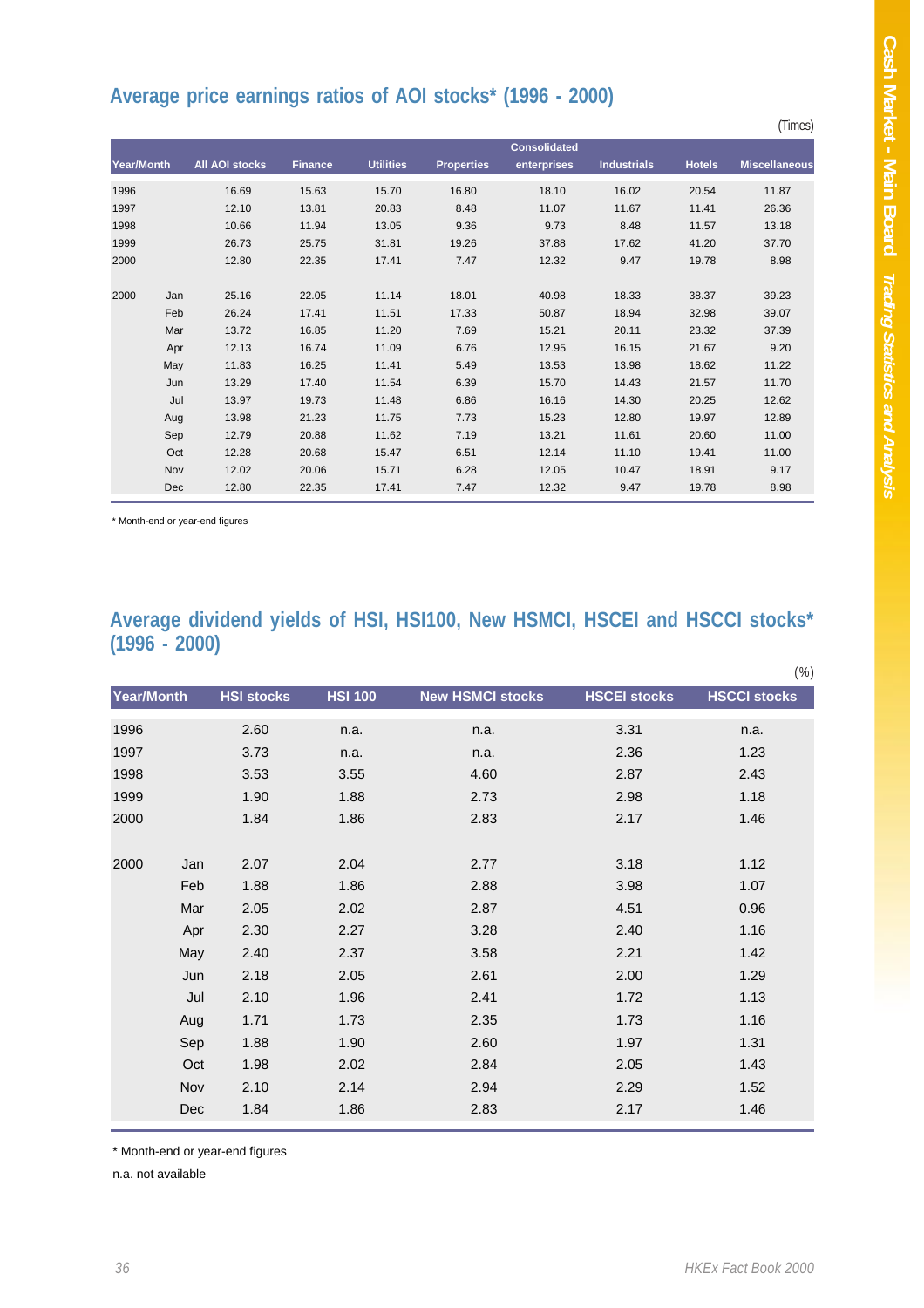#### **Average price earnings ratios of HSI, HSI 100, New HSMCI, HSCEI and HSCCI stocks\* (1996 - 2000)**

|            |     |                   |                |                         |                     | (Times)             |
|------------|-----|-------------------|----------------|-------------------------|---------------------|---------------------|
| Year/Month |     | <b>HSI stocks</b> | <b>HSI 100</b> | <b>New HSMCI stocks</b> | <b>HSCEI stocks</b> | <b>HSCCI stocks</b> |
| 1996       |     | 17.30             | n.a.           | n.a.                    | 12.17               | n.a.                |
| 1997       |     | 12.29             | n.a.           | n.a.                    | 15.07               | 25.23               |
| 1998       |     | 12.36             | 11.83          | 7.00                    | 7.17                | 10.30               |
| 1999       |     | 27.88             | 32.34          | Loss                    | 17.63               | 96.85               |
| 2000       |     | 12.74             | 13.05          | 28.21                   | 9.18                | Loss                |
|            |     |                   |                |                         |                     |                     |
| 2000       | Jan | 25.52             | 29.87          | Loss                    | 16.55               | 102.52              |
|            | Feb | 26.18             | 30.51          | Loss                    | 12.68               | Loss                |
|            | Mar | 12.33             | 13.71          | Loss                    | 11.04               | Loss                |
|            | Apr | 11.10             | 12.25          | Loss                    | 8.43                | Loss                |
|            | May | 11.00             | 12.11          | Loss                    | 9.18                | Loss                |
|            | Jun | 12.06             | 13.52          | Loss                    | 9.99                | 742.23              |
|            | Jul | 12.55             | 13.95          | Loss                    | 11.60               | 812.67              |
|            | Aug | 13.63             | 14.13          | Loss                    | 11.54               | 864.37              |
|            | Sep | 12.48             | 12.96          | Loss                    | 10.14               | 514.61              |
|            | Oct | 11.90             | 12.29          | Loss                    | 9.75                | 463.55              |
|            | Nov | 11.19             | 11.55          | Loss                    | 8.70                | 440.26              |
|            | Dec | 12.74             | 13.05          | 28.21                   | 9.18                | Loss                |
|            |     |                   |                |                         |                     |                     |

\* Month-end or year-end figures

n.a. not available

#### **Comparison dividend yields and average price earnings ratios of AOI stocks (1996 - 2000)**

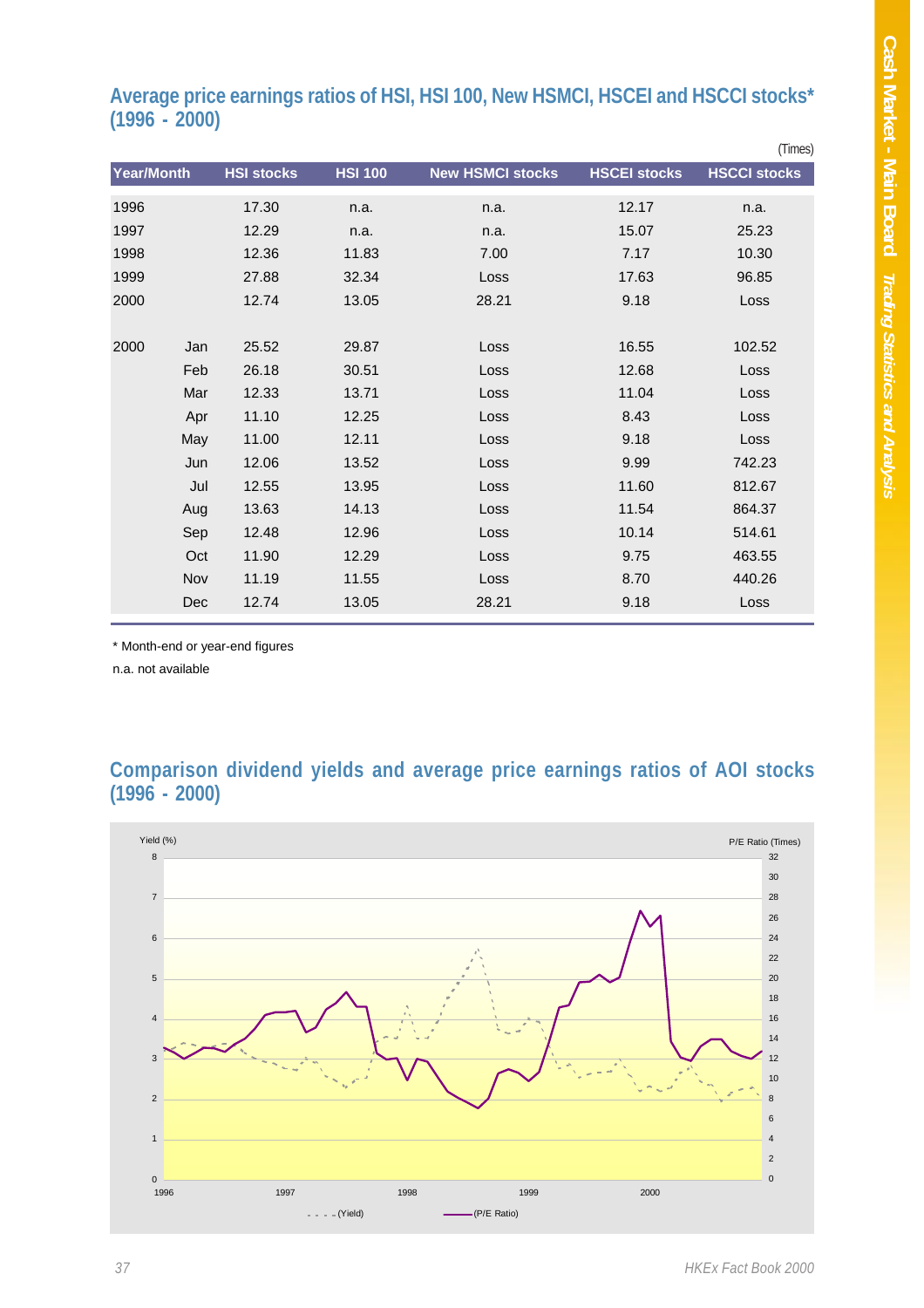## **Cash dividend payout (1996 - 2000)**

| Year/        |     | No. of<br>companies | No. of<br>companies | <b>Finance</b> | <b>Utilities</b>         | <b>Properties</b> | <b>Consolidated</b><br>enterprises | <b>Industrials</b> | <b>Hotels</b>            | <b>Miscellaneous</b>     | <b>Total dividend</b><br>payout |
|--------------|-----|---------------------|---------------------|----------------|--------------------------|-------------------|------------------------------------|--------------------|--------------------------|--------------------------|---------------------------------|
| <b>Month</b> |     | declared            | paid                | (HK\$mil)      | (HK\$mil)                | (HK\$mil)         | (HK\$mil)                          | (HK\$mil)          | (HK\$mil)                | (HK\$mil)                | (HK\$mil)                       |
| 1996         |     | 553                 | 378                 | 24,052.08      | 15,221.33                | 25,584.51         | 21,875.14                          | 5,192.22           | 1,736.72                 | 213.05                   | 93,875.05                       |
| 1997         |     | 620                 | 418                 | 28,414.24      | 18,172.27                | 31,812.98         | 24,864.21                          | 8,152.04           | 1,911.24                 | 187.09                   | 113,514.08                      |
| 1998         |     | 649                 | 405                 | 29,789.54      | 19,702.73                | 20,202.06         | 20,600.25                          | 7,469.73           | 2,003.24                 | 145.03                   | 99,912.58                       |
| 1999         |     | 671                 | 341                 | 40.488.18      | 20.869.64                | 16.602.13         | 22,125.01                          | 8,752.37           | 578.50                   | 43.93                    | 109,459.76                      |
| 2000         |     | 709                 | 521                 | 37,253.05      | 8,600.59                 | 16,678.94         | 20,027.35                          | 12,392.82          | 764.11                   | 1,031.79                 | 96,748.64                       |
|              |     |                     |                     |                |                          |                   |                                    |                    |                          |                          |                                 |
| 2000         | Jan | 21                  | 5                   | 29.29          | 28.75                    | 410.41            | 259.59                             | 616.86             | 96.76                    |                          | 1,441.64                        |
|              | Feb | 30                  | 22                  | 7.17           | ٠                        | 243.46            | 182.10                             | 358.98             |                          | ٠                        | 791.71                          |
|              | Mar | 125                 | 77                  | 5,309.39       | $\overline{\phantom{a}}$ | 39.79             | 11.28                              | 532.09             |                          | ٠                        | 5,892.56                        |
|              | Apr | 122                 | 49                  | 14,432.01      | 1,560.92                 | 3,065.26          | 445.34                             | 113.20             | 6.82                     | $\overline{\phantom{a}}$ | 19,623.55                       |
|              | May | 161                 | 55                  | 468.95         | 1,210.41                 | 3,295.10          | 5,757.36                           | 1,351.92           | 58.54                    | $\overline{\phantom{a}}$ | 12,142.28                       |
|              | Jun | 46                  | 24                  | 103.31         | 1,420.29                 | 420.36            | 4.434.93                           | 3,829.31           | 215.07                   |                          | 10,423.26                       |
|              | Jul | 83                  | 56                  | 116.37         | 190.75                   | 437.72            | 1,793.21                           | 1,233.94           | $\overline{\phantom{a}}$ | 30.00                    | 3,801.98                        |
|              | Aug | 266                 | 91                  | 3,880.25       | $\overline{\phantom{a}}$ | 204.62            | 83.48                              | 687.23             | $\overline{\phantom{a}}$ |                          | 4,855.58                        |
|              | Sep | 259                 | 80                  | 945.52         | 1,404.00                 | 153.16            | 1,267.02                           | 1,345.79           | 247.47                   |                          | 5,362.96                        |
|              | Oct | 27                  | 13                  | 10,995.98      | 1,952.98                 | 1,371.98          | 4.435.39                           | 1,340.01           | 107.73                   | 1,001.79                 | 21,205.86                       |
|              | Nov | 67                  | 24                  | 921.62         | $\overline{\phantom{a}}$ | 1,597.81          | 1,178.37                           | 333.61             | 23.96                    |                          | 4,055.37                        |
|              | Dec | 226                 | 79                  | 43.20          | 832.49                   | 5,439.27          | 179.28                             | 649.89             | 7.76                     | $\overline{\phantom{a}}$ | 7,151.90                        |

Note: Foreign companies excluded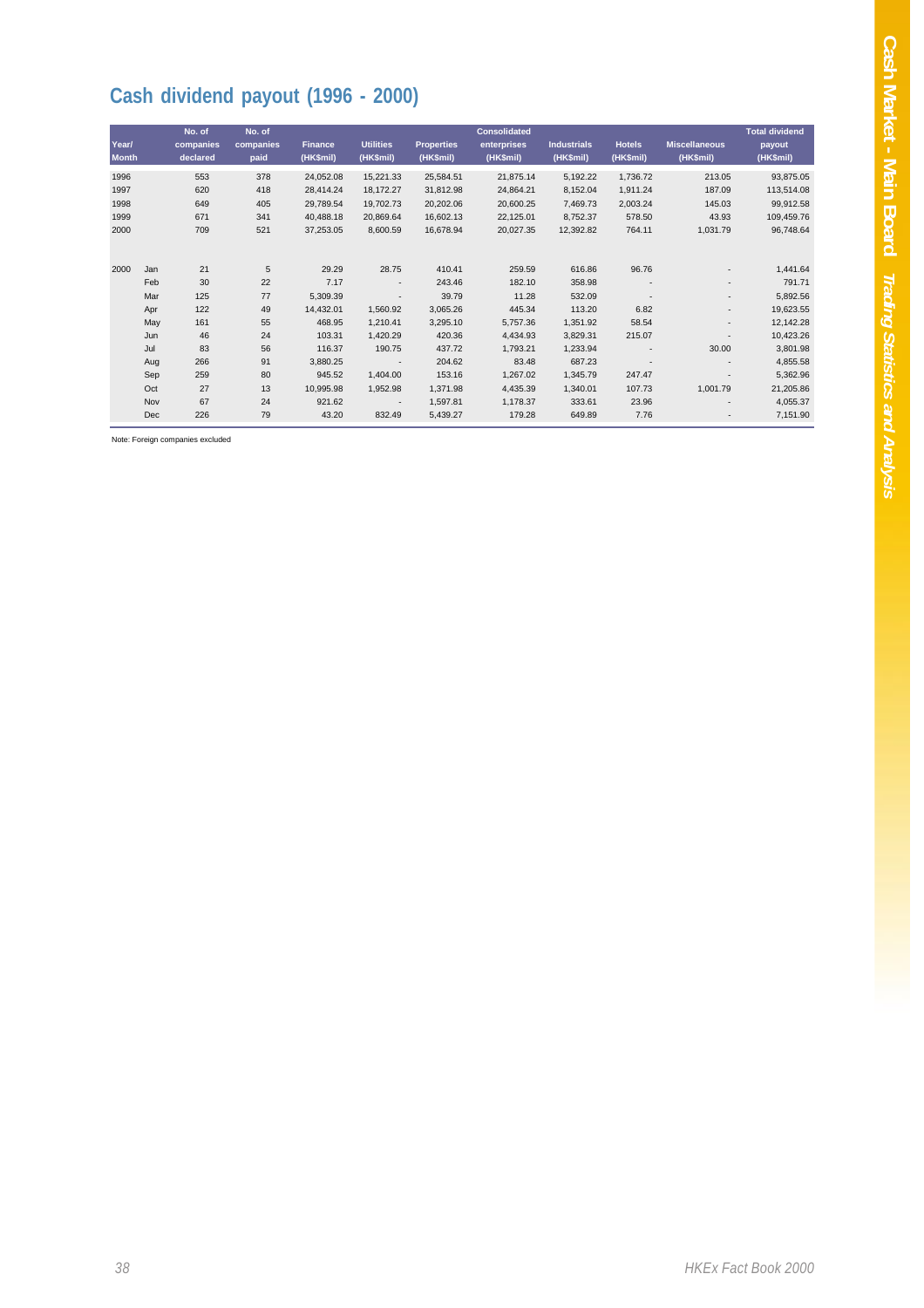## **Short selling transactions by designated stocks (2000)**

| <b>Name</b>                                                     | <b>Number of shares</b>   | Value of<br>transactions (HK\$) |
|-----------------------------------------------------------------|---------------------------|---------------------------------|
| Akai Holdings                                                   | 200,000                   | 51,000                          |
| Amgen Inc                                                       | 18,600                    | 9,595,700                       |
| <b>Amoy Properties</b>                                          | 50,697,500                | 346,606,152                     |
| <b>Applied Materials</b>                                        | 64,210                    | 29,981,870                      |
| Asia Satellite Telecom                                          | 829,000                   | 18,903,125                      |
| Asia Standard Int'l                                             | 2,872,000                 | 2,613,360                       |
| <b>ASM Pacific Technology</b>                                   | 2,318,000                 | 59,381,550                      |
| Bank of East Asia                                               | 14,958,800                | 275,236,080                     |
| Beijing Datang Power-H Shares                                   | 21,632,000                | 38,305,920                      |
| <b>Beijing Enterprises</b>                                      | 2,696,000                 | 23,750,400                      |
| Beijing Yanhua - H Shares<br><b>Brilliance China Automotive</b> | 3,520,000<br>13,408,000   | 3,727,820<br>32,226,700         |
| Cable & Wireless HKT                                            | 158,746,000               | 3,006,266,280                   |
| <b>CASIL Telecom Holdings</b>                                   | 400,000                   | 328,000                         |
| Cathay Pacific Airways                                          | 37,561,000                | 514,106,650                     |
| <b>CCT Telecom Holdings</b>                                     | 1,814,000                 | 6,537,520                       |
| <b>Central China Enterprises</b>                                | 100,000                   | 77,000                          |
| Cheung Kong (Holdings)                                          | 31,102,000                | 2,781,155,750                   |
| Cheung Kong Infrastructure                                      | 5,730,000                 | 78,278,000                      |
| China Aerospace Int'l                                           | 16,560,000                | 24,129,621                      |
| China Eastern Airlines - H Shs                                  | 10,888,000                | 12,800,060                      |
| China Everbright                                                | 16,416,000                | 115,730,200                     |
| China Merchants Holdings<br>China Mobile (Hong Kong)            | 35,732,000<br>200,722,500 | 202,192,887<br>11,154,908,175   |
| China Overseas Land                                             | 17,554,000                | 13,436,660                      |
| <b>China Resources Enterprise</b>                               | 47,719,000                | 524,480,300                     |
| China Southern Airlines - H Sh                                  | 50,728,000                | 113,630,170                     |
| <b>China Travel</b>                                             | 20,000                    | 33,800                          |
| <b>Chinese Estates Holdings</b>                                 | 1,748,000                 | 1,466,880                       |
| Cisco Systems                                                   | 87,110                    | 37,996,450                      |
| CITIC Ka Wah Bank                                               | 550,000                   | 1,530,250                       |
| <b>CITIC Pacific</b>                                            | 60,581,000                | 2,272,149,500                   |
| <b>CLP Holdings</b>                                             | 17,093,500                | 605,512,050                     |
| CNPC (Hong Kong)<br>COSCO Int'l                                 | 990,000<br>720,000        | 586,100<br>915,200              |
| <b>COSCO Pacific</b>                                            | 41,804,000                | 262,432,600                     |
| Dah Sing Financial                                              | 335,200                   | 11,204,740                      |
| Dao Heng Bank                                                   | 12,565,500                | 454,765,325                     |
| <b>Dell Computer</b>                                            | 35,560                    | 8,438,090                       |
| Dickson Concepts Int'l                                          | 118,000                   | 588,500                         |
| Elec & Eltek Int'l                                              | 1,740,000                 | 1,727,500                       |
| EganaGoldpfeil (Holdings)                                       | 53,132,000                | 22,002,540                      |
| <b>Esprit Holdings</b>                                          | 1,910,000                 | 13,833,200                      |
| <b>First Pacific</b><br>First Shanghai Investments              | 9,002,000<br>400,000      | 32,279,630<br>416,000           |
| <b>Founder Holdings</b>                                         | 24,538,000                | 122,981,550                     |
| Giordano Int'l                                                  | 37,260,000                | 246,813,050                     |
| Global Tech (Holdings)                                          | 1,092,000                 | 10,588,900                      |
| <b>Great Eagle Holdings</b>                                     | 3,737,000                 | 47,075,000                      |
| Great Wall Technology - H Shs                                   | 7,418,000                 | 47,837,800                      |
| Guangdong Investment                                            | 200,000                   | 163,000                         |
| Guangdong Kelon Elect-H Shares                                  | 813,000                   | 3,638,175                       |
| Guangshen Railway - H Shares                                    | 16,614,000                | 16,214,240                      |
| Guangzhou Investment<br><b>HAECO</b>                            | 3,458,000<br>332,400      | 2,573,960                       |
| Hang Lung Development                                           | 7,064,000                 | 3,615,320<br>47,228,650         |
| Hang Seng Bank                                                  | 38,542,500                | 3,082,070,550                   |
| Henderson Investment                                            | 8,568,000                 | 49,600,925                      |
| Henderson Land                                                  | 42,779,000                | 1,566,753,950                   |
| Hikari Tsushin Int'l                                            | 100,000                   | 17,800                          |
| <b>HK Construction</b>                                          | 429,000                   | 661,940                         |
| HKR Int'l                                                       | 317,600                   | 1,093,900                       |
| Hong Kong Gas                                                   | 25,655,000                | 237,013,250                     |
| Hong Kong Hotels                                                | 2,529,500                 | 11,965,151                      |
| Hongkong Electric<br><b>Hopewell Holdings</b>                   | 31,231,500<br>4,228,000   | 791,238,100<br>14,758,925       |
| <b>HSBC Holdings</b>                                            | 157,508,400               | 14,617,659,100                  |
| Huaneng Power Int'l - H Shares                                  | 242,062,000               | 751,976,310                     |
| Hutchison Whampoa                                               | 79,449,000                | 8,793,347,250                   |
| Hysan Development                                               | 4,107,000                 | 35,912,700                      |
| i-CABLE Communications                                          | 1,851,000                 | 6,002,475                       |
| Intel Corporation                                               | 154,670                   | 54,907,910                      |
| Jiangsu Expressway - H Shares                                   | 18,964,000                | 24,979,960                      |
| Jilin Chemical - H Shares                                       | 4,450,000                 | 2,282,900                       |
| Johnson Electric Holdings                                       | 27,977,500                | 571,112,800                     |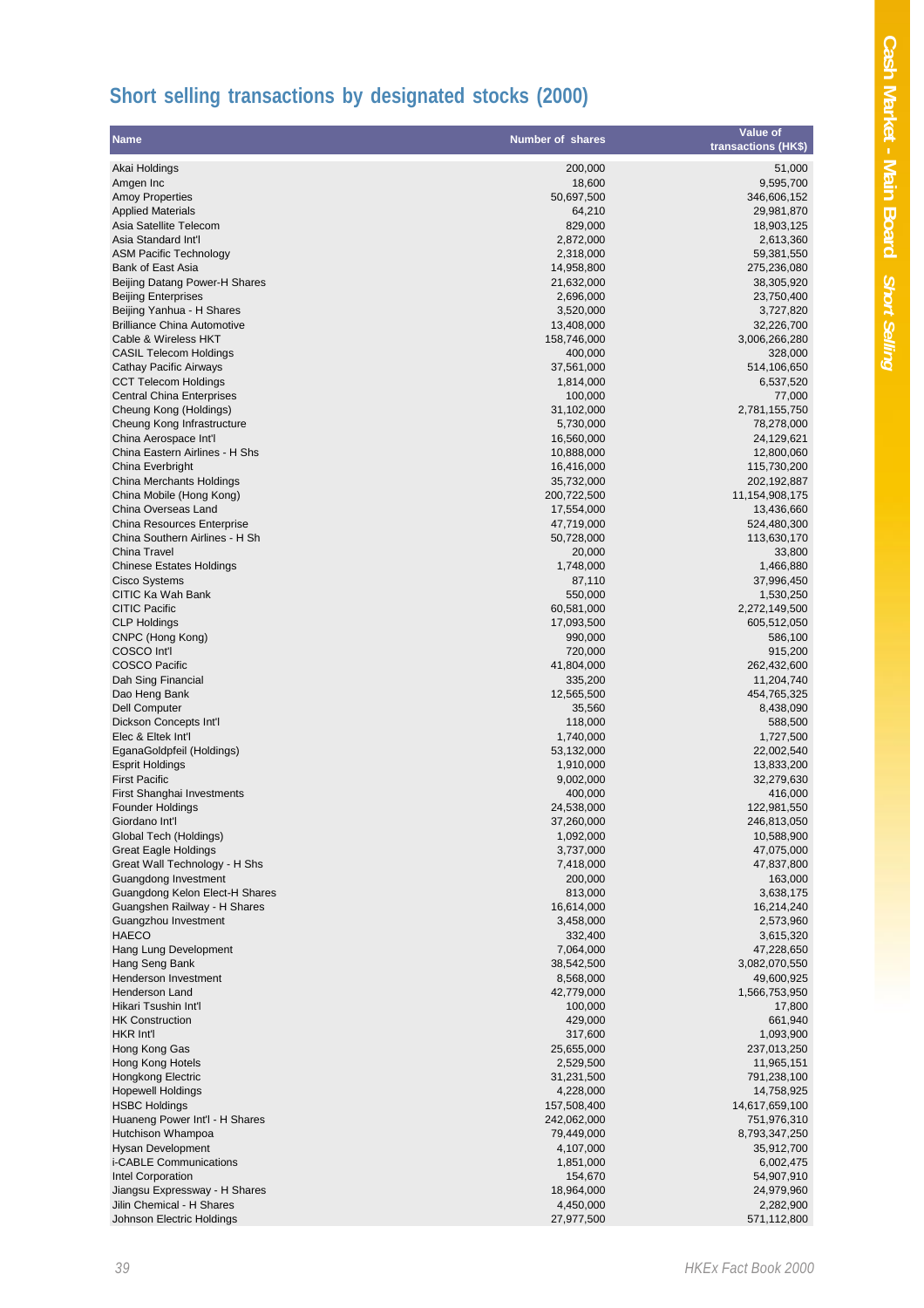## Cash Market - Main Board Short Selling **Cash Market - Main Board** *Short Selling*

## **Short selling transactions by designated stocks (2000) (continued)**

| <b>Name</b>                             | <b>Number of shares</b> | Value of<br>transactions (HK\$) |
|-----------------------------------------|-------------------------|---------------------------------|
|                                         |                         |                                 |
| <b>Kerry Properties</b>                 | 38,000                  | 410,400                         |
| <b>KMB Holdings</b>                     | 34,000                  | 574,860                         |
| <b>Legend Holdings</b>                  | 366,754,000             | 2,923,159,090                   |
| Li & Fung                               | 35,054,000              | 881,086,300                     |
| Liu Chong Hing Bank                     | 227,000                 | 1,693,850                       |
| <b>Microsoft Corporation</b>            | 67,040                  | 32,952,550                      |
| Miramar Hotel                           | 819,000                 | 3,409,300                       |
| New World Development                   | 60,669,000              | 650,998,500                     |
| New World Infrastructure                | 1,810,200               | 17,762,920                      |
| Ng Fung Hong Ltd                        | 738,000                 | 2,546,100                       |
| NJ Panda Electronics - H Share          | 1,414,000               | 4,944,450                       |
| Pacific Century CyberWorks              | 929, 177, 126           | 10,514,842,755                  |
| Pearl Oriental Cyberforce               | 2,090,000               | 213,000                         |
| PetroChina Co - H Shares                | 77,660,000              | 130,037,480                     |
| Qingling Motors - H Shares              | 26,416,000              | 33,867,640                      |
| QPL Int'l                               | 3,737,000               | 32,922,100                      |
| Regal Hotels Int'l                      | 3,504,000               | 1,039,412                       |
| South China Morning Post                | 2,826,000               | 20,461,800                      |
| Shandong Int'l Power Dev-H Shs          | 3,064,000               | 4,795,220                       |
| Shandong Xinhua - H Shares              | 50,000                  | 35,000                          |
| Shanghai Industrial Holdings            | 29,142,000              | 458,100,550                     |
| Shangri-La Asia                         | 13,474,000              | 107,605,300                     |
| Shenzhen Expressway - H Shares          | 1,000,000               | 1,003,600                       |
| Shenzhen Int'l Holdings                 | 150,000                 | 98,250                          |
| Shum Yip Investment                     | 1,664,000               | 3,985,450                       |
| Shun Tak Holdings                       | 3,400,000               | 3,176,580                       |
| Silver Grant Int'l Industries           | 2,000,000               | 2,155,160                       |
| Sino Land                               | 24,206,000              | 80,655,200                      |
| Sinopec Shanghai Petrochem - H          | 38,144,000              | 44,507,080                      |
| Sinopec Zhenhai Refining -H Sh          | 1,912,000               | 2,897,500                       |
| SmarTone Telecommunications             | 2,050,500               | 49,669,600                      |
| <b>Starbucks Corporation</b>            | 11,480                  | 3,400,700                       |
| Stone Electronic Technology             | 8,000                   | 21,000                          |
| Sun Hung Kai Properties                 | 52,725,000              | 3,552,202,500                   |
| <b>SUNDAY Communications</b>            | 969,000                 | 598,140                         |
| Swire Pacific 'A'                       | 45,445,500              | 2,065,416,625                   |
| Swire Pacific 'B'                       | 3,935,000               | 27,010,250                      |
| <b>Television Broadcasts</b>            |                         |                                 |
|                                         | 3,896,000               | 195,909,400                     |
| Tingyi (Cayman Islands)<br><b>TraHK</b> | 2,000,000<br>23,140,500 | 1,871,100                       |
|                                         |                         | 355,594,075                     |
| ICBC (Asia)                             | 900,000                 | 6,256,000                       |
| VTech Holdings                          | 196,000                 | 5,568,100                       |
| Wharf (Holdings)                        | 41,176,000              | 645,278,000                     |
| Wheelock and Co                         | 5,024,000               | 27,970,900                      |
| Wing Hang Bank                          | 70,000                  | 1,397,500                       |
| Wing Lung Bank                          | 268,400                 | 6,232,455                       |
| Yanzhou Coal Mining - H Shares          | 1,244,000               | 2,752,680                       |
| Yizheng Chemical - H Shares             | 4,486,000               | 8,205,700                       |
| Yue Yuen Industrial (Holdings)          | 1,000                   | 14,850                          |
| Zhejiang Expressway - H Shares          | 1,780,000               | 2,636,700                       |
| <b>Total</b>                            | 3,561,815,296           | 77,198,344,518                  |

## **Monthly short selling transactions (2000)**

|              | No. of designated  |               | Value of       | No. of designated    |
|--------------|--------------------|---------------|----------------|----------------------|
|              | securities         | Number of     | transactions   | securities recording |
|              | (month-end figure) | shares        | (HK\$)         | short selling        |
| Jan          | 182                | 148,000,700   | 4,919,615,745  | 57                   |
| Feb          | 194                | 181,596,500   | 6,607,256,728  | 61                   |
| Mar          | 194                | 242,425,300   | 8,264,074,228  | 58                   |
| Apr          | 194                | 252,850,200   | 5,830,204,826  | 59                   |
| May          | 201                | 330,131,480   | 7,372,899,628  | 78                   |
| Jun          | 201                | 299,285,800   | 6,859,628,750  | 68                   |
| Jul          | 201                | 359,948,900   | 7,869,915,735  | 75                   |
| Aug          | 217                | 394,335,180   | 6,771,708,606  | 69                   |
| Sep          | 217                | 370,490,221   | 5,771,711,841  | 70                   |
| Oct          | 217                | 341,083,310   | 5,969,014,667  | 72                   |
| Nov          | 217                | 365,952,675   | 6,055,500,655  | 67                   |
| <b>Dec</b>   | 217                | 275,715,030   | 4,906,813,110  | 57                   |
| <b>Total</b> |                    | 3,561,815,296 | 77,198,344,518 |                      |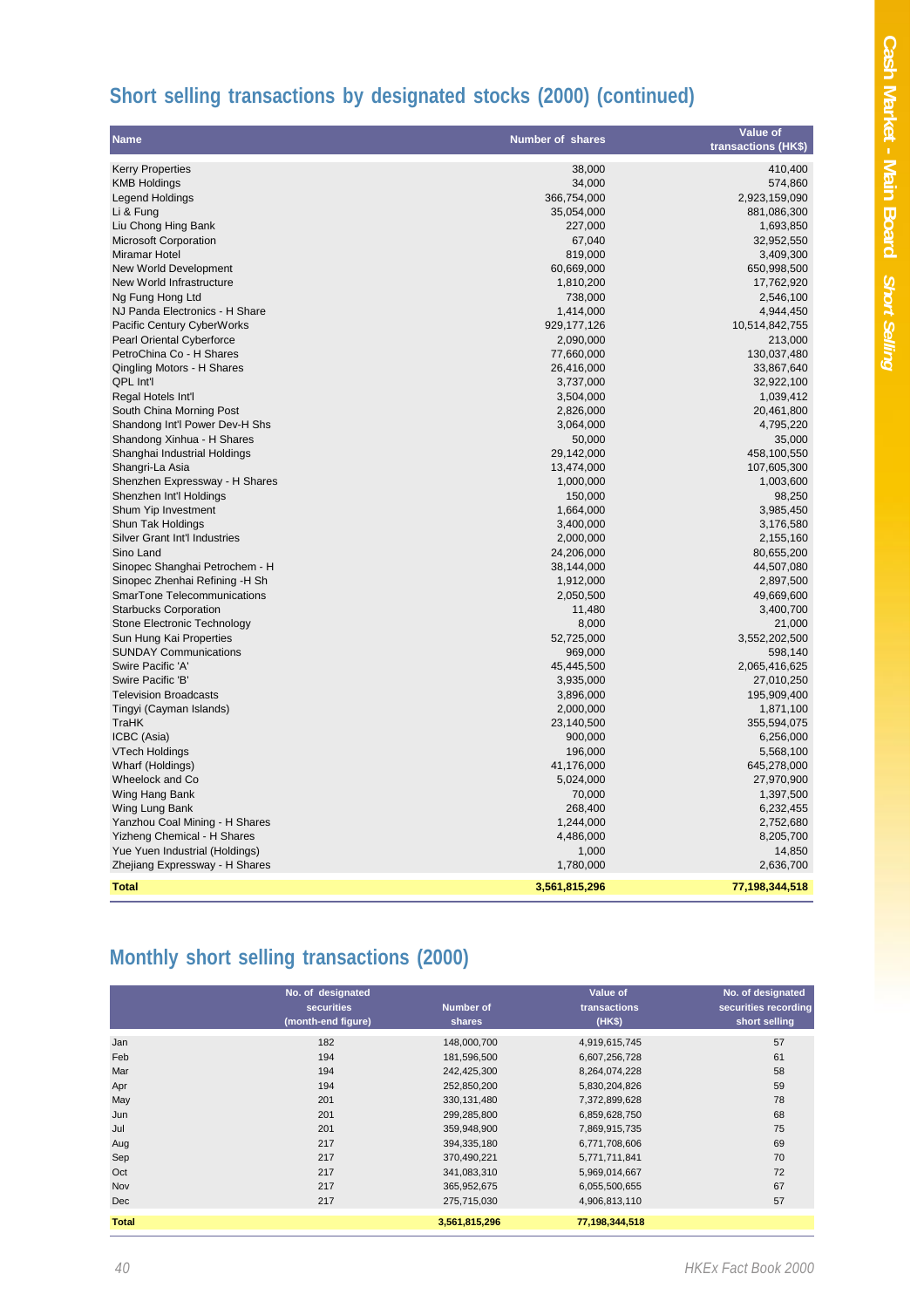## **Newly listed companies**

#### **Ordinary Companies**

| Code | Company                                                    | Listing method /<br><b>Business sector</b>                                    | No. of<br>shares<br>offered              | Offer<br>price<br>(HK\$) | <b>Funds</b><br>raised<br>(HK\$Mil) | Listing date /<br>subscription<br>rate (times) | <b>Sponsor</b>                                                                                     |
|------|------------------------------------------------------------|-------------------------------------------------------------------------------|------------------------------------------|--------------------------|-------------------------------------|------------------------------------------------|----------------------------------------------------------------------------------------------------|
| 0692 | Ching Hing (Holdings) Ltd                                  | Offer for subscription<br>Offer for placing<br>Industrials                    | 25,000,000<br>25,000,000                 | 1.100<br>1.100           | 55.00                               | 2000/01/19<br>0.848                            | Tai Fook Capital Ltd                                                                               |
| 0694 | Beijing Capital International Airport<br>Co Ltd - H Shares | Offer for subscription<br>Offer for placing<br>Consolidated enterprises       | 26,470,000<br>935,450,000<br>384,230,000 | 1.870<br>1.870<br>2.450  | 2,740.04                            | 2000/02/01<br>0.197                            | <b>ABN AMRO Rothschild</b>                                                                         |
| 0969 | Hua Lien International (Holding)<br>Co Ltd                 | Offer for subscription<br>Offer for placing<br>Industrials                    | 68,640,000<br>34,320,000                 | 1.000<br>1.000           | 102.96                              | 2000/02/02<br>1.02                             | TIS Taiwan International Securities (HK) Ltd<br>Oriental Patron Asia Ltd                           |
| 0702 | PNF Food Holdings Ltd                                      | Offer for subscription<br>Offer for placing<br>Industrials                    | 12,500,000<br>50,000,000                 | 0.800<br>0.800           | 50.00                               | 2000/02/09<br>1.0324                           | CEF Capital Ltd                                                                                    |
| 0764 | Ocean Shores Group Ltd                                     | Offer for subscription<br>Offer for sales<br>Consolidated enterprises         | 37,500,000<br>22,500,000                 | 1.330<br>1.330           | 79.80                               | 2000/02/15<br>1.42                             | Somerley Ltd<br>AMS Corporate Finance Ltd                                                          |
| 0997 | Decca Holdings Ltd                                         | Offer for subscription<br>Offer for placing<br>Industrials                    | 15,000,000<br>35,000,000                 | 1.520<br>1.520           | 76.00                               | 2000/03/10<br>1.96                             | Anglo Chinese Corporate Finance, Ltd                                                               |
| 0643 | Carry Wealth Holdings Ltd                                  | Offer for subscription<br>Offer for placing<br>Industrials                    | 18,000,000<br>72,000,000                 | 1.000<br>1.000           | 90.00                               | 2000/03/13<br>1.31                             | Yuanta Securities (Hong Kong) Co Ltd<br><b>Standard Chartered Bank</b><br>Goodwill Capial Ltd      |
| 0866 | <b>SUNDAY Communications Ltd</b>                           | Offer for subscription<br>Offer for placing<br>Consolidated enterprises       | 207,000,000<br>483,000,000               | 3.780<br>3.780           | 2,608.20                            | 2000/03/16<br>35.13                            | Credit Lyonnais Securities (Asia) Ltd<br>Credit Suisse First Boston (Hong Kong) Ltd                |
| 0751 | Skyworth Digital Holdings Ltd                              | Offer for subscription<br>Offer for placing<br>Industrials                    | 50,000,000<br>500,000,000                | 2.070<br>2.070           | 1,138.50                            | 2000/04/07<br>8.54                             | ING Barings Asia Ltd<br><b>ICEA Capital Ltd</b>                                                    |
| 0857 | PetroChina Co Ltd - H Shares                               | Offer for subscription<br>Offer for placing<br>Miscellaneous                  | 879,122,000<br>16,703,296,000            | 1.270<br>1.270           | 22,329.67                           | 2000/04/07<br>1.055                            | China International Capital Corporation<br>(Hong Kong) Ltd<br>Goldman Sachs (Asia) L.L.C.          |
| 0927 | Fujikon Industrial Holdings Ltd                            | Offer for subscription<br>Offer for placing<br>Industrials                    | 10,100,000<br>79,800,000                 | 1.000<br>1.000           | 89.90                               | 2000/04/11<br>12.6                             | Oriental Patron Asia Ltd<br>Kingsway Capital Ltd<br>New Japan Securities International (H.K.) Ltd  |
| 0599 | E. Bon Holdings Ltd                                        | Offer for subscription<br>Offer for placing<br>Consolidated enterprises       | 12,000,000<br>48,000,000                 | 1.200<br>1.200           | 72.00                               | 2000/04/12<br>1.28                             | REXCAPITAL (Hong Kong) Ltd<br>Polaris Securities (Hong Kong) Ltd<br>Kingsway Capital Ltd           |
| 0686 | Gay Giano International<br>Group Ltd                       | Offer for subscription<br>Offer for placing<br>Consolidated enterprises       | 12,500,000<br>37,500,000                 | 1.200<br>1.200           | 60.00                               | 2000/04/13<br>0.634                            | Somerley Ltd<br>Hantec Capital Ltd<br>Kingston Corporate Finance Ltd                               |
| 0859 | Zida Computer Technologies Ltd                             | Offer for subscription<br>Offer for placing<br>Industrials                    | 11,000,000<br>36,000,000                 | 1.070<br>1.070           | 50.29                               | 2000/06/15<br>1.213                            | South China Capital Ltd                                                                            |
| 0762 | China Unicom Ltd                                           | Offer for subscription<br>Offer for placing<br>Consolidated enterprises       | 122,956,000<br>2,705,040,050             | 15.420<br>15.420         | 43,607.70                           | 2000/06/22<br>3.01                             | Morgan Stanley Dean Witter Asia Ltd<br>China International Capital Corporation<br>(Hong Kong) Ltd  |
| 0388 | Hong Kong Exchanges and<br><b>Clearing Ltd</b>             | Introduction<br>Finance                                                       |                                          |                          |                                     | 2000/06/27                                     | HSBC Investment Bank Asia Ltd<br>Merrill Lynch Far East Ltd<br>Morgan Stanley Dean Witter Asia Ltd |
| 0966 | China Insurance International<br>Holdings Co Ltd           | Offer for subscription<br>Offer for sales<br>Offer for placing<br>Finance     | 51,154,000<br>34,104,000<br>256,530,000  | 1.430<br>1.430<br>1.430  | 488.76                              | 2000/06/29<br>50.1                             | BNP Prime Peregrine Capital Ltd<br>Ka Wah Capital Ltd                                              |
| 0724 | Millennium Sense Holdings Ltd                              | Offer for subscription<br>Offer for sales<br>Offer for placing<br>Industrials | 9,000,000<br>6,000,000<br>35,000,000     | 1.000<br>1.000<br>1.000  | 50.00                               | 2000/07/03<br>1.006                            | Kingsway Capital Ltd<br>Hantec Capital Ltd                                                         |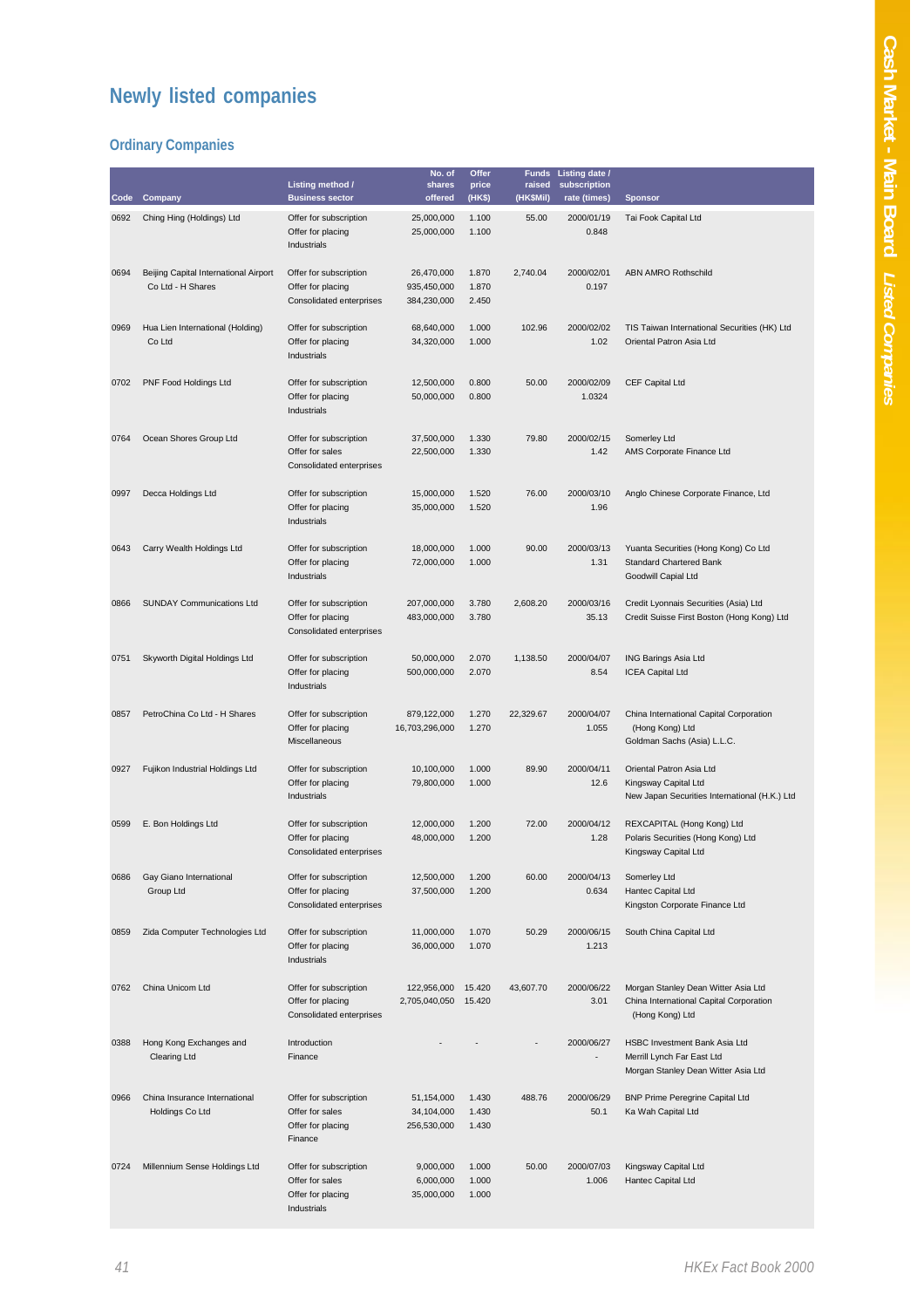## **Newly listed companies**

#### **Ordinary Companies (continued)**

| Code | Company                                              | Listing method /<br><b>Business sector</b>                 | No. of<br>shares<br>offered   | Offer<br>price<br>(HK\$) | <b>Funds</b><br>raised<br>(HK\$Mil) | Listing date /<br>subscription<br>rate (times) | <b>Sponsor</b>                                                                                             |
|------|------------------------------------------------------|------------------------------------------------------------|-------------------------------|--------------------------|-------------------------------------|------------------------------------------------|------------------------------------------------------------------------------------------------------------|
| 0327 | Shanxi Central Pharmaceutical<br>International Ltd   | Offer for subscription<br>Offer for placing<br>Industrials | 15,000,000<br>90,000,000      | 0.850<br>0.850           | 89.25                               | 2000/07/25<br>2.57                             | DBS Asia Capital Ltd                                                                                       |
| 0111 | Hantec Investment Holdings Ltd                       | Offer for subscription<br>Offer for placing<br>Finance     | 14,950,000<br>59,800,000      | 1.000<br>1.000           | 74.75                               | 2000/08/01<br>3.3                              | Somerley Ltd<br>Platinum Securities Co Ltd                                                                 |
| 0399 | Far East Pharmaceutical<br><b>Technology Co Ltd</b>  | Offer for subscription<br>Offer for placing<br>Industrials | 32,000,000<br>48,000,000      | 1.000<br>1.000           | 80.00                               | 2000/08/23<br>93.9                             | First Shanghai Capital Ltd<br>Polaris Securities (Hong Kong) Ltd<br>MasterLink Securities (H.K.) Corp. Ltd |
| 0007 | Karl Thomson Holdings Ltd                            | Offer for subscription<br>Offer for placing<br>Finance     | 10,500,000<br>42,000,000      | 1.200<br>1.200           | 63.00                               | 2000/09/08<br>10.85                            | South China Capital Ltd                                                                                    |
| 0015 | Vantage Internatinal (Holdings) Ltd                  | Offer for subscription<br>Offer for placing<br>Industrials | 10,100,000<br>39,900,000      | 1.000<br>1.000           | 50.00                               | 2000/09/08<br>5.00                             | Oriental Patron Asia Ltd                                                                                   |
| 0188 | SW Kingsway Capital Holdings<br>Ltd                  | Offer for subscription<br>Offer for placing<br>Finance     | 40,000,000<br>235,000,000     | 1.000<br>1.000           | 275.00                              | 2000/09/15<br>19.5                             | <b>BOCI Asia Ltd</b>                                                                                       |
| 0555 | OSK Asia Corporation Ltd                             | Offer for subscription<br>Offer for placing<br>Finance     | 18,750,000<br>106,250,000     | 0.550<br>0.550           | 68.75                               | 2000/09/28<br>2.23                             | <b>BOCI Asia Ltd</b><br>Worldsec Corporate Finance Ltd                                                     |
| 0066 | <b>MTR Corporation Ltd</b>                           | Offer for subscription<br>Offer for placing<br>Utilities   | 600,000,000<br>550,000,000    | 9.380<br>9.380           | 10,787.00                           | 2000/10/05<br>32.8                             | Goldman Sachs (Asia) L.L.C.<br>HSBC Investment Bank Asia Ltd<br><b>UBS Warburg Asia Ltd</b>                |
| 0365 | Sun East Technology<br>(Holdings) Ltd                | Offer for subscription<br>Offer for placing<br>Industrials | 15,600,000<br>62,400,000      | 1.180<br>1.180           | 92.04                               | 2000/10/16<br>1.7                              | Sun Hung Kai International Ltd<br>AMS Corporate Finance Ltd                                                |
| 0335 | <b>Upbest Group Ltd</b>                              | Offer for subscription<br>Finance                          | 70,000,000                    | 1.000                    | 70.00                               | 2000/10/18<br>1.41                             | Yu Ming Investment Management Ltd<br>Baron Capital Ltd<br>Upbest Securities Co Ltd                         |
| 0386 | China Petroleum & Chemical<br>Corporation - H Shares | Offer for subscription<br>Offer for placing<br>Industrials | 839,024,000<br>15,941,464,000 | 1.590<br>1.590           | 26,680.98                           | 2000/10/19<br>4.06                             | Morgan Stanley Dean Witter Asia Ltd<br>China International Captial Corporation<br>(Hong Kong) Ltd          |
| 0162 | I-Wood International Holdings Ltd                    | Offer for subscription<br>Offer for placing<br>Industrials | 13,750,000<br>51,650,000      | 0.800<br>0.800           | 52.32                               | 2000/10/23<br>1.04                             | Oriental Patron Asia Ltd<br>NSC Securities (Asia) Ltd<br>MasterLink Securities (HK) Corp Ltd               |
| 0627 | U-RIGHT International<br>Holdings Ltd                | Offer for subscription<br>Industrials                      | 68,750,000                    | 0.800                    | 55.00                               | 2000/11/13<br>1.65                             | Sun Hung Kai International Ltd                                                                             |
| 0285 | Heshun Holdings Co Ltd                               | Offer for subscritpion<br>Offer for placing<br>Industrials | 46,500,000<br>418,500,000     | 0.500<br>0.500           | 232.50                              | 2000/11/15<br>1.51                             | China Everbright Capital Ltd                                                                               |
| 0192 | Saint Honore Holdings Ltd                            | Introduction<br>Industrials                                |                               |                          |                                     | 2000/11/21<br>$\overline{\phantom{a}}$         | Yuanta Securities (Hong Kong) Co Ltd<br>AMS Corporate Finance Ltd                                          |
| 0678 | <b>Star Cruises Ltd</b>                              | Offer for placing<br>and Introduction<br>Industrials       | 685,573,993                   | 5.660                    | 3,880.35                            | 2000/11/30                                     | Credit Suisse First Boston (Hong Kong) Ltd<br>HSBC Investment Bank Asia Ltd                                |
| 0204 | Everest International Investments<br>Ltd             | Offer for subscritpion<br>Offer for placing<br>Finance     | 14,174,000<br>26,326,000      | 0.330<br>0.330           | 13.37                               | 2000/12/12<br>10.7                             | New Japan Securities International (H.K.) Ltd<br>TIS Taiwan International Securities (HK) Ltd              |
| 1100 | Mainland Headwear Holdings Ltd                       | Offer for subscritpion<br>Offer for placing<br>Industrials | 30,000,000<br>30,000,000      | 1.000<br>1.000           | 60.00                               | 2000/12/13<br>1.97                             | Sun Hung Kai International Ltd                                                                             |
| 0682 | Chaoda Modern Argiculture<br>(Holdings) Ltd          | Offer for subscritpion<br>Offer for placing<br>Industrials | 40,000,000<br>360,000,000     | 1.520<br>1.520           | 608.00                              | 2000/12/15<br>3.4                              | <b>ICEA Captial Ltd</b>                                                                                    |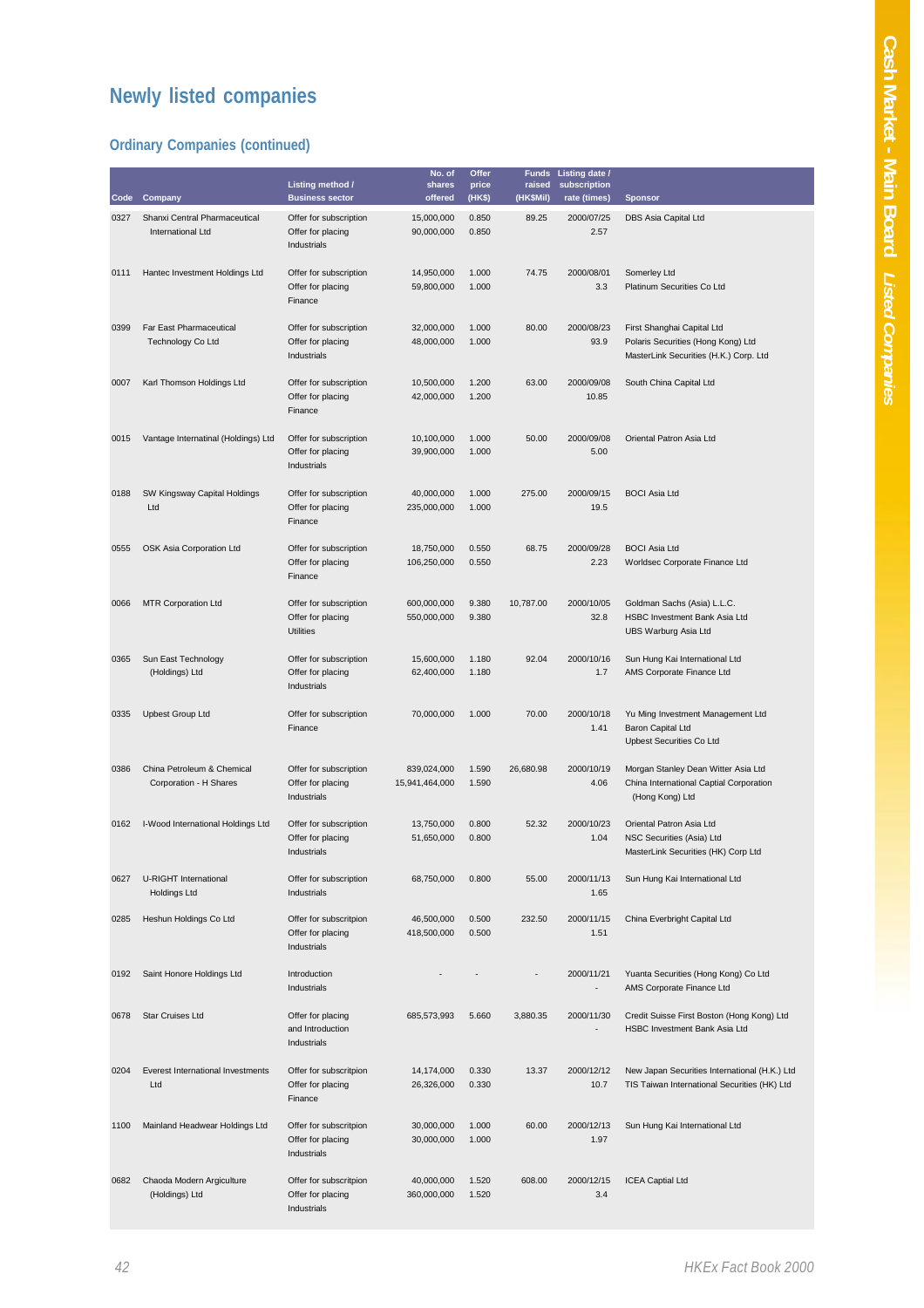## **Newly listed companies**

#### **Ordinary Companies (continued)**

| Code | Company                     | Listing method /<br><b>Business sector</b>                              | No. of<br>shares<br>offered | Offer<br>price<br>(HK\$) | <b>Funds</b><br>raised<br>(HK\$Mil) | Listing date /<br>subscription<br>rate (times) | <b>Sponsor</b>             |
|------|-----------------------------|-------------------------------------------------------------------------|-----------------------------|--------------------------|-------------------------------------|------------------------------------------------|----------------------------|
| 0274 | Global Green Tech Group Ltd | Offer for subscritpion<br>Offer for placing<br>Industrials              | 15,000,000<br>60,000,000    | 1.000<br>1.000           | 75.00                               | 2000/12/18<br>31.72                            | Tai Fook Capital Ltd       |
| 0361 | Sino Golf Holdings Ltd      | Offer for subscritpion<br>Offer for placing<br><b>Industrials</b>       | 7,500,000<br>78,750,000     | 1.300<br>1.300           | 112.13                              | 2000/12/20<br>10.16                            | First Shanghai Capital Ltd |
| 0380 | World Trade Bun Kee Ltd     | Offer for subscritpion<br>Offer for placing<br>Consolidated enterprises | 15,000,000<br>45,000,000    | 1.000<br>1.000           | 60.00                               | 2000/12/21<br>1.87                             | Hantec Capital Ltd         |
| 0698 | Tongda Group Holdings Ltd   | Offer for subscritpion<br>Offer for placing<br>Industrials              | 25,000,000<br>50,000,000    | 1.000<br>1.000           | 75.00                               | 2000/12/22<br>1.7                              | Oriental Patron Asia Ltd   |
|      |                             |                                                                         |                             | <b>Total</b>             | 117,243.24                          |                                                |                            |

#### **Investment companies**

| Code  | Company                          | Listing method /<br><b>Business sector</b> | No. of<br>shares<br>offered. | Offer<br>price<br>(HKS) | raised<br>(HK\$Mil) | Funds Listing date /<br>subscription<br>rate (times) | <b>Sponsor</b>                                                                     |
|-------|----------------------------------|--------------------------------------------|------------------------------|-------------------------|---------------------|------------------------------------------------------|------------------------------------------------------------------------------------|
| 00768 | <b>UBA Investments Ltd</b>       | Offer for subscription<br>Finance          | 50,000,000                   | 1.000                   | 50.00               | 2000/01/18<br>1.08                                   | Yu Ming Investment Management Ltd<br>Upbest Securities Co Ltd<br>Baron Capital Ltd |
| 00339 | Earnest Investments Holdings Ltd | Offer for subscription<br>Finance          | 10.000.000                   | 1.000                   | 10.00               | 2000/07/26<br>2.209                                  | Shenyin Wanguo Capital (H.K.) Ltd<br>Kim Eng Capital (Hong Kong) Ltd               |
|       |                                  |                                            |                              | <b>Total</b>            | 60.00               |                                                      |                                                                                    |

## **Withdrawal of listed companies**

|       |                                                    | Last         | <b>Delisted</b> |
|-------|----------------------------------------------------|--------------|-----------------|
| Code  | Company                                            | trading date | date            |
| 00290 | Wing On International Holdings Ltd                 | 27/03/00     | 31/03/00        |
| 00625 | Peninsular and Oriental Steam Navigation Co. The - | 02/05/00     | 08/05/00        |
|       | Deferred Stocks                                    |              |                 |
| 00538 | JF Indonesia Fund Inc.                             | 27/06/00     | 05/07/00        |
| 00095 | Wah Kwong Shipping Holdings Ltd                    | 21/07/00     | 27/07/00        |
| 00008 | Cable & Wireless HKT Ltd                           | 08/08/00     | 17/08/00        |
| 00100 | Jardine International Motor Holdings Ltd           | 18/09/00     | 04/10/00        |
| 00888 | The Taiwan Index Fund I td                         | 13/12/00     | 21/12/00        |
| 00873 | <b>GKC Holdings Ltd</b>                            | 02/07/98     | 21/12/00        |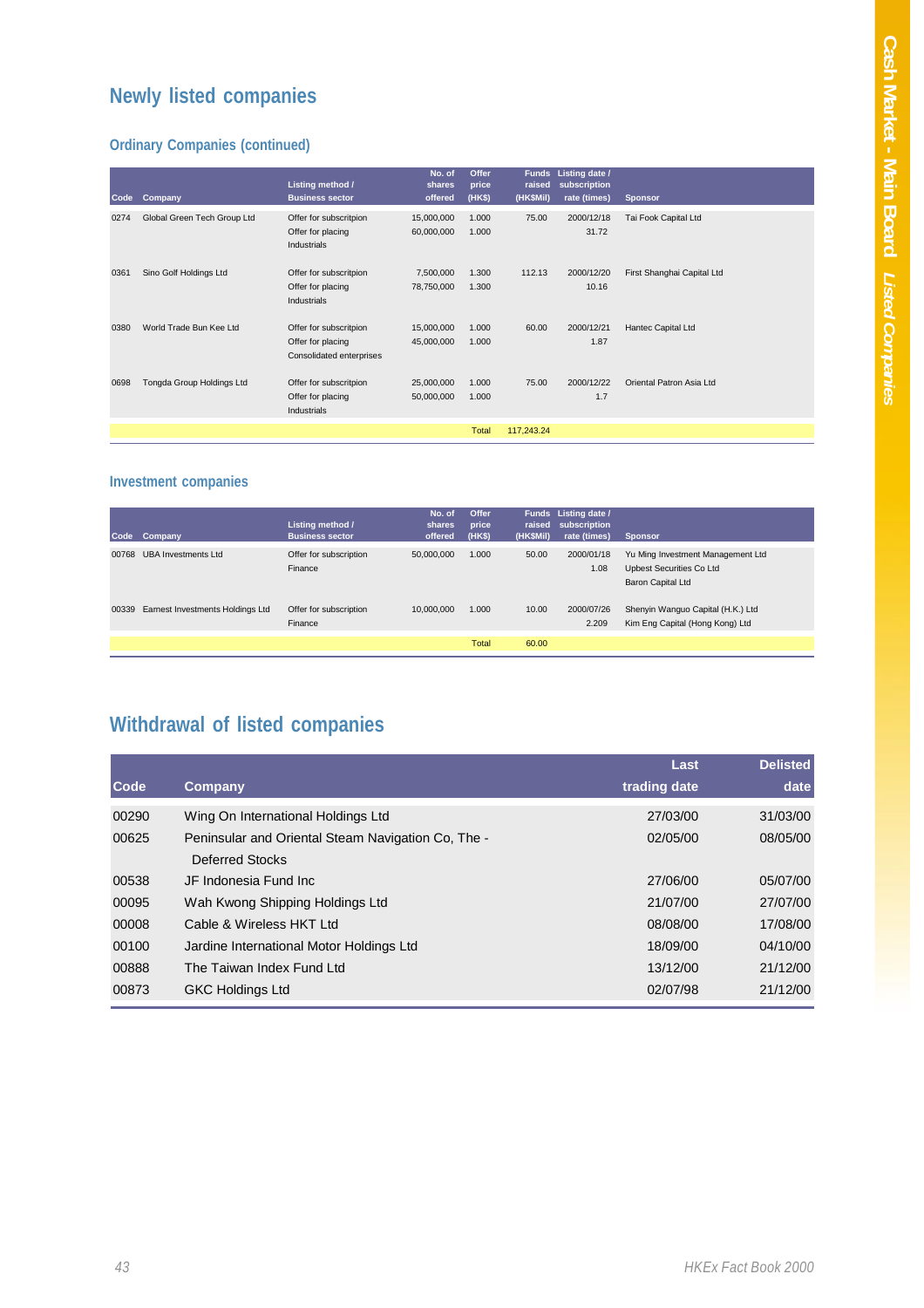# Cash Market - Main Board Listed Companies **Cash Market - Main Board** *Listed Companies*

## **Company name changes**

| Code         | Former name                                                     | New name                                                    | <b>Effective date</b> |
|--------------|-----------------------------------------------------------------|-------------------------------------------------------------|-----------------------|
| 0336         | Cybersonic Technology Ltd                                       | netalone.com Ltd                                            | 17/12/99              |
| 0718         | Luen Fat Hong International Holdings Ltd                        | Bestway International Holdings Ltd                          | 22/12/99              |
| 0397         | Recor Holdings Ltd                                              | Ecopro Hi-Tech Holdings Ltd                                 | 05/01/00              |
| 0755         | Four Seas Travel International Ltd                              | Fourseas.com Ltd                                            | 06/01/00              |
| 0109         | Q-Tech Holdings Ltd                                             | Digital World Holdings Ltd                                  | 13/01/00              |
| 0472         | <b>RJP Electronics Ltd</b>                                      | iQuorum Cybernet Ltd                                        | 28/01/00              |
| 0649         | Dong Jian Group Holdings Ltd                                    | Dong Jian Tech.Com Holdings Ltd                             | 09/02/00              |
| 1166         | Solartech International Holdings Ltd                            | Solartech International Holdings Ltd *                      | 09/02/00              |
| 0298         | Chuang's China Investments Ltd                                  | China Cyberworld Ltd                                        | 16/02/00              |
| 0282         | Paramount Publishing Group Ltd                                  | Next Media Ltd                                              | 16/02/00              |
| 0689         | Great Wall Electronic International Ltd                         | Great Wall Cybertech Ltd                                    | 01/03/00              |
| 0619         | South China Brokerage Co Ltd                                    | South China Online Ltd                                      | 01/03/00              |
| 0131         | Cheuk Nang Properties (Holdings) Ltd                            | Cheuk Nang Technologies (Holdings) Ltd                      | 03/03/00              |
| 0152         | Shenzhen International Holdings Ltd                             | Shenzhen International Holdings Ltd *                       | 07/03/00              |
| 0603         | Golden Power International Holdings Ltd                         | Hikari Tsushin International Ltd                            | 16/03/00              |
| 1197         | Leading Spirit Electric Co Ltd                                  | China DigiContent Co Ltd                                    | 17/03/00              |
| 0048         | Egana International (Holdings) Ltd                              | EganaGoldpfeil (Holdings) Ltd                               | 20/03/00              |
| 0680         | Team Concepts Holdings Ltd                                      | Savoy Concepts Ltd                                          | 21/03/00              |
| 1136         | TCC Hong Kong Cement Holdings Ltd                               | <b>TCC International Holdings Ltd</b>                       | 24/03/00              |
| 0648         | Cheung Wah Development Co Ltd                                   | Softbank Investment International (Strategic) Ltd           | 27/03/00              |
| 0577         | Companion Dynamic (Holdings) Ltd                                | Skynet (International Group) Holdings Ltd                   | 29/03/00              |
| 0616         | Acme Landis Holdings Ltd                                        | <b>i100 Ltd</b>                                             | 31/03/00              |
| 1031         | Stime Watch International Holdings Ltd                          | Medtech Group Co Ltd                                        | 10/04/00              |
| 0241         | Easy Concepts International Holdings Ltd                        | 21CN CyberNet Corporation Ltd                               | 11/04/00              |
| 0307         | Leung Kee Holdings Ltd                                          | Sun Television Cybernetworks Holdings Ltd                   | 19/04/00              |
| 0378         | Goodwill Investment (Holdings) Ltd                              | e2-Capital (Holdings) Ltd                                   | 20/04/00              |
| 0155<br>0430 | Hwa Kay Thai Holdings Ltd<br>Linkful International Holdings Ltd | <b>HiNet Holdings Ltd</b><br>Oriental Explorer Holdings Ltd | 20/04/00<br>26/04/00  |
| 0254         | Noble Link Holdings Ltd                                         | eCyberChina.net Ltd                                         | 28/04/00              |
| 0102         | Arnhold Holdings Ltd                                            | i-Onyx Ltd                                                  | 05/05/00              |
| 0715         | Harbour Ring International Holdings Ltd                         | ICG AsiaWorks Ltd                                           | 05/05/00              |
| 1207         | Trans-Ocean (International) Ltd                                 | Trans-Ocean Investment and Technology Ltd                   | 08/05/00              |
| 0036         | Far East Holdings International Ltd                             | Far East Technology International Ltd                       | 12/05/00              |
| 0219         | Shun Ho Construction (Holdings) Ltd                             | Shun Ho Technology Holdings Ltd                             | 12/05/00              |
| 0059         | Ankor Group Ltd                                                 | renren Media Ltd                                            | 16/05/00              |
| 0635         | Playmates Toys Holdings Ltd                                     | Playmates Interactive Entertainment Ltd                     | 16/05/00              |
| 0575         | Regent Pacific Group Ltd                                        | iRegent.com Ltd                                             | 16/05/00              |
| 0283         | Capital Asia Ltd                                                | Emperor Technology Venture Ltd                              | 17/05/00              |
| 0032         | Cross-Harbour Tunnel Co, Ltd, The                               | Cross-Habour (Holdings) Ltd, The                            | 17/05/00              |
| 0563         | Freight Links Express Holdings (Hong Kong) Ltd                  | vLink Global Ltd                                            | 23/05/00              |
| 0106         | <b>Grand Orient Holdings Ltd</b>                                | Shenzhen High-Tech Holdings Ltd                             | 25/05/00              |
| 0091         | Tak Wing Investment (Holdings) Ltd                              | U-Cyber Technology Holdings Ltd                             | 31/05/00              |
| 0979         | China Prosperity Holdings (Hong Kong) Ltd                       | Prosper eVision Ltd                                         | 05/06/00              |
| 0401         | <b>AWT Holdings Co Ltd</b>                                      | 401.com Ltd                                                 | 06/06/00              |
| 0060         | Four Seas Frozen Food Holdings Ltd                              | Four Seas eFood Holdings Ltd                                | 07/06/00              |
| 0622         | Righteous (Holdings) Ltd                                        | Silvernet Group Ltd                                         | 08/06/00              |
| 0769         | Yixing Xinwei Holdings Ltd                                      | China Rare Earth Holdings Ltd                               | 08/06/00              |
| 0930         | Asia Aluminum Holdings Ltd                                      | Global Applied Technologies Holdings Ltd                    | 09/06/00              |
| 0516         | Fung Cheung Kee Holdings Ltd                                    | <b>KG NextVision Co Ltd</b>                                 | 09/06/00              |
| 1224         | Qualipak International Holdings Ltd                             | Qualipak International Holdings Ltd *                       | 13/06/00              |
| 1051         | Chung Hwa Development Holdings Ltd                              | Star Cyberpower Holdings Ltd                                | 14/06/00              |
| 0067         | Guoco Land Ltd                                                  | imGO Ltd                                                    | 19/06/00              |
| 1196         | Cheong Ming Holdings Ltd                                        | Sega.Com Asia Ltd<br><b>TPV Technology Ltd</b>              | 20/06/00              |
| 0903<br>0203 | <b>TPV Holdings Ltd</b><br>Denway Investment Ltd                | Denway Motors Ltd                                           | 22/06/00<br>26/06/00  |
| 0943         | Fairform Holdings Ltd                                           | eForce Holdings Ltd                                         | 27/06/00              |
| 0941         | China Telecom (Hong Kong) Ltd                                   | China Mobile (Hong Kong) Ltd                                | 28/06/00              |
| 0835         | Kin Wing Chinney Holdings Ltd                                   | ehealthcareasia Ltd                                         | 29/06/00              |
| 0149         | Po Wing Kwan International (Holdings) Ltd                       | China CyberPort Ltd                                         | 05/07/00              |
| 0235         | China Strategic Holdings Ltd                                    | China Internet Global Alliance Ltd                          | 07/07/00              |
| 0140         | Kong Tai International Holdings Co Ltd                          | Global Link Cyber International Ltd                         | 10/07/00              |
| 0571         | Lai Sun Hotels International Ltd                                | eSun Holdings Ltd                                           | 10/07/00              |
|              |                                                                 |                                                             |                       |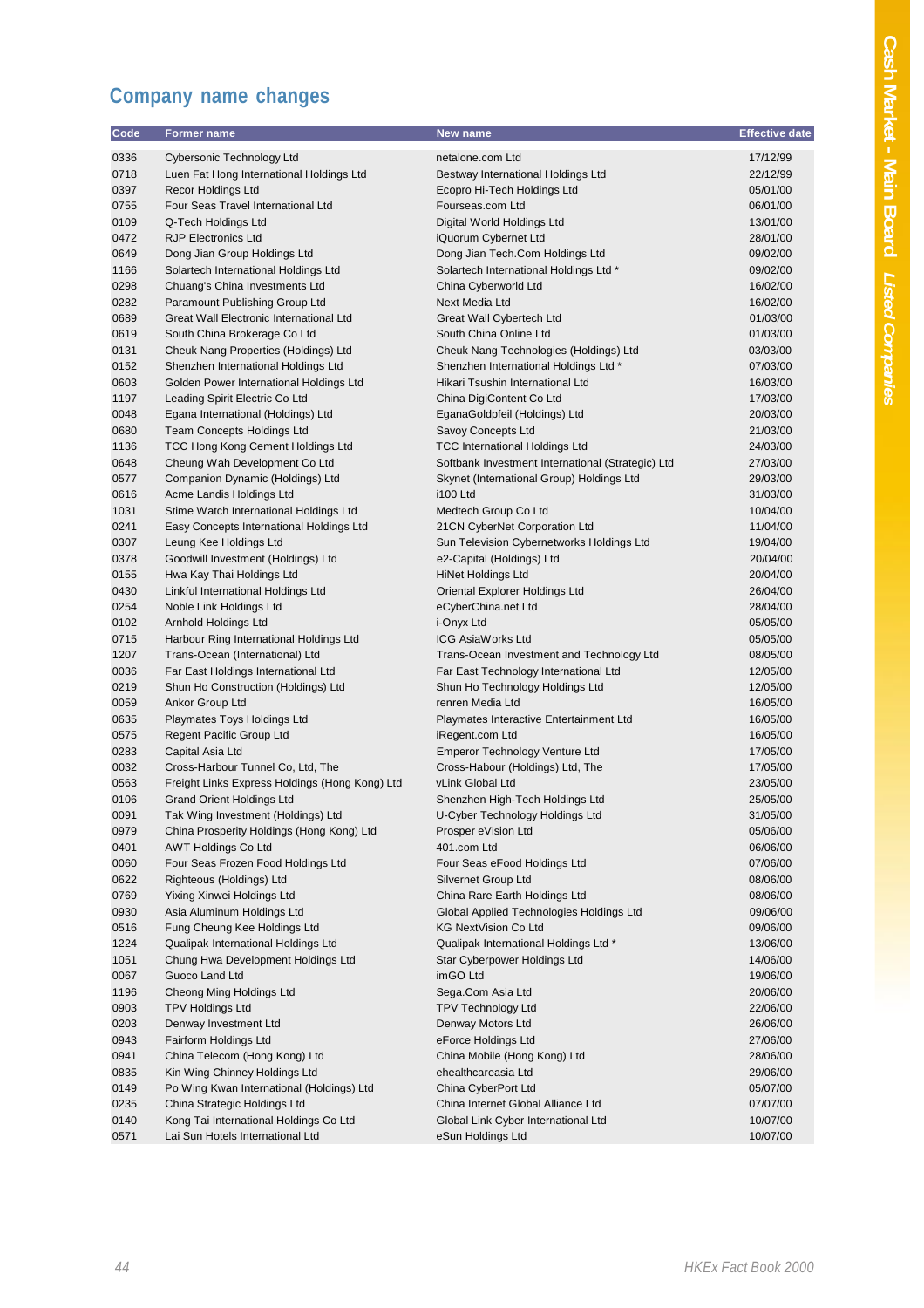## **Company name changes (continued)**

| Code | Former name                                                                    | New name                                                            | <b>Effective date</b> |
|------|--------------------------------------------------------------------------------|---------------------------------------------------------------------|-----------------------|
| 0497 | Ocean Information Holdings Ltd                                                 | <b>DCP Holdings Ltd</b>                                             | 10/07/00              |
| 0261 | S. Megga International Holdings Ltd                                            | Wireless InterNetworks Ltd                                          | 12/07/00              |
| 0310 | Dezhong Enterprises Investments Ltd                                            | <b>GR Investment Holdings Ltd</b>                                   | 17/07/00              |
| 0094 | Toyo Holdings Ltd                                                              | O2New Technology Ltd                                                | 18/07/00              |
| 0500 | DVB (Holdings) Ltd                                                             | DVN (Holdings) Ltd                                                  | 20/07/00              |
| 1105 | Perfect Treasure Holdings Ltd                                                  | Global China Technology Group Ltd                                   | 24/07/00              |
| 1128 | Zhenhai Refining & Chemical Co Ltd - H Shares                                  | Sinopec Zhenhai Refining & Chemical Co Ltd - H Shares               | 25/07/00              |
| 0224 | Pioneer Industries International (Holdings) Ltd                                | Pioneer Global Group Ltd                                            | 27/07/00              |
| 0862 | Wah Yik Holdings Co Ltd                                                        | Asia Logistics Technologies Ltd                                     | 31/07/00              |
| 0586 | Hong Kong Toy Centre International Ltd                                         | Goldwiz Holdings Ltd                                                | 02/08/00              |
| 0557 | <b>CDL Hotels International Ltd</b>                                            | City e-Solutions Ltd                                                | 15/08/00              |
| 0412 | Dong-Jun (Holdings) Ltd                                                        | B-Tech (Holdings) Ltd                                               | 15/08/00              |
| 0349 | Union Bank of Hong Kong Ltd                                                    | Industrial and Commercial Bank of China (Asia) Ltd                  | 21/08/00              |
| 0575 | iRegent.com Ltd                                                                | iRegent Group Ltd                                                   | 18/09/00              |
| 1169 | Wiltec Holdings Ltd                                                            | CCT Multimedia Holdings Ltd                                         | 18/09/00              |
| 0139 | Chaifa Holdings Ltd                                                            | 139 Holdings Ltd                                                    | 25/09/00              |
| 0240 | Seapower International Holdings Ltd                                            | I-China Holdings Ltd                                                | 28/09/00              |
| 0657 | City Chiu Chow (Holdings) Ltd                                                  | G-Vision International (Holdings) Ltd                               | 02/10/00              |
| 0989 | <b>CM Telecom International Ltd</b>                                            | China Motion Telecom International Ltd                              | 03/10/00              |
| 0182 | N P H International Holdings Ltd                                               | Hong Kong Pharmaceutical Holdings Ltd                               | 03/10/00              |
| 0217 | Ocean-Land Group Ltd                                                           | China Logistics Group Ltd                                           | 09/10/00              |
| 0338 | Shanghai Petrochemical Co Ltd - H Shares                                       | Sinopec Shanghai Petrochemical Co Ltd - H Shares                    | 12/10/00              |
| 1188 | Whimsy Entertainment Co, Ltd                                                   | Compass Pacific Holdings Ltd                                        | 12/10/00              |
| 0578 | Dragonfield Holdings Ltd                                                       | Everbest Century Holdings Ltd                                       | 20/10/00              |
| 0499 | Plotio Holdings Ltd                                                            | <b>HyComm Wireless Ltd</b>                                          | 07/11/00              |
| 0715 | <b>ICG AsiaWorks Ltd</b>                                                       | <b>ICG Asia Ltd</b>                                                 | 08/11/00              |
| 1202 | Chengdu Telecommunications Cable Co. Ltd. - H<br><b>Shares</b>                 | Chengdu PTIC Telecommunications Cable Co. Ltd. - H<br><b>Shares</b> | 10/11/00              |
| 0618 | Management Investment & Technology (Holdings) Ltd EC-Founder (Holdings) Co Ltd |                                                                     | 16/11/00              |
| 0149 | China CyberPort Ltd                                                            | China Land Group Ltd                                                | 05/12/00              |
| 0325 | Beijing Yanhua Petrochemical Co Ltd - H Shares                                 | Sinopec Beijing Yanhua Petrochemical Co Ltd - H Shares              | 08/12/00              |
| 0008 | Pacific Century CyberWorks Ltd                                                 | Pacific Century CyberWorks Ltd *                                    | 13/12/00              |
| 0235 | China Internet Global Alliance Ltd                                             | China Strategic Holdings Ltd                                        | 15/12/00              |
| 1051 | Star Cyberpower Holdings Ltd                                                   | Star Bio-Tech (Holdings) Ltd                                        | 15/12/00              |
| 1013 | Chun Tai Holdings Ltd                                                          | Telecom Plus Holdings Ltd                                           | 19/12/00              |
| 0340 | <b>GITIC Enterprises Ltd</b>                                                   | <b>INNOMAXX Biotechnology Group Ltd</b>                             | 23/12/00              |
| 0079 | Fortei Holdings Ltd                                                            | Century Legend (Holdings) Ltd                                       | 28/12/00              |
|      |                                                                                |                                                                     |                       |

\* Change of Chinese name only

## **Change of domicile**

| Code | <b>Former company</b>     | New company          | <b>Place of incorporation</b> | <b>Effective date</b> |
|------|---------------------------|----------------------|-------------------------------|-----------------------|
| 0418 | Founder (Hong Kong) Ltd   | Founder Holdings Ltd | Bermuda                       | 31/03/00              |
| 0544 | Daido Concrete (H.K.) Ltd | Daido Group Ltd      | Bermuda                       | 10/11/00              |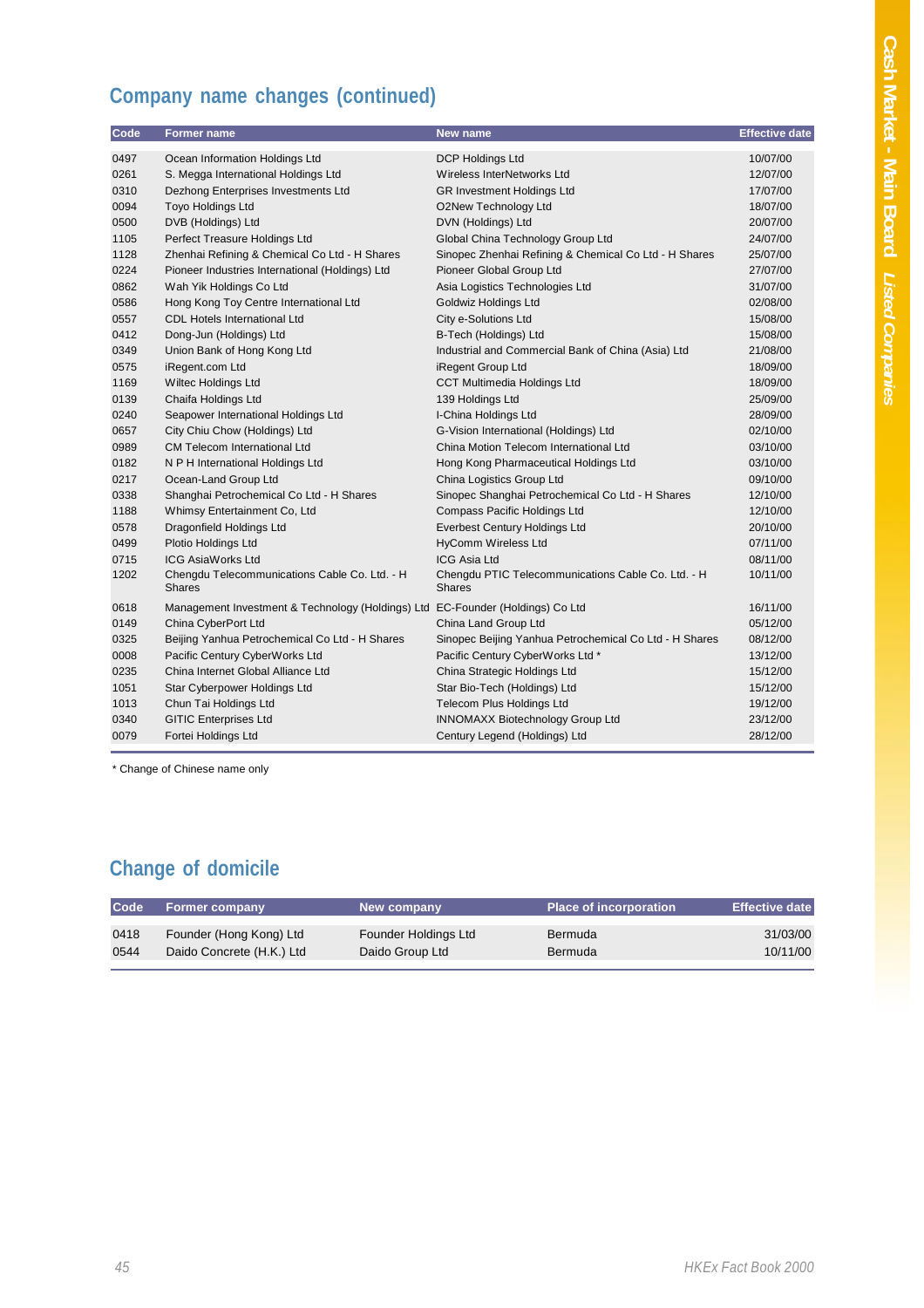#### **Foreign companies as at the end of 2000**

| Code | <b>Name</b>                                           | <b>Classification</b>            | <b>Incorporation</b> | <b>Listing date</b> |
|------|-------------------------------------------------------|----------------------------------|----------------------|---------------------|
|      |                                                       |                                  |                      |                     |
| 0557 | City e-Solutions Ltd                                  | <b>Hotels</b>                    | Cayman Islands       | 29/12/89            |
| 0980 | Guangdong Development Fund Ltd                        | Finance                          | Jersey               | 23/07/96            |
| 0504 | HSBC China Fund Ltd, The                              | Finance                          | Cayman Islands       | 18/06/92            |
| 0881 | JF Japan OTC Fund Inc                                 | Finance                          | Cayman Islands       | 19/01/90            |
| 0945 | <b>Manulife Financial Corporation</b>                 | Finance                          | Canada               | 27/09/99            |
| 0575 | iRegent Group Ltd                                     | Finance                          | Cayman Islands       | 19/05/97            |
| 0770 | Shanghai International Shanghai Growth Investment Ltd | Finance                          | Cayman Islands       | 30/11/93            |
| 0678 | <b>Star Cruises Ltd</b>                               | Consolidated enterprises Bermuda |                      | 30/11/00            |
| 0693 | Tan Chong International Ltd                           | Consolidated enterprises Bermuda |                      | 07/07/98            |
| 0543 | Thai Asset Fund Ltd, The                              | Finance                          | Guernsey             | 29/11/89            |
| 0540 | Thai-Asia Fund Ltd, The                               | Finance                          | Cayman Islands       | 15/11/89            |
|      |                                                       |                                  |                      |                     |

Note: A listed company would be counted as a foreign company if it is incorporated overseas AND has a majority of its business outside Hong Kong and China, and as a domestic company if otherwise.

#### **Investment companies as at the end of 2000**

| Code | <b>Name</b>                                           |         | <b>Classification Incorporation</b> | <b>Listing date</b> |
|------|-------------------------------------------------------|---------|-------------------------------------|---------------------|
| 0170 | China Assets (Holdings) Ltd                           | Finance | Hong Kong                           | 15/04/92            |
| 0133 | China Merchants China Direct Investments Ltd          | Finance | Hong Kong                           | 22/07/93            |
| 0339 | Earnest Investments Holdings Ltd                      | Finance | Cayman Islands                      | 26/07/00            |
| 0204 | Everest International Investments Ltd                 | Finance | Cayman Islands                      | 12/12/00            |
| 0310 | <b>GR Investment Holdings Ltd</b>                     | Finance | Hong Kong                           | 21/12/92            |
| 0980 | Guangdong Development Fund Ltd                        | Finance | Jersey                              | 23/07/96            |
| 0428 | Harmony Assets Ltd                                    | Finance | Cayman Islands                      | 14/12/93            |
| 0905 | Haywood Investments Ltd                               | Finance | Cayman Islands                      | 17/07/98            |
| 0504 | HSBC China Fund Ltd, The                              | Finance | Cayman Islands                      | 19/01/90            |
| 1062 | ING Beijing Investment Co Ltd                         | Finance | Hong Kong                           | 10/05/94            |
| 0881 | JF Japan OTC Fund Inc, The                            | Finance | Cayman Islands                      | 27/12/89            |
| 0770 | Shanghai International Shanghai Growth Investment Ltd | Finance | Cayman Islands                      | 30/11/93            |
| 0540 | Thai-Asia Fund Ltd, The                               | Finance | Cayman Islands                      | 15/11/89            |
| 0543 | Thai Asset Fund Ltd, The                              | Finance | Guernsey                            | 29/11/89            |
| 0768 | <b>UBA Investments Ltd</b>                            | Finance | Cayman Islands                      | 18/01/00            |
| 0913 | Unity Investments Holdings Ltd                        | Finance | Cayman Islands                      | 27/10/99            |
| 0666 | Yu Ming Investment Ltd                                | Finance | Hong Kong                           | 21/12/90            |

#### **Secondary listing stocks as at the end of 2000**

| Code | Name                           | <b>Classification</b> | Incorporation Listing date |          | <b>Primary list</b> |
|------|--------------------------------|-----------------------|----------------------------|----------|---------------------|
| 0980 | Guangdong Development Fund Ltd | Finance               | Jersey                     | 23/07/96 | London              |
| 0945 | Manulife Financial Corporation | Finance               | Canada                     | 27/09/99 | Toronto             |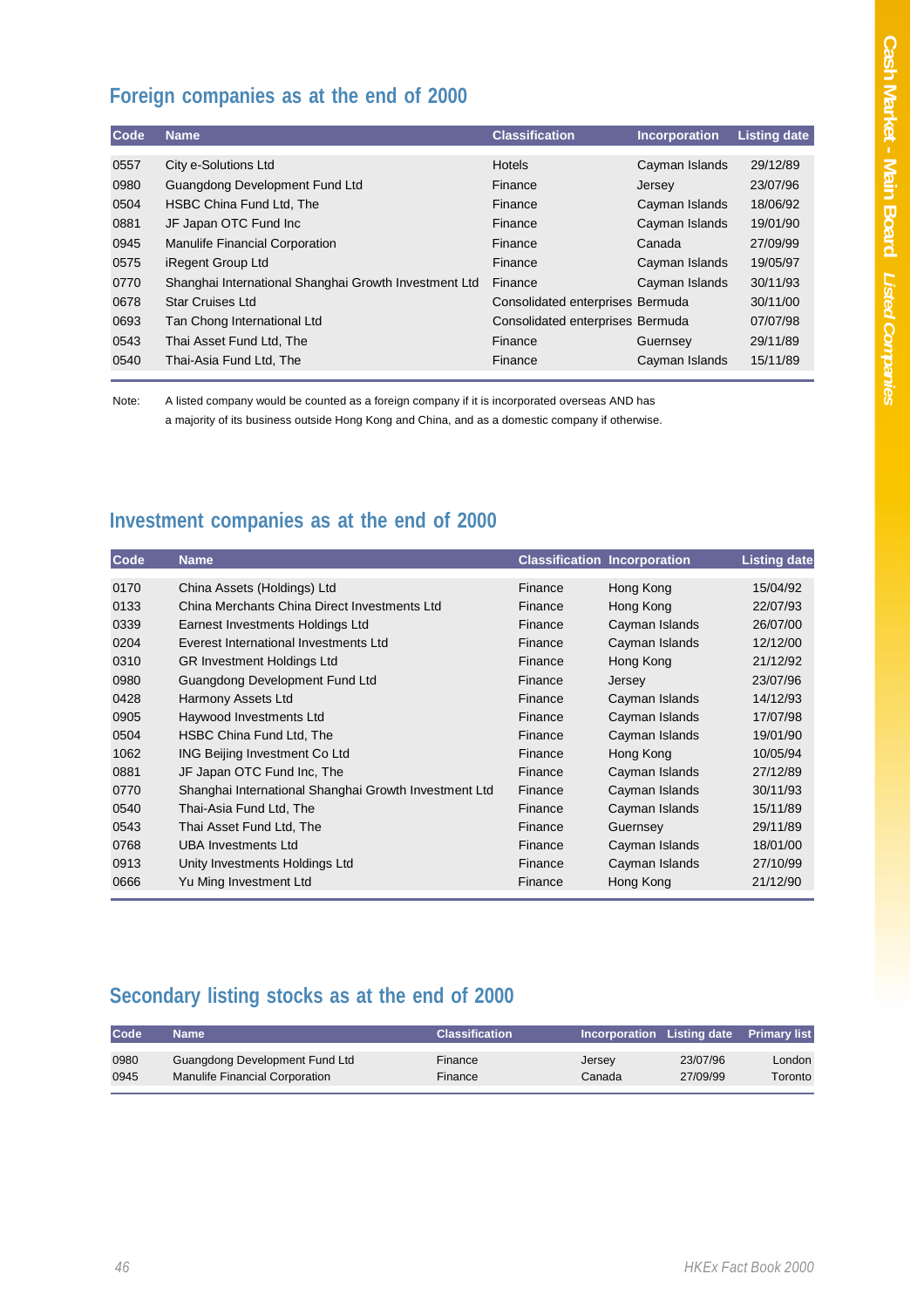## **Reorganisations / demergers**

| Code  | Company                                           | <b>Particulars</b>                                                                                                                                                                                                                                                                                                                                        | <b>Proposed date</b><br><b>Completed / EGM date</b> |
|-------|---------------------------------------------------|-----------------------------------------------------------------------------------------------------------------------------------------------------------------------------------------------------------------------------------------------------------------------------------------------------------------------------------------------------------|-----------------------------------------------------|
|       |                                                   |                                                                                                                                                                                                                                                                                                                                                           |                                                     |
| 00167 | IDT International Ltd (IDT)                       | IDT proposed a separate listing of I-Comm Technology Ltd (ICTL) by<br>way of public offering. The share of ICTL would be listed on the<br>Stock Exchange of Singapore.                                                                                                                                                                                    | 1999/11/12<br>2000/01/27                            |
| 01191 | China Rich Holdings Ltd (CRHL)                    | CRHL proposed a separate listing of GreaterChina Technology<br>Group Ltd. (GTGL) by way of placing. Shareholders of CRHL entitled<br>to Pre-IPO distribution of 86 GTGL shares for every 2000 CRHL<br>shares held. The share of GTGL would be listed on the Growth<br>Enterprise Market of the Exchange.                                                  | 2000/01/20<br>2000/02/18                            |
| 00035 | Far East Consortium International Ltd<br>(FECI)   | FECI proposed a separate listing of New China Homes, Ltd. (NCHL)<br>by way of public offering. The share of NCHL would be listed on the<br>NASDAQ in the USA.                                                                                                                                                                                             | 1999/06/19<br>2000/03/10                            |
| 00016 | Sun Hung Kai Properties Ltd (SHKP)                | SHKP proposed a separate listing of Sunevision Holdings Ltd. (SHL)<br>by way of a new issue and placing. Shareholders of SHKP entitled to<br>participate in the preferential offer of 1 SHL share for every 140<br>SHKP shares held at a price of \$10.38 per share. The share of SHL<br>would be listed on the Growth Enterprise Market of the Exchange. | 2000/02/02<br>2000/03/17                            |
| 00092 |                                                   | Champion Technology Holdings Ltd (CTHL) CTHL proposed a separate listing of DigitalHongkong.com (DHK) by<br>way of placing. Shareholders of CTHL entitled to Pre-IPO distribution<br>of 65 DHK shares for every 5000 CTHL shares held. The share of<br>DHK would be listed on the Growth Enterprise Market of the<br>Exchange.                            | 2000/02/01<br>2000/03/22                            |
| 01001 | Van Shung Chong Holdings Ltd (VSCH)               | VSCH proposed a separate listing of iSteelAsia.com Ltd (iSAL) by<br>way of placing. Shareholders of VSCH entitled to Pre-IPO distribution<br>of 1562 iSAL shares for every 2000 VSCH shares held. The share of<br>iSAL would be listed on the Growth Enterprise Market of the<br>Exchange.                                                                | 2000/02/24<br>2000/04/20                            |
| 00186 | The Grande Holdings Ltd (GHL)                     | GHL proposed a separate listing of Lafe Technology Ltd (LTL) by way<br>of public offering. The share of LTL would be listed on the Stock<br>Exchange of Singapore.                                                                                                                                                                                        | 2000/03/11<br>2000/04/07                            |
| 00456 | Rhine Holdings Ltd (RHL)                          | By a scheme of arrangement, RHL became a wholly-owned<br>subsidiary of New Rank City Development Ltd (NRCD). Shareholders<br>received 52 NRCD shares in exchange for every 2000 RHL shares<br>held. The listing of the shares of RHL was withdrawn and the shares<br>of NRCD were listed on the Stock Exchange by way of introduction.                    | 2000/04/13<br>2000/05/16                            |
| 00097 | Henderson Investment Ltd (HIL)                    | HIL proposed a separate listing of Henderson Cyber Ltd (HCL) by<br>way of new issue. Shareholders of HIL entitled to Pre-IPO<br>distribution of 1 HCL share for every 200 HIL shares held. The share<br>of HCL would be listed on the Growth Enterprise Market of the<br>Exchange.                                                                        | 2000/06/30<br>2000/07/04                            |
| 00292 | Yaohan Hongkong Corporation Ltd (YHCL)            | By a scheme of arrangement, YHCL became a wholly-owned<br>subsidiary of Asia Standard Hotel Group Ltd (ASHG). Shareholders<br>received 20 ASHG shares in exchange for every 2000 YHCL shares<br>held. The listing of YHCL Shares on the Stock Exchange was<br>withdrawn and the shares of ASHG were listed by way of introduction.                        | 2000/05/27<br>2000/07/19                            |
| 00202 | Burlingame International Co Ltd (BICL)            | By a scheme of arrangement, BICL became a wholly-owned<br>subsidiary of Interchina Holdings Co Ltd (IHCL). Shareholders<br>received 1 IHCL share in exchange for every BICL share held. The<br>listing of the shares of BICL was withdrawn and the shares of IHCL<br>were listed on the Stock Exchange by way of introduction.                            | 2000/07/27<br>2000/08/30                            |
| 00501 | RNA Holdindgs Ltd (RNA)                           | RNA proposed a separate listing of Trasy Gold Ex Ltd. (TGEL) by<br>way of placing. Shareholders of RNA entitled to Pre-IPO distribution<br>of 1 TGEL shares for every 10 RNA shares held. The share of TGEL<br>would be listed on the Growth Enterprise Market of the Exchange.                                                                           | 2000/07/13<br>2000/11/06                            |
| 00668 | Hong Kong Catering Management Ltd<br>(HKCM)       | HKCM proposed a separate listing of Saint Honore Holdings Ltd.<br>(SHHL) by way of introduction. Shareholders of HKCM entitled to Pre-<br>IPO distribution of 1 SHHL shares for every 4 HKCM shares held.<br>The share of SHHL would be listed on the Exchange.                                                                                           | 2000/08/09<br>2000/11/21                            |
| 01049 | Celestial Asia Securities Holdings Ltd<br>(CASHL) | CASHL proposed a separate listing of CASH On-line Ltd. (COL) by<br>way of introduction. Shareholders of CASHL entitled to Pre-IPO<br>distribution of 1 COL share for every 10 CASHL shares held. The<br>share of COL would be listed on the Growth Enterprise Market of the<br>Exchange.                                                                  | 2000/08/02<br>2000/12/15                            |
|       |                                                   |                                                                                                                                                                                                                                                                                                                                                           |                                                     |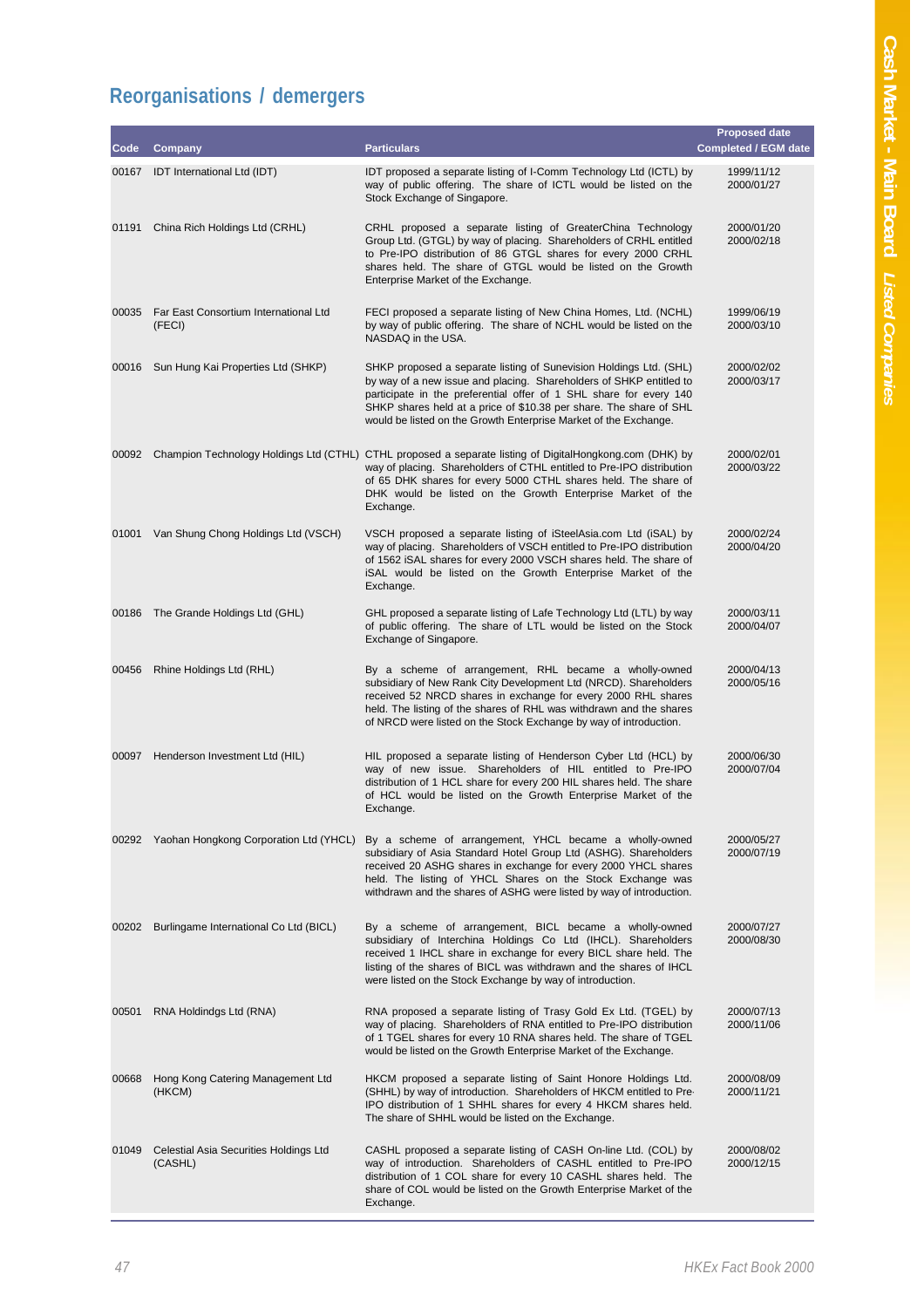## **Privatisations by major shareholder**

| Code | Company                                  | <b>Particulars</b>                                                                                                                                                                                                                                                                                                                                                          | Last trading date | <b>Delisted date</b> |
|------|------------------------------------------|-----------------------------------------------------------------------------------------------------------------------------------------------------------------------------------------------------------------------------------------------------------------------------------------------------------------------------------------------------------------------------|-------------------|----------------------|
| 0290 | Wing On International Holdings Ltd       | HK\$16.00 in cash for each share                                                                                                                                                                                                                                                                                                                                            | 27/03/00          | 31/03/00             |
| 0095 | Wah Kwong Shipping Holdings Ltd          | HK\$5.65 in cash for each share                                                                                                                                                                                                                                                                                                                                             | 21/07/00          | 27/07/00             |
| 0008 | Cable & Wireless HKT Limited             | Share Alternative: 1.1 New PCCW shares for<br>each share: or<br>Combination Alternative: 0.7116 New PCCW<br>share and US\$0.929 (equivalent to HK\$7.23)<br>for each share; or<br>Mix and Match: receive the Share Alternative in<br>respect of any part of his holding of shares and<br>the Combination Alternative in respect of the<br>balance of his holding of shares. | 08/08/00          | 17/08/00             |
| 0100 | Jardine International Motor Holdings Ltd | HK\$4.295 in cash for each share                                                                                                                                                                                                                                                                                                                                            | 18/09/00          | 29/09/00             |

## **Takeovers and mergers**

| Code  | <b>Company</b>                                                                                                                                                                                                                                                                               | <b>Proposed date</b><br><b>Offer closing date</b> |
|-------|----------------------------------------------------------------------------------------------------------------------------------------------------------------------------------------------------------------------------------------------------------------------------------------------|---------------------------------------------------|
| 00417 | Tse Sui Luen Jewellery (International) Ltd<br>Unconditional mandatory cash offers were made by Cobra Technologies Corp at the<br>prices of HK\$0.320 for each share, HK\$0.010 for each outstanding share option,<br>HK\$0.010 for each deed option and HK\$0.010 for each preference share. | 13/01/00<br>20/01/00                              |
| 00862 | Wah Yik Holdings Co Ltd<br>(Name change to Asia Logistics Technologies Ltd)<br>Unconditional cash offers were made by Best Millennium Ltd at the prices of HK\$0.100 for<br>each share and HK\$0.020 for each warrants 2000.                                                                 | 28/01/00<br>18/02/00                              |
| 00290 | Wing On International Holdings Ltd<br>Conditional cash offer was made by Wing On International Holdings Ltd to repurchase the<br>shares held by the Independent Shareholders at a price of HK\$16.000 for each share.                                                                        | 23/02/00<br>24/03/00                              |
| 00603 | <b>Golden Power International Holdings Ltd</b><br>(Name change to Hikari Tsushin International Ltd)<br>Unconditional cash offers were made by Hikari Tsushin, Inc at the prices of HK\$0.900 for<br>each share and HK\$0.001 for each option.                                                | 27/01/00<br>03/04/00                              |
| 01169 | <b>Wiltec Holdings Ltd</b><br>Unconditional mandatory cash offer was made by Greatway International Corp (a wholly-<br>owned subsidiary of CCT Telecom Holdings Ltd) at a price of HK\$1.00 for each share.                                                                                  | 15/03/00<br>07/04/00                              |
| 00586 | Hong Kong Toy Centre International Ltd<br>(Name change to Goldwiz Holdings Ltd)<br>Unconditional cash offer was made by Open Mission Assets Ltd at a price of HK\$0.150 for<br>each share.                                                                                                   | 16/03/00<br>17/04/00                              |
| 00996 | <b>Pricerite Group Ltd</b><br>Unconditional cash offer was made by Miliway Resources Ltd at a price of HK\$0.200 for<br>each share.                                                                                                                                                          | 11/04/00<br>02/05/00                              |
| 00952 | Wah Fu International Holdings Ltd<br>Unconditional cash offers were made by Newer Challenge Holdings Ltd at the prices of<br>HK\$0.100 for each share and HK\$0.001 for each option.                                                                                                         | 27/03/00<br>23/05/00                              |
| 00149 | Po Wing Kwan International (Holdings) Ltd<br>(Name change to China Land Group Ltd)<br>Unconditional cash offer was made by China WTO.com Ltd at a price of HK\$0.900 for<br>each share.                                                                                                      | 23/05/00<br>06/06/00                              |
| 00241 | 21 CN CyberNet Corporation Ltd<br>Unconditional cash offer was made by Uni-Tech International Group Ltd at a price of<br>HK\$0.051 for each share.                                                                                                                                           | 17/05/00<br>07/06/00                              |
| 00681 | <b>KEL Holdings Ltd</b><br>Unconditional cash offer was made by Mr. Tsim Wing Kong at a price of HK\$0.0334 for<br>each share.                                                                                                                                                               | 23/05/00<br>30/06/00                              |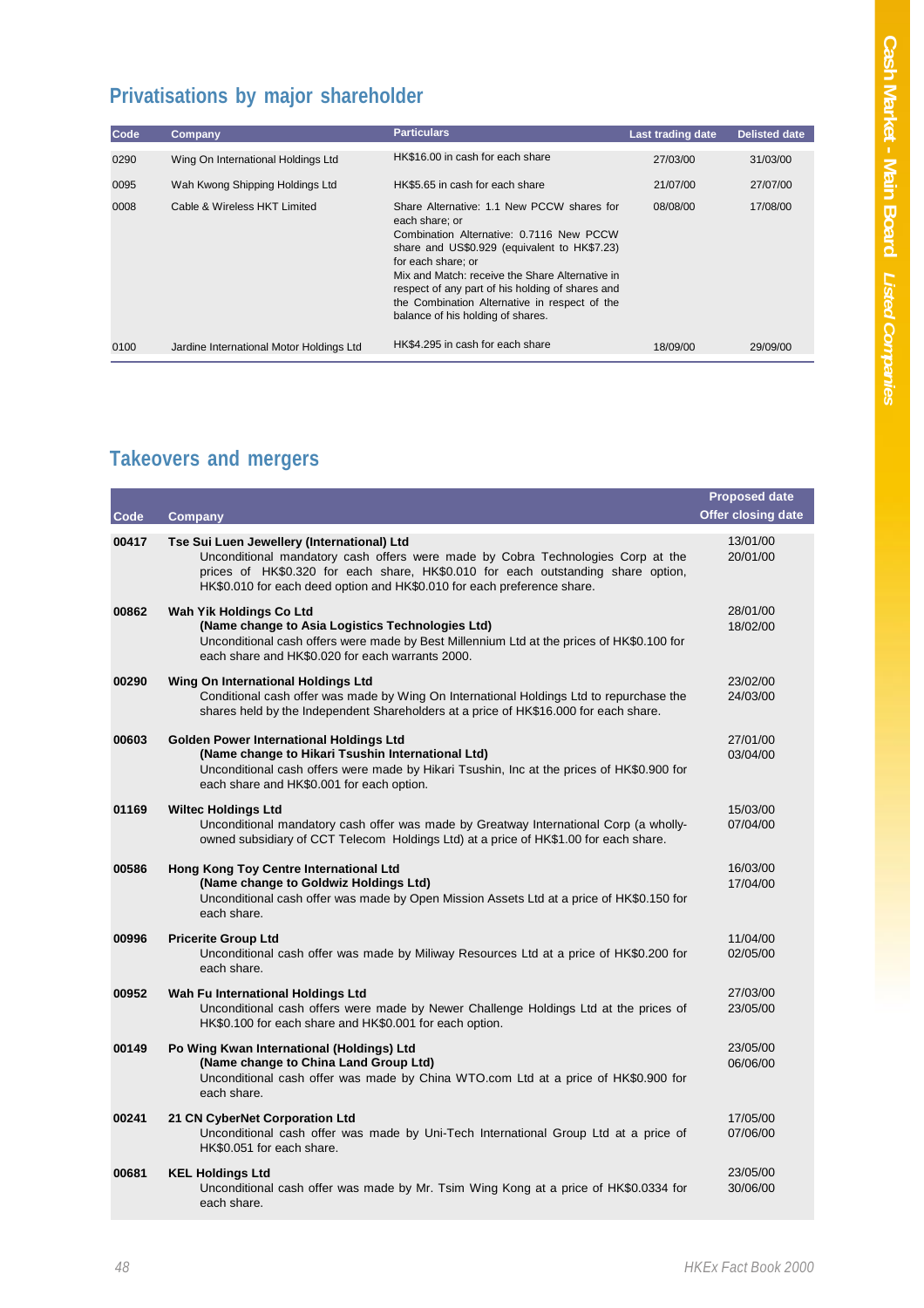## **Takeovers and mergers (continued)**

| Code  | Company                                                                                                                                                                                                                                                                                                                                                                                                                                                                                                                                                                      | <b>Proposed date</b><br><b>Offer closing date</b> |
|-------|------------------------------------------------------------------------------------------------------------------------------------------------------------------------------------------------------------------------------------------------------------------------------------------------------------------------------------------------------------------------------------------------------------------------------------------------------------------------------------------------------------------------------------------------------------------------------|---------------------------------------------------|
| 00349 | Union Bank of Hong Kong Ltd<br>(Name change to Industrial and Commercial Bank of China (Asia) Ltd)<br>Voluntary conditional cash offers were made by The Industrial and Commercial Bank of<br>China at the prices of HK\$7.520 for each share; HK\$3.205 for each option of ex. price of<br>HK\$4.315 and HK\$2.112 for each option of ex. price of HK\$5.408.                                                                                                                                                                                                               | 13/06/00<br>06/07/00                              |
| 00095 | Wah Kwong Shipping Holdings Ltd<br>Voluntary conditional cash offer was made by Bocimar Far East Holdings Ltd and Mr.<br>George Sze-Kwong Chao at a price of HK\$5.650 for each share.                                                                                                                                                                                                                                                                                                                                                                                       | 26/06/00<br>17/07/00                              |
| 00835 | Kin Wing Chinney Holdings Ltd<br>(Name change to ehealthcareasia Ltd)<br>Unconditional cash offer was made by Quality HealthCare Asia Ltd at a price of HK\$1.000<br>for each share.                                                                                                                                                                                                                                                                                                                                                                                         | 04/07/00<br>27/07/00                              |
| 00008 | <b>Cable &amp; Wireless HKT Ltd</b><br>Conditional offer were made by Doncaster Group Ltd, a wholly-owned subsidiary of Pacific<br>Century CyberWorks Ltd (PCCW), at the prices of the following options:<br>Share Alternative: 1.1 New PCCW shares for each share; or<br>Combination Alternative: 0.7116 New PCCW share and US\$0.929 (equivalent to<br>HK\$7.23) for each share; or<br>Mix and Match: receive the Share Alternative in respect of any part of his holding of shares<br>and the Combination Alternative in respect of the balance of his holding of shares. | 26/05/00<br>08/08/00                              |
| 00647 | Joyce Boutique Holdings Ltd<br>Unconditional cash offer was made by Wheelock and Co Ltd at a price of HK\$0.250 for<br>each share.                                                                                                                                                                                                                                                                                                                                                                                                                                           | 17/08/00<br>08/09/00                              |
| 00145 | Hong Kong Building and Loan Agency Ltd, The<br>Unconditional cash offer was made by Lippo China Resources Ltd at a price of HK\$1.337<br>for each share.                                                                                                                                                                                                                                                                                                                                                                                                                     | 21/08/00<br>12/09/00                              |
| 01005 | <b>Matrix Holdings Ltd</b><br>Unconditional cash offer was made by Suncorp Investments Group Ltd at a price of<br>HK\$0.2365 for each share.                                                                                                                                                                                                                                                                                                                                                                                                                                 | 08/09/00<br>30/09/00                              |
| 00070 | <b>Mandarin Resources Corporation Ltd</b><br>Unconditional cash offer was made by Interactive Spirit Ltd at a price of HK\$15.000 for<br>each share.<br>Unconditional cash offer was made by Mr Chim Pui Chung at a price of HK\$30.000 for<br>each share held by the shareholders whose names appeared on the register of members<br>on 25 June 1996.                                                                                                                                                                                                                       | 27/09/00<br>18/10/00<br>08/09/00<br>22/11/00      |
| 01188 | <b>Whimsy Entertainment Co Ltd</b><br>(Name change to Compass Pacific Holdings Ltd)<br>Unconditional cash offers were made by Daiweldo Group Ltd at the prices of HK\$0.300 for<br>each share and HK\$0.010 for each option.                                                                                                                                                                                                                                                                                                                                                 | 07/10/00<br>31/10/00                              |

## **Companies under suspension as at the end of 2000**

|      |                                          | <b>Last closing price</b> |            | Date of    |
|------|------------------------------------------|---------------------------|------------|------------|
| Code | <b>Stock</b>                             | (HKS)                     | (Date)     | suspension |
| 0448 | Akai Holdings Ltd.                       | 0.026                     | (22/08/00) | 23/08/00   |
| 0987 | Albatronics (Far East) Co. Ltd.          | 0.062                     | (30/06/99) | 02/07/99   |
| 0464 | Best Wide Group Ltd.                     | 0.560                     | (18/09/96) | 19/09/96   |
| 0505 | Gilbert Holdings Ltd.                    | 0.040                     | (31/08/99) | 01/09/99   |
| 1060 | Interform Ceramics Technologies Ltd.     | 0.158                     | (01/09/00) | 04/09/00   |
| 0072 | King Pacific International Holdings Ltd. | 0.122                     | (03/11/00) | 06/11/00   |
| 0431 | Pam & Frank International Holdings Ltd.  | 0.190                     | (22/11/00) | 23/11/00   |
| 0395 | Siu-Fung Ceramics Holdings Ltd.          | 0.035                     | (09/05/00) | 10/05/00   |
| 0159 | Wah Nam Group Ltd.                       | 0.024                     | (19/07/00) | 20/07/00   |
| 0700 | Yaohan International Holdings Ltd.       | 0.039                     | (10/08/98) | 11/08/98   |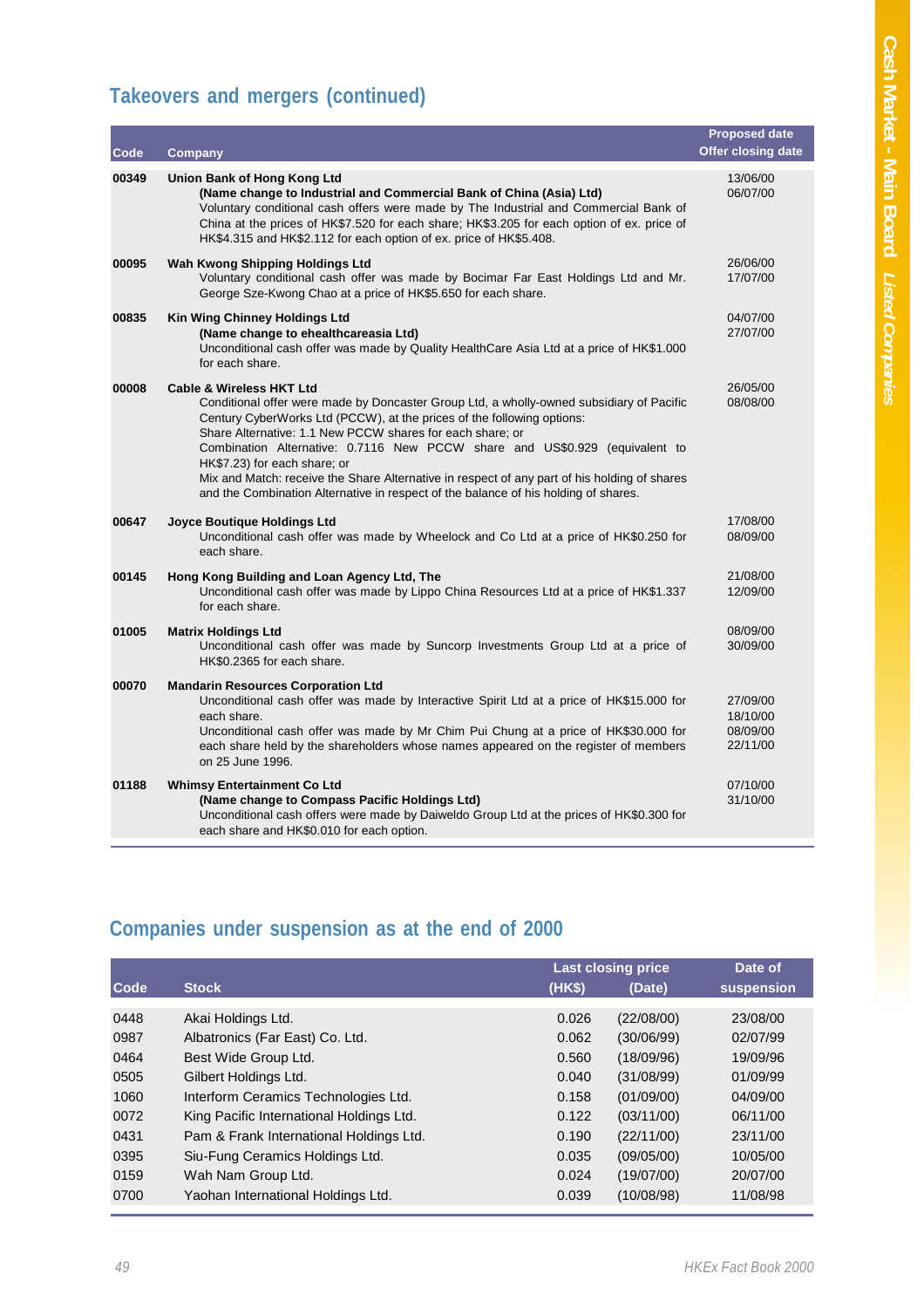#### **Share subdivisions and share consolidations**

|      |                                                     |                          | Old par value    |     | New par value    |                       |
|------|-----------------------------------------------------|--------------------------|------------------|-----|------------------|-----------------------|
| Code | <b>Stock</b>                                        | <b>Particulars</b>       | (HK\$)           |     | (HK\$)           | <b>Effective date</b> |
| 0275 | Hanny Holdings Ltd                                  | Split 1 into 4           | 0.100            |     | 0.025            | 06/01/00              |
| 1166 | Solartech International Holdings Ltd                | Split 1 into 10          | 0.100            |     | 0.010            | 11/01/00              |
| 0260 | Millennium Group Ltd                                | Consolidation 20 into 1  | 0.500            | (1) | 0.020            | 12/01/00              |
| 0858 | <b>Extrawell Pharmaceutical Holdings Ltd</b>        | Split 1 into 10          | 0.100            |     | 0.010            | 17/02/00              |
| 0870 | Hang Fung Gold Technology Ltd                       | Split 1 into 10          | 0.100            |     | 0.010            | 22/02/00              |
| 1139 | Victory Group Ltd                                   | Split 1 into 5           | 0.100            |     | 0.020            | 22/02/00              |
| 0131 | Cheuk Nang Technologies (Holdings) Ltd              | Split 1 into 10          | 1.000            |     | 0.100            | 25/02/00              |
|      | (Formerly: Cheuk Nang Properties (Holdings) Ltd)    |                          |                  |     |                  |                       |
| 0433 | Sun Man Tai Holdings Co Ltd                         | Split 1 into 5           | 0.050            |     | 0.010            | 02/03/00              |
| 0992 | Legend Holdings Ltd                                 | Split 1 into 4           | 0.100            |     | 0.025            | 08/03/00              |
| 0577 | Skynet (International Group) Holdings Ltd           | Split 1 into 5           | 0.100            |     | 0.020            | 17/03/00              |
|      | (Formerly: Companion Dynamic (Holdings) Ltd)        |                          |                  |     |                  |                       |
| 0262 | Deson Development International Holdings Ltd        | Split 1 into 10          | 0.100            |     | 0.010            | 20/03/00              |
| 0073 | Alpha General (Holdings) Ltd                        | Split 1 into 10          | 0.100            |     | 0.010            | 03/04/00              |
| 1141 | Hung Fung Group Holdings Ltd                        | Split 1 into 10          | 0.100            |     | 0.010            | 06/04/00              |
| 0491 | <b>Welback Holdings Ltd</b>                         | Split 1 into 10          | 0.100            |     | 0.010            | 06/04/00              |
| 0603 | Hikari Tsushin International Ltd                    | Split 1 into 4           | 0.100            |     | 0.025            | 10/04/00              |
|      | (Formerly: Golden Power International Holdings Ltd) |                          |                  |     |                  |                       |
| 0121 | Hong Kong Fortune Ltd                               | Split 1 into 5           | 0.100            |     | 0.020            | 13/04/00              |
| 0952 | Wah Fu International Holdings Ltd                   | Consolidation 3 into 1   | 0.100            | (2) | 0.010            | 20/04/00              |
| 0585 | Boto International Holdings Ltd                     | Split 1 into 5           | 0.100            |     | 0.020            | 25/04/00              |
| 0288 | Berjaya Holdings (HK) Ltd                           | Split 1 into 25          | 5.000            |     | 0.200            | 26/04/00              |
| 0182 | Hong Kong Pharmaceutical Holdings Ltd               | Consolidation 5 into 1   | 0.100            | (3) | 0.100            | 26/04/00              |
|      | (Formerly: N P H International Holdings Ltd)        |                          |                  |     |                  |                       |
| 0620 | <b>UDL Holdings Ltd</b>                             | Consolidation 20 into 1  | 0.100            | (4) | 0.100            | 28/04/00              |
| 1005 | Matrix Holdings Ltd                                 | Consolidation 10 into 1  | 0.100            | (5) | 0.100            | 03/05/00              |
| 0881 | JF Japan OTC Fund Inc                               | Split 1 into 4           | <b>USD 1.000</b> |     | <b>USD 0.250</b> | 16/05/00              |
| 0067 | imGO Ltd                                            | Split 1 into 4           | 2.000            |     | 0.500            | 29/05/00              |
|      | (Formerly: Guoco Land Ltd)                          |                          |                  |     |                  |                       |
| 1224 | Qualipak International Holdings Ltd                 | Split 1 into 10          | 0.100            |     | 0.010            | 13/06/00              |
|      | (Formerly: Qualipak International Holdings Ltd)     |                          |                  |     |                  |                       |
| 1051 | Star Bio-Tech (Holdings) Ltd                        | Consolidation 2 into 1   | 0.100            | (6) | 0.010            | 14/06/00              |
|      | (Formerly: Chung Hwa Development Holdings Ltd)      |                          |                  |     |                  |                       |
| 0310 | <b>GR Investment Holdings Ltd</b>                   | Split 1 into 10          | 1.000            |     | 0.100            | 30/06/00              |
|      | (Formerly: Dezhong Enterprises Investments Ltd)     |                          |                  |     |                  |                       |
| 0115 | <b>Grand Field Group Holdings Ltd</b>               | Split 1 into 5           | 0.100            |     | 0.020            | 03/07/00              |
| 1189 | Ananda Wing On Travel (Holdings) Ltd                | Split 1 into 10          | 0.100            |     | 0.010            | 31/07/00              |
| 0049 | New Asia Realty and Trust Co Ltd 'A'                | Split 1 into 5           | 1.000            |     | 0.200            | 31/07/00              |
| 0077 | Realty Development Corporation Ltd 'A'              | Split 1 into 5           | 1.000            |     | 0.200            | 31/07/00              |
| 0681 | <b>KEL Holdings Ltd</b>                             | Consolidation 10 into 1  | 0.100            | (7) | 0.100            | 03/08/00              |
| 0709 | Giordano International Ltd                          | Split 1 into 2           | 0.100            |     | 0.050            | 11/08/00              |
| 0179 | Johnson Electric Holdings Ltd                       | Split 1 into 4           | 0.050            |     | 0.0125           | 14/08/00              |
| 0494 | Li & Fung Ltd                                       | Split 1 into 2           | 0.050            |     | 0.025            | 19/09/00              |
| 1173 | Veeko International Holdings Ltd                    | Split 1 into 10          | 0.100            |     | 0.010            | 21/09/00              |
| 0292 | Asia Standard Hotel Group Ltd                       | Split 1 into 5           | 0.100            |     | 0.020            | 27/09/00              |
| 0557 | City e-Solutions Ltd                                | Consolidation 20 into 1  | 1.000            | (8) | 1.000            | 09/10/00              |
|      | (Formerly: CDL Hotels International Ltd)            |                          |                  |     |                  |                       |
| 0406 | Yau Lee Holdings Ltd                                | Consolidation 4 into 1   | 0.050            |     | 0.200            | 18/10/00              |
| 0076 | Sen Hong Resources Holdings Ltd                     | Consolidation 10 into 1  | <b>USD 0.010</b> |     | USD 0.100        | 23/10/00              |
| 1046 | Universe International Holdings Ltd                 | Split 1 into 5           | 0.100            |     | 0.020            | 28/11/00              |
| 0943 | eForce Holdings Ltd                                 | Consolidation 20 into 1  | 0.050            |     | 0.050<br>(9)     | 01/12/00              |
|      | (Formerly: Fairform Holdings Ltd)                   |                          |                  |     |                  |                       |
| 0070 | Mandarin Resources Corporation Ltd                  | Split 1 into 50          | 1.000            |     | 0.020            | 01/12/00              |
| 0211 | <b>Styland Holdings Ltd</b>                         | Consolidation 100 into 1 | 0.010            |     | 0.010(10)        | 18/12/00              |

Notes : (1) Par value was reduced by HK\$0.499 of par from HK\$0.500 to HK\$0.001

(2) Par value was reduced by HK\$0.0966667 of par from HK\$0.100 to HK\$0.00333333

(3) Par value was reduced by HK\$0.080 from HK\$0.100 to HK\$0.020

(4) Par value was reduced by HK\$0.095 from HK\$0.100 to HK\$0.005

(5) Par value was reduced by HK\$0.090 of par from HK\$0.100 to HK\$0.010

(6) Par value was reduced by HK\$0.095 of par from HK\$0.100 to HK\$0.005

(7) Par value was reduced by HK\$0.090 of par from HK\$0.100 to HK\$0.010

(8) Par value was reduced by HK\$0.950 of par from HK\$1.000 to HK\$0.050

(9) Par value was reduced by HK\$0.950 of par from HK\$1.000 to HK\$0.050

(10) Par value was reduced by HK\$0.990 of par from HK\$1.000 to HK\$0.010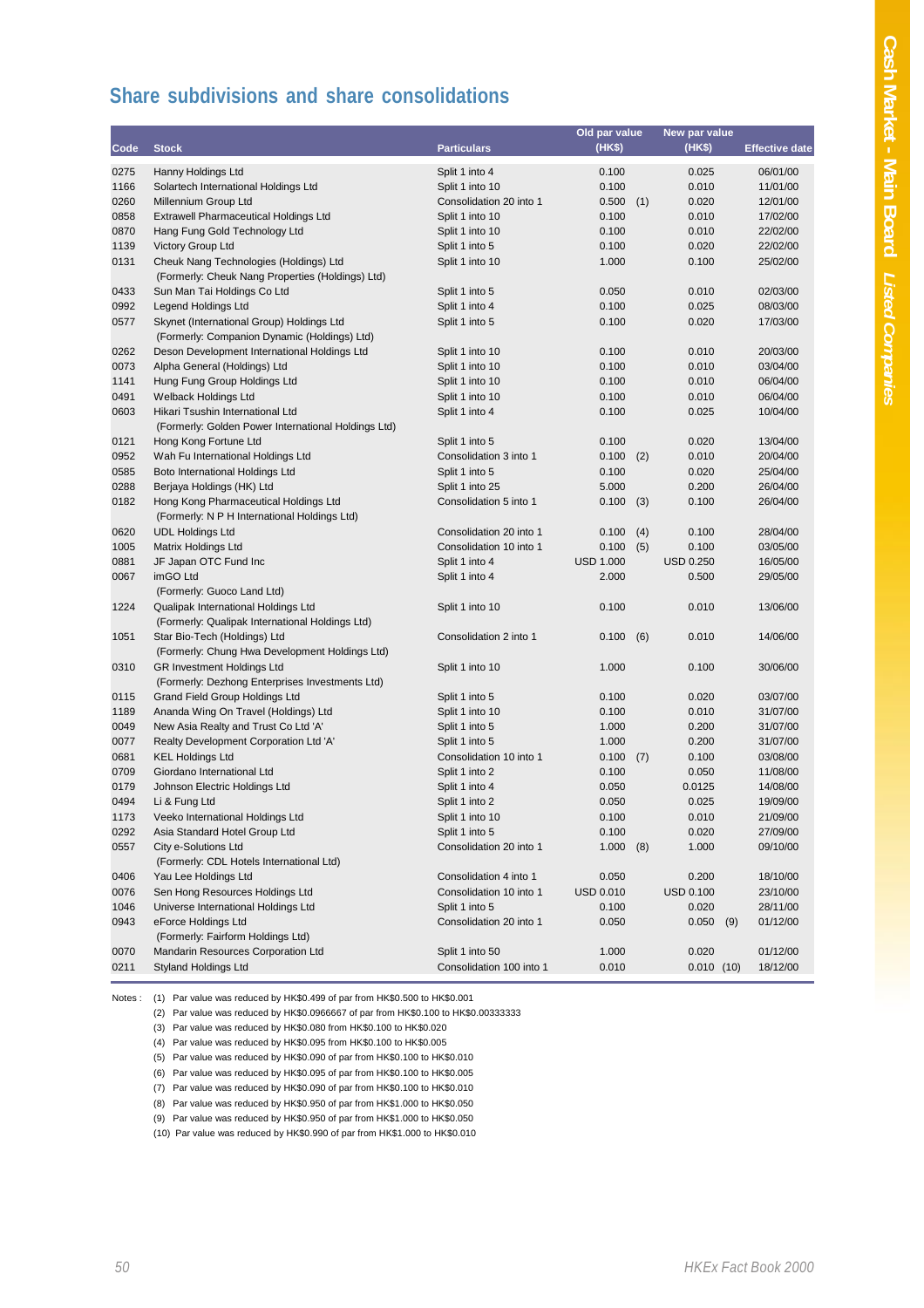## **Bonus issues / bonus warrants**

| Code         | <b>Stock</b>                                                                                | <b>Particulars</b>                                                                 | Ex-date              |
|--------------|---------------------------------------------------------------------------------------------|------------------------------------------------------------------------------------|----------------------|
| 1031         | Medtech Group Co. Ltd.<br>(Formerly: Stime Watch International Holdings Ltd)                | 1 2002 warrant for 6                                                               | 12/01/00             |
| 0262         | Deson Development International Holdings Ltd.                                               | 1 2001 warrant for 5                                                               | 17/01/00             |
| 0126         | Tak Sing Alliance Holdings Ltd.                                                             | 1 2002 warrant for 10                                                              | 19/01/00             |
| 0155         | HiNet Holdings Ltd.<br>(Formerly: Hwa Kay Thai Holdings Ltd)                                | 1 2003 warrant for 5                                                               | 24/01/00             |
| 1001         | Van Shung Chong Holdings Ltd.                                                               | 1 2002 warrant for 5                                                               | 24/01/00             |
| 0930         | Global Applied Technologies Holdings Ltd.<br>(Formerly: Asia Aluminum Holdings Ltd)         | 1 2002 warrant for 10                                                              | 03/03/00             |
| 1139         | Victory Group Ltd.                                                                          | 1 2001 warrant for 5 subdivided shares                                             | 08/03/00             |
| 0175         | South China Information and Technology Ltd.                                                 | 1 2002 warrant for 5                                                               | 21/03/00             |
| 0578         | Everbest Century Holdings Ltd.<br>(Formerly: Dragonfield Holdings Ltd)                      | 2 2002 warrants for 5 subscribed rights shares                                     | 22/03/00             |
| 1114         | Brilliance China Automotive Holdings Ltd.                                                   | 19 for 1                                                                           | 11/04/00             |
| 0003         | Hong Kong and China Gas Co. Ltd., The                                                       | 1 for 10                                                                           | 12/04/00             |
| 0295         | Kong Sun Holdings Ltd.                                                                      | 1 2002 warrant for 5                                                               | 12/04/00             |
| 0260         | Millennium Group Ltd.                                                                       | 4 for 1                                                                            | 18/04/00             |
| 0519         | Applied International Holdings Ltd.                                                         | 1 2004 warrant for 5                                                               | 19/04/00             |
| 0603         | Hikari Tsushin International Ltd.<br>(Formerly: Golden Power International Holdings Ltd)    | 1 2002 warrant for 5                                                               | 19/04/00             |
| 0472         | iQuorum Cybernet Ltd.<br>(Formerly: RJP Electronics Ltd)                                    | 1 2004 warrant for 5                                                               | 19/04/00             |
| 0765         | Perfectech International Holdings Ltd.                                                      | 1 for 10                                                                           | 08/05/00             |
| 0575         | iRegent Group Ltd.<br>(Formerly: Regent Pacific Group Ltd)                                  | 1 2003 warrant for 5                                                               | 09/05/00             |
| 0428         | Harmony Asset Ltd.                                                                          | 1 2002 warrant for 7                                                               | 15/05/00             |
| 0013         | Hutchison Whampoa Ltd.                                                                      | 1 for 10                                                                           | 16/05/00             |
| 1224         | Qualipak International Holdings Ltd.<br>(Formerly: Qualipak International Holdings Ltd)     | 1 2002 warrant for 5                                                               | 30/05/00             |
| 0613         | Yugang International Ltd.                                                                   | 1 for $1$                                                                          | 02/06/00             |
| 0900         | Aeon Credit Service (Asia) Co. Ltd.                                                         | 1 for 10                                                                           | 05/06/00             |
| 0121         | Hong Kong Fortune Ltd.                                                                      | 1 2003 warrant for 10                                                              | 05/06/00             |
| 1187         | Pearl River Tyre (Holdings) Ltd.                                                            | 1 for $1$                                                                          | 05/06/00             |
| 0758         | Hudson Holdings Ltd.                                                                        | 1 2002 warrant for 10                                                              | 19/06/00             |
| 1121         | Concord Land Development Co. Ltd.                                                           | 1 for 20                                                                           | 21/06/00             |
| 0438         | Pacific Concord Holding Ltd.                                                                | 1 for 30                                                                           | 21/06/00             |
| 0898<br>1049 | Multifield International Holdings Ltd.<br>Celestial Asia Securities Holdings Ltd.           | 4 for 1<br>1 2002 warrant for 100                                                  | 23/06/00<br>30/06/00 |
| 0163         | Emperor International Holdings Ltd.                                                         | 1 for 1 subscribed rights share                                                    | 07/07/00             |
| 0432         | Companion Building Material International Holdings Ltd.                                     | 2 for 1, 1 2002 warrant for 5                                                      | 20/07/00             |
| 0938         | Man Sang International Ltd.                                                                 | 1 for $5$                                                                          | 26/07/00             |
| 0018         | Oriental Press Group Ltd.                                                                   | 1 for $5$                                                                          | 27/07/00             |
| 0681         | KEL Holdings Ltd.                                                                           | 1 2002 warrant for 1 consolidated share                                            | 02/08/00             |
| 1098         | Road King Infrastructure Ltd.                                                               | 1 2003 warrant for 5                                                               | 08/08/00             |
| 0759         | CEC International Holdings Ltd.                                                             | 3 for 2                                                                            | 09/08/00             |
| 0557         | City e-Solutions Ltd.<br>(Formerly: CDL Hotels International Ltd)                           | 2,590 for 1,000                                                                    | 16/08/00             |
| 1170         | Kingmaker Footwear Holdings Ltd.                                                            | 1 for $4$                                                                          | 18/08/00             |
| 0255         | Lung Kee (Bermuda) Holdings Ltd.                                                            | 1 for $4$                                                                          | 24/08/00             |
| 0125         | Sun Hing Vision Group Holdings Ltd.                                                         | 1 2002 warrant for 5                                                               | 28/08/00             |
| 0345         | Vitasoy International Holdings Ltd.                                                         | 1 for $2$                                                                          | 28/08/00             |
| 0109         | Digital World Holdings Ltd.<br>(Formerly: Q-Tech Holdings Ltd)                              | 1 for 1 subscribed rights share,<br>2 2001 warrants for 5 subscribed rights shares | 11/09/00             |
| 0677         | Golden Resources Development International Ltd.                                             | 1 for $2$                                                                          | 11/09/00             |
| 0595         | AV Concept Holdings Ltd.                                                                    | 1 for 10                                                                           | 14/09/00             |
| 0391         | Mei Ah Entertainment Group Ltd.                                                             | $2$ for 1                                                                          | 19/09/00             |
| 0214         | Asia Orient Holdings Ltd.                                                                   | 1 for $2$                                                                          | 20/09/00             |
| 0292         | Asia Standard Hotel Group Ltd.                                                              | 1 2001 warrant for 5                                                               | 20/09/00             |
| 0129         | Asia Standard International Group Ltd.                                                      | 2 for 3, 1 2001 warrant for 5                                                      | 20/09/00             |
| 0275         | Hanny Holdings Ltd.                                                                         | 1 2002 warrant for 5                                                               | 20/09/00             |
| 0131         | Cheuk Nang Technologies (Holdings) Ltd.<br>(Formerly: Cheuk Nang Properties (Holdings) Ltd) | 1 for 1 subscribed rights share                                                    | 09/10/00             |
| 0735         | Quality Food International Ltd.                                                             | 8 for 2, 1 2002 warrant for 5                                                      | 19/10/00             |
| 0008         | Pacific Century CyberWorks Ltd.                                                             | 2 2001 warrants for 1 subscribed rights share                                      | 06/11/00             |
| 0265         | South China Holdings Ltd.                                                                   | 1 2001 warrant for 5                                                               | 18/11/00             |
| 0211         | Styland Holdings Ltd.                                                                       | 1 2001 warrant for 5                                                               | 23/11/00             |
| 0092         | Champion Technology Holdings Ltd.                                                           | 1 2001 warrant for 5                                                               | 14/12/00             |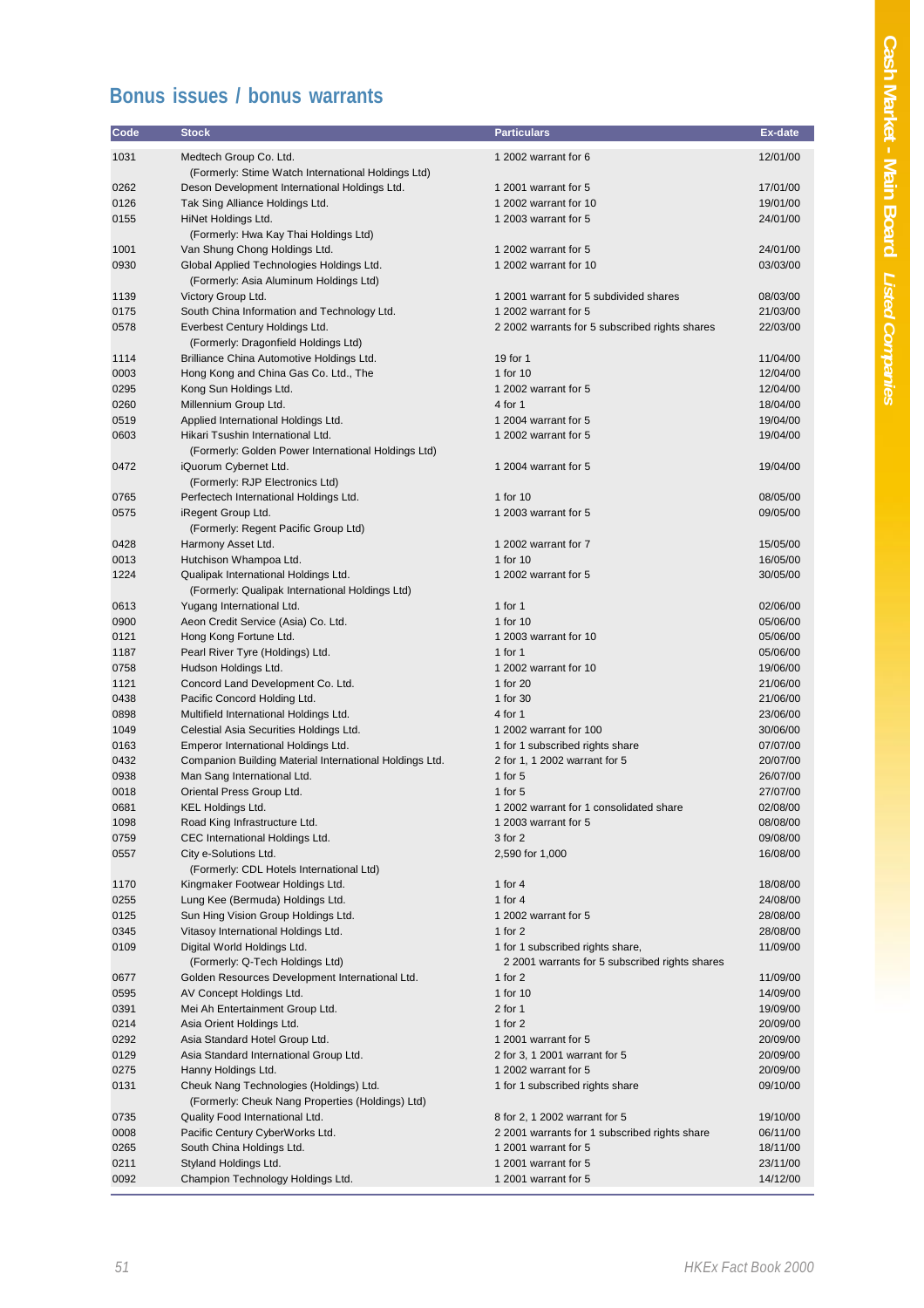## **Rights issues / open offers**

| Code | <b>Stock</b>                                                              | <b>Particulars</b>                                                     | Funds<br>raised<br>(HK\$mil) | Ex-date<br>payment<br>date             |
|------|---------------------------------------------------------------------------|------------------------------------------------------------------------|------------------------------|----------------------------------------|
| 0476 | China Elegance International Fashion Ltd                                  | Open offer 1 for 1 @\$0.01                                             | 33.33                        | 1999/12/16                             |
| 0606 | Leading Spirit High-Tech (Holdings) Co Ltd                                | Rts 1 for 4 @\$0.10                                                    | 270.59                       | 2000/01/05<br>1999/12/17               |
| 0172 | Can Do Holdings Ltd                                                       | Rts 2 for 1 @\$2.50                                                    | 330.00                       | 2000/01/11<br>1999/11/26               |
| 0711 | Chun Wo Holdings Ltd                                                      | Rts 1 for 4 @\$0.48                                                    | 70.35                        | 2000/01/12<br>1999/12/17               |
| 1190 | Luen Cheong Tai International Holdings Ltd                                | Rts 1 for 4 @\$1.00                                                    | 64.09                        | 2000/01/14<br>1999/12/21               |
| 0397 | Ecopro Hi-Tech Holdings Ltd                                               | Open offer 1 for 1 @\$0.04                                             | 66.80                        | 2000/01/14<br>1999/12/22               |
| 0155 | (Formerly: Recor Holdings Ltd)<br><b>HiNet Holdings Ltd</b>               | (with bonus 2 2001 wts for 5 offer shs)<br>Rts 3 for 2 @\$0.20         | 447.62                       | 2000/01/20<br>2000/01/03               |
| 1031 | (Formlery: Hwa Kay Thai Holdings Ltd)<br>Medtech Group Co Ltd             | Rts 3 for 2 @\$0.02                                                    | 29.01                        | 2000/01/25<br>2000/01/12               |
| 0472 | (Formerly: Stime Watch International Holding Ltd)<br>iQuorum Cybernet Ltd | (with 1 2002 wt for 6)<br>Rts 1 for 2 @\$0.25                          | 114.93                       | 2000/02/14<br>2000/01/18               |
| 0234 | (Formerly: RJP Electronics Ltd)<br>Multi-Asia International Holdings Ltd  | (with bonus 2 for 1 rt sh)<br>Rts 1 for 2 @\$0.60                      | 70.25                        | 2000/02/14<br>2000/01/21               |
| 0109 | Digital World Holdings Ltd                                                | Rts 10 for 1 @\$0.01                                                   | 126.83                       | 2000/02/17<br>2000/01/16               |
| 0510 | (Formerly: Q-Tech Holdings Ltd)<br>Winton Holdings (Bermuda) Ltd          | Open offer 11 convertible preference shares for 5 @\$0.33              | 304.92                       | 2000/02/23<br>2000/01/27               |
| 0875 | Corasia Group Ltd                                                         | Open offer 3 for 4 @\$0.10                                             | 46.20                        | 2000/02/25<br>2000/02/23               |
| 0139 | 139 Holdings Ltd                                                          | Rts 2 for 1 @\$0.10                                                    | 331.25                       | 2000/03/14<br>2000/02/29               |
| 0615 | (Formerly: Chaifa Holdings Ltd)<br>Wonson International Holdings Ltd      | Rts 2 for 1 @\$0.10                                                    | 261.04                       | 2000/03/22<br>2000/02/29               |
| 0211 | Styland Holdings Ltd                                                      | Rts 55 for 8 @\$0.028                                                  | 713.41                       | 2000/03/22<br>2000/02/24               |
| 1218 | Easyknit International Holdings Ltd                                       | Rts 1 for 1 @\$0.23                                                    | 70.47                        | 2000/03/24<br>2000/02/23               |
| 0310 | GR Investment Holdings Ltd                                                | Rts 3 for 2 @\$1.00                                                    | 45.00                        | 2000/03/28<br>2000/03/02               |
| 0491 | (Formerly: Dezhong Enterprises Investments Ltd)<br>Welback Holdings Ltd   | Open offer 2 for 5 @\$0.30                                             | 32.97                        | 2000/03/28<br>2000/03/09               |
| 0397 | Ecopro Hi-Tech Holdings Ltd                                               | Open offer 2 for 5 @\$0.05                                             | 90.00                        | 2000/03/29<br>2000/03/09               |
| 0578 | Dragonfield Holdings Ltd                                                  | Rts 1 for 1 @\$0.10<br>(with 2 2002wts for 5 rts shs)                  | 51.80                        | 2000/04/03<br>2000/03/22<br>2000/04/12 |
| 0273 | China United Holdings Ltd                                                 | Rts 2 for 1 @\$0.02                                                    | 623.80                       | 2000/04/03<br>2000/04/27               |
| 0491 | Welback Holdings Ltd                                                      | Open offer 2 for 5 @\$0.02                                             | 36.85                        | 2000/04/28<br>2000/05/22               |
| 0620 | <b>UDL Holdings Ltd</b>                                                   | Rts 5 for 1 @\$0.10<br>(after consolidation 20 into 1)                 | 21.03                        | 2000/04/26<br>2000/05/24               |
| 0383 | China Online (Bermuda) Ltd                                                | Open offer 1 2003wt for 5 @\$0.05                                      | $\overline{\phantom{a}}$     | 2000/05/08<br>2000/05/29               |
| 0432 | Companion Building Material International Holdings Ltd                    | Rts 3 for 5 @\$0.07                                                    | 108.98                       | 2000/05/05<br>2000/05/30               |
| 0542 | MUI Hong Kong Ltd                                                         | Rts 1 for 2 @\$0.20<br>(with 3 2005 wts for 5 rts shs)                 | 91.98                        | 2000/05/23<br>2000/06/14               |
| 0755 | Fourseas.com Ltd                                                          | Open offer 3 for 1 @\$0.02                                             | 57.12                        | 2000/06/22<br>2000/07/11               |
| 0163 | Emperor International Holdings Ltd                                        | Rts 1 for 2 @\$1.00<br>(with bonus 1 for 1 rt sh)                      | 215.82                       | 2000/07/07<br>2000/08/01               |
| 0657 | City Chiu Chow (Holdings) Ltd                                             | Rts 3 for 2 @\$0.15                                                    | 43.64                        | 2000/07/21<br>2000/08/14               |
| 0232 | <b>CATIC International Holdings Ltd</b>                                   | Rts 5 for 1 @\$0.10                                                    | 183.68                       | 2000/08/21<br>2000/09/12               |
| 0172 | Can Do Holdings Ltd                                                       | Rts 2 for 1 @\$0.90                                                    | 356.40                       | 2000/08/16<br>2000/09/15               |
| 0109 | Digial World Holdings Ltd                                                 | Rts 1 for 1 @\$0.013<br>(with bonus 1 for 1 rt sh)                     | 221.76                       | 2000/09/11<br>2000/10/11               |
| 0224 | Pioneer Global Group Ltd                                                  | (with 2 2001 wts for 5 rts shs)<br>Open offer 1 for 2 @\$0.65          | 163.08                       | 2000/09/22                             |
| 0156 | Lippo China Resources Ltd                                                 | Rts 1 for 2 @\$0.16                                                    | 490.72                       | 2000/10/17<br>2000/09/29               |
| 0476 | China Elegance International Fashion Ltd                                  | Open offer 3 for 2 @\$0.01                                             | 106.00                       | 2000/10/24<br>2000/10/09               |
| 0028 | Tian An China Investments Co Ltd                                          | Rts 1 for 1 @\$0.20                                                    | 849.07                       | 2000/10/26<br>2000/10/09               |
| 0131 | Cheuk Nang Technologies (Holdings) Ltd                                    | (with 2 2001 wts for 5 rts shs)<br>Rts 1 for 4 @\$0.10                 | 53.88                        | 2000/10/27<br>2000/10/09               |
| 0578 | Everbest Century Holdings Ltd                                             | (with bonus 1 for 1 rts sh)<br>Rts 2 for 1 @\$0.025                    | 51.80                        | 2000/10/31<br>2000/10/16               |
| 0312 | (Formerly: Dragonfield Holdings Ltd)<br>Lamex Holdings Ltd                | Rts 1 for 5 @\$0.10                                                    | 51.09                        | 2000/11/06<br>2000/10/23               |
| 0970 | Global Food Culture Group Ltd                                             | (with bonus 3 for 2 rts shs)<br>Rts 1 for 1 @\$0.128                   | 76.19                        | 2000/11/14<br>2000/10/23               |
| 0008 | Pacific Century CyberWorks Ltd                                            | Rts 30 for 1000 @\$6.50                                                | 4,142.37                     | 2000/11/22<br>2000/11/06               |
| 0943 | eForce Holdings Ltd                                                       | (with bonus 1 for 1 rts sh)<br>Rts 19 for 1 consolidated share @\$1.05 | 1,134.01                     | 2000/11/29<br>2000/11/23               |
|      |                                                                           | <b>Total</b>                                                           | 12,650.12                    | 2000/12/18                             |
|      |                                                                           |                                                                        |                              |                                        |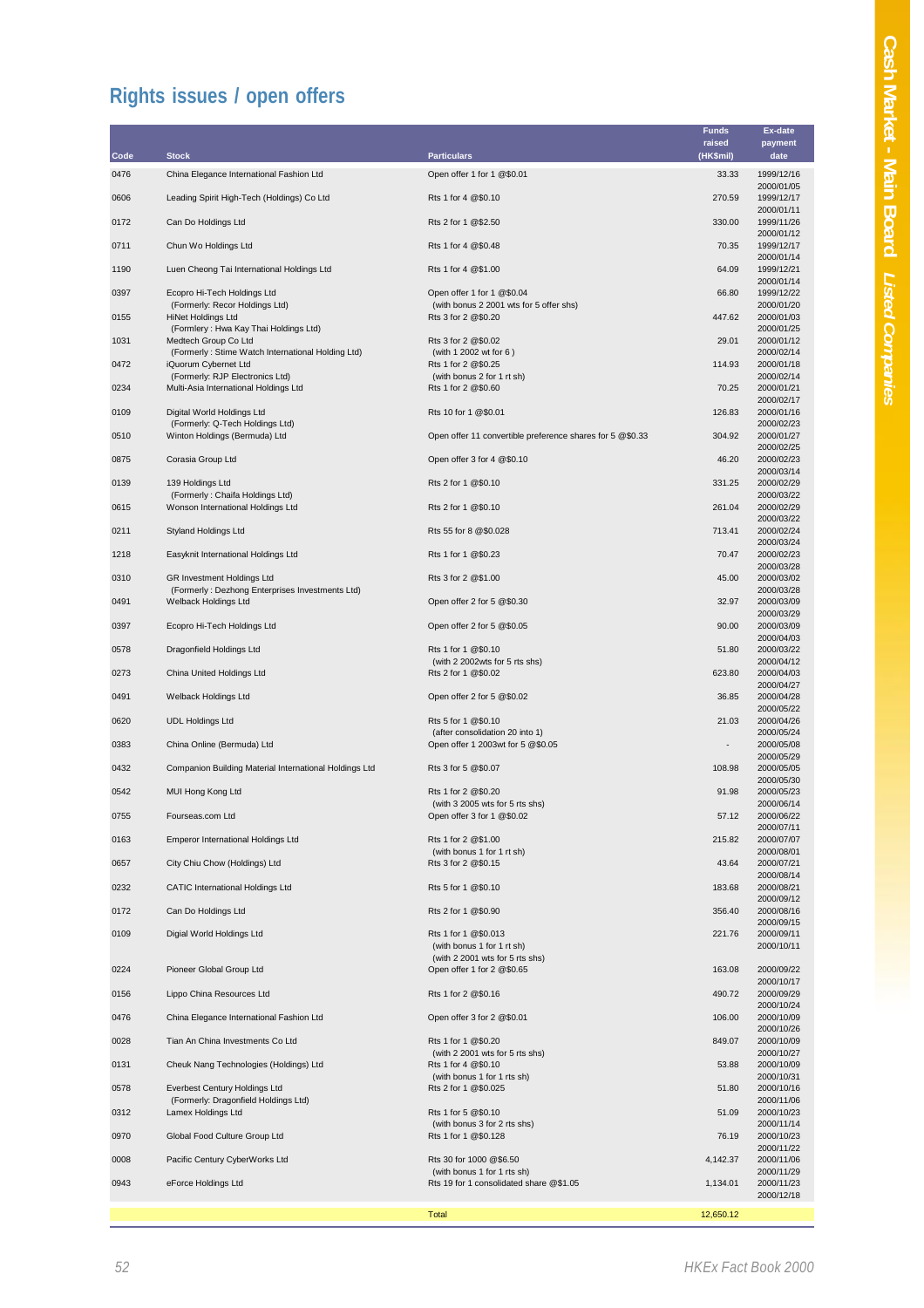## **Placings**

|              |                                                                       | <b>New shares</b>          | <b>Placing price</b> | <b>Funds raised</b> | <b>Allotment</b>     |
|--------------|-----------------------------------------------------------------------|----------------------------|----------------------|---------------------|----------------------|
| Code         | Company                                                               | placed                     | (HK\$)               | (HK\$ mil)          | date                 |
| 0679         | Process Automation (Holdings) Ltd                                     | 150,000,000                | 0.3050               | 45.75               | 04/01/00             |
| 0149         | Po Wing Kwan International (Holdings) Ltd                             | 89,000,000                 | 0.1980               | 17.62               | 06/01/00             |
|              | (Name change to China CyberPort Ltd)                                  |                            |                      |                     |                      |
| 0275         | Hanny Holdings Ltd                                                    | 338,000,000                | 1.2500               | 422.50              | 06/01/00             |
| 1063         | SunCorp Technologies Ltd                                              | 125,000,000                | 0.2130               | 26.63               | 07/01/00             |
| 0401         | <b>AWT Holdings Co Ltd</b>                                            | 500,000,000                | 0.0500               | 25.00               | 12/01/00             |
|              | (Name change to 401.com Ltd)                                          |                            |                      |                     |                      |
| 0401         | <b>AWT Holdings Co Ltd</b>                                            | 666,666,667                | 0.0150               | 10.00               | 12/01/00             |
|              | (Name change to 401.com Ltd)                                          |                            |                      |                     |                      |
| 0401         | <b>AWT Holdings Co Ltd</b>                                            | 1,000,000,001              | 0.0150               | 15.00               | 12/01/00             |
| 0401         | (Name change to 401.com Ltd)<br><b>AWT Holdings Co Ltd</b>            | 500,000,000                | 0.1100               | 55.00               | 12/01/00             |
|              | (Name change to 401.com Ltd)                                          |                            |                      |                     |                      |
| 0273         | China United Holdings Ltd                                             | 1,700,000,000              | 0.0220               | 37.40               | 12/01/00             |
| 0397         | Ecopro Hi-Tech Holdings Ltd                                           | 100,000,000                | 0.0800               | 8.00                | 13/01/00             |
| 0479         | CIL Holdings Ltd                                                      | 200,000,000                | 0.1000               | 20.00               | 14/01/00             |
| 0432         | Companion Building Material International Holdings Ltd                | 200,000,000                | 0.1650               | 33.00               | 17/01/00             |
| 0336         | netalone.com Ltd                                                      | 60,000,000                 | 3.0000               | 180.00              | 17/01/00             |
| 0613         | Yugang International Ltd                                              | 509,000,000                | 0.4500               | 229.05              | 17/01/00             |
| 1166         | Solartech International Holdings Ltd                                  | 850,000,000                | 0.0800               | 68.00               | 18/01/00             |
| 0091         | Tak Wing Investment (Holdings) Ltd                                    | 32,500,000                 | 1.0000               | 32.50               | 19/01/00             |
|              | (Name change to U-Cyber Technology Holdings Ltd)                      |                            |                      |                     |                      |
| 1182         | Oriental Union Holdings Ltd                                           | 96,000,000                 | 0.7380               | 70.85               | 19/01/00             |
| 0152         | Shenzhen International Holdings Ltd                                   | 300,000,000                | 0.2000               | 60.00               | 19/01/00             |
| 0139         | Chaifa Holdings Ltd                                                   | 275,000,000                | 0.1000               | 27.50               | 19/01/00             |
|              | (Name change to 139 Holdings Ltd)                                     |                            |                      |                     |                      |
| 0128         | e-New Media Co Ltd<br>LifeTec Group Ltd                               | 235,000,000                | 3.7500               | 881.25<br>18.00     | 19/01/00<br>20/01/00 |
| 1180<br>0171 | Silver Grant International Industries Ltd                             | 120,000,000<br>178,468,000 | 0.1500<br>0.8500     | 151.70              | 20/01/00             |
| 0985         | China Sci-Tech Holdings Ltd                                           | 965,600,000                | 0.2100               | 202.78              | 21/01/00             |
| 0723         | Anex International Holdings Ltd                                       | 35,000,000                 | 0.1900               | 6.65                | 21/01/00             |
| 0651         | Wonson International Holdings Ltd                                     | 217,000,000                | 0.1100               | 23.87               | 22/01/00             |
| 0706         | Start Technology Co Ltd                                               | 20,000,000                 | 2.1000               | 42.00               | 24/01/00             |
| 0061         | Technology Venture Holdings Ltd                                       | 42,000,000                 | 2.9000               | 121.80              | 24/01/00             |
| 1031         | Stime Watch International Holding Ltd                                 | 400,000,000                | 0.0200               | 8.00                | 25/01/00             |
|              | (Name change to Medtech Group Co Ltd)                                 |                            |                      |                     |                      |
| 0343         | Culturecom Holdings Ltd                                               | 110,000,000                | 0.5000               | 55.00               | 25/01/00             |
| 0310         | Dezhong Enterprises Investments Ltd                                   | 5,000,000                  | 1.0000               | 5.00                | 25/01/00             |
|              | (Name change to GR Investment Holdings Ltd)                           |                            |                      |                     |                      |
| 0479         | CIL Holdings Ltd                                                      | 100,000,000                | 0.1000               | 10.00               | 26/01/00             |
| 1184         | S.A.S. Dragon Holdings Ltd                                            | 25,000,000                 | 0.6000               | 15.00               | 27/01/00             |
| 0355         | Century City International Holdings Ltd                               | 138,000,000                | 0.3700               | 51.06               | 27/01/00             |
| 0279         | Tung Fong Hung (Holdings) Ltd                                         | 114,000,000                | 0.5200               | 59.28               | 31/01/00             |
| 0351         | Central China Enterprises Ltd                                         | 170,000,000                | 0.4100               | 69.70               | 31/01/00             |
| 0899         | Wing Lee International Holdings Ltd                                   | 170,000,000                | 0.1070               | 18.19               | 31/01/00             |
| 0943         | Fairform Holdings Ltd                                                 | 600,000,000                | 0.0500               | 30.00               | 01/02/00             |
|              | (Name change to eForce Holdings Ltd)                                  |                            |                      |                     |                      |
| 0760         | Tomorrow International Holdings Ltd                                   | 80,000,000                 | 0.3060               | 24.48<br>920.00     | 01/02/00<br>01/02/00 |
| 0138<br>1222 | <b>CCT Telecom Holdings Ltd</b><br>Wang On Group Ltd                  | 200,000,000<br>47,000,000  | 4.6000<br>1.3800     | 64.86               | 01/02/00             |
| 0412         | Dong-Jun (Holdings) Ltd                                               | 760,000,000                | 0.0900               | 68.40               | 02/02/00             |
|              | (Name change to B-Tech (Holdings) Ltd)                                |                            |                      |                     |                      |
| 0501         | RNA Holdings Ltd                                                      | 137,800,000                | 1.8000               | 248.04              | 02/02/00             |
| 0273         | China United Holdings Ltd                                             | 2,090,000,000              | 0.0500               | 104.50              | 02/02/00             |
| 1105         | Perfect Treasure Holdings Ltd                                         | 55,000,000                 | 3.6800               | 202.40              | 03/02/00             |
|              | (Name change to Global China Technology Group Ltd)                    |                            |                      |                     |                      |
| 0723         | Anex International Holdings Ltd                                       | 35,000,000                 | 0.5500               | 19.25               | 03/02/00             |
| 0878         | Soundwill Holdings Ltd                                                | 336,000,000                | 0.1680               | 56.45               | 03/02/00             |
| 0894         | Man Yue International Holdings Ltd                                    | 47,760,000                 | 0.3200               | 15.28               | 08/02/00             |
| 0008         | Pacific Century CyberWorks Ltd                                        | 248,000,000                | 15.8000              | 3,918.40            | 08/02/00             |
| 0965         | Yue Fung International Group Holdings Ltd                             | 57,200,000                 | 0.5600               | 32.03               | 08/02/00             |
| 0031         | China Aerospace International Holdings Ltd                            | 357,017,400                | 1.8000               | 642.63              | 08/02/00             |
| 0275         | Hanny Holdings Ltd                                                    | 159,220,730                | 1.3900               | 221.32              | 10/02/00             |
| 0326         | China Star Entertainment Ltd                                          | 110,000,000                | 0.7000               | 77.00               | 11/02/00             |
| 0500         | DVB (Holdings) Ltd                                                    | 34,700,000                 | 6.0000               | 208.20              | 14/02/00             |
|              | (Name change to DVN (Holdings) Ltd)                                   |                            |                      |                     |                      |
| 0059         | Ankor Group Ltd                                                       | 350,000,000                | 0.0528               | 18.48               | 15/02/00             |
|              | (Name change to renren Media Ltd)                                     |                            |                      |                     |                      |
| 0059         | Ankor Group Ltd                                                       | 196,000,000                | 0.0528               | 10.35               | 15/02/00             |
| 0577         | (Name change to renren Media Ltd)<br>Companion Dynamic (Holdings) Ltd | 100,000,000                | 2.4750               | 247.50              | 15/02/00             |
|              | (Name change to Skynet (International Group) Holdings Ltd)            |                            |                      |                     |                      |
| 1131         | Kwong Hing International Holdings (Bermuda) Ltd                       | 138,000,000                | 0.2000               | 27.60               | 16/02/00             |
| 0524         | e-Kong Group Ltd                                                      | 30,000,000                 | 0.9000               | 27.00               | 16/02/00             |
| 0578         | Dragonfield Holdings Ltd                                              | 86,000,000                 | 0.1200               | 10.32               | 17/02/00             |
|              | (Name change to Everbest Century Holdings Ltd)                        |                            |                      |                     |                      |
| 0559         | FT Holdings International Ltd                                         | 5,750,000                  | 0.5700               | 3.28                | 21/02/00             |
| 0297         | Wah Tak Fung Holdings Ltd                                             | 50,000,000                 | 0.2500               | 12.50               | 21/02/00             |
| 0401         | <b>AWT Holdings Co Ltd</b>                                            | 400,000,000                | 0.2150               | 86.00               | 22/02/00             |
|              | (Name change to 401.com Ltd)                                          |                            |                      |                     |                      |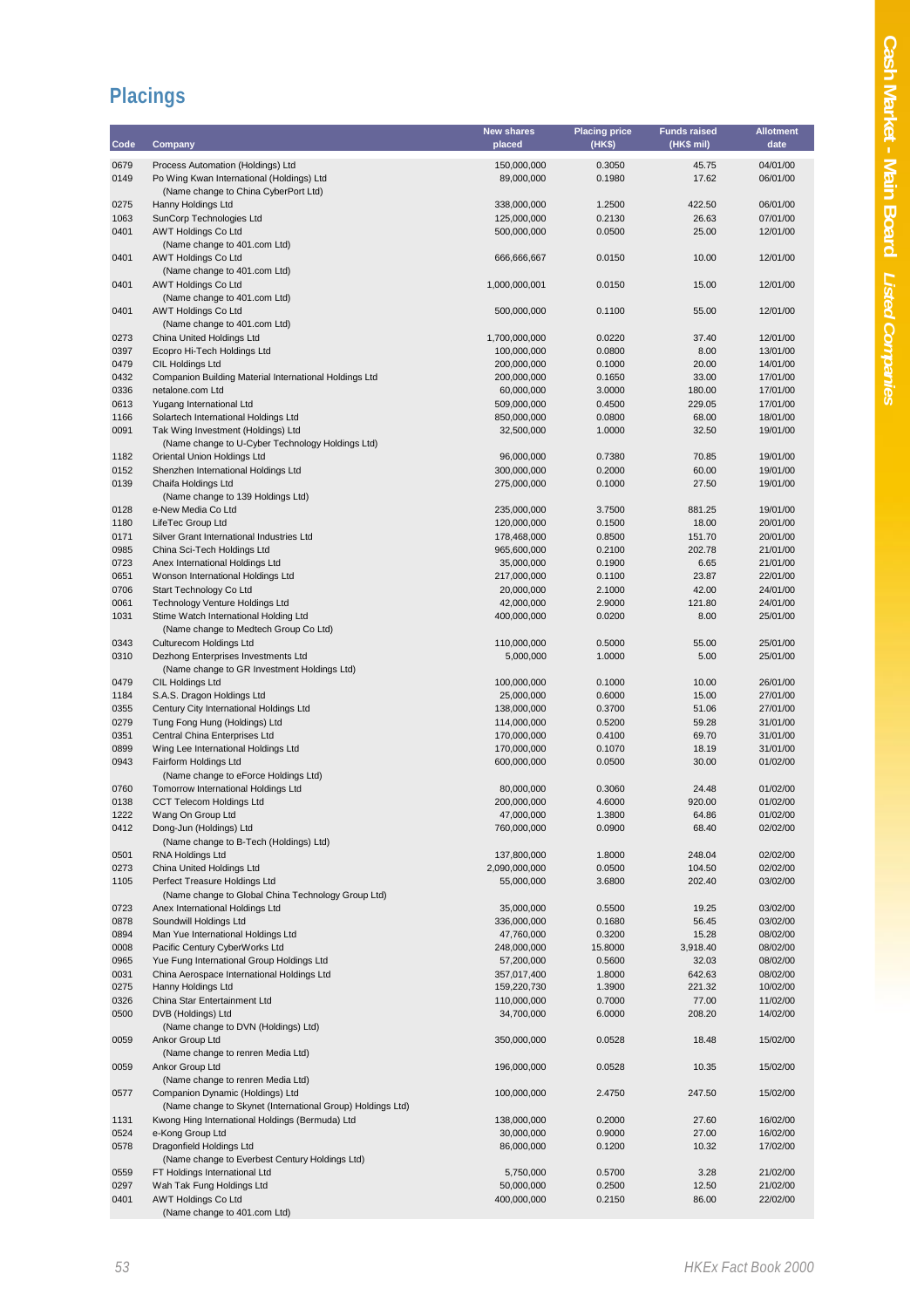| Code         | Company                                                                                                     | <b>New shares</b><br>placed | <b>Placing price</b><br>(HK\$) | <b>Funds raised</b><br>(HK\$ mil) | <b>Allotment</b><br>date |
|--------------|-------------------------------------------------------------------------------------------------------------|-----------------------------|--------------------------------|-----------------------------------|--------------------------|
| 0736         | Northern International Holdings Ltd                                                                         | 400,000,000                 | 0.0720                         | 28.80                             | 22/02/00                 |
| 0256         | China Everbright Technology Ltd                                                                             | 74,000,000                  | 1.5100                         | 111.74                            | 22/02/00                 |
| 1222         | Wang On Group Ltd                                                                                           | 45,000,000                  | 1.1800                         | 53.10                             | 23/02/00                 |
| 0476         | China Elegance International Fashion Ltd                                                                    | 400,000,000                 | 0.0550                         | 22.00                             | 23/02/00                 |
| 1141         | Hung Fung Group Holdings Ltd                                                                                | 10,000,000                  | 1.2300                         | 12.30                             | 24/02/00                 |
| 0267         | CITIC Pacific Ltd                                                                                           | 100,000,000                 | 40.3800                        | 4,038.00                          | 24/02/00                 |
| 0024         | WellNet Holdings Ltd                                                                                        | 35,000,000                  | 1.1800                         | 41.30                             | 24/02/00                 |
| 0397         | Ecopro Hi-Tech Holdings Ltd                                                                                 | 660,000,000                 | 0.0800                         | 52.80                             | 25/02/00                 |
| 0632         | Dransfield Holdings Ltd                                                                                     | 224,420,000                 | 0.2500                         | 56.11                             | 25/02/00                 |
| 0163         | <b>Emperor International Holdings Ltd</b>                                                                   | 40,000,000                  | 1.2800                         | 51.20                             | 25/02/00                 |
| 0649         | Dong Jian Tech.Com Holdings Ltd                                                                             | 23,000,000                  | 0.7500                         | 17.25                             | 25/02/00                 |
| 0530         | Fortuna International Holdings Ltd                                                                          | 521,806,000                 | 0.0800                         | 41.74                             | 28/02/00                 |
| 0276<br>0008 | New World Cyberbase Ltd<br>Pacific Century CyberWorks Ltd                                                   | 200,000,000<br>335,000,000  | 2.5250<br>23.5000              | 505.00<br>7,872.50                | 28/02/00<br>28/02/00     |
| 0250         | Sino-i.com Ltd                                                                                              | 400,000,000                 | 1.0300                         | 412.00                            | 28/02/00                 |
| 0930         | Asia Aluminum Holdings Ltd                                                                                  | 68,000,000                  | 1.3600                         | 92.48                             | 28/02/00                 |
|              | (Name change to Global Applied Technologies Holdings Ltd)                                                   |                             |                                |                                   |                          |
| 0613         | Yugang International Ltd                                                                                    | 643,800,000                 | 0.5200                         | 334.78                            | 28/02/00                 |
| 0208         | Kin Don Holdings Ltd                                                                                        | 150,000,000                 | 0.2800                         | 42.00                             | 29/02/00                 |
| 0160         | Hon Kwok Land Investment Co, Ltd                                                                            | 120,000,000<br>14,700,000   | 0.7500                         | 90.00                             | 29/02/00                 |
| 0091         | Tak Wing Investment (Holdings) Ltd<br>(Name change to U-Cyber Technology Holdings Ltd)                      |                             | 1.0500                         | 15.44                             | 29/02/00                 |
| 0524         | e-Kong Group Ltd                                                                                            | 200,000,000                 | 3.6000                         | 720.00                            | 29/02/00                 |
| 0155         | Hwa Kay Thai Holdings Ltd                                                                                   | 450,000,000                 | 0.8000                         | 360.00                            | 29/02/00                 |
|              | (Name change to HiNet Holdings Ltd)                                                                         |                             |                                |                                   |                          |
| 0761         | Peking Apparel International Group Ltd                                                                      | 50,000,000                  | 0.3500                         | 17.50                             | 01/03/00                 |
| 0419         | Universal Appliances Ltd                                                                                    | 390,000,000                 | 0.6000                         | 234.00                            | 01/03/00                 |
| 0343         | Culturecom Holdings Ltd                                                                                     | 150,000,000                 | 2.5000                         | 375.00                            | 01/03/00                 |
| 1184         | S.A.S. Dragon Holdings Ltd                                                                                  | 30,600,000                  | 1.2000                         | 36.72                             | 01/03/00                 |
| 0650         | Shun Cheong Holdings Ltd                                                                                    | 45,000,000                  | 0.7200                         | 32.40                             | 01/03/00                 |
| 0199         | Cheung Tai Hong Holdings Ltd                                                                                | 145,000,000                 | 0.2000                         | 29.00                             | 01/03/00                 |
| 0273         | China United Holdings Ltd                                                                                   | 2,550,000,000               | 0.0630                         | 160.65                            | 02/03/00                 |
| 0430         | Linkful International Holdings Ltd<br>(Name change to Oriental Explorer Holdings Ltd)                       | 218,464,000                 | 0.2800                         | 61.17                             | 03/03/00                 |
| 0261         | S. Megga International Holdings Ltd                                                                         | 75,500,000                  | 0.1650                         | 12.46                             | 03/03/00                 |
|              | (Name change to Wireless InterNetworks Ltd)                                                                 |                             |                                |                                   |                          |
| 0326         | China Star Entertainment Ltd                                                                                | 280,000,000                 | 1.5000                         | 420.00                            | 04/03/00                 |
| 0689         | Great Wall Cybertech Ltd                                                                                    | 270,000,000                 | 0.5000                         | 135.00                            | 07/03/00                 |
| 0171         | Silver Grant International Industries Ltd                                                                   | 213,800,000                 | 0.8800                         | 188.14                            | 07/03/00                 |
| 0632         | Dransfield Holdings Ltd                                                                                     | 45,700,000                  | 0.2500                         | 11.43                             | 07/03/00                 |
| 0622         | Righteous (Holdings) Ltd                                                                                    | 300,000,000                 | 0.1000                         | 30.00                             | 08/03/00                 |
| 0622         | (Name change to Silvernet Group Ltd)<br>Righteous (Holdings) Ltd                                            | 1,100,000,000               | 0.1000                         | 110.00                            | 09/03/00                 |
|              | (Name change to Silvernet Group Ltd)                                                                        |                             |                                |                                   |                          |
| 0275         | Hanny Holdings Ltd                                                                                          | 560,779,270                 | 1.3900                         | 779.48                            | 09/03/00                 |
| 0283         | Capital Asia Ltd<br>(Name change to Emperor Technology Venture Ltd)                                         | 84,000,000                  | 0.6600                         | 55.44                             | 09/03/00                 |
| 0943         | Fairform Holdings Ltd                                                                                       | 120,000,000                 | 1.1000                         | 132.00                            | 09/03/00                 |
|              | (Name change to eForce Holdings Ltd)                                                                        |                             |                                |                                   |                          |
| 0603         | Golden Power International Holdings Ltd<br>(Name change to Hikari Tsushin International Ltd)                | 233,400,000                 | 0.9000                         | 210.06                            | 10/03/00                 |
| 0603         | Golden Power International Holdings Ltd                                                                     | 595,100,000                 | 0.9000                         | 535.59                            | 10/03/00                 |
|              | (Name change to Hikari Tsushin International Ltd)                                                           |                             |                                |                                   |                          |
| 0648         | Cheung Wah Development Co Ltd                                                                               | 1,152,500,000               | 0.1800                         | 207.45                            | 10/03/00                 |
|              | (Name change to Softbank Investment International (Strategic) Ltd)                                          |                             |                                |                                   |                          |
| 1001         | Van Shung Chong Holdings Ltd                                                                                | 30,000,000                  | 3.9500                         | 118.50                            | 10/03/00                 |
| 0993         | Simsen International Corporation Ltd                                                                        | 280,000,000                 | 0.3050                         | 85.40                             | 10/03/00                 |
| 0992         | Legend Holdings Ltd                                                                                         | 200,000,000                 | 8.4375                         | 1,687.50                          | 13/03/00                 |
| 0159         | Wah Nam Group Ltd                                                                                           | 100,000,000                 | 0.1000                         | 10.00                             | 13/03/00                 |
| 0491         | Welback Holdings Ltd                                                                                        | 27,000,000                  | 0.3500                         | 9.45                              | 14/03/00                 |
| 0217         | Ocean-Land Group Ltd                                                                                        | 230,000,000                 | 0.8800                         | 202.40                            | 14/03/00                 |
| 0680         | (Name change to China Logistics Group Ltd)<br><b>Team Concepts Holdings Ltd</b>                             | 1,000,000,000               | 0.1000                         | 100.00                            | 15/03/00                 |
|              | (Name change to Savoy Concepts Ltd)                                                                         |                             |                                |                                   |                          |
| 0677         | Golden Resources Development International Ltd                                                              | 113,000,000                 | 0.3500                         | 39.55                             | 15/03/00                 |
| 1136         | TCC Hong Kong Cement Holdings Ltd                                                                           | 327,000,000                 | 3.5000                         | 1,144.50                          | 16/03/00                 |
|              | (Name change to TCC International Holdings Ltd)                                                             |                             |                                |                                   |                          |
| 0760         | Tomorrow International Holdings Ltd                                                                         | 102,000,000                 | 0.4800                         | 48.96                             | 16/03/00                 |
| 0189         | Kwong Sang Hong International Ltd                                                                           | 122,699,000                 | 0.5900                         | 72.39                             | 16/03/00                 |
| 0585         | Boto International Holdings Ltd                                                                             | 50,000,000                  | 1.0500                         | 52.50                             | 16/03/00                 |
| 0198         | Star East Holdings Ltd                                                                                      | 120,000,000                 | 1.6800                         | 201.60                            | 16/03/00                 |
| 0307         | Leung Kee Holdings Ltd                                                                                      | 3,000,000,000               | 0.0200                         | 60.00                             | 17/03/00                 |
| 0245         | (Name change to Sun Television Cybernetworks Holdings Ltd)<br>Singapore Hong Kong Properties Investment Ltd |                             |                                |                                   |                          |
| 0125         | Sun Hing Vision Group Holdings Ltd                                                                          | 2,100,000,000               | 0.0630<br>0.8500               | 132.30<br>21.25                   | 17/03/00                 |
| 0147         | Graneagle Holdings Ltd                                                                                      | 25,000,000<br>1,000,000,000 | 0.0200                         | 20.00                             | 18/03/00<br>20/03/00     |
| 0261         | S. Megga International Holdings Ltd                                                                         | 119,460,000                 | 0.1000                         | 11.95                             | 20/03/00                 |
|              | (Name change to Wireless InterNetworks Ltd)                                                                 |                             |                                |                                   |                          |
| 0075         | Prestige Properties Holdings Ltd                                                                            | 132,800,000                 | 0.5000                         | 66.40                             | 20/03/00                 |
| 0109         | Digital World Holdings Ltd                                                                                  | 500,000,000                 | 0.0490                         | 24.50                             | 20/03/00                 |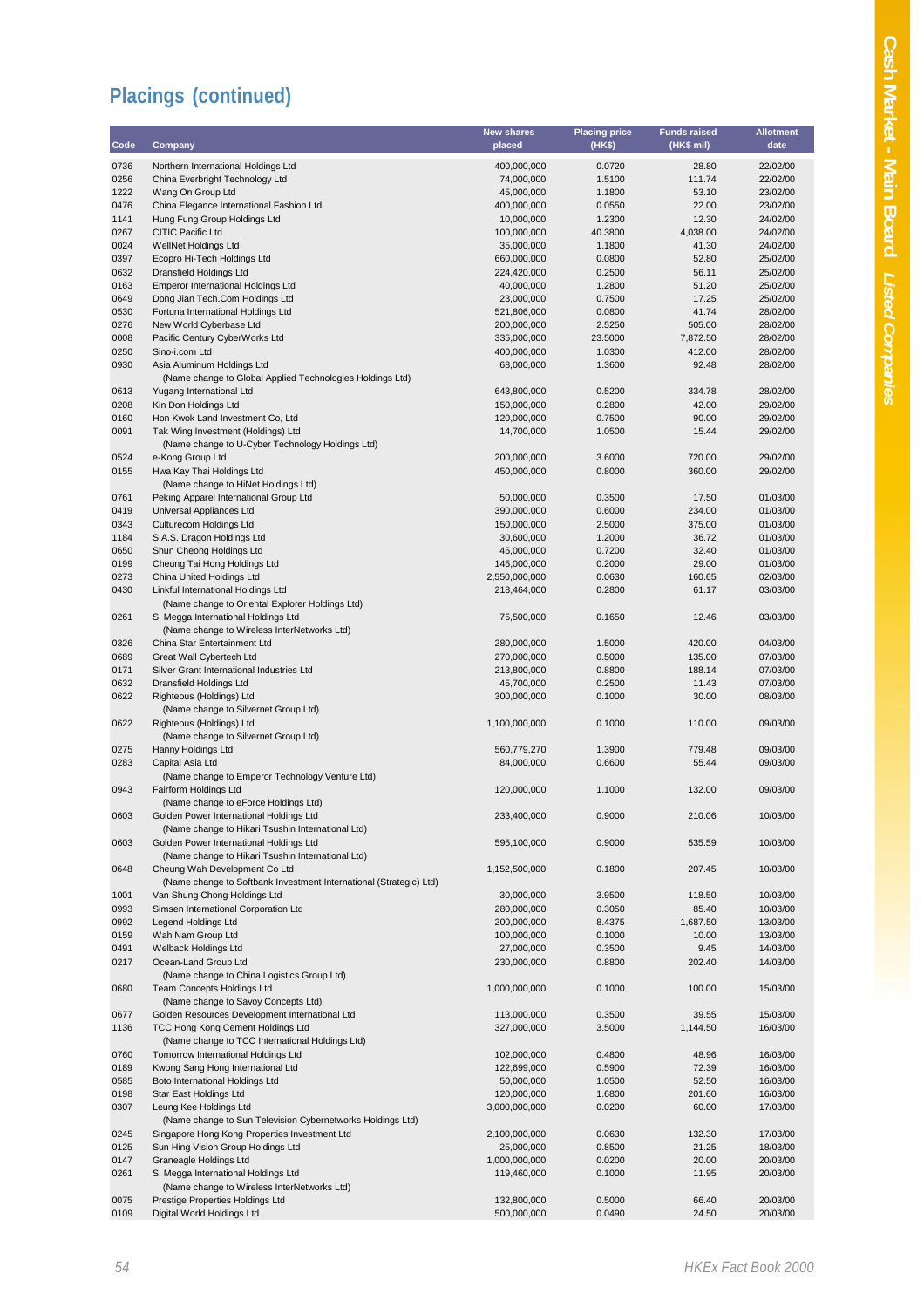|              |                                                                                        | New shares                 | <b>Placing price</b> | <b>Funds raised</b> | <b>Allotment</b>     |
|--------------|----------------------------------------------------------------------------------------|----------------------------|----------------------|---------------------|----------------------|
| Code         | Company                                                                                | placed                     | (HK\$)               | (HK\$ mil)          | date                 |
| 0214         | Asia Orient Holdings Ltd                                                               | 400,000,000                | 0.6800               | 272.00              | 20/03/00             |
| 0674         | United Power Investment Ltd                                                            | 182,000,000                | 1.1000               | 200.20              | 21/03/00             |
| 1185         | <b>CASIL Telecommunications Holdings Ltd</b>                                           | 62,184,000                 | 1.5500               | 96.39               | 21/03/00             |
| 0018         | Oriental Press Group Ltd                                                               | 181,660,000                | 3.0350               | 551.34              | 21/03/00             |
| 1046<br>0433 | Universe International Holdings Ltd<br>Sun Man Tai Holdings Co Ltd                     | 9,000,000<br>40,000,000    | 1.4000<br>0.2800     | 12.60<br>11.20      | 22/03/00<br>24/03/00 |
| 0355         | Century City International Holdings Ltd                                                | 120,000,000                | 1.0000               | 120.00              | 24/03/00             |
| 0260         | Millennium Group Ltd                                                                   | 20,000,000                 | 1.6500               | 33.00               | 24/03/00             |
| 0313         | Dickson Group Holdings Ltd                                                             | 75,240,000                 | 0.4000               | 30.10               | 24/03/00             |
| 1166         | Solartech International Holdings Ltd                                                   | 880,000,000                | 0.1000               | 88.00               | 27/03/00             |
| 0412         | Dong-Jun (Holdings) Ltd                                                                | 910,000,000                | 0.0750               | 68.25               | 27/03/00             |
|              | (Name change to B-Tech (Holdings) Ltd)                                                 |                            |                      |                     |                      |
| 1222         | Wang On Group Ltd                                                                      | 90,000,000                 | 0.7200               | 64.80               | 27/03/00             |
| 0547         | <b>Mansion Holdings Ltd</b>                                                            | 540,000,000                | 0.1080               | 58.32               | 28/03/00             |
| 0930         | Asia Aluminum Holdings Ltd                                                             | 70,000,000                 | 2.3000               | 161.00              | 28/03/00             |
| 0601         | (Name change to Global Applied Technologies Holdings Ltd)                              |                            | 1.2600               | 126.00              | 29/03/00             |
| 1003         | Group Sense (International) Ltd<br>Rockapetta Holdings Ltd                             | 100,000,000<br>58,000,000  | 0.5400               | 31.32               | 30/03/00             |
| 0208         | Kin Don Holdings Ltd                                                                   | 59,192,400                 | 0.3645               | 21.58               | 31/03/00             |
| 0487         | China Development Corporation Ltd                                                      | 138,543,593                | 0.5700               | 78.97               | 31/03/00             |
| 1037         | Daiwa Associate Holdings Ltd                                                           | 5,700,000                  | 0.8500               | 4.85                | 31/03/00             |
| 1037         | Daiwa Associate Holdings Ltd                                                           | 8,000,000                  | 0.8500               | 6.80                | 31/03/00             |
| 1223         | Symphony Holdings Ltd                                                                  | 828,000,000                | 0.1330               | 110.12              | 31/03/00             |
| 0109         | Digital World Holdings Ltd                                                             | 700,000,000                | 0.0320               | 22.40               | 03/04/00             |
| 0342         | Sound International Ltd                                                                | 150,000,000                | 0.2070               | 31.05               | 03/04/00             |
| 0396         | Gold-Face Holdings Ltd                                                                 | 65,000,000                 | 1.3300               | 86.45               | 03/04/00             |
| 0186         | Grande Holdings Ltd, The                                                               | 52,261,927                 | 4.2500               | 222.11              | 03/04/00             |
| 0996         | Pricerite Group Ltd                                                                    | 310,000,000                | 0.2000               | 62.00               | 05/04/00             |
| 0091         | Tak Wing Investment (Holdings) Ltd<br>(Name change to U-Cyber Technology Holdings Ltd) | 56,600,000                 | 1.0800               | 61.13               | 05/04/00             |
| 0262         | Deson Development International Holdings Ltd                                           | 300,000,000                | 0.1100               | 33.00               | 07/04/00             |
| 0718         | Bestway International Holdings Ltd                                                     | 129,600,000                | 0.1380               | 17.88               | 07/04/00             |
| 1224         | Qualipak International Holdings Ltd                                                    | 32,000,000                 | 0.7800               | 24.96               | 07/04/00             |
| 1196         | Cheong Ming Holdings Ltd                                                               | 160,000,000                | 0.8566               | 137.06              | 08/04/00             |
|              | (Name change to Sega.Com Asia Ltd)                                                     |                            |                      |                     |                      |
| 0433         | Sun Man Tai Holdings Co Ltd                                                            | 107,371,275                | 0.2800               | 30.06               | 10/04/00             |
| 0600         | Dah Hwa International (Holdings) Ltd                                                   | 55,000,000                 | 0.3000               | 16.50               | 10/04/00             |
| 0297         | Wah Tak Fung Holdings Ltd                                                              | 90,000,000                 | 0.3000               | 27.00               | 10/04/00             |
| 0494         | Li & Fung Ltd                                                                          | 60,000,000                 | 31.7800              | 1,906.80            | 11/04/00             |
| 0894         | Man Yue International Holdings Ltd                                                     | 57,312,000                 | 0.4000               | 22.92               | 11/04/00             |
| 0119<br>0989 | Continental Mariner Investment Co Ltd<br><b>CM Telecom International Ltd</b>           | 139,000,000<br>45,000,000  | 1.5000<br>4.6250     | 208.50<br>208.13    | 12/04/00<br>12/04/00 |
|              | (Name change to China Motion Telecom International Ltd)                                |                            |                      |                     |                      |
| 0952         | Wah Fu International Holdings Ltd                                                      | 15,451,429                 | 1.0000               | 15.45               | 12/04/00             |
| 0159         | Wah Nam Group Ltd                                                                      | 150,000,000                | 0.1000               | 15.00               | 13/04/00             |
| 0479         | CIL Holdings Ltd                                                                       | 400,000,000                | 0.1000               | 40.00               | 14/04/00             |
| 0760         | Tomorrow International Holdings Ltd                                                    | 124,000,000                | 0.4850               | 60.14               | 17/04/00             |
| 0878         | Soundwill Holdings Ltd                                                                 | 135,000,000                | 0.6300               | 85.05               | 18/04/00             |
| 0651         | Wonson International Holdings Ltd                                                      | 783,000,000                | 0.1230               | 96.31               | 18/04/00             |
| 0497         | Ocean Information Holdings Ltd                                                         | 76,000,000                 | 0.8000               | 60.80               | 19/04/00             |
|              | (Name change to DCP Holdings Ltd)                                                      |                            |                      |                     |                      |
| 1193<br>0378 | Logic International Holdings Ltd<br>e2-Capital (Holdings) Ltd                          | 884,000,000<br>230,000,000 | 0.4000<br>1.2000     | 353.60<br>276.00    | 19/04/00<br>20/04/00 |
| 0952         | Wah Fu International Holdings Ltd                                                      | 1,100,000,000              | 0.1000               | 110.00              | 20/04/00             |
| 0622         | Righteous (Holdings) Ltd                                                               | 550,000,000                | 0.4000               | 220.00              | 20/04/00             |
|              | (Name change to Silvernet Group Ltd)                                                   |                            |                      |                     |                      |
| 0899         | Wing Lee International Holdings Ltd                                                    | 229,900,000                | 0.1380               | 31.73               | 25/04/00             |
| 0182         | N P H International Holdings Ltd                                                       | 800,000,000                | 0.1000               | 80.00               | 26/04/00             |
|              | (Name change to Hong Kong Pharmaceutical Holdings Ltd)                                 |                            |                      |                     |                      |
| 0601         | Group Sense (International) Ltd                                                        | 50,000,000                 | 1.2700               | 63.50               | 26/04/00             |
| 0079         | Fortei Holdings Ltd                                                                    | 70,000,000                 | 0.2000               | 14.00               | 26/04/00             |
|              | (Name change to Century Legend (Holdings) Ltd)                                         |                            |                      |                     |                      |
| 0283         | Capital Asia Ltd<br>(Name change to Emperor Technology Venture Ltd)                    | 85,080,000                 | 0.6600               | 56.15               | 28/04/00             |
| 0897         | Dailywin Group Ltd                                                                     | 20,000,000                 | 0.7600               | 15.20               | 28/04/00             |
| 0182         | N P H International Holdings Ltd                                                       | 200,000,000                | 0.1000               | 20.00               | 28/04/00             |
|              | (Name change to Hong Kong Pharmaceutical Holdings Ltd)                                 |                            |                      |                     |                      |
| 0706         | Start Technology Co Ltd                                                                | 20,000,000                 | 2.3000               | 46.00               | 28/04/00             |
| 1005         | Matrix Holdings Ltd                                                                    | 100,000,000                | 0.1000               | 10.00               | 02/05/00             |
| 0715         | Harbour Ring International Holdings Ltd                                                | 3,747,778,000              | 0.3000               | 1,124.33            | 04/05/00             |
|              | (Name change to ICG AsiaWorks Ltd)                                                     |                            |                      |                     |                      |
| 0102         | Arnhold Holdings Ltd                                                                   | 357,240,000                | 1.0000               | 357.24              | 05/05/00             |
|              | (Name change to i-Onyx Ltd)                                                            |                            |                      |                     |                      |
| 0491         | Welback Holdings Ltd                                                                   | 760,000,000                | 0.0200               | 15.20               | 08/05/00             |
| 0241         | 21CN CyberNet Corporation Ltd                                                          | 2,297,377,680              | 0.0510               | 117.17              | 12/05/00             |
| 0563         | Freight Links Express Holdings (Hong Kong) Ltd<br>(Name change to vLink Global Ltd)    | 4,961,000,000              | 0.1000               | 496.10              | 12/05/00             |
| 0401         | <b>AWT Holdings Co Ltd</b>                                                             | 222,222,223                | 0.1350               | 30.00               | 16/05/00             |
|              | (Name change to 401.com Ltd)                                                           |                            |                      |                     |                      |
| 0304         | Peace Mark (Holdings) Ltd                                                              | 596,500,000                | 0.1000               | 59.65               | 16/05/00             |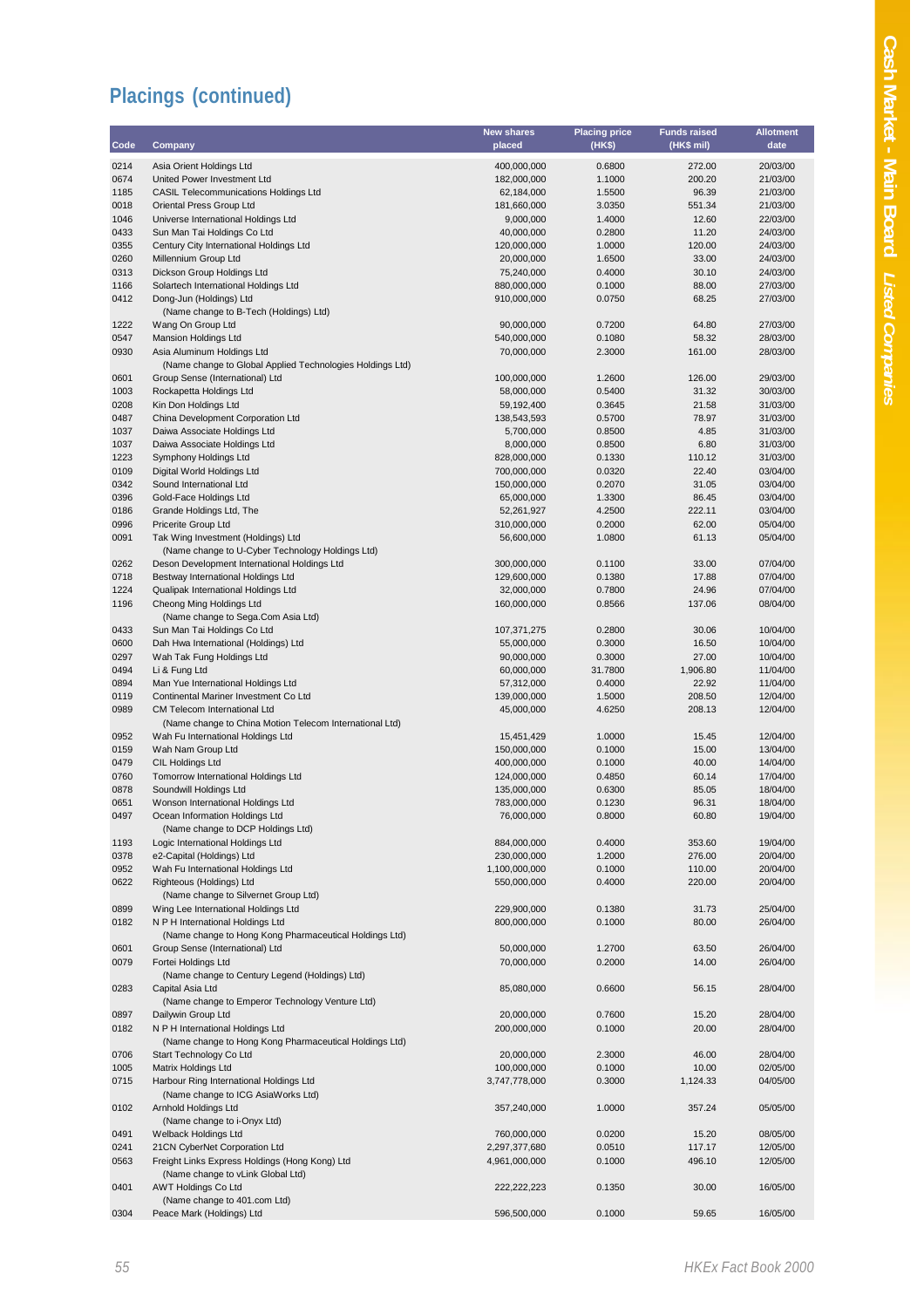| Code         | Company                                                                              | New shares<br>placed           | <b>Placing price</b><br>(HK\$) | <b>Funds raised</b><br>(HK\$ mil) | <b>Allotment</b><br>date |
|--------------|--------------------------------------------------------------------------------------|--------------------------------|--------------------------------|-----------------------------------|--------------------------|
| 0140         | Kong Tai International Holdings Co Ltd                                               | 1,000,000,000                  | 0.2000                         | 200.00                            | 18/05/00                 |
|              | (Name change to Global Link Cyber International Ltd)                                 |                                |                                |                                   |                          |
| 0059         | renren Media Ltd                                                                     | 5,872,000,000                  | 0.0390                         | 229.01<br>34.99                   | 22/05/00                 |
| 0109<br>1166 | Digital World Holdings Ltd<br>Solartech International Holdings Ltd                   | 1,590,249,000<br>1,240,000,000 | 0.0220<br>0.0710               | 88.04                             | 22/05/00<br>22/05/00     |
| 0260         | Millennium Group Ltd                                                                 | 203,000,000                    | 0.3300                         | 66.99                             | 25/05/00                 |
| 0451         | Same Time Holdings Ltd                                                               | 80,000,000                     | 0.1500                         | 12.00                             | 26/05/00                 |
| 0067         | Guoco Land Ltd                                                                       | 1,528,800,000                  | 0.7500                         | 1,146.60                          | 29/05/00                 |
|              | (Name change to imGO Ltd)                                                            |                                |                                |                                   |                          |
| 0067         | Guoco Land Ltd<br>(Name change to imGO Ltd)                                          | 301,600,000                    | 0.7500                         | 226.20                            | 29/05/00                 |
| 0132         | China Investments Holdings Ltd                                                       | 96,000,000                     | 0.2500                         | 24.00                             | 29/05/00                 |
| 0616         | i100 Ltd                                                                             | 800,000,000                    | 0.2500                         | 200.00                            | 31/05/00                 |
| 0067         | Guoco Land Ltd<br>(Name change to imGO Ltd)                                          | 208,000,000                    | 0.7500                         | 156.00                            | 31/05/00                 |
| 0351         | Central China Enterprises Ltd                                                        | 120,000,000                    | 0.2000                         | 24.00                             | 31/05/00                 |
| 0351         | Central China Enterprises Ltd                                                        | 180,000,000                    | 0.2000                         | 36.00                             | 31/05/00                 |
| 0412         | Dong-Jun (Holdings) Ltd                                                              | 910,000,000                    | 0.0500                         | 45.50                             | 31/05/00                 |
|              | (Name change to B-Tech (Holdings) Ltd)                                               |                                |                                |                                   |                          |
| 0106         | <b>Grand Orient Holdings Ltd</b><br>(Name change to Shenzhen High-Tech Holdings Ltd) | 150,000,000                    | 0.2300                         | 34.50                             | 31/05/00                 |
| 0245         | Singapore Hong Kong Properties Investment Ltd                                        | 3,900,000,000                  | 0.0300                         | 117.00                            | 31/05/00                 |
| 0894         | Man Yue International Holdings Ltd                                                   | 30,000,000                     | 0.4000                         | 12.00                             | 01/06/00                 |
| 0189         | Kwong Sang Hong Internatioal Ltd, The                                                | 63,804,000                     | 0.5200                         | 33.18                             | 02/06/00                 |
| 0076         | Sen Hong Resources Holdings Ltd                                                      | 196,000,000                    | 0.0780                         | 15.29                             | 05/06/00                 |
| 0412         | Dong-Jun (Holdings) Ltd                                                              | 1,373,000,000                  | 0.0310                         | 42.56                             | 08/06/00                 |
|              | (Name change to B-Tech (Holdings) Ltd)                                               |                                |                                |                                   |                          |
| 0516         | Fung Cheung Kee Holdings Ltd<br>(Name change to KG NextVision Co Ltd)                | 1,800,000,000                  | 0.1200                         | 216.00                            | 09/06/00                 |
| 0516         | Fung Cheung Kee Holdings Ltd<br>(Name change to KG NextVision Co Ltd)                | 200,000,000                    | 0.1200                         | 24.00                             | 09/06/00                 |
| 0996         | Pricerite Group Ltd                                                                  | 53,000,000                     | 0.6000                         | 31.80                             | 09/06/00                 |
| 0376         | Mansion House Group Ltd                                                              | 20,000,000                     | 0.5000                         | 10.00                             | 12/06/00                 |
| 1051         | Star Cyberpower Holdings Ltd<br>(Name change to Star Bio-Tech (Holdings) Ltd)        | 5,500,000,000                  | 0.0100                         | 55.00                             | 14/06/00                 |
| 1051         | Star Cyberpower Holdings Ltd                                                         | 4,500,000,000                  | 0.0100                         | 45.00                             | 14/06/00                 |
|              | (Name change to Star Bio-Tech (Holdings) Ltd)                                        |                                |                                |                                   |                          |
| 1130<br>0186 | Benefun International Holdings Ltd<br>Grande Holdings Ltd, The                       | 111,380,000<br>51,300,530      | 0.2300<br>4.2500               | 25.62<br>218.03                   | 20/06/00<br>21/06/00     |
| 0862         | Wah Yik Holdings Co Ltd                                                              | 400,000,000                    | 0.3000                         | 120.00                            | 21/06/00                 |
|              | (Name change to Asia Logistics Technologies Ltd)                                     |                                | 0.2000                         |                                   |                          |
| 1003<br>0310 | Rockapetta Holdings Ltd<br>Dezhong Enterprises Investments Ltd                       | 180,000,000<br>14,990,000      | 1.0000                         | 36.00<br>14.99                    | 22/06/00<br>23/06/00     |
|              | (Name change to GR Investment Holdings Ltd)                                          |                                |                                |                                   |                          |
| 0623         | Leefung-Asco Printers Holdings Ltd                                                   | 30,000,000                     | 1.6500                         | 49.50                             | 26/06/00                 |
| 0610         | Wai Kee Holdings Ltd                                                                 | 128,000,000                    | 0.7000                         | 89.60                             | 27/06/00                 |
| 0559         | FT Holdings International Ltd                                                        | 5,750,000                      | 0.5700                         | 3.28                              | 28/06/00                 |
| 0147         | Graneagle Holdings Ltd                                                               | 700,000,000                    | 0.0200                         | 14.00                             | 28/06/00<br>28/06/00     |
| 0586         | Hong Kong Toy Centre International Ltd<br>(Name change to Goldwiz Holdings Ltd)      | 73,000,000                     | 0.5000                         | 36.50                             |                          |
| 0297         | Wah Tak Fung Holdings Ltd                                                            | 75,000,000                     | 0.1650                         | 12.38                             | 28/06/00                 |
| 0085         | Winsan (China) Investment Group Co Ltd                                               | 55,000,000                     | 0.5000                         | 27.50                             | 29/06/00                 |
| 0286         | G-Prop (Holdings) Ltd                                                                | 90,500,000                     | 0.6000                         | 54.30                             | 03/07/00                 |
| 0091         | U-Cyber Technology Holdings Ltd                                                      | 28,290,000                     | 1.0000                         | 28.29                             | 04/07/00                 |
| 0297         | Wah Tak Fung Holdings Ltd                                                            | 60,000,000                     | 0.1670                         | 10.02                             | 07/07/00                 |
| 0677         | Golden Resources Development International Ltd<br>Sega.Com Asia Ltd                  | 136,000,000                    | 0.3800<br>1.3600               | 51.68                             | 07/07/00<br>10/07/00     |
| 1196<br>1222 |                                                                                      | 16,000,000                     | 0.2900                         | 21.76<br>39.15                    | 13/07/00                 |
| 1013         | Wang On Group Ltd<br>Chun Tai Holdings Ltd                                           | 135,000,000<br>80,000,000      | 0.3500                         | 28.00                             | 17/07/00                 |
|              | (Name change to Telecom Plus Holdings Ltd)                                           |                                |                                |                                   |                          |
| 1123         | China-Hongkong Photo Products Holdings Ltd                                           | 101,802,632                    | 1.1400                         | 116.06                            | 18/07/00                 |
| 1105         | Perfect Treasure Holdings Ltd<br>(Name change to Global China Technology Group Ltd)  | 607,396,000                    | 0.6388                         | 388.00                            | 20/07/00                 |
| 0952         | Wah Fu International Holdings Ltd                                                    | 1,200,000,000                  | 0.1800                         | 216.00                            | 20/07/00                 |
| 0189         | Kwong Sang Hong International Ltd, The                                               | 159,900,000                    | 0.4800                         | 76.75                             | 21/07/00                 |
| 0632         | Dransfield Holdings Ltd                                                              | 160,000,000                    | 0.1000                         | 16.00                             | 21/07/00                 |
| 1051         | Star Cyberpower Holdings Ltd<br>(Name change to Star Bio-Tech (Holdings) Ltd)        | 150,000,000                    | 0.0400                         | 6.00                              | 21/07/00                 |
| 0606         | Leading Spirit High-Tech (Holdings) Co Ltd                                           | 2,100,000,000                  | 0.1500                         | 315.00                            | 24/07/00                 |
| 0292         | Asia Standard Hotel Group Ltd                                                        | 294,092,850                    | 1.2000                         | 352.91                            | 25/07/00                 |
| 0102         | i-Onyx Ltd                                                                           | 37,800,000                     | 1.5000                         | 56.70                             | 31/07/00                 |
| 1172         | Midas Printing Group Ltd                                                             | 60,000,000                     | 0.3500                         | 21.00                             | 01/08/00                 |
| 0307         | Sun Television Cybernetworks Holdings Ltd                                            | 744,000,000                    | 0.2900                         | 215.76                            | 01/08/00                 |
| 0115         | Grand Field Group Holdings Ltd                                                       | 65,000,000                     | 0.2000                         | 13.00                             | 02/08/00                 |
| 1188         | Whimsy Entertainment Co Ltd<br>(Name change to Compass Pacific Holdings Ltd)         | 80,592,000                     | 0.3000                         | 24.18                             | 02/08/00                 |
| 1105         | Global China Technology Group Ltd                                                    | 27,852,389                     | 2.1300                         | 59.33                             | 03/08/00                 |
| 0115         | Grand Field Group Holdings Ltd                                                       | 25,000,000                     | 0.2000                         | 5.00                              | 04/08/00                 |
| 0082         | Yanion International Holdings Ltd                                                    | 90,000,000                     | 0.9000                         | 81.00                             | 09/08/00                 |
| 0681         | <b>KEL Holdings Ltd</b>                                                              | 400,000,000                    | 0.1000                         | 40.00                             | 10/08/00                 |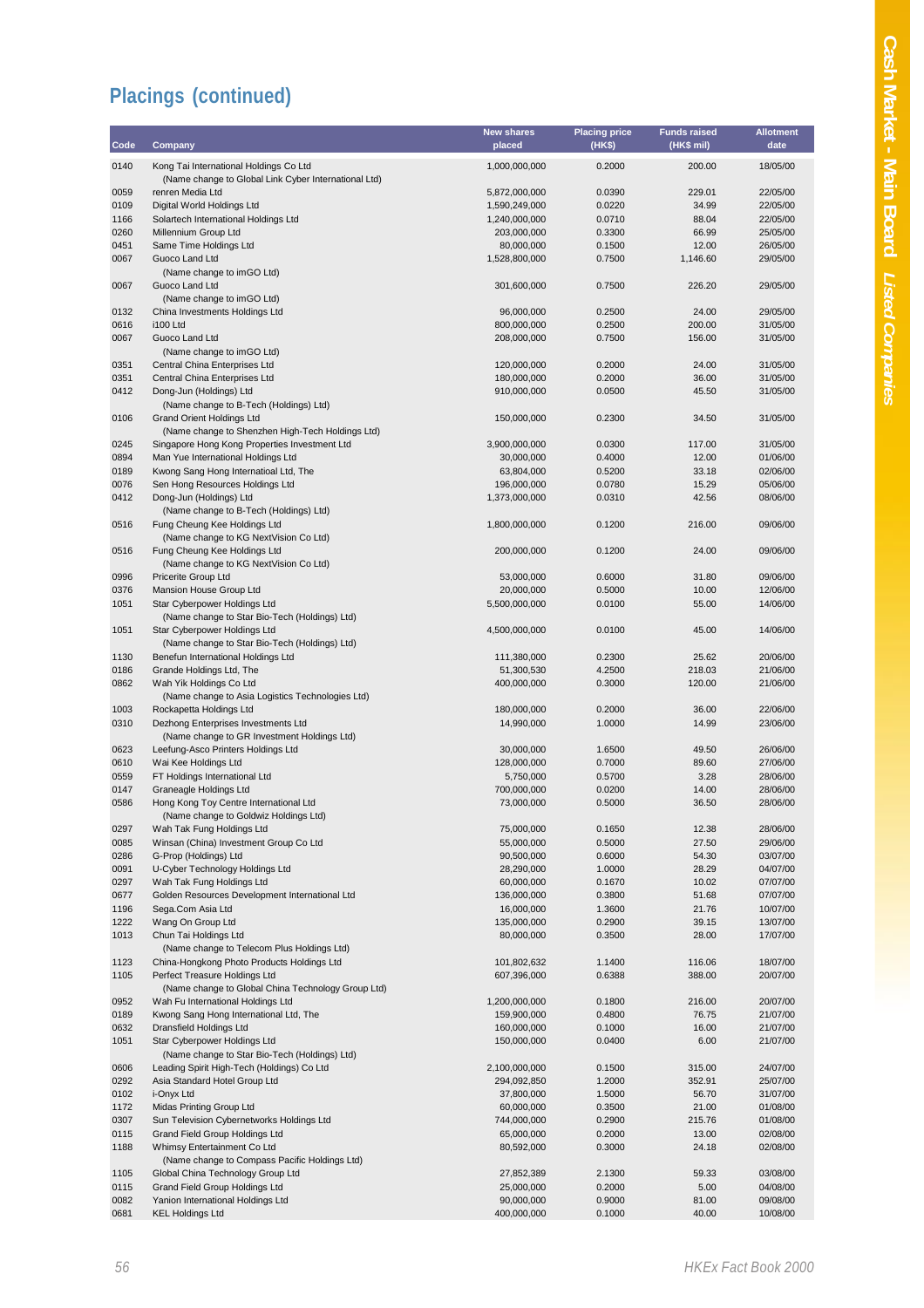|              |                                                        | <b>New shares</b> | <b>Placing price</b> | <b>Funds raised</b> | <b>Allotment</b> |
|--------------|--------------------------------------------------------|-------------------|----------------------|---------------------|------------------|
| Code         | Company                                                | placed            | (HK\$)               | (HK\$ mil)          | date             |
| 0106         | Shenzhen High-Tech Holdings Ltd                        | 851,679,382       | 0.1945               | 165.65              | 11/08/00         |
| 0140         | Global Link Cyber International Ltd                    | 300,000,000       | 0.2150               | 64.50               | 14/08/00         |
| 0647         | Joyce Boutique Holdings Ltd                            | 820,000,000       | 0.2500               | 205.00              | 17/08/00         |
| 0910         | Good Fellow Group Ltd                                  | 60,000,000        | 0.9500               | 57.00               | 17/08/00         |
| 0701         | <b>CNT Group Ltd</b>                                   | 212,500,000       | 0.2000               | 42.50               | 23/08/00         |
| 0342         | Sound International Ltd                                | 380,000,000       | 0.1500               | 57.00               | 25/08/00         |
| 0261         | Wireless InterNetworks Ltd                             | 26,913,073        | 0.0700               | 1.88                | 25/08/00         |
| 0870         | Hang Fung Gold Technology Ltd                          | 550,000,000       | 0.1140               | 62.70               | 28/08/00         |
| 0166         | Pacific Challenge Holdings Ltd                         | 47,600,000        | 0.6700               | 31.89               | 28/08/00         |
| 1205         | South East Asia Wood Industries Holdings Ltd           | 9,000,000,000     | 0.0150               | 135.00              | 30/08/00         |
| 1013         | Chun Tai Holdings Ltd                                  | 50,000,000        | 0.3500               | 17.50               | 31/08/00         |
|              | (Name change to Telecom Plus Holdings Ltd)             |                   |                      |                     |                  |
| 1197         | China DigiContent Co Ltd                               | 835,000,000       | 0.1000               | 83.50               | 01/09/00         |
| 0297         | Wah Tak Fung Holdings Ltd                              | 135,000,000       | 0.1000               | 13.50               | 01/09/00         |
| 1197         | China DigiContent Co Ltd                               | 1,760,000,000     | 0.1000               | 176.00              | 04/09/00         |
| 0245         | Singapore Hong Kong Properties Investment Ltd          | 5,200,000,000     | 0.0250               | 130.00              | 05/09/00         |
| 0661         | Tem Fat Hing Fung (Holdings) Ltd                       | 167,500,000       | 0.2600               | 43.55               | 06/09/00         |
| 0261         | Wireless InterNetworks Ltd                             | 300,000,000       | 0.0620               | 18.60               | 06/09/00         |
| 0965         | Yue Fung International Group Holdings Ltd              | 60,000,000        | 0.1500               | 9.00                | 07/09/00         |
| 0254         | eCyberChina.net Ltd                                    | 20,000,000        | 1.5000               | 30.00               | 08/09/00         |
| 0370         | E-LIFE International Ltd                               | 90,000,000        | 0.2100               | 18.90               | 11/09/00         |
| 0234         | Multi-Asia International Holdings Ltd                  | 40,000,000        | 1.6500               | 66.00               | 11/09/00         |
| 0539         | Victory City International Holdings Ltd                | 11,520,000        | 1.0000               | 11.52               | 12/09/00         |
| 0431         | Pam & Frank International Holdings Ltd                 | 450,000,000       | 0.1000               | 45.00               | 14/09/00         |
| 0091         | U-Cyber Technology Holdings Ltd                        | 68,200,000        | 1.0300               | 70.25               | 14/09/00         |
| 0993         | Simsen International Corporation Ltd                   | 159,360,000       | 0.3050               | 48.60               | 15/09/00         |
| 1159         | Karce International Holdings Co Ltd                    | 90,000,000        | 0.4500               | 40.50               | 15/09/00         |
| 0241         | 21CN CyberNet Corporation Ltd                          | 55,000,000        | 1.2000               | 66.00               | 18/09/00         |
| 0665         | Tai Fook Securities Group Ltd                          | 24,406,085        | 1.8300               | 44.66               | 18/09/00         |
| 0203         | Denway Motors Ltd                                      | 350,000,000       | 1.2800               | 448.00              | 20/09/00         |
| 0878         | Soundwill Holdings Ltd                                 | 115,000,000       | 0.1280               | 14.72               | 20/09/00         |
| 0182         | N P H International Holdings Ltd                       | 134,000,000       | 0.6000               | 80.40               | 22/09/00         |
|              | (Name change to Hong Kong Pharmaceutical Holdings Ltd) |                   |                      |                     |                  |
| 0412         | B-Tech (Holdings) Ltd                                  | 1,640,000,000     | 0.0180               | 29.52               | 26/09/00         |
| 0493         | Capital Automation Holdings Ltd                        | 31,000,000        | 0.4000               | 12.40               | 26/09/00         |
| 0401         | 401.com Ltd                                            | 500,000,000       | 0.0200               | 10.00               | 26/09/00         |
| 0618         | Management Investment & Technology (Holdings) Ltd      | 75,560,000        | 1.0000               | 75.56               | 28/09/00         |
|              | (Name change to EC-Founder (Holdings) Co Ltd)          |                   |                      |                     |                  |
| 0618         | Management Investment & Technology (Holdings) Ltd      | 31,000,000        | 1.0000               | 31.00               | 28/09/00         |
|              | (Name change to EC-Founder (Holdings) Co Ltd)          |                   |                      |                     |                  |
| 0665         | Tai Fook Securities Group Ltd                          | 97,624,340        | 1.8300               | 178.65              | 28/09/00         |
| 0433         | Sun Man Tai Holdings Co Ltd                            | 160,000,000       | 0.3000               | 48.00               | 28/09/00         |
| 0234         | Multi-Asia International Holdings Ltd                  | 28,000,000        | 1.0800               | 30.24               | 03/10/00         |
| 1188         | Compass Pacific Holdings Ltd                           | 780,000,000       | 0.3000               | 234.00              | 05/10/00         |
| 0680         | Savoy Concepts Ltd                                     | 180,000,000       | 0.1200               | 21.60               | 05/10/00         |
| 0586         | <b>Goldwiz Holdings Ltd</b>                            | 87,000,000        | 0.4000               | 34.80               | 09/10/00         |
| 0193         | Yoshiya International Corporation Ltd                  | 80,399,926        | 0.4000               | 32.16               | 11/10/00         |
| 0351         | Central China Enterprises Ltd                          | 383,000,000       | 0.2600               | 99.58               | 12/10/00         |
| 0433         | Sun Man Tai Holdings Co Ltd                            | 90,000,000        | 0.3000               | 27.00               | 16/10/00         |
| 1215         | Wah Lee Resources Holdings Ltd                         | 3,777,300,000     | 0.0100               | 37.77               | 27/10/00         |
| 0061         | Technology Venture Holdings Ltd                        | 32,000,000        | 3.5000               | 112.00              | 30/10/00         |
| 0875         | Corasia Group Ltd                                      | 100,000,000       | 0.3000               | 30.00               | 31/10/00         |
| 1218         | Easyknit International Holdings Ltd                    | 122,562,000       | 0.2300               | 28.19               | 01/11/00         |
| 0579         | <b>Chevalier Construction Holdings Ltd</b>             | 20,000,000        | 0.2100               | 4.20                | 02/11/00         |
| 0941         | China Mobile (Hong Kong) Ltd                           | 1,068,396,405     | 48.0000              | 51,283.03           | 03/11/00         |
| 0731         | Samson Paper Holdings Ltd                              | 29,000,000        | 0.8000               | 23.20               | 06/11/00         |
| 0431         | Pam & Frank International                              | 306,370,000       | 0.1000               | 30.64               | 09/11/00         |
| 0941         | China Mobile (Hong Kong) Ltd                           | 47,247,440        | 48.0000              | 2,267.88            | 09/11/00         |
| 0112         | Chi Cheung Investment Co Ltd                           | 600,000,000       | 0.1000               | 60.00               | 10/11/00         |
| 1031         | Medtech Group Co Ltd                                   | 150,000,000       | 0.0410               | 6.15                | 10/11/00         |
| 0577         | Skynet (International Group) Holdings Ltd              | 260,000,000       | 0.1540               | 40.04               | 10/11/00         |
| 1051         | Star Cyberpower Holdings Ltd                           | 1,200,000,000     | 0.0180               | 21.60               | 14/11/00         |
|              | (Name change to Star Bio-Tech (Holdings) Ltd)          |                   |                      |                     |                  |
| 0760         | Tomorrow International Holdings Ltd                    | 80,000,000        | 0.2400               | 19.20               | 15/11/00         |
| 0367         | Chuang's Consortium International Ltd                  | 220,000,000       | 0.2550               | 56.10               | 16/11/00         |
| 1215         | Wah Lee Resources Holdings Ltd                         | 120,000,000       | 0.1700               | 20.40               | 21/11/00         |
| 0432         | Companion Building Material International Holdings Ltd | 2,000,000,000     | 0.0160               | 32.00               | 23/11/00         |
| 0769         | China Rare Earth Holdings Ltd                          | 70,000,000        | 1.0500               | 73.50               | 27/11/00         |
| 0479         | CIL Holdings Ltd                                       | 900,000,000       | 0.0110               | 9.90                | 30/11/00         |
| 0127         | <b>Chinese Estates Holdings Ltd</b>                    | 212,300,000       | 0.8000               | 169.84              | 06/12/00         |
| 0577         | Skynet (International Group) Holdings Ltd              | 390,000,000       | 0.1460               | 56.94               | 08/12/00         |
| 0428         | Harmony Asset Ltd                                      | 62,000,000        | 0.2080               | 12.90               | 11/12/00         |
| 0922         | Vision Tech International Holdings Ltd                 | 15,000,000        | 0.3000               | 4.50                | 18/12/00         |
| 1049         | Celestial Asia Securities Holdings Ltd                 | 479,000,000       | 0.3000               | 143.70              | 20/12/00         |
| 0082         | Yanion International Holdings Ltd                      | 38,000,000        | 0.6500               | 24.70               | 20/12/00         |
| 1215         | Wah Lee Resources Holdings Ltd                         | 160,000,000       | 0.1850               | 29.60               | 21/12/00         |
| 0241         | 21CN CyberNet Corporation Ltd                          | 58,910,000        | 1.2000               | 70.69               | 22/12/00         |
| <b>Total</b> |                                                        |                   |                      | 106,247.34          |                  |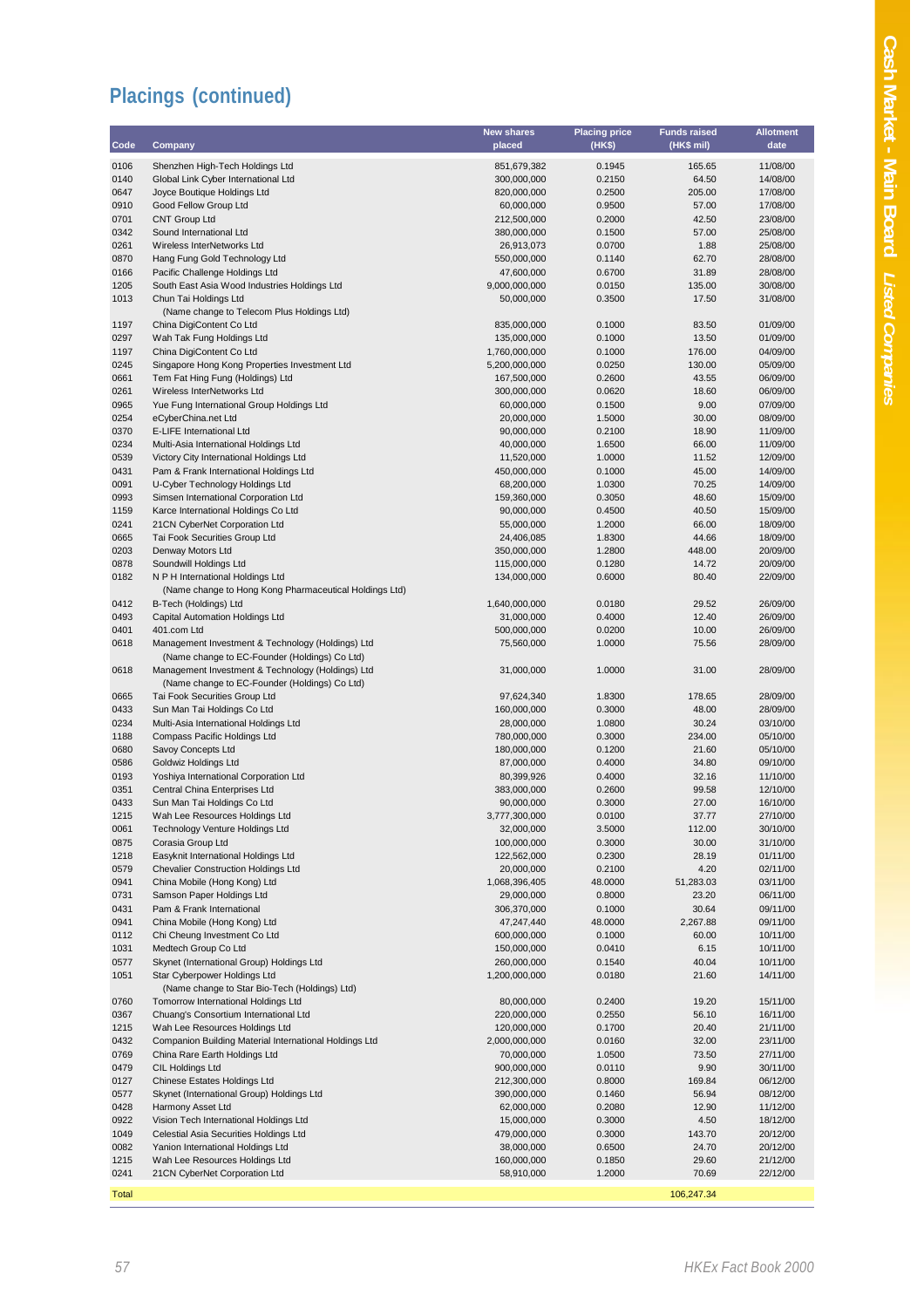## **Funds raised by classification (1996 - 2000)**

|                                                                                        | ◢                                                                                                     |                                                |                                                          |                                                   |                                                         | HK\$ mil                                                  |
|----------------------------------------------------------------------------------------|-------------------------------------------------------------------------------------------------------|------------------------------------------------|----------------------------------------------------------|---------------------------------------------------|---------------------------------------------------------|-----------------------------------------------------------|
| <b>Type</b>                                                                            | <b>Listing method</b>                                                                                 | 1996                                           | 1997                                                     | 1998                                              | 1999                                                    | 2000                                                      |
| <b>Equities</b>                                                                        | Offer for subscription<br>Offer for sale<br>Offer for placing<br>Placing                              | 7,247.68<br>2,469.97<br>21,498.13<br>46,111.93 | 18,509.38<br>123.67<br>63,020.57<br>78,173.82            | 3,681.51<br>135.13<br>2,137.21<br>16,399.51       | 2,669.52<br>71.88<br>12,815.79<br>69,318.13             | 11,770.81<br>84.69<br>105,447.74<br>106,247.34            |
|                                                                                        | Rights issue<br>Open offer<br><b>Consideration issue</b><br>Warrants exercised<br>Share option scheme | 4,653.02<br>10,151.03<br>5,568.57<br>2,317.94  | 16,297.97<br>213.54<br>58,859.90<br>8,322.09<br>4,056.33 | 5,301.51<br>83.62<br>9,695.36<br>310.57<br>512.59 | 7,357.99<br>709.00<br>50,106.22<br>2,506.84<br>2,564.71 | 11,712.86<br>937.27<br>205,020.66<br>2,687.35<br>7,372.10 |
|                                                                                        | <b>Equities funds raised</b>                                                                          | 100,018.25                                     | 247,577.27                                               | 38,257.01                                         | 148,120.08                                              | 451,280.80                                                |
| <b>Debt securities</b><br>Unit trusts/Mutual funds<br><b>Equity warrants - premium</b> | Derivative warrants - premium                                                                         | 127,977.22<br>18,387.37<br>1,154.47            | 178,209.17<br>33,289.19<br>1,440.99                      | 87,984.78<br>15,631.57                            | 52,954.02<br>33,333.34<br>17,679.80<br>241.15           | 23,835.24<br>29,791.41<br>343.56                          |

## **Equity funds raised (1991 - 2000)**

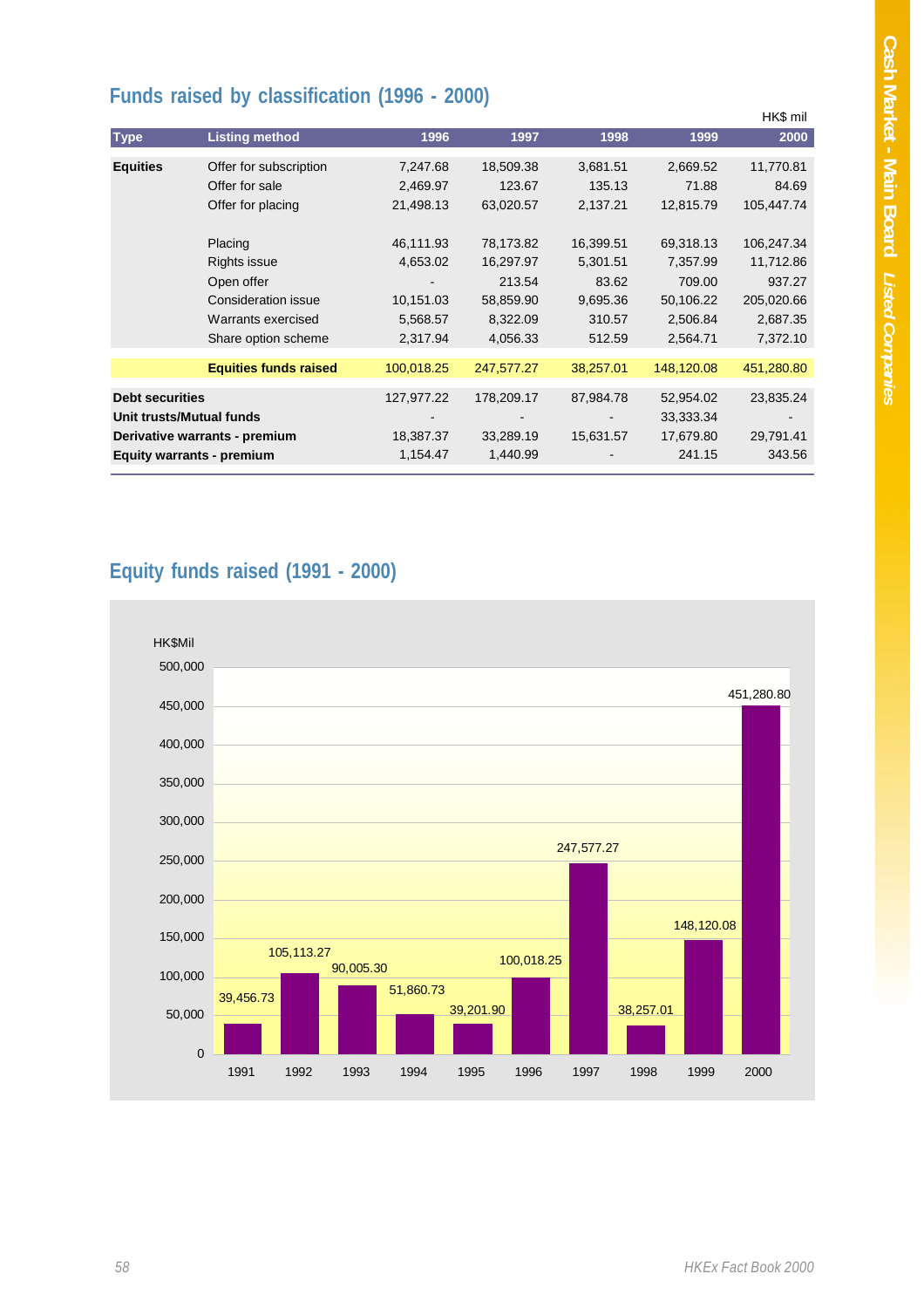(HK\$'000)

## **Trading value and volume for NASDAQ stocks (2000)**

|            |                     | Value (HK\$) |               | <b>Volume (shares)</b> |               | <b>Deals</b> |               |
|------------|---------------------|--------------|---------------|------------------------|---------------|--------------|---------------|
| Year/month | No. of trading days | <b>Total</b> | Average daily | <b>Total</b>           | Average daily | <b>Total</b> | Average daily |
| 2000       | 147                 | 271.933.065  | 1,849,885     | 655.350                | 4,458         | 6.172        | 42            |
| 2000 May   |                     | 18.645.065   | 18,645,065    | 33,460                 | 33,460        | 556          | 556           |
| Jun        | 21                  | 56.190.350   | 2.675.731     | 99,250                 | 4,726         | 1,365        | 65            |
| Jul        | 21                  | 23.309.510   | 1,109,977     | 38.960                 | 1,855         | 554          | 26            |
| Aug        | 23                  | 17.516.300   | 761.578       | 34.690                 | 1.508         | 406          | 18            |
| Sep        | 20                  | 17,806,210   | 890.311       | 40.790                 | 2,040         | 490          | 25            |
| Oct        | 20                  | 34,382,630   | 1,719,132     | 99,690                 | 4,985         | 900          | 45            |
| Nov        | 22                  | 52,628,880   | 2,392,222     | 146.690                | 6,668         | 872          | 40            |
| Dec        | 19                  | 51.454.120   | 2.708.112     | 161.820                | 8,517         | 1.029        | 54            |

Note : Pilot programme for 7 NASDAQ stocks trading commenced on 31 May 2000

#### **Monthly turnover for NASDAQ stocks (2000)**

| Year / Month | <b>Trading days</b> | <b>Dell</b> | Amgen  | <b>Cisco</b> | Intel  | <b>Applied</b> | <b>Starbucks</b> | <b>Miscrosoft</b> | <b>Market total</b> |
|--------------|---------------------|-------------|--------|--------------|--------|----------------|------------------|-------------------|---------------------|
| 2000         | 147                 | 12.151      | 12.848 | 59.993       | 77.329 | 50.246         | 5,711            | 53.655            | 271,933             |
| 2000 May*    |                     | 847         | 437    | 3.733        | 2,443  | 6.724          | 1.345            | 3.117             | 18.645              |
| Jun          | 21                  | 1,897       | 3.109  | 16,303       | 7,713  | 9,934          | 957              | 16.277            | 56,190              |
| Jul          | 21                  | 947         | 1.847  | 6,295        | 3,881  | 6,121          | 748              | 3.471             | 23,310              |
| Aug          | 23                  | 639         | 1.118  | 4,313        | 2,319  | 4,548          | 1,272            | 3,306             | 17,516              |
| Sep          | 20                  | 661         | 533    | 3,386        | 8,776  | 1,645          | 334              | 2,471             | 17.806              |
| Oct          | 20                  | 1.619       | 1.924  | 4,837        | 18.598 | 3,553          | 277              | 3.574             | 34,383              |
| Nov          | 22                  | 4.498       | 2,921  | 10.922       | 14.781 | 8.710          | 341              | 10.456            | 52,629              |
| Dec          | 19                  | 1.042       | 961    | 10.204       | 18,817 | 9,010          | 437              | 10.983            | 51,454              |

\* Pilot programme for 7 NASDAQ stocks trading commenced on 31 May 2000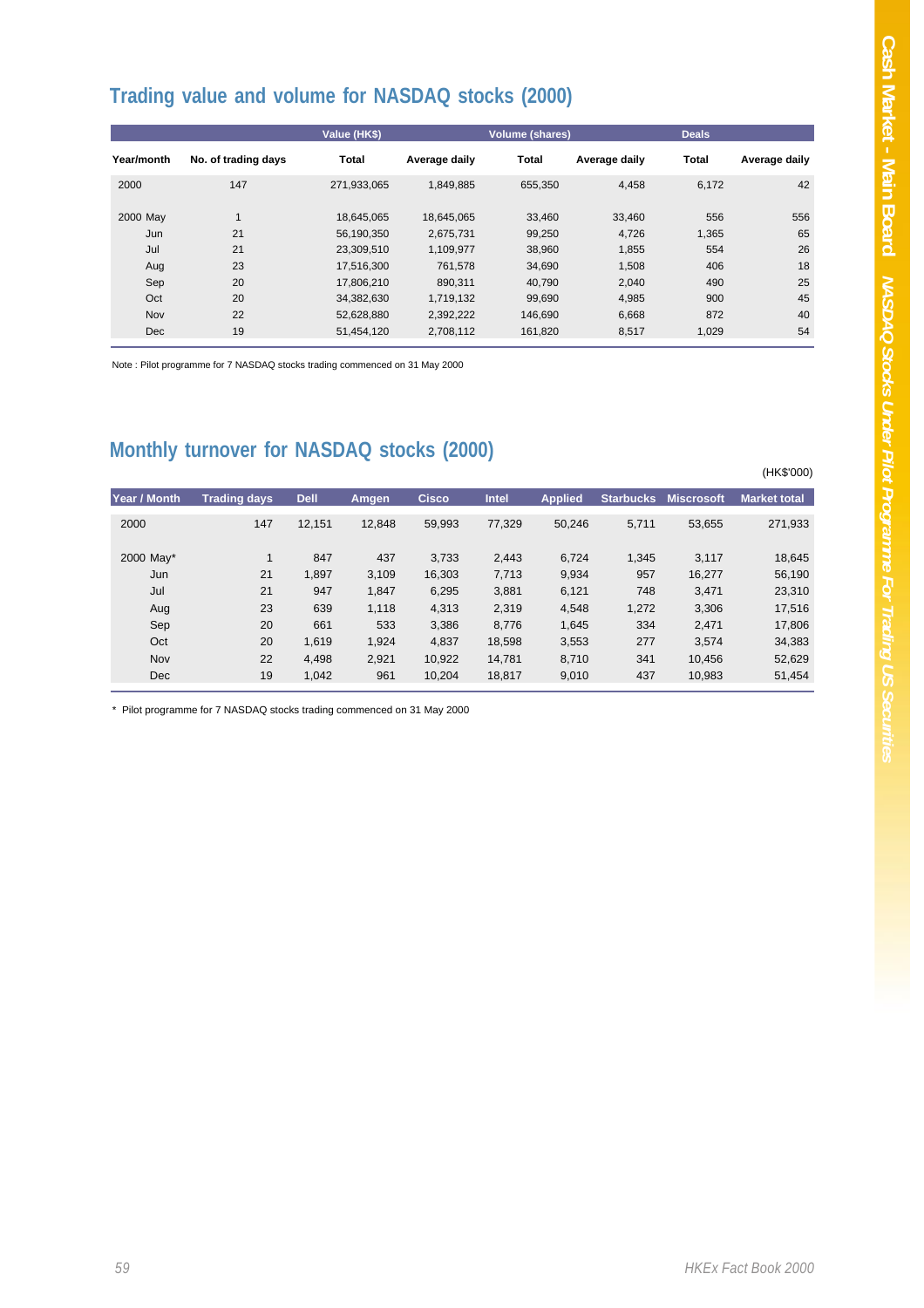## **Newly listed equity warrants**

| Code  | <b>Warrant</b>                                              | <b>Subscription price</b><br>per unit (HK\$) | <b>Subscription period</b>                           | <b>Initial issued</b><br>amount (HK\$) | Listing<br>date |
|-------|-------------------------------------------------------------|----------------------------------------------|------------------------------------------------------|----------------------------------------|-----------------|
| 00852 | Good Fellow Group Ltd. Warrants 2001                        | 1.300                                        | 30/12/1999<br>31/12/2001<br>$\sim$                   | 177,843,900                            | 05/01/00        |
| 01074 | E-LIFE International Ltd. Warrants 2003                     | 0.140                                        | 10/01/2000<br>09/01/2003<br>$\sim$                   | 18,321,027                             | 10/01/00        |
| 01127 | Deson Development International Holdings Ltd. Warrants 2001 | 0.850                                        | 24/01/2000<br>$\sim$<br>31/12/2001                   | 74,117,875                             | 26/01/00        |
| 01054 | Ecopro Hi-Tech Holdings Ltd. Warrants 2001                  | 0.050                                        | 31/01/2000<br>$\sim$<br>31/12/2001                   | 33,397,992                             | 31/01/00        |
| 01061 | HiNet Holdings Ltd. Warrants 2003                           | 0.380                                        | 03/02/2000<br>02/02/2003<br>$\sim$                   | 283,492,909                            | 03/02/00        |
| 01083 | First Shanghai Investments Ltd. Warrants 2001               | 0.620                                        | 01/02/2000 -<br>01/08/2001                           | 136,400,000                            | 08/02/00        |
| 00923 | Van Shung Chong Holdings Ltd. Warrants 2002                 | 2.000                                        | 16/02/2000 -<br>16/02/2002                           | 122,643,100                            | 16/02/00        |
| 00664 | Tak Sing Alliance Holdings Ltd. Warrants 2002               | 0.400                                        | 18/02/2000<br>28/02/2002<br>$\sim$                   | 28,970,352                             | 18/02/00        |
| 00653 | Medtech Group Co. Ltd. Warrants 2002                        | 0.020                                        | 18/02/2000<br>$\sim$<br>15/02/2002                   | 8,808,818                              | 18/02/00        |
| 00637 | South China Online Ltd. Warrants 2001                       | 0.185                                        | 01/03/2000 -<br>28/02/2001                           | 179,450,000                            | 03/03/00        |
| 00739 | Culturecom Holdings Ltd. Warrants 2001                      | 2.350                                        | 20/03/2000<br>19/03/2001<br>$\sim$                   | 305,500,000                            | 20/03/00        |
| 00656 | Global Applied Technologies Holdings Ltd. Warrants 2002     | 1.380                                        | 20/03/2000<br>$\sim$<br>19/03/2002                   | 119,770,269                            | 22/03/00        |
| 00652 | Victory Group Ltd. Warrants 2001                            | 0.300                                        | 17/03/2000 -<br>16/03/2001                           | 73,500,000                             | 22/03/00        |
| 00628 | South China Information and Technology Ltd. Warrants 2002   | 1.240                                        | 28/03/2000<br>27/03/2002<br>$\overline{\phantom{a}}$ | 168,770,832                            | 28/03/00        |
| 00614 | Everbest Century Holdings Ltd. Warrants 2002                | 0.100                                        | 26/04/2000<br>01/05/2002<br>$\sim$                   | 20,720,000                             | 26/04/00        |
| 00607 | Hikari Tsushin International Ltd. Warrants 2002             | 0.375                                        | 28/04/2000 -<br>27/04/2002                           | 349,780,652                            | 03/05/00        |
| 00756 | iQuorum Cybernet Ltd. Warrants 2004                         | 0.250                                        | 04/05/2000<br>30/04/2004<br>$\sim$                   | 114,926,182                            | 04/05/00        |
| 00744 | Applied International Holdings Ltd. Warrants 2004           | 0.480                                        | 04/05/2000 -<br>30/04/2004                           | 90,933,192                             | 04/05/00        |
| 00644 | Kong Sun Holdings Ltd. Warrants 2002                        | 0.600                                        | 26/04/2000 -<br>25/04/2002                           | 46,164,000                             | 24/05/00        |
| 00640 | Harmony Asset Ltd. Warrants 2002                            | 0.390                                        | 24/05/2000<br>$\overline{\phantom{a}}$<br>31/05/2002 | 49,173,455                             | 29/05/00        |
| 00596 | China Online (Bermuda) Ltd. Warrants 2003                   | 0.300                                        | 07/06/2000 -<br>06/06/2003                           | 557,006,429                            | 07/06/00        |
| 00633 | iRegent Group Ltd. Warrants 2003                            | 2.800                                        | 09/06/2000<br>30/06/2003<br>$\sim$                   | 666,069,844                            | 14/06/00        |
| 01160 | Hong Kong Fortune Ltd. Warrants 2003                        | 0.260                                        | 13/06/2000<br>$\sim$<br>12/06/2003                   | 116,277,828                            | 15/06/00        |
| 01177 | Qualipak International Holdings Ltd. Warrants 2002          | 0.065                                        | 11/06/2002<br>12/06/2000<br>$\overline{\phantom{a}}$ | 25,759,500                             | 19/06/00        |
| 00594 | MUI Hong Kong Ltd. Warrants 2005                            | 0.200                                        | 20/06/2000<br>20/06/2005<br>$\sim$                   | 55,189,658                             | 23/06/00        |
| 00272 | Hudson Holdings Ltd. Warrants 2002                          | 1.540                                        | 30/06/2000 -<br>29/06/2002                           | 46,200,000                             | 05/07/00        |
| 00337 | CEC International Holdings Ltd. Warrants 2003               | 1.475 per 10                                 | 03/07/2000<br>30/09/2003<br>$\sim$                   | 59,000,000                             | 06/07/00        |
| 00580 | Celestial Asia Securities Holdings Ltd. Warrants Jan 2002   | 0.600                                        | 20/07/2000<br>31/01/2002<br>$\sim$                   | 297,864,000                            | 20/07/00        |
| 00284 | Celestial Asia Securities Holdings Ltd. Warrants Jul 2002   | 0.650                                        | 20/07/2000 -<br>31/07/2002                           | 323,434,621                            | 20/07/00        |
| 00581 | China Star Entertainment Ltd. Warrants 2003                 | 0.350                                        | 03/08/2000<br>02/02/2003<br>$\overline{\phantom{a}}$ | 119,000,000                            | 03/08/00        |
| 00319 | KEL Holdings Ltd. Warrants 2002                             | 0.100                                        | 03/08/2002<br>10/08/2000 -                           | 4,000,000                              | 11/08/00        |
| 00572 | Companion Building Material Int'l Holdings Ltd. Wts 2002    | 0.020                                        | 14/08/2000 -<br>13/08/2002                           | 49,819,462                             | 16/08/00        |
| 00314 | Ocean Grand Holdings Ltd. Warrants 2001                     | 0.160                                        | 28/08/2000<br>31/12/2001                             | 100,800,000                            | 30/08/00        |
| 00359 | Road King Infrastructure Ltd. Warrants 2003                 | 5.000                                        | 06/03/2001<br>05/09/2003<br>$\sim$                   | 506,156,965                            | 14/09/00        |
| 00169 | Asia Standard Hotel Group Ltd. Warrants 2001                | 0.240                                        | 27/09/2000 -<br>08/10/2001                           | 240,000,000                            | 03/10/00        |
| 00311 | Asia Standard Int'l Group Ltd. Warrants 2001                | 0.320                                        | 27/09/2000<br>30/09/2001<br>$\overline{\phantom{a}}$ | 261,772,299                            | 03/10/00        |
| 00299 | Sun Hing Vision Group Holdings Ltd. Warrants 2002           | 1.200                                        | 30/09/2002<br>09/10/2000 -                           | 49,200,000                             | 09/10/00        |
| 00573 | Hanny Holdings Ltd. Warrants 2002                           | 0.420                                        | 04/10/2000 -<br>03/04/2002                           | 332,145,699                            | 10/10/00        |
| 00387 | Digital World Holdings Ltd. Warrants 2001                   | 0.007                                        | 17/10/2000<br>$\sim$<br>16/10/2001                   | 47,763,312                             | 19/10/00        |
| 00352 | UBA Investments Ltd. Warrants 2002                          | 0.120                                        | 20/10/2000<br>03/06/2002<br>$\overline{\phantom{a}}$ | 24,000,000                             | 20/10/00        |
| 00565 | Tian An China Investments Co. Ltd. Warrants 2001            | 0.200                                        | 07/11/2000<br>$\sim$<br>07/11/2001                   | 339,626,333                            | 07/11/00        |
| 00151 | Quality Food International Ltd. Warrants 2002               | 0.130                                        | 17/11/2000<br>$\sim$<br>16/12/2002                   | 7,280,000                              | 17/11/00        |
| 00357 | South China Holdings Ltd. Warrants 2001                     | 2.200                                        | 20/11/2000<br>22/11/2001<br>$\overline{\phantom{a}}$ | 200,491,584                            | 22/11/00        |
| 00552 | Chi Cheung Investment Co., Ltd. Warrants 2003               | 0.100                                        | 21/11/2000<br>20/11/2003<br>$\overline{\phantom{a}}$ | 59,426,107                             | 05/12/00        |
| 00587 | Pacific Century CyberWorks Ltd. Warrants 2001               | 7.500                                        | 30/11/2000 -<br>29/11/2001                           | 9,559,324,860                          | 07/12/00        |
| 00667 | Champion Technology Holdings Ltd. Warrants 2001             | 0.211                                        | 22/12/2000<br>22/12/2001                             | 248,364,031                            | 28/12/00        |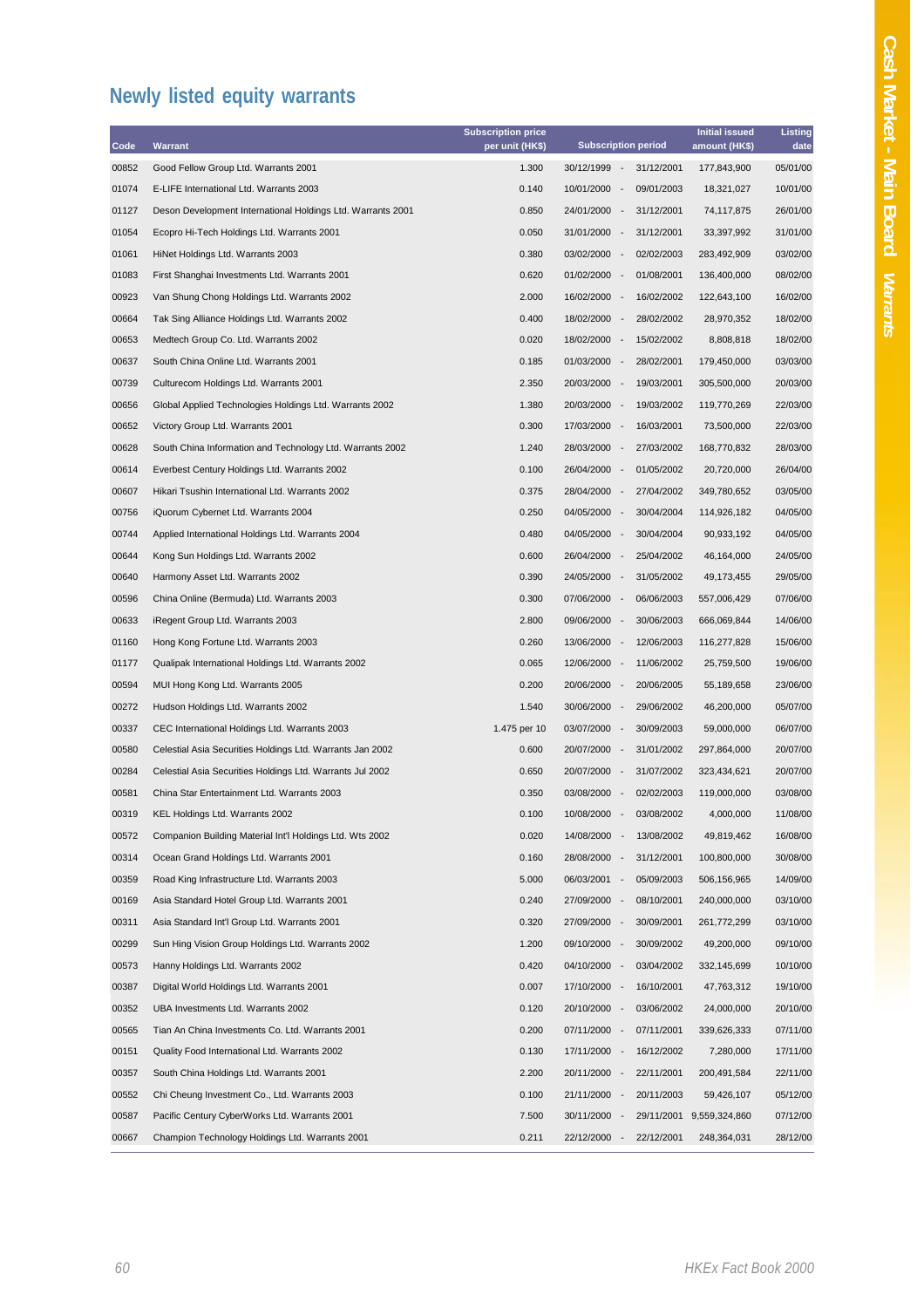## **Newly listed derivative warrants**

| Code | <b>Issuer</b>                                                      | Name of issue                                                                                                                               | <b>Issue</b><br>prices<br>(HK\$) | Strike level /<br>price (HK\$)<br>per 10 units | Subscription Subscription /<br>exercise<br>period | <b>Unit issued</b><br>on initial | listing Listing date |
|------|--------------------------------------------------------------------|---------------------------------------------------------------------------------------------------------------------------------------------|----------------------------------|------------------------------------------------|---------------------------------------------------|----------------------------------|----------------------|
| 1908 | Deutsche Bank AG                                                   |                                                                                                                                             | 0.3008                           | 11.2320                                        | 21/08/2000                                        | 270,000,000                      | 03/01/00             |
|      |                                                                    | A basket of 0.06 share in Cheung Kong (Holdings) Ltd;<br>0.06 share in Hutchison Whampoa Ltd<br>European Basket Warrants 2000               |                                  |                                                |                                                   |                                  |                      |
|      | 1900 # Credit Lyonnais F P (G) Ltd                                 | <b>CWHKT European Warrants Jul 2000</b>                                                                                                     | 0.4300                           | 21.9925                                        | 10/07/2000                                        | 116,000,000                      | 10/01/00             |
| 1909 | Credit Suisse First Boston                                         | Wharf European Warrants 2000                                                                                                                | 0.4130                           | 20.8500                                        | 21/07/2000                                        | 210,000,000                      | 12/01/00             |
| 1910 | ABN AMRO Bank N.V.                                                 | HSBC European Warrants Sep 2000                                                                                                             | 1.2830                           | 107.2500                                       | 28/09/2000                                        | 70,000,000                       | 13/01/00             |
|      | 1902 # Credit Lyonnais F P (G) Ltd                                 | Bank of East Asia European Warrants Jul 2000                                                                                                | 0.3650                           | 21.4700                                        | 14/07/2000                                        | 136,900,000                      | 14/01/00             |
|      | 1903 # Credit Lyonnais F P (G) Ltd                                 | Hutchison Whampoa European Warrants Jul 2000                                                                                                | 1.5300                           | 111.8250                                       | 17/07/2000                                        | 32,500,000                       | 17/01/00             |
| 1911 | Credit Lyonnais F P (G) Ltd                                        | CLP European Warrants 2000                                                                                                                  | 0.7300                           | 31.7700                                        | 29/09/2000                                        | 120,000,000                      | 19/01/00             |
| 1912 |                                                                    | SGA Societe Generale Acceptance N.V. CITIC Pacific European Warrants Aug 2000                                                               | 0.7650                           | 35.7000                                        | 25/08/2000                                        | 130,000,000                      | 19/01/00             |
| 1913 | Macquarie Bank Ltd                                                 | Pacific Century CyberWorks European<br>Warrants Jul 2000                                                                                    | 0.5650                           | 16.0000                                        | 31/07/2000                                        | 210,000,000                      | 20/01/00             |
| 1914 | ABN AMRO Bank N.V.                                                 | CWHKT European Warrants 2000                                                                                                                | 0.5180                           | 21.1000                                        | 28/09/2000                                        | 200,000,000                      | 20/01/00             |
| 1915 | Macquarie Bank Ltd                                                 | CWHKT European Warrants Aug 2000                                                                                                            | 0.4900                           | 19.7500                                        | 10/08/2000                                        | 220,000,000                      | 26/01/00             |
| 1916 | SGA Societe Generale Acceptance N.V.                               | Hutchison Whampoa European Warrants Aug 2000                                                                                                | 1.7700                           | 112.3500                                       | 07/08/2000                                        | 60,000,000                       | 26/01/00             |
| 1917 | Credit Suisse First Boston                                         | A basket of 0.061 share of Cheung Kong (Holdings) Ltd; 0.25000<br>0.061 share of Hutchison Whampoa Ltd<br>European Basket Warrants Aug 2000 |                                  | 11.2700                                        | 04/08/2000                                        | 300,000,000                      | 27/01/00             |
| 1918 | Morgan Stanley (Jersey) Ltd                                        | Shanghai Industrial European Warrants Sep 2000                                                                                              | 0.4410                           | 13.4550                                        | 04/09/2000                                        | 150,000,000                      | 27/01/00             |
| 1920 | Macquarie Bank Ltd                                                 | China Mobile European Warrants Aug 2000                                                                                                     | 1.0000                           | 49.5000                                        | 17/08/2000                                        | 100,000,000                      | 01/02/00             |
| 1921 | Morgan Stanley (Jersey) Ltd                                        | CITIC Pacific European Warrants Aug 2000                                                                                                    | 0.8040                           | 30.6850                                        | 07/08/2000                                        | 100,000,000                      | 02/02/00             |
| 1922 | Credit Suisse First Boston                                         | China Mobile European Warrants 2000                                                                                                         | 1.0930                           | 46.5000                                        | 14/08/2000                                        | 80,000,000                       | 02/02/00             |
| 1919 |                                                                    | SGA Societe Generale Acceptance N.V. Cheung Kong (H) European Warrants Aug 2000                                                             | 1.6700                           | 97.4550                                        | 07/08/2000                                        | 60,000,000                       | 02/02/00             |
| 1924 | Macquarie Bank Ltd                                                 | CITIC Pacific European Warrants Aug 2000                                                                                                    | 0.8140                           | 31.2000                                        | 24/08/2000                                        | 125,000,000                      | 03/02/00             |
| 1923 | SGA Societe Generale Acceptance N.V.                               | Pacific Century CyberWorks European<br>Warrants Aug 2000                                                                                    | 0.6070                           | 18.7430                                        | 15/08/2000                                        | 170,000,000                      | 03/02/00             |
| 1925 | Credit Lyonnais F P (G) Ltd                                        | New World Development European<br>Warrants Aug 2000                                                                                         | 0.4090                           | 11.9850                                        | 25/08/2000                                        | 200,000,000                      | 08/02/00             |
|      | 1925 # Credit Lyonnais F P (G) Ltd                                 | New World Development European<br>Warrants Aug 2000                                                                                         | 0.3800                           | 11.9850                                        | 25/08/2000                                        | 131,000,000                      | 18/02/00             |
| 1927 | Credit Lyonnais F P (G) Ltd                                        | Wharf European Warrants Oct 2000                                                                                                            | 0.3846                           | 11.1350                                        | 13/10/2000                                        | 230,000,000                      | 23/02/00             |
| 1926 | Macquarie Bank Ltd                                                 | HSBC European Warrants Aug 2000                                                                                                             | 1.3850                           | 87.5000                                        | 24/08/2000                                        | 70,000,000                       | 23/02/00             |
| 1928 | Morgan Stanley (Jersey) Ltd                                        | HSBC European Warrants Sep 2000                                                                                                             | 1.2020                           | 92.1380                                        | 11/09/2000                                        | 60,000,000                       | 23/02/00             |
| 1929 |                                                                    | SGA Societe Generale Acceptance N.V. China Mobile European Warrants Sep 2000                                                                | 1.5500                           | 66.4100                                        | 07/09/2000                                        | 65,000,000                       | 23/02/00             |
| 1930 | Credit Suisse First Boston                                         | Hutchison Whampoa European Warrants Aug 2000                                                                                                | 2.3380                           | 128.5000                                       | 24/08/2000                                        | 35,000,000                       | 23/02/00             |
| 1933 |                                                                    | SGA Societe Generale Acceptance N.V. Swire Pacific 'A' European Warrants 2000                                                               | 0.7850                           | 37.1000                                        | 07/09/2000                                        | 130,000,000                      | 24/02/00             |
| 1932 | Macquarie Bank Ltd                                                 | New World Dev European Warrants Aug 2000                                                                                                    | 0.3400                           | 12.9200                                        | 29/08/2000                                        | 300,000,000                      | 24/02/00             |
| 1931 | ABN AMRO Bank N.V.                                                 | HSBC Warrants 2000                                                                                                                          | 1.4430                           | 97.6500                                        | 30/10/2000                                        | 100,000,000                      | 24/02/00             |
|      | 1911 # Credit Lyonnais F P (G) Ltd                                 | CLP European Warrants 2000                                                                                                                  | 0.4800                           | 31.7700                                        | 29/09/2000                                        | 104,000,000                      | 28/02/00             |
| 1934 | SGA Societe Generale Acceptance N.V.                               | China Resources Enterprise European<br>Warrants Sep 2000                                                                                    | 0.2542                           | 11.9200                                        | 08/09/2000                                        | 400,000,000                      | 01/03/00             |
| 1935 | Macquarie Bank Ltd                                                 | Shanghai Industrial European Warrants Sep 2000                                                                                              | 0.4000                           | 14.4600                                        | 05/09/2000                                        | 240,000,000                      | 01/03/00             |
| 1938 | ABN AMRO Bank N.V.                                                 | Hang Seng Bank Warrants Sep 2000                                                                                                            | 1.0900                           | 75.6000                                        | 28/09/2000                                        | 100,000,000                      | 02/03/00             |
| 1939 | Macquarie Bank Ltd                                                 | Sun Hung Kai Ppt European Warrants Sep 2000                                                                                                 | 1.4800                           | 70.5600                                        | 08/09/2000                                        | 65,000,000                       | 02/03/00             |
| 1936 | Morgan Stanley (Jersey) Ltd                                        | Hang Seng Bank European Warrants Oct 2000                                                                                                   | 0.9800                           | 75.0750                                        | 03/10/2000                                        | 60,000,000                       | 02/03/00             |
| 1937 | Credit Lyonnais F P (G) Ltd                                        | Hang Seng Bank European Warrants 2000                                                                                                       | 1.5287                           | 64.3500                                        | 20/10/2000                                        | 50,000,000                       | 03/03/00             |
| 1940 | Credit Suisse First Boston                                         | Tracker Fund of Hong Kong European Put<br>Warrants 2000                                                                                     | 0.2690                           | 17.9000                                        | 08/09/2000                                        | 250,000,000                      | 08/03/00             |
| 1941 | Macquarie Bank Ltd                                                 | Pacific Century CyberWorks European<br>Warrants Sep 2000                                                                                    | 0.6200                           | 22.5000                                        | 28/09/2000                                        | 150,000,000                      | 09/03/00             |
| 1942 | SGA Societe Generale Acceptance N.V. Legend European Warrants 2000 |                                                                                                                                             | 0.3395                           | 7.9425                                         | 11/09/2000                                        | 300,000,000                      | 10/03/00             |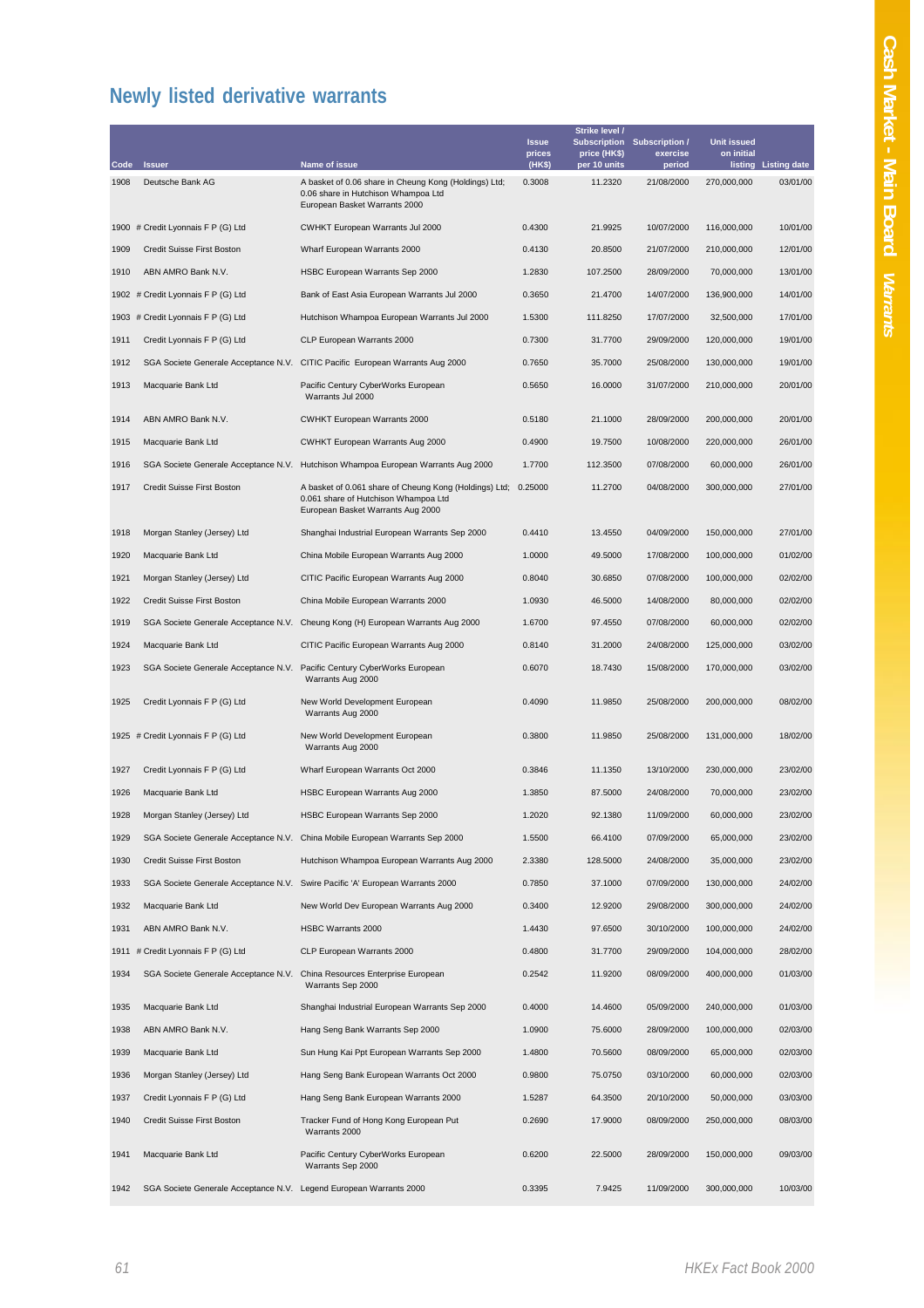| Code | <b>Issuer</b>                                                                | Name of issue                                                                       | <b>Issue</b><br>prices<br>(HK\$) | Strike level /<br>price (HK\$)<br>per 10 units | Subscription Subscription /<br>exercise<br>period | <b>Unit issued</b><br>on initial | listing Listing date |
|------|------------------------------------------------------------------------------|-------------------------------------------------------------------------------------|----------------------------------|------------------------------------------------|---------------------------------------------------|----------------------------------|----------------------|
|      | 1910 # ABN AMRO Bank N.V.                                                    | HSBC European Warrants Sep 2000                                                     | 0.5300                           | 107.2500                                       | 28/09/2000                                        | 83,000,000                       | 14/03/00             |
| 1943 | SGA Societe Generale Acceptance N.V. CLP European Warrants 2000              |                                                                                     | 0.4310                           | 32.9000                                        | 15/09/2000                                        | 250,000,000                      | 15/03/00             |
| 1944 | ABN AMRO Bank N.V.                                                           | CLP Warrants Oct 2000                                                               | 0.4350                           | 34.70                                          | 30/10/2000                                        | 200,000,000                      | 16/03/00             |
| 1945 | Macquarie Bank Ltd                                                           | China Merchants Holdings European<br>Warrants Nov 2000                              | 1.1800                           | 5.6600                                         | 01/11/2000                                        | 50,000,000                       | 16/03/00             |
| 1946 | SGA Societe Generale Acceptance N.V. HSBC European Warrants Oct 2000         |                                                                                     | 1.0260                           | 92.1300                                        | 10/10/2000                                        | 100,000,000                      | 16/03/00             |
| 1947 | ABN AMRO Bank N.V.                                                           | Hutchison Whampoa Warrants Dec 2000                                                 | 3.4000                           | 129.5000                                       | 28/12/2000                                        | 50,000,000                       | 23/03/00             |
| 1948 | SGA Societe Generale Acceptance N.V. HSI European Warrants Sep 2000          |                                                                                     | 0.2500                           | HKD 14,800<br>per 12,000 units                 | 28/09/2000                                        | 600,000,000                      | 23/03/00             |
| 1952 | SGA Societe Generale Acceptance N.V. HSI European Put Warrants Sep 2000      |                                                                                     | 0.2500                           | HKD 18,000<br>per 11,800 units                 | 28/09/2000                                        | 600,000,000                      | 23/03/00             |
| 1949 | Credit Lyonnais F P (G) Ltd                                                  | HSI European Put Warrants Sep 2000                                                  | 0.2506                           | HKD 19,132.949<br>per 14,900 units             | 28/09/2000                                        | 600,000,000                      | 28/03/00             |
| 1950 | Macquarie Bank Ltd                                                           | Hutchison European Warrants Oct 2000                                                | 2.5700                           | 147.9000                                       | 09/10/2000                                        | 40,000,000                       | 30/03/00             |
| 1951 | Robert Fleming Equity Derivatives Ltd                                        | HSBC European Warrants 2000                                                         | 1.3100                           | 94.2375                                        | 29/11/2000                                        | 44,000,000                       | 30/03/00             |
| 1955 | Morgan Stanley (Jersey) Ltd                                                  | Hang Seng Index European Put Warrants Oct 2000                                      | 0.2530                           | HKD 20,448.9<br>per 16,800 units               | 30/10/2000                                        | 300,000,000                      | 06/04/00             |
| 1956 | SGA Societe Generale Acceptance N.V.                                         | Pacific Century CyberWorks European<br>Warrants Oct 2000                            | 0.5510                           | 20.0000                                        | 09/10/2000                                        | 300,000,000                      | 06/04/00             |
| 1954 | Macquarie Bank Ltd                                                           | CITIC Pacific European Warrants Oct 2000                                            | 0.9790                           | 51.7500                                        | 13/10/2000                                        | 100,000,000                      | 06/04/00             |
| 1953 | Macquarie Bank Ltd                                                           | COSCO Pacific European Warrants Dec 2000                                            | 1.2400                           | \$5.04 per unit                                | 01/12/2000                                        | 42,000,000                       | 06/04/00             |
| 1957 | Macquarie Bank Ltd                                                           | HK Gas European warrants Dec 2000                                                   | 1.0550                           | \$10.35 per unit                               | 06/12/2000                                        | 50,000,000                       | 13/04/00             |
| 1958 | Credit Suisse First Boston                                                   | Sun Hung Kai Properties European Warrants 2000                                      | 1.3730                           | 63.6500                                        | 27/10/2000                                        | 50,000,000                       | 19/04/00             |
| 1961 | Macquarie Bank Ltd                                                           | HSBC European Warrants Nov 2000                                                     | 1.2430                           | 82.9000                                        | 06/11/2000                                        | 80,000,000                       | 04/05/00             |
| 1959 | Morgan Stanley (Jersey) Ltd                                                  | TVB European Warrants Nov 2000                                                      | 1.7040                           | 44.8375                                        | 06/11/2000                                        | 30,000,000                       | 04/05/00             |
| 1960 | SGA Societe Generale Acceptance N.V.                                         | Pacific Century CyberWorks European Put<br>Warrants 2000                            | 0.3315                           | 11.6550                                        | 27/11/2000                                        | 300,000,000                      | 04/05/00             |
| 1962 | Credit Suisse First Boston                                                   | China Resources Enterprise European Warrants 2000                                   | 0.2570                           | 9.4080                                         | 27/12/2000                                        | 300,000,000                      | 10/05/00             |
| 1963 | Macquarie Bank Ltd                                                           | Hutchison Whampoa European Warrants Nov 2000                                        | 2.2320                           | 99.5100                                        | 13/11/2000                                        | 45,000,000                       | 12/05/00             |
| 1964 | Morgan Stanley (Jersey) Ltd                                                  | Henderson Land Dev European Warrants Nov 2000                                       | 0.5490                           | 35.0900                                        | 27/11/2000                                        | 100,000,000                      | 12/05/00             |
| 1966 |                                                                              | SGA Societe Generale Acceptance N.V. Shanghai Industrial European Warrants 2000     | 0.3310                           | 12.2800                                        | 04/12/2000                                        | 300,000,000                      | 23/05/00             |
| 1968 | SGA Societe Generale Acceptance N.V. China Mobile European Warrants 2000     |                                                                                     | 1.7100                           | 48.8200                                        | 11/12/2000                                        | 60,000,000                       | 23/05/00             |
| 1967 | Credit Lyonnais F P (G) Ltd                                                  | Cheung Kong (H) European Warrants 2001                                              | 2.0760                           | 67.3625                                        | 10/01/2001                                        | 40,000,000                       | 23/05/00             |
| 1969 | SGA Societe Generale Acceptance N.V. China Resources Enterprise European     | Warrants Dec 2000                                                                   | 0.2688                           | 7.3950                                         | 18/12/2000                                        | 400,000,000                      | 24/05/00             |
| 1970 | SGA Societe Generale Acceptance N.V. Pacific Century CyberWorks European     | Warrants Nov 2000                                                                   | 0.4470                           | 12.9150                                        | 28/11/2000                                        | 350,000,000                      | 25/05/00             |
| 1973 | Macquarie Bank Ltd                                                           | Pacific Century CyberWorks European<br>Warrants Dec 2000                            | 0.4280                           | 15.4000                                        | 08/12/2000                                        | 250,000,000                      | 25/05/00             |
| 1971 | Credit Lyonnais F P (G) Ltd                                                  | Hutchison Whampoa European Warrants Dec 2000                                        | 2.9276                           | 78.2000                                        | 18/12/2000                                        | 40,000,000                       | 26/05/00             |
| 1972 | KBC Financial Products International Ltd Pacific Century CyberWorks European | Warrants 4 Dec 2000                                                                 | 0.4807                           | 12.9200                                        | 04/12/2000                                        | 180,000,000                      | 29/05/00             |
| 1974 | Credit Lyonnais F P (G) Ltd                                                  | HSBC European Warrants Jan 2001                                                     | 1.9170                           | 71.1875                                        | 19/01/2001                                        | 50,000,000                       | 31/05/00             |
| 1975 |                                                                              | KBC Financial Products International Ltd Cheung Kong (H) European Warrants Dec 2000 | 1.6590                           | 70.0600                                        | 08/12/2000                                        | 48,000,000                       | 31/05/00             |
| 1976 | Macquarie Bank Ltd                                                           | China Mobile European Warrants Dec 2000                                             | 1.5900                           | 44.2200                                        | 15/12/2000                                        | 65,000,000                       | 31/05/00             |
| 1979 | Macquarie Bank Ltd                                                           | Cheung Kong (H) European Warrants Dec 2000                                          | 1.8500                           | 65.2500                                        | 22/12/2000                                        | 55,000,000                       | 01/06/00             |
| 1977 |                                                                              | SGA Societe Generale Acceptance N.V. Hutchison Whampoa European Warrants Dec 2000   | 2.2620                           | 77.8800                                        | 11/12/2000                                        | 70,000,000                       | 01/06/00             |
| 1980 | SGA Societe Generale Acceptance N.V. HSI European Warrants Dec 2000          |                                                                                     | 0.2500                           | HKD 11,600<br>per 14,000 units                 | 28/12/2000                                        | 750,000,000                      | 01/06/00             |
| 1978 | Credit Lyonnais F P (G) Ltd                                                  | HSI European Warrants Dec 2000                                                      | 0.2536                           | HKD 11,843.883<br>per 14,000 units             | 28/12/2000                                        | 600,000,000                      | 02/06/00             |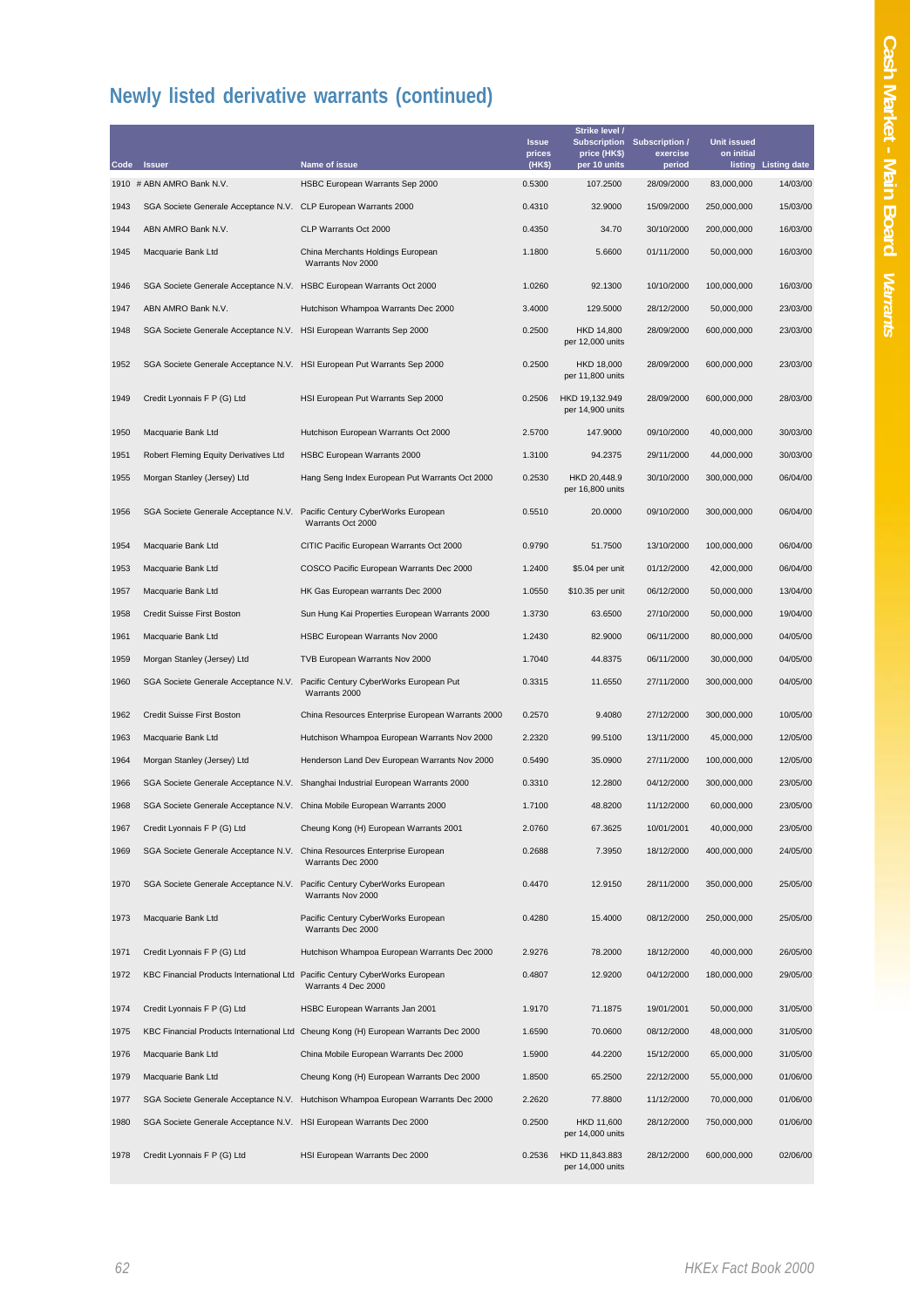| Code | <b>Issuer</b>                                                                 | Name of issue                                                                              | <b>Issue</b><br>prices<br>(HK\$) | Strike level /<br>price (HK\$)<br>per 10 units | Subscription Subscription /<br>exercise<br>period | <b>Unit issued</b><br>on initial | listing Listing date |
|------|-------------------------------------------------------------------------------|--------------------------------------------------------------------------------------------|----------------------------------|------------------------------------------------|---------------------------------------------------|----------------------------------|----------------------|
| 1981 |                                                                               | KBC Financial Products International Ltd S & P Index European Put Warrants Dec 2000        | 0.2510                           | USD 1,450.60<br>per 5,150 units                | 14/12/2000                                        | 300,000,000                      | 05/06/00             |
| 1982 |                                                                               | KBC Financial Products International Ltd Hutchison Whampoa European Warrants Dec 2000      | 2.2500                           | 81.0000                                        | 08/12/2000                                        | 43,000,000                       | 08/06/00             |
| 1983 |                                                                               | SGA Societe Generale Acceptance N.V. Cheung Kong (H) European Warrants Dec 2000            | 1.6600                           | 64.1250                                        | 11/12/2000                                        | 90,000,000                       | 08/06/00             |
|      | 1967 # Credit Lyonnais F P (G) Ltd                                            | Cheung Kong (H) European Warrants 2001                                                     | 1.8900                           | 67.3625                                        | 10/01/2001                                        | 26,450,000                       | 08/06/00             |
|      |                                                                               | 1975 # KBC Financial Products International Ltd Cheung Kong (H) European Warrants Dec 2000 | 1.6500                           | 70.0600                                        | 08/12/2000                                        | 30,000,000                       | 08/06/00             |
| 1984 | KBC Financial Products International Ltd HSBC European Warrants Dec 2000      |                                                                                            | 1.1180                           | 89.5000                                        | 15/12/2000                                        | 80,000,000                       | 15/06/00             |
| 1985 | KBC Financial Products International Ltd SHK Ppt European Warrants Dec 2000   |                                                                                            | 1.1550                           | 54.8600                                        | 15/12/2000                                        | 80,000,000                       | 15/06/00             |
| 1987 | Macquarie Bank Ltd                                                            | China Mobile European Warrants Jan 2001                                                    | 1.6200                           | 65.0000                                        | 08/01/2001                                        | 65,000,000                       | 15/06/00             |
| 1986 | Macquarie Bank Ltd                                                            | HSBC European Warrants Jan 2001                                                            | 1.0250                           | 96.8630                                        | 03/01/2001                                        | 100,000,000                      | 15/06/00             |
|      | 1971 # Credit Lyonnais F P (G) Ltd                                            | Hutchison Whampoa European Warrants Dec 2000                                               | 2.7000                           | 78.2000                                        | 18/12/2000                                        | 18,500,000                       | 16/06/00             |
| 1989 | KBC Financial Products International Ltd Pacific Century CyberWorks European  | Warrants 21 Dec 2000                                                                       | 0.4430                           | 15.3800                                        | 21/12/2000                                        | 240,000,000                      | 21/06/00             |
| 1988 | Morgan Stanley (Jersey) Ltd                                                   | HSBC European Warrants Jan 2001                                                            | 1.0340                           | 95.1600                                        | 08/01/2001                                        | 80,000,000                       | 21/06/00             |
| 1990 |                                                                               | KBC Financial Products International Ltd Cheung Kong (H) European Warrants Jan 2001        | 1.6600                           | 84.0000                                        | 08/01/2001                                        | 60,000,000                       | 22/06/00             |
| 1991 | Macquarie Bank Ltd                                                            | Cheung Kong (H) European Warrants Jan 2001                                                 | 1.3940                           | 88.2000                                        | 12/01/2001                                        | 75,000,000                       | 22/06/00             |
|      | 1974 # Credit Lyonnais F P (G) Ltd                                            | HSBC European Warrants Jan 2001                                                            | 2.3750                           | 71.1875                                        | 19/01/2001                                        | 21,000,000                       | 26/06/00             |
| 1992 |                                                                               | SGA Societe Generale Acceptance N.V. CITIC Pacific European Warrants Dec 2000              | 0.8729                           | 38.5700                                        | 28/12/2000                                        | 120,000,000                      | 27/06/00             |
| 1993 | SGA Societe Generale Acceptance N.V. HSBC European Warrants 2001              |                                                                                            | 1.6717                           | 82.3500                                        | 09/01/2001                                        | 60,000,000                       | 28/06/00             |
| 1999 | SGA Societe Generale Acceptance N.V. Wharf European Warrants 2001             |                                                                                            | 0.3749                           | 13.7700                                        | 15/01/2001                                        | 350,000,000                      | 28/06/00             |
| 1994 | Credit Suisse First Boston                                                    | CITIC Pacific European Warrants 2001                                                       | 0.9800                           | 39.4250                                        | 29/01/2001                                        | 75,000,000                       | 28/06/00             |
| 1995 |                                                                               | KBC Financial Products International Ltd China Resources Ent European Warrants Jan 2001    | 0.2550                           | 9.7500                                         | 09/01/2001                                        | 350,000,000                      | 28/06/00             |
| 1996 |                                                                               | KBC Financial Products International Ltd CITIC Pacific European Warrants Jan 2001          | 0.8300                           | 41.5000                                        | 09/01/2001                                        | 110,000,000                      | 28/06/00             |
| 1997 | Macquarie Bank Ltd                                                            | Hutchison European Warrants Jan 2001                                                       | 1.6750                           | 106.6500                                       | 18/01/2001                                        | 60,000,000                       | 28/06/00             |
| 1998 | Morgan Stanley (Jersey) Ltd                                                   | New World Dev European Warrants Feb 2001                                                   | 0.2680                           | 8.5050                                         | 19/02/2001                                        | 200,000,000                      | 28/06/00             |
| 2000 | Credit Lyonnais F P (G) Ltd                                                   | CITIC Pacific European Warrants 2001                                                       | 1.2040                           | 35.7850                                        | 11/01/2001                                        | 72,000,000                       | 29/06/00             |
| 2001 | SGA Societe Generale Acceptance N.V. Legend European Warrants 2001            |                                                                                            | 0.3657                           | 7.3800                                         | 15/01/2001                                        | 300,000,000                      | 29/06/00             |
| 2002 | ABN AMRO Bank N.V.                                                            | HSBC Warrants 2001                                                                         | 1.9300                           | 79.6500                                        | 27/02/2001                                        | 100,000,000                      | 29/06/00             |
| 2003 |                                                                               | SGA Societe Generale Acceptance N.V. Henderson Land Dev European Warrants 2001             | 0.6605                           | 32.6800                                        | 22/01/2001                                        | 230,000,000                      | 29/06/00             |
| 2004 | Credit Lyonnais F P (G) Ltd                                                   | New World Development European Warrants 2001                                               | 0.2890                           | 7.5850                                         | 22/01/2001                                        | 280,000,000                      | 03/07/00             |
| 2005 | KBC Financial Products International Ltd HSBC European Warrants Jan 2001      |                                                                                            | 0.6190                           | 100.0000                                       | 22/01/2001                                        | 150,000,000                      | 04/07/00             |
| 2006 | ABN AMRO Bank N.V.                                                            | Cheung Kong (Holdings) Warrants 2001                                                       | 2.5500                           | 76.7250                                        | 27/02/2001                                        | 30,000,000                       | 06/07/00             |
| 2007 | ABN AMRO Bank N.V.                                                            | HSBC European Put Warrants 2001                                                            | 1.5860                           | 93.7125                                        | 26/04/2001                                        | 52,000,000                       | 13/07/00             |
| 2008 | KBC Financial Products International Ltd Hutchison European Warrants Jan 2001 |                                                                                            | 1.3700                           | 124.2000                                       | 15/01/2001                                        | 80,000,000                       | 13/07/00             |
| 2009 | Credit Suisse First Boston                                                    | HSBC European Warrants Jan 2001                                                            | 0.9530                           | 93.7130                                        | 23/01/2001                                        | 90,000,000                       | 17/07/00             |
| 2010 | Credit Lyonnais F P (G) Ltd                                                   | Henderson Land Development European<br>Warrants 2001                                       | 0.9118                           | 30.4300                                        | 07/02/2001                                        | 120,000,000                      | 18/07/00             |
|      | 2004 # Credit Lyonnais F P (G) Ltd                                            | New World Development European Warrants 2001                                               | 0.4150                           | 7.5850                                         | 22/01/2001                                        | 120,000,000                      | 18/07/00             |
| 2015 | SGA Societe Generale Acceptance N.V. HSI European Put Warrants 2001           |                                                                                            | 0.2684                           | HKD 19,095.63<br>per 12,000 units              | 29/03/2001                                        | 600,000,000                      | 19/07/00             |
| 2012 |                                                                               | SGA Societe Generale Acceptance N.V. New World Dev European Warrants 2001                  | 0.2834                           | 10.0800                                        | 05/03/2001                                        | 530,000,000                      | 19/07/00             |
| 2011 | Credit Suisse First Boston                                                    | PetroChina European Warrants Feb 2001                                                      | 0.3930                           | 1.54 per unit                                  | 08/02/2001                                        | 280,000,000                      | 19/07/00             |
| 2013 | Macquarie Bank Ltd                                                            | Legend European Warrants Jan 2001                                                          | 0.2764                           | 7.6500                                         | 22/01/2001                                        | 370,000,000                      | 19/07/00             |
| 2014 | Macquarie Bank Ltd                                                            | New World Dev European Warrants Jan 2001                                                   | 0.2548                           | 11.1000                                        | 29/01/2001                                        | 400,000,000                      | 19/07/00             |
| 2019 | SGA Societe Generale Acceptance N.V. PetroChina European Warrants 2001        |                                                                                            | 0.3363                           | 1.68 per unit                                  | 05/02/2001                                        | 460,000,000                      | 20/07/00             |
| 2020 | ABN AMRO Bank N.V.                                                            | Hang Seng Bank Warrants 2001                                                               | 1.4240                           | 79.2500                                        | 25/04/2001                                        | 52,000,000                       | 20/07/00             |
| 2021 |                                                                               | KBC Financial Products International Ltd China Mobile European Warrants Jan 2001           | 1.3400                           | 83.0900                                        | 22/01/2001                                        | 80,000,000                       | 20/07/00             |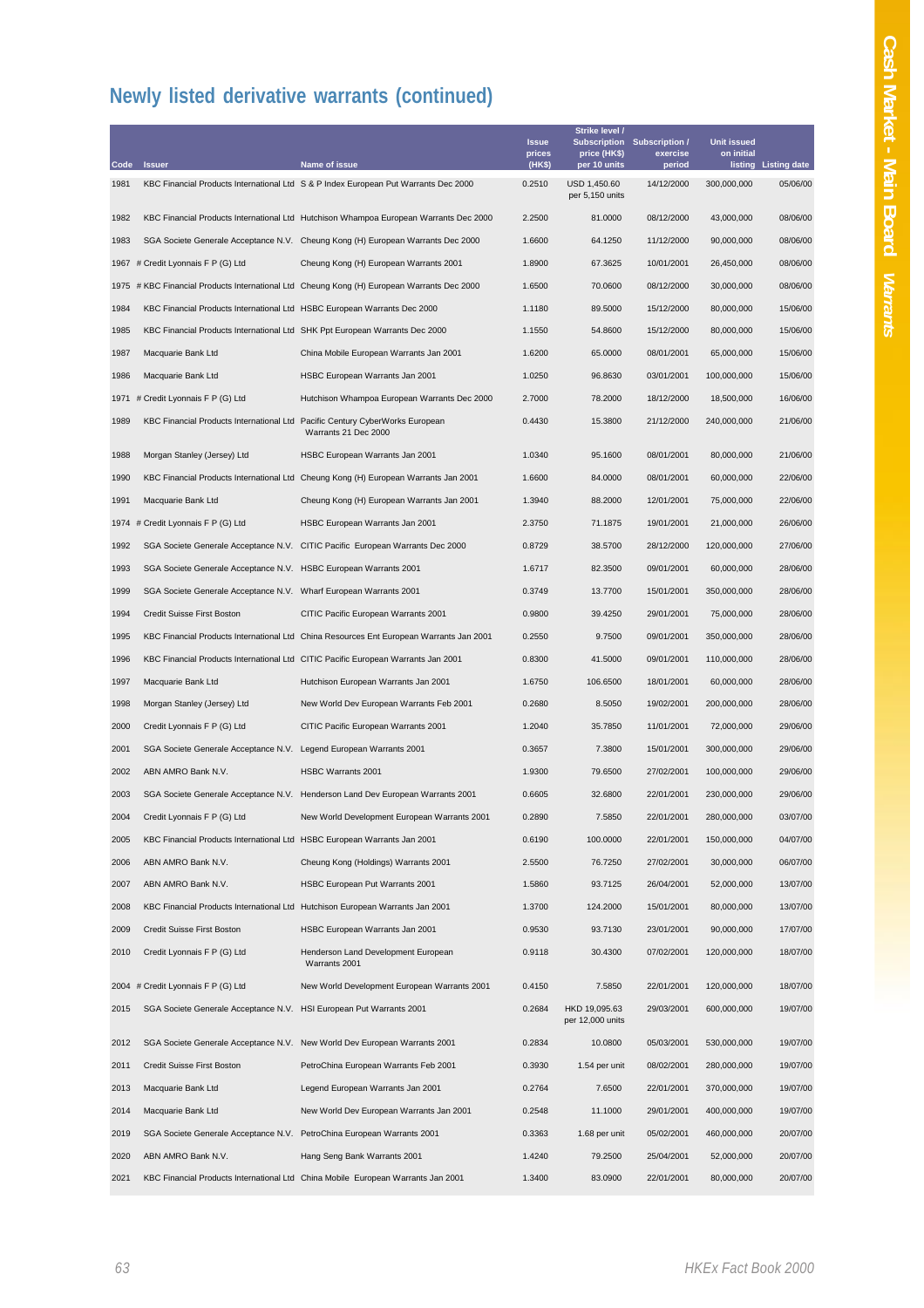|              | <b>Issuer</b>                                                                | Name of issue                                                                         | <b>Issue</b><br>prices<br>(HK\$) | Strike level /<br>price (HK\$)<br>per 10 units | Subscription Subscription /<br>exercise | <b>Unit issued</b><br>on initial | listing Listing date |
|--------------|------------------------------------------------------------------------------|---------------------------------------------------------------------------------------|----------------------------------|------------------------------------------------|-----------------------------------------|----------------------------------|----------------------|
| Code<br>2017 | Macquarie Bank Ltd                                                           | Hutchison European Warrants Feb 2001                                                  | 1.7340                           | 128.7000                                       | period<br>01/02/2001                    | 60,000,000                       | 20/07/00             |
| 2022         | Macquarie Bank Ltd                                                           | PCCW European Warrants 6 Feb 2001                                                     | 0.3600                           | 18.1130                                        | 06/02/2001                              | 300,000,000                      | 20/07/00             |
| 2018         | Morgan Stanley (Jersey) Ltd                                                  | HSBC European Warrants Feb 2001                                                       | 0.9650                           | 105.1850                                       | 05/02/2001                              | 80,000,000                       | 20/07/00             |
| 2023         | Credit Lyonnais F P (G) Ltd                                                  | Bank of East Asia European Warrants 2001                                              | 0.5352                           | 16.9400                                        | 14/02/2001                              | 180,000,000                      | 25/07/00             |
| 2016         | Credit Lyonnais F P (G) Ltd                                                  | HSI European Put Warrants 2001                                                        | 0.2535                           | HKD 19,483.01<br>per 15,600 units              | 29/03/2001                              | 600,000,000                      | 25/07/00             |
| 2024         |                                                                              | KBC Financial Products International Ltd Cheung Kong (H) European Warrants Feb 2001   | 1.3000                           | 108.6800                                       | 20/02/2001                              | 80,000,000                       | 25/07/00             |
| 2025         |                                                                              | SGA Societe Generale Acceptance N.V. Cheung Kong (H) European Warrants 2001           | 1.7766                           | 94.5000                                        | 19/02/2001                              | 85,000,000                       | 26/07/00             |
| 2026         | Credit Lyonnais F P (G) Ltd                                                  | Hutchison European Warrants 2001                                                      | 1.7850                           | 133.8400                                       | 05/02/2001                              | 70,000,000                       | 27/07/00             |
| 2028         | Macquarie Bank Ltd                                                           | Legend European Warrants Feb 2001                                                     | 0.2840                           | 10.0000                                        | 12/02/2001                              | 350,000,000                      | 27/07/00             |
| 2029         | Macquarie Bank Ltd                                                           | SHK Ppt European Warrants Feb 2001                                                    | 0.8010                           | 73.3600                                        | 16/02/2001                              | 125,000,000                      | 27/07/00             |
| 2027         | Morgan Stanley (Jersey) Ltd                                                  | China Mobile European Warrants Feb 2001                                               | 1.4965                           | 80.3000                                        | 12/02/2001                              | 50,000,000                       | 27/07/00             |
| 2030         | Credit Lyonnais F P (G) Ltd                                                  | Cheung Kong European Warrants Feb 2001                                                | 1.3000                           | 113.8500                                       | 16/02/2001                              | 80,000,000                       | 28/07/00             |
| 2031         | SGA Societe Generale Acceptance N.V.                                         | HSBC European Warrants Feb 2001                                                       | 1.5900                           | 95.0000                                        | 19/02/2001                              | 100,000,000                      | 01/08/00             |
| 2036         |                                                                              | SGA Societe Generale Acceptance N.V. China Mobile European Warrants Mar 2001          | 1.8153                           | 62.9300                                        | 05/03/2001                              | 85,000,000                       | 02/08/00             |
| 2033         |                                                                              | SGA Societe Generale Acceptance N.V. Hutchison European Put Warrants Mar 2001         | 2.7971                           | 113.0500                                       | 05/03/2001                              | 55,000,000                       | 02/08/00             |
| 2034         | Credit Lyonnais F P (G) Ltd                                                  | HSBC European Warrants Feb 2001                                                       | 0.9369                           | 112.2000                                       | 23/02/2001                              | 120,000,000                      | 02/08/00             |
| 2032         | Credit Suisse First Boston                                                   | PetroChina European Warrants Mar 2001                                                 | 0.4080                           | 2.22 per unit                                  | 08/03/2001                              | 250,000,000                      | 02/08/00             |
| 2037         | KBC Financial Products International Ltd HSBC European Warrants Feb 2001     |                                                                                       | 0.8630                           | 118.6500                                       | 02/02/2001                              | 128,000,000                      | 02/08/00             |
| 2035         | Macquarie Bank Ltd                                                           | HSBC European Warrants Feb 2001                                                       | 0.9450                           | 113.2200                                       | 21/02/2001                              | 110,000,000                      | 02/08/00             |
| 2039         | SGA Societe Generale Acceptance N.V.                                         | Pacific Century CyberWorks European<br>Warrants 2001                                  | 0.4131                           | 16.7400                                        | 12/03/2001                              | 365,000,000                      | 03/08/00             |
| 2038         | SGA Societe Generale Acceptance N.V. Cathay Pacific European Warrants 2001   |                                                                                       | 0.4862                           | 15.8100                                        | 12/03/2001                              | 310,000,000                      | 03/08/00             |
| 2040         | KBC Financial Products International Ltd Pacific Century CyberWorks European | Warrants Feb 2001                                                                     | 0.3790                           | 19.6000                                        | 05/02/2001                              | 280,000,000                      | 03/08/00             |
| 2041         | Macquarie Bank Ltd                                                           | Pacific Century CyberWorks European<br>Warrants 26 Feb 2001                           | 0.3750                           | 19.9480                                        | 26/02/2001                              | 300,000,000                      | 03/08/00             |
|              | 2022 # Macquarie Bank Ltd                                                    | PCCW European Warrants 6 Feb 2001                                                     | 0.4200                           | 18.1130                                        | 06/02/2001                              | 110,000,000                      | 03/08/00             |
| 2042         | Credit Lyonnais F P (G) Ltd                                                  | Pacific Century CyberWorks European<br>Warrants 2001                                  | 0.3621                           | 19.6075                                        | 07/02/2001                              | 400,000,000                      | 04/08/00             |
| 2043         | Credit Suisse First Boston                                                   | Legend European Warrants Feb 2001                                                     | 0.3070                           | 8.4500                                         | 08/02/2001                              | 300,000,000                      | 07/08/00             |
| 2044         | Credit Lyonnais F P (G) Ltd                                                  | China Mobile European Warrants 2001                                                   | 1.8586                           | 58.0800                                        | 15/02/2001                              | 60,000,000                       | 10/08/00             |
| 2047         | Morgan Stanley (Jersey) Ltd                                                  | Shanghai Ind European Warrants Mar 2001                                               | 0.3840                           | 17.9340                                        | 05/03/2001                              | 150,000,000                      | 10/08/00             |
| 2046         | Macquarie Bank Ltd                                                           | Shanghai Ind European Warrants Mar 2001                                               | 0.3650                           | 18.3000                                        | 02/03/2001                              | 170,000,000                      | 10/08/00             |
| 2045         | Credit Suisse First Boston                                                   | Pacific Century CyberWorks Warrants Mar 2001                                          | 0.4900                           | 17.7450                                        | 27/03/2001                              | 300,000,000                      | 11/08/00             |
| 2048         | ABN AMRO Bank N.V.                                                           | HSBC Warrants Apr 2001                                                                | 1.4940                           | 111.8250                                       | 25/04/2001                              | 120,000,000                      | 16/08/00             |
| 2049         |                                                                              | KBC Financial Products International Ltd China Mobile European Warrants Feb 2001      | 1.0600                           | 72.8000                                        | 22/02/2001                              | 100,000,000                      | 22/08/00             |
| 2051         | Credit Lyonnais F P (G) Ltd                                                  | Pacific Century CyberWorks European<br>Warrants Mar 2001                              | 0.4146                           | 14.6300                                        | 15/03/2001                              | 380,000,000                      | 23/08/00             |
| 2054         | ABN AMRO Bank N.V.                                                           | China Mobile European Warrants Apr 2001                                               | 1.5150                           | 67.9875                                        | 26/04/2001                              | 55,000,000                       | 24/08/00             |
| 2052         | Morgan Stanley (Jersey) Ltd                                                  | Bank of East Asia European Warrants Mar 2001                                          | 0.2620                           | 20.9000                                        | 12/03/2001                              | 200,000,000                      | 24/08/00             |
| 2053         |                                                                              | SGA Societe Generale Acceptance N.V. Bank of East Asia European Warrants Mar 2001     | 0.3287                           | 19.0000                                        | 19/03/2001                              | 460,000,000                      | 24/08/00             |
|              | 2016 # Credit Lyonnais F P (G) Ltd                                           | HSI European Put Warrants 2001                                                        | 0.2060                           | HKD 19,483.01<br>per 15,600 units              | 29/03/2001                              | 242,000,000                      | 28/08/00             |
| 2055         |                                                                              | KBC Financial Products International Ltd Hutchison Whampoa European Warrants Mar 2001 | 1.6950                           | 119.7800                                       | 01/03/2001                              | 70,000,000                       | 29/08/00             |
| 2056         | ABN AMRO Bank N.V.                                                           | Hutchison Whampoa European Warrants 2001                                              | 2.0100                           | 118.6500                                       | 26/04/2001                              | 52,000,000                       | 30/08/00             |
| 2057         | KBC Financial Products International Ltd Pacific Century CyberWork European  | Warrants Mar 2001                                                                     | 0.3510                           | 16.8300                                        | 20/03/2001                              | 300,000,000                      | 30/08/00             |
| 2058         | Macquarie Bank Ltd                                                           | Cheung Kong (H) European Warrants Mar 2001                                            | 1.7430                           | 104.0400                                       | 07/03/2001                              | 60,000,000                       | 30/08/00             |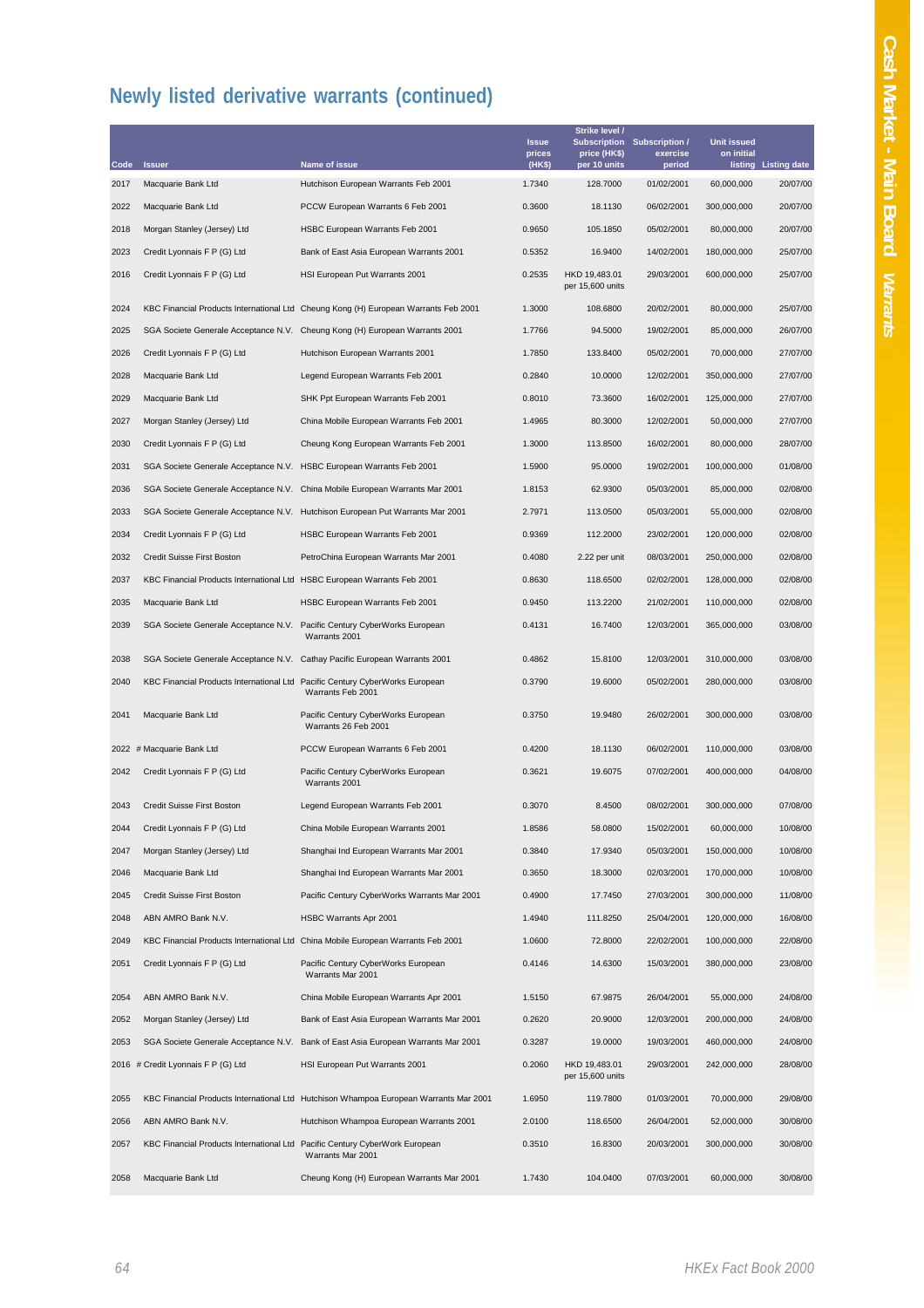|      |                                                                             |                                                                                     | <b>Issue</b>     | Strike level /<br>Subscription | <b>Subscription /</b> | <b>Unit issued</b>          |                      |
|------|-----------------------------------------------------------------------------|-------------------------------------------------------------------------------------|------------------|--------------------------------|-----------------------|-----------------------------|----------------------|
| Code | <b>Issuer</b>                                                               | Name of issue                                                                       | prices<br>(HK\$) | price (HK\$)<br>per 10 units   | exercise<br>period    | on initial                  | listing Listing date |
| 2059 |                                                                             | SGA Societe Generale Acceptance N.V. China Resources European Warrants Mar 2001     | 0.2830           | 12.2000                        | 19/03/2001            | 540,000,000                 | 30/08/00             |
| 2061 | Macquarie Bank Ltd                                                          | HSBC Holdings European Warrants Mar 2001                                            | 0.8800           | 126.5000                       | 16/03/2001            | 120,000,000                 | 31/08/00             |
| 2060 | Credit Suisse First Boston                                                  | Sun Hung Kai Properties European Warrants 2001                                      | 0.8930           | 82.7750                        | 19/03/2001            | 70,000,000                  | 01/09/00             |
| 2062 | Credit Suisse First Boston                                                  | Pacific Century CyberWork European<br>Warrants Mar 2001                             | 0.3670           | 14.5040                        | 06/03/2001            | 200,000,000                 | 06/09/00             |
| 2064 | Macquarie Bank Ltd                                                          | Hutchison Whampoa European Warrants Mar 2001                                        | 1.2340           | 135.6250                       | 26/03/2001            | 80,000,000                  | 06/09/00             |
| 2065 |                                                                             | SGA Societe Generale Acceptance N.V. China Merchants European Warrants Mar 2001     | 0.8756           | 7.1875 per unit                | 26/03/2001            | 175,000,000                 | 06/09/00             |
| 2063 |                                                                             | SGA Societe Generale Acceptance N.V. Hang Seng Bank European Warrants Apr 2001      | 0.8245           | 93.5000                        | 17/04/2001            | 185,000,000                 | 06/09/00             |
| 2066 | Credit Suisse First Boston                                                  | China Mobile European Warrants Mar 2001                                             | 1.1160           | 67.6500                        | 08/03/2001            | 60,000,000                  | 06/09/00             |
| 2067 |                                                                             | KBC Financial Products International Ltd China Mobile European Warrants Mar 2001    | 1.2900           | 60.8000                        | 19/03/2001            | 90,000,000                  | 07/09/00             |
| 2068 | Robert Fleming Equity Dev Ltd                                               | Cheung Kong (H) European Warrants Jan 2001                                          | 1.6240           | 106.5750                       | 30/03/2001            | 31,000,000                  | 08/09/00             |
| 2069 | Credit Suisse First Boston                                                  | Cheung Kong European Warrants Mar 2001                                              | 1.2750           | 113.8500                       | 13/03/2001            | 55,000,000                  | 12/09/00             |
| 2072 | Credit Lyonnais F P (G) Ltd                                                 | Shanghai Industrial European Warrants Apr 2001                                      | 0.4557           | 15.7500                        | 24/04/2001            | 210,000,000                 | 14/09/00             |
| 2070 | Credit Suisse First Boston                                                  | COSCO Pacific European Warrants Apr 2001                                            | 0.2500           | 6.9830                         | 27/04/2001            | 350,000,000                 | 14/09/00             |
| 2073 | Macquarie Bank Ltd                                                          | CITIC Pac European Warrants Apr 2001                                                | 0.4260           | 44.7600                        | 06/04/2001            | 200,000,000                 | 14/09/00             |
| 2074 |                                                                             | SGA Societe Generale Acceptance N.V. Shanghai Industrial European Warrants Apr 2001 | 0.2538           | 19.2500                        | 17/04/2001            | 210,000,000                 | 14/09/00             |
| 2071 | SGA Societe Generale Acceptance N.V. HSBC European Warrants Apr 2001        |                                                                                     | 0.9860           | 127.6000                       | 17/04/2001            | 160,000,000                 | 14/09/00             |
| 2075 |                                                                             | SGA Societe Generale Acceptance N.V. New World Dev European Warrants 2001           | 0.2750           | 14.4380                        | 14/05/2001            | 550,000,000                 | 15/09/00             |
| 2077 | Credit Lyonnais F P (G) Ltd                                                 | Wharf Holdings European Warrants May 2001                                           | 0.5497           | 16.7200                        | 04/05/2001            | 130,000,000                 | 15/09/00             |
| 2078 | Macquarie Bank Ltd                                                          | China Mobile European Warrants Mar 2001                                             | 1.5180           | 58.6600                        | 21/03/2001            | 70,000,000                  | 15/09/00             |
|      | 2061 # Macquarie Bank Ltd                                                   | HSBC European Warrants Mar 2001                                                     | 0.8300           | 126.5000                       | 16/03/2001            | 60,000,000                  | 15/09/00             |
|      | 2051 # Credit Lyonnais F P (G) Ltd                                          | Pacific Century CyberWorks European<br>Warrants Mar 2001                            | 0.1750           | 14.6300                        | 15/03/2001            | 280,000,000                 | 15/09/00             |
| 2079 | Credit Suisse First Boston                                                  | PCCW European European Put Warrants Apr 2001                                        | 0.3230           | 14.1270                        | 18/04/2001            | 250,000,000                 | 19/09/00             |
| 2081 | Macquarie Bank Ltd                                                          | Pacific Century CyberWork European<br>Warrants Apr 2001                             | 0.3000           | 11.8300                        | 11/04/2001            | 340,000,000                 | 20/09/00             |
| 2080 | Macquarie Bank Ltd                                                          | PetroChina European Warrants Mar 2001                                               | 0.2540           | 1.9330                         | 30/03/2001            | 400,000,000                 | 20/09/00             |
| 2076 | Credit Lyonnais F P (G) Ltd                                                 | Li & Fung European Warrants Apr 2001                                                | 1.0350           | 31.8600<br>15.930 *            | 06/04/2001            | 70,000,000<br>140,000,000 * | 21/09/00             |
| 2083 | Macquarie Bank Ltd                                                          | Wharf European Warrants Apr 2001                                                    | 0.3050           | 16.3200                        | 18/04/2001            | 330,000,000                 | 21/09/00             |
| 2082 | SGA Societe Generale Acceptance N.V. Wharf European Warrants May 2001       |                                                                                     | 0.2834           | 18.4800                        | 07/05/2001            | 530,000,000                 | 21/09/00             |
| 2084 | KBC Financial Products International Ltd Pacific Century CyberWork European | Warrants Apr 2001                                                                   | 0.2500           | 11.6800                        | 02/04/2001            | 400,000,000                 | 22/09/00             |
|      | 2007 # ABN AMRO Bank N.V.                                                   | HSBC European Put Warrants Apr 2001                                                 | 0.5900           | 93.7125                        | 26/04/2001            | 84,700,000                  | 27/09/00             |
| 2089 |                                                                             | SGA Societe Generale Acceptance N.V. China Unicom European Warrants May 2001        | 0.2941           | 18.1650                        | 07/05/2001            | 500,000,000                 | 27/09/00             |
| 2088 | Macquarie Bank Ltd                                                          | China Unicom European Warrants Mar 2001                                             | 0.2710           | 18.1700                        | 27/03/2001            | 370,000,000                 | 27/09/00             |
| 2090 |                                                                             | KBC Financial Products International Ltd China Unicom European Warrants Mar 2001    | 0.2560           | 18.2800                        | 28/03/2001            | 400,000,000                 | 27/09/00             |
| 2091 |                                                                             | KBC Financial Products International Ltd PetroChina European Warrants Mar 2001      | 0.2500           | 1.838 per unit                 | 29/03/2001            | 400,000,000                 | 27/09/00             |
| 2092 | Macquarie Bank Ltd                                                          | Pacific Century CyberWorks European<br>Warrants Apr 2001                            | 0.2920           | 10.2100                        | 23/04/2001            | 350,000,000                 | 27/09/00             |
| 2093 | SGA Societe Generale Acceptance N.V. HSBC European Put Warrants 2001        |                                                                                     | 0.8610           | 99.7500                        | 02/04/2001            | 180,000,000                 | 27/09/00             |
| 2086 | Credit Lyonnais F P (G) Ltd                                                 | China Unicom European Warrants Apr 2001                                             | 0.5049           | 14.7050                        | 18/04/2001            | 200,000,000                 | 27/09/00             |
| 2087 | Credit Suisse First Boston                                                  | China Unicom European Warrants Apr 2001                                             | 0.3880           | 16.6080                        | 09/04/2001            | 220,000,000                 | 27/09/00             |
| 2095 |                                                                             | KBC Financial Products International Ltd CITIC Pac European Warrants Apr 2001       | 0.5000           | 34.3800                        | 02/04/2001            | 180,000,000                 | 28/09/00             |
| 2099 |                                                                             | KBC Financial Products International Ltd HSBC European Put Warrants Mar 2001        | 0.6500           | 96.0000                        | 30/03/2001            | 130,000,000                 | 28/09/00             |
| 2096 | Macquarie Bank Ltd                                                          | HKEx European Warrants May 2001                                                     | 0.2645           | 16.1100                        | 02/05/2001            | 189,200,000                 | 28/09/00             |
| 2100 | Macquarie Bank Ltd                                                          | PCCW European Warrants May 2001                                                     | 0.2670           | 8.8700                         | 07/05/2001            | 375,000,000                 | 28/09/00             |
| 2085 | Credit Lyonnais F P (G) Ltd                                                 | BEA European Warrants Apr 2001                                                      | 0.4088           | 15.1360                        | 17/04/2001            | 180,000,000                 | 28/09/00             |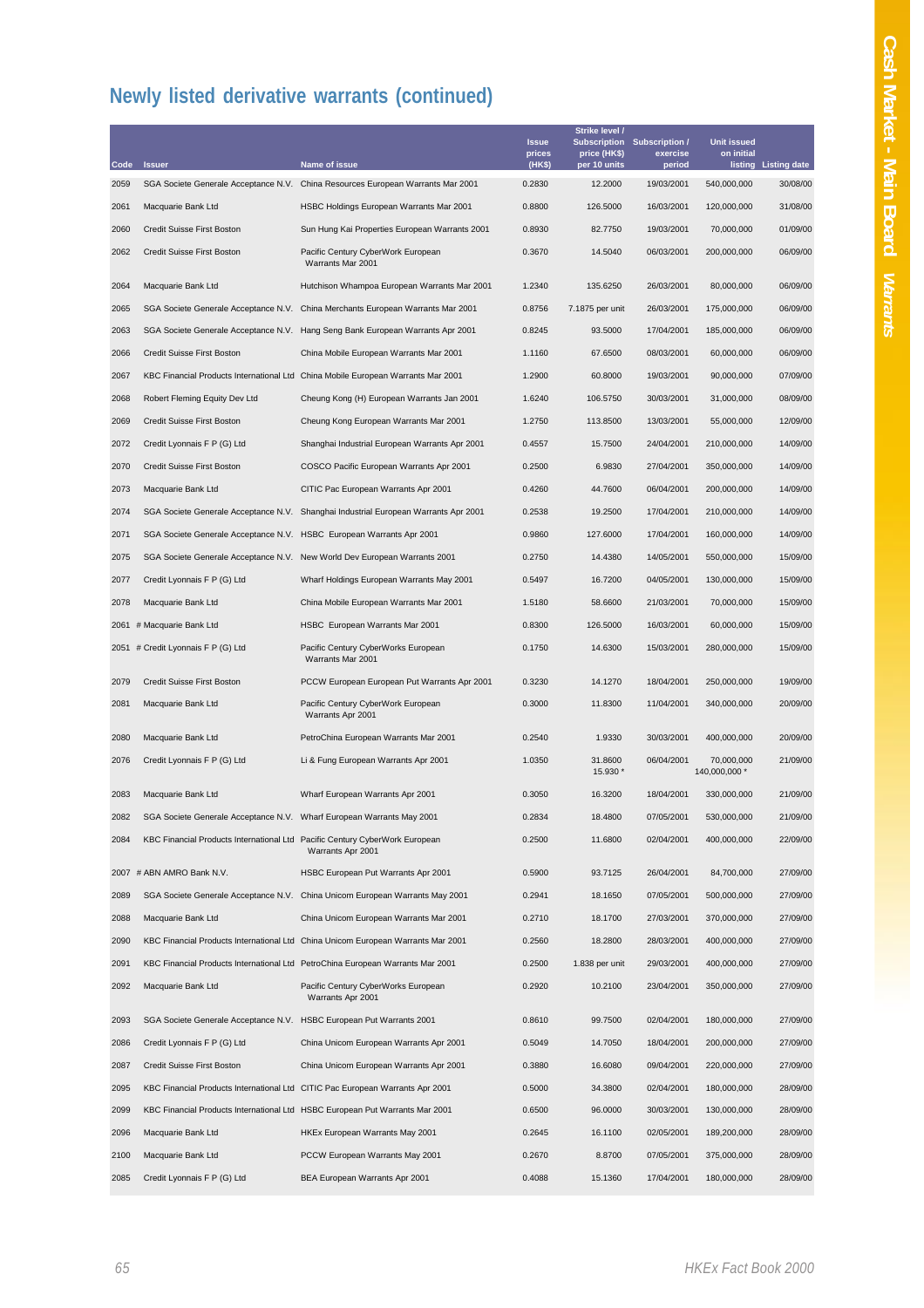| Code | <b>Issuer</b>                                                               | Name of issue                                                                           | <b>Issue</b><br>prices<br>(HK\$) | Strike level /<br>price (HK\$)<br>per 10 units | Subscription Subscription /<br>exercise<br>period | <b>Unit issued</b><br>on initial | listing Listing date |
|------|-----------------------------------------------------------------------------|-----------------------------------------------------------------------------------------|----------------------------------|------------------------------------------------|---------------------------------------------------|----------------------------------|----------------------|
| 2094 | Deutsche Bank AG                                                            | HKEx European Warrants Jun 2001                                                         | 0.2676                           | 15.6500                                        | 20/06/2001                                        | 189,000,000                      | 28/09/00             |
| 2097 |                                                                             | SGA Societe Generale Acceptance N.V. Hutchison European Put Warrants Apr 2001           | 0.9682                           | 92.7000                                        | 02/04/2001                                        | 160,000,000                      | 28/09/00             |
| 2101 | SGA Societe Generale Acceptance N.V.                                        | Euro / USD European Warrants Apr 2001                                                   | 0.4500                           | US\$0.850                                      | 20/04/2001                                        | 400,000,000                      | 28/09/00             |
| 2098 | Credit Suisse First Boston                                                  | HKEx European Warrants Apr 2001                                                         | 0.3380                           | 15.6500                                        | 18/04/2001                                        | 185,000,000                      | 29/09/00             |
| 2102 | Credit Lyonnais F P (G) Ltd                                                 | PetroChina European Warrants Feb 2001                                                   | 0.5525                           | 1.3120                                         | 09/04/2001                                        | 160,000,000                      | 29/09/00             |
| 2103 | Credit Lyonnais F P (G) Ltd                                                 | China Mobile European Warrants Apr 2001                                                 | 1.5900                           | 37.7600                                        | 10/04/2001                                        | 80,000,000                       | 04/10/00             |
| 2104 | SGA Societe Generale Acceptance N.V. HSI European Warrants Apr 2001         |                                                                                         | 0.2548                           | HK\$15,343.65<br>per 7,500 units               | 27/04/2001                                        | 600,000,000                      | 04/10/00             |
| 2106 | ABN AMRO Bank N.V.                                                          | Hutchison European Put Warrant Jun 2001                                                 | 1.4400                           | 95.9500                                        | 28/06/2001                                        | 70,000,000                       | 05/10/00             |
| 2105 | Credit Lyonnais F P (G) Ltd                                                 | PCCW European Warrant Apr 2001                                                          | 0.2500                           | 9.7650                                         | 25/04/2001                                        | 400,000,000                      | 05/10/00             |
| 2107 |                                                                             | KBC Financial Products International Ltd PCCW European Put Warrants May 2001            | 0.2780                           | 9.7200                                         | 04/05/2001                                        | 350,000,000                      | 05/10/00             |
| 2108 | Lehman Brothers Holdings Inc                                                | Pacific Century CyberWorks European<br>Warrants May 2001                                | 0.2700                           | 8.5500                                         | 14/05/2001                                        | 300,000,000                      | 05/10/00             |
| 2110 | Macquarie Bank Ltd                                                          | China Mobile European Warrants Apr 2001                                                 | 1.1950                           | 46.4600                                        | 06/04/2001                                        | 85,000,000                       | 05/10/00             |
| 2111 | Morgan Stanley Dean Witter & Co                                             | China Mobile European Warrants Apr 2001                                                 | 1.2520                           | 45.4500                                        | 09/04/2001                                        | 60,000,000                       | 05/10/00             |
| 2109 | SGA Societe Generale Acceptance N.V. HKEx European Warrants May 2001        |                                                                                         | 0.2650                           | 15.9080                                        | 14/05/2001                                        | 189,200,000                      | 09/10/00             |
|      | 2103 # Credit Lyonnais F P (G) Ltd                                          | China Mobile European Warrants Apr 2001                                                 | 1.9900                           | 37.7600                                        | 10/04/2001                                        | 25,000,000                       | 10/10/00             |
| 2112 | SGA Societe Generale Acceptance N.V.                                        | PCCW European Warrants May 2001                                                         | 0.2538                           | 9.0000                                         | 21/05/2001                                        | 600,000,000                      | 10/10/00             |
| 2114 |                                                                             | KBC Financial Products International Ltd Cheung Kong (H) European Warrants Apr 2001     | 1.3210                           | 98.6200                                        | 12/04/2001                                        | 70,000,000                       | 12/10/00             |
| 2113 |                                                                             | SGA Societe Generale Acceptance N.V. Cheung Kong (H) European Put Warrants May 2001     | 1.1753                           | 89.5380                                        | 02/05/2001                                        | 130,000,000                      | 13/10/00             |
|      | 2054 # ABN AMRO Bank N.V.                                                   | China Mobile European Warrants Apr 2001                                                 | 0.5200                           | 67.9875                                        | 26/04/2001                                        | 90,000,000                       | 18/10/00             |
| 2116 | Credit Lyonnais F P (G) Ltd                                                 | HKEx European Warrants Apr 2001                                                         | 0.4430                           | 13.1750                                        | 27/04/2001                                        | 189,200,000                      | 18/10/00             |
| 2115 | SGA Societe Generale Acceptance N.V.                                        | PCCW European Put Warrants May 2001                                                     | 0.2597                           | 9.1850                                         | 15/05/2001                                        | 580,000,000                      | 18/10/00             |
| 2117 | SGA Societe Generale Acceptance N.V. Legend European Warrants Jul 2001      |                                                                                         | 0.2557                           | 5.9850                                         | 16/07/2001                                        | 600,000,000                      | 18/10/00             |
| 2119 | Robert Fleming Equity Derivatives Ltd                                       | China Unicom European Warrants May 2001                                                 | 0.3474                           | 17.2000                                        | 10/05/2001                                        | 145,000,000                      | 18/10/00             |
| 2123 | Credit Lyonnais F P (G) Ltd                                                 | Hutchison European Warrants May 2001                                                    | 2.4828                           | 87.7800                                        | 11/05/2001                                        | 40,000,000                       | 19/10/00             |
| 2122 |                                                                             | KBC Financial Products International Ltd Hutchison European Put Warrants Apr 2001       | 0.9500                           | 95.3300                                        | 19/04/2001                                        | 80,000,000                       | 19/10/00             |
| 2118 |                                                                             | KBC Financial Products International Ltd Hutchison European Warrants 18 May 2001        | 1.2700                           | 112.7500                                       | 18/05/2001                                        | 80,000,000                       | 19/10/00             |
| 2120 | Lehman Brothers Holdings Inc.                                               | CITIC European Warrants Apr 2001                                                        | 0.6600                           | 30.5000                                        | 25/04/2001                                        | 160,000,000                      | 19/10/00             |
| 2121 |                                                                             | SGA Societe Generale Acceptance N.V. Legend European Put Warrants Jul 2001              | 0.2616                           | 7.2500                                         | 09/07/2001                                        | 580,000,000                      | 19/10/00             |
| 2124 | Macquarie Bank Ltd                                                          | HKEx European Warrants May 2001B                                                        | 0.2770                           | 15.0000                                        | 25/05/2001                                        | 400,000,000                      | 19/10/00             |
| 2125 | Macquarie Bank Ltd                                                          | PCCW European Warrants May 2001                                                         | 0.2610                           | 6.5000                                         | 22/05/2001                                        | 400,000,000                      | 19/10/00             |
| 2126 |                                                                             | SGA Societe Generale Acceptance N.V. China Mobile European Warrants Jun 2001            | 1.2924                           | 52.7500                                        | 18/06/2001                                        | 120,000,000                      | 19/10/00             |
| 2130 |                                                                             | SGA Societe Generale Acceptance N.V. China Mobile European Put Warrants May 2001        | 1.0007                           | 52.7500                                        | 14/05/2001                                        | 150,000,000                      | 19/10/00             |
| 2127 | SGA Societe Generale Acceptance N.V. HSI European Put Warrants 2001         |                                                                                         | 0.2540                           | HKD 15,400<br>per 8,000 units                  | 26/04/2001                                        | 600,000,000                      | 24/10/00             |
| 2133 | ABN AMRO Bank N.V.                                                          | HSBC European Warrants Jun 2001                                                         | 1.6100                           | 108.5000                                       | 28/06/2001                                        | 120,000,000                      | 25/10/00             |
| 2128 | Credit Lyonnais F P (G) Ltd                                                 | HSI European Put Warrants Apr 2001                                                      | 0.2516                           | HKD 15,871.80<br>per 10,200 units              | 26/04/2001                                        | 600,000,000                      | 25/10/00             |
| 2136 |                                                                             | KBC Financial Products International Ltd Cheung Kong (H) European Put Warrants Apr 2001 | 1.2300                           | 88.8000                                        | 26/04/2001                                        | 80,000,000                       | 25/10/00             |
| 2129 | KBC Financial Products International Ltd HSI European Put Warrants Apr 2001 |                                                                                         | 0.2540                           | HKD 15,200<br>per 7,000 units                  | 26/04/2001                                        | 400,000,000                      | 25/10/00             |
| 2131 | Lehman Brothers Holdings Inc.                                               | China Mobile European Warrants May 2001                                                 | 1.2550                           | 51.2500                                        | 02/05/2001                                        | 90,000,000                       | 25/10/00             |
| 2132 |                                                                             | SGA Societe Generale Acceptance N.V. Cheung Kong (H) European Warrants Apr 2001         | 1.5689                           | 89.5000                                        | 27/04/2001                                        | 100,000,000                      | 25/10/00             |
| 2134 | Macquarie Bank Ltd                                                          | Hutchison European Warrants May 2001                                                    | 1.6650                           | 95.0000                                        | 29/05/2001                                        | 65,000,000                       | 25/10/00             |
| 2135 | Credit Suisse First Boston                                                  | PCCW European Warrants Oct 2001                                                         | 0.2520                           | 6.9500                                         | 19/10/2001                                        | 300,000,000                      | 26/10/00             |
| 2137 | Macquarie Bank Ltd                                                          | Cheung Kong (H) European Warrants May 2001                                              | 1.5400                           | 85.4000                                        | 18/05/2001                                        | 70,000,000                       | 26/10/00             |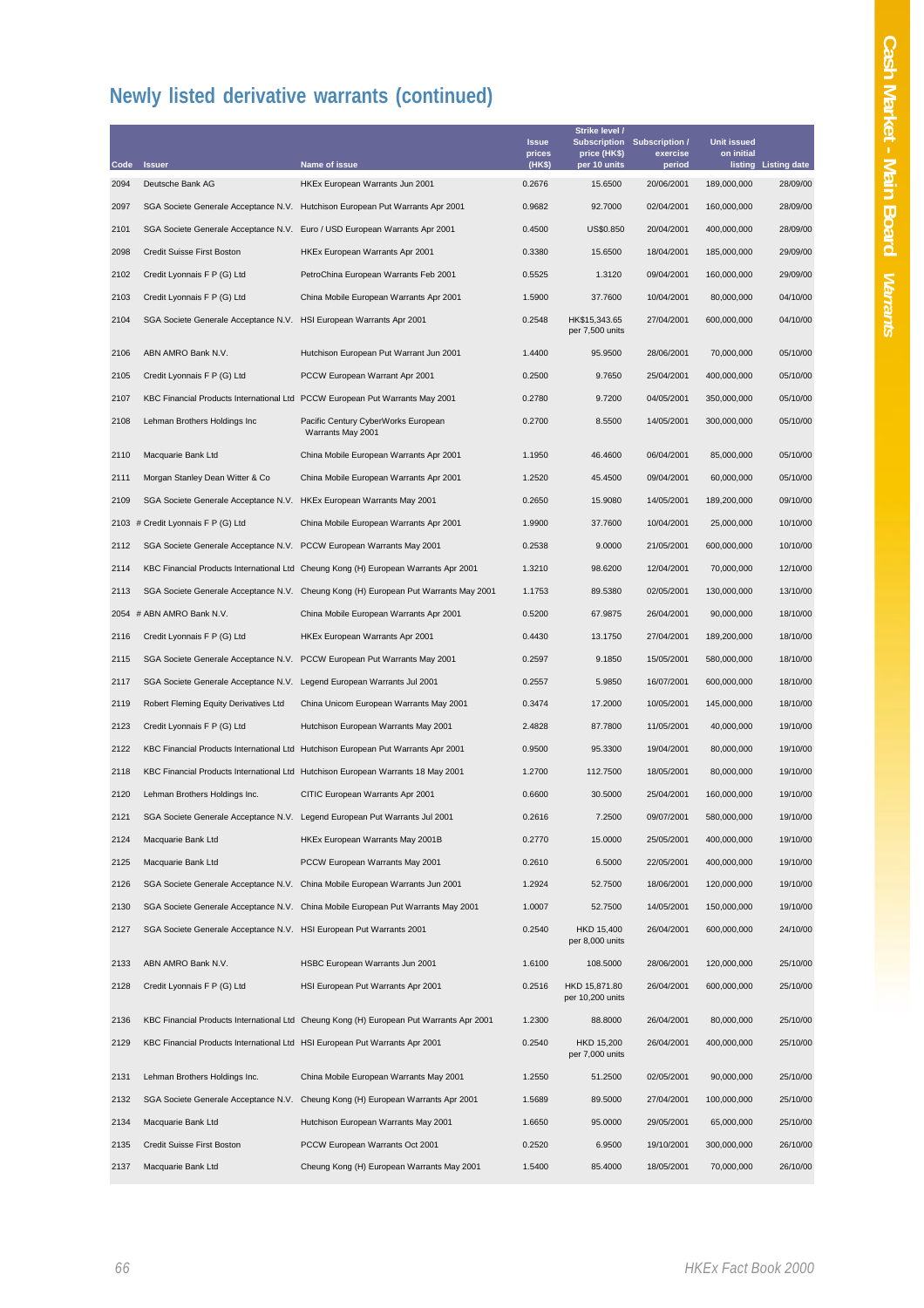|              |                                                                             |                                                                                          | <b>Issue</b><br>prices<br>(HK\$) | Strike level /<br>price (HK\$)      | Subscription Subscription /<br>exercise | <b>Unit issued</b><br>on initial |                                  |
|--------------|-----------------------------------------------------------------------------|------------------------------------------------------------------------------------------|----------------------------------|-------------------------------------|-----------------------------------------|----------------------------------|----------------------------------|
| Code<br>2138 | <b>Issuer</b><br>SGA Societe Generale Acceptance N.V.                       | Name of issue<br>CITIC European Warrants May 2001                                        | 0.5906                           | per 10 units<br>28.9500             | period<br>21/05/2001                    | 260,000,000                      | listing Listing date<br>26/10/00 |
| 2139         | Macquarie Bank Ltd                                                          | China Unicom European Warrants May 2001                                                  | 0.3040                           | 15.5500                             | 02/05/2001                              | 340,000,000                      | 26/10/00                         |
| 2140         | Credit Suisse First Boston                                                  | Sun Hung Kai Ppt European Put Warrants Jun 2001                                          | 1.0500                           | 65.2500                             | 08/06/2001                              | 50,000,000                       | 27/10/00                         |
| 2141         | Credit Suisse First Boston                                                  | Sun Hung Kai Ppt European Warrants Jun 2001                                              | 1.3300                           | 61.9880                             | 28/06/2001                              | 50,000,000                       | 31/10/00                         |
| 2142         | Credit Suisse First Boston                                                  | China Mobile European Put Warrants Jul 2001                                              | 1.3000                           | 57.9980                             | 19/07/2001                              | 50,000,000                       | 01/11/00                         |
| 2143         |                                                                             | KBC Financial Products International Ltd China Mobile European Warrants Jun 2001         | 1.0400                           | 53.8000                             | 11/06/2001                              | 100,000,000                      | 01/11/00                         |
| 2147         |                                                                             | KBC Financial Products International Ltd China Mobile European Put Warrants May 2001     | 0.8900                           | 52.2500                             | 03/05/2001                              | 110,000,000                      | 01/11/00                         |
| 2145         | KBC Financial Products International Ltd PCCW European Warrants Jan 2002    |                                                                                          | 0.2500                           | 4.9000                              | 17/01/2002                              | 400,000,000                      | 01/11/00                         |
| 2100         | # Macquarie Bank Ltd                                                        | PCCW European Warrants May 2001                                                          | 0.0700                           | 8.8700                              | 07/05/2001                              | 125,000,000                      | 01/11/00                         |
| 2144         | Lehman Brothers Holdings Inc.                                               | PetroChina European Warrants May 2001                                                    | 0.2830                           | 1.7220                              | 07/05/2001                              | 400,000,000                      | 01/11/00                         |
| 2148         | SGA Societe Generale Acceptance N.V. PCCW European Warrants Jan 2002        |                                                                                          | 0.2500                           | 4.9000                              | 21/01/2002                              | 600,000,000                      | 01/11/00                         |
| 2146         | Credit Suisse First Boston                                                  | China Mobile European Warrants Jul 2001                                                  | 1.2800                           | 49.6380                             | 06/07/2001                              | 50,000,000                       | 02/11/00                         |
| 2149         | Credit Lyonnais F P (G) Ltd                                                 | PCCW European Warrants 24 Aug 2001                                                       | 0.2523                           | 4.72 per unit                       | 24/08/2001                              | 400,000,000                      | 02/11/00                         |
| 2150         | Lehman Brothers Holdings Inc.                                               | Hutchison European Warrants May 2001                                                     | 1.5680                           | 102.9000                            | 04/05/2001                              | 70,000,000                       | 02/11/00                         |
| 2151         | Macquarie Bank Ltd                                                          | CITIC European Warrants May 2001                                                         | 0.6200                           | 27.5000                             | 11/05/2001                              | 170,000,000                      | 02/11/00                         |
|              |                                                                             |                                                                                          |                                  | 93.0000                             | 07/05/2001                              |                                  | 02/11/00                         |
| 2152         | Morgan Stanley Dean Witter & Co<br>Macquarie Bank Ltd                       | Hang Seng Bank European Warrants May 2001<br>Sun Hung Kai Ppt European Warrants May 2001 | 1.0040                           | 65.9000                             | 16/05/2001                              | 52,000,000<br>90,000,000         | 02/11/00                         |
| 2153         |                                                                             |                                                                                          | 1.1550                           |                                     | 14/05/2001                              |                                  |                                  |
| 2154         | Lehman Brothers Holdings Inc                                                | HSBC European Warrants May 2001                                                          | 1.2960                           | 113.4000                            |                                         | 75,000,000                       | 2000/11/07                       |
| 2155         | Morgan Stanley Dean Witter & Co                                             | CLP European Warrants Jul 2001                                                           | 0.4800                           | 34.5800                             | 03/07/2001                              | 106,000,000                      | 09/11/00                         |
| 2158         | ABN AMRO Bank N.V.                                                          | PCCW European Warrants Sep 2001                                                          | 0.2500                           | 6.0000                              | 26/09/2001                              | 300,000,000                      | 2000/11/09                       |
| 2159         | Macquarie Bank Ltd                                                          | BEA European Warrants Jun 2001                                                           | 0.2690                           | 18.5000                             | 01/06/2001                              | 380,000,000                      | 2000/11/09                       |
| 2156         | Lehman Brothers Holdings Inc                                                | Sun Hung Kai Ppt European Warrants May 2001                                              | 1.0000                           | 67.7250                             | 25/05/2001                              | 100,000,000                      | 2000/11/10                       |
| 2157         | Credit Suisse First Boston                                                  | S & P Index European Put Warrants Oct 2001                                               | 0.2500                           | HKD 1,558.05<br>per 1,000 units     | 18/10/2001                              | 320,000,000                      | 2000/11/10                       |
| 2160         | Lehman Brothers Holdings Inc                                                | Bank of East Asia European Warrants May 2001                                             | 0.2670                           | 19.9650                             | 30/05/2001                              | 380,000,000                      | 2000/11/13                       |
| 2161         | KBC Financial Products International Ltd HSBC European Warrants May 2001    |                                                                                          | 0.7400                           | 134.5600                            | 16/05/2001                              | 128,000,000                      | 14/11/00                         |
| 2162         | Credit Lyonnais F P (G) Ltd                                                 | Cheung Kong (H) European Warrants Jun 2001                                               | 2.1610                           | 82.7200                             | 07/06/2001                              | 33,000,000                       | 15/11/00                         |
| 2163         | Credit Suisse First Boston                                                  | Nasdaq 100 Index European Warrants Jul 2001                                              | 0.2500                           | HKD 2,950<br>per 3,800 units        | 07/10/2001                              | 300,000,000                      | 15/11/00                         |
| 2164         | Macquarie Bank Ltd                                                          | Hutchison European Warrants May 2001                                                     | 1.7500                           | 108.0000                            | 25/05/2001                              | 65,000,000                       | 15/11/00                         |
| 2167         | Credit Suisse First Boston                                                  | Nasdaq 100 Index European Put Warrants Oct 2001                                          | 0.2800                           | <b>HKD 3,620</b><br>per 3,800 units | 01/10/2001                              | 300,000,000                      | 16/11/00                         |
| 2165         | Morgan Stanley Dean Witter & Co                                             | HSBC European Put Warrants Aug 2001                                                      | 0.4520                           | 92.0000                             | 01/08/2001                              | 120,000,000                      | 16/11/00                         |
|              | 2149 # Credit Suisse First Boston                                           | PCCW European Warrants Aug 2001                                                          | 0.2140                           | 4.7200                              | 24/08/2001                              | 230,000,000                      | 20/11/00                         |
| 2168         | Credit Lyonnais F P (G) Ltd                                                 | HSBC European Warrants Jun 2001                                                          | 2.2150                           | 102.1500                            | 14/06/2001                              | 45,000,000                       | 22/11/00                         |
| 2166         | Credit Suisse First Boston                                                  | Legend European Put Warrants Oct 2001                                                    | 0.2500                           | 6.8440                              | 08/10/2001                              | 320,000,000                      | 22/11/00                         |
| 2169         |                                                                             | KBC Financial Products International Ltd China Unicom European Warrants May 2001         | 0.2840                           | 16.0000                             | 25/05/2001                              | 400,000,000                      | 22/11/00                         |
| 2170         | Credit Suisse First Boston                                                  | Legend European Warrants Oct 2001                                                        | 0.2500                           | 5.1920                              | 18/10/2001                              | 300,000,000                      | 23/11/00                         |
| 2171         | Merrill Lynch Int'l & Co C V                                                | China Unicom European Warrants Jun 2001                                                  | 0.2836                           | 15.6500                             | 18/06/2001                              | 215,000,000                      | 28/11/00                         |
| 2172         | KBC Financial Products International Ltd SHK Ppt European Warrants May 2001 |                                                                                          | 1.0300                           | 61.6000                             | 30/05/2001                              | 100,000,000                      | 28/11/00                         |
| 2173         | ABN AMRO Bank N.V.                                                          | HSBC European Put Warrants Sep 2001                                                      | 1.2900                           | 107.8250                            | 27/09/2001                              | 100,000,000                      | 29/11/00                         |
| 2174         | Credit Lyonnais F P (G) Ltd                                                 | HKEx European Warrants Jun 2001                                                          | 0.2504                           | 19.7800                             | 21/06/2001                              | 388,000,000                      | 29/11/00                         |
| 2175         |                                                                             | KBC Financial Products International Ltd Hutchison European Warrants 31 May 2001         | 1.3000                           | 101.8000                            | 31/05/2001                              | 80,000,000                       | 29/11/00                         |
| 2176         | Macquarie Equities (Asia) Ltd                                               | China Mobile European Warrants Jun 2001                                                  | 1.1100                           | 43.0000                             | 04/06/2001                              | 100,000,000                      | 30/11/00                         |
| 2177         | Credit Lyonnais F P (G) Ltd                                                 | China Unicom European Warrants Jul 2001                                                  | 0.3655                           | 9.3080                              | 27/07/2001                              | 250,000,000                      | 07/12/00                         |
| 2179         |                                                                             | KBC Financial Products International Ltd China Mobile European Warrants Jul 2001         | 1.0000                           | 40.2800                             | 09/07/2001                              | 100,000,000                      | 07/12/00                         |
| 2183         |                                                                             | KBC Financial Products International Ltd China Mobile European Put Warrants Jun 2001     | 0.6000                           | 40.2800                             | 08/06/2001                              | 150,000,000                      | 07/12/00                         |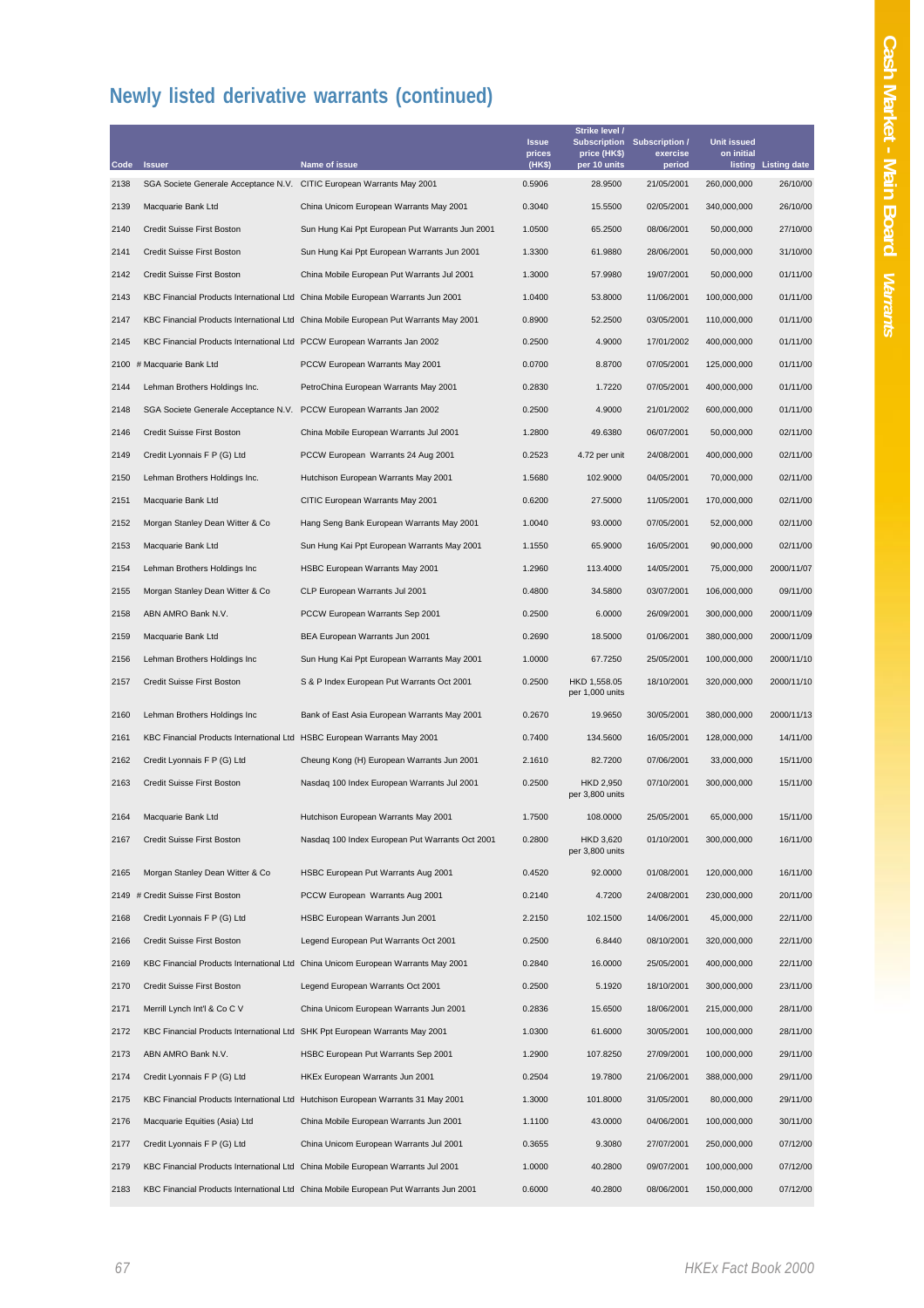| Code | <b>Issuer</b>                     | Name of issue                               | <b>Issue</b><br>prices<br>(HKS) | Strike level /<br><b>Subscription</b><br>price (HK\$)<br>per 10 units | Subscription /<br>exercise<br>period | <b>Unit issued</b><br>on initial | listing Listing date |
|------|-----------------------------------|---------------------------------------------|---------------------------------|-----------------------------------------------------------------------|--------------------------------------|----------------------------------|----------------------|
| 2178 | Credit Suisse First Boston        | China Unicom European Warrant Sep 2001      | 0.3360                          | 9.6360                                                                | 10/09/2001                           | 250,000,000                      | 08/12/00             |
| 2182 | <b>Credit Suisse First Boston</b> | China Unicom European Put Warrants Oct 2001 | 0.2500                          | 10.6220                                                               | 19/10/2001                           | 300,000,000                      | 11/12/00             |
| 2180 | Merrill Lynch Int'l & Co C V      | HSBC European Warrants Jul 2001             | 1.1826                          | 114.9750                                                              | 09/07/2001                           | 42,500,000                       | 13/12/00             |
| 2184 | Merrill Lynch Int'l & Co C V      | HSBC European Put Warrants Jul 2001         | 1.8177                          | 120.4500                                                              | 10/07/2001                           | 38,500,000                       | 13/12/00             |
| 2181 | Credit Lyonnais F P (G) Ltd       | China Mobile European Warrants Jul 2001     | 1.2720                          | 43.1480                                                               | 12/07/2001                           | 70,000,000                       | 14/12/00             |
| 2185 | Lehman Brothers Holdings Inc      | China Unicom European Warrant Jun 2001      | 0.2608                          | 14.0200                                                               | 28/06/2001                           | 450,000,000                      | 14/12/00             |
| 2186 | Macquarie Bank Ltd                | HSBC European Warrants Jun 2001             | 0.8730                          | 128,8000                                                              | 15/06/2001                           | 120,000,000                      | 14/12/00             |
| 2174 | # Credit Lyonnais F P (G) Ltd     | HKEx European Warrants Jun 2001             | 0.2290                          | 19,7800                                                               | 21/06/2001                           | 218,000,000                      | 19/12/00             |
| 2187 | Lehman Brothers Holdings Inc      | Hutchison European Warrants Jun 2001        | 1.1620                          | 111.1000                                                              | 21/06/2001                           | 100,000,000                      | 20/12/00             |
| 2188 | <b>Credit Suisse First Boston</b> | China Everbright European Warrants Oct 2001 | 0.3050                          | 7.4060                                                                | 18/10/2001                           | 330,000,000                      | 28/12/00             |

# Further issue \* After split 1 into 2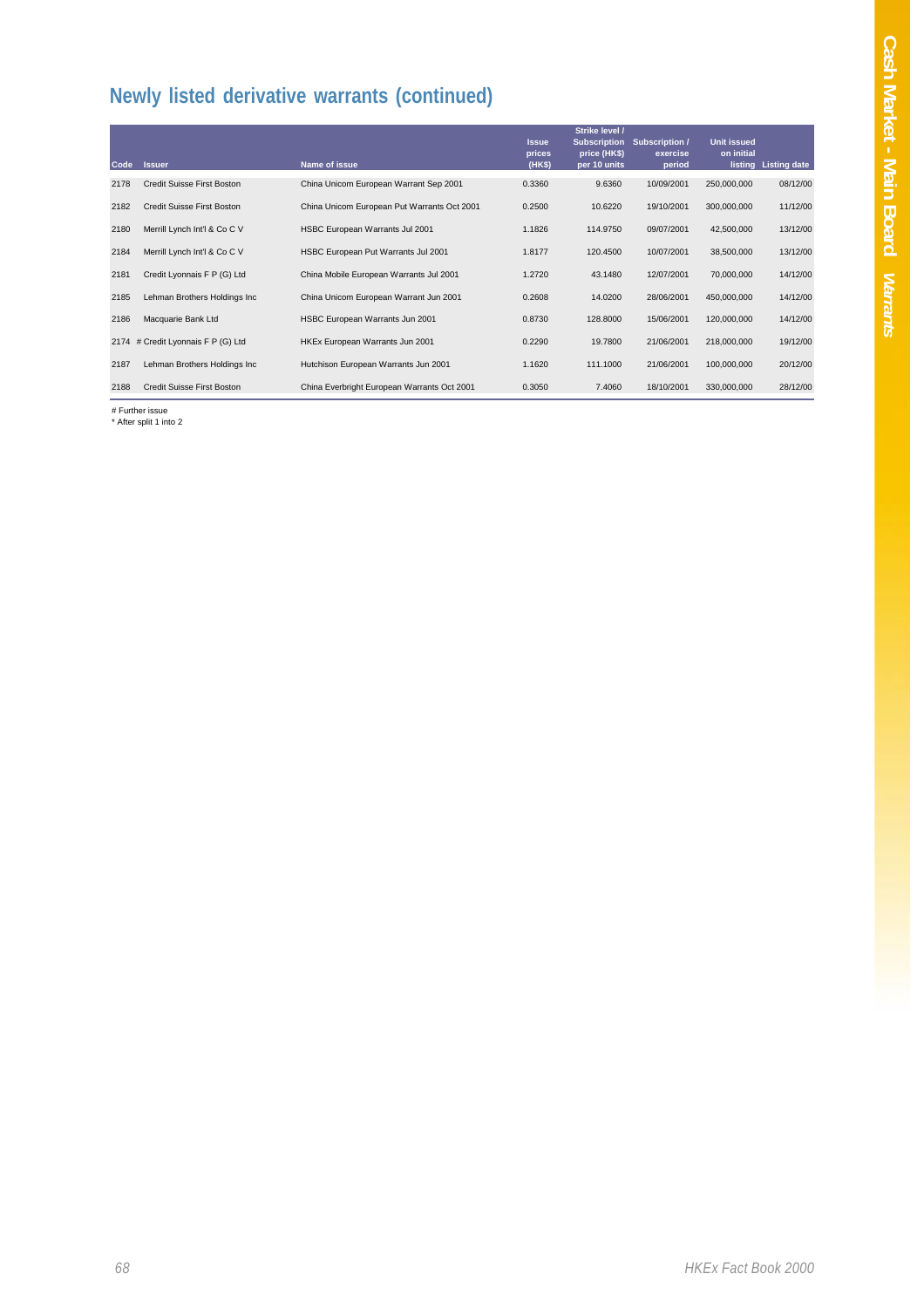## **List of expired equity warrants (2000)**

|      |                                                                                          | Last         | <b>Delisted</b> |
|------|------------------------------------------------------------------------------------------|--------------|-----------------|
| Code | <b>Warrant</b>                                                                           | trading date | date            |
| 0357 | MUI Hong Kong Ltd. Warrants 1999                                                         | 24/12/1999   | 03/01/2000      |
| 0932 | Stime Watch Int'l Holdings Ltd. Warrants 1999                                            | 24/12/1999   | 03/01/2000      |
| 0015 | CCT Telecom Holdings Ltd. Warrants 1999                                                  | 24/12/1999   | 03/01/2000      |
| 1035 | Wiltec Holdings Ltd. Warrants 1999                                                       | 24/12/1999   | 03/01/2000      |
| 0633 | Wharf (Holdings) Ltd., The Warrants 1999                                                 | 24/12/1999   | 03/01/2000      |
| 0695 | Hong Kong Construction (Holdings) Ltd. Warrants 1999                                     | 24/12/1999   | 03/01/2000      |
| 0698 | Emperor (China Concept) Investments Ltd. Warrants 1999                                   | 24/12/1999   | 03/01/2000      |
| 0359 | Min Xin Holdings Ltd. Warrants 1999                                                      | 24/12/1999   | 03/01/2000      |
| 0319 | China Aerospace International Holdings Ltd. Warrants 1999                                | 24/12/1999   | 03/01/2000      |
| 1160 | GITIC Enterprises Ltd. Warrants 1999                                                     | 24/12/1999   | 03/01/2000      |
| 0901 | Century City International Holdings Ltd. Warrants 1999                                   | 24/12/1999   | 03/01/2000      |
| 0667 | Golden Power International Holdings Ltd. Warrants 1999                                   | 24/12/1999   | 03/01/2000      |
| 1213 | Leading Spirit Electric Co. Ltd. Warrants 1999                                           | 24/12/1999   | 03/01/2000      |
| 1211 |                                                                                          | 24/12/1999   | 03/01/2000      |
| 1216 | Applied International Holdings Ltd. Warrants 1999<br>China Everbright Ltd. Warrants 2000 | 30/12/1999   | 06/01/2000      |
| 1181 | New World CyberBase Ltd. Warrants 2000                                                   | 12/01/2000   | 18/01/2000      |
| 1144 | Hanny Holdings Ltd. Warrants 2000                                                        | 26/01/2000   | 01/02/2000      |
| 0708 | Boto International Holdings Ltd. Warrants 2000                                           | 31/01/2000   | 08/02/2000      |
| 0909 | Sun Hung Kai & Co. Ltd. Warrants 2000                                                    | 15/02/2000   | 21/02/2000      |
| 0896 | Tian An China Investments Co. Ltd. Warrants Feb 2000                                     | 22/02/2000   |                 |
|      | Tian An China Investments Co. Ltd. Warrants 2000                                         |              | 28/02/2000      |
| 0515 |                                                                                          | 01/03/2000   | 07/03/2000      |
| 0386 | Allied Group Ltd. Warrants 2000                                                          | 02/03/2000   | 08/03/2000      |
| 0809 | Ngai Lik Industrial Holdings Ltd. Warrants 2000                                          | 28/03/2000   | 03/04/2000      |
| 0812 | CM Telecom International Ltd. Warrants 2000                                              | 28/03/2000   | 03/04/2000      |
| 1175 | Gold-Face Holdings Ltd. Warrants 2000                                                    | 28/03/2000   | 03/04/2000      |
| 1143 | Dong-Jun (Holdings) Ltd. Warrants 2000                                                   | 28/03/2000   | 03/04/2000      |
| 0753 | Fong's Industries Co. Ltd. Warrants 2000                                                 | 25/04/2000   | 02/05/2000      |
| 0007 | Rivera (Holdings) Ltd. Warrants 2000                                                     | 25/04/2000   | 02/05/2000      |
| 0569 | Grand Orient Holdings Ltd. Warrants 2000                                                 | 15/05/2000   | 19/05/2000      |
| 0361 | Wong's International (Holdings) Ltd. Warrants 2000                                       | 26/05/2000   | 01/06/2000      |
| 0734 | Harmony Asset Ltd. Warrants 2000                                                         | 05/06/2000   | 12/06/2000      |
| 0285 | HKR International Ltd. Warrants 2000                                                     | 20/06/2000   | 26/06/2000      |
| 1164 | Culturecom Holdings Ltd. Warrants 2000                                                   | 22/06/2000   | 28/06/2000      |
| 1126 | Prime Success International Group Ltd. Warrants 2000                                     | 23/06/2000   | 29/06/2000      |
| 0646 | Multifield International Holdings Ltd. Warrants 2000                                     | 27/06/2000   | 03/07/2000      |
| 1140 | Wai Kee Holdings Ltd. Warrants 2000                                                      | 27/06/2000   | 03/07/2000      |
| 1096 | Champion Technology Holdings Ltd. Warrants 2000                                          | 27/06/2000   | 03/07/2000      |
| 1204 | EganaGoldpfeil (Holdings) Ltd. Warrants 2000                                             | 27/06/2000   | 03/07/2000      |
| 1011 | Soundwill Holdings Ltd. Warrants 2000                                                    | 28/06/2000   | 04/07/2000      |
| 1228 | Allied Properties (HK) Ltd. Warrants 2000                                                | 28/06/2000   | 04/07/2000      |
| 1129 | COSCO International Holdings Ltd. Warrants 2000                                          | 29/06/2000   | 05/07/2000      |
| 0110 | imGO Ltd. Warrants 2000                                                                  | 26/07/2000   | 01/08/2000      |
| 0390 | Gold Peak Industries (Holdings) Ltd. Warrants 2000                                       | 01/08/2000   | 07/08/2000      |
| 0931 | CCT Telecom Holdings Ltd. Warrants 2000                                                  | 23/08/2000   | 29/08/2000      |
| 0039 | Tonic Industries Holdings Ltd. Warrants 2000                                             | 26/09/2000   | 03/10/2000      |
| 0209 | Global China Technology Group Ltd. Warrants 2000                                         | 26/09/2000   | 03/10/2000      |
| 1117 | Plotio Holdings Ltd. Warrants 2000                                                       | 09/10/2000   | 13/10/2000      |
| 0906 | Grande Holdings Ltd. Warrants 2000                                                       | 10/10/2000   | 16/10/2000      |
| 0714 | Quality HealthCare Asia Ltd. Warrants 2000                                               | 18/10/2000   | 24/10/2000      |
| 0772 | Chinney Investments, Ltd. Warrants 2000                                                  | 18/10/2000   | 24/10/2000      |
| 1048 | Hon Kwok Land Investment Co., Ltd. Warrants 2000                                         | 24/10/2000   | 30/10/2000      |
| 0912 | Chinese Estates Holdings Ltd. Warrants 2000                                              | 21/11/2000   | 27/11/2000      |
| 0197 | Frankie Dominion International Ltd. Warrants 2000                                        | 22/11/2000   | 28/11/2000      |
| 0721 | Asia Logistics Technologies Ltd. Warrants 2000                                           | 27/11/2000   | 01/12/2000      |
| 0722 | China Sci-Tech Holdings Ltd. Warrants 2000                                               | 04/12/2000   | 08/12/2000      |
| 1165 | Fourseas.com Ltd. Warrants 2000                                                          | 05/12/2000   | 11/12/2000      |
| 0850 | Paul Y. - ITC Construction Holdings Ltd. Warrants 2000                                   | 19/12/2000   | 27/12/2000      |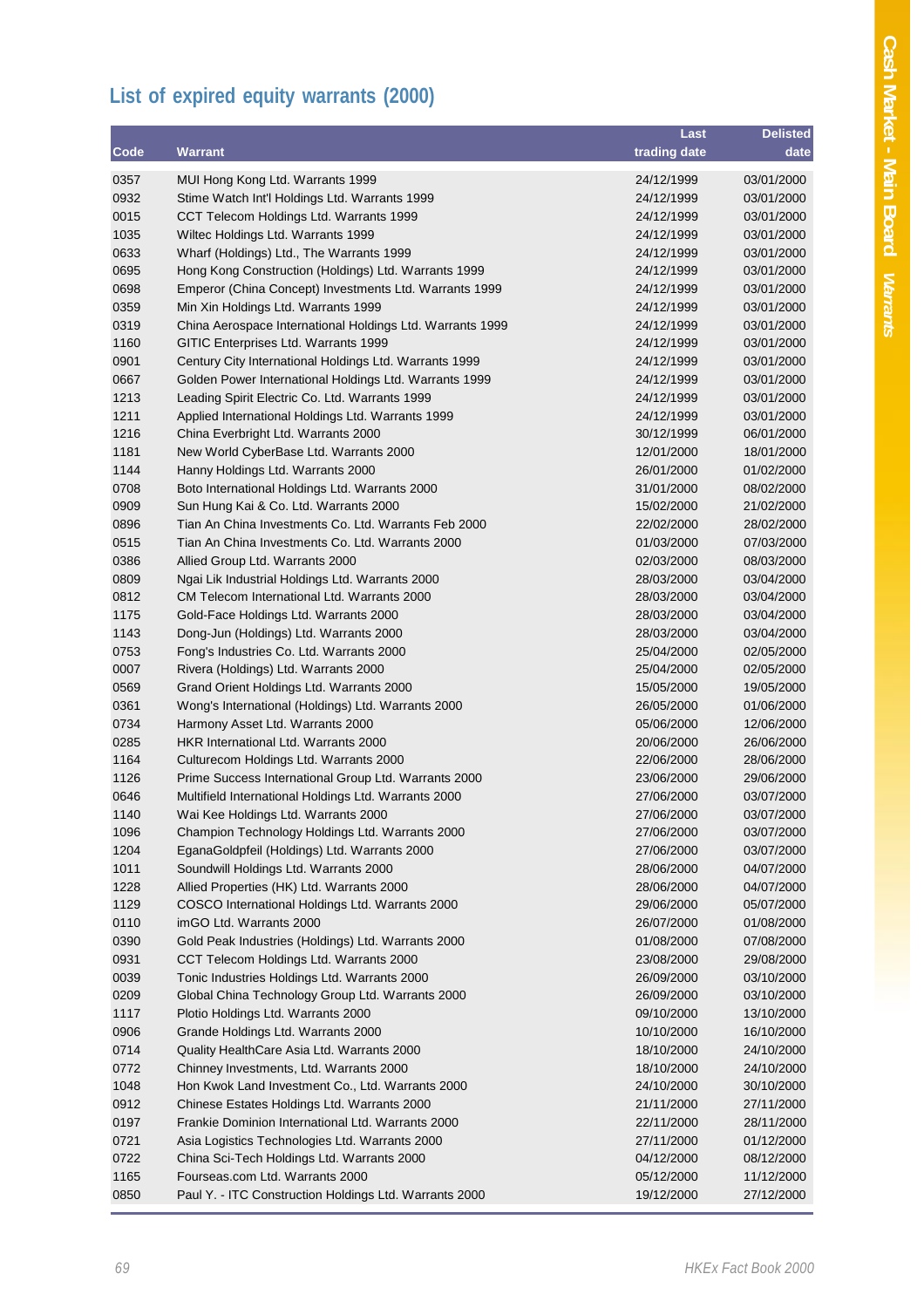## **List of expired derivative warrants (2000)**

|      |                                                                                                                              | Last                     | <b>Delisted</b>          |
|------|------------------------------------------------------------------------------------------------------------------------------|--------------------------|--------------------------|
| Code | <b>Warrant</b>                                                                                                               | trading date             | date                     |
| 1841 | ABN AMRO Bank N.V. - China Merchants Hold Wts 2000                                                                           | 12/01/2000               | 19/01/2000               |
| 1837 | Credit Suisse First Boston - CWHKT European Wts Jan 2000                                                                     | 18/01/2000               | 25/01/2000               |
| 1806 | Credit Suisse First Boston - European Basket Wts 24 Jan 2000                                                                 | 18/01/2000               | 25/01/2000               |
| 1830 | Credit Lyonnais F P (G) Ltd. - CWHKT Euro Warrants Jan 2000                                                                  | 19/01/2000               | 26/01/2000               |
| 1799 | ABN AMRO Bank N.V. - HSBC European Warrants Jan 2000                                                                         | 21/01/2000               | 28/01/2000               |
| 1825 | SGA Societe Generale Acceptance N.V. - NWD Euro Wts Jan 2000                                                                 | 21/01/2000               | 28/01/2000               |
| 1810 | Credit Suisse First Boston - European Basket Wts 28 Jan 2000                                                                 | 24/01/2000               | 31/01/2000               |
| 1779 | ABN AMRO Bank N.V. - HSBC European Put Warrants 2000                                                                         | 24/01/2000               | 31/01/2000               |
| 1822 | SGA Societe Generale Acceptance N.V.-SH Ind Euro Wt Jan 2000                                                                 | 24/01/2000               | 31/01/2000               |
| 1827 | SGA Societe Generale Acceptance N.V. - BEA Euro Wts 2000                                                                     | 24/01/2000               | 31/01/2000               |
| 1831 | SGA Societe Generale Acceptance N.V.-CWHKT Euro Wts Jan 2000                                                                 | 24/01/2000               | 31/01/2000               |
| 1823 | Credit Lyonnais F P (G) Ltd. - BEA European Wts Jan 2000                                                                     | 25/01/2000               | 01/02/2000               |
| 1828 | Robert Fleming Equity Der. Ltd. - HSBC Euro Put Wts 2000                                                                     | 26/01/2000               | 02/02/2000               |
| 1836 | SGA Societe Generale Acceptance N.V.-Ch Tel Euro Wt Feb 2000                                                                 | 28/01/2000               | 08/02/2000               |
| 1833 |                                                                                                                              |                          |                          |
| 1826 | SGA Societe Generale Acceptance N.V. - Wharf Eur Wt Feb 2000<br>SGA Societe Generale Acceptance N.V. - CKH Euro Put Wts 2000 | 28/01/2000<br>28/01/2000 | 08/02/2000<br>08/02/2000 |
| 1818 | ABN AMRO Bank N.V. - New World Dev European Wts Feb 2000                                                                     | 31/01/2000               |                          |
|      |                                                                                                                              |                          | 09/02/2000<br>09/02/2000 |
| 1817 | ABN AMRO Bank N.V. - China Telecom European Wts 2000                                                                         | 31/01/2000               |                          |
| 1847 | Credit Lyonnais F P (G) Ltd. - SPA European Warrants 2000                                                                    | 31/01/2000               | 09/02/2000               |
| 1842 | Credit Suisse First Boston - Hutchison European Wts Feb 2000                                                                 | 03/02/2000               | 14/02/2000               |
| 1824 | Robert Fleming Equity Der. Ltd. - HSBC Euro Wts 2000                                                                         | 09/02/2000               | 16/02/2000               |
| 1848 | Deutsche Bank AG - COSCO Pacific Warrants 2000                                                                               | 09/02/2000               | 16/02/2000               |
| 1850 | Credit Lyonnais F P (G) Ltd. - China Tel Euro Wts Feb 2000                                                                   | 14/02/2000               | 21/02/2000               |
| 1834 | ABN AMRO Bank N.V. - Hang Seng Bank Warrants Feb 2000                                                                        | 22/02/2000               | 29/02/2000               |
| 1846 | ABN AMRO Bank N.V. - HSBC European Warrants Feb 2000                                                                         | 22/02/2000               | 29/02/2000               |
| 1855 | Credit Suisse First Boston - CWHKT European Wts Mar 2000                                                                     | 02/03/2000               | 09/03/2000               |
| 1829 | Credit Suisse First Boston - DJIA European Put Wts 2000                                                                      | 10/03/2000               | 17/03/2000               |
| 1851 | Credit Lyonnais F P (G) Ltd. - CKH European Wts Mar 2000                                                                     | 16/03/2000               | 23/03/2000               |
| 1858 | Credit Suisse First Boston - Chi Resources Euro Wts Mar 2000                                                                 | 20/03/2000               | 27/03/2000               |
| 1853 | ABN AMRO Bank N.V. - CWHKT Warrants 2000                                                                                     | 23/03/2000               | 30/03/2000               |
| 1845 | SGA Societe Generale Acceptance N.V. - HWL Euro Put Wts 2000                                                                 | 24/03/2000               | 31/03/2000               |
| 1835 | ABN AMRO Bank N.V. - CLP Warrants Mar 2000                                                                                   | 24/03/2000               | 31/03/2000               |
| 1843 | SGA Societe Generale Acceptance N.V.-CWHKT Euro Put Wts 2000                                                                 | 24/03/2000               | 31/03/2000               |
| 1844 | SGA Societe Generale Acceptance N.V. - HSBC Eur Put Wts 2000                                                                 | 24/03/2000               | 31/03/2000               |
| 1840 | SGA Societe Generale Acceptance N.V.-HSBC Euro Wts Mar 2000                                                                  | 27/03/2000               | 03/04/2000               |
| 1839 | Morgan Stanley (Jersey) Ltd. - HSBC Euro Warrants Apr 2000                                                                   | 28/03/2000               | 05/04/2000               |
| 1838 | Morgan Stanley (Jersey) Ltd. - Cheung Kong (H) Euro Wts 2000                                                                 | 28/03/2000               | 05/04/2000               |
| 1854 | SGA Societe Generale Acceptance N.V. - CKH Euro Wts Apr 2000                                                                 | 30/03/2000               | 07/04/2000               |
| 1852 | Morgan Stanley (Jersey) Ltd. - Henderson Land Euro Wts 2000                                                                  | 03/04/2000               | 11/04/2000               |
| 1849 | Credit Lyonnais F P (G) Ltd. - HSBC European Wts Apr 2000                                                                    | 07/04/2000               | 14/04/2000               |
| 1857 | Credit Lyonnais F P (G) Ltd. - NWD European Wts Apr 2000                                                                     | 13/04/2000               | 20/04/2000               |
| 1867 | Credit Suisse First Boston - CWHKT European Wts Apr 2000                                                                     | 14/04/2000               | 25/04/2000               |
| 1863 | SGA Societe Generale Acceptance N.V.-HSI Eur Put Wt Apr 2000                                                                 | 19/04/2000               | 28/04/2000               |
| 1866 | SGA Societe Generale Acceptance N.V.-CWHKT Euro Wts Apr 2000                                                                 | 19/04/2000               | 28/04/2000               |
| 1864 | SGA Societe Generale Acceptance N.V.-Ch Res Eur Wt Apr 2000                                                                  | 19/04/2000               | 28/04/2000               |
| 1860 | Credit Lyonnais F P (G) Ltd. - HSI European Put Wts Apr 2000                                                                 | 19/04/2000               | 28/04/2000               |
| 1859 | SGA Societe Generale Acceptance N.V. - HSI Euro Wts Apr 2000                                                                 | 19/04/2000               | 28/04/2000               |
| 1865 | Credit Lyonnais F P (G) Ltd. - HSI European Warrants 2000                                                                    | 19/04/2000               | 28/04/2000               |
| 1861 | Credit Suisse First Boston - Wharf European Wts May 2000                                                                     | 27/04/2000               | 05/05/2000               |
| 1874 | Credit Suisse First Boston - SHK Ppts European Wts May 2000                                                                  | 08/05/2000               | 16/05/2000               |
| 1862 | SGA Societe Generale Acceptance N.V. - HWL Euro Wts May 2000                                                                 | 19/05/2000               | 26/05/2000               |
| 1872 | SGA Societe Generale Acceptance N.V.-CITIC Euro Wts May 2000                                                                 | 19/05/2000               | 26/05/2000               |
| 1883 | SGA Societe Generale Acceptance N.V. - Wharf Eur Wt May 2000                                                                 | 24/05/2000               | 31/05/2000               |
| 1877 | SGA Societe Generale Acceptance N.V.-Ch Tel Euro Wt May 2000                                                                 | 24/05/2000               | 31/05/2000               |
| 1870 | SGA Societe Generale Acceptance N.V.-HSBC Euro Wts May 2000                                                                  | 24/05/2000               | 31/05/2000               |
| 1876 | Credit Lyonnais F P (G) Ltd. - China Tel Euro Wts Jun 2000                                                                   | 30/05/2000               | 07/06/2000               |
| 1868 | Credit Lyonnais F P (G) Ltd. - Hutchison Euro Wts Jun 2000                                                                   | 30/05/2000               | 07/06/2000               |
| 1881 | Credit Suisse First Boston - Cheung Kong (H) Euro Wts 2000                                                                   | 07/06/2000               | 14/06/2000               |
| 1882 | Credit Lyonnais F P (G) Ltd. - CKH European Wts Jun 2000                                                                     | 09/06/2000               | 16/06/2000               |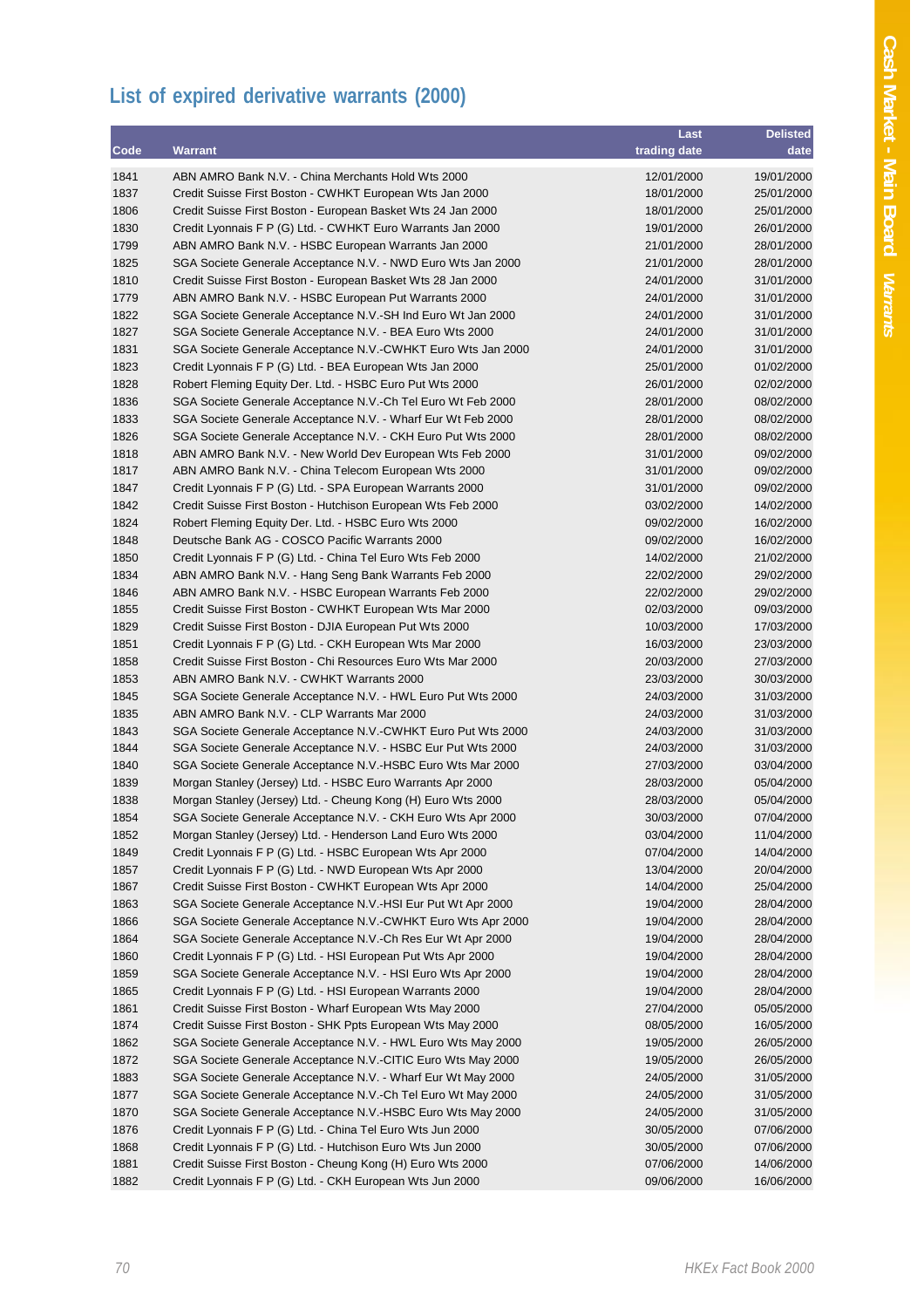## **List of expired derivative warrants (2000) (continued)**

|              |                                                                                                                            | Last                     | <b>Delisted</b>          |
|--------------|----------------------------------------------------------------------------------------------------------------------------|--------------------------|--------------------------|
| Code         | <b>Warrant</b>                                                                                                             | trading date             | date                     |
| 1884         | Credit Suisse First Boston - NWD European Warrants 2000                                                                    | 16/06/2000               | 23/06/2000               |
| 1887         | SGA Societe Generale Acceptance N.V. - HWL Euro Wts Jun 2000                                                               | 20/06/2000               | 27/06/2000               |
| 1901         | Credit Suisse First Boston - Chi Resources Euro Wts Jun 2000                                                               | 20/06/2000               | 27/06/2000               |
| 1878         | ABN AMRO Bank N.V. - New World Dev Warrants 2000                                                                           | 22/06/2000               | 29/06/2000               |
| 1898         | ABN AMRO Bank N.V. - Hutchison Whampoa European Wts 2000                                                                   | 22/06/2000               | 29/06/2000               |
| 1869         | ABN AMRO Bank N.V. - HSBC European Warrants Jun 2000                                                                       | 23/06/2000               | 30/06/2000               |
| 1856         | ABN AMRO Bank N.V. - Hutchison Whampoa Warrants Jun 2000                                                                   | 23/06/2000               | 30/06/2000               |
| 1888         | SGA Societe Generale Acceptance N.V.-HSI Eur Put Wt Jun 2000                                                               | 23/06/2000               | 30/06/2000               |
| 1896         | ABN AMRO Bank N.V. - CLP Warrants Jun 2000                                                                                 | 23/06/2000               | 30/06/2000               |
| 1897         | Credit Lyonnais F P (G) Ltd. - HSI European Put Wts Jun 2000                                                               | 23/06/2000               | 30/06/2000               |
| 1886         | ABN AMRO Bank N.V. - Hang Seng Bank Warrants Jun 2000                                                                      | 23/06/2000               | 30/06/2000               |
| 1871         | Credit Lyonnais F P (G) Ltd. - CWHKT Euro Warrants Jun 2000                                                                | 26/06/2000               | 03/07/2000               |
| 1873         | Credit Lyonnais F P (G) Ltd. - HSBC European Wts Jun 2000                                                                  | 26/06/2000               | 03/07/2000               |
| 1880         | SGA Societe Generale Acceptance N.V. - NWD Euro Wts Jul 2000                                                               | 27/06/2000               | 04/07/2000               |
| 1895         | SGA Societe Generale Acceptance N.V. - HSBC Euro Wt Jul 2000                                                               | 27/06/2000               | 04/07/2000               |
| 1906         | Credit Suisse First Boston - SHK Ppts European Wts Jul 2000                                                                | 27/06/2000               | 04/07/2000               |
| 1899         | Credit Lyonnais F P (G) Ltd. - CITIC Pac European Wts 2000                                                                 | 03/07/2000               | 10/07/2000               |
| 1832         | ABN AMRO Bank N.V. - New World Dev European Wts Jul 2000                                                                   | 04/07/2000               | 11/07/2000               |
| 1900         | Credit Lyonnais F P (G) Ltd. - CWHKT Euro Warrants Jul 2000                                                                | 04/07/2000               | 11/07/2000               |
| 1879         | Credit Lyonnais F P (G) Ltd. - Wharf European Wts Jul 2000                                                                 | 05/07/2000               | 12/07/2000               |
| 1902         | Credit Lyonnais F P (G) Ltd. - BEA European Wts Jul 2000                                                                   | 10/07/2000               | 17/07/2000               |
| 1889         | Robert Fleming Equity Der. Ltd. - HWL Euro Put Wts 2000                                                                    | 10/07/2000               | 17/07/2000               |
| 1903         | Credit Lyonnais F P (G) Ltd. - Hutchison Euro Wts Jul 2000                                                                 | 11/07/2000               | 18/07/2000               |
| 1909         | Credit Suisse First Boston - Wharf European Wts Jul 2000                                                                   | 17/07/2000               | 24/07/2000               |
| 1905         | SGA Societe Generale Acceptance N.V.-CWHKT Euro Wts Jul 2000                                                               | 18/07/2000               | 25/07/2000               |
| 1904         | SGA Societe Generale Acceptance N.V.-SH Ind Euro Wt Jul 2000                                                               | 19/07/2000               | 26/07/2000               |
| 1875         | ABN AMRO Bank N.V. - HSBC European Warrants Jul 2000                                                                       | 24/07/2000               | 31/07/2000               |
| 1907         | Credit Suisse First Boston - PCCW European Warrants Jul 2000                                                               | 24/07/2000               | 31/07/2000               |
| 1913         | Macquarie Bank Ltd. - PCCW European Wts Jul 2000                                                                           | 25/07/2000               | 01/08/2000               |
| 1917         | Credit Suisse First Boston - European Basket Wts Aug 2000                                                                  | 31/07/2000               | 07/08/2000               |
| 1921         | Morgan Stanley (Jersey) Ltd. - CITIC Pac Euro Wts Aug 2000                                                                 | 01/08/2000               | 08/08/2000               |
| 1916         | SGA Societe Generale Acceptance N.V. - HWL Euro Wts Aug 2000                                                               | 01/08/2000               | 08/08/2000               |
| 1919         | SGA Societe Generale Acceptance N.V. - CKH Euro Wts Aug 2000                                                               | 01/08/2000               | 08/08/2000               |
| 1915         | Macquarie Bank Ltd. - CWHKT European Warrants Aug 2000                                                                     | 04/08/2000               | 11/08/2000               |
| 1922         | Credit Suisse First Boston - China Mobile European Wts 2000<br>SGA Societe Generale Acceptance N.V.-PCCW Euro Wts Aug 2000 | 08/08/2000               | 15/08/2000<br>16/08/2000 |
| 1923<br>1920 | Macquarie Bank Ltd. - China Mobile European Wts Aug 2000                                                                   | 09/08/2000<br>11/08/2000 | 18/08/2000               |
| 1908         | Deutsche Bank AG - European Basket Warrants 2000                                                                           | 15/08/2000               | 22/08/2000               |
| 1924         | Macquarie Bank Ltd. - CITIC Pacific European Wts Aug 2000                                                                  | 18/08/2000               | 25/08/2000               |
| 1926         | Macquarie Bank Ltd. - HSBC Euro Warrants Aug 2000                                                                          | 18/08/2000               | 25/08/2000               |
| 1930         | Credit Suisse First Boston - Hutchison European Wts Aug 2000                                                               | 18/08/2000               | 25/08/2000               |
| 1925         | Credit Lyonnais F P (G) Ltd. - NWD European Wts Aug 2000                                                                   | 21/08/2000               | 28/08/2000               |
| 1912         | SGA Societe Generale Acceptance N.V.-CITIC Euro Wts Aug 2000                                                               | 21/08/2000               | 28/08/2000               |
| 1932         | Macquarie Bank Ltd. - New World Dev Euro Warrants Aug 2000                                                                 | 23/08/2000               | 30/08/2000               |
| 1918         | Morgan Stanley (Jersey) Ltd.-Shanghai Ind Euro Wts Sep 2000                                                                | 29/08/2000               | 05/09/2000               |
| 1885         | Robert Fleming Equity Der. Ltd. - HWL Euro Wts 2000                                                                        | 30/08/2000               | 06/09/2000               |
| 1935         | Macquarie Bank Ltd. - Shanghai Ind Euro Warrants Sep 2000                                                                  | 30/08/2000               | 06/09/2000               |
| 1929         | SGA Societe Generale Acceptance N.V.-Ch Tel Euro Wt Sep 2000                                                               | 01/09/2000               | 08/09/2000               |
| 1943         | SGA Societe Generale Acceptance N.V. - CLP Euro Wts 2000                                                                   | 08/09/2000               | 08/09/2000               |
| 1933         | SGA Societe Generale Acceptance N.V. - SPA Euro Wts 2000                                                                   | 01/09/2000               | 08/09/2000               |
| 1939         | Macquarie Bank Ltd. - SHK Ppt Euro Warrants Sep 2000                                                                       | 04/09/2000               | 11/09/2000               |
| 1934         | SGA Societe Generale Acceptance N.V.-Ch Res Euro Wt Sep 2000                                                               | 04/09/2000               | 11/09/2000               |
| 1940         | Credit Suisse First Boston - TraHK European Put Wts 2000                                                                   | 04/09/2000               | 11/09/2000               |
| 1928         | Morgan Stanley (Jersey) Ltd. - HSBC Euro Warrants Sep 2000                                                                 | 05/09/2000               | 12/09/2000               |
| 1942         | SGA Societe Generale Acceptance N.V. - Legend Euro Wts 2000                                                                | 05/09/2000               | 12/09/2000               |
| 1891         | Credit Suisse First Boston - PCCW European Warrants Sep 2000                                                               | 08/09/2000               | 18/09/2000               |
| 1914         | ABN AMRO Bank N.V. - PCCW European Warrants 2000                                                                           | 22/09/2000               | 29/09/2000               |
| 1949         | Credit Lyonnais F P (G) Ltd. - HSI European Put Wts Sep 2000                                                               | 22/09/2000               | 29/09/2000               |
| 1938         | ABN AMRO Bank N.V. - Hang Seng Bank Warrants Sep 2000                                                                      | 22/09/2000               | 29/09/2000               |
| 1910         | ABN AMRO Bank N.V. - HSBC European Warrants Sep 2000                                                                       | 22/09/2000               | 29/09/2000               |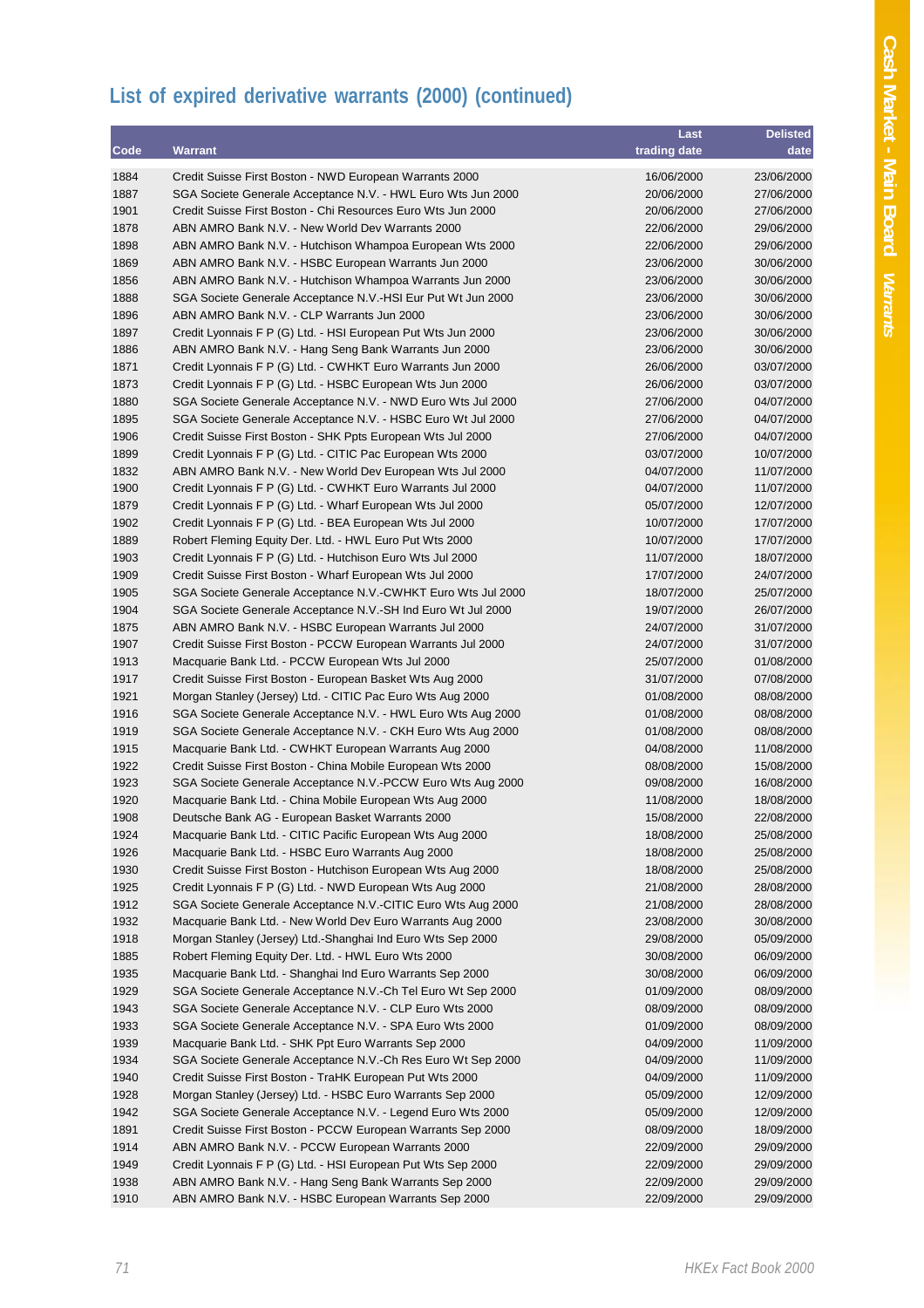# **List of expired derivative warrants (2000) (continued)**

|      |                                                              | Last         | <b>Delisted</b> |
|------|--------------------------------------------------------------|--------------|-----------------|
| Code | Warrant                                                      | trading date | date            |
| 1941 | Macquarie Bank Ltd. - PCCW European Warrants Sep 2000        | 22/09/2000   | 29/09/2000      |
| 1948 | SGA Societe Generale Acceptance N.V. - HSI Euro Wts Sep 2000 | 22/09/2000   | 29/09/2000      |
| 1952 | SGA Societe Generale Acceptance N.V.-HSI Eur Put Wt Sep 2000 | 22/09/2000   | 03/10/2000      |
| 1911 | Credit Lyonnais F P (G) Ltd. - CLP European Warrants 2000    | 25/09/2000   | 03/10/2000      |
| 1893 | SGA Societe Generale Acceptance N.V.-PCCW Euro Wts Sep 2000  | 25/09/2000   | 03/10/2000      |
| 1936 | Morgan Stanley (Jersey) Ltd. - HS Bank European Wts Oct 2000 | 26/09/2000   | 04/10/2000      |
| 1956 | SGA Societe Generale Acceptance N.V. - PCCW Euro Wt Oct 2000 | 29/09/2000   | 10/10/2000      |
| 1950 | Macquarie Bank Ltd. - Hutchison European Warrants Oct 2000   | 29/09/2000   | 10/10/2000      |
| 1946 | SGA Societe Generale Acceptance N.V. - HSBC Euro Wt Oct 2000 | 03/10/2000   | 11/10/2000      |
| 1927 | Credit Lyonnais F P (G) Ltd. - Wharf European Wts Oct 2000   | 09/10/2000   | 16/10/2000      |
| 1954 | Macquarie Bank Ltd. - CITIC Pacific European Wts Oct 2000    | 09/10/2000   | 16/10/2000      |
| 1937 | Credit Lyonnais F P (G) Ltd. - HSB European Wts 2000         | 16/10/2000   | 23/10/2000      |
| 1958 | Credit Suisse First Boston - SHK Ppts European Wts Oct 2000  | 23/10/2000   | 30/10/2000      |
| 1944 | ABN AMRO Bank N.V. - CLP Warrants Oct 2000                   | 24/10/2000   | 31/10/2000      |
| 1931 | ABN AMRO Bank N.V. - HSBC Warrants 2000                      | 24/10/2000   | 31/10/2000      |
| 1955 | Morgan Stanley (Jersey) Ltd. - HSI European Put Wts Oct 2000 | 24/10/2000   | 31/10/2000      |
| 1945 | Macquarie Bank Ltd. - C Mer European Wts Nov 2000            | 26/10/2000   | 02/11/2000      |
| 1959 | Morgan Stanley (Jersey) Ltd. - TVB European Wts Nov 2000     | 31/10/2000   | 07/11/2000      |
| 1961 | Macquarie Bank Ltd. - HSBC European Warrants Nov 2000        | 31/10/2000   | 07/11/2000      |
| 1963 | Macquarie Bank Ltd. - Hutchison European Warrants Nov 2000   | 07/11/2000   | 14/11/2000      |
| 1892 | Robert Fleming Equity Der. Ltd. - PCCW Euro Warrants 2000    | 15/11/2000   | 22/11/2000      |
| 1894 | Deutsche Bank AG - PCCW European Warrants 2000               | 16/11/2000   | 23/11/2000      |
| 1890 | Barclays Capital (Cayman) Ltd. - PCCW European Warrants 2000 | 17/11/2000   | 24/11/2000      |
| 1960 | SGA Societe Generale Acceptance N.V. - PCCW Euro Put Wt 2000 | 21/11/2000   | 28/11/2000      |
| 1964 | Morgan Stanley (Jersey) Ltd. - HLD European Wts Nov 2000     | 21/11/2000   | 28/11/2000      |
| 1970 | SGA Societe Generale Acceptance N.V. - PCCW Euro Wt Nov 2000 | 22/11/2000   | 28/11/2000      |
| 1951 | Robert Fleming Equity Der. Ltd. - HSBC Euro Wts 2000         | 23/11/2000   | 30/11/2000      |
| 1953 | Macquarie Bank Ltd. - COSCO Pacific European Wts Dec 2000    | 27/11/2000   | 01/12/2000      |
| 1972 | KBC Fin Products Int'l Ltd. - PCCW European Wts 4 Dec 2000   | 28/11/2000   | 05/12/2000      |
| 1966 | SGA Societe Generale Acceptance N.V. - Sh Ind Euro Wts 2000  | 28/11/2000   | 05/12/2000      |
| 1957 | Macquarie Bank Ltd. - HK Gas European Warrants Dec 2000      | 30/11/2000   | 07/12/2000      |
| 1982 | KBC Fin Products Int'l Ltd. - Hutchison Euro Wts Dec 2000    | 04/12/2000   | 11/12/2000      |
| 1975 | KBC Fin Products Int'l Ltd. - CK(H) European Wts Dec 2000    | 04/12/2000   | 11/12/2000      |
| 1973 | Macquarie Bank Ltd. - PCCW European Warrants Dec 2000        | 04/12/2000   | 11/12/2000      |
| 1977 | SGA Societe Generale Acceptance N.V. - HWL Euro Wts Dec 2000 | 05/12/2000   | 12/12/2000      |
| 1983 | SGA Societe Generale Acceptance N.V. - CKH Euro Wts Dec 2000 | 05/12/2000   | 12/12/2000      |
| 1968 | SGA Societe Generale Acceptance N.V.-Ch Mobile Euro Wts 2000 | 05/12/2000   | 12/12/2000      |
| 1981 | KBC Fin Products Int'l Ltd. - S&P Idx European Put Wts 2000  | 08/12/2000   | 15/12/2000      |
| 1976 | Macquarie Bank Ltd. - China Mobile European Wts Dec 2000     | 11/12/2000   | 18/12/2000      |
| 1984 | KBC Fin Products Int'l Ltd. - HSBC European Wts Dec 2000     | 11/12/2000   | 18/12/2000      |
| 1985 | KBC Fin Products Int'l Ltd. - SHK Ppt European Wts Dec 2000  | 11/12/2000   | 18/12/2000      |
| 1971 | Credit Lyonnais F P (G) Ltd. - Hutchison Euro Wts Dec 2000   | 12/12/2000   | 19/12/2000      |
| 1969 | SGA Societe Generale Acceptance N.V.-Ch Res Eur Wt Dec 2000  | 12/12/2000   | 19/12/2000      |
| 1989 | KBC Fin Products Int'l Ltd. - PCCW European Wts 21 Dec 2000  | 15/12/2000   | 22/12/2000      |
| 1979 | Macquarie Bank Ltd. - Cheung Kong (H) European Wts Dec 2000  | 18/12/2000   | 27/12/2000      |
| 1962 | Credit Suisse First Boston - China Res Ent Euro Wts 2000     | 19/12/2000   | 28/12/2000      |
| 1992 | SGA Societe Generale Acceptance N.V. - CITIC Eur Wt Dec 2000 | 20/12/2000   | 29/12/2000      |
| 1978 | Credit Lyonnais F P (G) Ltd. - HSI European Wts Dec 2000     | 20/12/2000   | 29/12/2000      |
| 1980 | SGA Societe Generale Acceptance N.V. - HSI Euro Wts Dec 2000 | 20/12/2000   | 29/12/2000      |
| 1947 | ABN AMRO Bank N.V. - Hutchison Whampoa Warrants Dec 2000     | 20/12/2000   | 29/12/2000      |
|      |                                                              |              |                 |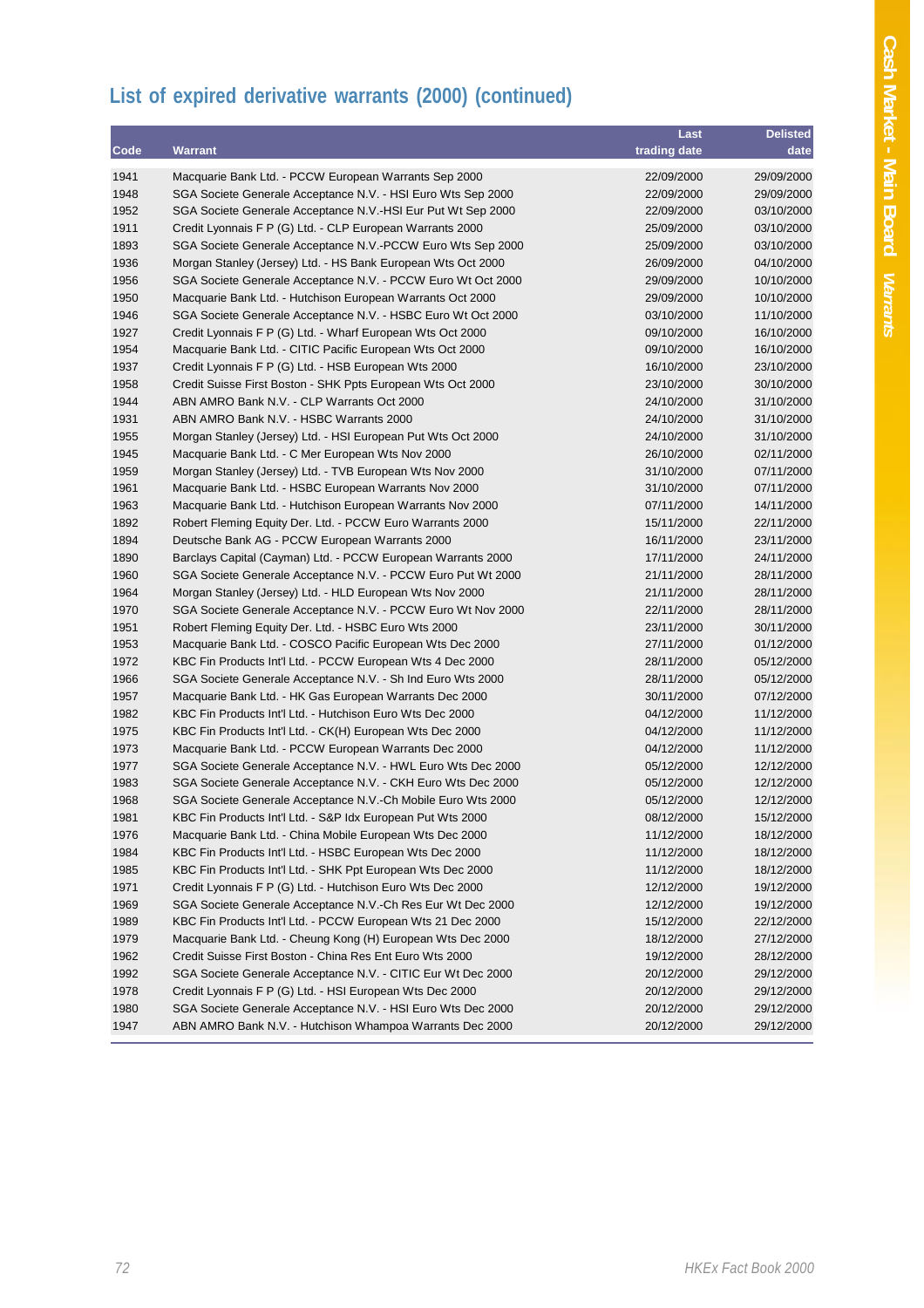# **Market value for warrants (1996 - 2000)**

|                   |     | <b>Equity warrants</b> |           | <b>Derivative warrants</b> |                | <b>Total</b>  |                |
|-------------------|-----|------------------------|-----------|----------------------------|----------------|---------------|----------------|
| <b>Year/Month</b> |     | <b>Number</b>          | HK\$mil   | <b>Number</b>              | <b>HK\$mil</b> | <b>Number</b> | <b>HK\$mil</b> |
| 1996              |     | 156                    | 15,334.49 | 219                        | 33,154.22      | 375           | 48,488.70      |
| 1997              |     | 187                    | 7,263.06  | 346                        | 9,128.75       | 533           | 16,391.82      |
| 1998              |     | 129                    | 1,706.41  | 142                        | 12,463.37      | 271           | 14,169.78      |
| 1999              |     | 100                    | 4,877.84  | 92                         | 14,931.43      | 192           | 19,809.27      |
| 2000              |     | 89                     | 2,573.18  | 202                        | 13,430.61      | 291           | 16,003.79      |
| 2000              | Jan | 88                     | 6,099.90  | 92                         | 12,981.71      | 180           | 19,081.60      |
|                   | Feb | 89                     | 5,897.37  | 93                         | 14,607.13      | 182           | 20,504.50      |
|                   | Mar | 92                     | 5,407.12  | 103                        | 15,240.30      | 195           | 20,647.42      |
|                   | Apr | 89                     | 3,472.02  | 95                         | 8,877.21       | 184           | 12,349.24      |
|                   | May | 91                     | 3,250.81  | 105                        | 7,687.45       | 196           | 10,938.26      |
|                   | Jun | 91                     | 3,164.39  | 117                        | 10,726.93      | 208           | 13,891.33      |
|                   | Jul | 88                     | 3,194.70  | 127                        | 14,399.44      | 215           | 17,594.14      |
|                   | Aug | 89                     | 2,999.01  | 140                        | 16,489.73      | 229           | 19,488.74      |
|                   | Sep | 90                     | 2,442.24  | 163                        | 13,364.20      | 253           | 15,806.44      |
|                   | Oct | 89                     | 1,795.19  | 189                        | 12,943.05      | 278           | 14,738.24      |
|                   | Nov | 89                     | 1,816.04  | 214                        | 12,538.36      | 303           | 14,354.39      |
|                   | Dec | 89                     | 2,573.18  | 202                        | 13,430.61      | 291           | 16,003.79      |

Month-end or year-end figures.

# **Warrant trading (1996 - 2000)**

|            |     |           | <b>Equity warrants</b> |            | <b>Derivative warrants</b> |            | <b>Total</b>           |
|------------|-----|-----------|------------------------|------------|----------------------------|------------|------------------------|
| Year/Month |     | HK\$mil   | $%$ of<br>market total | HK\$mil    | $%$ of<br>market total     | HK\$mil    | $%$ of<br>market total |
| 1996       |     | 35,030.87 | 2.48                   | 89,825.35  | 6.36                       | 124,856.23 | 8.84                   |
| 1997       |     | 60,242.67 | 1.59                   | 215,665.52 | 5.69                       | 275,908.19 | 7.28                   |
| 1998       |     | 2,472.65  | 0.15                   | 101,611.34 | 5.97                       | 104,083.99 | 6.12                   |
| 1999       |     | 10,384.93 | 0.54                   | 119,787.83 | 6.25                       | 130,172.76 | 6.79                   |
| 2000       |     | 8,046.72  | 0.26                   | 159,360.79 | 5.23                       | 167.407.50 | 5.49                   |
|            |     |           |                        |            |                            |            |                        |
| 2000       | Jan | 1,827.75  | 0.50                   | 9,163.72   | 2.49                       | 10,991.47  | 2.99                   |
|            | Feb | 2,347.47  | 0.56                   | 7,696.20   | 1.83                       | 10,043.67  | 2.39                   |
|            | Mar | 816.72    | 0.24                   | 7,945.84   | 2.30                       | 8,762.56   | 2.53                   |
|            | Apr | 222.52    | 0.12                   | 3.568.80   | 1.90                       | 3.791.32   | 2.02                   |
|            | May | 269.87    | 0.12                   | 4,701.71   | 2.15                       | 4,971.58   | 2.27                   |
|            | Jun | 141.56    | 0.07                   | 14,160.86  | 6.53                       | 14,302.42  | 6.59                   |
|            | Jul | 189.30    | 0.07                   | 26,553.80  | 9.26                       | 26,743.10  | 9.32                   |
|            | Aug | 295.02    | 0.11                   | 20,434.45  | 7.66                       | 20.729.47  | 7.77                   |
|            | Sep | 139.69    | 0.07                   | 13,245.43  | 6.56                       | 13,385.12  | 6.63                   |
|            | Oct | 32.47     | 0.02                   | 15,636.24  | 8.84                       | 15.668.72  | 8.86                   |
|            | Nov | 59.32     | 0.03                   | 18,557.14  | 9.39                       | 18,616.46  | 9.42                   |
|            | Dec | 1,705.03  | 1.06                   | 17,696.59  | 10.99                      | 19,401.62  | 12.05                  |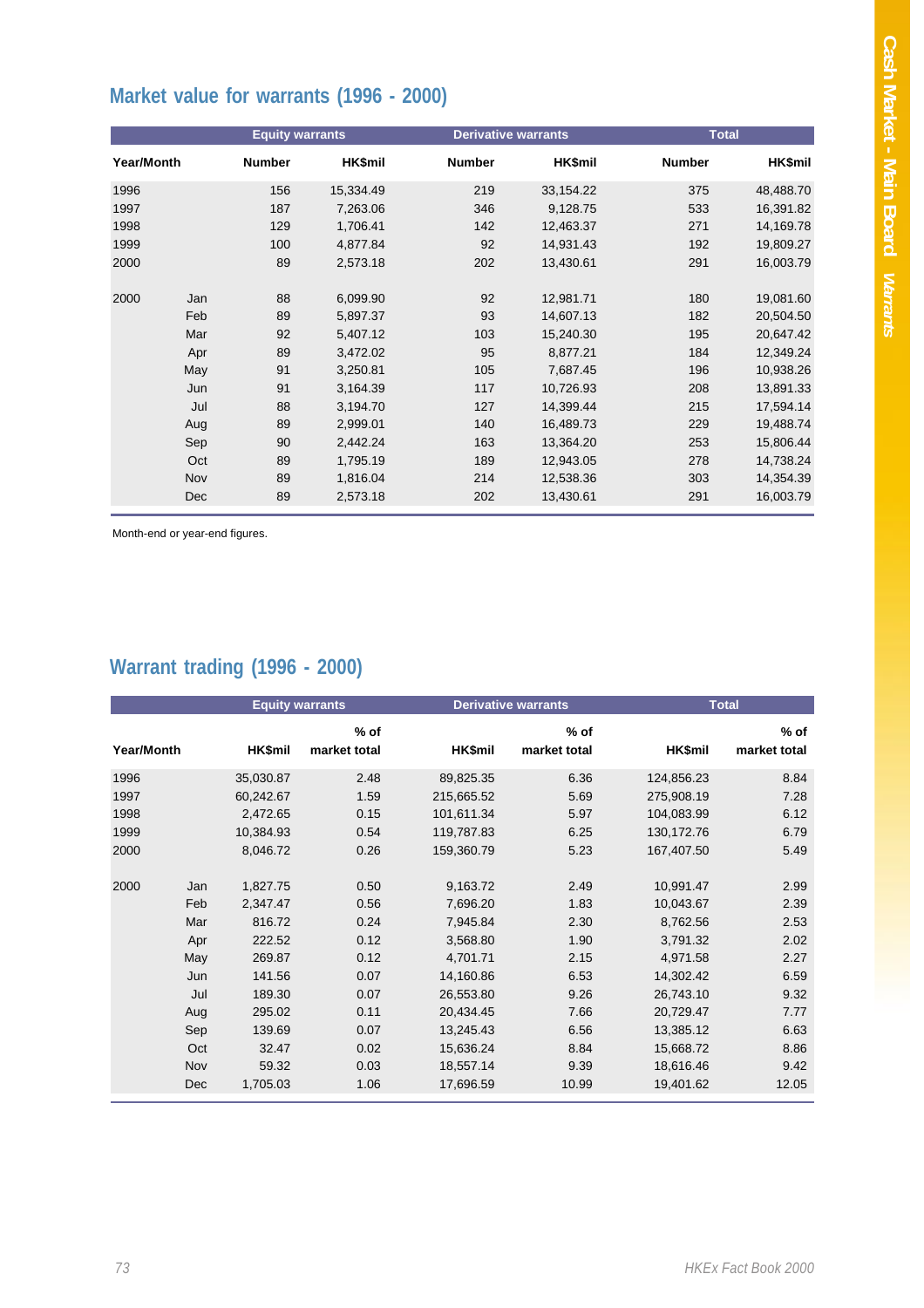# **Newly listed debt securities**

|        |                                         |                                        |                    | <b>Maturity</b> |                     |
|--------|-----------------------------------------|----------------------------------------|--------------------|-----------------|---------------------|
| Code   | <b>Issuer/company</b>                   | Name of issue                          | <b>Issue price</b> | date            | <b>Listing date</b> |
| 04063  | Hong Kong Monetary Authority            | 6.69% Exchange Fund Notes due 2003     | 99.940             | 2003/01/14      | 2000/01/17          |
| 02546  | Nissho Iwai HK (Cayman) Ltd             | 0.64% Notes due 2002                   | 100.000            | 2002/08/01      | 2000/02/02          |
| 04064  | Hong Kong Monetary Authority            | 6.47% Exchange Fund Notes due 2002     | 99.880             | 2002/02/11      | 2000/02/11          |
| 02547  | Kowloon - Canton Railway Corporation    | 8.0% Notes due 2010                    | 99.661             | 2010/03/15      | 2000/03/17          |
| 04065  | Hong Kong Monetary Authority            | 6.93% Exchange Fund Notes due 2005 Mar | 100.2678           | 2005/03/21      | 2000/03/22          |
| 04309  | Hong Kong Mortgage Corporation Ltd, The | 6.40% Notes due 2002                   | 99.3600            | 2002/04/15      | 2000/04/14          |
| 04066  | Hong Kong Monetary Authority            | 6.47% Exchange Fund Notes due 2003     | 99.9100            | 2003/04/17      | 2000/04/18          |
| 04067  | Hong Kong Monetary Authority            | 6.55% Exchange Fund Notes due 2002 May | 99.3900            | 2002/05/13      | 2000/05/15          |
| 04068  | Hong Kong Monetary Authority            | 6.93% Exchange Fund Notes due 2005 Jun | 99.8100            | 2005/06/13      | 2000/06/14          |
| 04069  | Hong Kong Monetary Authority            | 7.31% Exchange Fund Notes due 2010     | 100.0800           | 2010/06/21      | 2000/06/22          |
| 02548  | <b>China Construction Bank</b>          | Floating Rate Notes due 2005           | 100.0000           | 2005/06/20      | 2000/06/22          |
| 04070  | Hong Kong Monetary Authority            | 6.54% Exchange Fund Notes due 2003     | 100.0400           | 2003/07/17      | 2000/07/18          |
| 04071  | Hong Kong Monetary Authority            | 6.2% Exchange Fund Notes due 2002      | 100.2000           | 2003/08/12      | 2000/08/14          |
| 04072  | Hong Kong Monetary Authority            | 6.54% Exchange Fund Notes due 2005     | 99.8200            | 2005/09/18      | 2000/09/18          |
| 02549  | Hutchison Whampoa Finance (00/03) Ltd   | 7% Guaranteed Notes due 2003           | 100.0000           | 2003/09/18      | 2000/09/21          |
| 02535# | Malaysia                                | 8.75% Notes due 2009                   | 104.7600           | 2009/06/01      | 2000/09/25          |
| 04073  | Hong Kong Monetary Authority            | 6.27% Exchange Fund Notes due 2003     | 100.0900           | 2003/10/16      | 2000/10/17          |
| 04074  | Hong Kong Monetary Authority            | 5.92% Exchange Fund Notes due 2002     | 99.6700            | 2002/11/13      | 2000/11/14          |
| 04075  | Hong Kong Monetary Authority            | 7.01% Exchange Fund Notes due 2010     | 100.3600           | 2010/12/06      | 2000/12/07          |
| 04310  | Hong Kong Mortgage Corporation Ltd, The | 6.05% Notes due 2002                   | 100.2300           | 2002/12/16      | 2000/12/15          |
| 04076  | Hong Kong Monetary Authority            | 6.03% Exchange Fund Notes due 2005     | 100.7300           | 2005/12/19      | 2000/12/20          |

**# Further issue**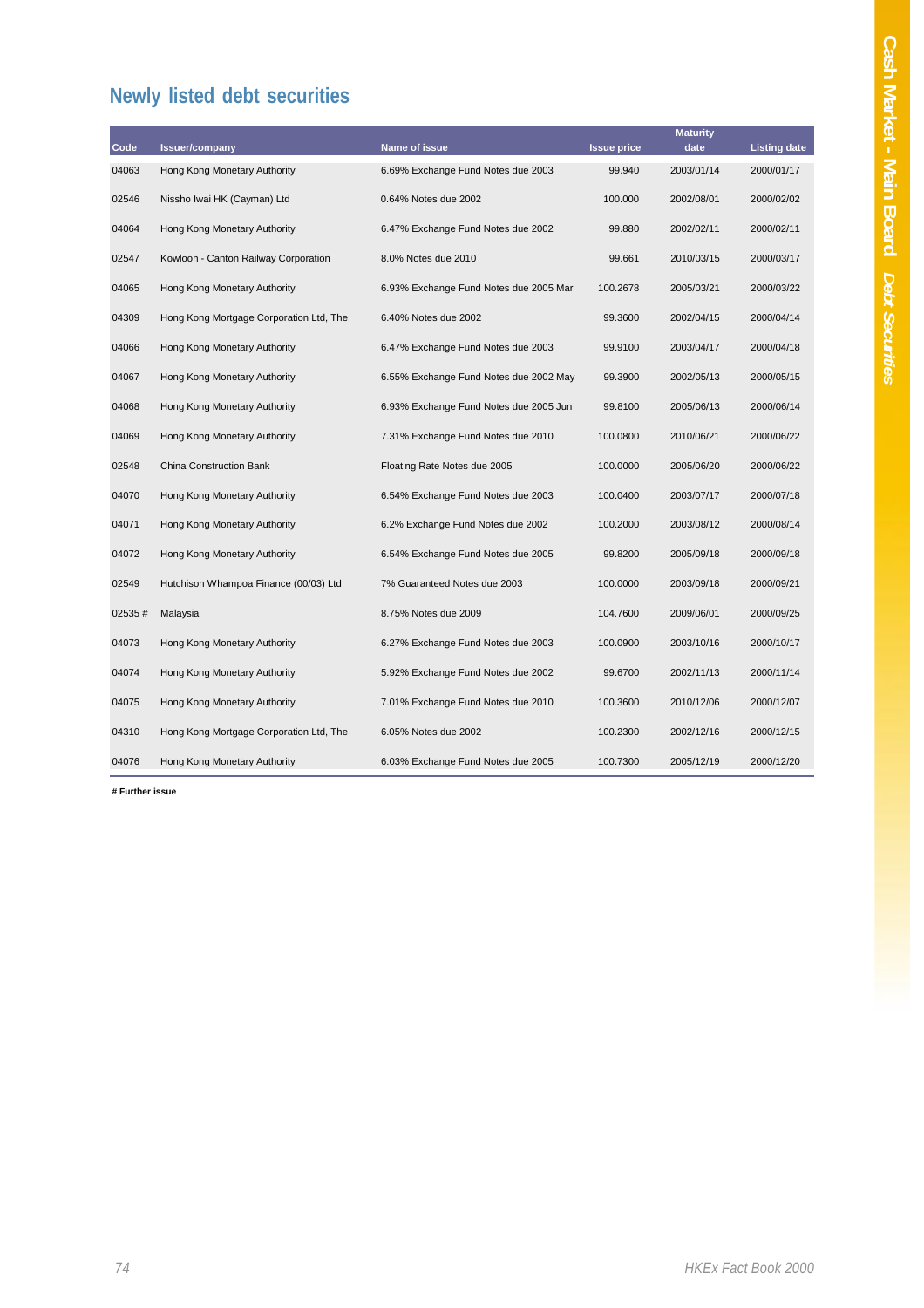# **Withdrawal of listed debt securities**

|      |                                              |                                                                                        | Last         | <b>Delisted</b> |
|------|----------------------------------------------|----------------------------------------------------------------------------------------|--------------|-----------------|
| Code | <b>Issuer</b>                                | <b>Particulars</b>                                                                     | trading date | date            |
| 1419 | Sino Land Co Ltd                             | Redemption of its issue of Floating Rate Notes<br>due 2000                             | 2000/01/07   | 2000/01/13      |
| 4005 | Hong Kong Monetary Authority                 | Redemption of its issue of 6.17% Exchange<br>Fund Notes due January 2000               | 2000/01/11   | 2000/01/14      |
| 1513 | Nissho Iwai HK (Cayman) Ltd                  | Redemption of its issue of 2.20% Notes due<br>January 2000                             | 2000/01/20   | 2000/01/26      |
| 1420 | Korea Development Bank, The                  | Redemption of its issue of 8.65% Bonds due<br>January 2000                             | 2000/01/21   | 2000/01/27      |
| 1422 | Province of Ontario, The                     | Redemption of its issue of Floating Rate Notes<br>due January 2000                     | 2000/01/24   | 2000/01/28      |
| 4006 | Hong Kong Monetary Authority                 | Redemption of its issue of 10% Exchange<br>Fund Notes due February 2000                | 2000/02/03   | 2000/02/10      |
| 1640 | Nissho Iwai HK (Cayman) Ltd                  | Early redemption of its issue of Inverse<br>Floating Rate Notes due 2005               | 2000/02/22   | 2000/02/28      |
| 1424 | Korea Long Term Credit Bank                  | Redemption of its issue of Floating Rate Notes<br>due 2000                             | 2000/02/23   | 2000/02/29      |
| 2542 | Nichimen Hong Kong (Cayman) Ltd              | Early redemption of its issue of Fixed and<br>Floating Rate Notes due May 2000         | 2000/02/23   | 2000/02/29      |
| 0624 | Int'l Finance Corp.                          | Redemption of its issue of 7.45% Bonds due<br>March 2000                               | 2000/02/25   | 2000/03/02      |
| 1425 | Korea Exchange Bank                          | Redemption of its issue of Floating Rate Notes<br>due 2000                             | 2000/02/28   | 2000/03/03      |
| 1554 | Toyota Auto Receivables 1996-A Grantor Trust | Early redemption of its issue of 6.30% Asset<br>Backed Certificates Class A due 2001   | 2000/03/15   | 2000/03/16      |
| 1684 | Asian Development Bank                       | Redemption of its issue of 9.125% Notes due<br>March 2000                              | 2000/03/13   | 2000/03/17      |
| 1426 | Bank of Ayudhya Public Co Ltd                | Early redemption of its issue of Subordinated<br>Floating Rate Notes due 2005          | 2000/03/14   | 2000/03/20      |
| 4007 | Hong Kong Monetary Authority                 | Redemption of its issue of 7.75% Bonds due<br>March 2000                               | 2000/03/16   | 2000/03/21      |
| 2537 | Nichimen Hong Kong (Cayman) Ltd              | Redemption of its issue of Floating Rate Notes<br>due March 2000                       | 2000/03/28   | 2000/04/03      |
| 4008 | Hong Kong Monetary Authority                 | Redemption of its issue of 6.50% Exchange<br>Fund Notes due April 2000                 | 2000/04/12   | 2000/04/17      |
| 1428 | C.P. Pokphand Co. Ltd                        | Redemption of its issue of Floating Rate Notes<br>due 2000                             | 2000/04/18   | 2000/04/26      |
| 1438 | China Resources Finance (Cayman Islands) Ltd | Redemption of its issue of Guaranteed Floating<br>Rate Notes due 2000                  | 2000/04/26   | 2000/05/03      |
| 4009 | Hong Kong Monetary Authority                 | Redemption of its issue of 7.60% Exchange<br>Fund Notes due May 2000                   | 2000/05/08   | 2000/05/12      |
| 1441 | Cho Hung Bank                                | Redemption of its issue of Floating Rate Notes<br>due 2000                             | 2000/05/19   | 2000/05/25      |
| 1440 | LG Electronics Inc.                          | Redemption of its issue of Floating Rate Notes<br>due 2000                             | 2000/05/22   | 2000/05/26      |
| 4301 | Hong Kong Mortgage Corporation Ltd, The      | Redemption of its issue of 8.50% Notes due<br>2000                                     | 2000/05/24   | 2000/05/29      |
| 1527 | Nissho Iwai HK (Cayman) Ltd                  | Redemption of its issue of Euroyen Fixed to<br>Capped Floating Rate Notes due May 2000 | 2000/05/25   | 2000/05/31      |
| 1530 | Nissho Iwai HK (Cayman) Ltd                  | Redemption of its issue of Fixed and Floating<br>Rate Notes due June 2000              | 2000/05/31   | 2000/06/07      |
| 4010 | Hong Kong Monetary Authority                 | Redemption of its issue of 6.60% Notes due<br><b>June 2000</b>                         | 2000/06/08   | 2000/06/13      |
| 1447 | <b>HKR International Ltd</b>                 | Redemption of its issue of 6% Notes due 2000                                           | 2000/06/16   | 2000/06/27      |
| 0953 | Province of Ontario, The                     | Redemption of its issue of 6.125% Bonds due<br><b>June 2000</b>                        | 2000/06/23   | 2000/06/29      |
| 1450 | Asian Finance & Investment Corporation Ltd   | Redemption of its issue of Floating Rate Notes<br>due 2000                             | 2000/06/30   | 2000/07/06      |
| 1449 | <b>Nations Bank</b>                          | Redemption of its issue of Floating Rate Notes<br>due 2000                             | 2000/06/30   | 2000/07/06      |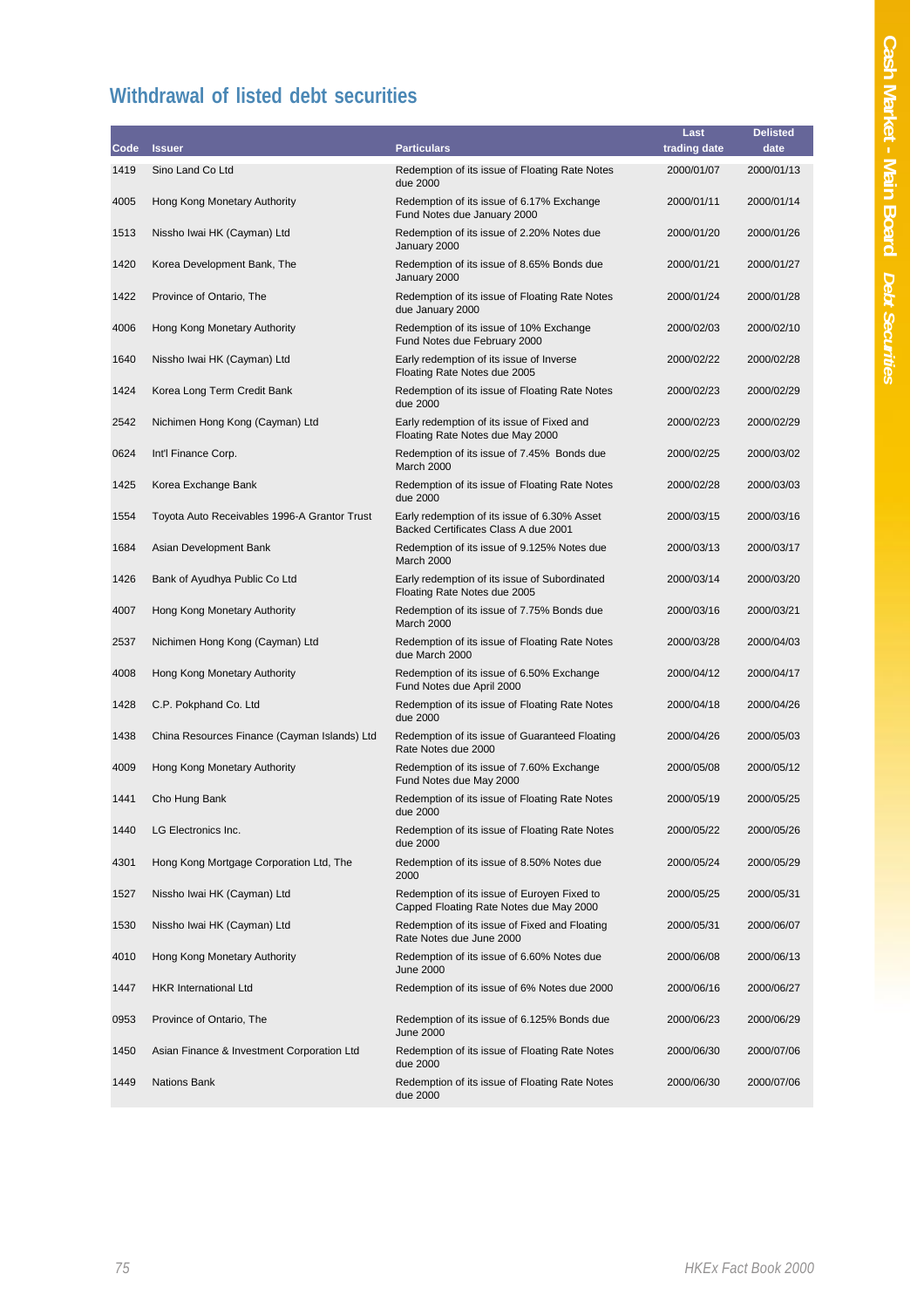# **Withdrawal of listed debt securities (continued)**

|      |                                          |                                                                                  | Last         | <b>Delisted</b> |
|------|------------------------------------------|----------------------------------------------------------------------------------|--------------|-----------------|
| Code | <b>Issuer</b>                            | <b>Particulars</b>                                                               | trading date | date            |
| 4011 | Hong Kong Monetary Authority             | Redemption of its issue of 6.08% Exchange<br>Fund Notes due July 2000            | 2000/07/12   | 2000/07/17      |
| 1451 | Cho Hung Bank                            | Redemption of its issue of Floating Rate Notes<br>due July 2000                  | 2000/07/11   | 2000/07/17      |
| 1456 | Charoen Pokphand Foods Public Co Ltd     | Redemption of its issue of Floating Rate Notes<br>due August 2000                | 2000/08/07   | 2000/08/11      |
| 1558 | Nissho Iwai HK (Cayman) Ltd              | Redemption of its issue of Fixed Rate Step-Up<br>Notes due August 2000           | 2000/08/07   | 2000/08/11      |
| 4012 | Hong Kong Monetary Authority             | Redemption of its issue of 9.32% Exchange<br>Fund Notes due August 2000          | 2000/08/08   | 2000/08/11      |
| 1457 | Jindo (Hong Kong) Ltd                    | Early redemption of its issue of Guaranteed<br>Floating Rate Notes due 2004      | 2000/08/10   | 2000/08/16      |
| 1664 | Nichimen Hong Kong (Cayman) Ltd          | Redemption of its issue of Floating Rate Notes<br>due August 2000                | 2000/08/17   | 2000/08/23      |
| 0968 | Int'l Finance Corp.                      | Redemption of its issue of 6.555% Bonds due<br>September 2000                    | 2000/09/05   | 2000/09/11      |
| 1463 | Kingdom of Sweden, The                   | Redemption of its issue of 6% Notes due<br>September 2000                        | 2000/09/07   | 2000/09/14      |
| 4013 | Hong Kong Monetary Authority             | Redemption of its issue of 6.95% Exchange<br>Fund Notes due September 2000       | 2000/09/14   | 2000/09/19      |
| 4302 | Hong Kong Mortgage Corporation Ltd., The | Redemption of its issue of 9.5% Notes due<br>September 2000                      | 2000/09/12   | 2000/09/18      |
| 1461 | Nissho Iwai HK (Cayman) Ltd              | Redemption of its issue of 2.95% Notes due<br>September 2000                     | 2000/09/12   | 2000/09/19      |
| 1693 | Toyota Auto Lease Trust                  | Redemption of its issue of 6.35% Asset<br>Backed Certificates Class A-2 due 2000 | 2000/09/20   | 2000/09/26      |
| 1474 | P.T. Bank Dagang Nasional Indonesia      | Redemption of its issue of Floating Rate Notes<br>due 2000                       | 2000/09/29   | 2000/10/09      |
| 0958 | Tsumura & Co                             | Redemption of its issue of 2.125% Convertible<br>Bonds due 2000                  | 2000/09/26   | 2000/10/03      |
| 2517 | Nichimen Hong Kong (Cayman) Ltd          | Early redemption of its issue of 1.12% Callable<br>Notes due September 2000      | 2000/09/26   | 2000/10/03      |
| 1471 | Ford Motor Credit Co                     | Redemption of its issue of 6.5% Notes due<br>October 2000                        | 2000/09/28   | 2000/10/04      |
| 0950 | Int'l Finance Corp.                      | Redemption of its issue of Floating Rate / Fixed<br>Rate Bonds due October 2000  | 2000/10/03   | 2000/10/10      |
| 1478 | <b>Toyota Motor Credit Corporation</b>   | Redemption of its issue of 6.125% Notes due<br>2000                              | 2000/10/12   | 2000/10/12      |
| 4014 | Hong Kong Monetary Authority             | Redemption of its issue of 6.50% Exchange<br>Fund Notes due October 2000         | 2000/10/11   | 2000/10/16      |
| 1484 | <b>Tennessee Valley Authority</b>        | Redemption of its issue of 6% Global Power<br>Bonds due 2000                     | 2000/10/27   | 2000/11/02      |
| 1495 | Ford Motor Credit Co                     | Redemption of its issue of 6.25% Notes due<br>November 2000                      | 2000/11/03   | 2000/11/09      |
| 4015 | Hong Kong Monetary Authority             | Redemption of its issue of 6.77% Exchange<br>Fund Notes due November 2000        | 2000/11/03   | 2000/11/14      |
| 1491 | Export-Import Bank of Thailand, The      | Redemption of its issue of Floating Rate Notes<br>due 2000                       | 2000/11/15   | 2000/11/21      |
| 0811 | Swire Pacific Finance Int'l Ltd          | Redemption of its issue of 7.125% Guaranteed<br>Bonds due 2000                   | 2000/11/17   | 2000/11/23      |
| 0841 | Wheelock Finance (1933) Ltd              | Redemption of its issue of 7.25% Guaranteed<br>Bonds due 2000                    | 2000/11/27   | 2000/12/01      |
| 0814 | Nordic Investment Bank                   | Redemption of its issue of 6.36% Bonds due<br>2000                               | 2000/12/05   | 2000/12/11      |
| 1623 | Nichimen Hong Kong (Cayman) Ltd          | Early redemption of its issue of Step-Up<br>Floating Rate Notes due 2001         | 2000/12/12   | 2000/12/15      |
| 0840 | Hon Kwok Land Treasury Ltd               | Redemption of its issue of 4.875% Convertible<br>Guaranteed Bonds due 2000       | 2000/12/12   | 2000/12/18      |
| 4016 | Hong Kong Monetary Authority             | Redemption of its issue of 6.38% Exchange<br>Fund Notes due December 2000        | 2000/12/14   | 2000/12/19      |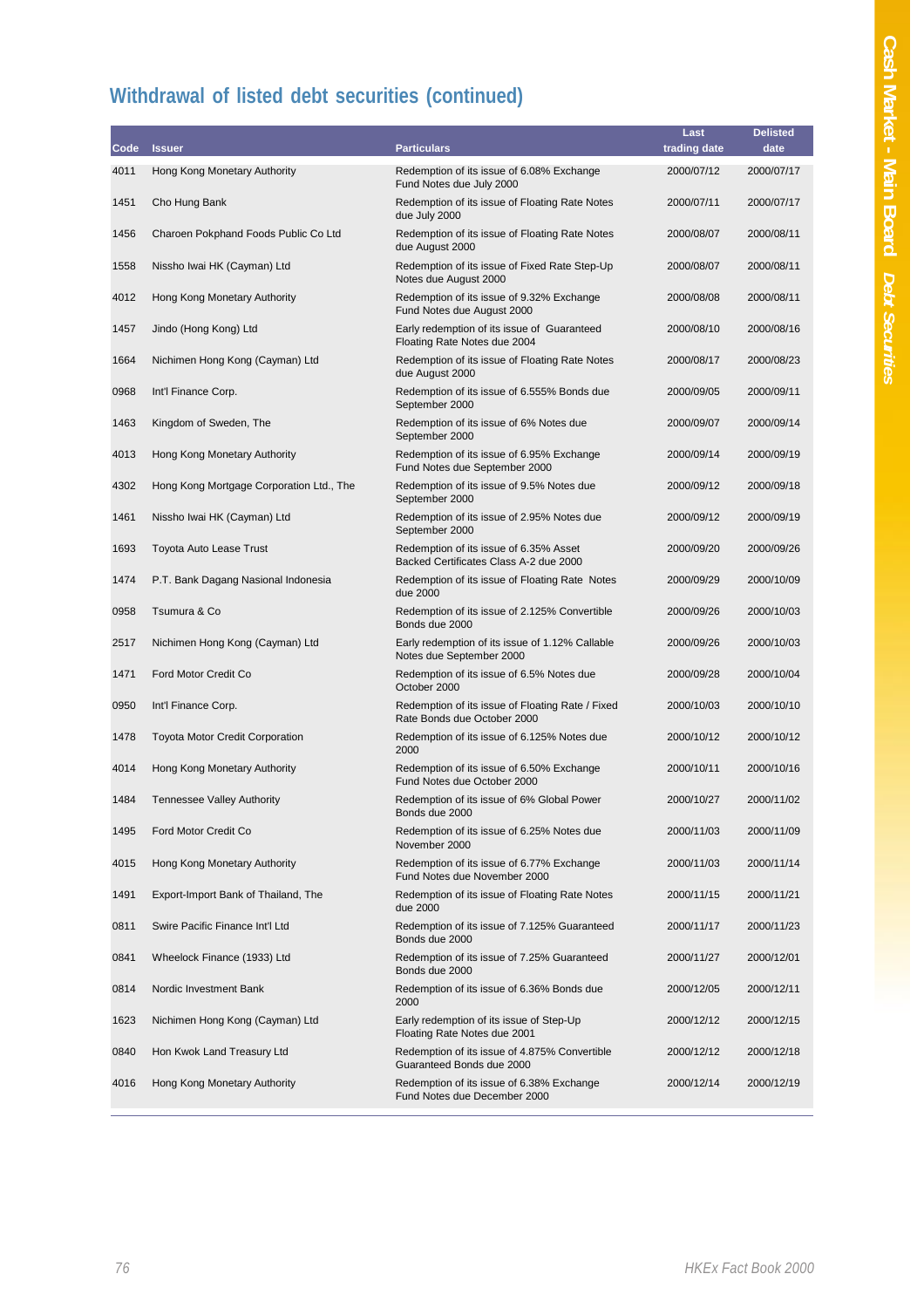HK\$ mil

# **Debt securities trading by type of issue**

|      |             |                    |              | <b>State</b> |                      |              |
|------|-------------|--------------------|--------------|--------------|----------------------|--------------|
| Year | <b>Bank</b> | <b>Corporation</b> | <b>State</b> | corporation  | <b>Supranational</b> | <b>Total</b> |
| 1996 | 0.00        | 316.59             | 0.00         | 0.00         | 0.00                 | 316.59       |
| 1997 | 0.00        | 179.79             | 0.00         | 0.00         | 0.00                 | 179.79       |
| 1998 | 0.00        | 109.61             | 0.00         | 0.00         | 0.00                 | 109.61       |
| 1999 | 0.00        | 132.37             | 3.21         | 1.85         | 0.00                 | 137.42       |
| 2000 | 0.00        | 13.67              | 0.40         | 44.67        | 0.00                 | 58.74        |

### **Classification of listed debt securities as at the end of 2000**

|                   |                | <b>Nominal amount</b> |            |
|-------------------|----------------|-----------------------|------------|
| Major group       | No. of issuers | No. of issues         | (HK\$mil)  |
|                   |                |                       |            |
| <b>Bank</b>       | 12             | 15                    | 53,401.90  |
| Corporation       | 30             | 79                    | 176,765.23 |
| <b>State</b>      | 12             | 95                    | 323,531.99 |
| State corporation | 13             | 32                    | 95,460.08  |
| Supranational     | $\overline{7}$ | 19                    | 48,160.00  |
|                   |                |                       |            |
| Total             | 74             | 240                   | 697,319.21 |
|                   |                |                       |            |

# **Listed debt securities (1996 - 2000)**

|                |                         | 1996                                  |                         | 1997                                  |                         | 1998                                  |                         | 1999                                  |                         | 2000                           |
|----------------|-------------------------|---------------------------------------|-------------------------|---------------------------------------|-------------------------|---------------------------------------|-------------------------|---------------------------------------|-------------------------|--------------------------------|
| <b>Country</b> | No. of<br><b>issues</b> | <b>Nominal</b><br>amount<br>(HK\$mil) | No. of<br><b>issues</b> | <b>Nominal</b><br>amount<br>(HK\$mil) | No. of<br><b>issues</b> | <b>Nominal</b><br>amount<br>(HK\$mil) | No. of<br><b>issues</b> | <b>Nominal</b><br>amount<br>(HK\$mil) | No. of<br><b>issues</b> | Nominal<br>amount<br>(HK\$mil) |
| Hong Kong      | 17                      | 15,673.23                             | 18                      | 15.370.56                             | 15                      | 11,892.88                             | 81                      | 67,952.38                             | 79                      | 72,462.86                      |
| <b>PRC</b>     | 15                      | 29.312.02                             | 17                      | 34.811.02                             | 16                      | 40.476.06                             | 18                      | 44.744.72                             | 18                      | 45,306.31                      |
| Foreign        | 196                     | 592,662.02                            | 222                     | 714,280.76                            | 193                     | 743.799.09                            | 157                     | 604.769.72                            | 124                     | 531,390.04                     |
| Supranational  | 28                      | 41.969.00                             | 29                      | 49.094.59                             | 31                      | 59.430.84                             | 24                      | 51.410.00                             | 19                      | 48,160.00                      |
| Total          | 256                     | 679.616.27                            | 286                     | 813.556.93                            | 255                     | 855.598.87                            | 280                     | 768,876.82                            | 240                     | 697.319.21                     |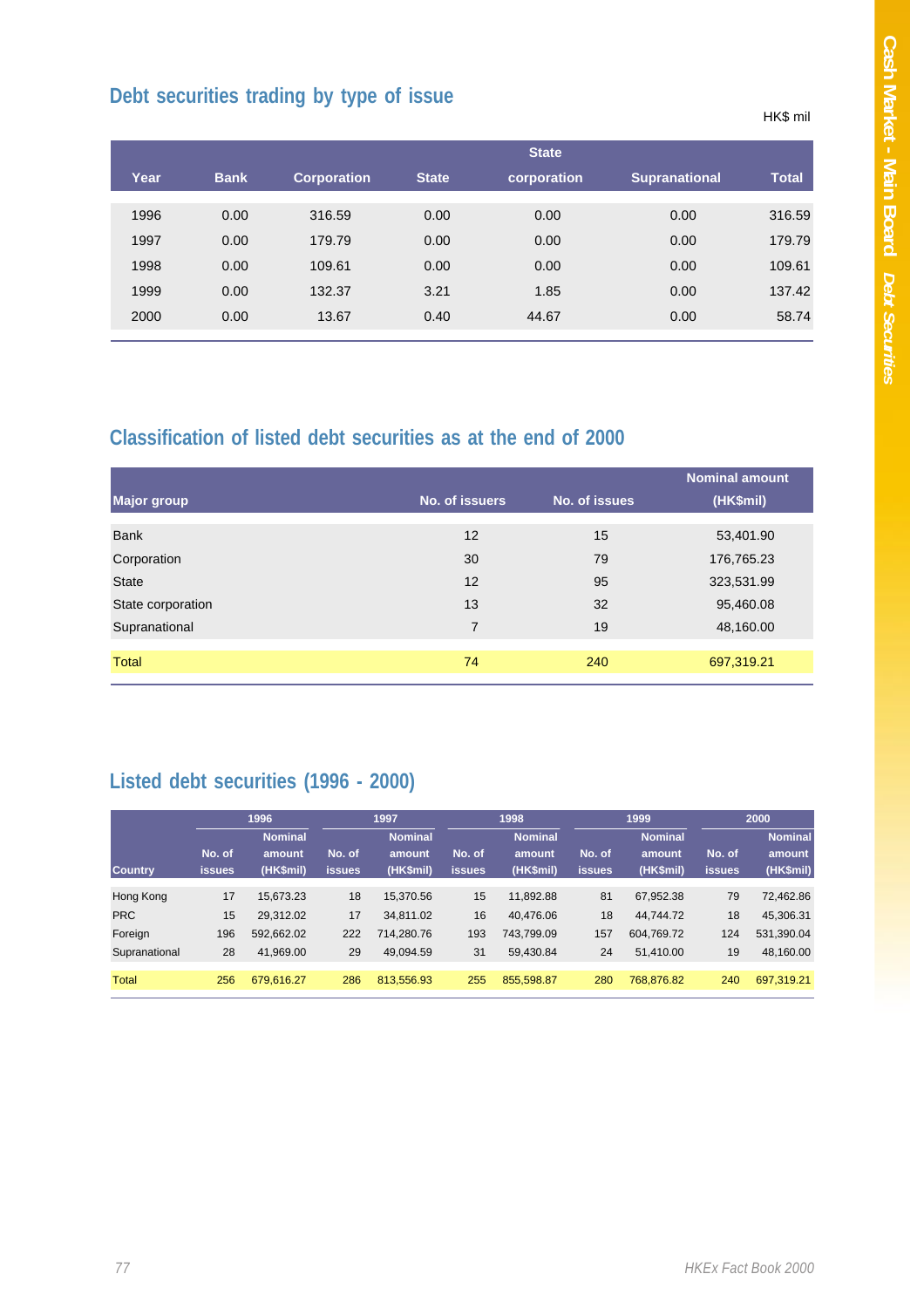# **Newly listed unit trusts and mutual funds**

| Unit trust / mutual fund | <b>Fund manager</b> | <b>Issue price (US\$)</b> Listing date |  |
|--------------------------|---------------------|----------------------------------------|--|
| Nil                      |                     |                                        |  |
|                          |                     |                                        |  |

## **Withdrawal of listed unit trusts and mutual funds**

| <b>Code</b> | Unit trust/mutual fund                            | Last trading date | <b>Delisted date</b> |
|-------------|---------------------------------------------------|-------------------|----------------------|
| 00863       | Korea Equity Trust - Beneficial Certificates, The | 24/02/00          | 01/03/00             |
| 00864       | Korea Equity Trust - IDR, The                     | 24/02/00          | 01/03/00             |
| 00895       | New Korea Trust                                   | 27/04/00          | 28/04/00             |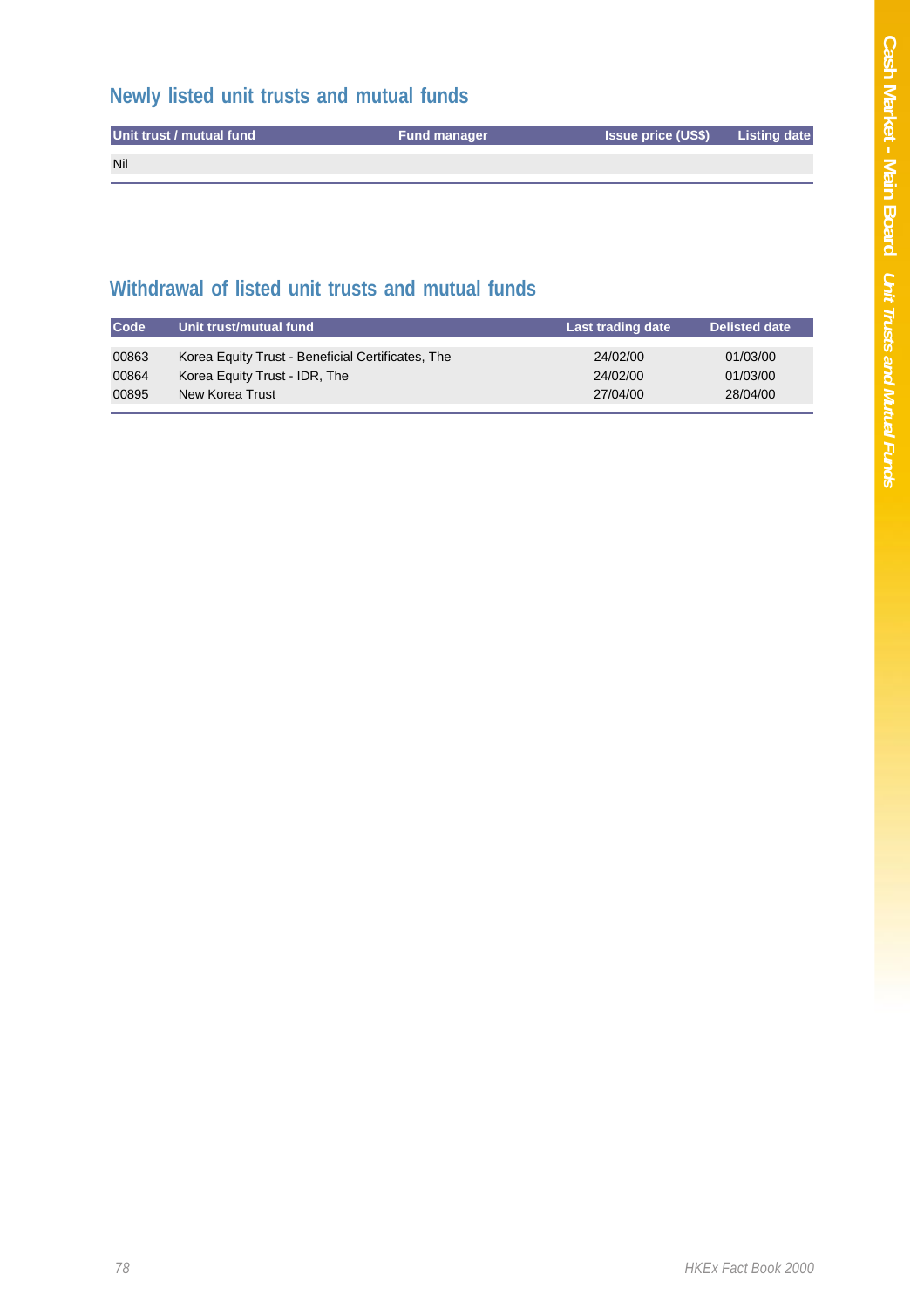HK\$mil

# **Stock trading value (1970 - 2000)**

|                    |                  |                        |               |           | High day (*) |          | Low day $(*)$ |
|--------------------|------------------|------------------------|---------------|-----------|--------------|----------|---------------|
| Year               | Whole year value | No. of<br>trading days | Average daily | Value     | Date         | Value    | <b>Date</b>   |
| 1970               | 6,056.13         | 294                    | 20.60         | 56.69     | 10/03        | 6.15     | 09/06         |
| 1971               | 14,806.21        | 276                    | 53.65         | 211.39    | 20/09        | 9.12     | 01/03         |
| 1972               | 42,907.54        | 247                    | 173.71        | 659.34    | 10/11        | 21.48    | 02/02         |
| 1973               | 48,880.44        | 245                    | 199.51        | 704.69    | 08/02        | 35.39    | 29/08         |
| 1974               | 11,436.70        | 245                    | 46.68         | 219.33    | 17/06        | 10.91    | 05/12         |
| 1975               | 10,359.91        | 246                    | 42.11         | 167.46    | 06/03        | 9.00     | 06/01         |
| 1976               | 13,183.31        | 248                    | 53.16         | 223.42    | 26/02        | 9.72     | 26/07         |
| 1977               | 6,132.43         | 246                    | 24.93         | 67.47     | 18/04        | 8.54     | 10/10         |
| 1978               | 27,445.86        | 244                    | 112.48        | 410.91    | 18/08        | 9.39     | 10/02         |
| 1979               | 25,632.21        | 246                    | 104.20        | 407.69    | 26/09        | 18.39    | 02/01         |
| 1980               | 95,670.54        | 246                    | 388.90        | 1,424.95  | 03/11        | 47.58    | 09/04         |
| 1981               | 105,970.90       | 244                    | 434.31        | 991.92    | 12/06        | 132.90   | 26/10         |
| 1982               | 46,221.25        | 247                    | 187.13        | 2,064.18  | 26/04        | 68.68    | 23/12         |
| 1983               | 37,166.26        | 247                    | 150.47        | 589.22    | 15/07        | 40.37    | 04/01         |
| 1984               | 48,808.70        | 248                    | 196.81        | 1,264.27  | 13/01        | 38.50    | 03/01         |
| 1985               | 75,821.03        | 247                    | 306.97        | 3,308.08  | 01/02        | 116.04   | 23/12         |
| 1986               | 123,128.35       | 247                    | 498.50        | 1,721.13  | 08/10        | 124.62   | 05/02         |
| 1987               | 371,406.46       | 246                    | 1,509.78      | 5,407.55  | 02/10        | 401.58   | 21/04         |
| 1988               | 199,480.68       | 248                    | 804.36        | 1,889.48  | 15/06        | 230.00   | 19/09         |
| 1989               | 299,146.70       | 246                    | 1,216.04      | 3,673.60  | 23/05        | 290.01   | 18/07         |
| 1990               | 288,714.90       | 248                    | 1,164.17      | 3,280.82  | 07/08        | 338.36   | 28/12         |
| 1991               | 334,103.92       | 248                    | 1,347.19      | 3,389.14  | 05/07        | 241.35   | 02/01         |
| 1992               | 700,577.50       | 250                    | 2,802.31      | 6,420.47  | 25/05        | 965.50   | 03/01         |
| 1993               | 1,222,675.13     | 249                    | 4,910.34      | 12,909.44 | 10/12        | 1,019.78 | 04/01         |
| 1994               | 1,137,414.00     | 248                    | 4,586.35      | 17,204.66 | 07/01        | 1,313.55 | 04/07         |
| 1995               | 826,800.60       | 247                    | 3,347.37      | 9,924.41  | 12/05        | 1,385.27 | 01/05         |
| 1996               | 1,412,242.38     | 249                    | 5,671.66      | 13,803.84 | 06/12        | 2,734.90 | 27/05         |
| 1997               | 3,788,959.79     | 245                    | 15,465.14     | 46,096.84 | 29/08        | 3,253.55 | 29/12         |
| 1998               | 1,701,112.01     | 247                    | 6,887.09      | 79,002.61 | 28/08        | 1,221.90 | 28/12         |
| 1999               | 1,915,940.58     | 247                    | 7,756.84      | 17,387.59 | 16/11        | 2,100.34 | 22/02         |
| 2000               | 3,047,565.32     | 247                    | 12,338.32     | 35,746.19 | 15/02        | 4,565.80 | 27/12         |
| Records since 1970 |                  |                        |               |           |              |          |               |

| High year : 1997 | High day: 28/08/1998 |
|------------------|----------------------|
|                  |                      |
| Low year : 1970  | Low day: 09/06/1970  |
|                  |                      |

(\*) Only full trading days are included for the records.

Market turnover values since 1993 were adjusted for late reported and rejected sales. Prior to 2 April 1986, there were four stock exchanges in Hong Kong.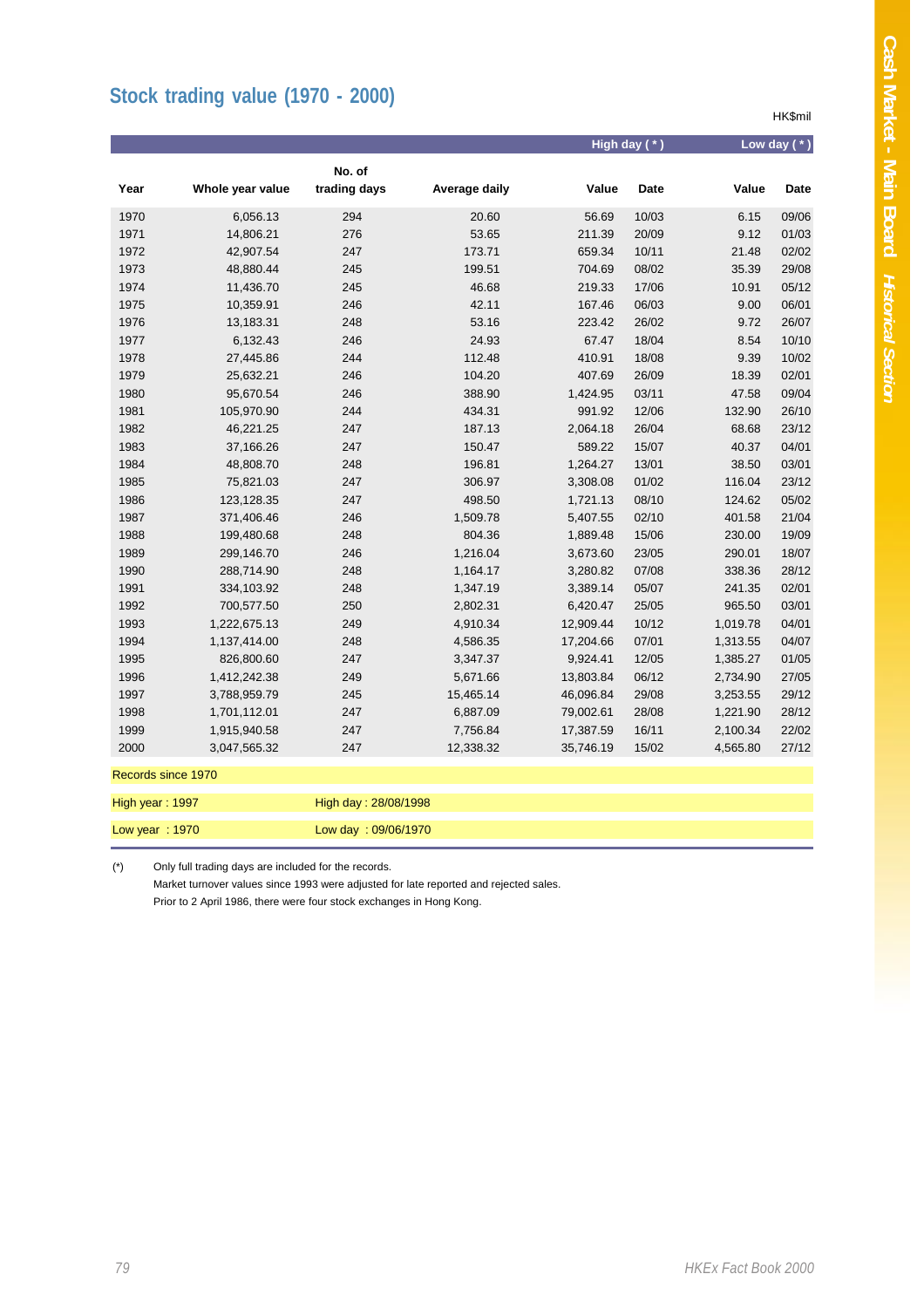# **Key statistics for listed stocks (1976 - 2000)**

| Year | No. of listed<br>companies | No. of listed<br><b>securities</b> | Equities funds raised*<br>(HK\$mil) | <b>Total issued capital</b><br>(HK\$mil) | <b>Market capitalisation</b><br>(HK\$mil) |
|------|----------------------------|------------------------------------|-------------------------------------|------------------------------------------|-------------------------------------------|
| 1976 | 295                        | 319                                | n.a.                                | 23,257.50                                | 56,674.94                                 |
| 1977 | 284                        | 315                                | n.a.                                | 23,427.13                                | 51,277.87                                 |
| 1978 | 265                        | 298                                | n.a.                                | 24,915.61                                | 65,938.58                                 |
| 1979 | 262                        | 298                                | n.a.                                | 26,853.48                                | 112,809.31                                |
| 1980 | 262                        | 309                                | n.a.                                | 33,080.48                                | 209,752.50                                |
| 1981 | 269                        | 335                                | n.a.                                | 59,273.61                                | 232,331.28                                |
| 1982 | 273                        | 342                                | n.a.                                | 63,560.69                                | 131,639.82                                |
| 1983 | 277                        | 351                                |                                     | 67,940.79                                | 142,093.77                                |
| 1984 | 278                        | 348                                | n.a.                                | 69,944.56                                | 184,641.57                                |
| 1985 | 279                        | 340                                | n.a.                                |                                          |                                           |
|      |                            |                                    | n.a.                                | 72,234.65                                | 269,511.35                                |
| 1986 | 253                        | 335                                | 14,707.16                           | 73,106.35                                | 419,281.38                                |
| 1987 | 276                        | 412                                | 48,081.69                           | 90,712.97                                | 419,612.06                                |
| 1988 | 304                        | 479                                | 18,506.40                           | 106,213.58                               | 580,378.02                                |
| 1989 | 298                        | 479                                | 20,345.00                           | 103,403.60                               | 605,010.44                                |
| 1990 | 299                        | 520                                | 21,233.47                           | 108,808.32                               | 650,409.78                                |
| 1991 | 357                        | 597                                | 39,456.73                           | 117.546.65                               | 949,171.62                                |
| 1992 | 413                        | 749                                | 105,113.27                          | 136,111.21                               | 1,332,184.10                              |
| 1993 | 477                        | 891                                | 90,005.30                           | 164,061.59                               | 2,975,379.30                              |
| 1994 | 529                        | 1,006                              | 51,860.73                           | 177,567.72                               | 2,085,182.06                              |
| 1995 | 542                        | 1,033                              | 39,201.90                           | 180,423.25                               | 2,348,309.95                              |
| 1996 | 583                        | 1,272                              | 100,018.25                          | 202,861.28                               | 3,475,965.40                              |
| 1997 | 658                        | 1,533                              | 247.577.27                          | 236,715.76                               | 3,202,629.78                              |
| 1998 | 680                        | 1,246                              | 38,257.01                           | 238,612.39                               | 2,661,712.74                              |
| 1999 | 701                        | 1,205                              | 148,120.08                          | 225,577.27                               | 4,727,527.07                              |
| 2000 | 736                        | 1,294                              | 451,280.80                          | 283,355.88                               | 4,795,150.07                              |

Year-end figures

n.a. Not available

Equities funds raised prior to 1990 do not include share option scheme.

# **Highest turnover records (1970 - 2000)**

|                | Year            |      |
|----------------|-----------------|------|
| Rank           | Value (HK\$mil) | Year |
| 1              | 3,788,959.79    | 1997 |
| 2              | 3,047,565.32    | 2000 |
| 3              | 1,915,940.58    | 1999 |
| $\overline{4}$ | 1,701,112.01    | 1998 |
| 5              | 1,412,242.38    | 1996 |
| 6              | 1,222,675.13    | 1993 |
| $\overline{7}$ | 1,137,414.00    | 1994 |
| 8              | 826,800.60      | 1995 |
| 9              | 700,577.50      | 1992 |
| 10             | 371,406.46      | 1987 |

|                | Quarter         |              |
|----------------|-----------------|--------------|
| Rank           | Value (HK\$mil) | Quarter/Year |
| 1              | 1,471,214.00    | 3/1997       |
| $\mathcal{P}$  | 1,132,787.80    | 1/2000       |
| 3              | 943.038.35      | 2/1997       |
| $\overline{4}$ | 777.457.78      | 4/1997       |
| 5              | 755.498.56      | 3/2000       |
| 6              | 654,545.43      | 4/1999       |
| $\overline{7}$ | 623,855.79      | 2/2000       |
| 8              | 597.249.65      | 1/1997       |
| 9              | 546.512.13      | 1/1998       |
| 10             | 535.423.17      | 4/2000       |

|                | Year            |      |                | <b>Month</b>    |                   |
|----------------|-----------------|------|----------------|-----------------|-------------------|
| Rank           | Value (HK\$mil) | Year | Rank           | Value (HK\$mil) | <b>Month/Year</b> |
|                | 3,788,959.79    | 1997 |                | 637,007.44      | 08/1997           |
| $\overline{2}$ | 3,047,565.32    | 2000 | 2              | 424.605.25      | 09/1997           |
| 3              | 1,915,940.58    | 1999 | 3              | 419.666.29      | 02/2000           |
| 4              | 1,701,112.01    | 1998 | 4              | 409.601.31      | 07/1997           |
| 5              | 1,412,242.38    | 1996 | 5              | 398,969.72      | 06/1997           |
| 6              | 1,222,675.13    | 1993 | 6              | 375,728.99      | 10/1997           |
|                | 1.137.414.00    | 1994 | $\overline{7}$ | 367,324.72      | 01/2000           |
| 8              | 826,800.60      | 1995 | 8              | 345.796.78      | 03/2000           |
| 9              | 700,577.50      | 1992 | 9              | 343,830.78      | 05/1997           |
| 10             | 371,406.46      | 1987 | 10             | 286,840.64      | 07/2000           |

|                | Quarter         |              |      | <b>Day</b>      |            |
|----------------|-----------------|--------------|------|-----------------|------------|
| Rank           | Value (HK\$mil) | Quarter/Year | Rank | Value (HK\$mil) | Date       |
|                | 1,471,214.00    | 3/1997       |      | 79,002.61       | 28/08/1998 |
| $\overline{2}$ | 1.132.787.80    | 1/2000       | 2    | 46.096.84       | 29/08/1997 |
| 3              | 943,038.35      | 2/1997       | 3    | 41.136.44       | 21/08/1997 |
| 4              | 777.457.78      | 4/1997       | 4    | 38.773.71       | 28/08/1997 |
| 5              | 755.498.56      | 3/2000       | 5    | 37.276.51       | 26/08/1997 |
| 6              | 654,545.43      | 4/1999       | 6    | 37,174.07       | 25/08/1997 |
|                | 623,855.79      | 2/2000       |      | 36.145.04       | 20/08/1997 |
| 8              | 597,249.65      | 1/1997       | 8    | 35.746.19       | 15/02/2000 |
| 9              | 546.512.13      | 1/1998       | 9    | 34.873.67       | 01/09/1997 |
| 10             | 535,423.17      | 4/2000       | 10   | 34,609.52       | 03/09/1997 |

Note: Market turnover values since January 1993 were adjusted for late reported and rejected sales.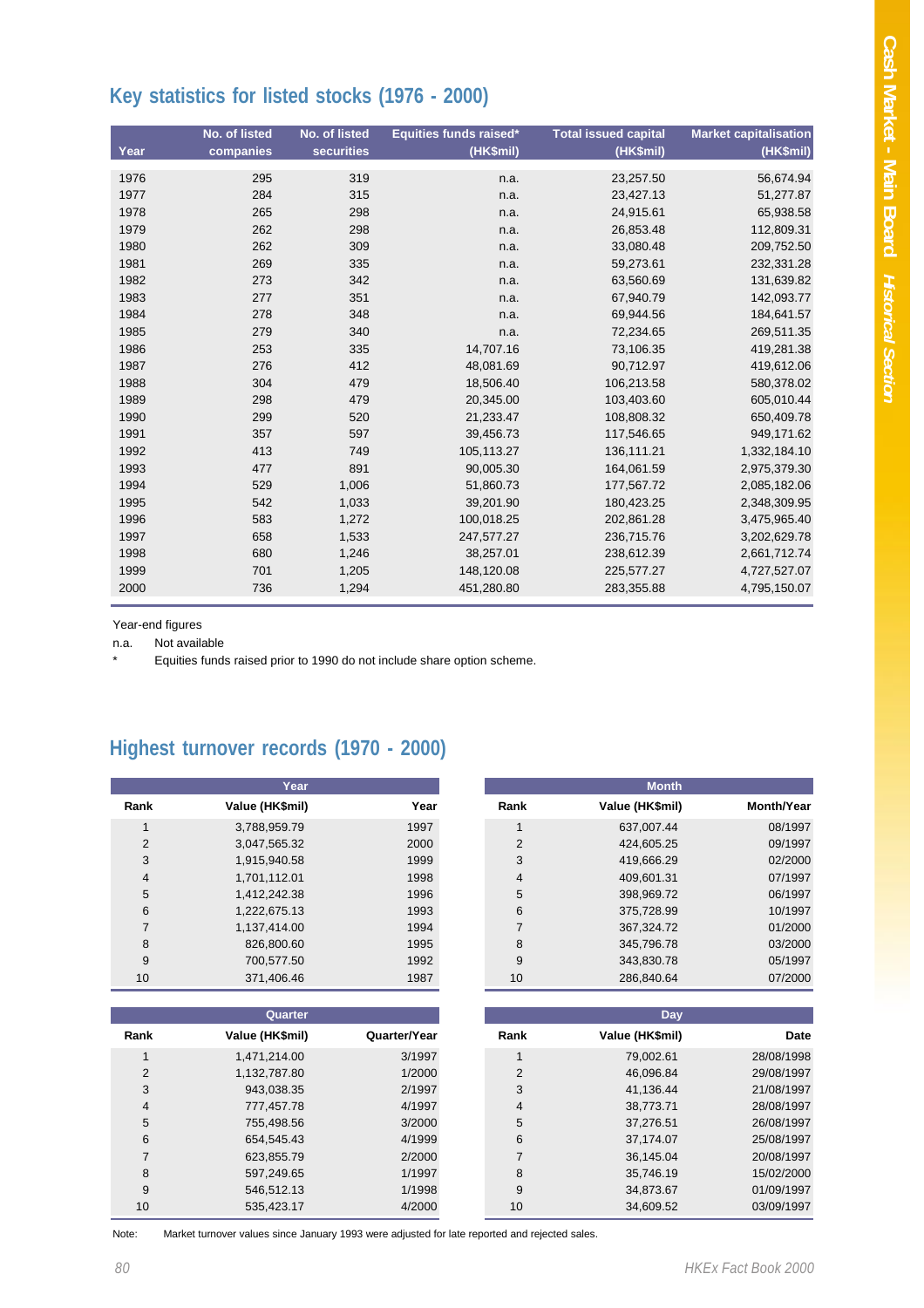# **10 largest day-to-day fluctuations in stock price indices**

#### **All Ordinaries Index 1986-2000**

| <b>Rank</b>    | $%$ up | <b>Date</b> | <b>Closing index</b> | <b>Rank</b>    | % down | <b>Date</b> | <b>Closing index</b> |
|----------------|--------|-------------|----------------------|----------------|--------|-------------|----------------------|
|                | 14.32  | 29/10/97    | 5380.98              |                | 32.75  | 26/10/87    | 1371.44              |
| $\overline{2}$ | 12.70  | 02/02/98    | 4853.94              | $\overline{2}$ | 21.80  | 05/06/89    | 1228.56              |
| 3              | 9.43   | 23/05/89    | 1813.95              | 3              | 13.39  | 19/10/87    | 2039.44              |
| 4              | 7.82   | 16/10/98    | 4192.54              | $\overline{4}$ | 11.56  | 28/10/97    | 4706.88              |
| 5              | 7.81   | 12/06/89    | 1417.98              | 5              | 11.17  | 22/05/89    | 1657.66              |
| 6              | 7.47   | 03/09/97    | 7714.87              | 6              | 9.97   | 23/10/97    | 5228.14              |
| 7              | 7.43   | 06/11/87    | 1208.89              | $\overline{7}$ | 9.39   | 17/04/00    | 6189.72              |
| 8              | 7.36   | 07/09/98    | 3548.61              | 8              | 9.31   | 12/01/98    | 4033.09              |
| 9              | 6.55   | 24/10/97    | 5570.72              | 9              | 8.89   | 25/05/89    | 1622.20              |
| 10             | 6.33   | 14/08/98    | 3276.19              | 10             | 8.04   | 03/12/92    | 2664.92              |

| Rank           | Points up | <b>Date</b> | <b>Closing index</b> | <b>Rank</b>    | Points down | <b>Date</b> | <b>Closing index</b> |
|----------------|-----------|-------------|----------------------|----------------|-------------|-------------|----------------------|
|                | 674.10    | 29/10/97    | 5380.98              |                | 668.00      | 26/10/87    | 1371.44              |
| $\overline{2}$ | 547.05    | 02/02/98    | 4853.94              | $\overline{2}$ | 641.34      | 17/04/00    | 6189.72              |
| 3              | 536.45    | 03/09/97    | 7714.87              | 3              | 615.12      | 28/10/97    | 4706.88              |
| 4              | 343.63    | 03/11/97    | 5780.09              | 4              | 578.75      | 23/10/97    | 5228.14              |
| 5              | 342.58    | 24/10/97    | 5570.72              | 5              | 538.31      | 05/01/00    | 6709.50              |
| 6              | 315.66    | 25/09/00    | 6359.13              | 6              | 414.08      | 12/01/98    | 4033.09              |
| $\overline{7}$ | 303.91    | 16/10/98    | 4192.54              | $\overline{ }$ | 394.84      | 22/10/97    | 5806.89              |
| 8              | 288.07    | 17/03/00    | 7355.56              | 8              | 393.09      | 01/09/97    | 7261.90              |
| 9              | 280.59    | 14/01/94    | 5600.73              | 9              | 387.04      | 11/03/96    | 5015.40              |
| 10             | 275.49    | 11/02/00    | 7648.02              | 10             | 342.48      | 05/06/89    | 1228.56              |
|                |           |             |                      |                |             |             |                      |

#### **Hang Seng Index 1970-2000**

|                | $%$ up | <b>Date</b> | <b>Closing index</b> | <b>Rank</b>    | % down | <b>Date</b> |
|----------------|--------|-------------|----------------------|----------------|--------|-------------|
|                | 14.32  | 29/10/97    | 5380.98              |                | 32.75  | 26/10/87    |
| $\overline{2}$ | 12.70  | 02/02/98    | 4853.94              | $\overline{2}$ | 21.80  | 05/06/89    |
| 3              | 9.43   | 23/05/89    | 1813.95              | 3              | 13.39  | 19/10/87    |
| 4              | 7.82   | 16/10/98    | 4192.54              | 4              | 11.56  | 28/10/97    |
| 5              | 7.81   | 12/06/89    | 1417.98              | 5              | 11.17  | 22/05/89    |
| 6              | 7.47   | 03/09/97    | 7714.87              | 6              | 9.97   | 23/10/97    |
|                | 7.43   | 06/11/87    | 1208.89              | $\overline{7}$ | 9.39   | 17/04/00    |
| 8              | 7.36   | 07/09/98    | 3548.61              | 8              | 9.31   | 12/01/98    |
| 9              | 6.55   | 24/10/97    | 5570.72              | 9              | 8.89   | 25/05/89    |
|                | 6.33   | 14/08/98    | 3276.19              | 10             | 8.04   | 03/12/92    |

| nk              | Points up | <b>Date</b> | <b>Closing index</b> | <b>Rank</b>    | <b>Points down</b> | <b>Date</b> | <b>Closing index</b> |
|-----------------|-----------|-------------|----------------------|----------------|--------------------|-------------|----------------------|
| $\mathbf{1}$    | 674.10    | 29/10/97    | 5380.98              |                | 668.00             | 26/10/87    | 1371.44              |
| 2               | 547.05    | 02/02/98    | 4853.94              | $\overline{2}$ | 641.34             | 17/04/00    | 6189.72              |
| 3               | 536.45    | 03/09/97    | 7714.87              | 3              | 615.12             | 28/10/97    | 4706.88              |
| $\overline{4}$  | 343.63    | 03/11/97    | 5780.09              | 4              | 578.75             | 23/10/97    | 5228.14              |
| 5               | 342.58    | 24/10/97    | 5570.72              | 5              | 538.31             | 05/01/00    | 6709.50              |
| 6               | 315.66    | 25/09/00    | 6359.13              | 6              | 414.08             | 12/01/98    | 4033.09              |
| $\overline{7}$  | 303.91    | 16/10/98    | 4192.54              | $\overline{7}$ | 394.84             | 22/10/97    | 5806.89              |
| 8               | 288.07    | 17/03/00    | 7355.56              | 8              | 393.09             | 01/09/97    | 7261.90              |
| 9               | 280.59    | 14/01/94    | 5600.73              | 9              | 387.04             | 11/03/96    | 5015.40              |
| 10 <sup>1</sup> | 275.49    | 11/02/00    | 7648.02              | 10             | 342.48             | 05/06/89    | 1228.56              |
|                 |           |             |                      |                |                    |             |                      |

31 July 1964 = 100

|                |        |             |                      |                |          |             | .                    |
|----------------|--------|-------------|----------------------|----------------|----------|-------------|----------------------|
| nk             | $%$ up | <b>Date</b> | <b>Closing index</b> | <b>Rank</b>    | $%$ down | <b>Date</b> | <b>Closing index</b> |
| $\mathbf{1}$   | 18.82  | 29/10/97    | 10765.30             |                | 33.33    | 26/10/87    | 2241.69              |
| 2              | 14.41  | 09/02/73    | 1449.91              | $\overline{2}$ | 21.75    | 05/06/89    | 2093.61              |
| 3              | 14.33  | 02/02/98    | 10578.60             | 3              | 13.70    | 28/10/97    | 9059.89              |
| $\overline{4}$ | 13.36  | 27/11/74    | 185.17               | 4              | 13.31    | 26/03/73    | 1229.28              |
| 5              | 13.20  | 02/02/73    | 1098.86              | 5              | 11.48    | 10/04/73    | 818.39               |
| 6              | 13.20  | 11/04/73    | 926.45               | 6              | 11.43    | 13/11/72    | 672.62               |
| $\overline{7}$ | 12.35  | 27/01/75    | 209.62               | 7              | 11.12    | 19/10/87    | 3362.39              |
| 8              | 11.71  | 18/07/73    | 602.34               | 8              | 10.78    | 22/05/89    | 2806.57              |
| 9              | 10.69  | 27/03/75    | 279.38               | 9              | 10.41    | 23/10/97    | 10426.30             |
| 10             | 10.48  | 08/02/73    | 1267.26              | 10             | 9.69     | 05/10/81    | 1113.77              |

| Rank           | Points up | <b>Date</b> | <b>Closing index</b> | <b>Rank</b>    | Points down | <b>Date</b> | <b>Closing index</b> |
|----------------|-----------|-------------|----------------------|----------------|-------------|-------------|----------------------|
|                | 1705.41   | 29/10/97    | 10765.30             |                | 1438.31     | 28/10/97    | 9059.89              |
| $\overline{2}$ | 1326.24   | 02/02/98    | 10578.60             | $\overline{2}$ | 1380.39     | 17/04/00    | 14762.37             |
| 3              | 978.66    | 03/09/97    | 14713.99             | 3              | 1226.10     | 05/01/00    | 15846.72             |
| $\overline{4}$ | 816.07    | 25/09/00    | 15428.95             | 4              | 1211.47     | 23/10/97    | 10426.30             |
| 5              | 806.59    | 16/10/98    | 9777.01              | 5              | 1120.70     | 26/10/87    | 2241.69              |
| 6              | 723.99    | 17/03/00    | 17082.99             | 6              | 820.34      | 11/03/96    | 10397.45             |
| 7              | 722.96    | 31/05/00    | 14713.86             | $\overline{7}$ | 793.43      | 06/01/94    | 11374.50             |
| 8              | 718.04    | 24/10/97    | 11144.34             | 8              | 773.58      | 12/01/98    | 8121.06              |
| 9              | 681.87    | 24/02/00    | 17058.66             | 9              | 765.33      | 22/10/97    | 11637.77             |
| 10             | 652.44    | 02/07/99    | 14184.58             | 10             | 743.30      | 07/02/94    | 11414.27             |
|                |           |             |                      |                |             |             |                      |

| $\overline{2}$          | 14.41     | 09/02/73    | 1449.91              |
|-------------------------|-----------|-------------|----------------------|
| 3                       | 14.33     | 02/02/98    | 10578.60             |
| $\overline{\mathbf{4}}$ | 13.36     | 27/11/74    | 185.17               |
| 5                       | 13.20     | 02/02/73    | 1098.86              |
| 6                       | 13.20     | 11/04/73    | 926.45               |
| $\overline{7}$          | 12.35     | 27/01/75    | 209.62               |
| 8                       | 11.71     | 18/07/73    | 602.34               |
| 9                       | 10.69     | 27/03/75    | 279.38               |
| 10                      | 10.48     | 08/02/73    | 1267.26              |
|                         |           |             |                      |
|                         |           |             |                      |
| Rank                    | Points up | <b>Date</b> | <b>Closing index</b> |
| 1                       | 1705.41   | 29/10/97    | 10765.30             |
| $\overline{2}$          | 1326.24   | 02/02/98    | 10578.60             |
| 3                       | 978.66    | 03/09/97    | 14713.99             |
| 4                       | 816.07    | 25/09/00    | 15428.95             |
| 5                       | 806.59    | 16/10/98    | 9777.01              |

**Rank % up Date Closing index**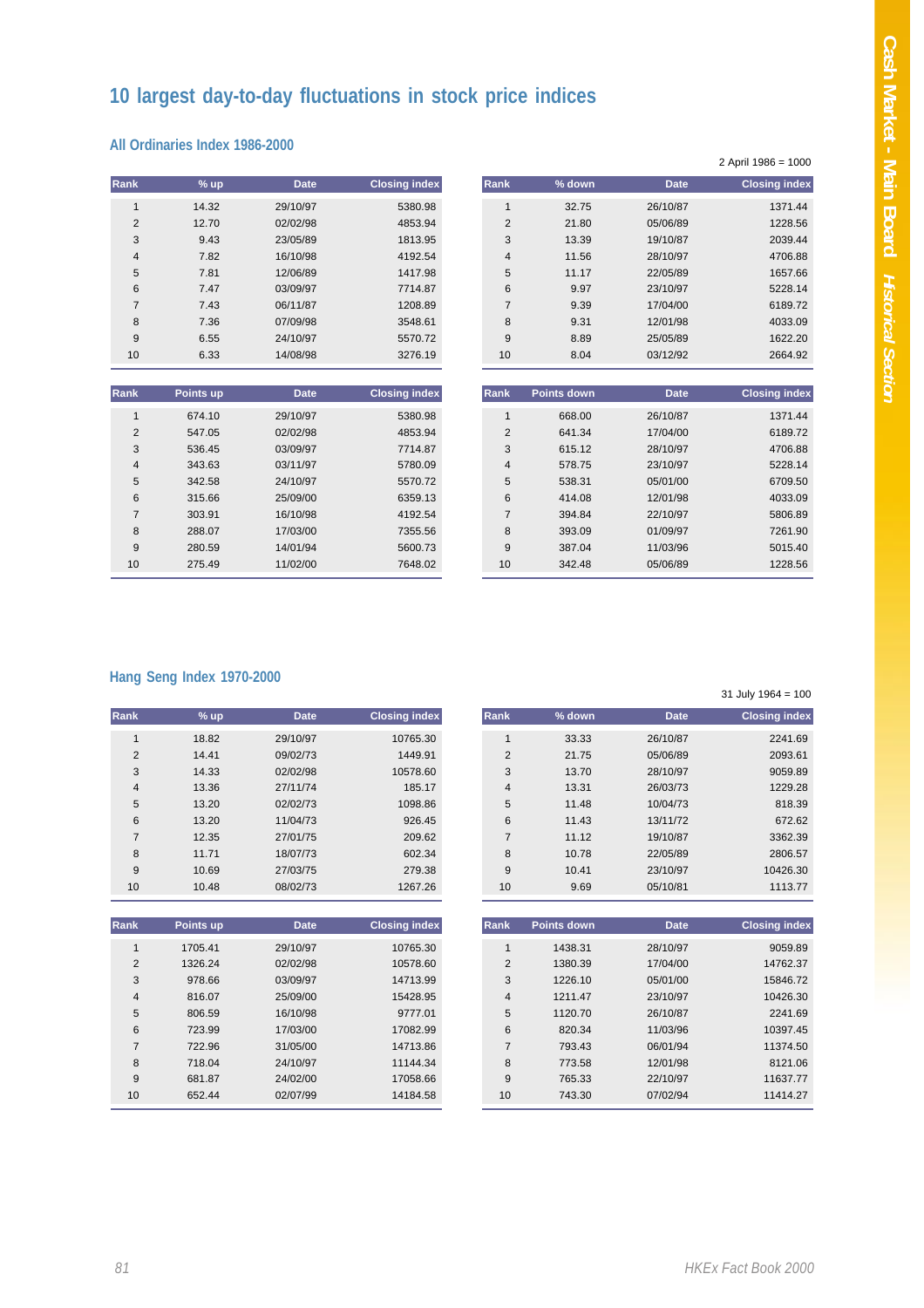# **World stock market indices (1996 - 2000)**

| Year/<br><b>Month</b> | <b>AUSTRALIA</b><br><b>Al Ordinaries</b><br><b>Index</b> | <b>GERMANY</b><br><b>DAX Capital</b><br><b>Value Index</b> | <b>HONG KONG</b><br><b>All Ordinaries</b><br><b>Index</b> | <b>KOREA</b><br><b>Composite</b><br><b>Stock Index</b> | <b>KUALA LUMPUR</b><br><b>Composite</b><br><b>Index</b> | <b>LONDON</b><br><b>FTSE</b><br>100 Index | <b>NEW YORK</b><br><b>DJIA</b><br><b>Index</b> | <b>PARIS</b><br><b>CAC 40</b><br><b>Index</b> |
|-----------------------|----------------------------------------------------------|------------------------------------------------------------|-----------------------------------------------------------|--------------------------------------------------------|---------------------------------------------------------|-------------------------------------------|------------------------------------------------|-----------------------------------------------|
| 1996                  | 2424.60                                                  | 2335.00                                                    | 6539.64                                                   | 651.22                                                 | 1237.96                                                 | 4118.50                                   | 6448.27                                        | 2315.73                                       |
| 1997                  | 2616.50                                                  | 3383.21                                                    | 5284.23                                                   | 376.31                                                 | 594.44                                                  | 5135.50                                   | 7908.25                                        | 2998.91                                       |
| 1998                  | 2813.40                                                  | 3933.96                                                    | 4319.20                                                   | 562.46                                                 | 586.13                                                  | 5882.60                                   | 9181.43                                        | 3942.66                                       |
| 1999                  | 3152.50                                                  | 5409.33                                                    | 7134.79                                                   | 1028.07                                                | 812.33                                                  | 6930.20                                   | 11497.12                                       | 5958.32                                       |
| 2000                  | 3154.70                                                  | 4934.85                                                    | 6107.89                                                   | 504.62                                                 | 679.64                                                  | 6222.50                                   | 10768.85                                       | 5926.42                                       |
|                       |                                                          |                                                            |                                                           |                                                        |                                                         |                                           |                                                |                                               |
| 2000                  |                                                          |                                                            |                                                           |                                                        |                                                         |                                           |                                                |                                               |
| Jan                   | 3096.00                                                  | 5314.07                                                    | 6721.81                                                   | 943.88                                                 | 922.10                                                  | 6268.50                                   | 10940.53                                       | 5659.81                                       |
| Feb                   | 3135.70                                                  | 5939.29                                                    | 7363.68                                                   | 828.38                                                 | 982.24                                                  | 6232.60                                   | 10128.31                                       | 6190.96                                       |
| Mar                   | 3133.30                                                  | 5904.71                                                    | 7407.51                                                   | 860.94                                                 | 974.38                                                  | 6540.20                                   | 10921.92                                       | 6286.05                                       |
| Apr                   | 3085.10                                                  | 5739.40                                                    | 6492.52                                                   | 725.39                                                 | 898.35                                                  | 6327.40                                   | 10733.91                                       | 6419.72                                       |
| May                   | 3040.60                                                  | 5467.57                                                    | 6135.94                                                   | 731.88                                                 | 911.51                                                  | 6359.30                                   | 10522.33                                       | 6426.26                                       |
| Jun                   | 3257.60                                                  | 5300.34                                                    | 6678.54                                                   | 821.22                                                 | 833.37                                                  | 6312.70                                   | 10447.89                                       | 6446.54                                       |
| Jul                   | 3213.60                                                  | 5519.15                                                    | 6971.42                                                   | 705.97                                                 | 798.83                                                  | 6365.30                                   | 10521.98                                       | 6542.49                                       |
| Aug                   | 3261.70                                                  | 5539.47                                                    | 7097.76                                                   | 688.62                                                 | 795.84                                                  | 6672.70                                   | 11215.10                                       | 6625.42                                       |
| Sep                   | 3246.10                                                  | 5218.27                                                    | 6481.09                                                   | 613.22                                                 | 713.51                                                  | 6294.20                                   | 10650.92                                       | 6266.63                                       |
| Oct                   | 3203.90                                                  | 5432.67                                                    | 6117.87                                                   | 514.48                                                 | 752.36                                                  | 6438.40                                   | 10971.14                                       | 6397.66                                       |
| Nov                   | 3222.00                                                  | 4888.22                                                    | 5709.82                                                   | 509.23                                                 | 729.95                                                  | 6142.20                                   | 10414.49                                       | 5928.08                                       |
| Dec                   | 3154.70                                                  | 4934.85                                                    | 6107.89                                                   | 504.62                                                 | 679.64                                                  | 6222.50                                   | 10768.85                                       | 5926.42                                       |

Note : Month-end or year-end figures.

| Year/<br><b>Month</b> | <b>SHANGHAI</b><br>A-Share<br><b>Index</b> | <b>SHENZHEN</b><br>A-Share<br><b>Index</b> | <b>SINGAPORE</b><br><b>Straits Times</b><br><b>Index</b> | <b>SWITZERLAND</b><br><b>SPI General</b><br><b>Index</b> | <b>TAIWAN</b><br><b>Taipei Weighted</b><br><b>Stock Index</b> | <b>THAILAND</b><br><b>Bangkok SET</b><br><b>Index</b> | <b>TOKYO</b><br><b>Nikkei</b><br>225 Index | <b>TORONTO</b><br><b>Composite</b><br><b>Index</b> |
|-----------------------|--------------------------------------------|--------------------------------------------|----------------------------------------------------------|----------------------------------------------------------|---------------------------------------------------------------|-------------------------------------------------------|--------------------------------------------|----------------------------------------------------|
| 1996                  | 954.98                                     | 341.81                                     | 2216.79                                                  | 2511.88                                                  | 6933.94                                                       | 831.57                                                | 19361.35                                   | 5927.03                                            |
| 1997                  | 1258.49                                    | 406.45                                     | 1529.84                                                  | 3898.15                                                  | 8187.27                                                       | 372.69                                                | 15258.74                                   | 6699.44                                            |
| 1998                  | 1219.64                                    | 370.12                                     | 1392.73                                                  | 4497.12                                                  | 6418.43                                                       | 355.81                                                | 13842.17                                   | 6485.94                                            |
| 1999                  | 1451.90                                    | 431.84                                     | 2479.58                                                  | 5022.86                                                  | 8448.84                                                       | 481.92                                                | 18934.34                                   | 8413.75                                            |
| 2000                  | 2192.38                                    | 682.61                                     | 1926.83                                                  | 5621.13                                                  | 4739.09                                                       | 269.19                                                | 13785.69                                   | 8933.68                                            |
|                       |                                            |                                            |                                                          |                                                          |                                                               |                                                       |                                            |                                                    |
| 2000                  |                                            |                                            |                                                          |                                                          |                                                               |                                                       |                                            |                                                    |
| Jan                   | 1631.52                                    | 505.02                                     | 2230.28                                                  | 4717.22                                                  | 9744.89                                                       | 477.57                                                | 19539.70                                   | 8481.11                                            |
| Feb                   | 1825.07                                    | 565.03                                     | 2120.50                                                  | 4750.92                                                  | 9435.94                                                       | 374.32                                                | 19959.52                                   | 9128.99                                            |
| Mar                   | 1915.60                                    | 604.05                                     | 2132.59                                                  | 5075.78                                                  | 9854.95                                                       | 400.32                                                | 20337.32                                   | 9462.39                                            |
| Apr                   | 1953.87                                    | 610.84                                     | 2164.11                                                  | 5075.61                                                  | 8777.35                                                       | 390.40                                                | 17973.70                                   | 9347.61                                            |
| May                   | 2012.03                                    | 628.63                                     | 1795.13                                                  | 5269.66                                                  | 8939.52                                                       | 323.29                                                | 16332.45                                   | 9251.99                                            |
| Jun                   | 2047.70                                    | 647.63                                     | 2037.97                                                  | 5293.34                                                  | 8265.09                                                       | 325.69                                                | 17411.05                                   | 10195.45                                           |
| Jul                   | 2148.03                                    | 672.45                                     | 2051.21                                                  | 5504.14                                                  | 8114.92                                                       | 284.67                                                | 15727.49                                   | 10406.31                                           |
| Aug                   | 2144.01                                    | 664.00                                     | 2147.77                                                  | 5681.82                                                  | 7616.98                                                       | 307.83                                                | 16861.26                                   | 11247.91                                           |
| Sep                   | 2026.36                                    | 635.34                                     | 1997.03                                                  | 5423.60                                                  | 6185.14                                                       | 277.29                                                | 15747.26                                   | 10377.92                                           |
| Oct                   | 2078.65                                    | 650.70                                     | 1976.54                                                  | 5572.90                                                  | 5544.18                                                       | 271.84                                                | 14539.60                                   | 9639.57                                            |
| Nov                   | 2194.14                                    | 687.69                                     | 1952.23                                                  | 5533.21                                                  | 5256.93                                                       | 277.92                                                | 14648.51                                   | 8819.92                                            |
| <b>Dec</b>            | 2192.38                                    | 682.61                                     | 1926.83                                                  | 5621.13                                                  | 4739.09                                                       | 269.19                                                | 13785.69                                   | 8933.68                                            |

Note : Month-end or year-end figures.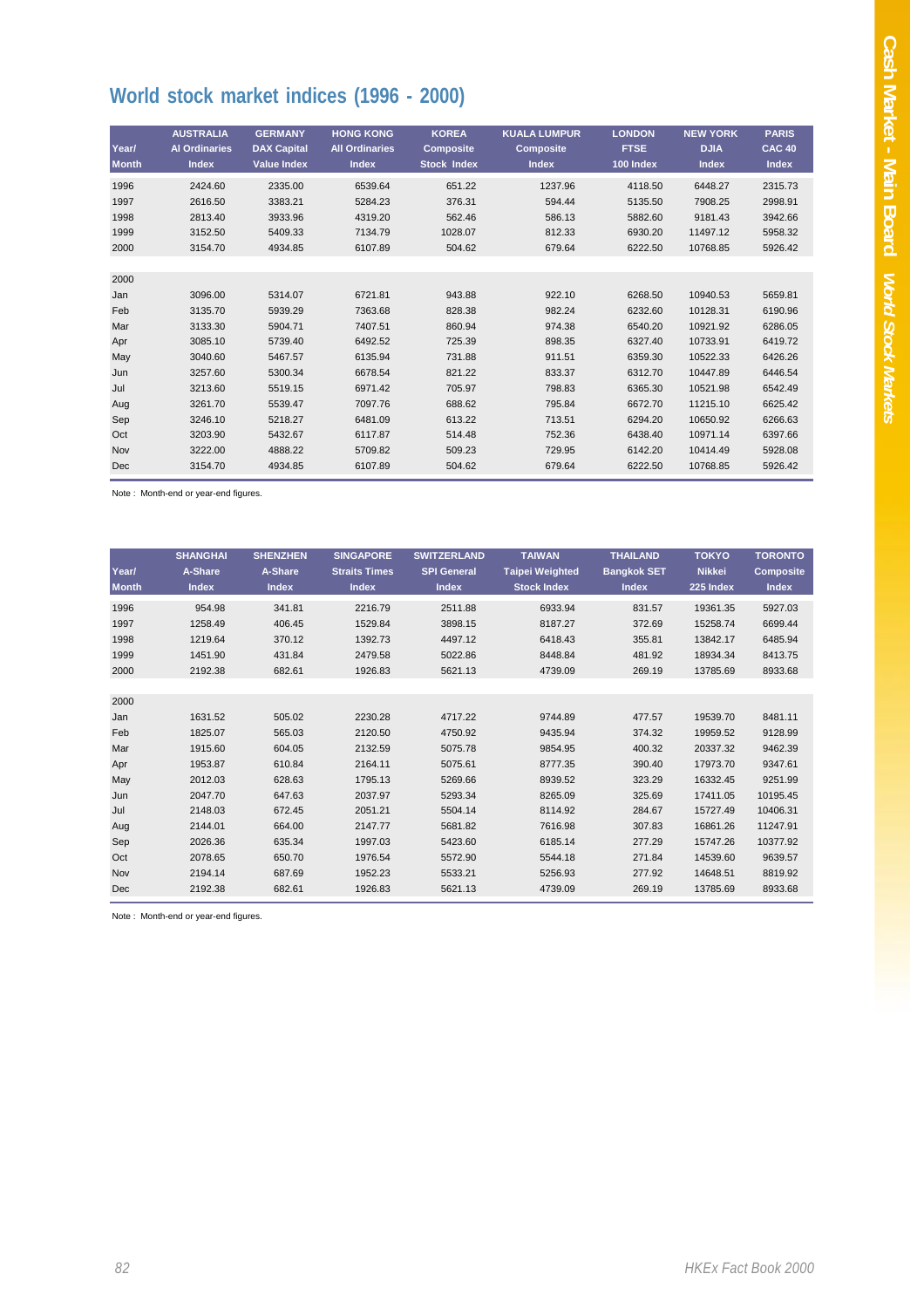# **World stock market indices (2000)**



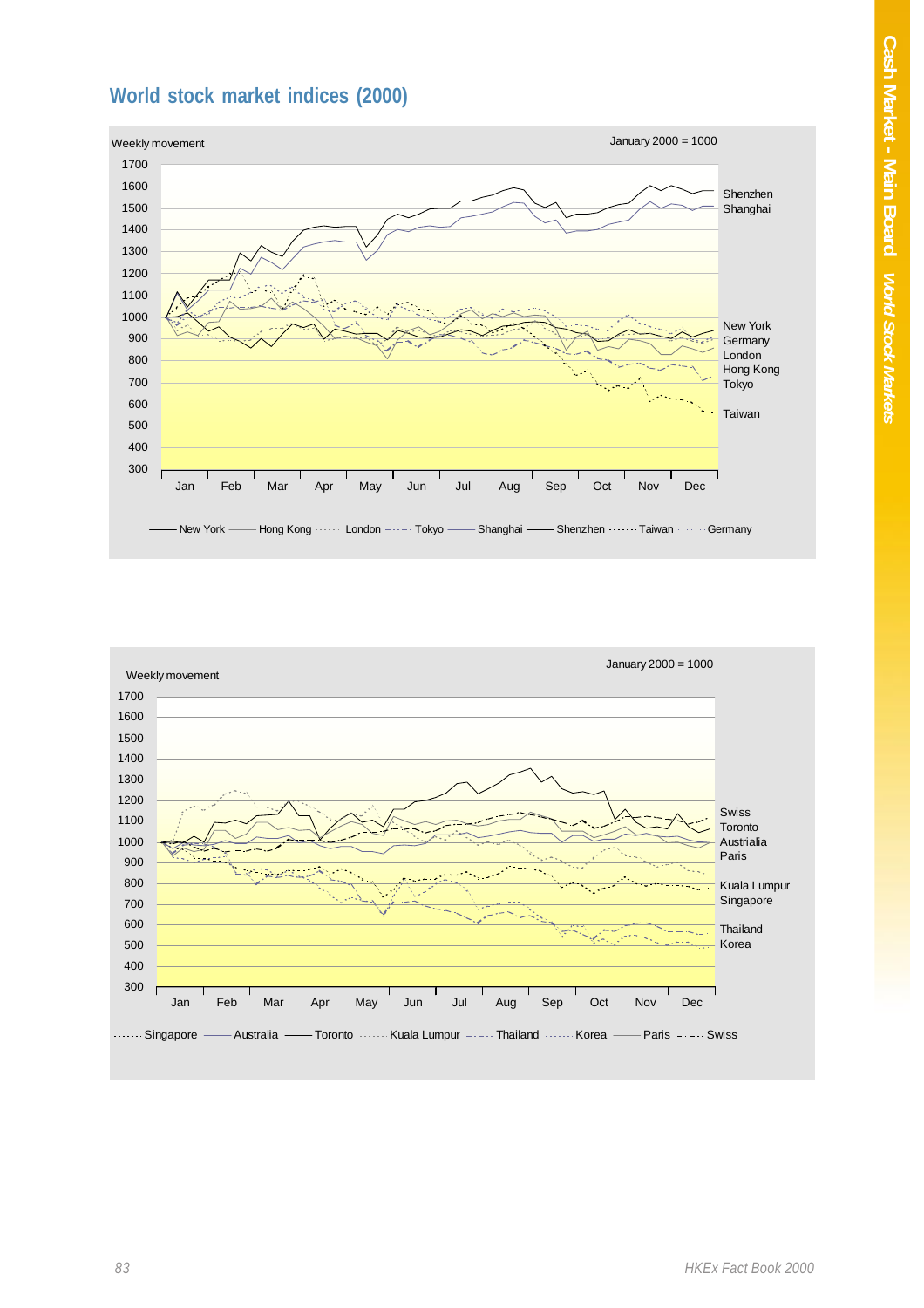### **Growth Enterprise Index (GEI)**

#### *Introduction*

The Growth Enterprise Index (GEI) is designed to measure the overall performance of the Growth Enterprise Market, which has commenced operation since 25 November 1999. The Index is market-value weighted. This means that the GEI is weighted according to each company's size in term of market capitalisation (shares-inissue multiplied by share price). All the GEM stocks will be included for index calculation.

| <b>Growth Enterprise Index (GEI)</b> |                                                      |
|--------------------------------------|------------------------------------------------------|
| Base date                            | 17 March 2000                                        |
| Base value                           | 1000 index points                                    |
| Currency used for index              | Hong Kong Dollar                                     |
| Constituents                         | All GEM stocks                                       |
| Constituents' weighting              | Full market capitalisation of each constituent stock |
| Calculation                          | Every 60 seconds                                     |

*Calculation formula*

| $Current =$ | Current AMV of constituent stocks          | Previous minute's GEI |
|-------------|--------------------------------------------|-----------------------|
| GEI         | Previous minute's AMV of constituent stock |                       |

The GEI summaries price movements by following the changes in the Aggregate Market Capitalisation (AMV) of the constituent stocks. The AMV will be adjusted for capital changes and stock additions and deletions.

#### *Index components*

(as at the end December 2000)

The GEI consists of 53 constituent stocks with market value of HK\$65,733 million as at the end of December 2000. The composition and the weighting of each stock are as follow table:

|      |                                                  | <b>Market value</b> | <b>Weighting</b> |
|------|--------------------------------------------------|---------------------|------------------|
| Code | <b>Name</b>                                      | (HK\$ mil)          | $(\%)$           |
| 8061 | AcrossAsia Multimedia Ltd.                       | 15,827              | 24.08            |
| 8002 | Phoenix Satellite Television Holdings Ltd.       | 10,478              | 15.94            |
| 8001 | tom.com limited                                  | 6,601               | 10.04            |
| 8008 | Sunevision Holdings Ltd.                         | 5,772               | 8.78             |
| 8023 | Henderson Cyber Ltd.                             | 3,700               | 5.63             |
| 8056 | Greencool Technology Holdings Ltd.               | 1,830               | 2.78             |
| 8006 | hongkong.com Corporation                         | 1,659               | 2.52             |
| 8035 | Wah Sang Gas Holdings Ltd.                       | 1,245               | 1.89             |
| 8068 | SmarTech Digital Manufacturing Holdings Ltd.     | 988                 | 1.50             |
| 8016 | China Data Broadcasting Holdings Ltd.            | 906                 | 1.38             |
| 8010 | STAREASTnet.com Corporation                      | 841                 | 1.28             |
| 8018 | SIIC Medical Science and Technology (Group) Ltd. | 806                 | 1.23             |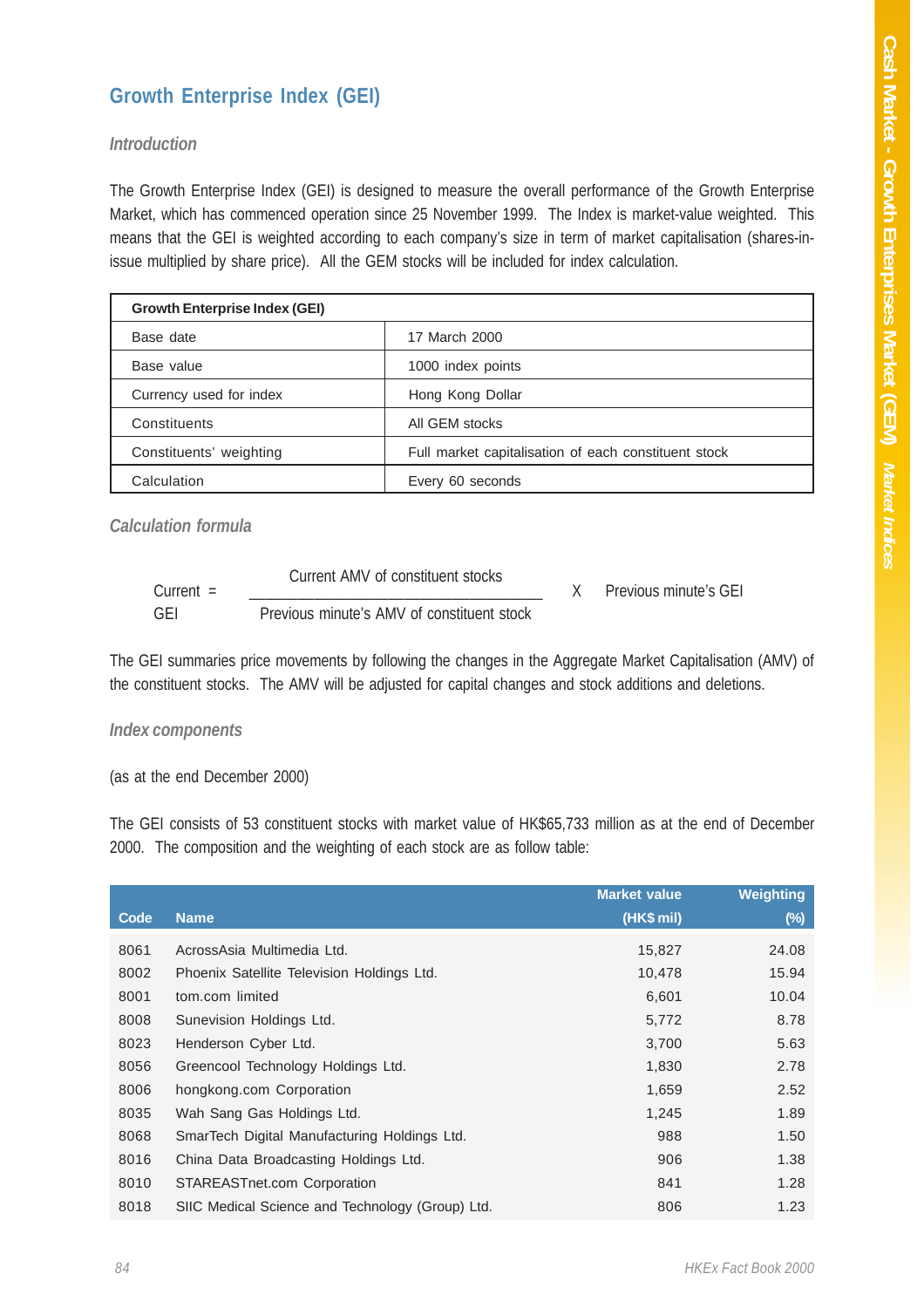# **Growth Enterprise Index (GEI) (continued)**

|      |                                                             | <b>Market value</b> | <b>Weighting</b> |
|------|-------------------------------------------------------------|---------------------|------------------|
| Code | <b>Name</b>                                                 | (HK\$ mil)          | $(\%)$           |
| 8138 | Town Health International Holdings Co Ltd.                  | 776                 | 1.18             |
| 8030 | DigiTel Group Ltd.                                          | 750                 | 1.14             |
| 8028 | Timeless Software Ltd.                                      | 736                 | 1.12             |
| 8080 | iSteelAsia.com Ltd.                                         | 727                 | 1.11             |
| 8097 | Arcontech Corporation                                       | 698                 | 1.06             |
| 8013 | Pine Technology Holdings Ltd.                               | 651                 | 0.99             |
| 8088 | techpacific.com Ltd.                                        | 648                 | 0.99             |
| 8063 | Trasy Gold Ex Ltd.                                          | 631                 | 0.96             |
| 8048 | Excel Technology International Holdings Ltd.                | 630                 | 0.96             |
| 8050 | FlexSystem Holdings Ltd.                                    | 630                 | 0.96             |
| 8033 | Vodatel Networks Holdings Ltd.                              | 609                 | 0.93             |
| 8012 | Far Eastern Polychem Industries Ltd.                        | 603                 | 0.92             |
| 8393 | Beijing Beida Jade Bird Universal Sci-Tech Co. Ltd. - H Shs | 601                 | 0.91             |
| 8026 | Prosten Technology Holdings Ltd.                            | 552                 | 0.84             |
| 8041 | Intcera High Tech Group Ltd.                                | 494                 | 0.75             |
| 8103 | Systek Information Technology (Holdings) Ltd.               | 404                 | 0.61             |
| 8118 | hkcyber.com (Holdings) Ltd.                                 | 381                 | 0.58             |
| 8116 | Neolink Cyber Technology (Holding) Ltd.                     | 375                 | 0.57             |
| 8009 | iMerchants Ltd.                                             | 338                 | 0.51             |
| 8005 | Yuxing InfoTech Holdings Ltd.                               | 328                 | 0.50             |
| 8122 | CASH on-line Ltd.                                           | 322                 | 0.49             |
| 8078 | Emperor Entertainment Group Ltd.                            | 286                 | 0.43             |
| 8086 | ePRO Ltd.                                                   | 285                 | 0.43             |
| 8017 | CyberM International (Holdings) Ltd.                        | 238                 | 0.36             |
| 8069 | Tong Ren Tang Technologies Co. Ltd. - H Shs                 | 233                 | 0.35             |
| 8027 | Sino Biopharmaceutical Ltd.                                 | 228                 | 0.35             |
| 8040 | Fortune Telecom Holdings Ltd.                               | 201                 | 0.31             |
| 8029 | L.P. Lammas International Ltd.                              | 196                 | 0.30             |
| 8011 | China Agrotech Holdings Ltd.                                | 180                 | 0.27             |
| 8081 | Computech Holdings Ltd.                                     | 176                 | 0.27             |
| 8089 | Proactive Technology Holdings Ltd.                          | 162                 | 0.25             |
| 8102 | Shanghai Fudan Microelectronics Co. Ltd. - H Shs            | 158                 | 0.24             |
| 8032 | GreaterChina Technology Group Ltd.                          | 136                 | 0.21             |
| 8036 | 36.com Holdings Ltd.                                        | 126                 | 0.19             |
| 8003 | T S Telecom Technologies Ltd.                               | 124                 | 0.19             |
| 8073 | Panda-Recruit Ltd.                                          | 101                 | 0.15             |
| 8083 | SYSCAN Technology Holdings Ltd.                             | 94                  | 0.14             |
| 8015 | Qianlong Technology International Holdings Ltd.             | 93                  | 0.14             |
| 8025 | Asian Information Resources (Holdings) Ltd.                 | 90                  | 0.14             |
| 8007 | DIGITALHONGKONG.COM                                         | 45                  | 0.07             |
| 8108 | Grandmass Enterprise Solution Ltd.                          | 42                  | 0.06             |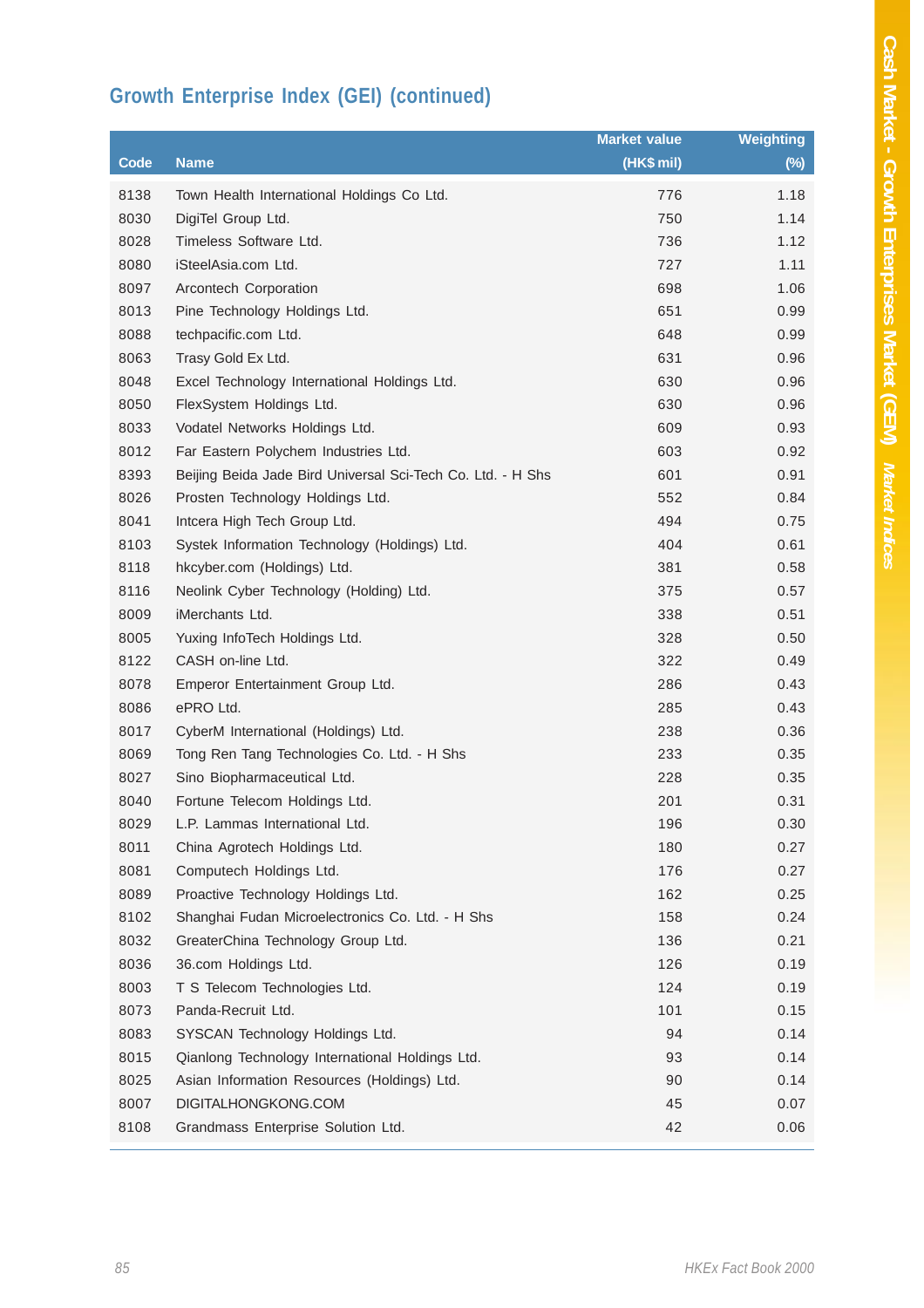### **Growth Enterprise Index, daily closing (2000)**

17 March 2000 = 1000

| <b>Date</b>    | Jan            | Feb | <b>Mar</b>               | Apr                      | May              | Jun                     | Jul                      | Aug                      | Sep.                     | Oct                      | <b>Nov</b>              | <b>Dec</b>               |
|----------------|----------------|-----|--------------------------|--------------------------|------------------|-------------------------|--------------------------|--------------------------|--------------------------|--------------------------|-------------------------|--------------------------|
| $\mathbf{1}$   | $\blacksquare$ |     | $\overline{\phantom{a}}$ | $\blacksquare$           | $\sim$ $\sim$    | 494.61                  | $\overline{\phantom{a}}$ | 453.87                   | 474.05                   | $\overline{\phantom{a}}$ | 356.72                  | 329.30                   |
| 2              |                |     |                          | $\overline{\phantom{a}}$ | 679.20           | 523.47                  | $\sim$                   | 438.66                   | $\sim 100$               | $\sim$                   | 355.05                  | $\sim 100$               |
| 3              |                |     | $\overline{a}$           | 772.60                   | 661.55           | $\sim 100$              | 461.48                   | 441.83                   | $\sim 100$               | 392.25                   | 358.15                  | $\sim$ 100 $\pm$         |
| 4              |                |     | $\overline{a}$           | $\sim$                   | 659.44           | $\sim$ $-$              | 462.59                   | 448.44                   | 487.59                   | 387.80                   | $\sim 100$ km s $^{-1}$ | 327.76                   |
| 5              |                |     | $\overline{a}$           | 665.65                   | 659.88           | 560.17                  | 448.59                   | $\sim 100$ m $^{-1}$     | 479.88                   | 386.98                   | $\sim 100$              | 325.31                   |
| 6              |                |     | $\overline{a}$           | 702.95                   | $\sim$ 100 $\pm$ | $\sim 100$ km s $^{-1}$ | 440.42                   | $\sim 100$               | 475.18                   | $\sim 100$               | 362.52                  | 337.72                   |
| $\overline{7}$ |                |     | $\overline{a}$           | 745.48                   | $\sim 100$       | 562.17                  | 448.59                   | 449.70                   | 459.66                   | $\sim$                   | 363.02                  | 333.60                   |
| 8              |                |     |                          | $\sim$ 100 $\pm$         | 623.92           | 536.07                  | $\sim 100$ km s $^{-1}$  | 452.88                   | 459.68                   | $\sim$                   | 366.93                  | 333.57                   |
| 9              |                |     | $\overline{a}$           | $\sim 100$               | 626.32           | 541.75                  | $\sim 100$               | 472.48                   | $\sim 100$ km s $^{-1}$  | 372.11                   | 362.03                  | $\sim 100$               |
| 10             |                |     | $\overline{\phantom{a}}$ | 721.19                   | 619.18           | $\sim 100$              | 448.10                   | 468.81                   | $\sim 100$ km s $^{-1}$  | 370.85                   | 357.83                  | $\sim 100$               |
| 11             |                |     | $\overline{\phantom{a}}$ | 702.31                   | <b>Contract</b>  | $\sim 100$              | 438.39                   | 473.52                   | 445.95                   | 355.08                   | $\sim 100$              | 332.98                   |
| 12             |                |     | $\overline{\phantom{a}}$ | 719.31                   | 622.15           | 550.41                  | 496.77                   | $\sim 1000$ km s $^{-1}$ | 434.69                   | 360.71                   | $\sim 100$              | 327.66                   |
| 13             |                |     | $\overline{\phantom{a}}$ | 702.44                   | $\sim 100$       | 531.19                  | 479.93                   | $\sim 100$               | <b>Contractor</b>        | 354.60                   | 347.54                  | 331.82                   |
| 14             |                |     | $\overline{\phantom{a}}$ | 698.10                   | $\sim 100$       | 536.32                  | 474.08                   | 465.26                   | 432.42                   | $\sim 100$               | 350.51                  | 328.23                   |
| 15             |                |     | $\overline{\phantom{a}}$ | $\sim 10^{-1}$           | 614.28           | 531.02                  | $\sim 100$ km s $^{-1}$  | 474.90                   | 435.19                   | <b>Contract</b>          | 351.01                  | 320.10                   |
| 16             |                |     | $\overline{\phantom{a}}$ | $\sim$                   | 617.25           | 529.63                  | $\sim 100$               | 472.98                   | <b>Contract Contract</b> | 355.15                   | 352.03                  | $\sim 100$ m $^{-1}$     |
| 17             |                |     | 1000.00                  | 609.03                   | 613.34           | $\sim 100$              | 473.19                   | 468.40                   | $\sim 100$               | 345.04                   | 349.14                  | $\sim$ 100 $\pm$         |
| 18             |                |     | $\sim$                   | 641.86                   | 604.93           | $\sim 100$              | 471.45                   | 465.63                   | 414.78                   | 330.06                   | $\sim 100$              | 319.20                   |
| 19             |                |     | $\sim$                   | 606.96                   | 598.31           | 522.29                  | 463.71                   | $\sim 100$ km s $^{-1}$  | 410.21                   | 329.18                   | $\sim 100$              | 313.56                   |
| 20             |                |     | 998.05                   | 604.81                   | $\sim 100$       | 520.26                  | 451.47                   | $\sim 100$               | 409.50                   | 344.32                   | 347.96                  | 310.12                   |
| 21             |                |     | 928.76                   | $\blacksquare$           | $\sim 100$       | 536.62                  | 464.10                   | 462.84                   | 398.01                   | $\sim 100$               | 351.19                  | 306.36                   |
| 22             |                |     | 940.11                   | $\overline{\phantom{a}}$ | 590.88           | 523.62                  | <b>Contract</b>          | 470.68                   | 385.36                   | $\sim 100$               | 346.28                  | 307.95                   |
| 23             |                |     | 971.22                   | $\overline{\phantom{a}}$ | 583.27           | 503.51                  | $\sim$ $-$               | 464.05                   | $\sim$ 100 $\pm$         | 346.22                   | 347.43                  | $\overline{\phantom{a}}$ |
| 24             |                |     | 1021.74                  | $\overline{\phantom{a}}$ | 556.58           | $\sim 100$              | 475.87                   | 459.19                   | $\sim 100$               | 342.00                   | 345.31                  |                          |
| 25             |                |     | $\sim$                   | 577.14                   | 517.13           | $\sim 100$              | 470.43                   | 466.05                   | 402.95                   | 341.20                   | $\sim$                  | $\overline{\phantom{a}}$ |
| 26             |                |     | $\sim$                   | 576.52                   | 493.15           | 489.48                  | 471.37                   | $\sim 100$               | 394.79                   | 339.40                   | $\sim$ $-$              | $\blacksquare$           |
| 27             |                |     | 999.96                   | 600.21                   | $\sim 100$       | 479.48                  | 475.15                   | $\sim$ 100 $\pm$         | 392.19                   | 341.96                   | 344.68                  | 302.51                   |
| 28             |                |     | 979.44                   | 611.95                   | $\sim$ 100 $\pm$ | 472.09                  | 460.94                   | 463.80                   | 398.77                   | $\sim 100$               | 335.83                  | 304.14                   |
| 29             |                |     | 942.48                   | $\blacksquare$           | 466.49           | 467.11                  | $\sim$ $-$               | 464.09                   | 396.31                   | $\sim 100$               | 328.42                  | 309.42                   |
| 30             |                |     | 899.74                   |                          | 447.12           | 454.38                  | $\sim$ $-$               | 461.74                   | $\sim$ 100 $\pm$         | 343.89                   | 324.71                  | $\overline{\phantom{a}}$ |
| 31             |                |     | 888.89                   |                          | 468.04           | $\sim 10$               | 456.77                   | 468.22                   |                          | 344.90                   |                         |                          |
| High           |                |     | 1021.74                  | 772.60                   | 679.20           | 562.17                  | 496.77                   | 474.90                   | 487.59                   | 392.25                   | 366.93                  | 337.72                   |
| Low            |                |     | 888.89                   | 576.52                   | 447.12           | 454.38                  | 438.39                   | 438.66                   | 385.36                   | 329.18                   | 324.71                  | 302.51                   |
| Avg            |                |     | 960.94                   | 662.27                   | 586.78           | 517.41                  | 463.49                   | 462.09                   | 429.36                   | 354.19                   | 350.20                  | 321.12                   |

#### **Growth Enterprise Index daily movement (2000)**

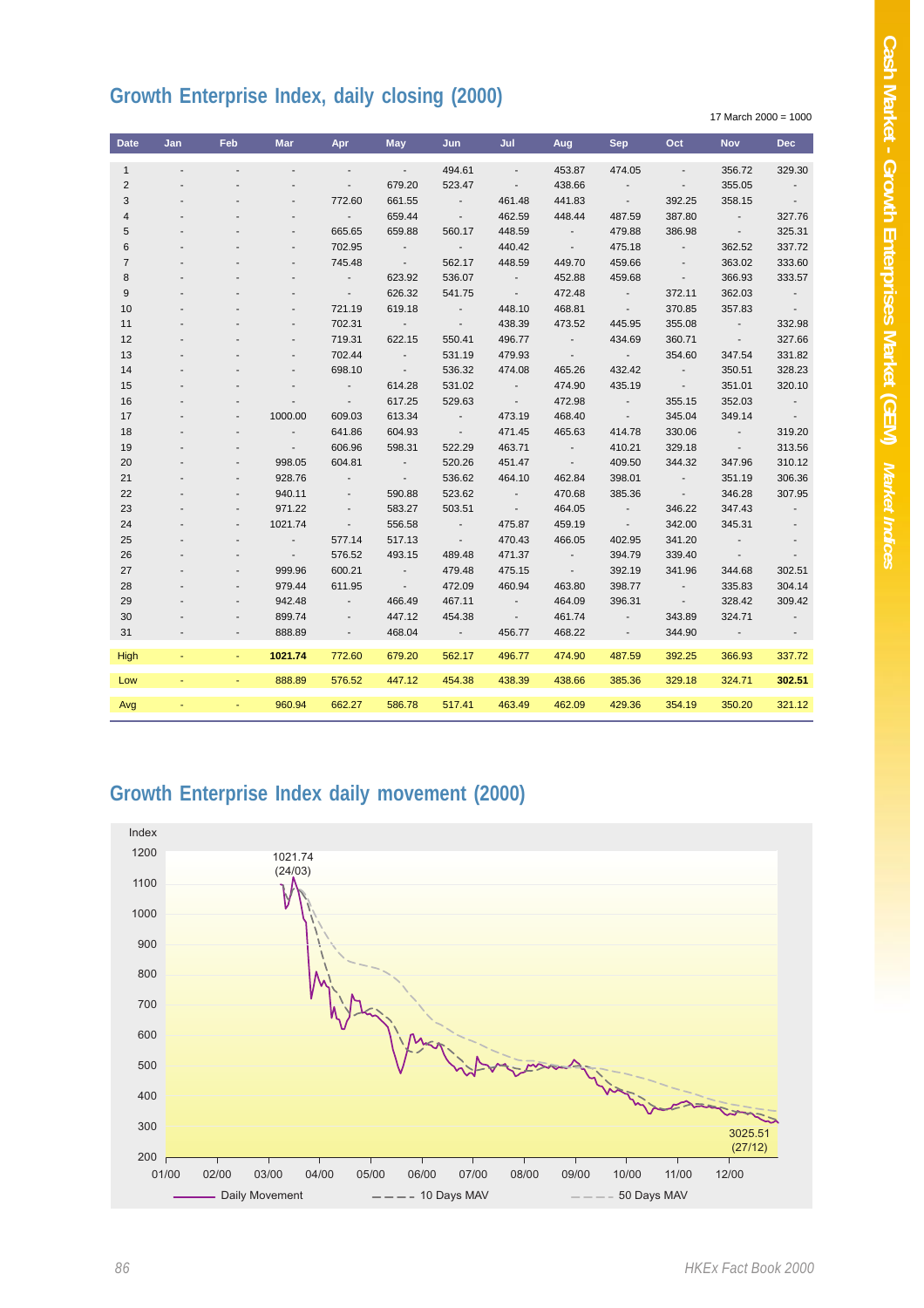End of 2000

# **20 leading companies in GEM market capitalisation**

| Rank           | Code | Company                                          | <b>Issued capital</b><br>(shares) | <b>Closing price</b><br>(HKS) | <b>Market capitalisation</b><br>(HK\$mil) | $%$ of<br>market total |
|----------------|------|--------------------------------------------------|-----------------------------------|-------------------------------|-------------------------------------------|------------------------|
| 1              | 8061 | AcrossAsia Multimedia Ltd.                       | 5,064,615,385                     | 3.125                         | 15,826.92                                 | 23.52                  |
| $\overline{2}$ | 8002 | Phoenix Satellite Television Holdings Ltd.       | 4,930,968,000                     | 2.125                         | 10.478.31                                 | 15.57                  |
| 3              | 8001 | tom.com limited                                  | 3,143,256,899                     | 2.100                         | 6.600.84                                  | 9.81                   |
| $\overline{4}$ | 8008 | Sunevision Holdings Ltd.                         | 2,043,011,500                     | 2.825                         | 5.771.51                                  | 8.58                   |
| 5              | 8023 | Henderson Cyber Ltd.                             | 5,000,000,000                     | 0.740                         | 3.700.00                                  | 5.50                   |
| 6              | 8056 | Greencool Technology Holdings Ltd.               | 1,000,000,000                     | 1.830                         | 1.830.00                                  | 2.72                   |
| $\overline{7}$ | 8006 | hongkong.com Corporation                         | 4,096,000,000                     | 0.405                         | 1,658.88                                  | 2.47                   |
| 8              | 8110 | First Mobile Group Holdings Ltd.                 | 1,750,000,000                     | 0.890                         | 1,557.50                                  | 2.31                   |
| 9              | 8035 | Wah Sang Gas Holdings Ltd.                       | 193,100,000                       | 6.450                         | 1,245.50                                  | 1.85                   |
| 10             | 8068 | SmarTech Digital Manufacturing Holdings Ltd.     | 4,000,000,000                     | 0.247                         | 988.00                                    | 1.47                   |
| 11             | 8016 | China Data Broadcasting Holdings Ltd.            | 318,000,000                       | 2.850                         | 906.30                                    | 1.35                   |
| 12             | 8010 | STAREASTnet.com Corporation                      | 1,025,500,000                     | 0.820                         | 840.91                                    | 1.25                   |
| 13             | 8018 | SIIC Medical Science and Technology (Group) Ltd. | 620,000,000                       | 1.300                         | 806.00                                    | 1.20                   |
| 14             | 8138 | Town Health International Holdings Co. Ltd.      | 400.000.000                       | 1.940                         | 776.00                                    | 1.15                   |
| 15             | 8030 | DigiTel Group Ltd.                               | 1,000,000,000                     | 0.750                         | 750.00                                    | 1.11                   |
| 16             | 8028 | Timeless Software Ltd.                           | 751.500.000                       | 0.980                         | 736.47                                    | 1.09                   |
| 17             | 8080 | iSteelAsia.com Ltd.                              | 1,454,500,000                     | 0.500                         | 727.25                                    | 1.08                   |
| 18             | 8097 | <b>Arcontech Corporation</b>                     | 720,000,000                       | 0.970                         | 698.40                                    | 1.04                   |
| 19             | 8013 | Pine Technology Holdings Ltd.                    | 684,750,000                       | 0.950                         | 650.51                                    | 0.97                   |
| 20             | 8088 | techpacific.com Ltd.                             | 2,399,677,245                     | 0.270                         | 647.91                                    | 0.96                   |
|                |      |                                                  |                                   |                               |                                           |                        |
|                |      | Total                                            |                                   |                               | 57,192.21                                 | 85.00                  |
|                |      | <b>Market total</b>                              |                                   |                               | 67.290.06                                 | 100.00                 |
|                |      |                                                  |                                   |                               |                                           |                        |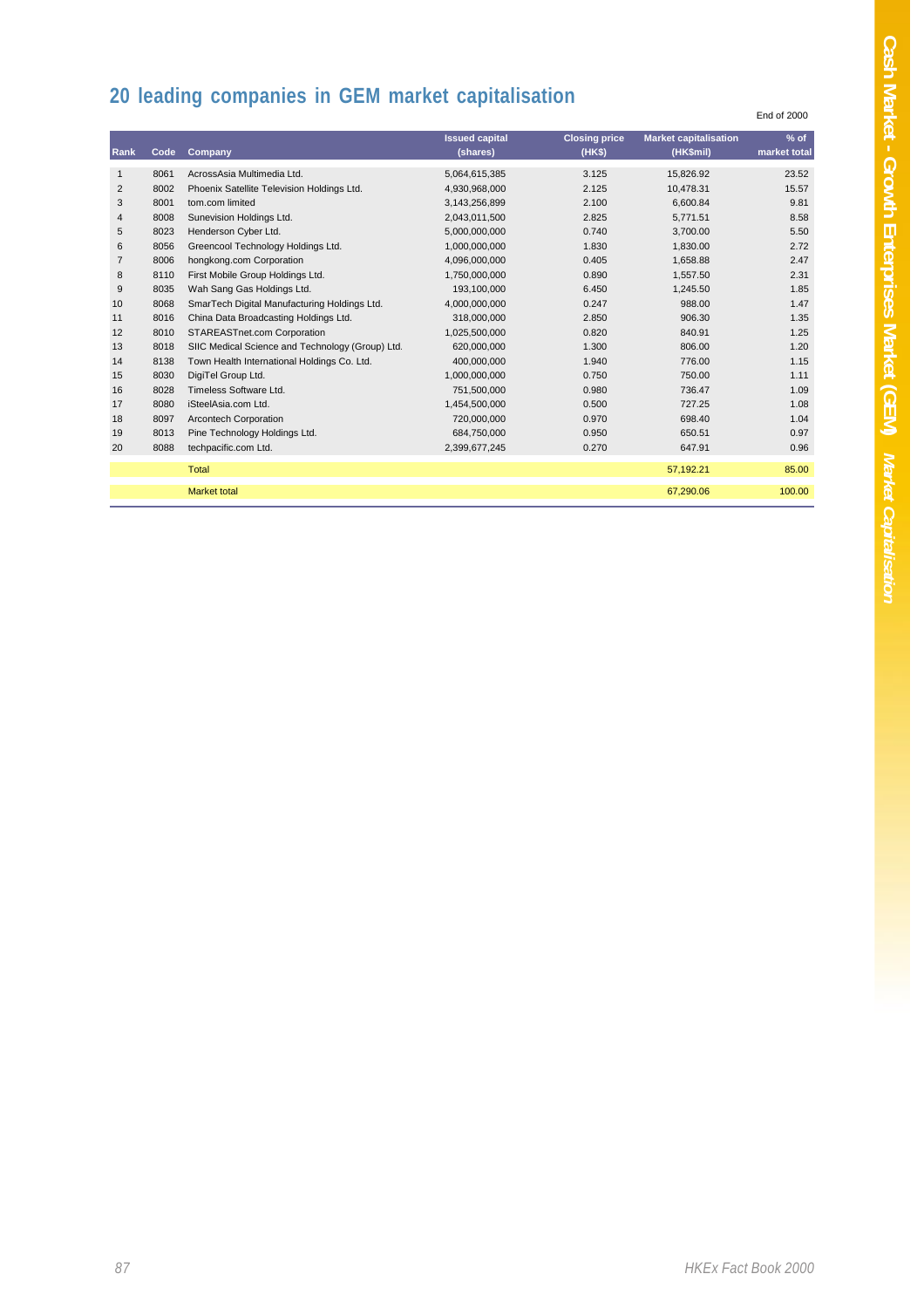### **20 most active GEM stocks (in dollars)**

| Rank           | <b>Stock</b>                   | Turnover (HK\$mil) | % of market total |
|----------------|--------------------------------|--------------------|-------------------|
| $\mathbf{1}$   | tom.com                        | 25,081.56          | 29.76             |
| 2              | <b>Sunevision Holdings</b>     | 10,218.94          | 12.12             |
| 3              | hongkong.com                   | 8,635.29           | 10.25             |
| $\overline{4}$ | <b>Phoenix Satellite</b>       | 5,682.36           | 6.74              |
| 5              | <b>Timeless Software</b>       | 3,505.46           | 4.16              |
| 6              | Beijing Beida Jade Bird - H Sh | 3,277.06           | 3.89              |
| $\overline{7}$ | Shanghai Fudan - H Shares      | 3,203.63           | 3.80              |
| 8              | SmarTech Digital               | 2,396.41           | 2.84              |
| 9              | <b>Vodatel Networks</b>        | 2,337.75           | 2.77              |
| 10             | <b>Town Health</b>             | 1,448.13           | 1.72              |
| 11             | Systek Information             | 1,369.45           | 1.62              |
| 12             | Greencool Tech                 | 1,326.48           | 1.57              |
| 13             | AcrossAsia Multimedia          | 1,325.56           | 1.57              |
| 14             | China Data Broadcasting        | 972.06             | 1.15              |
| 15             | <b>Excel Tech</b>              | 957.89             | 1.14              |
| 16             | Wah Sang Gas                   | 898.00             | 1.07              |
| 17             | hkcyber.com                    | 879.04             | 1.04              |
| 18             | Yuxing InfoTech                | 876.19             | 1.04              |
| 19             | SIIC Med                       | 864.14             | 1.03              |
| 20             | Pine Technology                | 844.36             | 1.00              |
|                | Total                          | 76,099.77          | 90.29             |
|                | <b>Market total</b>            | 84,281.30          | 100.00            |

### **20 most active GEM stocks (in shares)**

| Rank           | <b>Stock</b>               | <b>Turnover (mil of shares)</b> | % of market total |
|----------------|----------------------------|---------------------------------|-------------------|
| $\mathbf{1}$   | <b>Phoenix Satellite</b>   | 3,291.34                        | 10.78             |
| $\overline{2}$ | tom.com                    | 3,070.13                        | 10.05             |
| 3              | hongkong.com               | 2,497.66                        | 8.18              |
| $\overline{4}$ | SmarTech Digital           | 1,790.18                        | 5.86              |
| 5              | Systek Information         | 1,381.84                        | 4.53              |
| 6              | hkcyber.com                | 1,281.34                        | 4.20              |
| $\overline{7}$ | Neolink Cyber Tech         | 1,237.06                        | 4.05              |
| 8              | Shanghai Fudan - H Shares  | 1,177.80                        | 3.86              |
| 9              | <b>Timeless Software</b>   | 970.40                          | 3.18              |
| 10             | <b>iMerchants</b>          | 903.17                          | 2.96              |
| 11             | <b>Sunevision Holdings</b> | 851.23                          | 2.79              |
| 12             | <b>Vodatel Networks</b>    | 850.86                          | 2.79              |
| 13             | Excel Tech                 | 730.99                          | 2.39              |
| 14             | Trasy Gold Ex              | 706.21                          | 2.31              |
| 15             | Greencool Tech             | 666.63                          | 2.18              |
| 16             | Pine Technology            | 646.99                          | 2.12              |
| 17             | GreaterChina Tech          | 519.80                          | 1.70              |
| 18             | Henderson Cyber            | 500.94                          | 1.64              |
| 19             | <b>Computech Holdings</b>  | 498.96                          | 1.63              |
| 20             | <b>SYSCAN Tech</b>         | 478.82                          | 1.57              |
|                | Total                      | 24,052.35                       | 78.76             |
|                | <b>Market total</b>        | 30,537.47                       | 100.00            |

# **Trading value and volume (1999 - 2000)**

| <b>Year/Month</b> |            |                     | Value (HK\$mil) |                      |              | <b>Volume (mil of shares)</b> |              | <b>Deals</b>         |
|-------------------|------------|---------------------|-----------------|----------------------|--------------|-------------------------------|--------------|----------------------|
|                   |            | No. of trading days | <b>Total</b>    | <b>Average daily</b> | <b>Total</b> | <b>Average daily</b>          | <b>Total</b> | <b>Average daily</b> |
| 1999              |            | 25                  | 3.604.74        | 144.19               | 1,499.35     | 59.97                         | 58.760       | 2,350                |
| 2000              |            | 247                 | 84.287.13       | 341.24               | 30.715.28    | 124.35                        | 1,226,941    | 4,967                |
| 2000              | Jan        | 21                  | 1.747.67        | 83.22                | 611.52       | 29.12                         | 27,426       | 1,306                |
|                   | Feb        | 19                  | 2.807.44        | 147.76               | 771.08       | 40.58                         | 37.015       | 1,948                |
|                   | Mar        | 23                  | 33,677.80       | 1,464.25             | 4,406.50     | 191.59                        | 338,533      | 14,719               |
|                   | Apr        | 17                  | 6,269.03        | 368.77               | 2,449.91     | 144.11                        | 131,297      | 7,723                |
|                   | May        | 21                  | 3,249.13        | 154.72               | 1.137.61     | 54.17                         | 70,477       | 3,356                |
|                   | Jun        | 21                  | 3.327.79        | 158.47               | 1,420.01     | 67.62                         | 64,352       | 3,064                |
|                   | Jul        | 21                  | 7.104.08        | 338.29               | 4,410.77     | 210.04                        | 113,548      | 5,407                |
|                   | Aug        | 23                  | 11.624.39       | 505.41               | 4.644.23     | 201.92                        | 178,773      | 7,773                |
|                   | Sep        | 20                  | 5.531.31        | 276.57               | 3,372.42     | 168.62                        | 88,524       | 4,426                |
|                   | Oct        | 20                  | 3.071.54        | 153.58               | 1,559.72     | 77.99                         | 56,328       | 2,816                |
|                   | Nov        | 22                  | 3,703.09        | 168.32               | 2,605.11     | 118.41                        | 72,590       | 3,300                |
|                   | <b>Dec</b> | 19                  | 2,173.86        | 114.41               | 3,326.40     | 175.07                        | 48,078       | 2,530                |

Notes: Stock transactions in foreign currencies are excluded from the total turnover in value.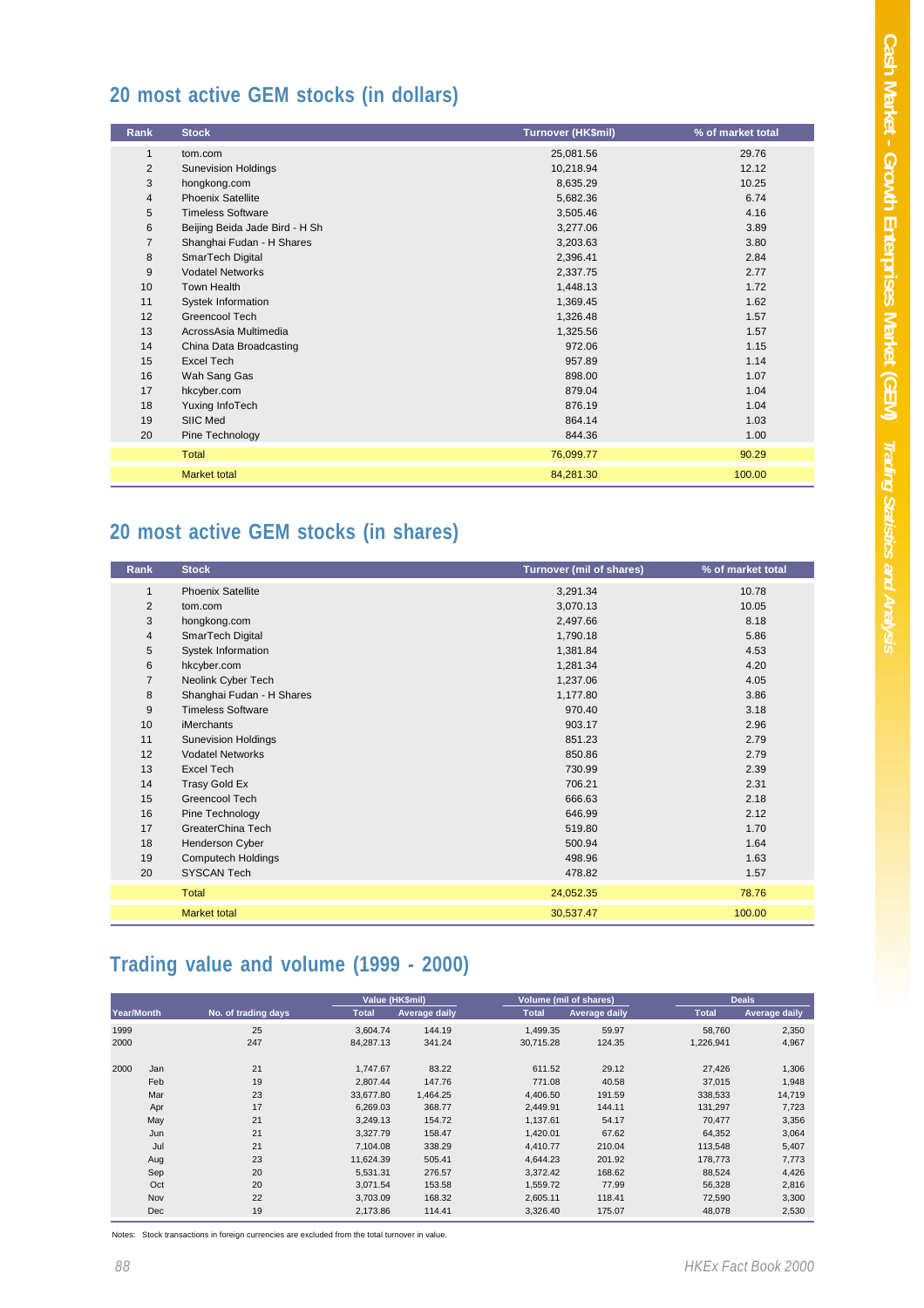# **Newly listed companies of GEM**

#### **Ordinary Companies**

| Code  | Company                                                      | Listing method /<br><b>Business sector</b>                          | No. of<br>shares<br>offered | Offer<br>price<br>(HK\$) | <b>Funds</b><br>raised<br>(HK\$Mil) | Listing date /<br>subscription<br>rate (times) |                                                                       |
|-------|--------------------------------------------------------------|---------------------------------------------------------------------|-----------------------------|--------------------------|-------------------------------------|------------------------------------------------|-----------------------------------------------------------------------|
| 08016 | China Data Broadcasting                                      | Offer for placing                                                   | 34,500,000                  | 1.28                     | 44.16                               | 24/01/00                                       | <b>Sponsor</b><br>Oriental Patron Asia Ltd                            |
|       | <b>Holdings Ltd</b>                                          | Telecom services                                                    |                             |                          |                                     |                                                |                                                                       |
| 08012 | Far Eastern Polychem Industries<br>Ltd                       | Offer for subscription<br>Offer for placing<br>Chemicals            | 6,154,000<br>55,392,000     | 4.68<br>4.68             | 288.04                              | 31/01/00<br>1.50                               | <b>HSBC Investment Bank Asia Ltd</b>                                  |
| 08005 | Yuxing InfoTech Holdings Ltd                                 | Offer for placing<br>Consumer electronics                           | 100,000,000                 | 4.200                    | 420.00                              | 31/01/00<br>۰                                  | <b>ICEA Capital Ltd</b>                                               |
| 08040 | Fortune Tele.com Holdings Ltd                                | Offer for placing<br><b>Distribution</b>                            | 75,000,000                  | 2.50                     | 187.50                              | 16/02/00                                       | DBS Asia Capital Ltd                                                  |
| 08033 | Vodatel Networks Holdings Ltd                                | Offer for placing<br>Telecom equipment                              | 172,500,000                 | 1.330                    | 229.43                              | 25/02/00                                       | Core Pacific-Yamaichi Capital Ltd                                     |
| 08001 | tom.com limited                                              | Offer for subscription<br>Offer for placing<br>Internet content     | 42,800,000<br>449,400,000   | 1.780<br>1.780           | 876.12                              | 01/03/00<br>669.00                             | <b>BNP Prime Peregrine Capital Ltd</b>                                |
| 08006 | hongkong.com Corporation                                     | Offer for placing<br>Internet content                               | 736,000,000                 | 1.88                     | 1,383.68                            | 09/03/00                                       | <b>BNP Prime Peregrine Securities Ltd</b><br>Lehman Brothers Asia Ltd |
| 08035 | Wah Sang Gas Holdings Ltd                                    | Offer for placing<br>Energy                                         | 43,100,000                  | 1.30                     | 56.03                               | 16/03/00                                       | Oriental Patron Asia Ltd                                              |
| 08008 | Sunevision Holdings Ltd                                      | Offer for subscription<br>Offer for placing<br>IT infrastructure    | 37,500,000<br>307,500,000   | 10.38<br>10.38           | 3,581.10                            | 17/03/00<br>218.00                             | Jardine Fleming Securities Ltd                                        |
| 08026 | Prosten Technology Holdings Ltd                              | Offer for placing<br>Telecom equipment                              | 86,250,000                  | 4.50                     | 388.13                              | 28/03/00                                       | DBS Asia Capital Ltd                                                  |
| 08009 | iMerchants Ltd                                               | Offer for placing<br>Internet software                              | 293,606,000                 | 1.48                     | 434.54                              | 31/03/00                                       | <b>BNP Prime Peregrine Capital Ltd</b>                                |
| 08032 | GreaterChina Technology<br>Group Ltd                         | Offer for placing<br>Internet content                               | 202,080,000                 | 1.38                     | 278.87                              | 06/04/00                                       | Pacific Challenge Capital Ltd                                         |
| 08083 | <b>SYSCAN Technology</b><br><b>Holdings Ltd</b>              | Offer for placing<br>Imaging technology                             | 152,000,000                 | 1.33                     | 202.16                              | 14/04/00                                       | <b>BNP Prime Peregrine Capital Ltd</b>                                |
| 08088 | techpacific.com Ltd                                          | Offer for subscription<br>Offer for placing<br>Financial consultant | 30,000,000<br>270,000,000   | 1.05<br>1.05             | 315.00                              | 17/04/00<br>1.053                              | <b>BNP Prime Peregrine Capital Ltd</b>                                |
| 08007 | DIGITALHONGKONG.COM                                          | Offer for placing<br>Internet software                              | 25,200,000                  | 1.20                     | 30.24                               | 17/04/00                                       | Dao Heng Securities Ltd                                               |
| 08080 | iSteelAsia.com Ltd                                           | Offer for placing<br>E-commerce                                     | 102,500,000                 | 1.08                     | 168.30                              | 20/04/00                                       | <b>BNP Prime Peregrine Capital Ltd</b>                                |
| 08089 | Proactive Technology Holdings<br>Ltd                         | Offer for placing<br>Telecom products                               | 46,400,000                  | 1.38                     | 64.03                               | 18/05/00                                       | Pacific Challenge Capital Ltd                                         |
| 08068 | SmarTech Digital Manufacturing<br><b>Holdings Ltd</b>        | Offer for placing<br>Manufacturing                                  | 50,000,000                  | 1.00                     | 50.00                               | 18/05/00                                       | Asia Financial Capital Ltd<br><b>Celestial Capital Ltd</b>            |
| 08010 | <b>STAREASTnet.com Corporation</b>                           | Offer for subscription<br>Offer for placing<br>Internet content     | 17,000,000<br>178,500,000   | 1.18<br>1.18             | 230.69                              | 01/06/00<br>1.70                               | <b>BNP Prime Peregrine Capital Ltd</b><br>Tai Fook Securities Co Ltd  |
| 08081 | Computech Holdings Ltd                                       | Offer for placing<br>Banking software                               | 60,000,000                  | 0.50                     | 30.00                               | 19/06/00                                       | Vickers Ballas Capital Ltd                                            |
| 08048 | <b>Excel Technology International</b><br><b>Holdings Ltd</b> | Offer for subscription<br>Offer for placing<br>Enterprise software  | 30,000,000<br>120,000,000   | 1.38<br>1.38             | 207.00                              | 30/06/00<br>43.50                              | <b>HSBC Investment Bank Asia Ltd</b>                                  |
| 08002 | Phoenix Satellite Television<br><b>Holdings Ltd</b>          | Offer for subscription<br>Offer for placing<br>Television           | 72,706,000<br>738,262,000   | 1.08<br>1.08             | 875.85                              | 30/06/00<br>2.72                               | <b>BOCI Asia Ltd</b><br>Merrill Lynch Far East Ltd                    |
| 08041 | Intcera High Tech Group Ltd                                  | Offer for placing<br>Manufacturing                                  | 81,000,000                  | 1.78                     | 144.18                              | 07/07/00                                       | Yuanta Securities (Hong Kong)<br>Co Ltd                               |
| 08030 | DigiTel Group Ltd                                            | Offer for placing<br>Telecom services                               | 100,000,000                 | 1.05                     | 105.00                              | 12/07/00                                       | First Shanghai Capital Ltd<br>Kingsway Capital Ltd                    |
| 08056 | Greencool Technology<br><b>Holdings Ltd</b>                  | Offer for placing<br>Chemicals                                      | 250,000,000                 | 2.18                     | 545.00                              | 13/07/00                                       | ING Barings Asia Ltd<br><b>Standard Chartered Bank</b>                |
| 08061 | AcrossAsia Multimedia Ltd                                    | Offer for placing<br>IT infrastructure                              | 180,000,000                 | 3.28                     | 590.40                              | 13/07/00<br>۰                                  | <b>BNP Prime Peregrine Capital Ltd</b>                                |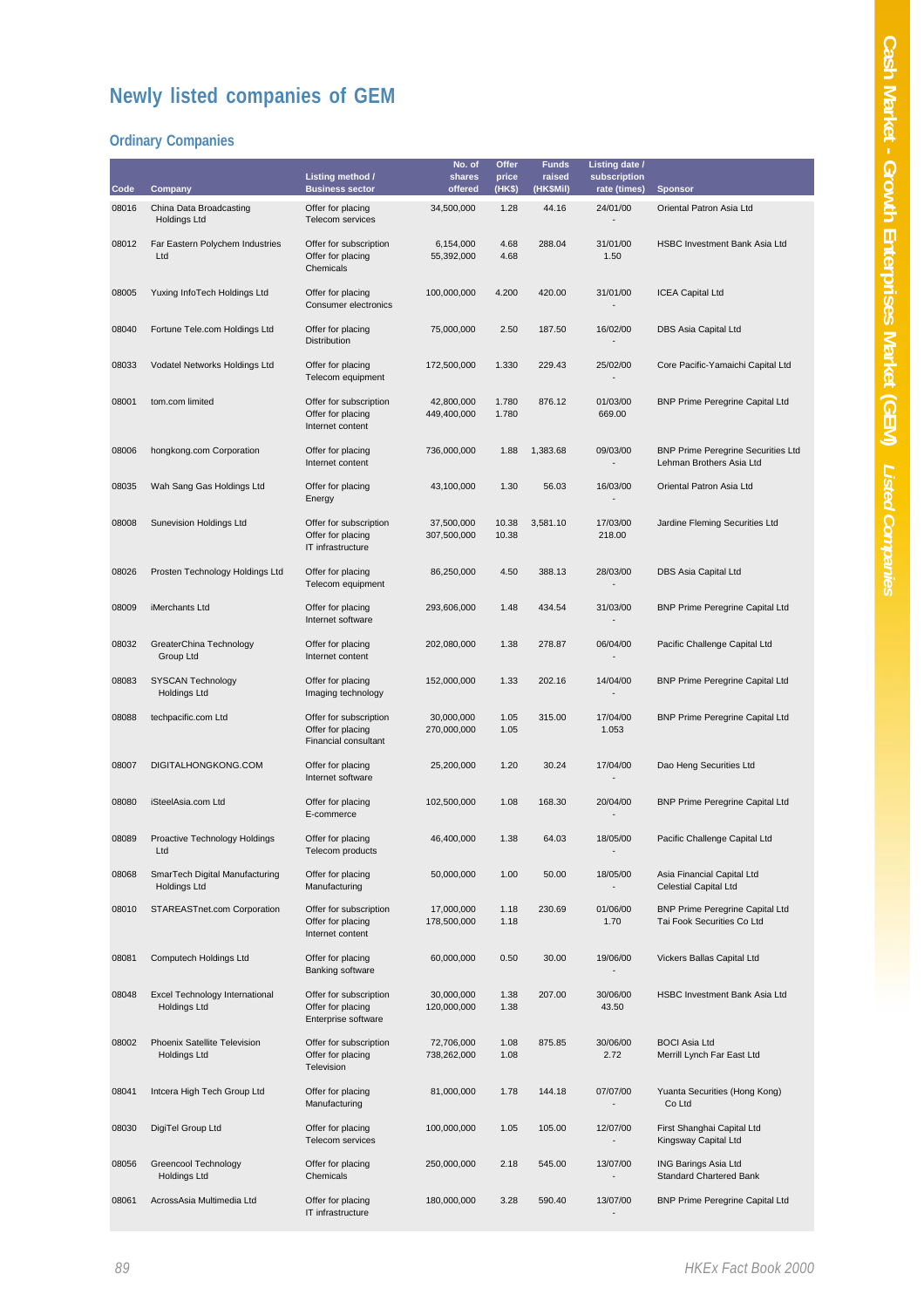# **Newly listed companies of GEM (continued)**

#### **Ordinary Companies (continued)**

|       |                                                                 |                                                                     | No. of                    | Offer          | <b>Funds</b>        | Listing date /               |                                                                          |
|-------|-----------------------------------------------------------------|---------------------------------------------------------------------|---------------------------|----------------|---------------------|------------------------------|--------------------------------------------------------------------------|
| Code  | Company                                                         | Listing method /<br><b>Business sector</b>                          | shares<br>offered         | price<br>(HKS) | raised<br>(HK\$Mil) | subscription<br>rate (times) | Sponsor                                                                  |
| 08108 | <b>Grandmass Enterprise</b><br>Solution Ltd                     | Offer for placing<br>Application software                           | 119,150,000               | 0.50           | 59.58               | 14/07/00                     | Oriental Patron Asia Ltd                                                 |
| 08023 | Henderson Cyber Ltd                                             | Offer for subscription<br>Offer for placing<br>IT infrastructure    | 75,000,000<br>675,000,000 | 1.25<br>1.25   | 937.50              | 14/07/00<br>4.00             | <b>HSBC Investment Bank Asia Ltd</b>                                     |
| 08073 | Panda-Recruit Ltd                                               | Offer for subscription<br>Offer for placing<br>Recruitment services | 56,250,000<br>168,750,000 | 0.28<br>0.28   | 63.00               | 20/07/00<br>1.55             | <b>ING Barings Asia Ltd</b>                                              |
| 08050 | FlexSystem Holdings Ltd                                         | Offer for placing<br>Enterprise software                            | 120,000,000               | 1.23           | 147.60              | 24/07/00                     | Vickers Ballas Captial Ltd<br>Deloitte & Touche Corporate<br>Finance Ltd |
| 08116 | Neolink Cyber Technology<br>(Holding) Ltd                       | Offer for placing<br>Telecom services                               | 140,000,000               | 0.43           | 60.20               | 25/07/00                     | DBS Asia Capital Ltd                                                     |
| 08095 | Beijing Beida Jade Bird Universal<br>Sci-Tech Co Ltd - H Shares | Offer for placing<br>IC software design                             | 26,400,000                | 11.00          | 290.40              | 27/07/00                     | Tai Fook Capital Ltd                                                     |
| 08036 | 36.com Holdings Ltd                                             | Offer for subscription<br>Offer for placing<br>Internet content     | 42,000,000<br>265,000,000 | 0.36<br>0.36   | 110.52              | 28/07/00<br>2.68             | Worldsec Corporate Finance Ltd                                           |
| 08118 | hkcyber.com (Holdings) Ltd                                      | Offer for placing<br>Internet content                               | 250,000,000               | 0.68           | 170.00              | 31/07/00                     | Yuanta Securities (Hong Kong)<br>Co Ltd                                  |
| 08086 | ePRO Ltd                                                        | Offer for placing<br>Enterprise software                            | 120,000,000               | 0.70           | 84.00               | 02/08/00                     | Core Pacific-Yamaichi Capital Ltd                                        |
| 08102 | Shanghai Fudan Microelectronics<br>Co Ltd - H Shares            | Offer for placing<br>IC software design                             | 143,750,000               | 0.80           | 115.00              | 04/08/00                     | <b>BOCI Asia Ltd</b>                                                     |
| 08097 | Arcontech Corporation                                           | Offer for placing<br>Embedded software                              | 148,000,000               | 1.18           | 174.64              | 16/08/00                     | <b>ICEA Capital Ltd</b>                                                  |
| 08017 | CyberM International<br>(Holdings) Ltd                          | Offer for placing<br>Application software                           | 50,000,000                | 0.93           | 46.50               | 17/08/00                     | Core Pacific - Yamaichi Capital Ltd                                      |
| 08103 | Systek Information Technology<br>(Holdings) Ltd                 | Offer for placing<br><b>Enterpriese Software</b>                    | 278,875,000               | 0.56           | 156.17              | 08/09/00                     | Core Pacific - Yamaichi Capital Ltd                                      |
| 08027 | Sino Biopharmaceutical Ltd                                      | Offer for placing<br>Pharmaceutical                                 | 60,000,000                | 1.20           | 72.00               | 29/09/00                     | DBS Asia Capital Ltd                                                     |
| 08138 | Town Health International<br>Holdings Co Ltd                    | Offer for subscription<br>Offer for placing<br><b>Health Care</b>   | 4,962,000<br>44,662,000   | 1.25<br>1.25   | 62.03               | 18/10/00<br>165.00           | <b>CEF Capital Ltd</b><br>First Shanghai Capital Ltd                     |
| 08069 | Tong Ren Tang Technologies<br>Co Ltd - H Shares                 | Offer for placing<br>Pharmaceutical                                 | 72,800,000                | 3.28           | 238.78              | 31/10/00                     | <b>BOCI Asia Ltd</b>                                                     |
| 08063 | Trasy Gold Ex Ltd                                               | Offer for placing<br>E-commerce                                     | 242,800,000               | 0.21           | 50.99               | 07/12/00                     | <b>BOCI Asia Ltd</b>                                                     |
| 08029 | L.P. Lammas International Ltd                                   | Offer for placing<br>Financial consultant                           | 160,000,000               | 0.20           | 32.00               | 14/12/00                     | Tai Fook Capital Ltd                                                     |
| 08122 | CASH on-line Ltd                                                | Introduction<br>E-commerce                                          |                           |                |                     | 15/12/00                     | <b>BNP Paribas Peregrine Capital Ltd</b>                                 |
| 08078 | <b>Emperor Entertainment Group Ltd</b>                          | Offer for subscription<br>Offer for placing<br>Music Entertainment  | 19,200,000<br>76,800,000  | 1.08<br>1.08   | 103.68              | 19/12/00<br>22.40            | <b>BNP Paribas Peregrine Capital Ltd</b>                                 |
| 08110 | First Mobile Group Holdings Ltd                                 | Offer for placing<br><b>Distribution</b>                            | 140,000,000               | 0.82           | 114.80              | 29/12/00                     | Kingsway Capital Ltd<br>Asia Financial Capital Ltd                       |
|       |                                                                 |                                                                     |                           | Total          | 14,814.81           |                              |                                                                          |

# **Newly listed equity warrants of GEM**

| Code  | Warrant                           | <b>Subscription price</b><br>per unit (HK\$) | <b>Subscription period</b> | <b>Initial issued</b><br>amount (HK\$) | <b>Listing</b><br>date |
|-------|-----------------------------------|----------------------------------------------|----------------------------|----------------------------------------|------------------------|
| 08351 | 36.com Holdings Ltd Warrants 2002 | 0.400                                        | 28/07/2000 - 27/07/2002    | 122,800,000                            | 28/07/00               |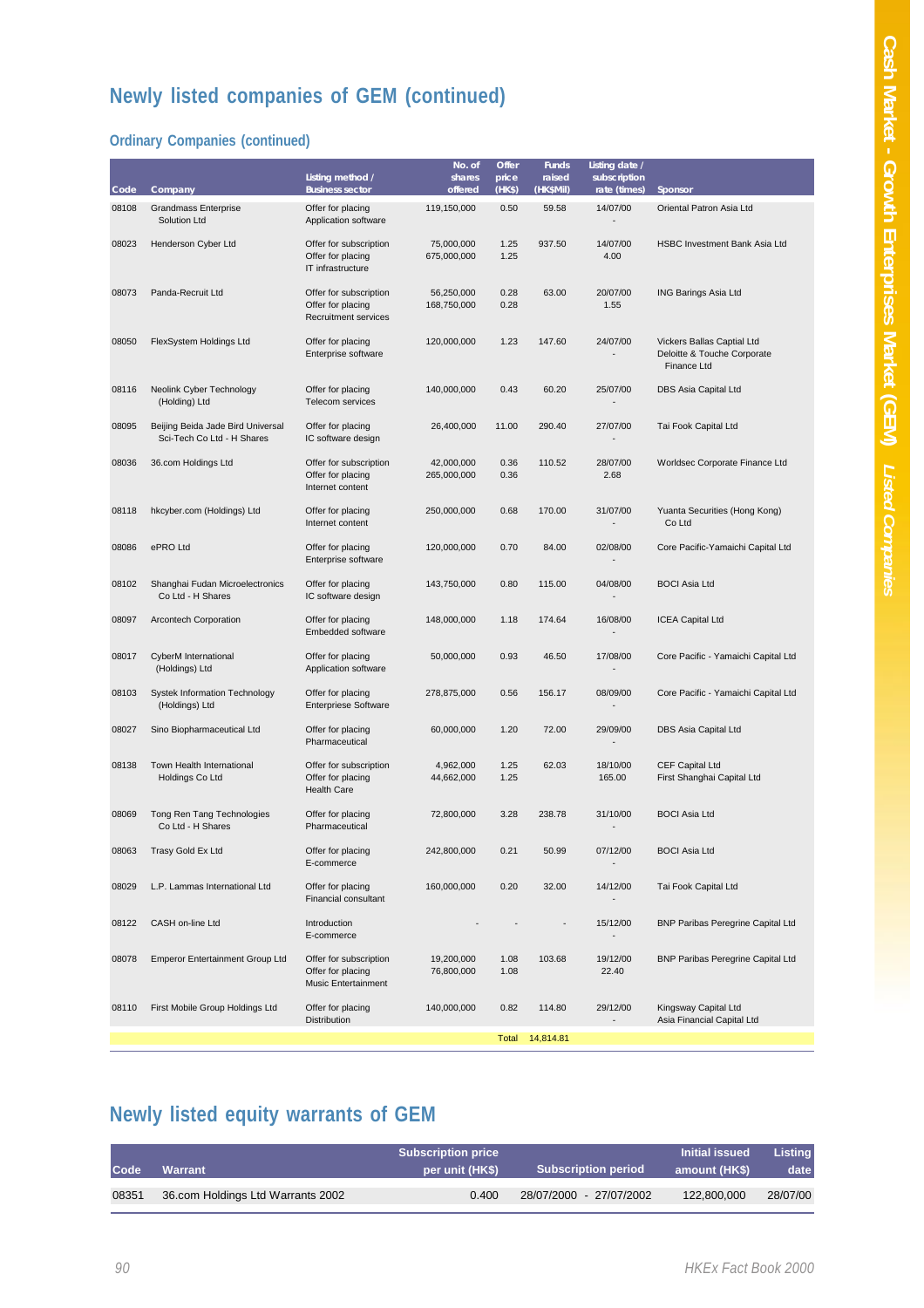### **Funds raised for GEM (1999 - 2000)**



### **Funds raised by classification for GEM (1999 - 2000)**

|                                  |                              |          | HK\$ mil  |
|----------------------------------|------------------------------|----------|-----------|
| <b>Type</b>                      | <b>Listing method</b>        | 1999     | 2000      |
| <b>Equities</b>                  | Offer for subscription       | 231.04   | 817.28    |
|                                  | Offer for sale               | 220.38   |           |
|                                  | Offer for placing            | 1,131.57 | 13,997.54 |
|                                  | Placing                      |          | 508.66    |
|                                  | <b>Rights issue</b>          |          |           |
|                                  | Open offer                   |          |           |
|                                  | Consideration issue          |          | 682.43    |
|                                  | Warrants exercised           |          |           |
|                                  | Share option scheme          |          | 49.84     |
|                                  | <b>Equities funds raised</b> | 1,583.00 | 16,055.75 |
| Derivative warrants - premium    |                              |          |           |
| <b>Equity warrants - premium</b> |                              |          |           |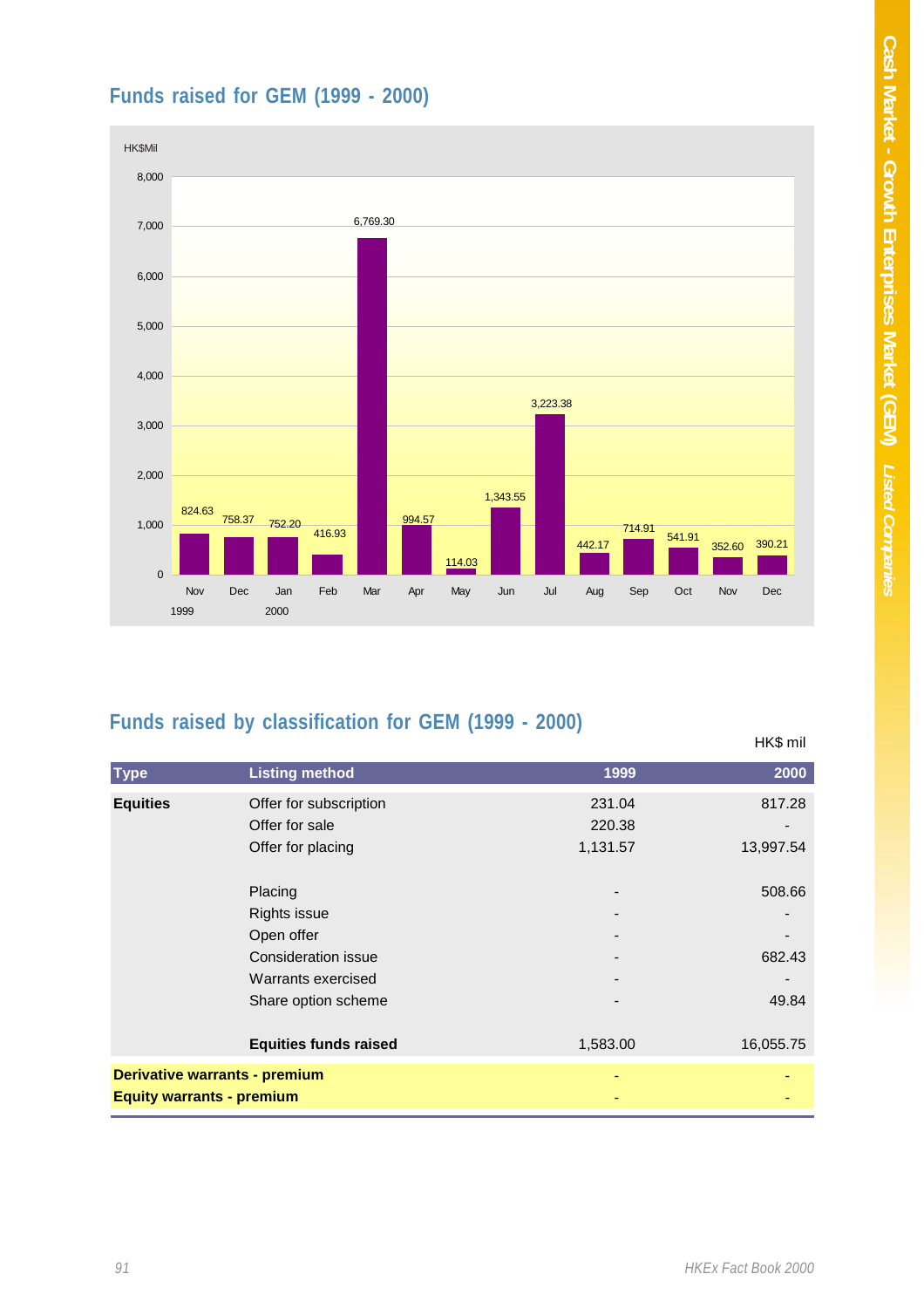# **Comparison of IPO price and year 2000 closing for GEM stocks**

|      |                                                              |                | <b>IPO</b> price | <b>Closing price</b> |                                  | $(\%)$ |
|------|--------------------------------------------------------------|----------------|------------------|----------------------|----------------------------------|--------|
| Code | Company                                                      |                | (HK\$)           | (HK\$)               |                                  | change |
| 8016 | China Data Broadcasting Holdings Ltd                         | $\overline{A}$ | 0.320            | 2.850                | $\ddot{}$                        | 790.63 |
| 8035 | Wah Sang Gas Holdings Ltd                                    |                | 1.300            | 6.450                | $\qquad \qquad +$                | 396.15 |
| 8095 | Beijing Beida Jade Bird Universal Sci-Tech Co Ltd - H Shares | Α              | 1.100            | 2.275                | $\ddot{}$                        | 106.82 |
| 8002 | Phoenix Satellite Television Holdings Ltd                    |                | 1.080            | 2.125                | $\ddot{}$                        | 96.76  |
| 8081 | Computech Holdings Ltd                                       |                | 0.500            | 0.880                | $\ddot{}$                        | 76.00  |
| 8116 | Neolink Cyber Technology (Holding) Ltd                       |                | 0.430            | 0.670                | $\ddot{}$                        | 55.81  |
| 8138 | Town Health International Holdings Co Ltd                    |                | 1.250            | 1.940                | $\ddot{}$                        | 55.20  |
| 8102 | Shanghai Fudan Microelectronics Co Ltd - H Shares            |                | 0.800            | 1.100                | $\ddot{}$                        | 37.50  |
| 8063 | Trasy Gold Ex Ltd                                            |                | 0.210            | 0.265                | $\ddot{}$                        | 26.19  |
| 8068 | SmarTech Digital Manufacturing Holdings Ltd                  | A              | 0.200            | 0.247                | $\ddot{}$                        | 23.50  |
| 8029 | L.P. Lammas International Ltd                                |                | 0.200            | 0.245                | $\ddot{}$                        | 22.50  |
| 8001 | tom.com limited                                              |                | 1.780            | 2.100                | $\ddot{}$                        | 17.98  |
| 8078 | <b>Emperor Entertainment Group Ltd</b>                       |                | 1.080            | 1.190                | $\begin{array}{c} + \end{array}$ | 10.19  |
| 8110 | First Mobile Group Holdings Ltd                              |                | 0.820            | 0.890                | $\ddot{}$                        | 8.54   |
| 8017 | CyberM International (Holdings) Ltd                          |                | 0.930            | 0.950                | $\ddot{}$                        | 2.15   |
| 8069 | Tong Ren Tang Technologies Co Ltd - H Shares                 |                | 3.280            | 3.200                |                                  | 2.44   |
| 8061 | AcrossAsia Multimedia Ltd                                    |                | 3.280            | 3.125                |                                  | 4.73   |
| 8050 | FlexSystem Holdings Ltd                                      |                | 1.230            | 1.050                | $\overline{a}$                   | 14.63  |
| 8056 | Greencool Technology Holdings Ltd                            |                | 2.180            | 1.830                | $\overline{a}$                   | 16.06  |
| 8097 | <b>Arcontech Corporation</b>                                 |                | 1.180            | 0.970                |                                  | 17.80  |
| 8018 | SIIC Medical Science and Technology (Group) Ltd              |                | 1.630            | 1.300                |                                  | 20.25  |
| 8033 | Vodatel Networks Holdings Ltd                                |                | 1.330            | 0.990                | $\overline{a}$                   | 25.56  |
| 8030 | DigiTel Group Ltd                                            |                | 1.050            | 0.750                | $\overline{a}$                   | 28.57  |
| 8103 | Systek Information Technology (Holdings) Ltd                 |                | 0.560            | 0.390                |                                  | 30.36  |
| 8010 | STAREASTnet.com Corporation                                  |                | 1.180            | 0.820                | $\overline{a}$                   | 30.51  |
| 8041 | Intcera High Tech Group Ltd                                  |                | 1.780            | 1.230                |                                  | 30.90  |
| 8027 | Sino Biopharmaceutical Ltd                                   |                | 1.200            | 0.760                | $\overline{a}$                   | 36.67  |
| 8013 | Pine Technology Holdings Ltd                                 |                | 1.500            | 0.950                |                                  | 36.67  |
| 8011 | China Agrotech Holdings Ltd                                  |                | 1.200            | 0.720                |                                  | 40.00  |
| 8023 | Henderson Cyber Ltd                                          |                | 1.250            | 0.740                |                                  | 40.80  |
| 8089 | Proactive Technology Holdings Ltd                            |                | 1.380            | 0.700                | $\overline{\phantom{0}}$         | 49.28  |
| 8080 | iSteelAsia.com Ltd                                           |                | 1.080            | 0.500                |                                  | 53.70  |
| 8048 | Excel Technology International Holdings Ltd                  |                | 1.380            | 0.630                |                                  | 54.35  |
| 8118 | hkcyber.com (Holdings) Ltd                                   |                | 0.680            | 0.305                | $\overline{\phantom{0}}$         | 55.15  |
| 8086 | ePRO Ltd                                                     |                | 0.700            | 0.310                | $\overline{a}$                   | 55.71  |
| 8015 | Qianlong Technology International Holdings Ltd               |                | 1.060            | 0.440                |                                  | 58.49  |
| 8028 | <b>Timeless Software Ltd</b>                                 |                | 3.000            | 0.980                |                                  | 67.33  |
| 8073 | Panda-Recruit Ltd                                            |                | 0.280            | 0.090                | $\overline{a}$                   | 67.86  |
| 8012 | Far Eastern Polychem Industries Ltd                          |                | 4.680            | 1.470                |                                  | 68.59  |
| 8003 | T S Telecom Technologies Ltd                                 |                | 1.500            | 0.435                | $\overline{a}$                   | 71.00  |
| 8008 | <b>Sunevision Holdings Ltd</b>                               |                | 10.380           | 2.825                | $\overline{a}$                   | 72.78  |
| 8040 | Fortune Tele.com Holdings Ltd                                |                | 2.500            | 0.670                |                                  | 73.20  |
| 8088 | techpacific.com Ltd                                          |                | 1.050            | 0.270                | $\overline{a}$                   | 74.29  |
| 8007 | DIGITALHONGKONG.COM                                          |                | 1.200            | 0.300                |                                  | 75.00  |
| 8026 | Prosten Technology Holdings Ltd                              |                | 4.500            | 1.080                |                                  | 76.00  |
| 8006 | hongkong.com Corporation                                     |                | 1.880            | 0.405                | $\overline{a}$                   | 78.46  |
| 8108 | Grandmass Enterprise Solution Ltd                            |                | 0.500            | 0.106                | $\frac{1}{2}$                    | 78.80  |
| 8009 | iMerchants Ltd                                               |                | 1.480            | 0.290                |                                  | 80.41  |
| 8005 | Yuxing InfoTech Holdings Ltd                                 |                | 4.200            | 0.820                |                                  | 80.48  |
| 8025 | Asian Information Resources (Holdings) Ltd                   |                | 1.250            | 0.189                | $\overline{\phantom{0}}$         | 84.88  |
| 8032 | GreaterChina Technology Group Ltd                            |                | 1.380            | 0.200                | $\overline{a}$                   | 85.51  |
| 8036 | 36.com Holdings Ltd                                          |                | 0.360            | 0.051                |                                  | 85.83  |
| 8083 | SYSCAN Technology Holdings Ltd                               |                | 1.330            | 0.106                |                                  | 92.03  |
| 8122 | CASH on-line Ltd *                                           |                | n.a.             | 0.160                |                                  |        |
|      |                                                              |                |                  |                      |                                  |        |

\* Listing by way of introduction

A Adjusted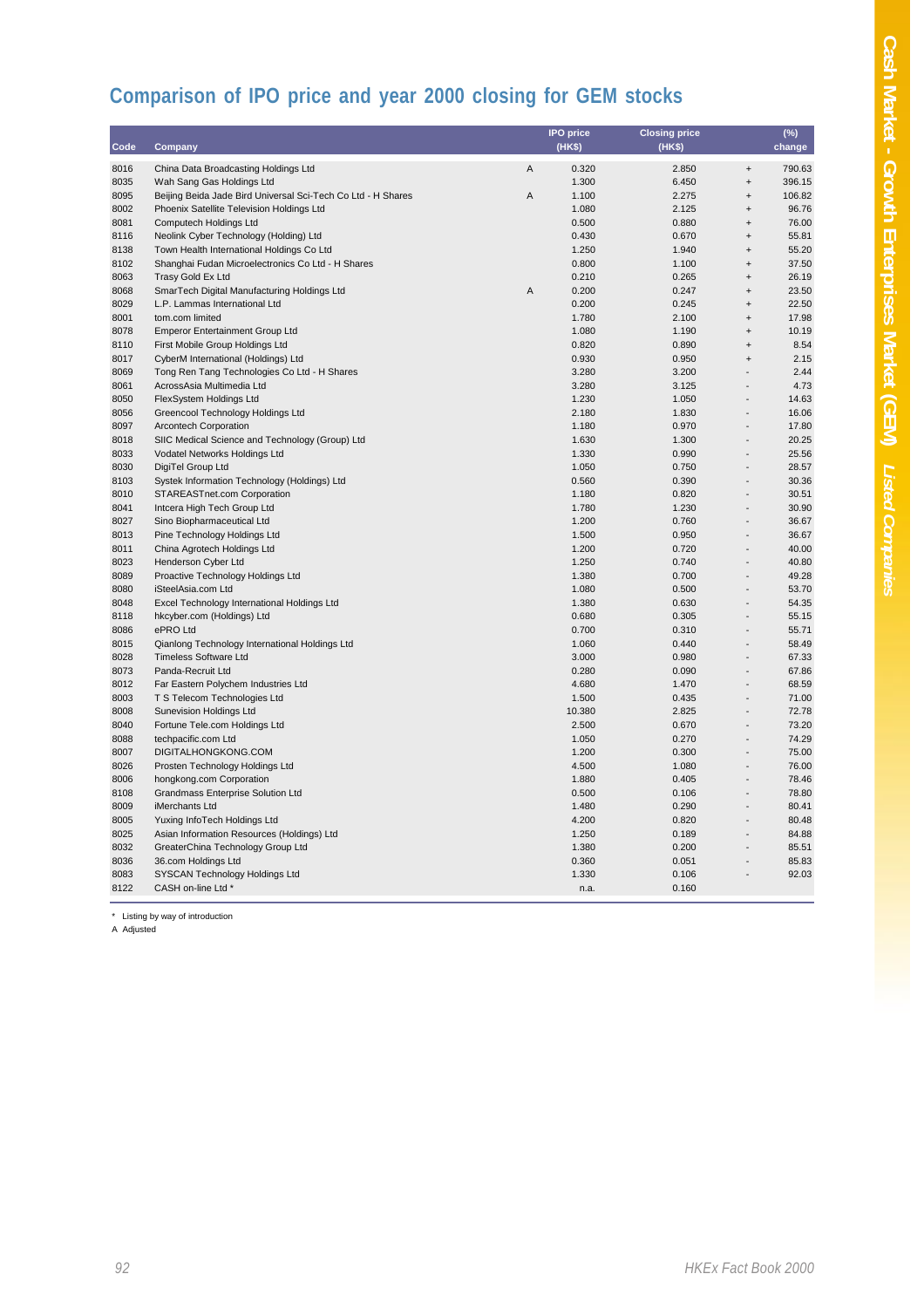### **Hang Seng Index futures - trading statistics 1996 - 2000**

|            |                | No. of  |              | <b>Contracts</b> |                   |
|------------|----------------|---------|--------------|------------------|-------------------|
|            |                | trading | <b>Total</b> | Average          | <b>Period end</b> |
| Year/Month |                | days    | volume       | daily volume     | open interest     |
| 1996       |                | 249.0   | 4,656,084    | 18,699           | 38,524            |
| 1997       |                | 245.0   | 6,446,696    | 26,313           | 58,835            |
| 1998       |                | 245.5   | 6,969,708    | 28,390           | 37,571            |
| 1999       |                | 244.5   | 5,132,332    | 20,991           | 31,414            |
| 2000       |                | 247.0   | 4,023,138    | 16,288           | 31,246            |
| 2000       | Jan            | 21.0    | 378,148      | 18,007           | 35,317            |
|            | Feb            | 19.0    | 302,364      | 15,914           | 35,210            |
|            | Mar            | 23.0    | 373,304      | 16,231           | 32,695            |
|            | Apr            | 17.0    | 279,103      | 16,418           | 31,146            |
|            | May            | 21.0    | 318,273      | 15,156           | 28,979            |
|            | Jun            | 21.0    | 270,483      | 12,880           | 27,767            |
|            | Jul            | 21.0    | 327,612      | 15,601           | 29,793            |
|            | Aug            | 23.0    | 385,519      | 16,762           | 32,860            |
|            | Sep            | 20.0    | 362,964      | 18,148           | 33,270            |
|            | Oct            | 20.0    | 357,030      | 17,852           | 35,720            |
|            | Nov            | 22.0    | 367,725      | 16,715           | 35,943            |
|            | Dec            | 19.0    | 300,613      | 15,822           | 31,246            |
| 2000       | <b>Highest</b> |         | 41,912       |                  | 46,230            |
|            | (date)         |         | (27/01)      |                  | (25/02)           |

#### **Hang Seng Index futures - monthly volume, 2000**



#### **Hang Seng Index futures - month-end open interest, 2000**

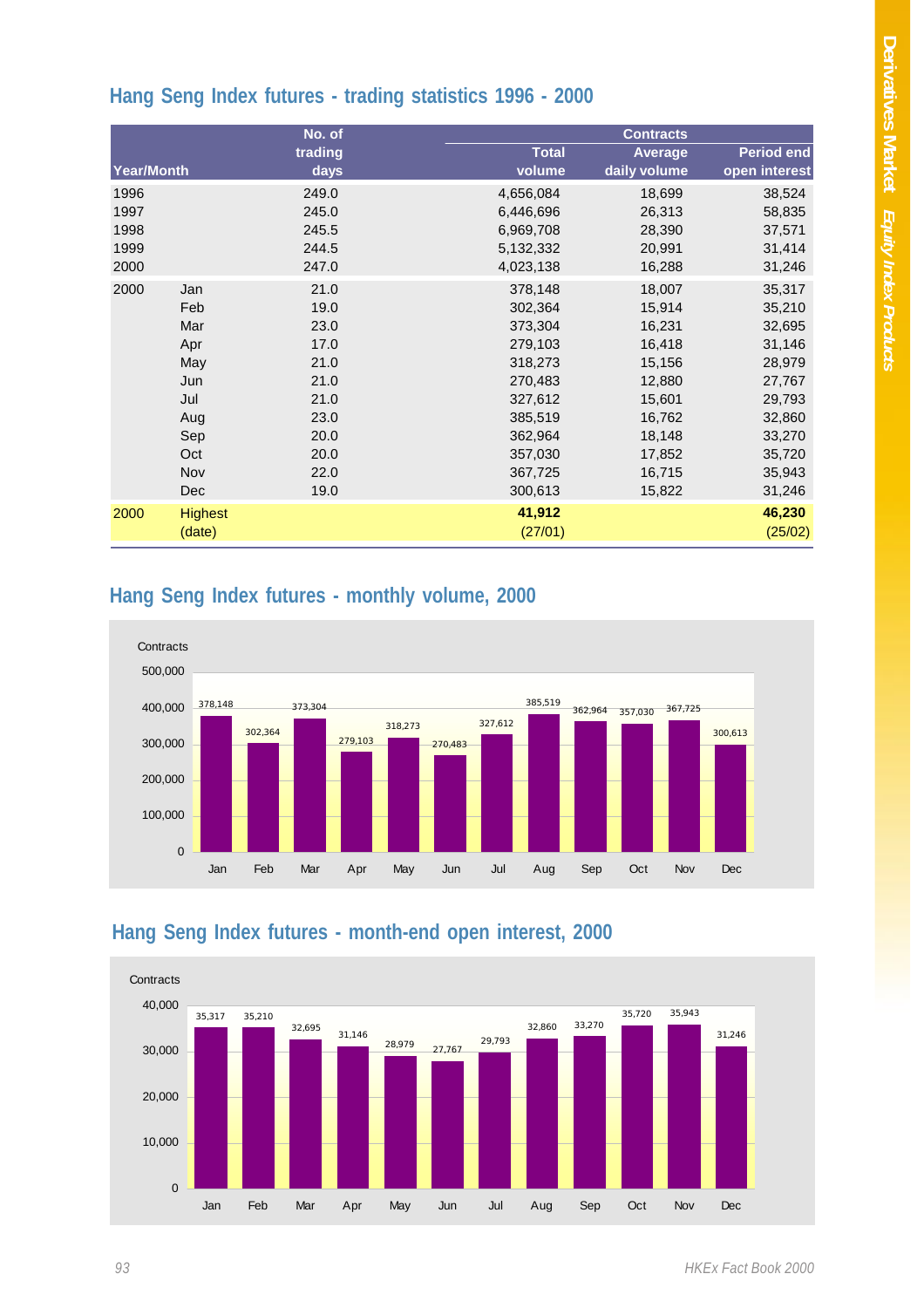# **Hang Seng Index options - trading statistics 1996 - 2000**

|                                              |                                                                           | No. of                                                                                                                            |                                                                                                                                                                   | <b>Volume (contracts)</b>                                                                                                                                         |                                                                                                                                                                       |                                                                                                                                              | <b>Period end</b>                                                                                                                                            |  |
|----------------------------------------------|---------------------------------------------------------------------------|-----------------------------------------------------------------------------------------------------------------------------------|-------------------------------------------------------------------------------------------------------------------------------------------------------------------|-------------------------------------------------------------------------------------------------------------------------------------------------------------------|-----------------------------------------------------------------------------------------------------------------------------------------------------------------------|----------------------------------------------------------------------------------------------------------------------------------------------|--------------------------------------------------------------------------------------------------------------------------------------------------------------|--|
| Year/Month                                   |                                                                           | trading<br>days                                                                                                                   | Call                                                                                                                                                              | <b>Put</b>                                                                                                                                                        | <b>Total</b>                                                                                                                                                          | Average<br>daily                                                                                                                             | open interest<br>(contracts)                                                                                                                                 |  |
| 1996<br>1997<br>1998<br>1999<br>2000<br>2000 | Jan<br>Feb<br>Mar<br>Apr<br>May<br>Jun<br>Jul<br>Aug<br>Sep<br>Oct<br>Nov | 249.0<br>245.0<br>245.5<br>244.5<br>247.0<br>21.0<br>19.0<br>23.0<br>17.0<br>21.0<br>21.0<br>21.0<br>23.0<br>20.0<br>20.0<br>22.0 | 537,655<br>544,421<br>423,402<br>354,717<br>257,537<br>25,997<br>20,270<br>26,108<br>18,451<br>14,849<br>18,148<br>17,986<br>17.079<br>23,082<br>22,269<br>28,885 | 556,216<br>602,953<br>375,310<br>359,592<br>286,510<br>30,449<br>24,213<br>28,596<br>22,663<br>16,931<br>19,524<br>20,985<br>20,831<br>30,029<br>30,277<br>23,634 | 1,093,871<br>1,147,374<br>798,712<br>714,309<br>544,047<br>56,446<br>44,483<br>54,704<br>41,114<br>31,780<br>37,672<br>38,971<br>37,910<br>53,111<br>52,546<br>52,519 | 4,393<br>4,683<br>3,253<br>2,922<br>2,203<br>2,688<br>2,341<br>2,378<br>2,418<br>1,513<br>1,794<br>1,856<br>1,648<br>2,656<br>2,627<br>2,387 | 56,841<br>33,013<br>33,547<br>24,120<br>10,519<br>27,168<br>26,767<br>19,967<br>17,259<br>17,063<br>11,420<br>13,169<br>13,574<br>12,885<br>11,981<br>15,149 |  |
|                                              | Dec                                                                       | 19.0                                                                                                                              | 24,413                                                                                                                                                            | 18,378                                                                                                                                                            | 42,791                                                                                                                                                                | 2,252                                                                                                                                        | 10,519                                                                                                                                                       |  |
| 2000                                         | <b>Highest</b><br>(date)                                                  |                                                                                                                                   |                                                                                                                                                                   |                                                                                                                                                                   | 5,311<br>(22/09)                                                                                                                                                      |                                                                                                                                              | 45,971<br>(27/01)                                                                                                                                            |  |

### **Hang Seng Index options - monthly volume, 2000**



### **Hang Seng Index options - month-end open interest, 2000**



*94 HKEx Fact Book 2000*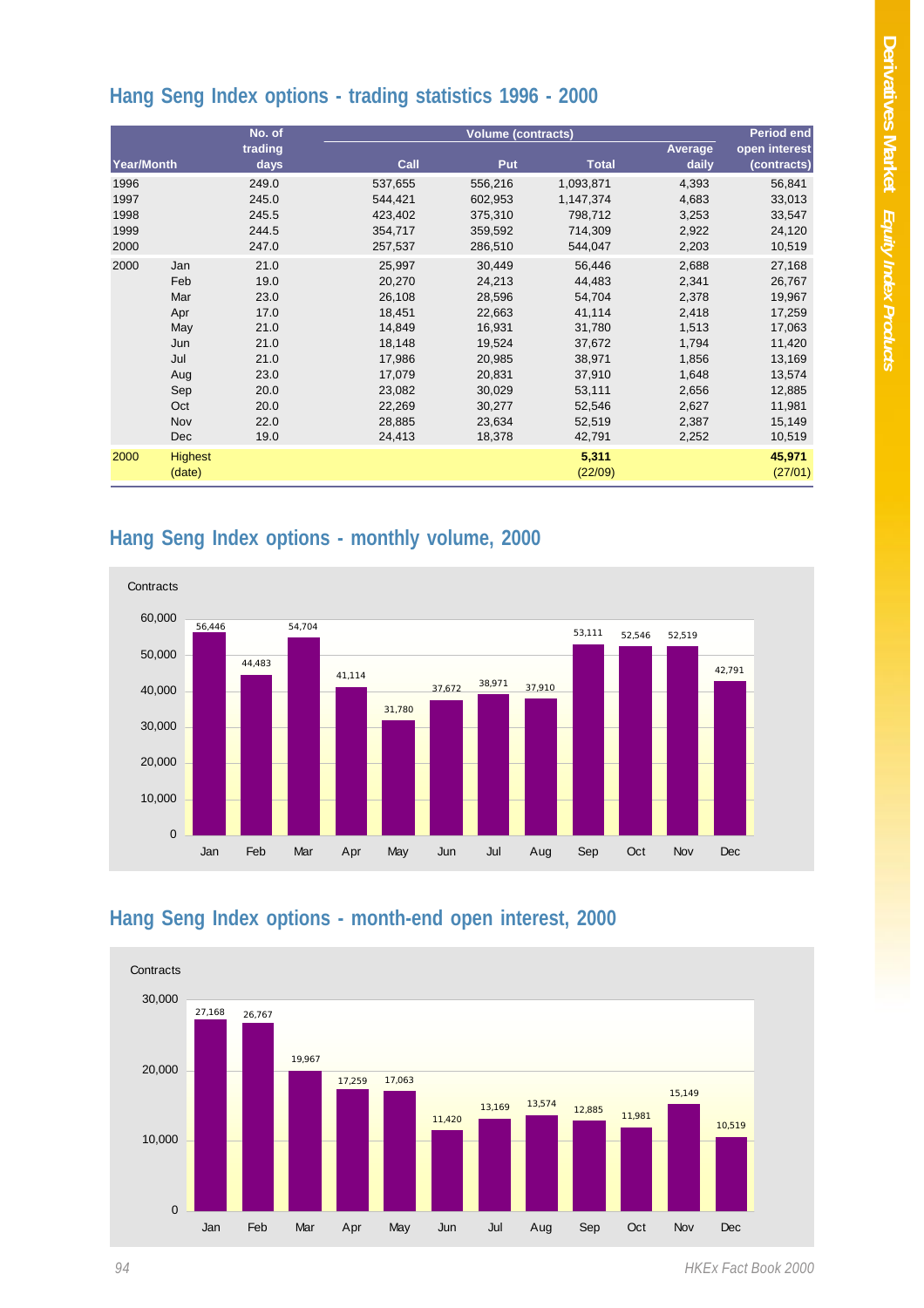#### **Mini-Hang Seng Index futures - trading statistics 2000**

|                   |                          | No. of               |                            | <b>Contracts</b>        |                       |  |
|-------------------|--------------------------|----------------------|----------------------------|-------------------------|-----------------------|--|
|                   |                          | trading              | <b>Total</b>               | Average                 | <b>Period end</b>     |  |
| <b>Year/Month</b> |                          | days                 | volume                     | daily volume            | open interest         |  |
| 2000              | $\star$                  | 58.0                 | 120,165                    | 2,072                   | 827                   |  |
| 2000              | Oct<br>Nov<br><b>Dec</b> | 17.0<br>22.0<br>19.0 | 27,609<br>50,315<br>42.241 | 1,624<br>2,287<br>2,223 | 1,072<br>1,249<br>827 |  |
| 2000              | <b>Highest</b><br>(date) |                      | 3,488<br>(01/12)           |                         | 1,721<br>(29/11)      |  |

\* Trading in Mini-Hang Seng Index futures commenced on 9 October 2000

### **Hang Seng 100 futures and options - trading statistics 1998 - 2000**

|              |         | <b>Hang Seng 100 futures</b> |                           |               | Hang Seng 100 options |                           |                   |  |
|--------------|---------|------------------------------|---------------------------|---------------|-----------------------|---------------------------|-------------------|--|
|              | No. of  |                              | <b>Volume (contracts)</b> | Period end    |                       | <b>Volume (contracts)</b> | <b>Period end</b> |  |
|              | trading |                              | Average                   | open interest |                       | <b>Average</b>            | open interest     |  |
| Year/Month   | days    | <b>Total</b>                 | daily                     | (contracts)   | <b>Total</b>          | daily                     | (contracts)       |  |
| 1998 *       | 69.0    | 15,450                       | 224                       | 216           | 4,610                 | 67                        | 1,132             |  |
| 1999         | 244.5   | 66,822                       | 273                       | 297           | 51,393                | 210                       | 4,294             |  |
| 2000         | 247.0   | 30,991                       | 125                       | $\mathbf{0}$  | 5,893                 | 24                        | $\overline{7}$    |  |
| 2000 Jan     | 21.0    | 6,228                        | 297                       | 170           | 2,319                 | 110                       | 2,867             |  |
| Feb          | 19.0    | 3,493                        | 184                       | 151           | 1,680                 | 88                        | 3,172             |  |
| Mar          | 23.0    | 4,457                        | 194                       | 206           | 210                   | 9                         | 2,296             |  |
| Apr          | 17.0    | 3,139                        | 185                       | 243           | 170                   | 10                        | 2,085             |  |
| May          | 21.0    | 4,026                        | 192                       | 225           | 1,011                 | 48                        | 2,359             |  |
| Jun          | 21.0    | 2,662                        | 127                       | 142           | 167                   | 8                         | 870               |  |
| Jul          | 21.0    | 1,934                        | 92                        | 150           | 41                    | $\overline{2}$            | 718               |  |
| Aug          | 23.0    | 2,197                        | 96                        | 87            | 35                    | $\overline{2}$            | 699               |  |
| Sep          | 20.0    | 2,182                        | 109                       | 92            | 149                   |                           | 10                |  |
| Oct          | 20.0    | 492                          | 25                        | 6             | 45                    | $\overline{2}$            | 6                 |  |
| Nov          | 22.0    | 102                          | 5                         | 10            | 32                    |                           | $\overline{7}$    |  |
| Dec          | 19.0    | 79                           | $\overline{4}$            | $\mathbf{0}$  | 34                    | $\overline{2}$            | $\overline{7}$    |  |
| 2000 Highest |         | 1,189                        |                           | 534           | 691                   |                           | 5,747             |  |
| (date)       |         | (05/01)                      |                           | (05/01)       | (22/02)               |                           | (27/01)           |  |

*\* Trading in Hang Seng 100 futures and options commenced on 18 September 1998*

## **Red-Chip futures and options - trading statistics 1997 - 2000**

|             |         |              | <b>Red-Chip futures</b> |                   |                          | <b>Red-Chip options</b>  |                          |  |
|-------------|---------|--------------|-------------------------|-------------------|--------------------------|--------------------------|--------------------------|--|
|             | No. of  |              | Volume (contracts)      | <b>Period end</b> |                          | Volume (contracts)       |                          |  |
|             | trading |              | Average                 | open interest     |                          | Average                  | open interest            |  |
| Year/Month  | days    | <b>Total</b> | daily                   | (contracts)       | <b>Total</b>             | daily                    | (contracts)              |  |
| 1997 *      | 73.0    | 143,078      | 1,960                   | 8,127             | 1,234                    | 17                       | 19                       |  |
| 1998        | 245.5   | 170,385      | 694                     | 709               | 2,035                    | 8                        | 5                        |  |
| 1999        | 244.5   | 30,753       | 126                     | 410               | 10                       | $\mathbf{0}$             |                          |  |
| 2000        | 247.0   | 3,801        | 15                      | 62                | $\overline{\phantom{a}}$ | $\overline{\phantom{a}}$ |                          |  |
| 2000<br>Jan | 21.0    | 970          | 46                      | 270               |                          | $\overline{\phantom{a}}$ | $\overline{\phantom{a}}$ |  |
| Feb         | 19.0    | 643          | 34                      | 135               |                          | $\overline{\phantom{a}}$ |                          |  |
| Mar         | 23.0    | 618          | 27                      | 127               |                          | $\overline{\phantom{a}}$ |                          |  |
| Apr         | 17.0    | 256          | 15                      | 69                |                          | $\overline{\phantom{a}}$ |                          |  |
| May         | 21.0    | 154          | $\overline{7}$          | 62                |                          | $\overline{\phantom{a}}$ |                          |  |
| Jun         | 21.0    | 146          |                         | 66                |                          | -                        |                          |  |
| Jul         | 21.0    | 237          | 11                      | 92                |                          | -                        |                          |  |
| Aug         | 23.0    | 197          | 9                       | 87                |                          | $\overline{\phantom{a}}$ |                          |  |
| Sep         | 20.0    | 159          | 8                       | 72                |                          | $\overline{\phantom{a}}$ |                          |  |
| Oct         | 20.0    | 154          | 8                       | 70                |                          | $\overline{\phantom{a}}$ |                          |  |
| Nov         | 22.0    | 143          |                         | 70                |                          |                          |                          |  |
| Dec         | 19.0    | 124          |                         | 62                |                          |                          |                          |  |

\* Trading in Red-Chip futures and options commenced on 12 September 1997

### **Hang Seng Properties Sub-index futures and options - trading statistics 1999 - 2000**

|             |                      | Hang Seng Properties Sub-index futures |                           |                          |                          | Hang Seng Properties Sub-index options |               |  |
|-------------|----------------------|----------------------------------------|---------------------------|--------------------------|--------------------------|----------------------------------------|---------------|--|
|             | No. of               |                                        | <b>Volume (contracts)</b> | <b>Period end</b>        |                          | <b>Volume (contracts)</b>              | Period end    |  |
|             | trading              |                                        | Average                   | open interest            |                          | Average                                | open interest |  |
| Year/Month  | <b>Total</b><br>days |                                        | daily                     | (contracts)              | <b>Total</b>             | daily                                  | (contracts)   |  |
| 1999 *      | 341<br>139.5         |                                        | 2                         | $\overline{\phantom{a}}$ | 2,330                    | 17                                     |               |  |
| 2000        | 247.0                | $\overline{\phantom{a}}$               | $\overline{\phantom{a}}$  |                          | 2                        | $\overline{\phantom{a}}$               |               |  |
| 2000<br>Jan | 21.0                 | $\overline{\phantom{a}}$               | $\overline{\phantom{a}}$  | ۰.                       | $\overline{\phantom{a}}$ | $\overline{\phantom{a}}$               | ۰             |  |
| Feb         | 19.0                 | $\overline{\phantom{a}}$               | $\overline{a}$            |                          | $\overline{\phantom{a}}$ | $\overline{\phantom{a}}$               |               |  |
| Mar         | 23.0                 | $\overline{\phantom{a}}$               |                           | ٠                        | $\overline{\phantom{a}}$ | ٠                                      |               |  |
| Apr         | 17.0                 | $\overline{\phantom{a}}$               | $\overline{a}$            | ۰                        | $\overline{\phantom{a}}$ | ٠                                      |               |  |
| May         | 21.0                 | ۰                                      | $\overline{a}$            |                          | $\overline{a}$           | ٠                                      |               |  |
| Jun         | 21.0                 | $\overline{\phantom{a}}$               | $\overline{\phantom{a}}$  | ٠                        | $\overline{2}$           | ٠                                      |               |  |
| Jul         | 21.0                 | ۰                                      | $\overline{a}$            | ٠                        | $\overline{\phantom{a}}$ | ٠                                      |               |  |
| Aug         | 23.0                 | $\overline{\phantom{a}}$               |                           |                          | $\overline{\phantom{a}}$ | ٠                                      |               |  |
| Sep         | 20.0                 | ۰                                      | $\overline{\phantom{a}}$  |                          | $\overline{\phantom{a}}$ | ٠                                      |               |  |
| Oct         | 20.0                 |                                        | $\overline{\phantom{a}}$  | ٠                        | $\overline{\phantom{a}}$ | ٠                                      |               |  |
| Nov         | 22.0                 | $\overline{\phantom{a}}$               | $\overline{\phantom{a}}$  | ٠                        | $\overline{\phantom{a}}$ | ٠                                      |               |  |
| Dec         | 19.0                 | $\overline{\phantom{a}}$               | $\overline{\phantom{a}}$  | $\sim$                   | $\overline{\phantom{a}}$ | $\sim$                                 | ۰             |  |

\* Trading in Hang Seng Properties Sub-Index futures and options commenced on 9 June 1999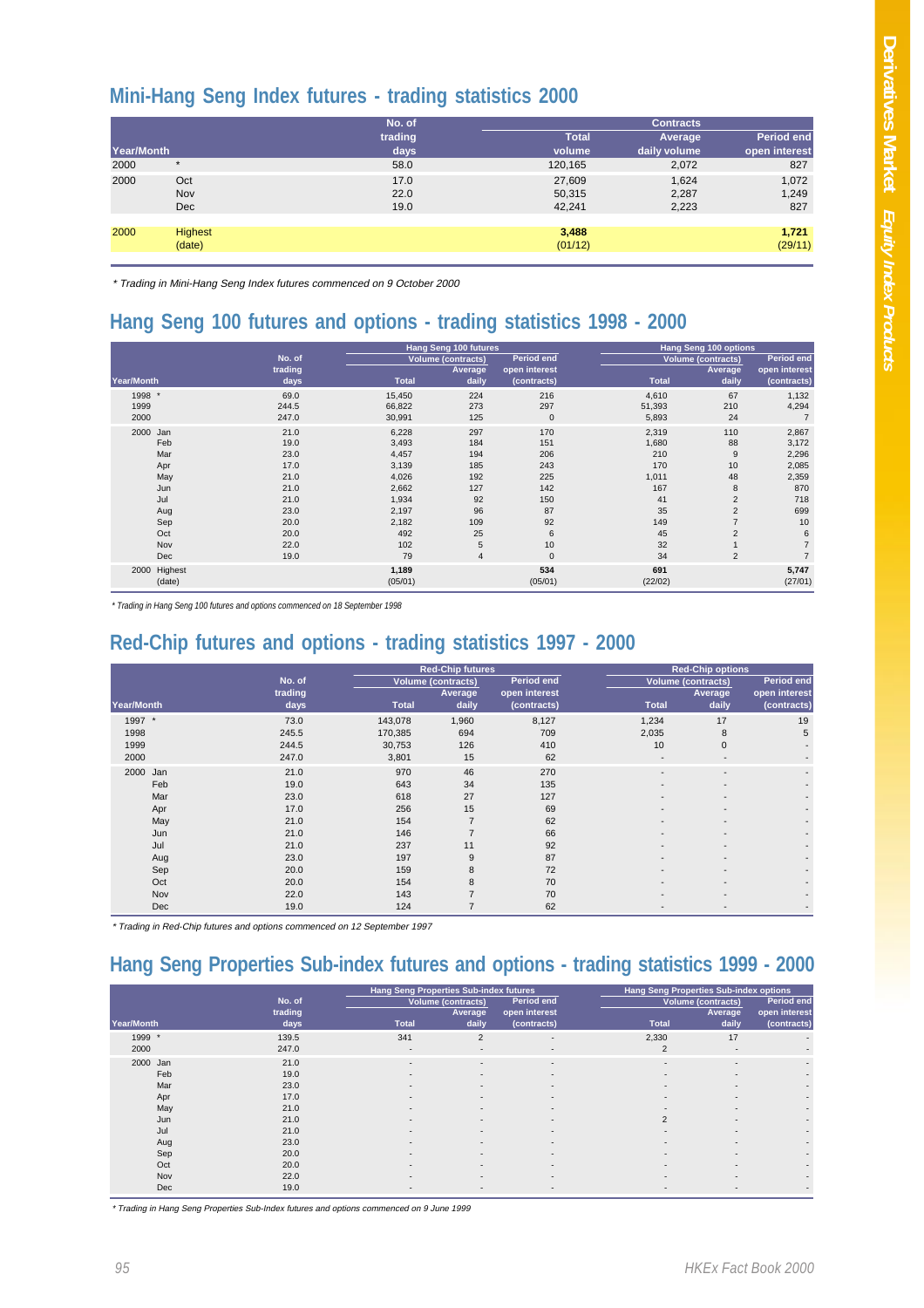# **Three-month HIBOR futures - trading statistics 1997 - 2000**

| No. of            |                |         | <b>Contracts</b> |              |                   |  |  |  |
|-------------------|----------------|---------|------------------|--------------|-------------------|--|--|--|
|                   |                | trading | <b>Total</b>     | Average      | <b>Period end</b> |  |  |  |
| <b>Year/Month</b> |                | days    | volume           | daily volume | open interest     |  |  |  |
| 1997              | $\star$        | 64.0    | 87,819           | 1,372        | 11,251            |  |  |  |
| 1998              |                | 245.5   | 502,982          | 2,049        | 20,881            |  |  |  |
| 1999              |                | 244.5   | 308,646          | 1,262        | 18,263            |  |  |  |
| 2000              |                | 247.0   | 325,155          | 1,316        | 29,142            |  |  |  |
| 2000              | Jan            | 21.0    | 19,695           | 938          | 17,726            |  |  |  |
|                   | Feb            | 19.0    | 9,585            | 504          | 15,836            |  |  |  |
|                   | Mar            | 23.0    | 22,066           | 959          | 16,721            |  |  |  |
|                   | Apr            | 17.0    | 17,658           | 1,039        | 15,354            |  |  |  |
|                   | May            | 21.0    | 20,339           | 969          | 15,827            |  |  |  |
|                   | Jun            | 21.0    | 26,806           | 1,276        | 17,782            |  |  |  |
|                   | Jul            | 21.0    | 28,079           | 1,337        | 21,385            |  |  |  |
|                   | Aug            | 23.0    | 49,039           | 2,132        | 21,059            |  |  |  |
|                   | Sep            | 20.0    | 28,663           | 1,433        | 22,577            |  |  |  |
|                   | Oct            | 20.0    | 55,075           | 2,754        | 35,132            |  |  |  |
|                   | Nov            | 22.0    | 22,120           | 1,005        | 36,060            |  |  |  |
|                   | Dec            | 19.0    | 26,030           | 1,370        | 29,142            |  |  |  |
| 2000              | <b>Highest</b> |         | 7,887            |              | 37,558            |  |  |  |
|                   | (date)         |         | (10/10)          |              | (13/11)           |  |  |  |
|                   |                |         |                  |              |                   |  |  |  |

\* Trading in Three-month HIBOR Futures commenced on 26 September 1997

# **One-month HIBOR futures - trading statistics 1998 - 2000**

| No. of     |                          |         |                | <b>Contracts</b> |                   |
|------------|--------------------------|---------|----------------|------------------|-------------------|
| Year/Month |                          | trading | <b>Total</b>   | <b>Average</b>   | <b>Period end</b> |
|            |                          | days    | volume         | daily volume     | open interest     |
| 1998       | $\star$                  | 50.0    | 4,405          | 88               | 420               |
| 1999       |                          | 244.5   | 9,726          | 40               | 945               |
| 2000       |                          | 247.0   | 12,075         | 49               | 450               |
| 2000       | Jan                      | 21.0    | 2,105          | 100              | 610               |
|            | Feb                      | 19.0    | 555            | 29               | 480               |
|            | Mar                      | 23.0    | 440            | 19               | 320               |
|            | Apr                      | 17.0    | 520            | 31               | 180               |
|            | May                      | 21.0    | 270            | 13               | 130               |
|            | Jun                      | 21.0    | 660            | 31               | 230               |
|            | Jul                      | 21.0    | 1,270          | 60               | 660               |
|            | Aug                      | 23.0    | 1,725          | 75               | 690               |
|            | Sep                      | 20.0    | 835            | 42               | 680               |
|            | Oct                      | 20.0    | 1,820          | 91               | 695               |
|            | Nov                      | 22.0    | 850            | 39               | 650               |
|            | <b>Dec</b>               | 19.0    | 1,025          | 54               | 450               |
| 2000       | <b>Highest</b><br>(date) |         | 435<br>(17/01) |                  | 1,550<br>(12/01)  |

\* Trading in One-month HIBOR Futures commenced on 20 October 1998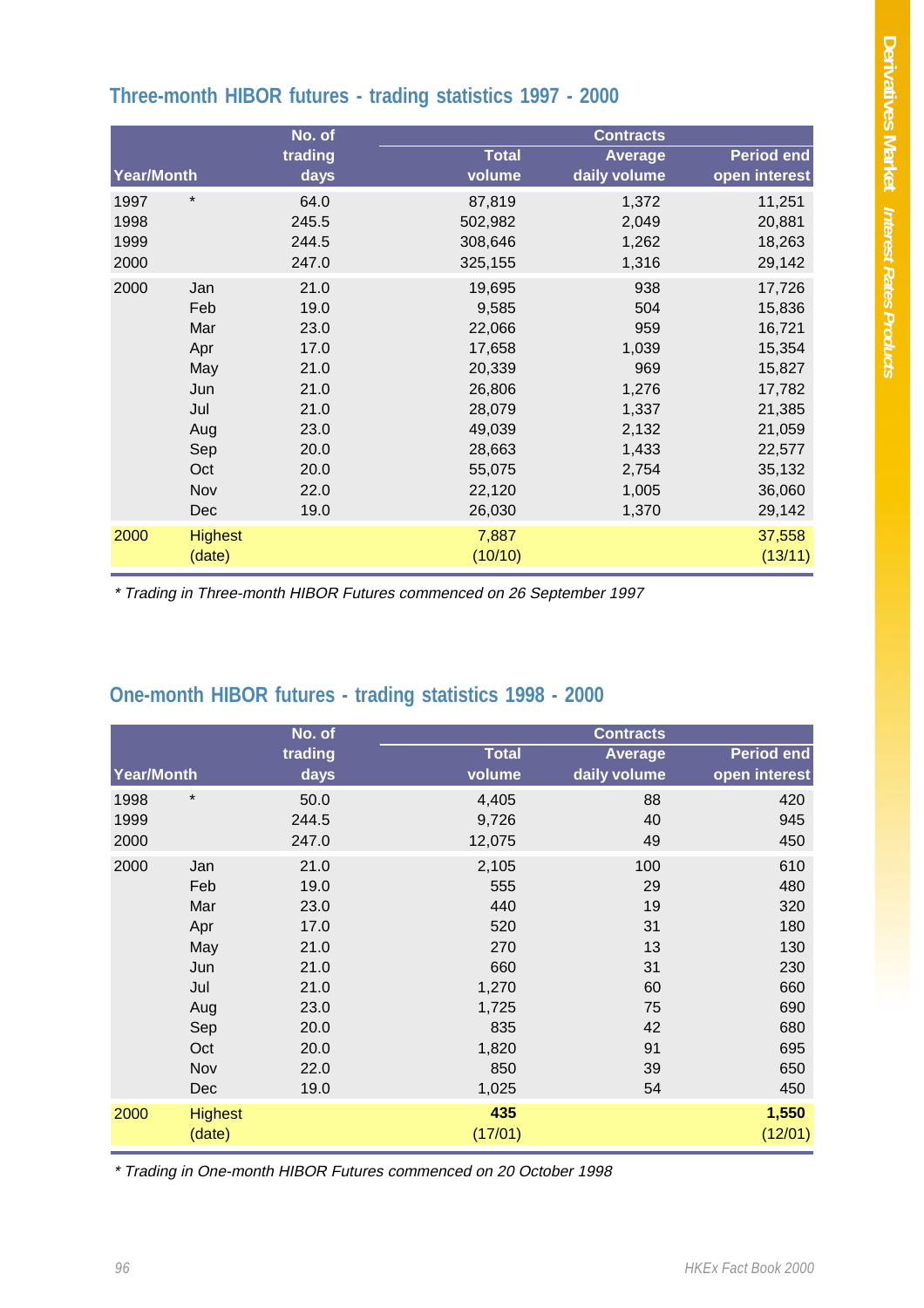# **Rolling Forex - trading statistics 1996 - 2000**

|                                      |                                                                                         | No. of                                                                                       |                                                                                 |                                                                                                                             | <b>Total volume (contracts)</b>                                               |                                                                                                                             | Period end open interest (contracts)                                     |                                                                                  |                                                                |                                                                                  |                                                                                 |                                                                      |
|--------------------------------------|-----------------------------------------------------------------------------------------|----------------------------------------------------------------------------------------------|---------------------------------------------------------------------------------|-----------------------------------------------------------------------------------------------------------------------------|-------------------------------------------------------------------------------|-----------------------------------------------------------------------------------------------------------------------------|--------------------------------------------------------------------------|----------------------------------------------------------------------------------|----------------------------------------------------------------|----------------------------------------------------------------------------------|---------------------------------------------------------------------------------|----------------------------------------------------------------------|
| Year/Month                           |                                                                                         | trading<br>days                                                                              | <b>Total</b>                                                                    | <b>DEM</b>                                                                                                                  | <b>JPY</b>                                                                    | <b>GBP</b>                                                                                                                  | <b>EUR</b>                                                               | <b>Total</b>                                                                     | <b>DEM</b>                                                     | <b>JPY</b>                                                                       | <b>GBP</b>                                                                      | <b>EUR</b>                                                           |
| 1996<br>1997<br>1998<br>1999<br>2000 |                                                                                         | 249.0<br>245.0<br>245.5<br>244.5<br>247.0                                                    | 195,355<br>251,226<br>17,146<br>9,042<br>3,279                                  | 76,075<br>121,173<br>2,263<br>5,919<br>255                                                                                  | 106,888<br>109,578<br>14,100<br>2,601<br>1,804                                | 12,392<br>20,475<br>783<br>85<br>83                                                                                         | $\overline{\phantom{a}}$<br>437<br>1,137                                 | 1,147<br>626<br>607<br>288<br>207                                                | 382<br>74<br>102<br>46                                         | 709<br>544<br>479<br>195<br>162                                                  | 56<br>8<br>26<br>6<br>$\mathbf{1}$                                              | $\overline{\phantom{a}}$<br>41<br>43                                 |
| 2000                                 | Jan<br>Feb<br>Mar<br>Apr<br>May<br>Jun<br>Jul<br>Aug<br>Sep<br>Oct<br>Nov<br><b>Dec</b> | 21.0<br>19.0<br>23.0<br>17.0<br>21.0<br>21.0<br>21.0<br>23.0<br>20.0<br>20.0<br>22.0<br>19.0 | 441<br>357<br>151<br>192<br>329<br>494<br>124<br>73<br>206<br>108<br>341<br>463 | 9<br>$\overline{4}$<br>26<br>6<br>160<br>$\overline{\phantom{a}}$<br>$\overline{7}$<br>30<br>$\overline{\phantom{a}}$<br>13 | 135<br>92<br>126<br>141<br>145<br>159<br>105<br>54<br>101<br>50<br>276<br>420 | $\overline{7}$<br>10<br>$\mathbf{0}$<br>44<br>$\mathbf{0}$<br>$\mathbf{0}$<br>$\mathbf{0}$<br>8<br>$\overline{4}$<br>6<br>3 | 290<br>251<br>24<br>25<br>134<br>175<br>19<br>19<br>90<br>24<br>59<br>27 | 291<br>267<br>333<br>295<br>380<br>284<br>260<br>311<br>277<br>263<br>294<br>207 | 48<br>48<br>48<br>48<br>48<br>18<br>18<br>18<br>13<br>13<br>13 | 166<br>162<br>228<br>192<br>245<br>228<br>201<br>243<br>210<br>188<br>235<br>162 | 6<br>6<br>6<br>6<br>6<br>6<br>6<br>6<br>6<br>6<br>$\overline{\phantom{a}}$<br>1 | 71<br>51<br>51<br>49<br>81<br>32<br>35<br>44<br>48<br>56<br>46<br>43 |
| 2000                                 | Highest<br>(date)                                                                       |                                                                                              | 180<br>(08/06)                                                                  |                                                                                                                             |                                                                               |                                                                                                                             |                                                                          | 380<br>(31/05)                                                                   |                                                                |                                                                                  |                                                                                 |                                                                      |

**DEM - Deutsche Mark GBP - British Pound JPY - Japanese Yen EUR - Euro**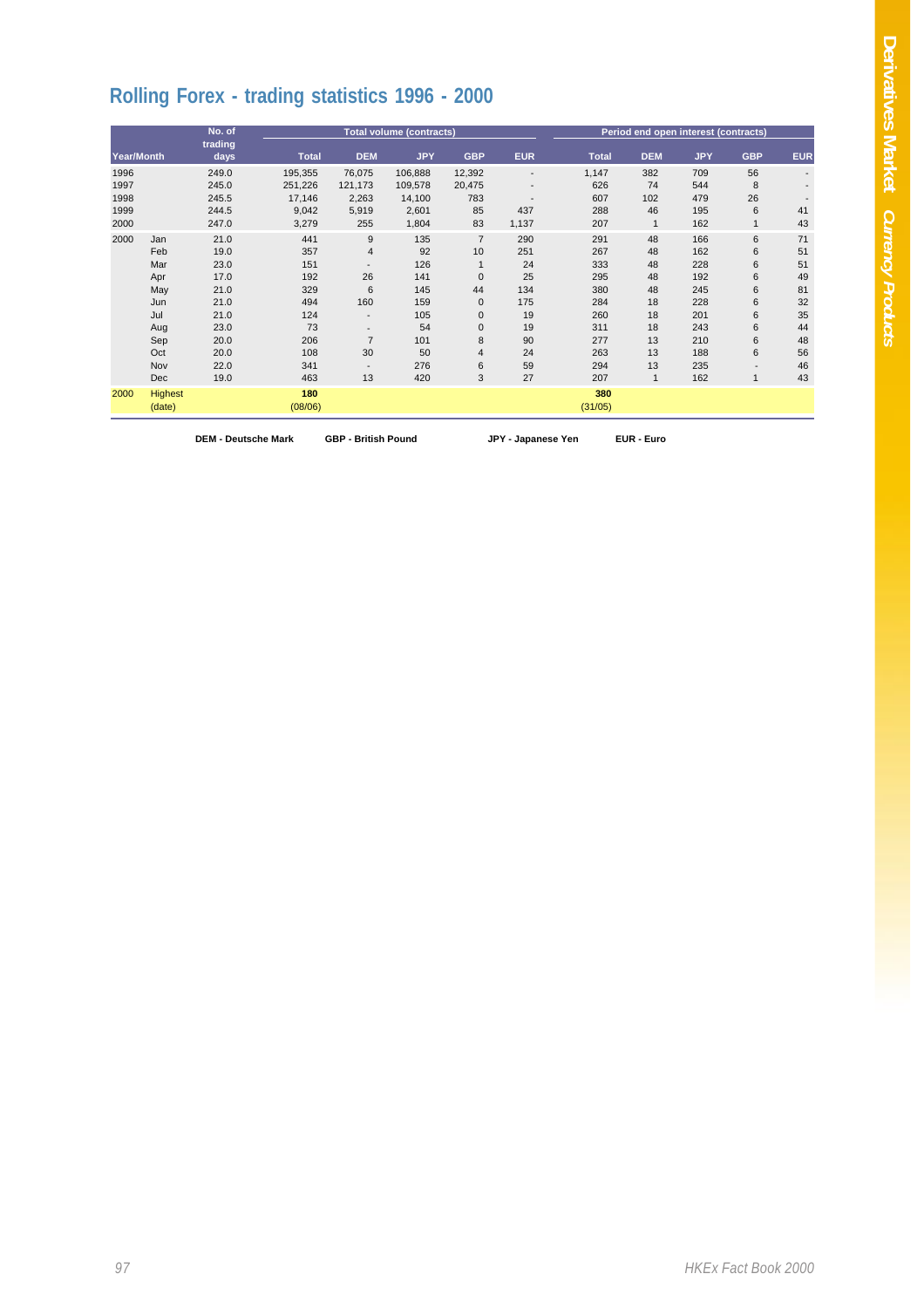### **Stock futures contracts as at the end of 2000**

| <b>Underlying Stock</b>      | <b>Launch Date</b> | <b>Contract Multiplier</b> |
|------------------------------|--------------------|----------------------------|
| Cheung Kong (Holdings)       | 25/09/1995         | 5,000                      |
| China Resources Enterprise   | 14/07/1997         | 10,000                     |
| China Mobile (Hong Kong)     | 05/06/1998         | 2,500                      |
| <b>CITIC Pacific</b>         | 23/05/1997         | 5,000                      |
| <b>CLP Holdings</b>          | 17/10/1997         | 2,500                      |
| Hang Seng Bank               | 19/09/1997         | 2,000                      |
| Henderson Land Development   | 19/09/1997         | 5,000                      |
| Hong Kong Electric Holdings  | 18/03/1998         | 2,500                      |
| <b>Hopewell Holdings</b>     | 17/10/1997         | 2,000                      |
| <b>HSBC Holdings PLC</b>     | 31/03/1995         | 6,000                      |
| Hutchison Whampoa            | 19/09/1997         | 5,000                      |
| New World Development        | 17/10/1997         | 5,000                      |
| Pacific Century CyberWorks   | 24/07/2000         | 5,000                      |
| Shanghai Industrial Holdings | 14/07/1997         | 5,000                      |
| Sun Hung Kai Properties      | 19/09/1997         | 5,000                      |
| Swire Pacific "A" Shares     | 23/05/1997         | 2,500                      |
| The Wharf (Holdings)         | 17/10/1997         | 5,000                      |

# **Stock futures contract volume and open interest (1996 - 2000)**

|            |                | No. of  |              | <b>Contracts</b> |                   |
|------------|----------------|---------|--------------|------------------|-------------------|
|            |                | trading | <b>Total</b> | Average          | <b>Period end</b> |
| Year/Month |                | days    | volume       | daily volume     | open interest     |
| 1996       |                | 249.0   | 10           | $\mathbf 0$      |                   |
| 1997       |                | 245.0   | 4453         | 18               | 17                |
| 1998       |                | 245.5   | 4082         | 17               | 9                 |
| 1999       |                | 244.5   | 5696         | 23               | 1,213             |
| 2000       |                | 247.0   | 3322         | 13               | 21                |
| 2000       | Jan            | 21.0    | 1395         | 66               | 52                |
|            | Feb            | 19.0    | 261          | 14               | 70                |
|            | Mar            | 23.0    | 176          | 8                | 51                |
|            | Apr            | 17.0    | 199          | 12               | 40                |
|            | May            | 21.0    | 166          | 8                | 64                |
|            | Jun            | 21.0    | 164          | 8                | 13                |
|            | Jul            | 21.0    | 160          | 8                | 41                |
|            | Aug            | 23.0    | 285          | 12               | 103               |
|            | Sep            | 20.0    | 168          | 8                | 16                |
|            | Oct            | 20.0    | 93           | 5                | 41                |
|            | Nov            | 22.0    | 194          | $\boldsymbol{9}$ | 56                |
|            | Dec            | 19.0    | 61           | 3                | 21                |
| 2000       | <b>Highest</b> |         | 1112         |                  | 1,214             |
|            | (date)         |         | (19/01)      |                  | (04/01)           |

# **Stock futures contract volume and open interest by underlying stock (2000)**

|                              | <b>Contracts</b> |            |                                 |            |  |  |  |  |
|------------------------------|------------------|------------|---------------------------------|------------|--|--|--|--|
|                              | <b>Volume</b>    |            | <b>Period end open Interest</b> |            |  |  |  |  |
| <b>Underlying Stock</b>      | <b>Total</b>     | % of Total | <b>Total</b>                    | % of Total |  |  |  |  |
| Cable & Wireless HKT         | 1,347            | 40.55      |                                 |            |  |  |  |  |
| Cheung Kong (Holdings)       | 223              | 6.71       | 2                               | 9.52       |  |  |  |  |
| China Resources Enterprise   | 103              | 3.10       |                                 |            |  |  |  |  |
| China Mobile (Hong Kong)     | 265              | 7.98       | $\overline{2}$                  | 9.52       |  |  |  |  |
| <b>CITIC Pacific</b>         | 442              | 13.31      |                                 |            |  |  |  |  |
| <b>CLP Holdings</b>          |                  |            |                                 |            |  |  |  |  |
| Hang Seng Bank               | 10               | 0.30       |                                 |            |  |  |  |  |
| Henderson Land Development   | 116              | 3.49       | 10                              | 47.62      |  |  |  |  |
| Hong Kong Electric Holdings  | 10               | 0.30       |                                 |            |  |  |  |  |
| <b>Hopewell Holdings</b>     |                  |            |                                 |            |  |  |  |  |
| <b>HSBC Holdings PLC</b>     | 207              | 6.23       | 4                               | 19.05      |  |  |  |  |
| Hutchison Whampoa            | 266              | 8.01       | 3                               | 14.29      |  |  |  |  |
| New World Development        | 30               | 0.90       |                                 |            |  |  |  |  |
| Pacific Century CyberWorks   | 149              | 4.49       |                                 |            |  |  |  |  |
| Shanghai Industrial Holdings | 38               | 1.14       |                                 |            |  |  |  |  |
| Sun Hung Kai Properties      | 76               | 2.29       |                                 |            |  |  |  |  |
| Swire Pacific "A"            | 34               | 1.02       |                                 |            |  |  |  |  |
| The Wharf                    | 6                | 0.18       |                                 |            |  |  |  |  |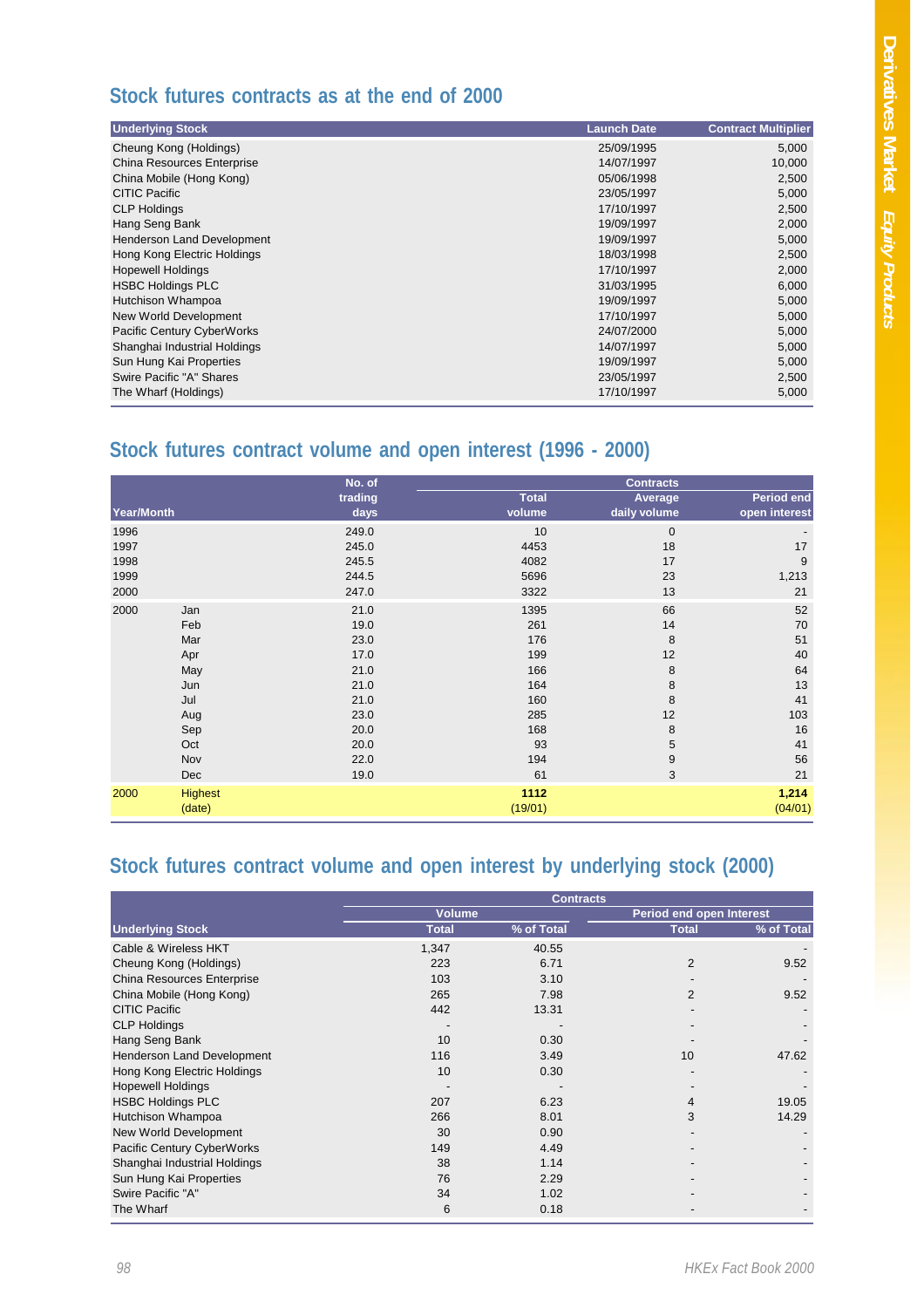### **Stock options classes as at the end of 2000**

| <b>Class</b>                      | Code       | <b>Launch date</b> | Lot size (shares) |
|-----------------------------------|------------|--------------------|-------------------|
| Cheung Kong (Holdings) Ltd        | <b>CKH</b> | 25/09/1995         | 1000              |
| China Resources Enterprise, Ltd   | <b>CRL</b> | 14/07/1997         | 2000              |
| China Mobile (Hong Kong) Ltd      | <b>CHT</b> | 15/05/1998         | 500               |
| CITIC Pacific Ltd                 | <b>CIP</b> | 23/10/1995         | 1000              |
| <b>CLP Holdings Ltd</b>           | <b>CLP</b> | 18/12/1995         | 500               |
| Hang Seng Bank Ltd                | <b>HAB</b> | 09/12/1996         | 100               |
| Henderson Land Development Co Ltd | <b>HLD</b> | 18/12/1995         | 1000              |
| Hongkong Electric Holdings Ltd    | <b>HKE</b> | 16/02/1998         | 500               |
| <b>Hopewell Holdings Ltd</b>      | <b>HHL</b> | 26/02/1996         | 1000              |
| <b>HSBC Holdings plc</b>          | <b>HKB</b> | 08/09/1995         | 400               |
| Hutchison Whampoa Ltd             | <b>HWL</b> | 18/12/1995         | 1000              |
| New World Development Co Ltd      | <b>NWD</b> | 05/08/1996         | 1000              |
| Pacific Century Cyber Works       | <b>PCC</b> | 26/06/2000         | 1000              |
| Shanghai Industrial Holdings Ltd  | <b>SIH</b> | 14/07/1997         | 1000              |
| Sun Hung Kai Properties Ltd       | <b>SHK</b> | 18/12/1995         | 1000              |
| Swire Pacific Ltd 'A'             | <b>SPA</b> | 09/10/1995         | 500               |
| Tracker Fund of HK                | <b>TRF</b> | 27/03/2000         | 500               |
| Wharf (Holdings) Ltd              | <b>WHL</b> | 05/08/1996         | 1000              |

## **Stock options contract value, volume and open interest (1996 - 2000)**

|      |              | No. of  | <b>Contract value (HK\$mil)</b> |          |              |         | <b>Contract volume (contracts)</b> |           |              | Open interest (contracts) |         |         |              |
|------|--------------|---------|---------------------------------|----------|--------------|---------|------------------------------------|-----------|--------------|---------------------------|---------|---------|--------------|
|      |              | trading |                                 |          |              | Average |                                    |           |              | Average                   |         |         |              |
|      | Year / Month | days    | Call                            | Put      | <b>Total</b> | daily   | Call                               | Put       | <b>Total</b> | daily                     | Call    | Put     | <b>Total</b> |
| 1996 |              | 249     | 1,460.26                        | 480.41   | 1,940.67     | 7.79    | 899,172                            | 370,740   | 1,269,912    | 5,100                     | 23,945  | 27,036  | 50,981       |
| 1997 |              | 245     | 2,743.53                        | 1,293.45 | 4,036.98     | 15.72   | 976,107                            | 672,641   | 1,648,748    | 6,730                     | 111,641 | 102,712 | 214,353      |
| 1998 |              | 247     | 2,659.92                        | 1,629.64 | 4,289.56     | 17.37   | 981,802                            | 655,645   | 1,637,447    | 6,629                     | 26,771  | 35,309  | 62,080       |
| 1999 |              | 247     | 3,384.96                        | 1,929.97 | 5,314.93     | 21.52   | 1,163,716                          | 1,034,256 | 2,197,972    | 8,899                     | 119,040 | 90,170  | 209,210      |
| 2000 |              | 247     | 10,752.84                       | 3,151.94 | 13,904.78    | 56.29   | 2,839,594                          | 1,349,108 | 4,188,702    | 16,958                    | 386,861 | 75,633  | 462,494      |
| 2000 | Jan          | 21      | 214.14                          | 237.30   | 451.44       | 21.50   | 119,837                            | 131,192   | 251,029      | 11,954                    | 132,755 | 119,705 | 252,460      |
|      | Feb          | 19      | 305.66                          | 276.14   | 581.80       | 30.62   | 125,842                            | 95,449    | 221,291      | 11,647                    | 144,290 | 119,685 | 263,975      |
|      | Mar          | 23      | 208.69                          | 273.49   | 482.18       | 20.96   | 78,336                             | 99,409    | 177,745      | 7,728                     | 106,887 | 89,805  | 196,692      |
|      | Apr          | 17      | 524.27                          | 309.01   | 833.28       | 49.02   | 117,657                            | 96,011    | 213,668      | 12,569                    | 140,091 | 93,571  | 233,662      |
|      | May          | 21      | 278.51                          | 423.43   | 701.94       | 33.43   | 96,460                             | 109,931   | 206,391      | 9,828                     | 152,284 | 106,761 | 259,045      |
|      | Jun          | 21      | 798.07                          | 188.50   | 986.57       | 46.98   | 167,236                            | 97,917    | 265,153      | 12,626                    | 121,099 | 79,287  | 200,386      |
|      | Jul          | 21      | 2,494.66                        | 183.25   | 2,677.91     | 127.52  | 332,522                            | 103,501   | 436,023      | 20,763                    | 239,113 | 92,000  | 331,113      |
|      | Aug          | 23      | 1,553.24                        | 200.31   | 1,753.55     | 76.24   | 365,644                            | 115,142   | 480,786      | 20,904                    | 334,370 | 102,123 | 436,493      |
|      | Sep          | 20      | 1,047.51                        | 323.62   | 1,371.13     | 68.56   | 377,206                            | 158,953   | 536,159      | 26,808                    | 359,424 | 93,771  | 453,195      |
|      | Oct          | 20      | 975.32                          | 331.00   | 1,306.32     | 65.32   | 413,906                            | 139,107   | 553,013      | 27,651                    | 360,026 | 100,081 | 460,107      |
|      | Nov          | 22      | 943.35                          | 233.87   | 1,177.22     | 53.51   | 280,573                            | 111,785   | 392,358      | 17,834                    | 398,937 | 91,230  | 490,167      |
|      | Dec          | 19      | 1,409.42                        | 172.02   | 1,581.44     | 83.23   | 364,375                            | 90,711    | 455,086      | 23,952                    | 386,861 | 75,633  | 462,494      |

Note : Figures may not add up to total due to rounding.

# **Stock options contract value, volume and open interest by class (2000)**

|                          |           | <b>Contract value (HK\$mil)</b> |              |        |           | <b>Contract volume (contracts)</b> |              |        |         | Year-end open interest (contracts) |              |        |
|--------------------------|-----------|---------------------------------|--------------|--------|-----------|------------------------------------|--------------|--------|---------|------------------------------------|--------------|--------|
|                          |           |                                 |              | $%$ of |           |                                    |              | $%$ of |         |                                    |              | $%$ of |
| <b>Class</b>             | Call      | Put                             | <b>Total</b> | total  | Call      | <b>Put</b>                         | <b>Total</b> | total  | Call    | Put                                | <b>Total</b> | total  |
| Cheung Kong              | 1.272.33  | 379.00                          | 1.651.32     | 11.88  | 147.967   | 83.266                             | 231.233      | 5.52   | 27.845  | 4.398                              | 32.243       | 6.97   |
| China Resources          | 53.54     | 46.77                           | 100.31       | 0.72   | 28,815    | 29,838                             | 58,653       | 1.40   | 1,385   | 1,340                              | 2,725        | 0.59   |
| China Mobile             | 3.333.97  | 660.58                          | 3.994.55     | 28.73  | 397,580   | 134,722                            | 532,302      | 12.71  | 47.757  | 10,837                             | 58.594       | 12.67  |
| <b>CITIC Pacific</b>     | 241.78    | 96.57                           | 338.35       | 2.43   | 87,927    | 47,835                             | 135.762      | 3.24   | 15,330  | 2,198                              | 17.528       | 3.79   |
| <b>CLP Holdings</b>      | 47.59     | 43.96                           | 91.55        | 0.66   | 51,482    | 51,538                             | 103.020      | 2.46   | 4.466   | 4,649                              | 9.115        | 1.97   |
| <b>CWHKT</b>             | 123.05    | 62.21                           | 185.27       | 1.33   | 141,554   | 95,029                             | 236,583      | 5.65   |         |                                    |              |        |
| Hang Seng Bank           | 51.81     | 38.31                           | 90.12        | 0.65   | 133,992   | 92,618                             | 226,610      | 5.41   | 13,525  | 2,663                              | 16.188       | 3.50   |
| Henderson Land           | 125.05    | 88.79                           | 213.84       | 1.54   | 49,173    | 33,539                             | 82,712       | 1.97   | 3,645   | 1.060                              | 4.705        | 1.02   |
| <b>HK Electric</b>       | 14.08     | 20.40                           | 34.48        | 0.25   | 28,054    | 48,132                             | 76.186       | 1.82   | 2,042   | 3.096                              | 5.138        | 1.11   |
| <b>Hopewell Holdings</b> | 0.20      | 0.82                            | 1.02         | 0.01   | 667       | 2,149                              | 2,816        | 0.07   | 10      | 120                                | 130          | 0.03   |
| <b>HSBC Holdings</b>     | 2.591.73  | 489.62                          | 3.081.35     | 22.16  | 658.517   | 257.784                            | 916.301      | 21.88  | 100.153 | 16.441                             | 116.594      | 25.21  |
| Hutchison Whampoa        | 1,636.03  | 630.30                          | 2,266.33     | 16.30  | 189,566   | 95,850                             | 285,416      | 6.81   | 26,943  | 5,036                              | 31,979       | 6.91   |
| New World Development    | 95.74     | 53.70                           | 149.44       | 1.07   | 113,215   | 47,881                             | 161,096      | 3.85   | 12,594  | 3,145                              | 15.739       | 3.40   |
| Pacific Cent cyberworks  | 533.30    | 253.86                          | 787.16       | 5.66   | 544,683   | 151.704                            | 696,387      | 16.63  | 94.947  | 7.605                              | 102,552      | 22.17  |
| Shanghai Industrial      | 82.18     | 40.91                           | 123.08       | 0.89   | 59,880    | 38,346                             | 98,226       | 2.35   | 7,098   | 1.891                              | 8.989        | 1.94   |
| <b>SHK Properties</b>    | 430.63    | 170.33                          | 600.96       | 4.32   | 82,457    | 52,557                             | 135,014      | 3.22   | 10,846  | 3,704                              | 14.550       | 3.15   |
| Swire Pacific 'A'        | 23.99     | 23.18                           | 47.17        | 0.34   | 21,225    | 23,594                             | 44,819       | 1.07   | 410     | 925                                | 1.335        | 0.29   |
| <b>Tracker Fund</b>      | 39.55     | 22.52                           | 62.06        | 0.45   | 59,898    | 33,808                             | 93.706       | 2.24   | 11,515  | 5.171                              | 16,686       | 3.61   |
| Wharf (Holdings)         | 56.29     | 30.07                           | 86.36        | 0.62   | 42,942    | 28,918                             | 71,860       | 1.72   | 6,350   | 1,354                              | 7.704        | 1.67   |
| Total                    | 10.752.83 | 3,151.92                        | 13.904.75    | 100.00 | 2,839,594 | 1.349.108                          | 4,188,702    | 100.00 | 386.861 | 75,633                             | 462.494      | 100.00 |

Note : Figures may not add up to total due to rounding.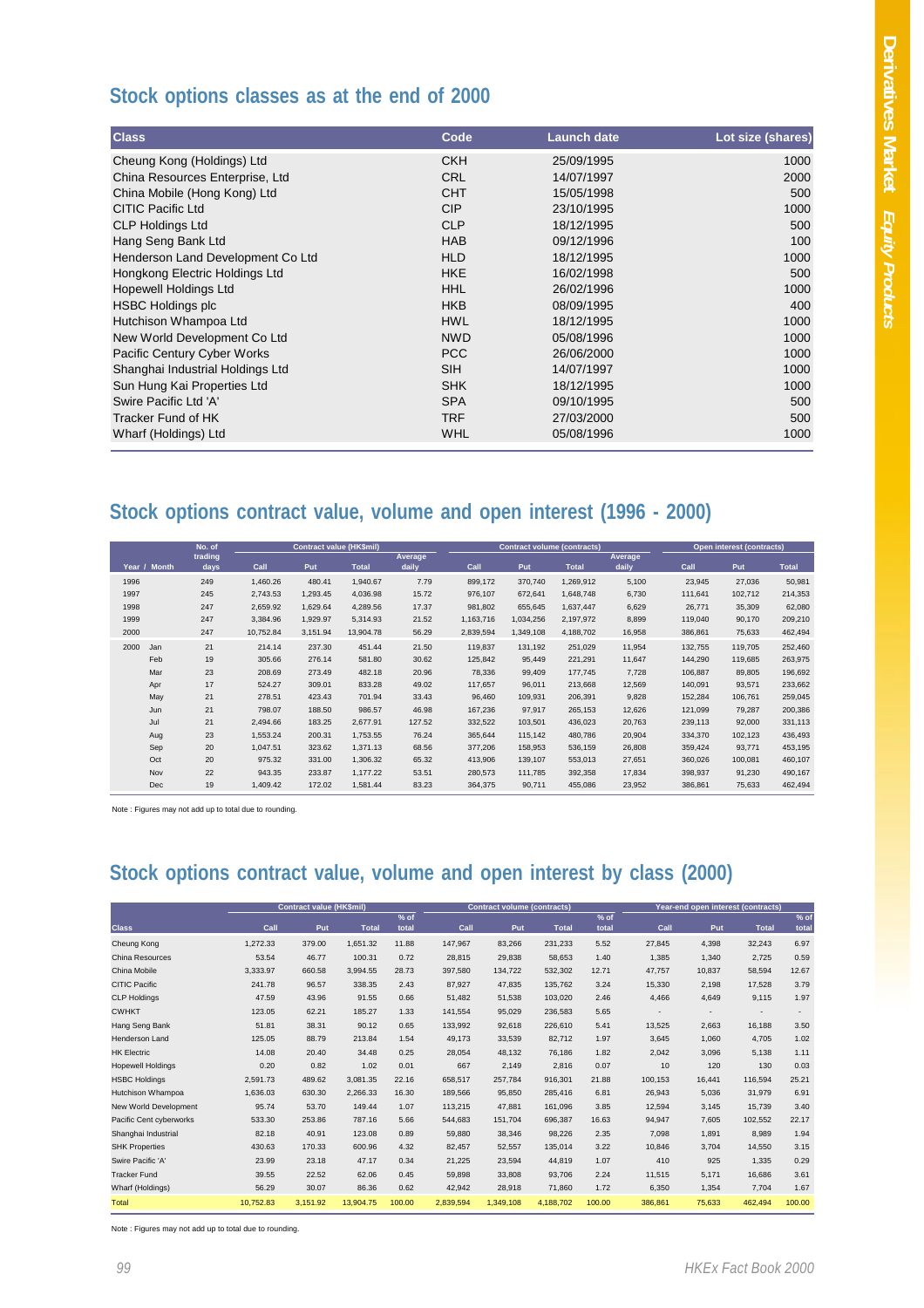



### **Month-end stock options open interest (2000)**

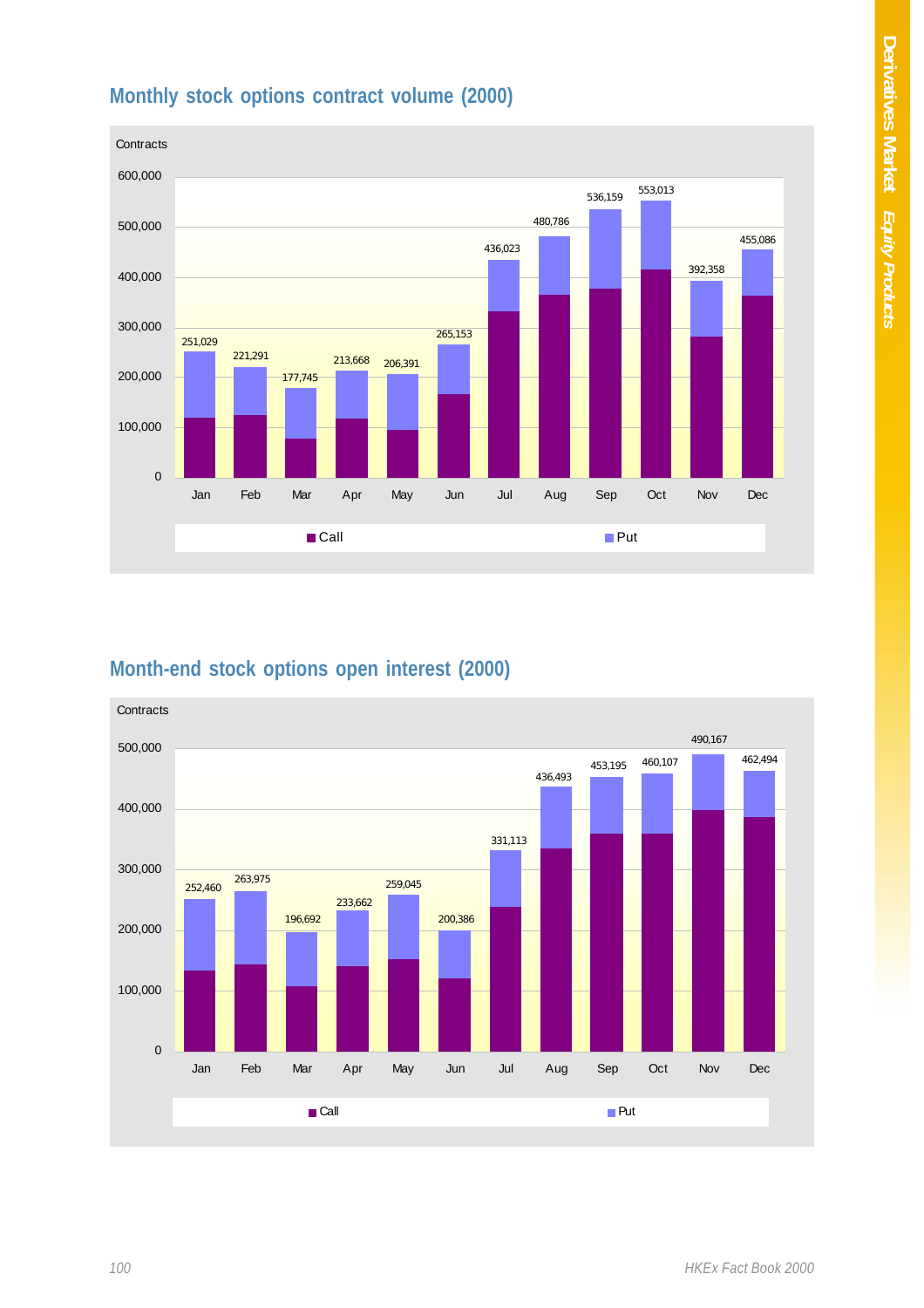# **Record high of futures and options products (up to 29 December 2000)**

|                                        | <b>Daily Volume</b> |             |                  | <b>Open Interest</b> |
|----------------------------------------|---------------------|-------------|------------------|----------------------|
| <b>Products</b>                        | <b>Contracts</b>    | <b>Date</b> | <b>Contracts</b> | <b>Date</b>          |
| Hang Seng Index Futures                | 83,445              | 23 Oct 1997 | 150,935          | 28 Aug 1998          |
| Mini-Hang Seng Index Futures           | 3,488               | 01 Dec 2000 | 1,721            | 29 Nov 2000          |
| Hang Seng Index Options                | 10,078              | 27 Nov 1996 | 127,263          | 27 Nov 1996          |
| Hang Seng 100 Futures                  | 1,189               | 05 Jan 2000 | 914              | 28 Oct 1999          |
| Hang Seng 100 Options                  | 1,355               | 11 May 1999 | 7,626            | 27 May 1999          |
| Hang Seng Properties Sub-Index Futures | 35                  | 09 Jun 1999 | 30               | 22 Jun 1999          |
| Hang Seng Properties Sub-Index Options | 132                 | 23 Jul 1999 | 624              | 28 Jul 1999          |
| <b>Red-Chip Futures</b>                | 6,345               | 25 Nov 1997 | 13,269           | 30 Oct 1997          |
| <b>Red-Chip Options</b>                | 204                 | 27 Nov 1997 | 678              | 24 Dec 1997          |
| <b>Stock Futures</b>                   | 1,112               | 19 Jan 2000 | 1,389            | 29 Dec 1999          |
| <b>Stock Options</b>                   | 112,718             | 23 Dec 1997 | 604,626          | 27 Oct 2000          |
| One-Month HIBOR Futures                | 530                 | 17 Nov 1998 | 1,550            | 12 Jan 2000          |
| Three-Month HIBOR Futures              | 8,305               | 05 Aug 1998 | 37,558           | 13 Nov 2000          |
| <b>Rolling Forex</b>                   | 11,448              | 17 Apr 1997 | 8,179            | 16 May 1997          |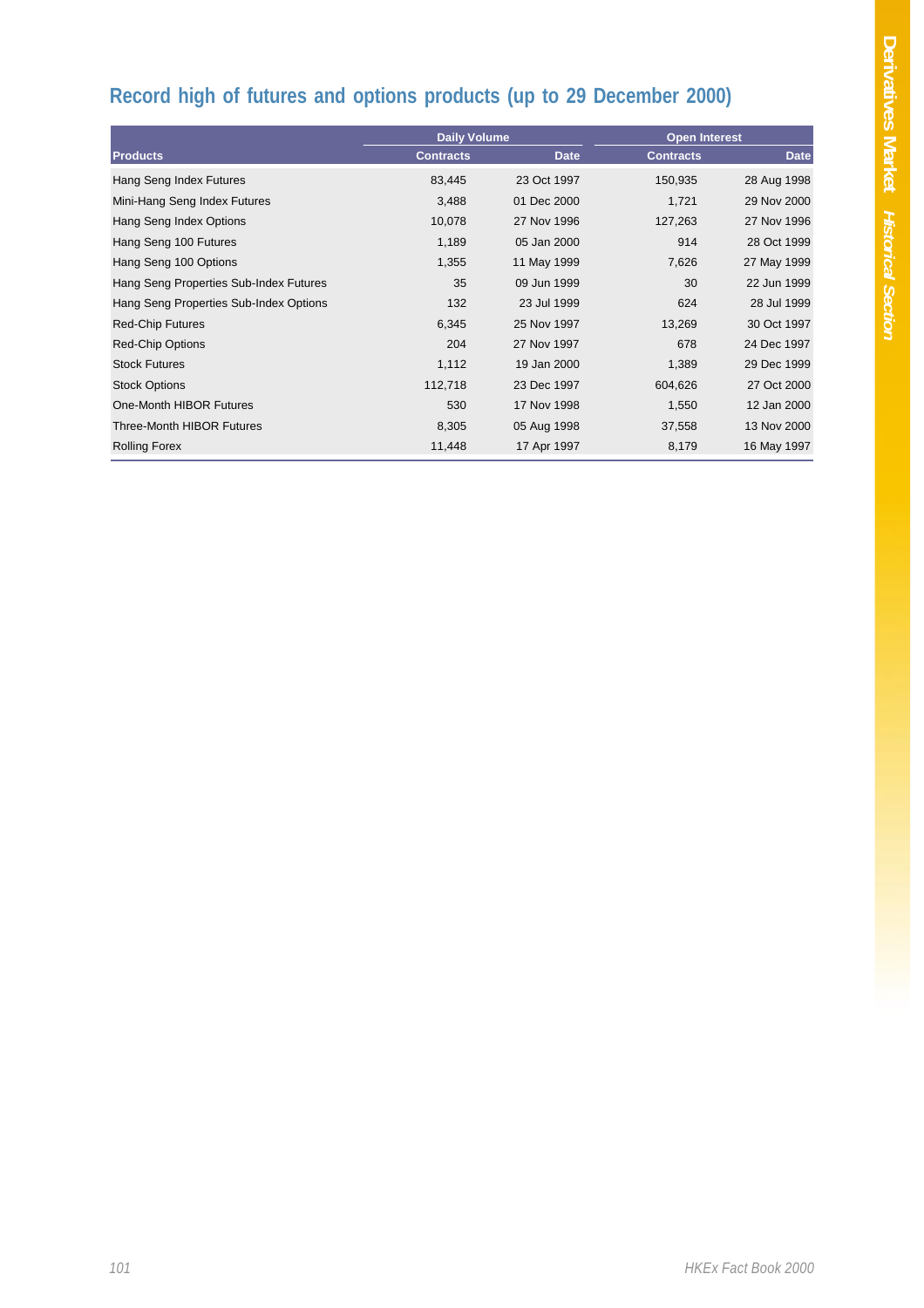#### **Average daily stock exchange trades processed in CCASS (including CNS trades, isolated trades and cross trades)**

| Year \ month | No. of<br><b>CCASS trades</b> | % of Exchange<br>trades | No. of shares<br>(Mil) | % of market<br>turnover | Value of trades<br>(HK\$ Mil) | % of market<br>turnover |
|--------------|-------------------------------|-------------------------|------------------------|-------------------------|-------------------------------|-------------------------|
| 1996         | 48,513                        | 99.92                   | 2,356                  | 99.88                   | 5,668                         | 99.49                   |
| 1997         | 132,986                       | 99.94                   | 7,213                  | 99.92                   | 15,460                        | 99.61                   |
| 1998         | 69,351                        | 99.97                   | 3,309                  | 99.92                   | 6,915                         | 99.62                   |
| 1999         | 93,370                        | 99.98                   | 5,642                  | 99.98                   | 7,786                         | 99.88                   |
| 2000         | 149,260                       | 99.99                   | 9,532                  | 99.99                   | 12,679                        | 99.85                   |
|              |                               |                         |                        |                         |                               |                         |
| 2000 Jan     | 231,048                       | 99.94                   | 17,743                 | 99.94                   | 17,571                        | 99.96                   |
| Feb          | 287,163                       | 99.99                   | 21,923                 | 100.00                  | 22,234                        | 99.96                   |
| Mar          | 199,966                       | 99.99                   | 11,153                 | 99.99                   | 16,499                        | 99.94                   |
| Apr          | 142,236                       | 99.99                   | 7,158                  | 99.99                   | 11,424                        | 99.91                   |
| May          | 123,441                       | 99.99                   | 8,396                  | 99.99                   | 10,584                        | 99.58                   |
| Jun          | 120,540                       | 99.99                   | 7,688                  | 99.99                   | 10,487                        | 99.80                   |
| Jul          | 143,698                       | 100.00                  | 7,042                  | 99.99                   | 13,997                        | 99.83                   |
| Aug          | 127,638                       | 100.00                  | 7,393                  | 100.00                  | 12,105                        | 99.94                   |
| Sep          | 104,525                       | 100.00                  | 6,663                  | 100.00                  | 10,370                        | 100.00                  |
| Oct          | 97,997                        | 99.99                   | 6,317                  | 99.96                   | 8,998                         | 99.45                   |
| Nov          | 113,977                       | 100.00                  | 7,157                  | 99.99                   | 9,148                         | 99.79                   |
| Dec          | 100,365                       | 100.00                  | 6,022                  | 100.00                  | 8,587                         | 100.00                  |

### **Average daily Settlement Instructions (SIs) settled in CCASS (both delivering and receiving SIs are counted)**

| 14,660<br>3,196<br>1996<br>16,399<br>30,476<br>8,090<br>32,284<br>1997<br>4,718<br>1998<br>20,054<br>22,379<br>22,109<br>4,796<br>1999<br>19,003<br>33,234<br>8,883<br>30,960<br>2000<br>2000 Jan<br>40,515<br>9,156<br>26,835<br>Feb<br>12,602<br>51,558<br>39,029<br>Mar<br>42,244<br>9,234<br>32,920<br>36,009<br>7,947<br>30,646<br>Apr<br>May<br>9,794<br>25,295<br>28,028<br>29,458<br>7,519<br>Jun<br>29,057<br>Jul<br>33,779<br>7,320<br>30,876<br>33,392<br>6,813<br>29,667<br>Aug<br>Sep<br>31,528<br>7,373<br>27,409<br>Oct<br>27,588<br>10,687<br>27,054<br>Nov<br>10,982<br>22,698<br>47,985 | Year \ month | <b>Number of SIs</b> | SIs by shares (Mil) | SIs by Value (Mil) |
|-----------------------------------------------------------------------------------------------------------------------------------------------------------------------------------------------------------------------------------------------------------------------------------------------------------------------------------------------------------------------------------------------------------------------------------------------------------------------------------------------------------------------------------------------------------------------------------------------------------|--------------|----------------------|---------------------|--------------------|
|                                                                                                                                                                                                                                                                                                                                                                                                                                                                                                                                                                                                           |              |                      |                     |                    |
|                                                                                                                                                                                                                                                                                                                                                                                                                                                                                                                                                                                                           |              |                      |                     |                    |
|                                                                                                                                                                                                                                                                                                                                                                                                                                                                                                                                                                                                           |              |                      |                     |                    |
|                                                                                                                                                                                                                                                                                                                                                                                                                                                                                                                                                                                                           |              |                      |                     |                    |
|                                                                                                                                                                                                                                                                                                                                                                                                                                                                                                                                                                                                           |              |                      |                     |                    |
|                                                                                                                                                                                                                                                                                                                                                                                                                                                                                                                                                                                                           |              |                      |                     |                    |
|                                                                                                                                                                                                                                                                                                                                                                                                                                                                                                                                                                                                           |              |                      |                     |                    |
|                                                                                                                                                                                                                                                                                                                                                                                                                                                                                                                                                                                                           |              |                      |                     |                    |
|                                                                                                                                                                                                                                                                                                                                                                                                                                                                                                                                                                                                           |              |                      |                     |                    |
|                                                                                                                                                                                                                                                                                                                                                                                                                                                                                                                                                                                                           |              |                      |                     |                    |
|                                                                                                                                                                                                                                                                                                                                                                                                                                                                                                                                                                                                           |              |                      |                     |                    |
|                                                                                                                                                                                                                                                                                                                                                                                                                                                                                                                                                                                                           |              |                      |                     |                    |
|                                                                                                                                                                                                                                                                                                                                                                                                                                                                                                                                                                                                           |              |                      |                     |                    |
|                                                                                                                                                                                                                                                                                                                                                                                                                                                                                                                                                                                                           |              |                      |                     |                    |
|                                                                                                                                                                                                                                                                                                                                                                                                                                                                                                                                                                                                           |              |                      |                     |                    |
|                                                                                                                                                                                                                                                                                                                                                                                                                                                                                                                                                                                                           |              |                      |                     |                    |
|                                                                                                                                                                                                                                                                                                                                                                                                                                                                                                                                                                                                           |              |                      |                     |                    |
|                                                                                                                                                                                                                                                                                                                                                                                                                                                                                                                                                                                                           | Dec          | 22,545               | 7,266               | 23,512             |

#### **Average daily Investor Settlement Instructions (ISIs) settled in CCASS (one sided ISIs are counted)**

| Year \ month | <b>Number of ISIs</b>    | ISIs by shares (Mil) | <b>ISIs by Value (Mil)</b> |
|--------------|--------------------------|----------------------|----------------------------|
| 1996         | ٠                        | -                    | ٠                          |
| 1997         | $\overline{\phantom{a}}$ | ۰.                   | ۰                          |
| 1998         | 135                      | 31                   | 264                        |
| 1999         | 168                      | 47                   | 401                        |
| 2000         | 382                      | 100                  | 435                        |
|              |                          |                      |                            |
| 2000 Jan     | 337                      | 96                   | 484                        |
| Feb          | 470                      | 187                  | 505                        |
| Mar          | 426                      | 95                   | 135                        |
| Apr          | 449                      | 163                  | 588                        |
| May          | 393                      | 89                   | 254                        |
| Jun          | 384                      | 100                  | 552                        |
| Jul          | 451                      | 132                  | 716                        |
| Aug          | 380                      | 73                   | 163                        |
| Sep          | 349                      | 78                   | 613                        |
| Oct          | 343                      | 104                  | 709                        |
| Nov          | 313                      | 51                   | 239                        |
| Dec          | 297                      | 50                   | 378                        |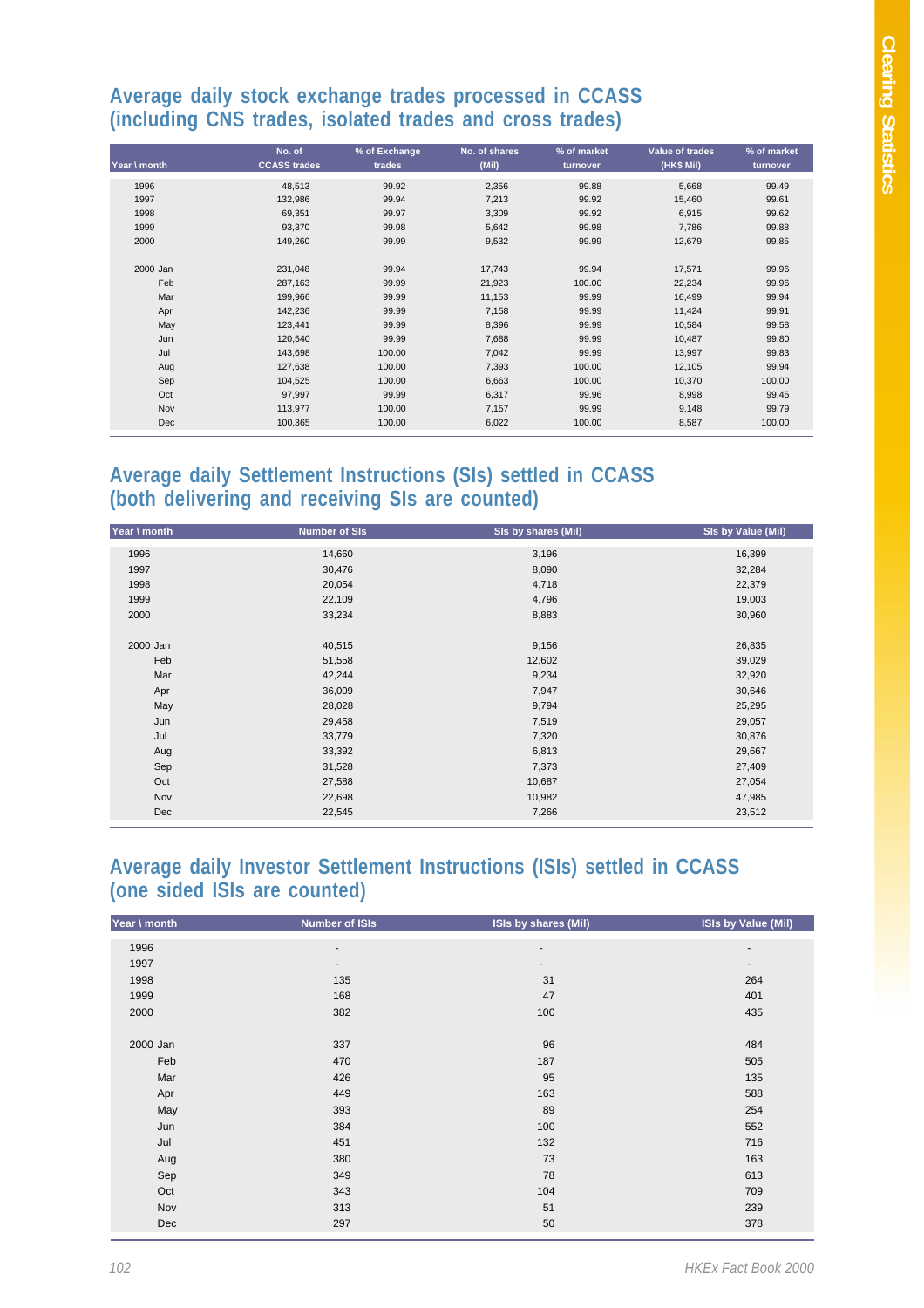### **Average daily settlement efficiency of CNS stock positions**

|              | <b>Settlement Efficiency (%)</b> |             |  |  |
|--------------|----------------------------------|-------------|--|--|
| Year \ month | S day                            | $S + 1$ day |  |  |
| 1996         | 95.65                            | 99.81       |  |  |
| 1997         | 95.25                            | 99.81       |  |  |
| 1998         | 96.12                            | 99.85       |  |  |
| 1999         | 99.42                            | 99.96       |  |  |
| 2000         | 99.39                            | 99.96       |  |  |
| 2000 Jan     | 99.25                            | 99.96       |  |  |
| Feb          | 99.23                            | 99.95       |  |  |
| Mar          | 99.29                            | 99.95       |  |  |
| Apr          | 99.23                            | 99.96       |  |  |
| May          | 99.35                            | 99.95       |  |  |
| Jun          | 99.41                            | 99.97       |  |  |
| Jul          | 99.46                            | 99.96       |  |  |
| Aug          | 99.47                            | 99.96       |  |  |
| Sep          | 99.54                            | 99.95       |  |  |
| Oct          | 99.41                            | 99.95       |  |  |
| Nov          | 99.57                            | 99.96       |  |  |
| Dec          | 99.40                            | 99.95       |  |  |

#### **Average daily netting efficiency of CNS trades - in stock positions and share quantity**

| Year \ month | No. of CNS<br>stock positions | <b>Netting efficiency</b><br>$(\%)$ | No. of shares due<br>for settlement<br>(Mil) | <b>Netting efficiency</b><br>$(\%)$ |
|--------------|-------------------------------|-------------------------------------|----------------------------------------------|-------------------------------------|
|              |                               |                                     |                                              |                                     |
| 1996         | 21,896                        | 76.12                               | 3,155                                        | 25.21                               |
| 1997         | 43,069                        | 82.34                               | 8,526                                        | 34.79                               |
| 1998         | 22,592                        | 82.41                               | 3,858                                        | 36.32                               |
| 1999         | 28,755                        | 83.32                               | 6,218                                        | 39.42                               |
| 2000         | 39,298                        | 85.98                               | 10,146                                       | 39.93                               |
|              |                               |                                     |                                              |                                     |
| 2000 Jan     | 50,936                        | 88.70                               | 16,517                                       | 51.15                               |
| Feb          | 62,940                        | 88.73                               | 19,783                                       | 52.89                               |
| Mar          | 50,955                        | 86.86                               | 12,150                                       | 42.06                               |
| Apr          | 38,924                        | 85.95                               | 8,686                                        | 36.32                               |
| May          | 33,240                        | 86.17                               | 9,632                                        | 38.58                               |
| Jun          | 35,201                        | 84.98                               | 8,939                                        | 37.85                               |
| Jul          | 39,246                        | 85.90                               | 8,062                                        | 38.10                               |
| Aug          | 37,554                        | 84.95                               | 8,666                                        | 37.04                               |
| Sep          | 31,875                        | 84.41                               | 7,847                                        | 33.55                               |
| Oct          | 28,427                        | 85.08                               | 7,228                                        | 33.12                               |
| Nov          | 32,490                        | 85.32                               | 7,988                                        | 37.54                               |
| <b>Dec</b>   | 29,555                        | 84.76                               | 6,333                                        | 41.00                               |

#### **Average daily netting efficiency of CNS trades - in money obligations**

| Year \ month | <b>Money obligations arising</b><br>from novated contracts<br>(HK\$Mil) | <b>Money obligations</b><br>after netting<br>(HK\$Mil) | <b>Funds netting</b><br>efficiency<br>$(\%)$ |
|--------------|-------------------------------------------------------------------------|--------------------------------------------------------|----------------------------------------------|
|              |                                                                         |                                                        |                                              |
| 1996         | 10,181                                                                  | 2,960                                                  | 68.93                                        |
| 1997         | 29,267                                                                  | 5,930                                                  | 78.01                                        |
| 1998         | 13,039                                                                  | 4,425                                                  | 68.37                                        |
| 1999         | 14,522                                                                  | 3,469                                                  | 74.65                                        |
| 2000         | 23,177                                                                  | 4,955                                                  | 78.99                                        |
|              |                                                                         |                                                        |                                              |
| 2000 Jan     | 32,623                                                                  | 5,652                                                  | 82.58                                        |
| Feb          | 40,134                                                                  | 6,246                                                  | 84.08                                        |
| Mar          | 30,330                                                                  | 5,626                                                  | 80.81                                        |
| Apr          | 21,234                                                                  | 5,197                                                  | 76.06                                        |
| May          | 19,376                                                                  | 4,719                                                  | 75.59                                        |
| Jun          | 19,206                                                                  | 4,315                                                  | 77.50                                        |
| Jul          | 26,114                                                                  | 5,816                                                  | 77.81                                        |
| Aug          | 22,232                                                                  | 5,006                                                  | 77.46                                        |
| Sep          | 17,572                                                                  | 4,579                                                  | 74.20                                        |
| Oct          | 16,339                                                                  | 4,253                                                  | 73.97                                        |
| Nov          | 16,923                                                                  | 4,130                                                  | 75.37                                        |
| Dec          | 15,693                                                                  | 3,913                                                  | 74.52                                        |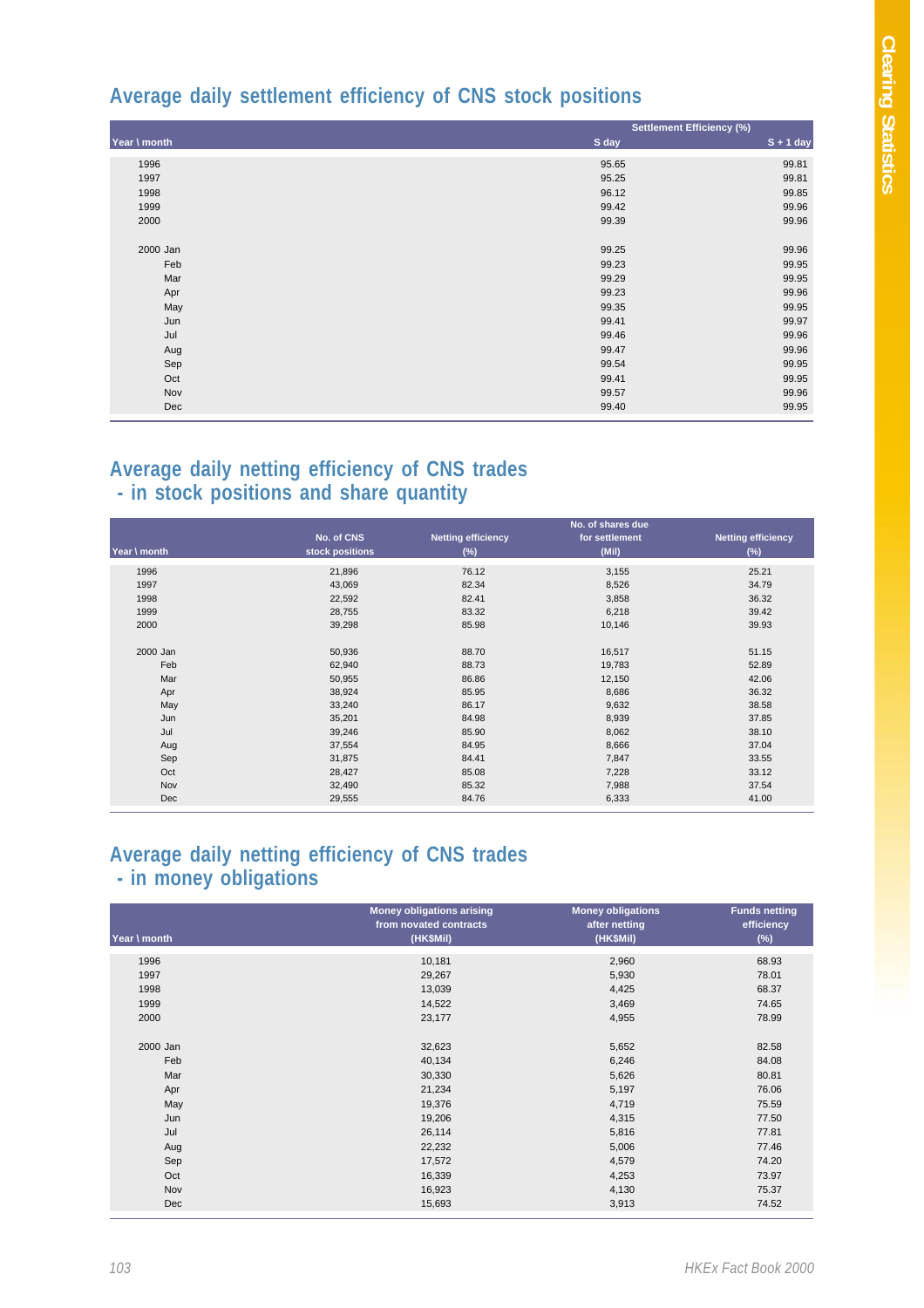#### **Average daily transactions handled by CCASS depository (both deposit and withdrawal transactions are counted)**

|              | No. of       | No. of shares | <b>Value of transactions</b> |
|--------------|--------------|---------------|------------------------------|
| Year \ month | transactions | (Mil)         | (HK\$Mil)                    |
| 1996         | 1,455        | 274           | 1,056                        |
| 1997         | 2,155        | 453           | 1,753                        |
| 1998         | 2,901        | 367           | 981                          |
| 1999         | 1,302        | 483           | 1,075                        |
| 2000         | 1,770        | 1,340         | 2,396                        |
| 2000 Jan     | 2,088        | 1,453         | 2,101                        |
| Feb          | 2,736        | 1,661         | 3,950                        |
| Mar          | 3,014        | 1,304         | 1,794                        |
| Apr          | 1,825        | 1,556         | 2,564                        |
| May          | 1,402        | 2,224         | 1,257                        |
| Jun          | 1,170        | 1,146         | 2,769                        |
| Jul          | 1,584        | 825           | 2,210                        |
| Aug          | 1,316        | 719           | 1,812                        |
| Sep          | 1,033        | 1,376         | 1,904                        |
| Oct          | 2,202        | 1,805         | 3,268                        |
| Nov          | 1,379        | 1,464         | 3,911                        |
| Dec          | 1,506        | 627           | 1,350                        |

#### **Securities under CCASS custody (balances at the end of each month)**

| Year \ month | No. of shares<br>(Mii) | % of issued shares<br>of admitted securities | <b>Market value</b><br>(HK\$Mil) | % of market capitalisation<br>of admitted securities |
|--------------|------------------------|----------------------------------------------|----------------------------------|------------------------------------------------------|
| 1996         | 231,462                | 45.66                                        | 1,100,252                        | 30.62                                                |
| 1997         | 457,835                | 56.62                                        | 982,485                          | 29.70                                                |
| 1998         | 357,774                | 50.71                                        | 805,237                          | 29.57                                                |
| 1999         | 452,372                | 55.24                                        | 1,482,454                        | 31.05                                                |
| 2000         | 837,281                | 56.91                                        | 1,455,208                        | 28.78                                                |
| 2000 Jan     | 480,346                | 55.93                                        | 1,445,642                        | 31.51                                                |
| Feb          | 508,342                | 56.37                                        | 1,615,825                        | 32.05                                                |
| Mar          | 566,499                | 55.83                                        | 1,659,231                        | 31.40                                                |
| Apr          | 640,454                | 58.72                                        | 1,439,932                        | 31.19                                                |
| May          | 667,940                | 59.63                                        | 1,351,644                        | 31.28                                                |
| Jun          | 695,540                | 60.66                                        | 1,527,437                        | 31.01                                                |
| Jul          | 724,812                | 57.48                                        | 1,610,188                        | 30.68                                                |
| Aug          | 716,726                | 56.45                                        | 1,626,442                        | 26.85                                                |
| Sep          | 777,689                | 59.90                                        | 1,487,240                        | 29.90                                                |
| Oct          | 821,852                | 58.43                                        | 1,406,969                        | 29.35                                                |
| Nov          | 856,742                | 59.48                                        | 1,373,266                        | 30.56                                                |
| Dec          | 837,281                | 56.91                                        | 1,455,208                        | 28.78                                                |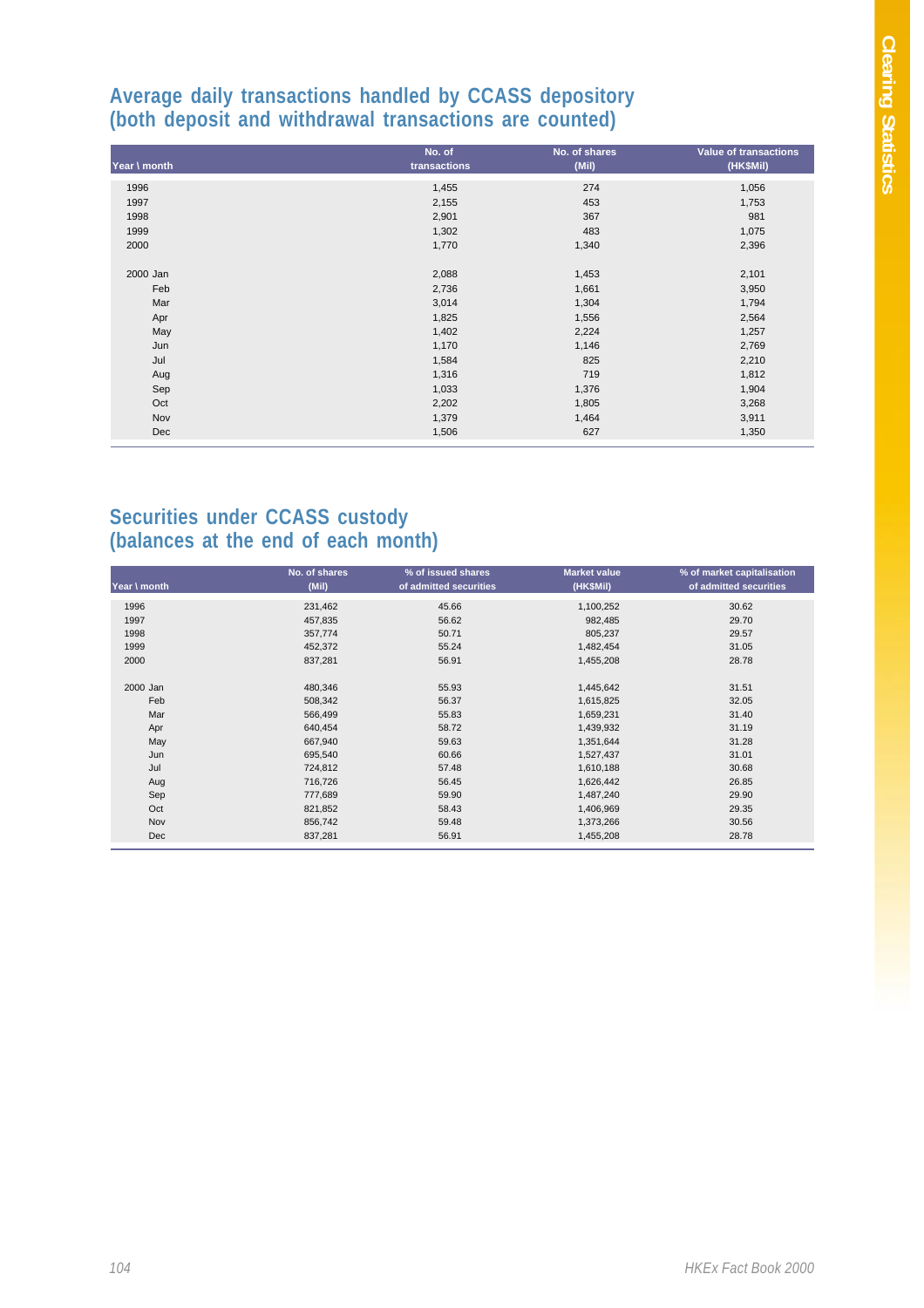# **Distribution of Exchange Participants' market shares (Cash Market), 1996 - 2000**

|            |            | <b>Category A</b>  |           | <b>Category B</b>   |           | <b>Category C</b> |           |                                    |                                     |
|------------|------------|--------------------|-----------|---------------------|-----------|-------------------|-----------|------------------------------------|-------------------------------------|
|            |            | (Position 1 to 14) |           | (Position 15 to 65) |           | (Position > 65)   |           |                                    |                                     |
| Year/Month |            | Range (%)          | Total (%) | Range (%)           | Total (%) | Range (%)         | Total (%) | <b>Total turnover</b><br>(HK\$bil) | Average daily<br>turnover (HK\$mil) |
| 1996       |            | $3.36 - 1.48$      | 31.64     | $1.42 - 0.34$       | 33.37     | $0.34 - 0.00$     | 34.99     | 1,415.24                           | 5,683.69                            |
| 1997       |            | $3.74 - 1.36$      | 31.79     | $1.36 - 0.36$       | 31.98     | $0.35 - 0.00$     | 36.23     | 3,793.72                           | 15,484.57                           |
| 1998       |            | $4.47 - 1.76$      | 39.27     | $1.65 - 0.30$       | 30.84     | $0.30 - 0.00$     | 29.89     | 1,711.16                           | 6,927.77                            |
| 1999       |            | $4.30 - 1.40$      | 27.94     | $1.29 - 0.35$       | 32.29     | $0.34 - 0.00$     | 39.77     | 1,928.77                           | 7,808.79                            |
| 2000       |            | $4.56 - 1.73$      | 41.50     | $1.58 - 0.24$       | 31.59     | $0.24 - 0.00$     | 26.91     | 3,148.57                           | 12,747.25                           |
| 2000       | Jan        | $3.49 - 1.40$      | 28.40     | $1.34 - 0.34$       | 32.94     | $0.34 - 0.00$     | 38.66     | 369.93                             | 17,615.49                           |
|            | Feb        | $4.56 - 1.51$      | 30.18     | $1.42 - 0.34$       | 32.12     | $0.33 - 0.00$     | 37.70     | 423.40                             | 22,284.02                           |
|            | Mar        | $3.93 - 1.56$      | 32.17     | $1.54 - 0.33$       | 32.18     | $0.33 - 0.00$     | 35.65     | 381.43                             | 16,583.94                           |
|            | Apr        | $4.77 - 1.71$      | 38.67     | $1.57 - 0.28$       | 31.93     | $0.28 - 0.00$     | 29.40     | 195.36                             | 11,491.99                           |
|            | May        | $5.94 - 1.89$      | 41.16     | $1.81 - 0.26$       | 30.36     | $0.26 - 0.00$     | 28.48     | 223.50                             | 10.643.06                           |
|            | Jun        | $4.97 - 1.65$      | 39.18     | $1.55 - 0.29$       | 30.30     | $0.29 - 0.00$     | 30.52     | 221.61                             | 10,552.76                           |
|            | Jul        | $4.29 - 1.49$      | 37.58     | $1.48 - 0.30$       | 31.48     | $0.30 - 0.00$     | 30.94     | 295.15                             | 14,054.53                           |
|            | Aug        | $4.43 - 2.01$      | 38.36     | $1.61 - 0.31$       | 31.20     | $0.31 - 0.00$     | 30.44     | 280.20                             | 12,182.59                           |
|            | Sep        | $9.74 - 1.75$      | 45.93     | $1.63 - 0.27$       | 29.03     | $0.25 - 0.00$     | 25.04     | 209.19                             | 10.459.64                           |
|            | Oct        | $4.48 - 1.95$      | 44.42     | $1.46 - 0.27$       | 30.44     | $0.27 - 0.00$     | 25.14     | 182.00                             | 9,100.20                            |
|            | <b>Nov</b> | $4.31 - 2.03$      | 38.26     | $1.86 - 0.29$       | 33.60     | $0.29 - 0.00$     | 28.14     | 202.36                             | 9,198.28                            |
|            | Dec        | $4.56 - 1.73$      | 41.50     | $1.58 - 0.24$       | 31.59     | $0.24 - 0.00$     | 26.91     | 164.44                             | 8,654.75                            |

\* Month-end or year-end figures

Note : The table figures includes all participant firms who had paid transaction levy to the Exchange but subject to adjustment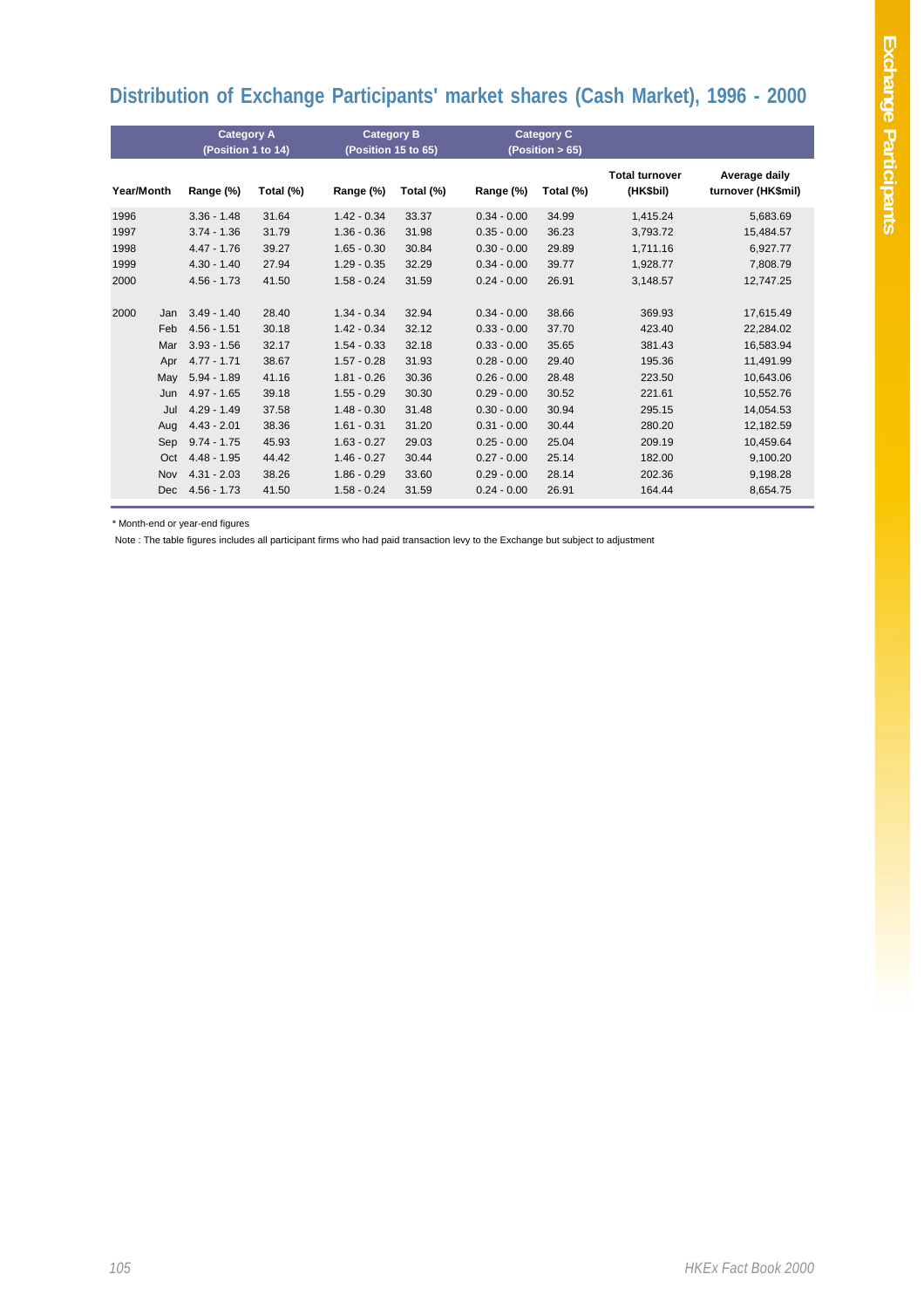# **Cash market - contribution to market trading by investor type**

According to the Cash Market Transaction Survey 2000 which covered market trading during October 1999 to September 2000, local individuals and institutions were the major participants in the Hong Kong stock market, contributing 67% of total market trading in value terms. Overseas investors contributed about 30% of the market turnover, of which almost all originated from institutions. The contribution to market trading by investor type is shown below.



*Contribution to market trading by investor type (2000)*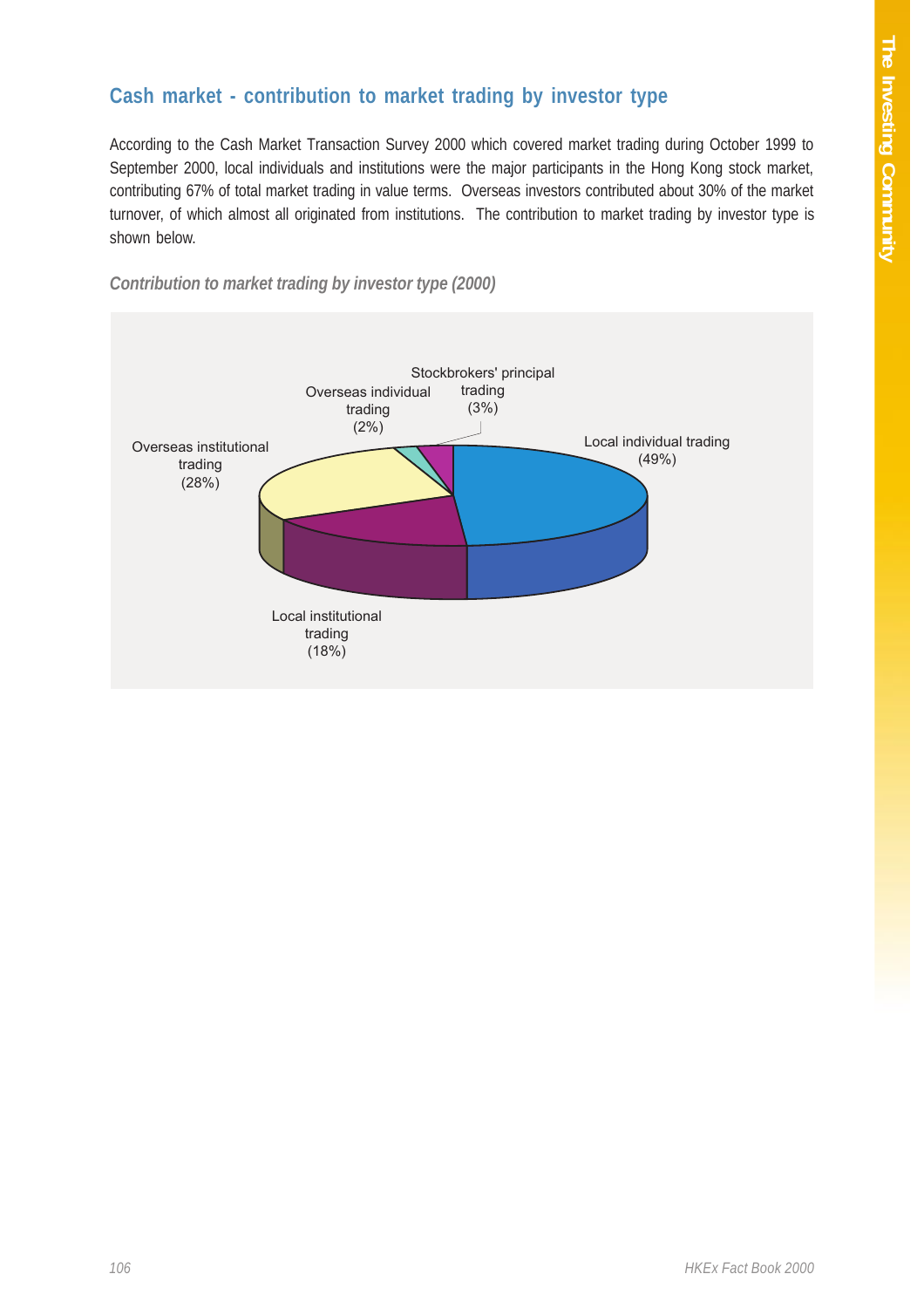### **Cash market - retail investors**

The Exchange conducted a survey on stock market retail investor participation between November and December 2000. According to the survey's findings, about 21% of the Hong Kong adult population (i.e. 1,147,000 individuals) were stock investors\*. And about 19% of the Hong Kong adult population, or 1,029,000 individuals, were shareowners at the time of the survey. The previous survey conducted in 1999 found 16% of the adult population were stock investors and 13% were shareowners.



#### *Retail investors*

A typical Hong Kong retail stock investor is a 37 year-old white collar worker with post-secondary or higher education, and a monthly income of about HK\$16,250.

Stock investors made a median number of 5 transactions in the past 12 months compared with 3 transactions in the previous survey in 1999.

In addition, the survey found that 1% of Hong Kong's adult population had held or traded Hong Kong derivatives during the previous 12 months.

*\* Stock investor : an individual who was holding or had traded Hong Kong-listed equities, warrants or Hong Kong Tracker Fund in the past 12 months at the time of the survey.*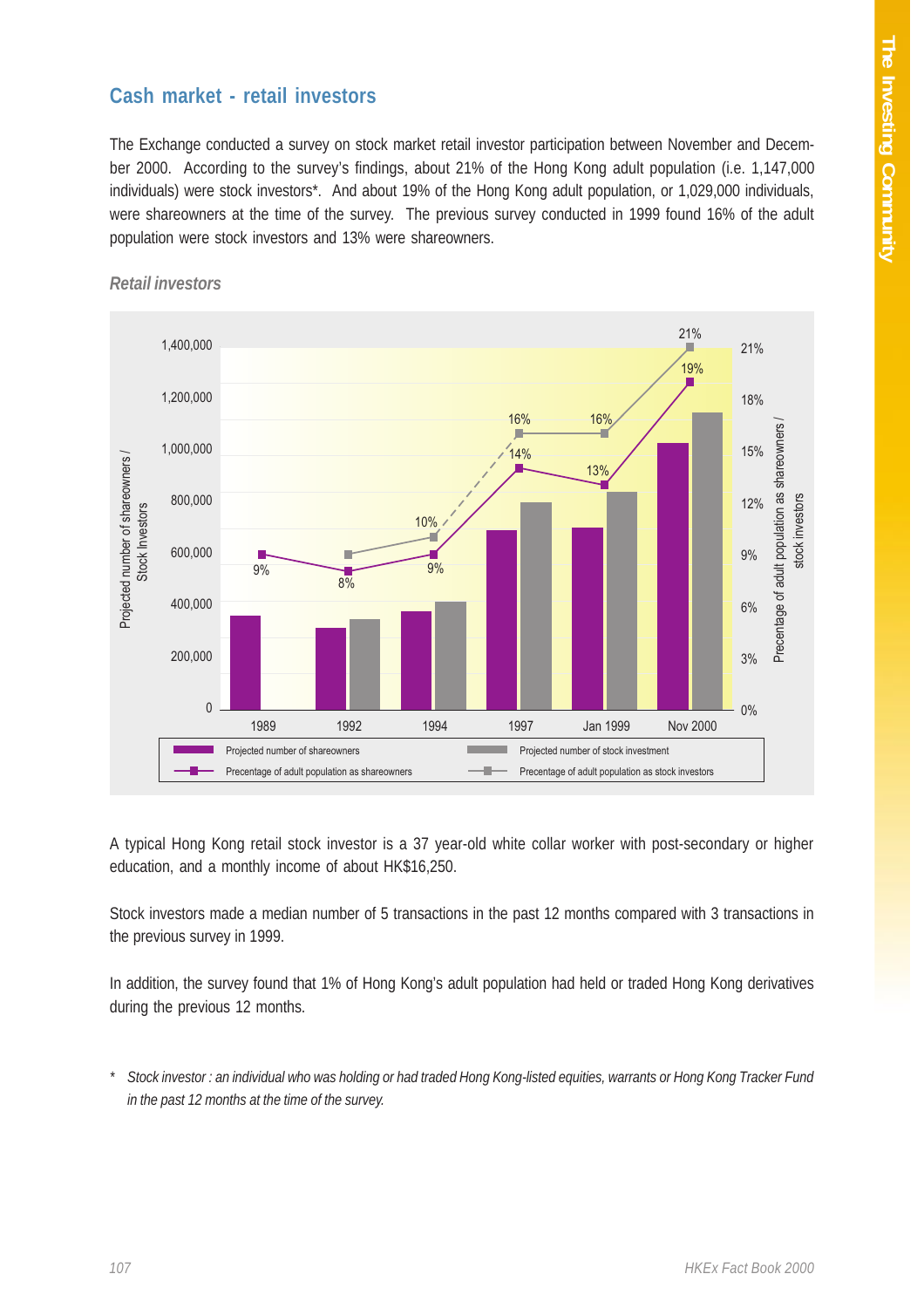# **Derivatives market - distribution of HSI futures market participants July 1999 - June 2000**



|                                        | 99/00 | 98/99 | 97/98 |
|----------------------------------------|-------|-------|-------|
| <b>Registered Trader</b>               |       | ۰     |       |
| <b>Proprietary Trading</b>             | 6.0   | 5.9   | 9.0   |
| <b>Local Retail Investor</b>           | 46.6  | 47.1  | 43.7  |
| <b>Local Institutional Investor</b>    | 23.5  | 19.1  | 16.5  |
| <b>Overseas Retail Investor</b>        | 1.4   | 1.6   | 4.5   |
| <b>Overseas Institutional Investor</b> | 22.5  | 26.3  | 26.3  |
| <b>Total</b>                           | 100.0 | 100.0 | 100.0 |

Source : Exchange Participants Transaction Survey 99-00 (HKFE)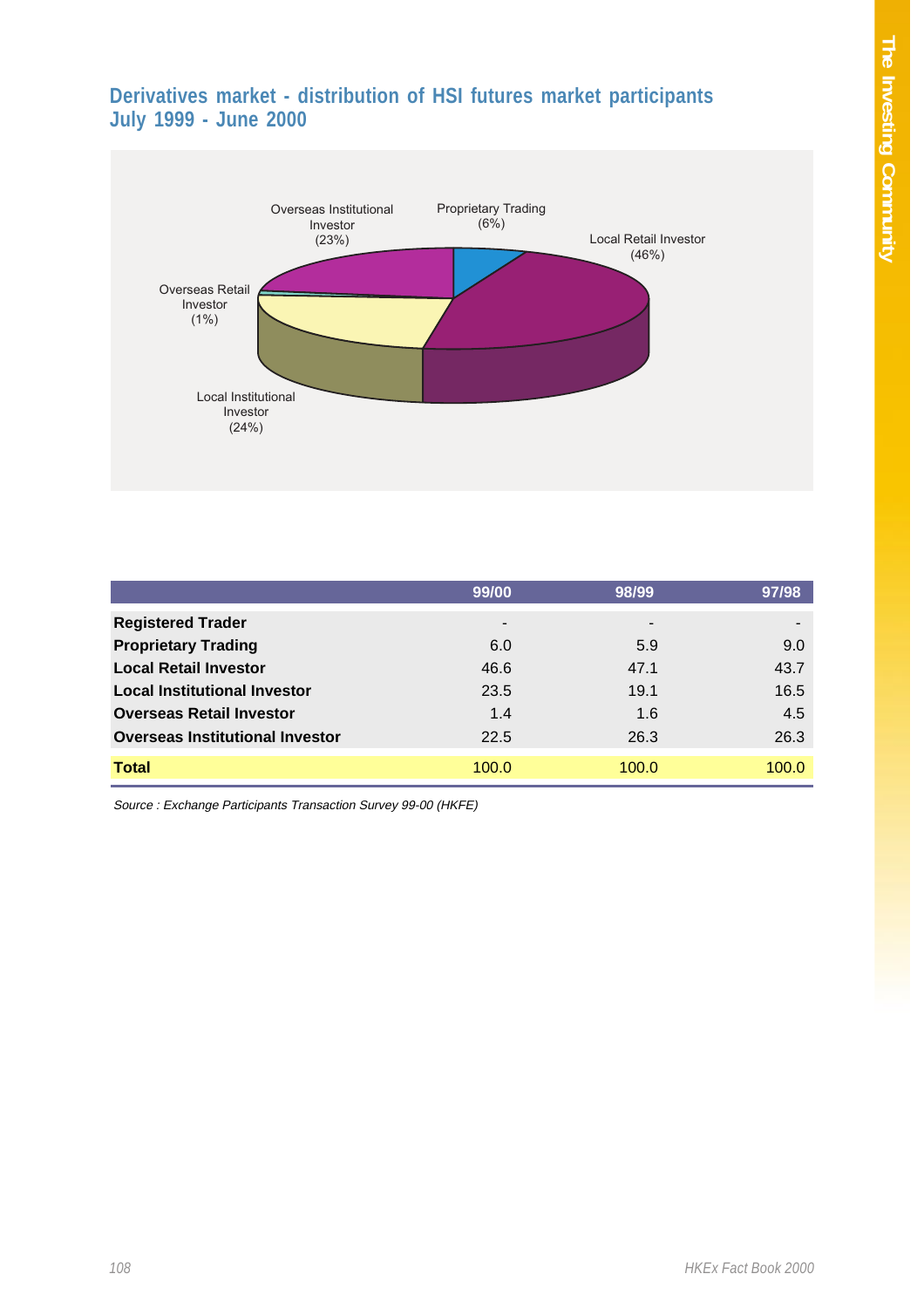# **Derivatives market - distribution of HSI options market participants July 1999 - June 2000**



|                                        | 99/00 | 98/99 | 97/98 |
|----------------------------------------|-------|-------|-------|
| <b>Registered Trader</b>               | 28.9  | 10.7  | 29.2  |
| <b>Proprietary Trading</b>             | 1.4   | 9.8   | 3.4   |
| <b>Local Retail Investor</b>           | 21.8  | 21.5  | 18.1  |
| <b>Local Institutional Investor</b>    | 16.1  | 27.1  | 12.3  |
| <b>Overseas Retail Investor</b>        | 0.7   | 0.5   | 1.0   |
| <b>Overseas Institutional Investor</b> | 31.1  | 30.4  | 36.0  |
| <b>Total</b>                           | 100.0 | 100.0 | 100.0 |

Source : Exchange Participants Transaction Survey 99-00 (HKFE)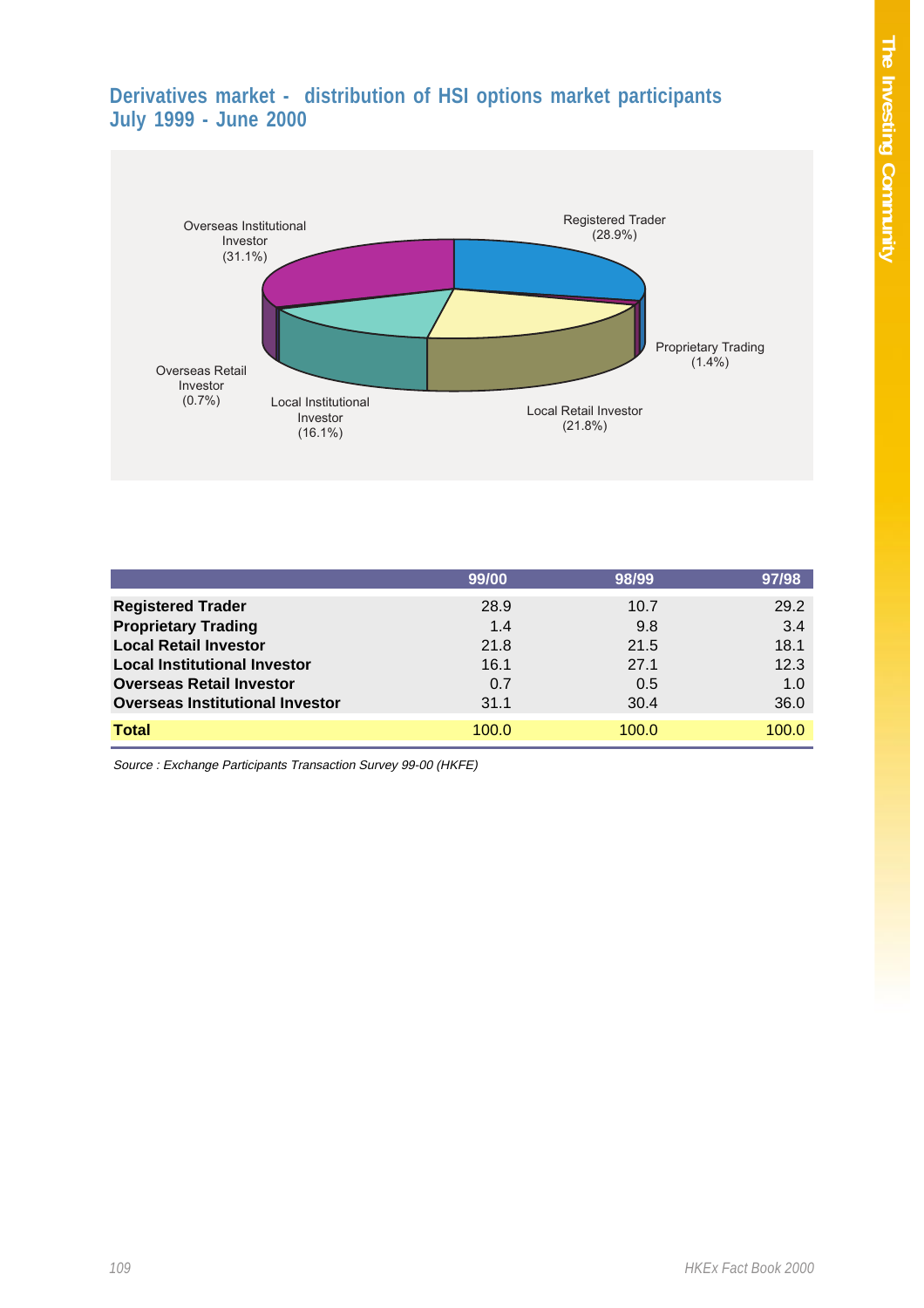# **HONG KONG SECURITIES MARKET HISTORICAL EVENTS**

- 1891 "The Association of Stockbrokers in Hong Kong", the first formal stock exchange in Hong Kong was formed.
- 1914 The name of the Association of Stockbrokers in Hong Kong was changed to "The Hong Kong Stock Exchange".
- 1921 A second stock exchange, "The Hong Kong Stockbrokers' Association", was incorporated.
- 1947 The Hong Kong Stock Exchange and the Hong Kong Stockbrokers' Association were merged to form a joint exchange under the name of "The Hong Kong Stock Exchange Ltd".
- 1969 Dec The Far East Exchange Ltd commenced business on 17 December.
- 1970 Feb The Companies Ordinance was amended to empower the Governor in Council to recognise stock exchanges for certain limited purposes connected with the offering in writing of shares to any member of the public.
- 1971 Mar The Kam Ngan Stock Exchange Ltd commenced business on 15 March.
- 1972 Jan The Kowloon Stock Exchange Ltd commenced business on 5 January.
- 1973 Jan The four stock exchanges, the Far East Exchange, the Hong Kong Stock Exchange, the Kam Ngan Stock Exchange and the Kowloon Stock Exchange, agreed to standardise their trading sessions with effect from 8 January.

A Securities Advisory Council was established and a Commissioner for Securities was appointed, but not given statutory power, to help prepare the way for the statutory provisions to be imposed later.

Feb The Stock Exchange Control Ordinance 1973 was enacted, which imposed heavy penalties on anyone operating a stock market which was not recognised under the Ordinance. The establishment of stock exchange was effectively controlled.

The Government announced that it was mandatory for all companies seeking listing to have their prospectuses registered with the Registrar of Companies.

- 1974 Feb The Securities Ordinance and The Protection of Investors Ordinance were enacted and were brought into operation with effect from 1 March.
	- Apr The Federation of Share Registrars was established.
	- Jul The Hong Kong Federation of Stock Exchange was established.
	- Aug Under the Securities Ordinance 1974, a Stock Exchange Compensation Fund was established and contributions to the fund were paid by the four stock exchanges in proportion to their membership.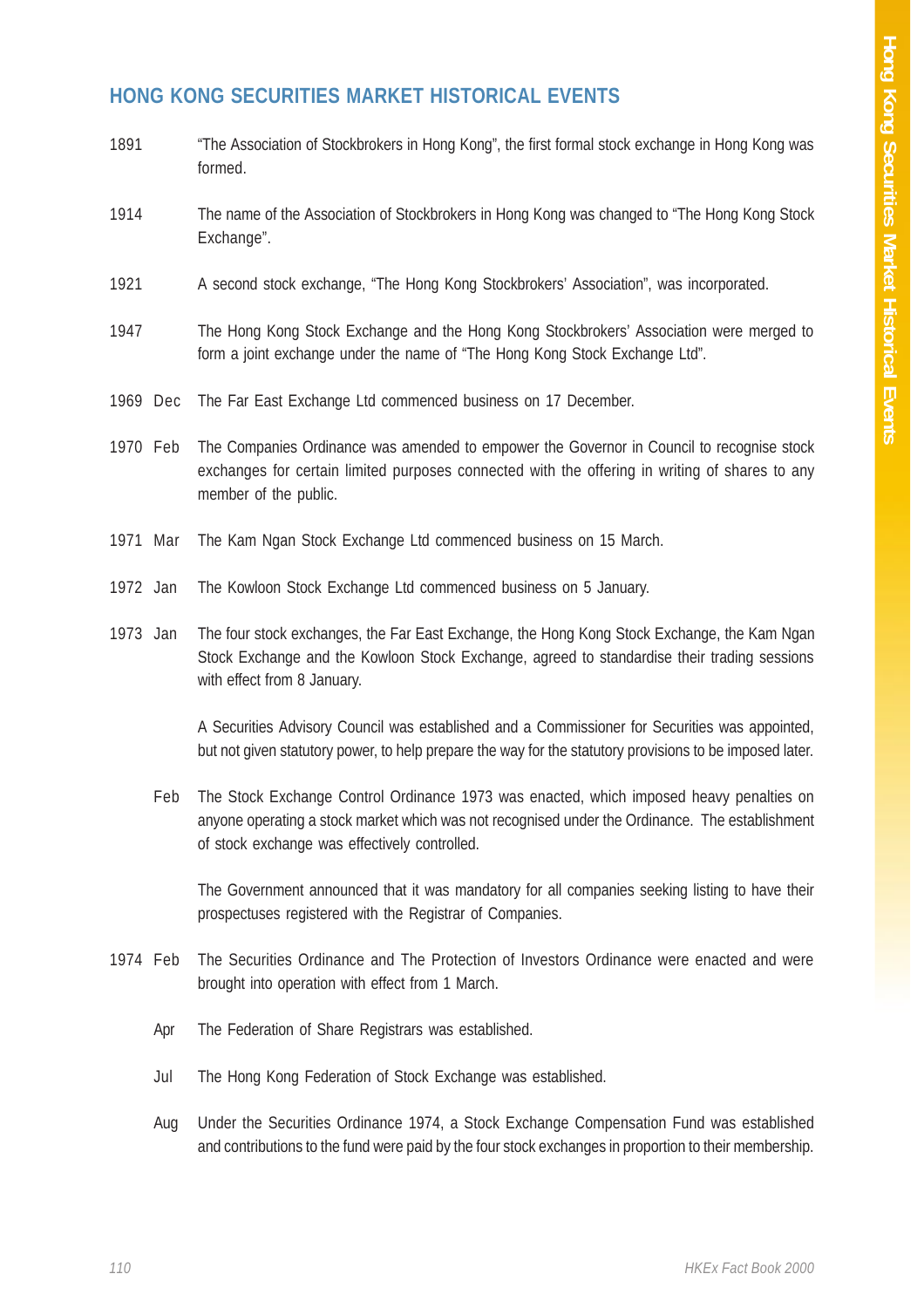- Oct Part VI of the Ordinance and the Securities (Dealers, Investment Advisors and Representatives) Regulations 1974 was brought into force, requiring all dealers (whether or not they are members of the stock exchanges), investment advisors and their representatives to register with the Commissioner for Securities.
- 1975 Aug The Securities Commission approved the Code on Takeovers and Mergers.
	- Dec The Securities Commission approved a statutory rule prohibiting directors of a listed company incorporated in Hong Kong from issuing shares - other than on a pro-rata basis to existing shareholders - without the prior approval of shareholders.
- 1976 Aug Under the Securities (Stock Exchange Listing) Rule 1976, a listed company should appoint a member of the Federation of Share Registrars to be its registrar.
- 1977 May Considerable progress was made towards the formation of a unified stock exchange in Hong Kong in place of the existing four. A working party on unification was formed.
	- Dec An Insider Dealing Tribunal was set up.
- 1978 Mar Stamp duty on securities dealing was reduced from 0.8% to 0.6% (per round trip) with effect from 6 March.
- 1979 Aug A Practice Note was published by the Securities Commission to clarify the rules concerning the suspension of dealings in the shares of offeree companies during takeover bids.
- 1980 Jul The Stock Exchange of Hong Kong Ltd was incorporated.
	- Aug The Stock Exchanges Unification Ordinance 1980 was passed by the Legislative Council.
- 1981 Jan The Securities Commission adopted a trigger point of 35% as the maximum percentage shareholding in a listed company that any group or individual could hold without making a general offer for all the remaining shareholders.
	- Jul Under the Stamp Duty Ordinance 1981, instruments of transfer of registered warrants were chargeable with fixed duty and contract notes were required to be stamped with effect from 1 July.
	- Oct The first committee members of the Exchange were elected.
- 1983 Mar The Code on Takeovers and Mergers was revised to the effect that bids involving less than 35% of a company's voting shares were not subject to control, but other partial bids were subject to the consent of the Takeovers Committee. Market dealings in an offeree company's shares before or during a bid were forbidden.
- 1984 May The Securities Commission released a set of guidelines for the placement of shares as a means of flotation, which had been banned for some years.
- 1985 Aug The Securities (Amendment) Ordinance 1985 was enacted. Its purpose was to strengthen the power of the Commissioner for Securities to monitor the financial viability of dealers.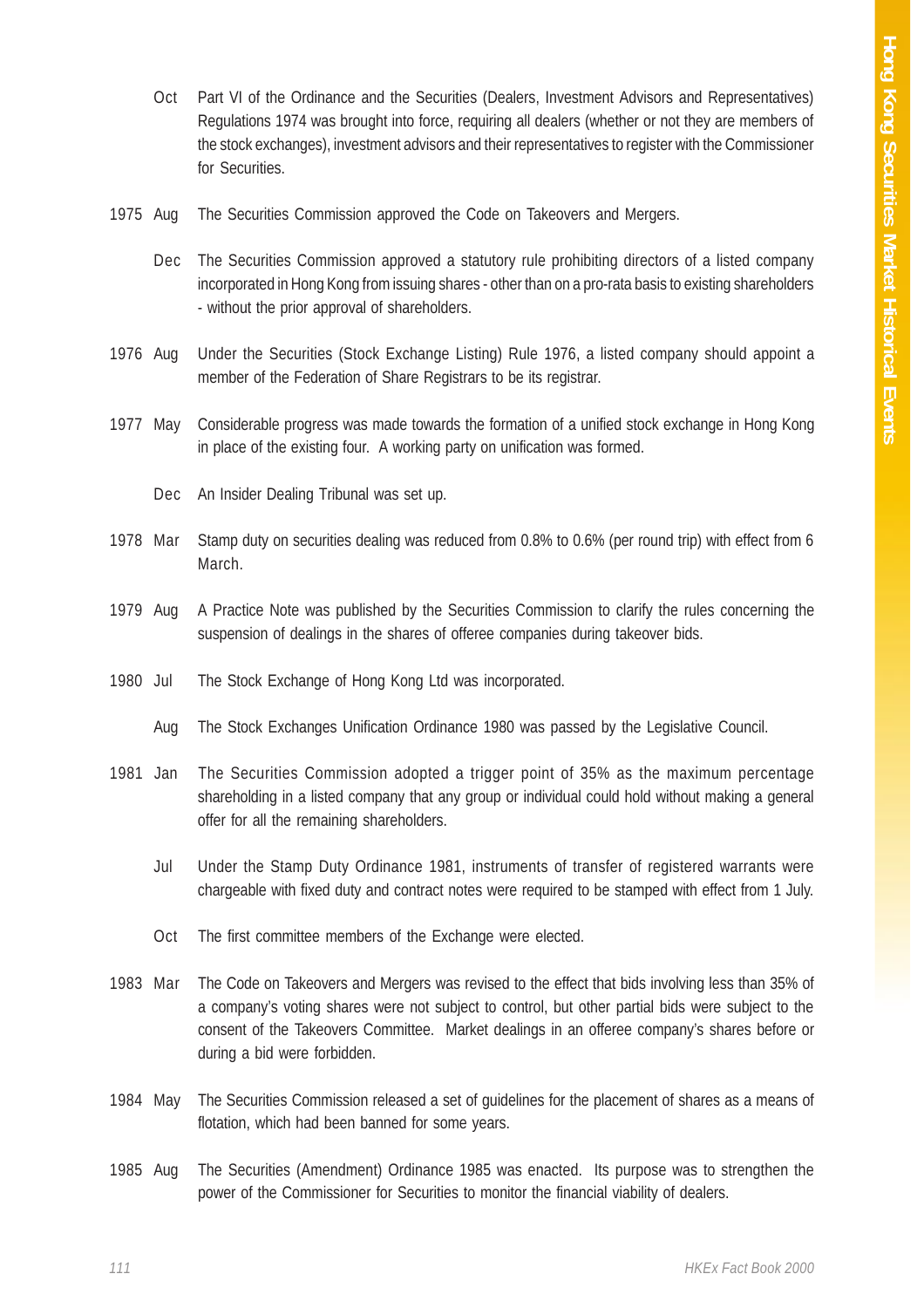The Legislative Council passed the Stock Exchanges Unification (Amendment) Ordinance 1985. Under the Ordinance, locally incorporated firms, including subsidiaries of banks and deposit-taking companies, became eligible to apply to the Stock Exchange of Hong Kong for corporate membership. And the disqualification of directors or employees of banks and deposit-taking companies and of lawyers or professional accountants from becoming members of the Exchange was removed.

1986 Feb The Securities (Stock Exchange Listing) Rules 1986 took effect from 1 February.

The Securities (Accounts and Audit) (Amendment) Regulations were published in the Government Gazette. Dealers and dealing partnerships were required to fulfil certain requirements.

The Securities (Recognition of Stock Market) Notice and the Securities (Registration of Dealers) (Approved Examinations) Notice were published in the Government Gazette.

The Legislative Council approved the amended Securities (Stock Exchange Listing) Rules 1986.

- Mar The Hong Kong Stock Exchange, the Far East Exchange, the Kam Ngan Stock Exchange and the Kowloon Stock Exchange ceased trading after the close of business on 27 March.
- Apr The Exchange commenced trading on 2 April.
- Sep The Exchange became a full member of the Federation Internationale des Bourses de Valeurs on 22 September.
- 1987 Apr On 8 April, the Exchange and the Office of the Commissioner for Securities jointly announced that no further B shares would be allowed to be quoted on the Exchange.
	- Oct The trading restrictions in connection with bank-related brokers were relaxed with effect from 2 October.

The General Committee of the Exchange unanimously resolved that trading on the Exchange would be suspended for four days from 20 October to 23 October, both days inclusive. Trading in the Hang Seng Index Futures was also suspended for the same period.

The Takeovers Committee, announced on 26 October that the Committee had decided that for a period of one month, the trigger point, or creeper provision, as the case may be, under the Hong Kong Code on Takeovers and Mergers, would be waived.

The Hong Kong Government, together with several leading financial institutions, raised a rescue fund of HK\$4 billion of which HK\$1.8 billion was utilised to enable the Hong Kong Futures Guarantee Corporation Ltd to finance its obligations to members of the Hong Kong Futures Exchange (HKFE). With effect from 29 October, a levy of HK\$30 per HKFE transaction and a special levy of 0.03% on transaction value of securities dealings were introduced to repay the interest and principal of the rescue package.

Nov The limit of compensation payable out of the Exchange Fidelity Fund or a member's guarantee for the default of a defaulting member was increased from HK\$500,000 to HK\$2,000,000, subject to the availability of funds, with effect from the commencement of trading on 9 November.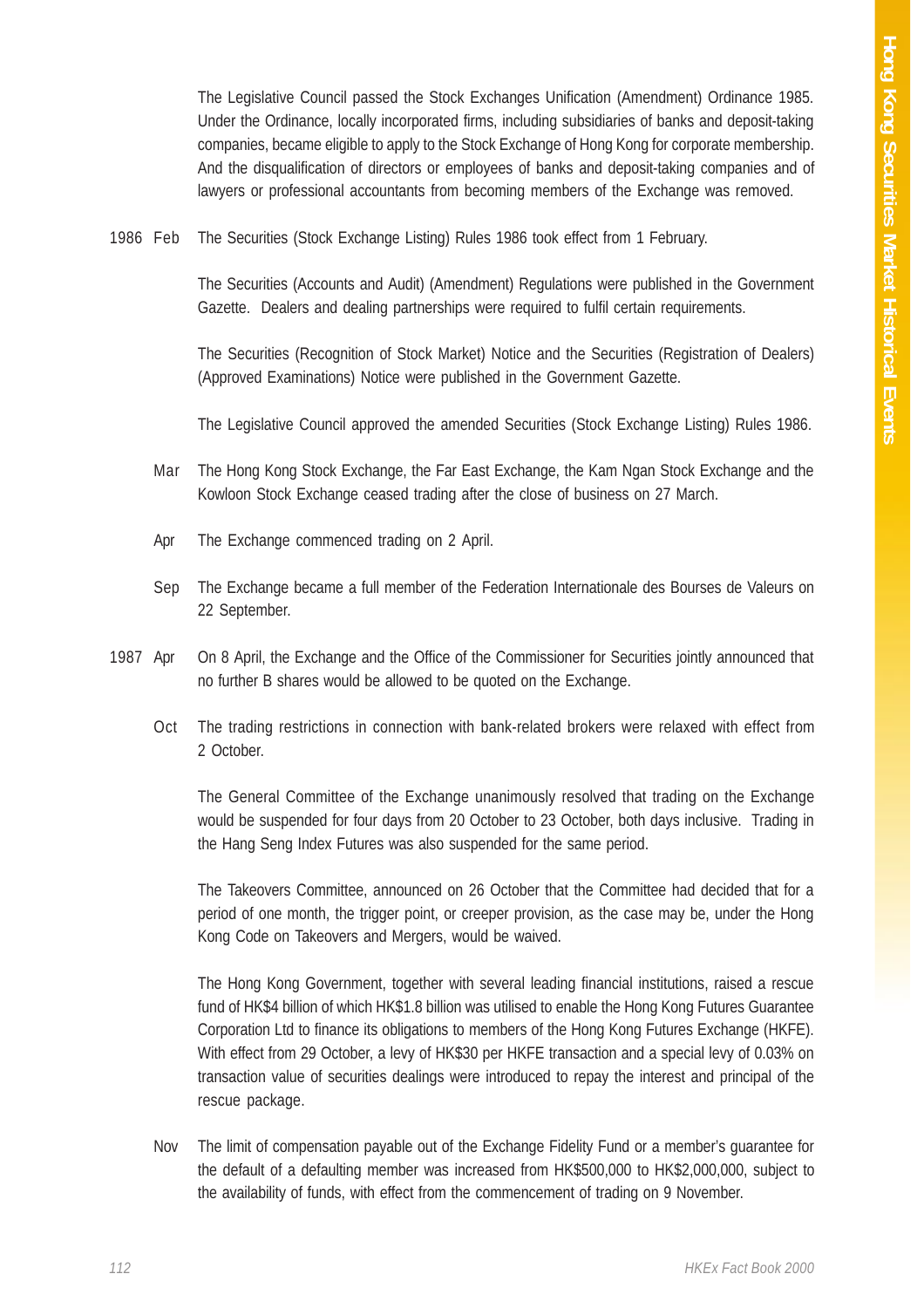- 1988 Jan The new Management Sub-committee of the Exchange was formed on 2 January to take up the duties of the General Committee.
	- Jun The Government-appointed Securities Review Committee published the Report on the Operation and Regulation of Hong Kong Securities Industry on 2 June.
	- Jul An amendment to the Articles of Association of the Exchange which allowed the Exchange to form a Council of 22 members instead of a committee of 21 members to govern its operations, was endorsed by its members on 20 July.
	- Sep The Exchange and the Securities Commission released a joint announcement on 14 September, in which they agreed that as a general rule, the Exchange would not list any new B shares. This general rule would not apply only in exceptional circumstances. The queuing system for new applications for listing was also reviewed and amended.
	- Oct The first 22-member Council of the Exchange was formed on 18 October.
	- Nov The first Nominating Committee of the Exchange was formed on 7 November.
- 1989 Feb The All Ordinaries Index was launched by the Exchange on 1 February.
	- Mar The Exchange announced the formation of Hong Kong Securities Clearing Company Ltd, a company limited by guarantee.
	- Apr The Legislative Council passed the Securities and Futures Commission Ordinance 1989.
	- May The new Securities and Futures Commission (SFC) was formally established on 1 May.
	- Sep The SFC announced on 13 September that it had agreed to authorise warrant funds which had been able to apply for authorisation with effect from 1 November.
	- Oct The Council of the Exchange endorsed a rolling T+2 settlement period for the proposed Central Clearing and Settlement System.
	- Dec The Securities (Stock Exchange Listing) Rules 1989 were enacted on 1 December.
- 1990 Feb The minimum brokerage for each securities transaction traded on the Exchange was raised from HK\$25 to HK\$50 with effect from 8 February. The minimum commission rate of 0.25% for stock broking was maintained.
	- Apr On 2 April, the Council of the Exchange resolved that Council members on the Board of the Clearing Company should be broker members and that the Chairman and the Deputy Chairman of the Board of the Clearing Company must be a broker or banker member of the Board. If the Chairman was a broker member, the Deputy Chairman must be a banker member and the two would rotate every year.
	- Jul The Securities (Insider Trading) Draft Bill, was passed by the Legislative Council on 25 July.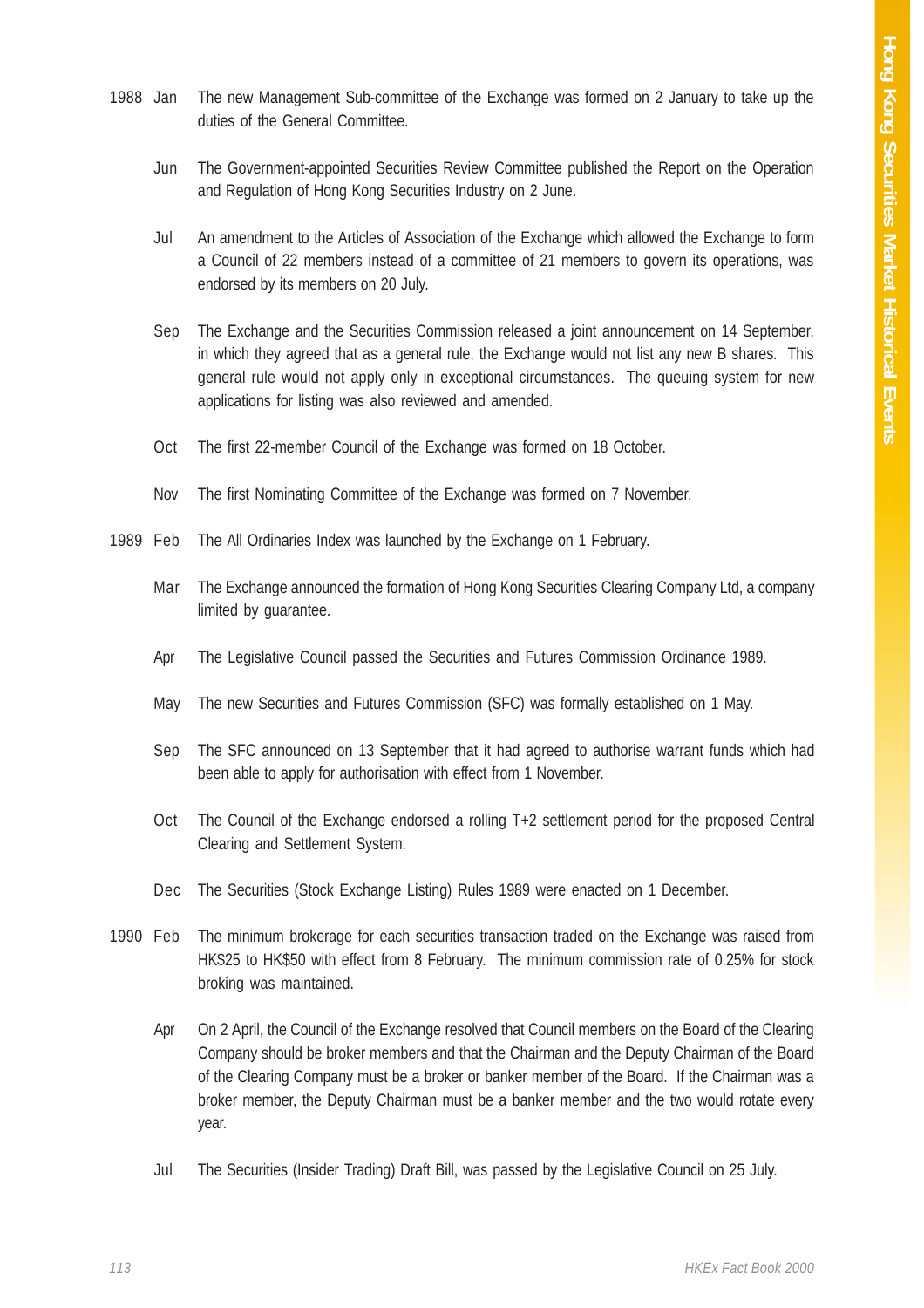1991 Apr With effect from 1 April, stamp duty on share transactions was reduced from 0.6% to 0.5% (per round trip).

> On 15 April, the Hong Kong Code on Share Repurchases, which allowed firms listed in Hong Kong to buy back their own shares, was approved by the SFC and became effective immediately.

- Sep The Securities (Disclosure of Interests) Ordinance came into force on 1 September.
- Nov The Council of the Exchange and the SFC on 1 November agreed on a series of measures designed to permit all the substantive elements of the revised voluntary constitutional package, which was unanimously supported at the Extraordinary General Meeting of the Exchange on 30 October, to be brought into effect in time to govern the next Council election. The new Council under the revised voluntary constitutional package would consist of 31 members in total - 18 broker members, 11 lay members and the chief executives of the Exchange and the Clearing Company.

On 25 November, the SFC and the Exchange announced the signing of a Memorandum of Understanding providing for the devolution of day-to-day administration of all listing matters to the Exchange effective 31 December.

- 1992 Feb On 21 February, the SFC approved the revised Hong Kong Code on Takeovers and Mergers and its integration with the Hong Kong Code on Share Repurchases. The new integrated Code came into effect on 1 April.
	- Apr With effect from 1 April, stamp duty on share transactions was reduced from 0.5% to 0.4% (per round trip) and the stamp duty was extended to the trading of derivative warrants.
	- May On 11 May, changes made to the Exchange Listing Rules on the Exchange and the listing agreement for a secondary listing, particularly where the majority of trading was likely to be on the Exchange, took effect.
	- Jun The settlement period for members of the Exchange was changed from T+1 to T+2 on 8 June.

On 24 June, the Central Clearing and Settlement System (CCASS) commenced operations on the trade-for-trade basis.

Oct The compulsory Broker's Fidelity Insurance Scheme came into effect on 1 October.

The Securities (Clearing Houses) Ordinance came into effect on 7 October. The maximum amount payable under the Unified Exchange Compensation Fund to all persons (except stockbrokers) who suffer loss through any default of a stockbroker was increased to HK\$8 million in respect of each stockbroker concerned in or connected with the default. The previous limit was HK\$2 million.

On 7 October, CCASS commenced the second phase of its operation, starting to admit stocks for clearing and settlement on a continuous net settlement (CNS) basis.

On 28 October, a memorandum of understanding was signed between the Hong Kong and the British securities regulatory authorities.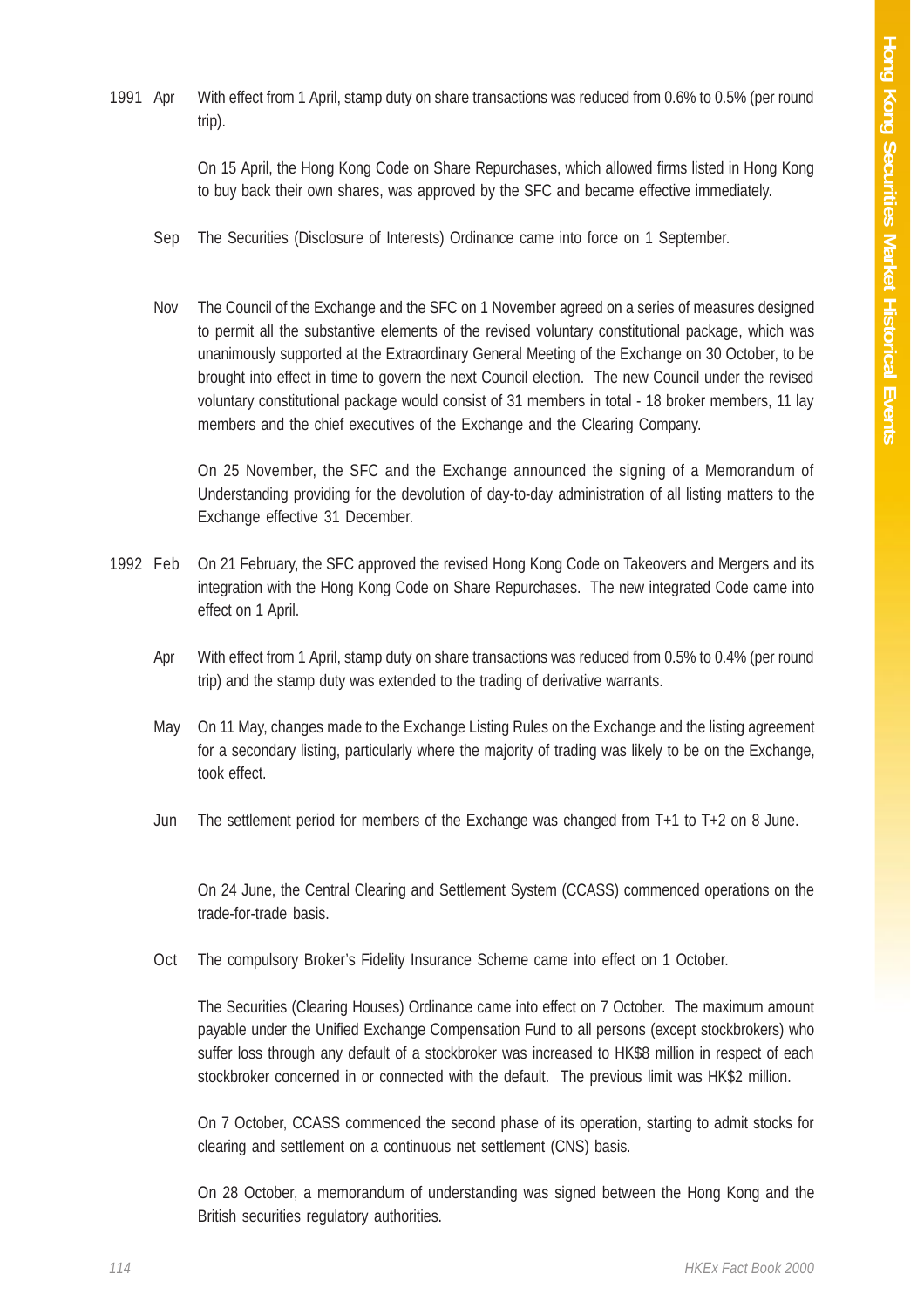- 1993 Apr With effect from 1 April, stamp duty on share transactions was reduced from 0.4% to 0.3% (per round trip).
	- Jun On 19 June, the China Securities Regulatory Commission, the Shanghai Securities Exchange, the Shenzhen Stock Exchange, the SFC and the Exchange signed a Memorandum of Regulatory Co-operation in Beijing.
	- Jul Dealings in the H shares in Tsingtao Brewery Co Ltd commenced on 15 July. This was the first China-incorporated enterprise to obtain a primary listing in Hong Kong.
	- Aug On 16 August, the Special Levy payable on every transaction recorded on the Exchange and the HKFE was suspended.
	- Nov On 1 November, the Exchange launched the Automatic Order Matching and Execution System (AMS).
- 1994 Jan On 3 January, the Exchange launched a pilot scheme for regulated short-selling of shares.
	- Mar Jardine Matheson Holdings and Jardine Strategic Holdings announced their decision to delist from Hong Kong. Other Jardine group companies made similar announcements in September.
	- Jul With effect from 8 July, the Stamp Duty (Amendment) (No.2) Bill 1994 extended relief from stamp duty for stock borrowing and lending activities and raised the maximum borrowing period from 14 days to 12 months.
- 1995 Sep On 8 September, the Exchange launched its Traded Stock Options Market. The first stock options was on HSBC Holdings plc.
- 1996 Jan On 25 January, trading through the AMS off-floor terminals started. These terminals are installed in Exchange members' offices, allowing them to trade from their offices, in addition to trading through terminals in the Trading Hall.
- 1997 Nov On 28 November, the Hong Kong Securities Institute was incorporated.
- 1998 Apr With effect from 1 April, the transaction levy was reduced from 0.013% to 0.011% and the proportion of sharing between the Exchange and the SFC was changed from 7:6 to 7:4. Stamp duty on share transactions was also reduced from 0.3% to 0.25% (per round trip).
	- May On 8 May, Hongkong Clearing launched its Investor Account Service which allows investors to open investor accounts directly in CCASS.
- 1999 May On 17 May, Hongkong Clearing launched an Electronic Initial Public Offering (EIPO) service for CCASS participants.
	- Nov On 12 November, the Tracker Fund of Hong Kong (TraHK) was listed on the Exchange. TraHK is a collective investment fund issued by the Hong Kong SAR Government, which follows closely the movement of the benchmark Hang Seng Index.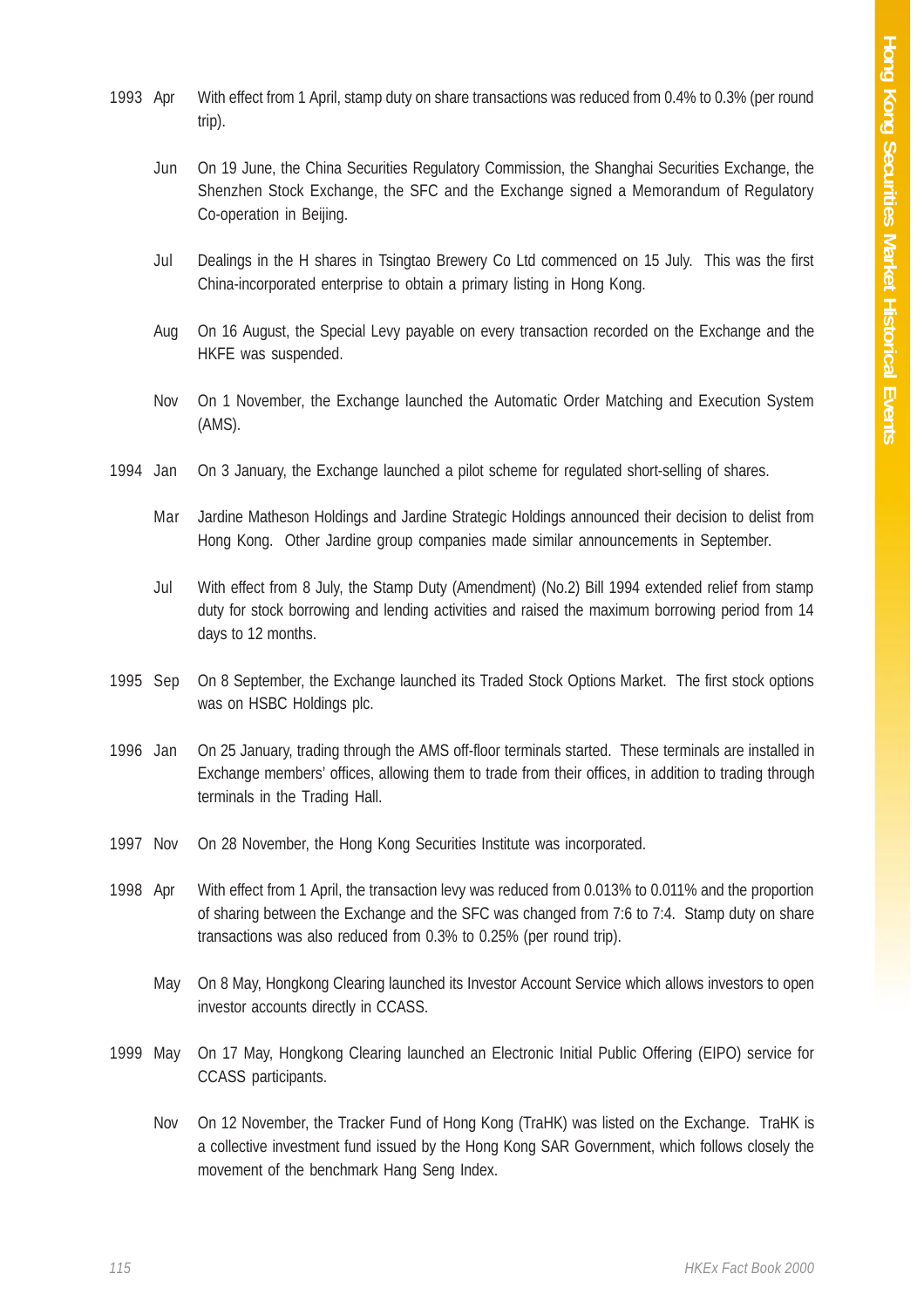On 15 November, Growth Enterprise Market (GEM) was formally launched. The first listings were on 25 November 1999.

2000 Mar On 6 March, the Stock Exchange of Hong Kong Limited, the Hong Kong Futures Exchange and the Hong Kong Securities Clearing Company became wholly-owned subsidiaries of Hong Kong Exchanges and Clearing Limited (HKEx). Mr Kwong Ki-chi was appointed the Chief Executive of HKEx.

> On 20 March, the Growth Enterprise Index (GEI) was launched. It has a base value of 1000 on the base date of 17 March 2000.

- Apr With effect from 7 April, stamp duty on stock transactions was reduced to 0.225% (per round trip).
- May On 16 May, The Exchange handed over responsibility for the Securities Industry Examinations to the Hong Kong Securities Institute.

On 17 May, the Board of HKEx endorsed the proposal to remove the minimum brokerage commission rates for stock and futures transactions with effect from 1 April 2002.

On 31 May, the Exchange launched the Pilot Programme for Trading US Securities with initially seven Nasdaq stocks admitted to trading.

Jun On 5 June, HSI Futures and Options migrated from open outcry trading to the HKFE's electronic trading system - HKATS (Hong Kong Futures Automated Trading System). Floor trading in HKFE was totally abolished.

On 27 June, shares of the HKEx were listed by introduction on the SEHK with a stock code of "388".

Sep On 15 September, HKEx announced the introduction of an Internet Initial Public Offering (iIPO) service to provide individual investors with an additional electronic mechanism for submitting applications for IPOs.

On 26 September, HKFE introduced the trading of HIBOR Futures Strips.

Oct On 5 October, MTR Corporation Ltd (MTRC), the first government-owned organization to be privatized, was listed on the SEHK. Also, MTRC was the first listing issuer using HKEx's iIPO.

On 9 October, HKFE introduced Mini-Hang Seng Index (Mini-HSI) Futures contracts.

On 23 October, the first phase of the Third Generation Automatic Order Matching and Execution System (AMS/3) was launched.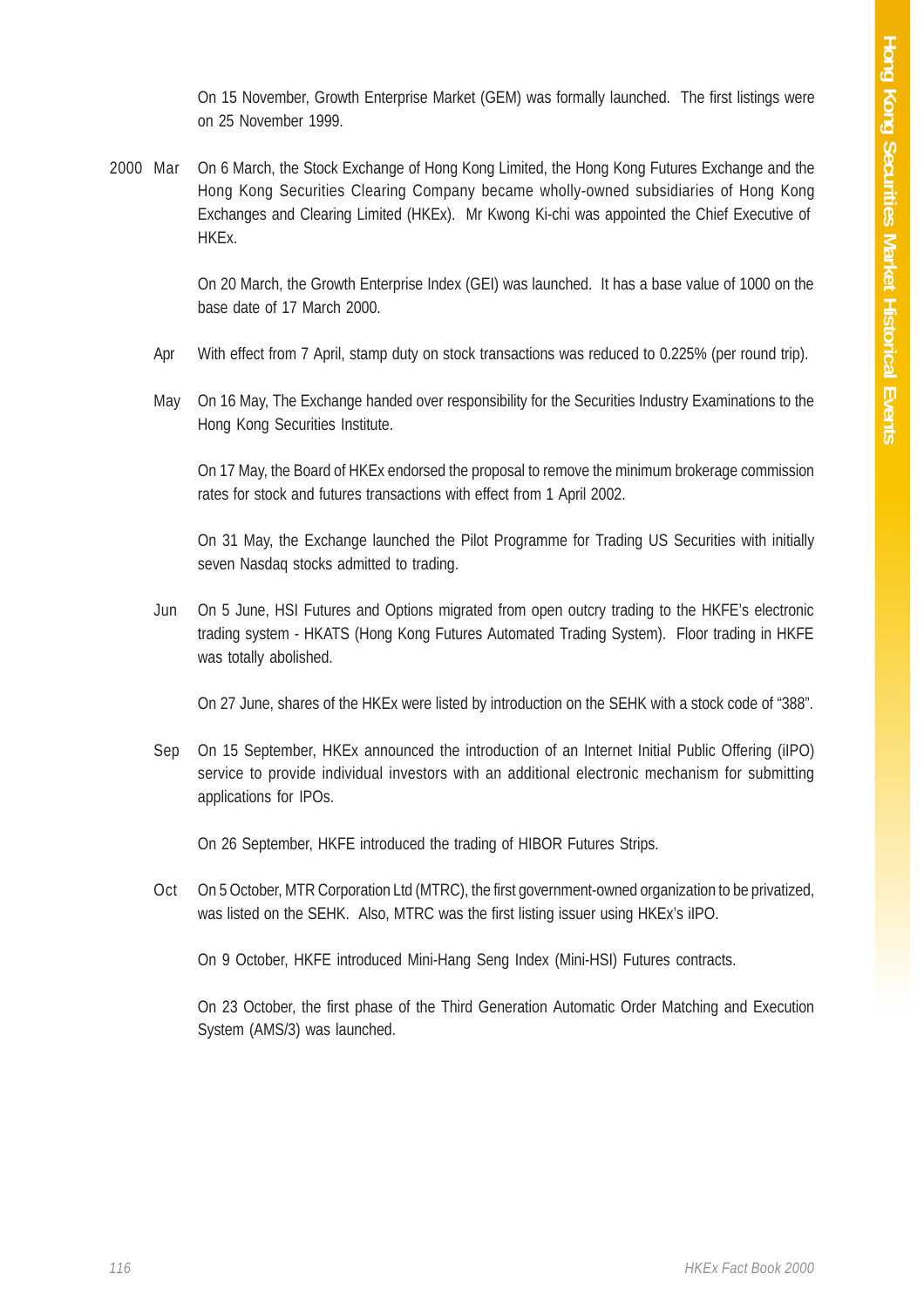# **TECHNICAL NOTES TO TABLES**

| Annual turnover velocity = | Annual equity turnover in value | x 100% |
|----------------------------|---------------------------------|--------|
|                            | Total market capitalisation     |        |

### **2. Average book value ratio**

**1. Annual turnover velocity**

Total market capitalisation Average book value ratio = Total net assets of all listed stocks

#### **3. Average dividend yield**

 $\Sigma$ DPS x No. of issued shares Average dividend yield =  $\frac{2}{x}$   $\frac{3}{x}$   $\frac{3}{x}$   $\frac{100\%}{x}$  $\Sigma$ Closing price x No. of issued shares

Dividend per share (DPS) is annualised and adjusted as and when bonus and rights issues, share splits and consolidations are made.

Number of issued shares represents year end number.

### **4. Average price earning ratio**

Average P/E Ratio =  $\frac{\sum \text{Closing price x No. of issued shares}}{\sum}$  $\Sigma$ EPS x No. of issued shares

Earnings per share (EPS) is derived by dividing the consolidated profit after taxation less minority interests and preference dividends and before extraordinary items by the weighted average of number of issued shares during the corresponding financial year.

EPS is annualised and adjusted as and when bonus and rights issues, share splits and consolidations are made.

Number of issued shares represents year end number.

#### **5. Contract volume (options)**

The number of contracts traded, counted on a one-way basis.

#### **6. H shares**

Shares issued by a PRC issuer under PRC law and listed on the Stock Exchange of Hong Kong, the par value of which is denominated in Renminbi, and which are subscribed for and traded in Hong Kong dollars.

#### **7. Foreign company**

A company that is incorporated overseas AND has a majority of its business outside Hong Kong and China.

#### **8. Listed company**

A company in respect of which some of the equity securities are listed on the Exchange.